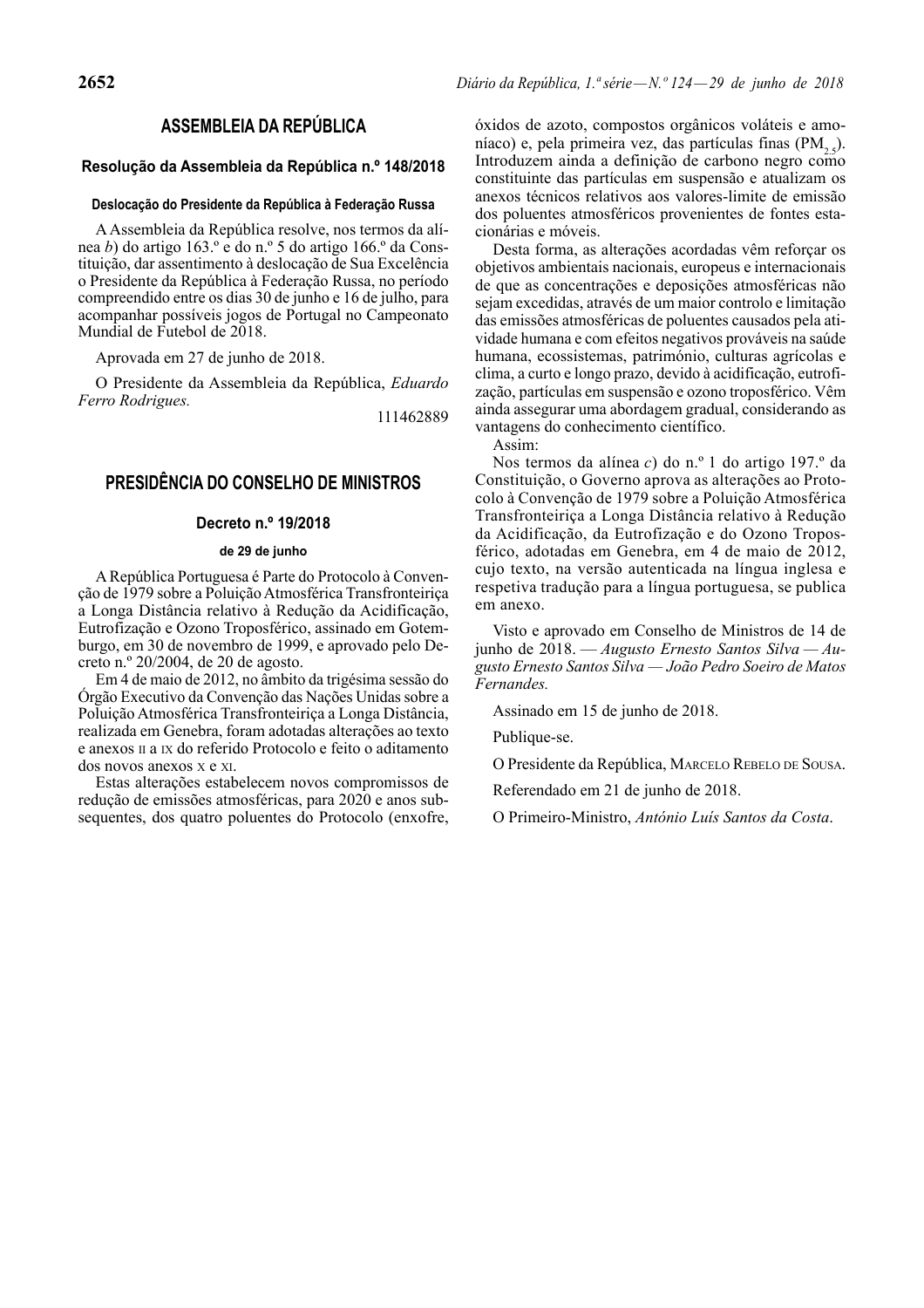# **Decision 2012/2 Amendment of the text of and annexes II to IX to the 1999 Protocol to Abate Acidification, Eutrophication and Ground-level Ozone and the addition of new annexes X and XI**

# **Article 1 Amendment**

*The Parties to the 1999 Protocol to Abate Acidification, Eutrophication and Ground-level Ozone, meeting within the thirtieth session of the Executive Body,*

*Decide* to amend the 1999 Protocol to Abate Acidification, Eutrophication and Ground-level Ozone (Gothenburg Protocol) to the Convention on Long-range Transboundary Air Pollution as set out in the annex to this decision.

# **Article 2 Relationship to the Gothenburg Protocol**

No State or regional economic integration organization may deposit an instrument of acceptance of this Amendment unless it has previously, or simultaneously, deposited an instrument of ratification, acceptance, approval or accession to the Gothenburg Protocol.

# **Article 3 Entry into force**

In accordance with article 13, paragraph 3, of the Gothenburg Protocol, this Amendment shall enter into force on the ninetieth day after the date on which two thirds of the Parties to the Gothenburg Protocol have deposited with the Depositary their instruments of acceptance thereof.

# **Annex**

## **A. Preamble**

1. In the second preambular paragraph, the words "volatile organic compounds and reduced nitrogen compounds" are replaced by the words "volatile organic compounds, reduced nitrogen compounds and particulate matter".

2. In the third preambular paragraph, the words "and particulate matter" are inserted after the word "ozone".

3. In the fourth preambular paragraph, the words "sulphur and volatile organic compounds, as well as secondary pollutants such as ozone" are replaced by the words "sulphur, volatile organic compounds, ammonia and directly emitted particulate matter, as well as secondarily formed pollutants such as ozone, particulate matter".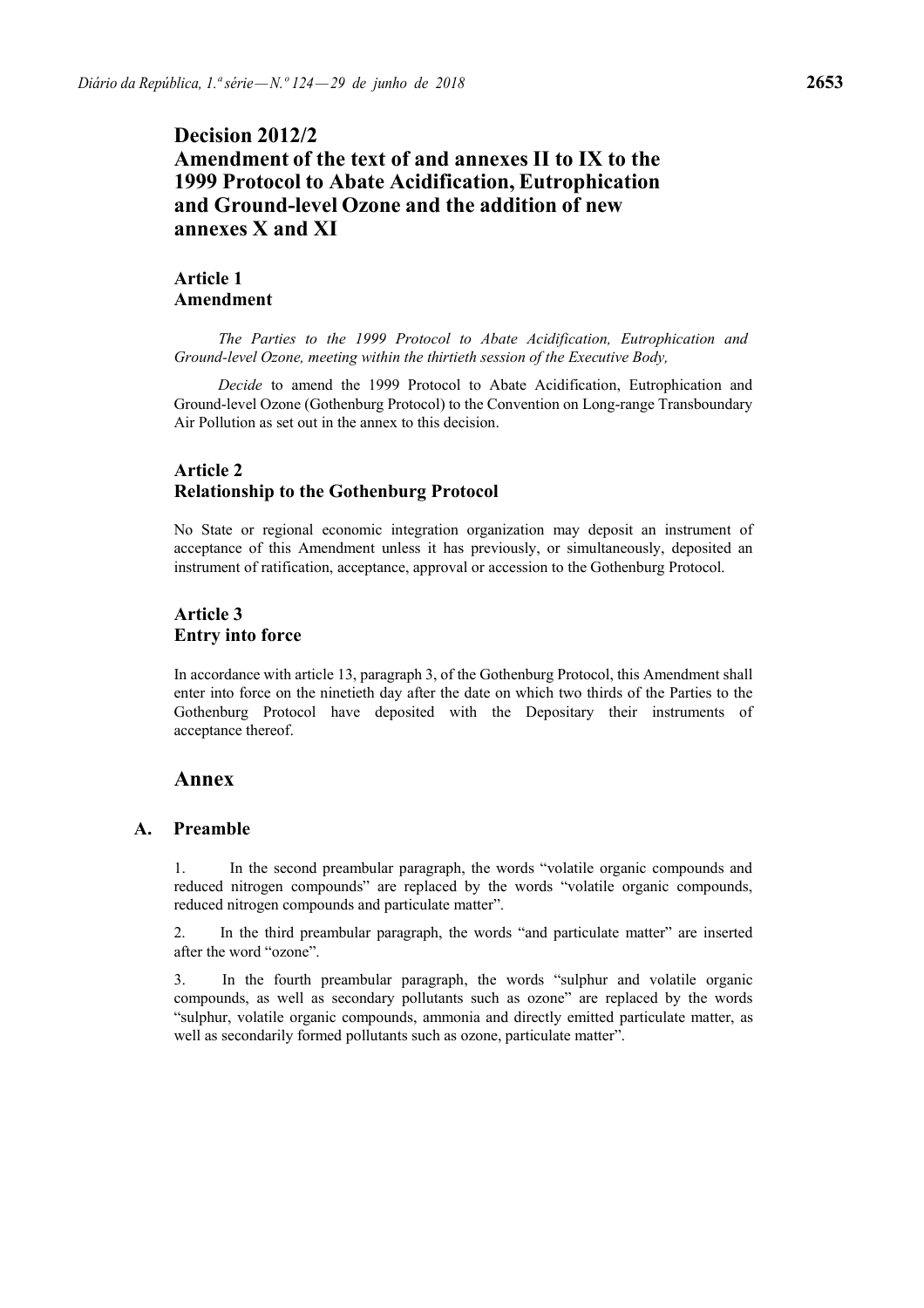4. The following preambular paragraph is added between the fourth and fifth preambular paragraphs:

"*Recognizing* the assessments of scientific knowledge by international organizations, such as the United Nations Environment Programme, and by the Arctic Council, about the human health and climate co-benefits of reducing black carbon and ground-level ozone, particularly in the Arctic and in the Alpine regions,".

5. For the sixth preambular paragraph there is substituted:

*Recognizing also* that Canada and the United States of America are bilaterally addressing cross-border air pollution under the Canada – United States Air Quality Agreement, which includes commitments by both countries to reduce emissions of sulphur dioxide, nitrogen oxides and volatile organic compounds, and that the two countries are considering the inclusion of commitments to reduce emissions of particulate matter,

6. For the seventh preambular paragraph there is substituted:

*Recognizing furthermore* that Canada is committed to achieving reductions of sulphur dioxide, nitrogen oxides, volatile organic compounds and particulate matter to meet the Canadian Ambient Air Quality Standards for ozone and particulate matter and the national objective to reduce acidification, and that the United States is committed to the implementation of programmes to reduce emissions of nitrogen oxides, sulphur dioxide, volatile organic compounds and particulate matter necessary to meet national ambient air quality standards for ozone and particulate matter, to make continued progress in reducing acidification and eutrophication effects and to improve visibility in national parks and urban areas alike,

7. The ninth and tenth preambular paragraphs are replaced by the following preambular paragraphs:

"*Taking into account* the scientific knowledge about the hemispheric transport of air pollution, the influence of the nitrogen cycle and the potential synergies with and trade-offs between air pollution and climate change.

*Aware* that emissions from shipping and aviation contribute significantly to adverse effects on human health and the environment and are important issues under consideration by the International Maritime Organization and the International Civil Aviation Organization,".

8. In the fifteenth preambular paragraph, the words "ammonia and volatile organic compounds" are replaced by the words "ammonia, volatile organic compounds and particulate matter".

9. In the nineteenth preambular paragraph, the words "and particulate matter, including black carbon," are inserted after the words "nitrogen compounds".

10. The twentieth and twenty-first preambular paragraphs are deleted.

11. In the twenty-second preambular paragraph:

(a) The words "and ammonia" are replaced by the words "and reduced nitrogen compounds"; and

(b) The words "including nitrous oxide" are replaced by the words ", including nitrous oxide and nitrate levels in ecosystems,".

12. In the twenty-third preambular paragraph, the word "tropospheric" is replaced by the words "ground-level".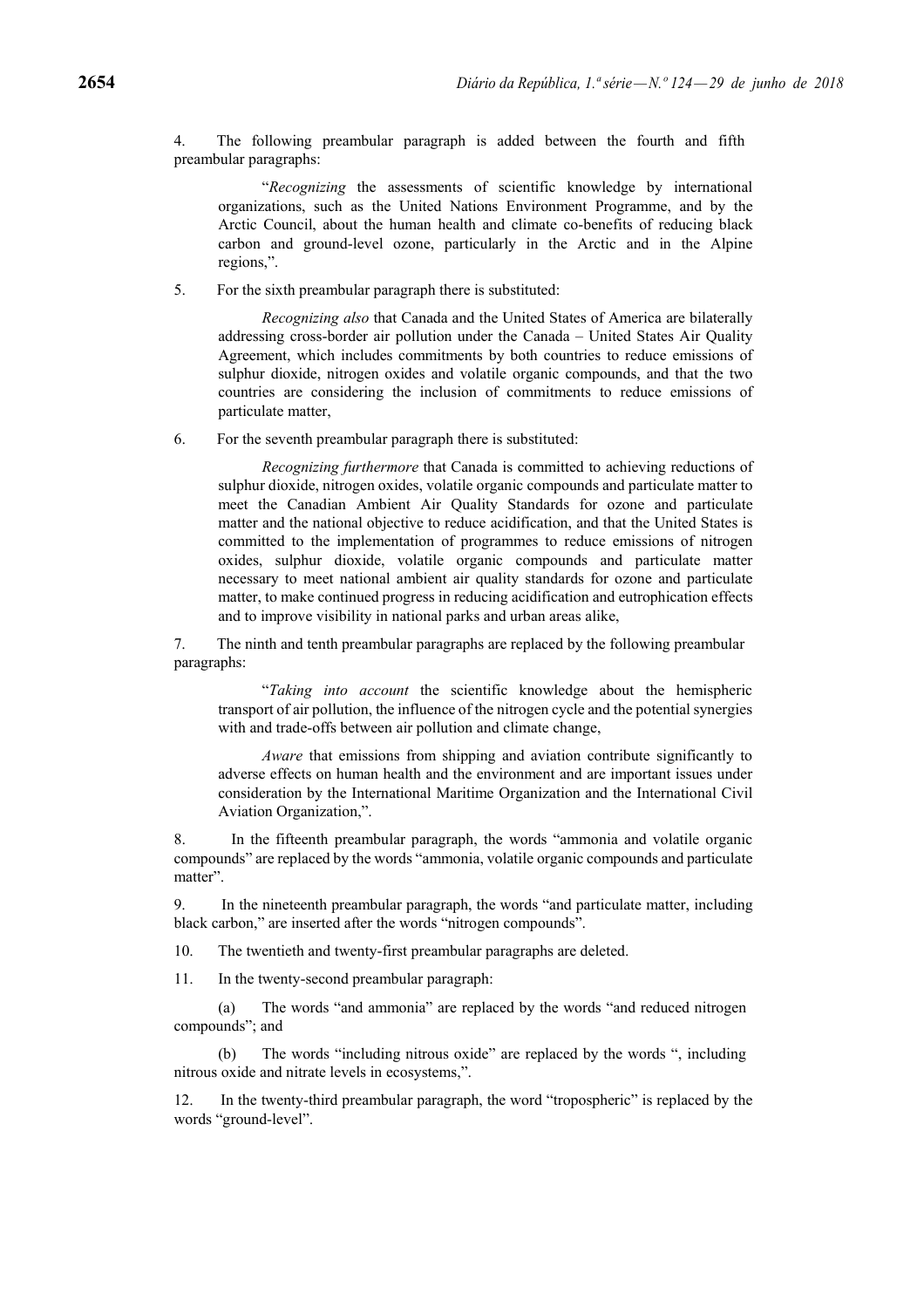# **B. Article 1**

1. The following paragraph is added after paragraph 1:

1 bis. The terms "this Protocol", "the Protocol" and "the present Protocol" mean the 1999 Protocol to Abate Acidification, Eutrophication and Ground-Level Ozone, as amended from time to time;

- 2. The words ", expressed as ammonia  $(NH<sub>3</sub>)$ " are added at the end of paragraph 9.
- 3. The following paragraphs are added after paragraph 11:

11 bis. "Particulate matter" or "PM" is an air pollutant consisting of a mixture of particles suspended in the air. These particles differ in their physical properties (such as size and shape) and chemical composition. Unless otherwise stated, all references to particulate matter in the present Protocol refer to particles with an aerodynamic diameter equal to or less than 10 microns ( $\mu$ m) ( $PM_{10}$ ), including those with an aerodynamic diameter equal to or less than 2.5  $\mu$ m (PM<sub>2.5</sub>);

11 ter. "Black carbon" means carbonaceous particulate matter that absorbs light;

11 quater. "Ozone precursors" means nitrogen oxides, volatile organic compounds, methane and carbon monoxide;

4. In paragraph 13, the words "or fluxes to receptors" are inserted after the word "atmosphere".

5. In paragraph 15, the words "volatile organic compounds or ammonia" are replaced by the words "volatile organic compounds, ammonia or particulate matter".

6. For paragraph 16 there is substituted:

"New stationary source" means any stationary source of which the construction or substantial modification is commenced after the expiry of one year from the date of entry into force for a Party of the present Protocol. A Party may decide not to treat as a new stationary source any stationary source for which approval has already been given by the appropriate competent national authorities at the time of entry into force of the Protocol for that Party and provided that the construction or substantial modification is commenced within 5 years of that date. It shall be a matter for the competent national authorities to decide whether a modification is substantial or not, taking account of such factors as the environmental benefits of the modification.

## **C. Article 2**

- 1. In the chapeau:
	- (a) Before the words "The objective of the present Protocol" is inserted "1.";

(b) The words "ammonia and volatile organic compounds" are replaced by the words "ammonia, volatile organic compounds and particulate matter";

(c) The words "and the environment" are inserted after "human health";

(d) The words "materials and crops" are replaced by the words "materials, crops and the climate in the short and long term"; and

(e) The words ", particulate matter" are inserted after the word "eutrophication".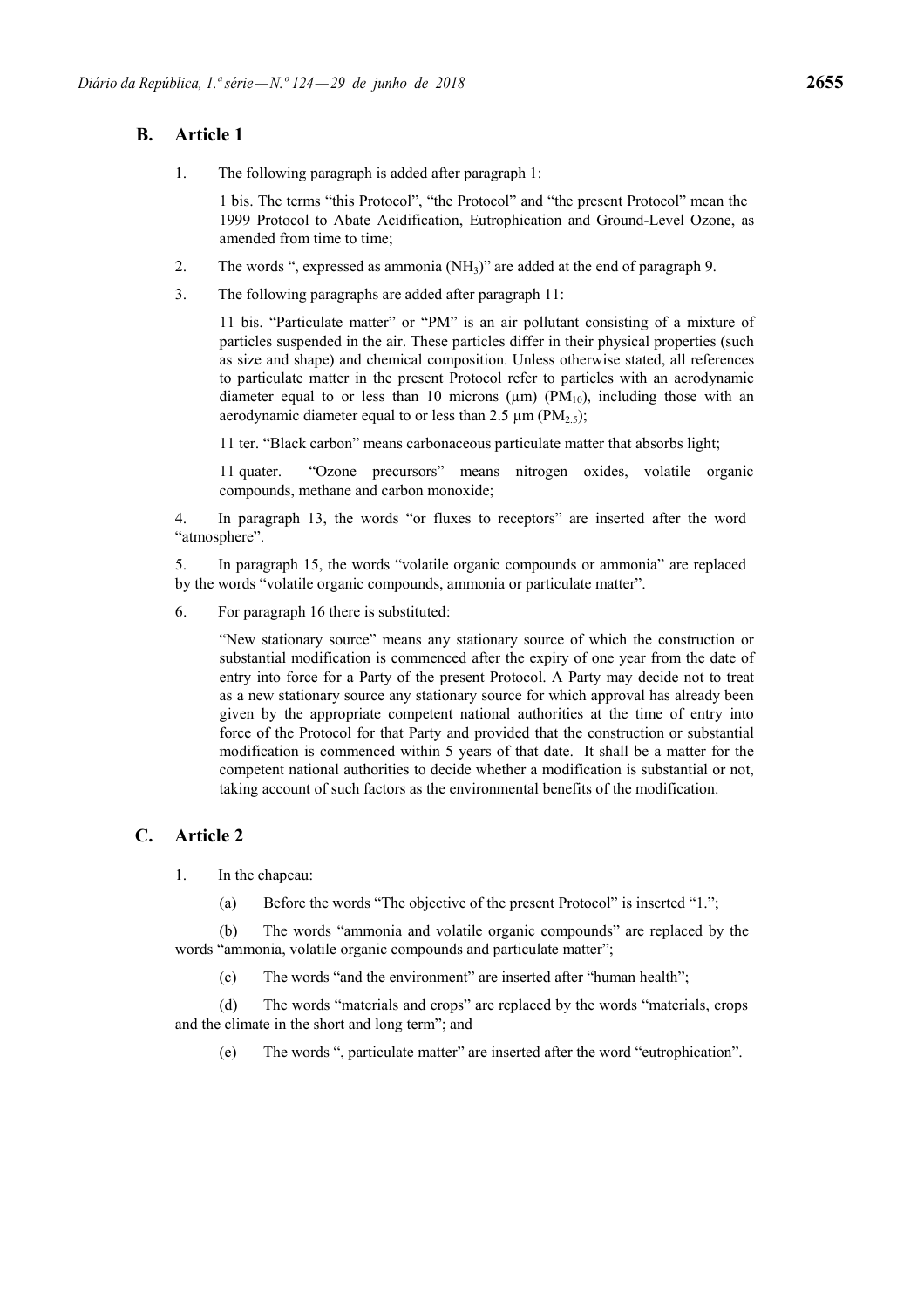2. The words ", that allow ecosystem recovery" are inserted at the end of subparagraph (a).

3. In subparagraph (b), the words ", that allow ecosystem recovery" are added at the end of the subparagraph and the word "and" is deleted after the semicolon.

4. In subparagraph (c) (ii), the words "Canada-wide Standard" are replaced by the words "Canadian Ambient Air Quality Standard".

- 5. New subparagraphs (d), (e) and (f) are added after subparagraph (c) as follows:
	- (d) For particulate matter:

(i) For Parties within the geographical scope of EMEP, the critical levels of particulate matter, as given in annex I;

(ii) For Canada, the Canadian Ambient Air Quality Standards for particulate matter; and

(iii) For the United States of America, the National Ambient Air Quality Standards for particulate matter;

(e) For Parties within the geographical scope of EMEP, the critical levels of ammonia, as given in annex I; and

(f) For Parties within the geographical scope of EMEP, the acceptable levels of air pollutants to protect materials, as given in annex I.

6. A new paragraph 2 is added at the end of article 2 as follows:

2. A further objective is that Parties should, in implementing measures to achieve their national targets for particulate matter, give priority, to the extent they consider appropriate, to emission reduction measures which also significantly reduce black carbon in order to provide benefits for human health and the environment and to help mitigation of near-term climate change.

## **D. Article 3**

1. In paragraph 1:

(a) The word "ceiling" in the first line is replaced by the words "reduction commitment";

(b) The word "ceiling" in the second line is replaced by the word "commitment"; and

(c) The words "In taking steps to reduce emissions of particulate matter, each Party should seek reductions from those source categories known to emit high amounts of black carbon, to the extent it considers appropriate." are added at the end of the paragraph.

2. In paragraphs 2 and 3, the words "V and VI" are replaced by the words "V, VI and X".

3. The words "Subject to paragraphs 2 bis and 2 ter," are inserted at the beginning of paragraph 2.

4. New paragraphs 2 bis and 2 ter are inserted as follows:

2 bis. A Party that was already a Party to the present Protocol prior to entry into force of an amendment that introduces new source categories may apply the limit values applicable to an "existing stationary source" to any source in such a new category the construction or substantial modification of which is commenced before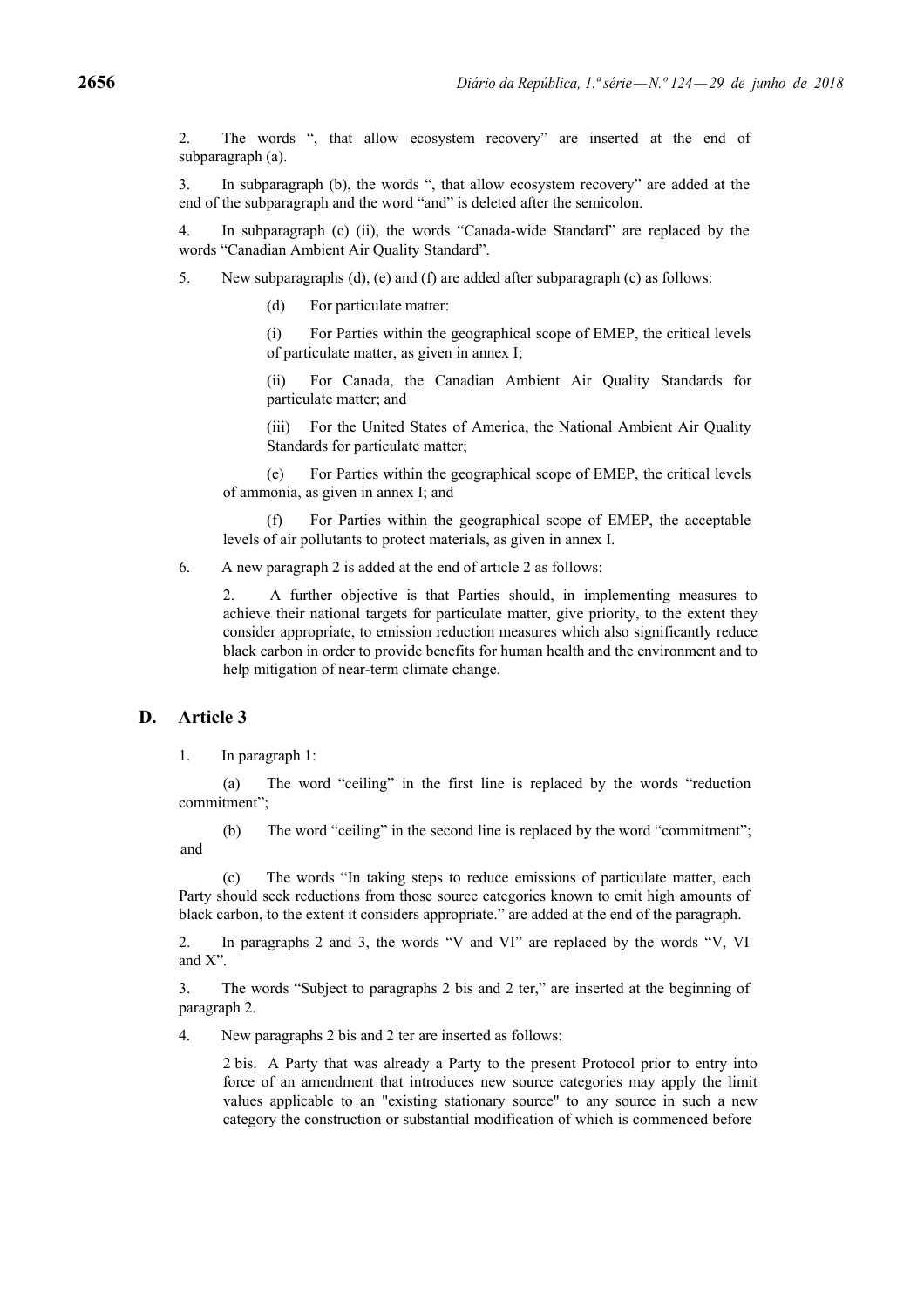2 ter. A Party that was already a Party to the present Protocol prior to entry into force of an amendment that introduces new limit values applicable to a "new stationary source" may continue to apply the previously applicable limit values to any source the construction or substantial modification of which is commenced before the expiry of one year from the date of entry into force of that amendment for that Party, unless and until that source later undergoes substantial modification.

- 5. Paragraph 4 is deleted.
- 6. For paragraph 6 there is substituted:

Each Party should apply best available techniques to mobile sources covered by annex VIII and to each stationary source covered by annexes IV, V, VI and X, and, as it considers appropriate, measures to control black carbon as a component of particulate matter, taking into account guidance adopted by the Executive Body.

7. For paragraph 7 there is substituted:

Each Party shall, insofar as it is technically and economically feasible, and taking into consideration the costs and advantages, apply the limit values for VOC contents of products as identified in annex XI in accordance with the timescales specified in annex VII.

8. In paragraph 8 (b):

(a) The words "document V" and "at its seventeenth session (decision 1999/1) and any amendments thereto" are deleted; and

(b) The following sentence is added at the end of the paragraph:

Special attention should be given to reductions of ammonia emissions from significant sources of ammonia for that Party.

9. In paragraph 9 (b), the words "ammonia and/or volatile organic compounds contributing to acidification, eutrophication or ozone formation" are replaced by the words "ammonia, volatile organic compounds and/or particulate matter contributing to acidification, eutrophication, ozone formation or increased levels of particulate matter".

10. In paragraph 10 (b), the words "sulphur and/or volatile organic compounds" are replaced by the words "sulphur, volatile organic compounds and/or particulate matter".

11. For paragraph 11 there is substituted the following:

Canada and the United States of America shall, upon ratification, acceptance or approval of, or accession to the present Protocol or the amendment contained in decision 2012/2 submit to the Executive Body their respective emission reduction commitments with respect to sulphur, nitrogen oxides, volatile organic compounds and particulate matter for automatic incorporation into annex II.

12. New paragraphs are added after paragraph 11 as follows:

11 bis. Canada shall also upon ratification, acceptance or approval of, or accession to the present Protocol, submit to the Executive Body relevant limit values for automatic incorporation into annexes IV, V, VI, VIII, X and XI.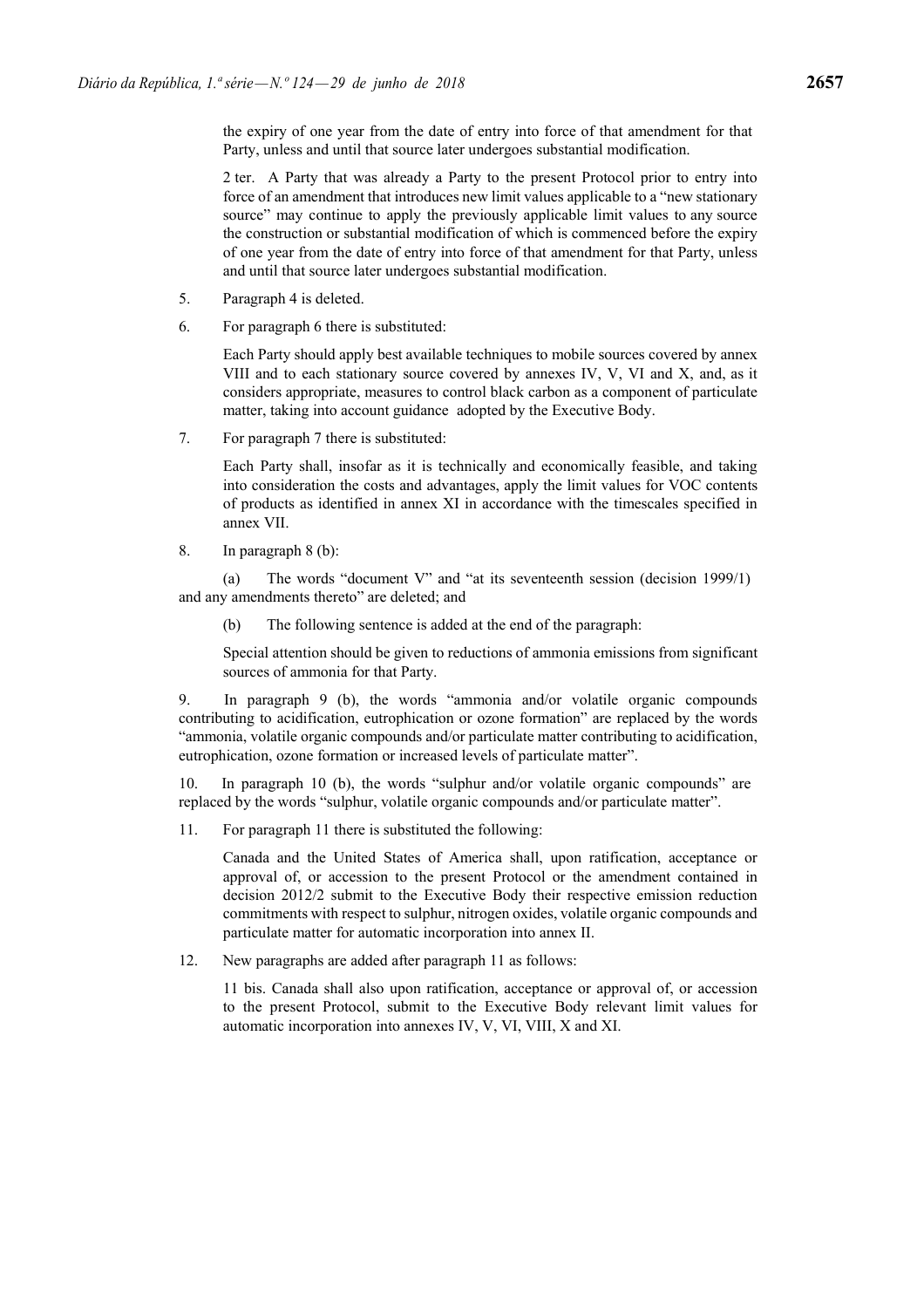11 ter. Each Party shall develop and maintain inventories and projections for the emissions of sulphur dioxide, nitrogen oxides, ammonia, volatile organic compounds, and particulate matter. Parties within the geographic scope of EMEP shall use the methodologies specified in guidelines prepared by the Steering Body of EMEP and adopted by the Parties at a session of the Executive Body. Parties in areas outside the geographic scope of EMEP shall use as guidance the methodologies developed through the workplan of the Executive Body.

11 quater. Each Party should actively participate in programmes under the Convention on the effects of air pollution on human health and the environment.

11 quinquies. For the purposes of comparing national emission totals with emission reduction commitments as set out in paragraph 1, a Party may use a procedure specified in a decision of the Executive Body. Such a procedure shall include provisions on the submission of supporting documentation and on review of the use of the procedure.

## **E. Article 3 bis**

1. A new article 3 bis is added as follows:

## **Article 3 bis Flexible Transitional Arrangements**

1. Notwithstanding article 3, paragraphs 2, 3, 5 and 6, a Party to the Convention that becomes a Party to the present Protocol between January 1, 2013, and December 31, 2019, may apply flexible transitional arrangements for the implementation of limit values specified in annexes VI and/or VIII under the conditions specified in this article.

2. Any Party electing to apply the flexible transitional arrangements under this article shall indicate in its instrument of ratification, acceptance or approval of or accession to the present Protocol the following:

(a) the specific provisions of annex VI and/or VIII for which the Party is electing to apply flexible transitional arrangements; and

(b) an implementation plan identifying a timetable for full implementation of the specified provisions.

3. An implementation plan under paragraph 2 (b) shall, at a minimum, provide for implementation of the limit values for new and existing stationary sources specified in Tables 1 and 5 of annex VI and Tables 1, 2, 3, 13 and 14 of annex VIII no later than eight years after entry into force of the present Protocol for the Party, or December 31, 2022, whichever is sooner.

4. In no case may a Party's implementation of any limit values for new and existing stationary sources specified in annex VI or annex VIII be postponed past December 31, 2030.

5. A Party electing to apply the flexible transitional arrangements under this article shall provide the Executive Secretary of the Commission with a triennial report of its progress towards implementation of annex VI and/or annex VIII. The Executive Secretary of the Commission will make such triennial reports available to the Executive Body.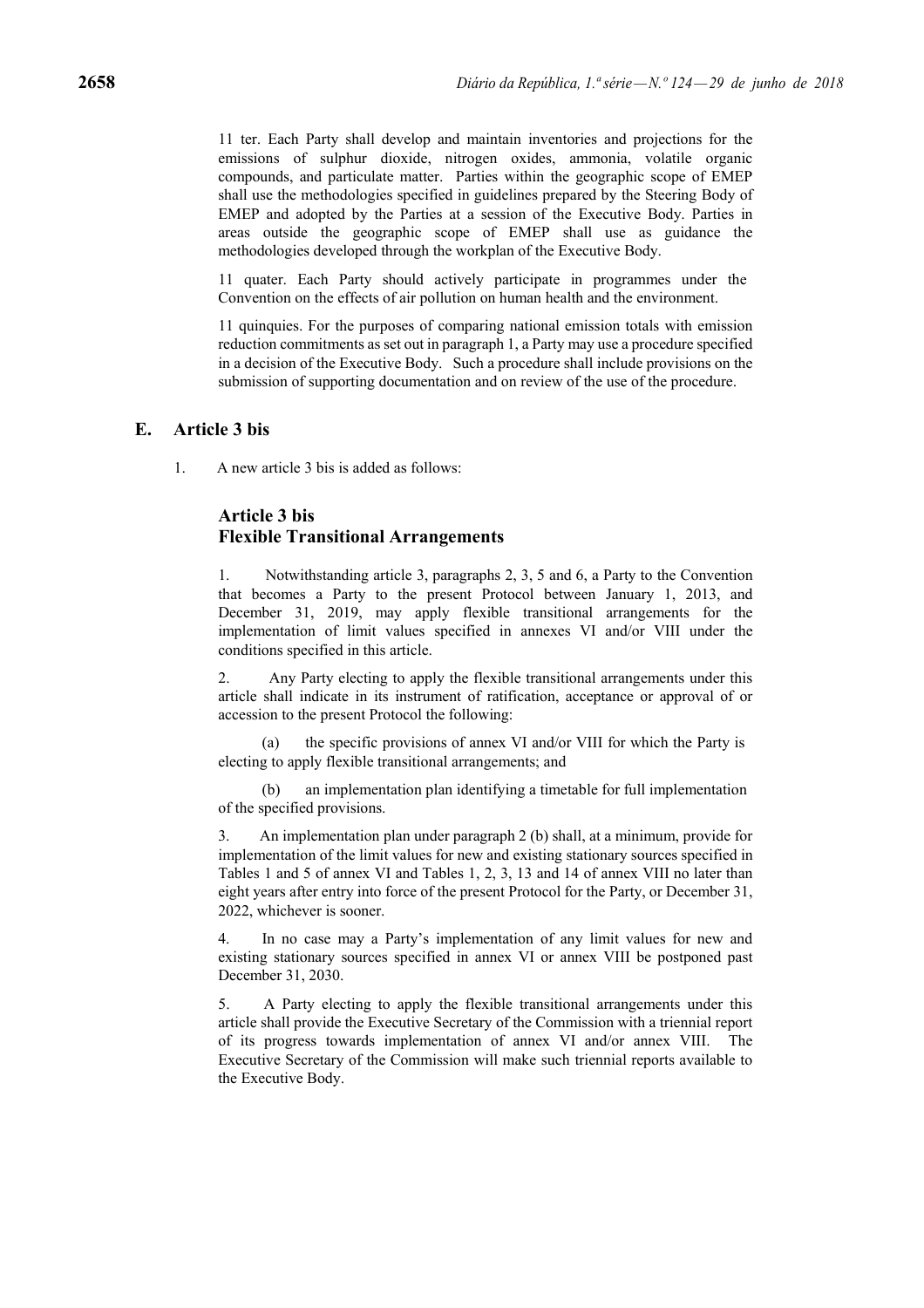# **F. Article 4**

1. In paragraph 1, the words "ammonia and volatile organic compounds" are replaced by the words "ammonia, volatile organic compounds and particulate matter, including black carbon".

2. In paragraph 1 (a), the words "low emission burners and good environmental practice in agriculture" are replaced by the words "low emission burners, good environmental practice in agriculture and measures that are known to mitigate emissions of black carbon as a component of particulate matter".

# **G. Article 5**

1. In paragraph 1 (a):

(a) The words "ammonia and volatile organic compounds" are replaced by the words "ammonia, volatile organic compounds and particulate matter, including black carbon"; and

(b) The words "national emission ceilings or" are replaced by the words "emission reduction commitments and".

- 2. For paragraph 1 (c) is substituted:
	- (c) Levels of ground-level ozone and particulate matter;
- 3. In paragraph 1 (d), "6." is replaced by "6; and".
- 4. A new paragraph 1 (e) is added as follows:

(e) The environmental and human health improvements associated with attaining emission reduction commitments for 2020 and beyond as listed in annex II. For countries within the geographical scope of EMEP, information on such improvements will be presented in guidance adopted by the Executive Body.

5. In paragraph 2 (e):

(a) The words "Health and environmental" are replaced by the words "Human health, environmental and climate"; and

(b) The words "reduction of" are inserted after the words "associated with".

# **H. Article 6**

1. In paragraph 1 (b), the words "ammonia and volatile organic compounds" are replaced by the words "ammonia, volatile organic compounds and particulate matter".

2. In paragraph 1 (f), the words "documents 1 to V" and "at its seventeenth session (decision 1999/1) and any amendments thereto" are deleted.

3. In paragraph 1 (g), the words "document VI" and "at its seventeenth session (decision 1999/1) and any amendments thereto" are deleted.

4. In paragraph 1 (h), the words "ammonia and volatile organic compounds" are replaced by the words "ammonia, volatile organic compounds and particulate matter".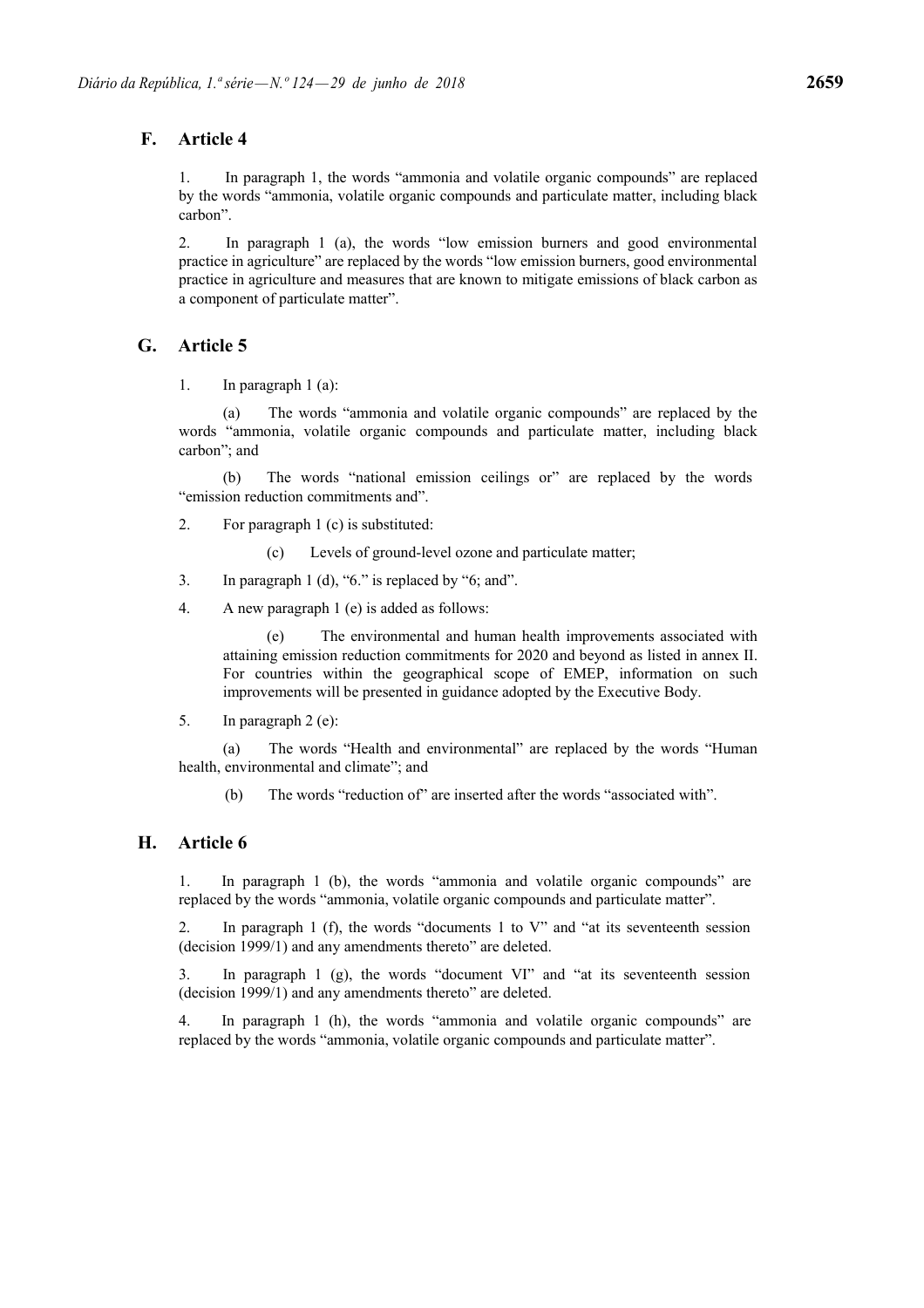5. For paragraph 2 is substituted:

Each Party shall collect and maintain information on:

(a) Ambient concentrations and depositions of sulphur and nitrogen compounds;

(b) Ambient concentrations of ozone, volatile organic compounds and particulate matter; and

(c) If practicable, estimates of exposure to ground-level ozone and particulate matter.

Each Party shall, if practicable, also collect and maintain information on the effects of all of these pollutants on human health, terrestrial and aquatic ecosystems, materials and the climate. Parties within the geographic scope of EMEP should use guidelines adopted by the Executive Body. Parties outside the geographic scope of EMEP should use as guidance the methodologies developed through the workplan of the Executive Body.

6. A new paragraph 2 bis is inserted as follows:

2 bis. Each Party should, to the extent it considers appropriate, also develop and maintain inventories and projections for emissions of black carbon, using guidelines adopted by the Executive Body.

### **I. Article 7**

1. In paragraph 1 (a) (ii), for the words "paragraph 3" are substituted the words "paragraphs 3 and 7".

2. For the chapeau of paragraph 1 (b) is substituted:

Each Party within the geographical scope of EMEP shall report to EMEP through the Executive Secretary of the Commission the following information for the emissions of sulphur dioxide, nitrogen oxides, ammonia, volatile organic compounds and particulate matter, on the basis of guidelines prepared by the Steering Body of EMEP and adopted by the Executive Body:

3. In paragraph 1 (b) (i), the words "of sulphur, nitrogen oxides, ammonia and volatile organic compounds" are deleted.

- 4. In paragraph 1 (b) (ii):
	- (a) The words "of each substance" are deleted; and
	- (b) For the number "(1990)" is substituted the words "specified in annex II".
- 5. In paragraph 1 (b) (iii), the words "and current reduction plans" are deleted.
- 6. For paragraph 1 (b) (iv) is substituted:

(iv) An Informative Inventory Report containing detailed information on reported emission inventories and emission projections;

7. A new paragraph 1 (b bis) is added as follows:

(b bis) Each Party within the geographical scope of EMEP should report available information to the Executive Body, through the Executive Secretary of the Commission, on its air pollution effects programmes on human health and the environment and atmospheric monitoring and modelling programmes under the Convention, using guidelines adopted by the Executive Body;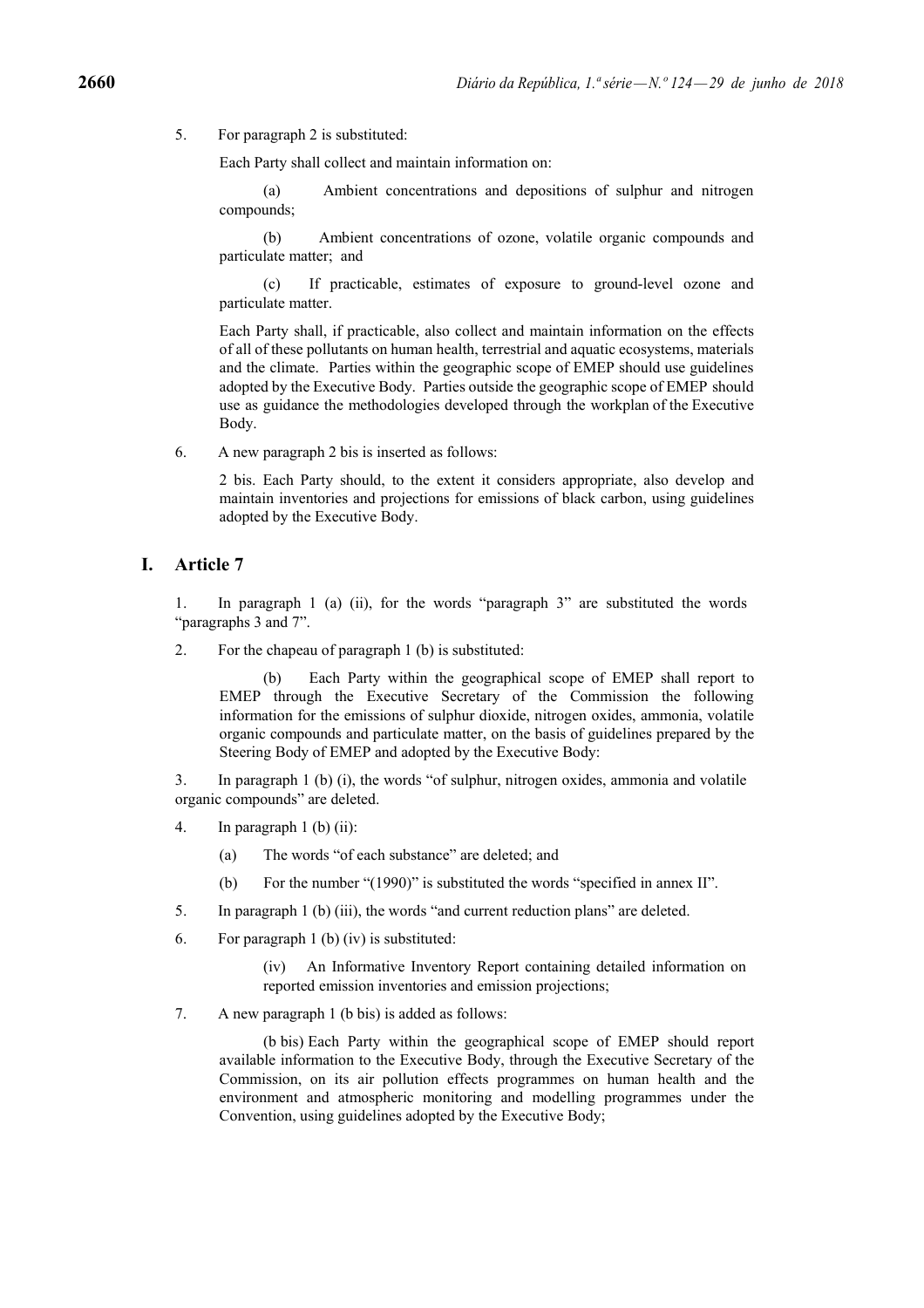8. For paragraph 1 (c), there is substituted:

(c) Parties in areas outside the geographical scope of EMEP shall report available information on levels of emissions, including for the reference year specified in annex II and appropriate to the geographic area covered by its emission reduction commitments. Parties in areas outside the geographic scope of EMEP should make available information similar to that specified in subparagraph (b bis), if requested to do so by the Executive Body.

9. A new subparagraph (d) is added after subparagraph 1 (c) as follows:

Each Party should also report, where available, its emissions inventories and projections for emissions of black carbon, using guidelines adopted by the Executive Body.

10. For the chapeau to paragraph 3, there is substituted:

Upon the request of and in accordance with the timescales decided by the Executive Body, EMEP and other subsidiary bodies shall provide the Executive Body with relevant information on:

11. In paragraph 3 (a), the words "particulate matter including black carbon," are inserted after the words "concentrations of".

12. In paragraph 3 (b), the words "ozone and its precursors." are replaced by the words "particulate matter, ground-level ozone and their precursors;".

13. New subparagraphs (c) and (d) are inserted after subparagraph 3 (b) as follows:

(c) Adverse effects on human health, natural ecosystems, materials and crops, including interactions with climate change and the environment related to the substances covered by the present Protocol, and progress in achieving human health and environmental improvements as described in guidance adopted by the Executive Body; and

(d) The calculation of nitrogen budgets, nitrogen use efficiency and nitrogen surpluses and their improvements within the geographical area of EMEP, using guidance adopted by the Executive Body.

14. The final sentence of paragraph 3 is deleted.

15. In paragraph 4, the words "and particulate matter" are added at the end of the paragraph.

16. In paragraph 5, the words "actual ozone concentrations and the critical levels of ozone" are replaced by the words "actual ozone and particulate matter concentrations and the critical levels of ozone and particulate matter".

17. A new paragraph 6 is added as follows:

6. Notwithstanding article 7.1 (b), a Party may request the Executive Body for permission to report a limited inventory for a particular pollutant or pollutants if:

(a) The Party did not previously have reporting obligations under the present Protocol or any other protocol for that pollutant; and

(b) The limited inventory of the Party includes, at a minimum, all large point sources of the pollutant or pollutants within the Party or a relevant PEMA.

The Executive Body shall grant such a request annually for up to five years after entry into force of the present Protocol for a Party, but in no case for reporting of emissions for any year after 2019. Such a request will be accompanied by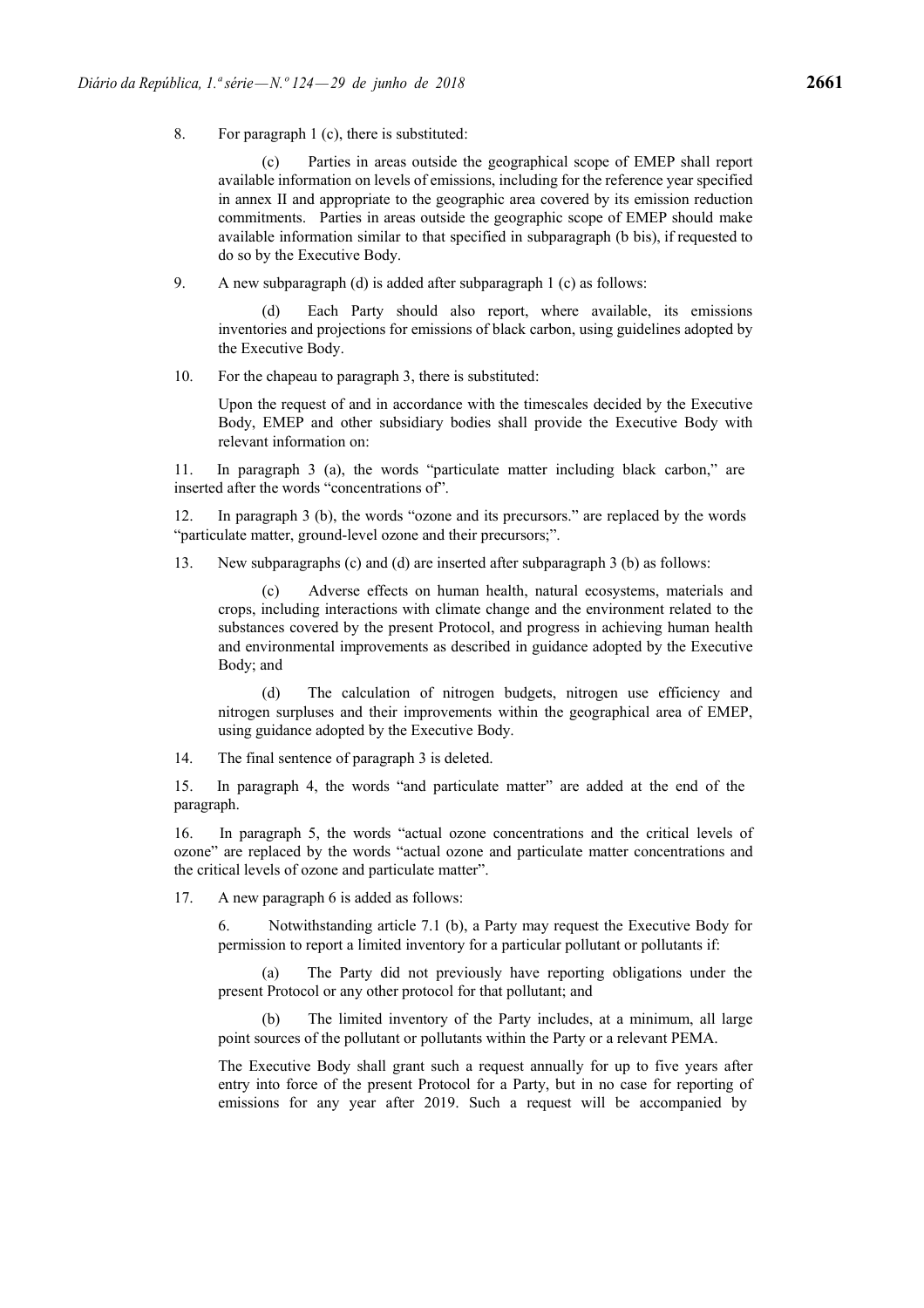information on progress toward developing a more complete inventory as part of the Party's annual reporting.

## **J. Article 8**

1. In paragraph (b), the words "particulate matter, including black carbon," are inserted after the words "those on".

2. In paragraph (c), the words "nitrogen compounds and volatile organic compounds" are replaced by the words "nitrogen compounds, volatile organic compounds and particulate matter, including black carbon".

3. After paragraph (d), a new paragraph (d bis) is added as follows:

The improvement of the scientific understanding of the potential co-benefits for climate change mitigation associated with potential reduction scenarios for air pollutants (such as methane, carbon monoxide and black carbon) which have nearterm radiative forcing and other climate effects;

4. In paragraph (e), the words "eutrophication and photochemical pollution" are replaced by the words "eutrophication, photochemical pollution and particulate matter".

5. In paragraph (f), the words "ammonia and volatile organic compounds" are replaced by the words "ammonia, volatile organic compounds and other ozone precursors, and particulate matter".

6. In paragraph (g):

The words "nitrogen and volatile organic compounds" are replaced by the words "nitrogen, volatile organic compounds and particulate matter";

(b) The words "including their contribution to concentrations of particulate matter," are deleted; and

(c) The words "volatile organic compounds and tropospheric ozone" are replaced by the words "volatile organic compounds, particulate matter and ground-level ozone".

7. In paragraph (k):

(a) The words "environment and human health" are replaced by the words "environment, human health and the impacts on climate"; and

(b) The words "ammonia and volatile organic compounds" are replaced by the words "ammonia, volatile organic compounds and particulate matter".

## **K. Article 10**

1. In paragraph 1, the words "sulphur and nitrogen compounds" are replaced by the words "sulphur, nitrogen compounds and particulate matter".

2. In paragraph 2 (b):

(a) The words "health effects" are replaced by the words "human health effects, climate co-benefits"; and

(b) The words "particulate matter," are inserted after the words "related to".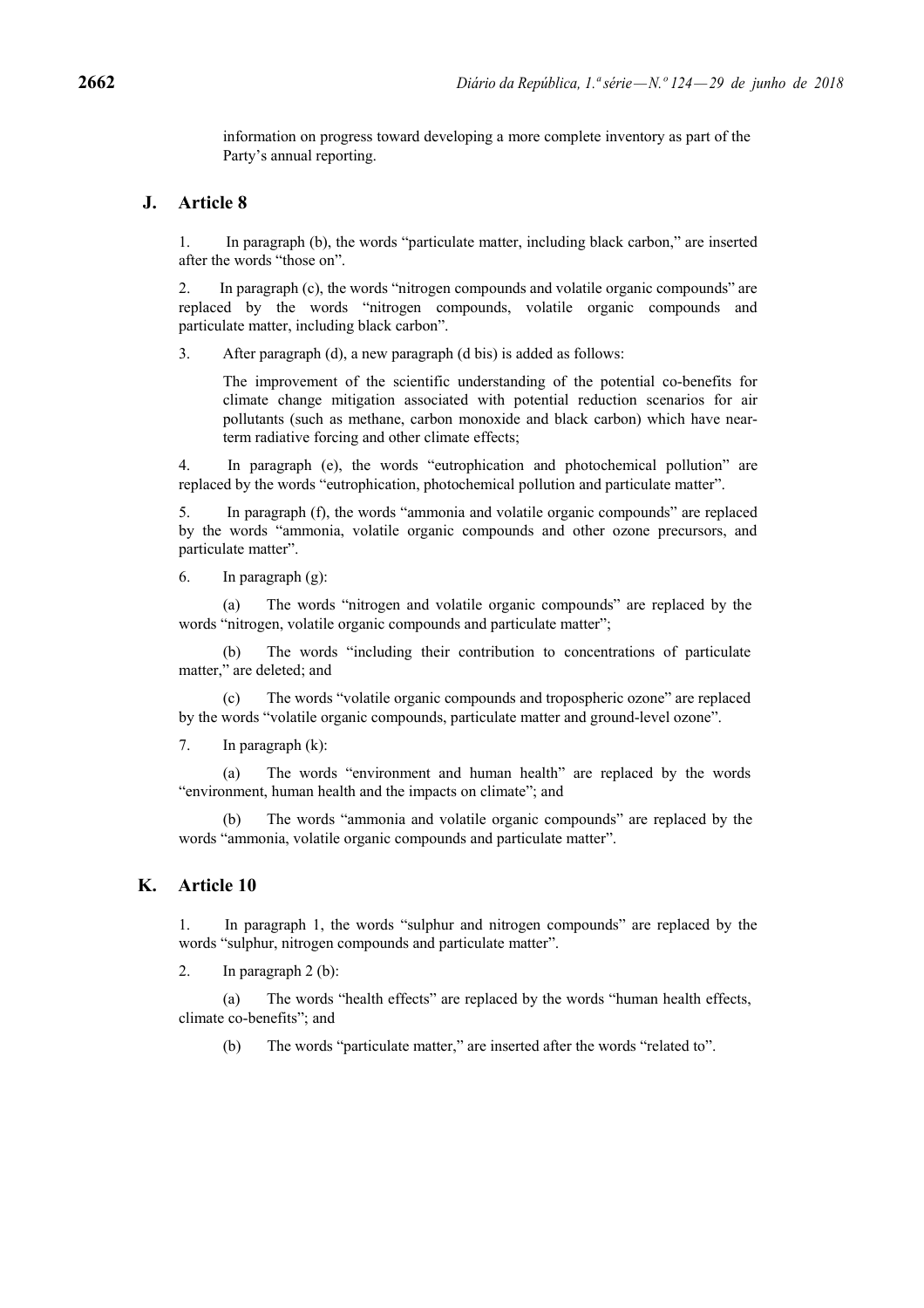3. New paragraphs 3 and 4 are added as follows:

3. The Executive Body shall include in its reviews under this article an evaluation of mitigation measures for black carbon emissions, no later than at the second session of the Executive Body after entry into force of the amendment contained in decision 2012/2.

4. The Parties shall, no later than at the second session of the Executive Body after entry into force of the amendment contained in decision 2012/2, evaluate ammonia control measures and consider the need to revise annex IX.

## **L. Article 13**

For article 13 there shall be substituted:

# **Article 13 Adjustments**

1. Any Party to the Convention may propose an adjustment to annex II to the present Protocol to add to it its name, together with emission levels, emission ceilings and percentage emission reductions.

2. Any Party may propose an adjustment of its emission reduction commitments already listed in annex II. Such a proposal must include supporting documentation, and shall be reviewed, as specified in a decision of the Executive Body. This review shall take place prior to the proposal being discussed by the Parties in accordance with paragraph 4.

3. Any Party eligible under article 3, paragraph 9, may propose an adjustment to annex III to add one or more PEMAs or make changes to a PEMA under its jurisdiction that is listed in that annex.

4. Proposed adjustments shall be submitted in writing to the Executive Secretary of the Commission, who shall communicate them to all Parties. The Parties shall discuss the proposed adjustments at the next session of the Executive Body, provided that those proposals have been circulated by the Executive Secretary to the Parties at least ninety days in advance.

5. Adjustments shall be adopted by consensus of the Parties present at a session of the Executive Body and shall become effective for all Parties to the present Protocol on the ninetieth day following the date on which the Executive Secretary of the Commission notifies those Parties in writing of the adoption of the adjustment.

# **Article 13 bis Amendments**

1. Any Party may propose amendments to the present Protocol.

2. Proposed amendments shall be submitted in writing to the Executive Secretary of the Commission, who shall communicate them to all Parties. The Parties shall discuss the proposed amendments at the next session of the Executive Body, provided that those proposals have been circulated by the Executive Secretary to the Parties at least ninety days in advance.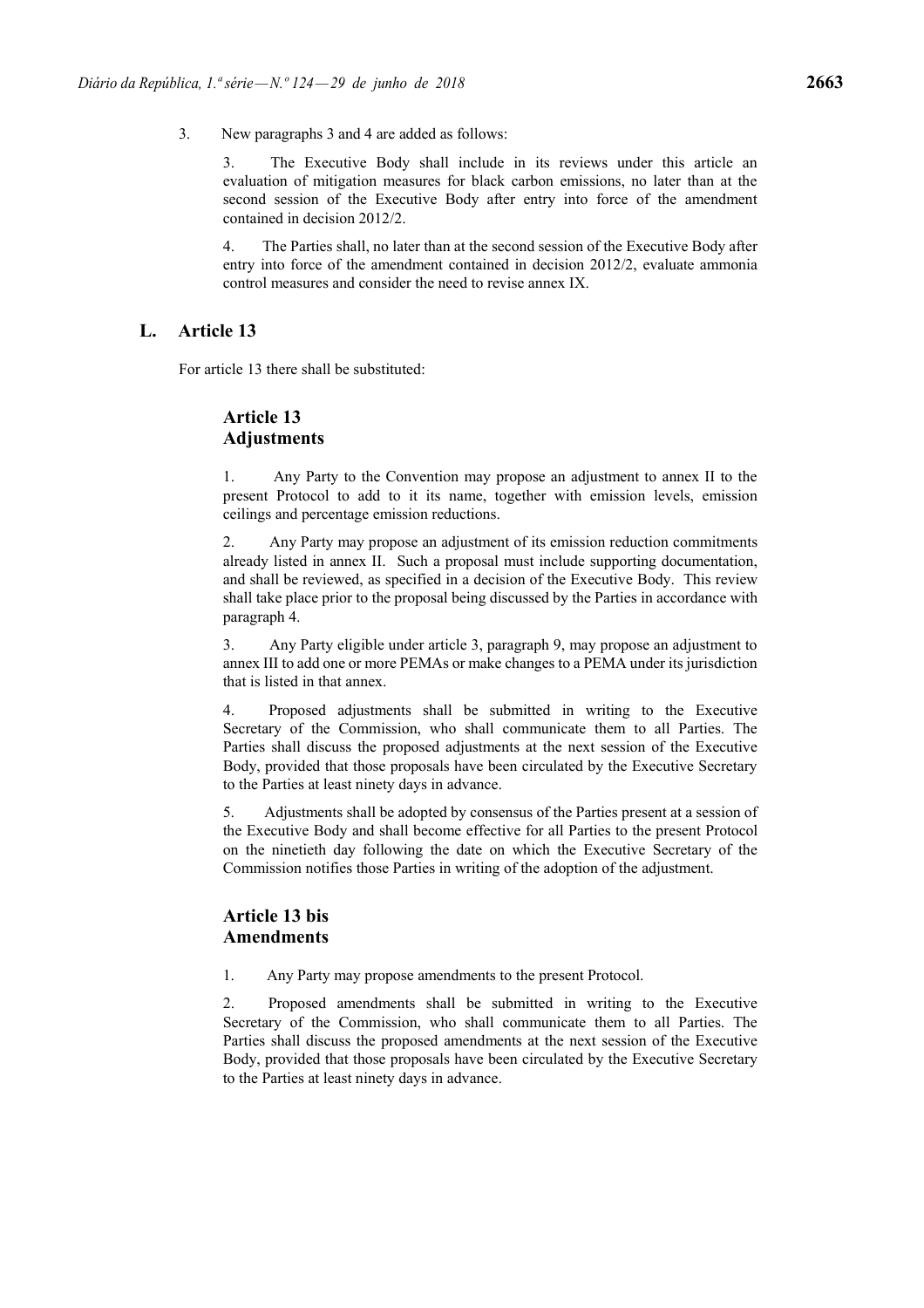3. Amendments to the present Protocol other than to annexes I and III shall be adopted by consensus of the Parties present at a session of the Executive Body, and shall enter into force for the Parties which have accepted them on the ninetieth day after the date on which two thirds of those that were Parties at the time of their adoption have deposited with the Depositary their instruments of acceptance thereof. Amendments shall enter into force for any other Party on the ninetieth day after the date on which that Party has deposited its instrument of acceptance thereof.

4. Amendments to annexes I and III to the present Protocol shall be adopted by consensus of the Parties present at a session of the Executive Body. On the expiry of one hundred and eighty days from the date of its communication to all Parties by the Executive Secretary of the Commission, an amendment to any such annex shall become effective for those Parties which have not submitted to the Depositary a notification in accordance with the provisions of paragraph 5, provided that at least sixteen Parties have not submitted such a notification.

5. Any Party that is unable to approve an amendment to annexes I and/or III, shall so notify the Depositary in writing within ninety days from the date of the communication of its adoption. The Depositary shall without delay notify all Parties of any such notification received. A Party may at any time substitute an acceptance for its previous notification and, upon deposit of an instrument of acceptance with the Depositary, the amendment to such an annex shall become effective for that Party.

6. For those Parties having accepted it, the procedure set out in paragraph 7 supersedes the procedure set out in paragraph 3 in respect of amendments to annexes IV to XI.

7. Amendments to annexes IV to XI shall be adopted by consensus of the Parties present at a session of the Executive Body. On the expiry of one year from the date of its communication to all Parties by the Executive Secretary of the Commission, an amendment to any such annex shall become effective for those Parties which have not submitted to the Depositary a notification in accordance with the provisions of subparagraph (a):

(a) Any Party that is unable to approve an amendment to annexes IV to XI shall so notify the Depositary in writing within one year from the date of the communication of its adoption. The Depositary shall without delay notify all Parties of any such notification received. A Party may at any time substitute an acceptance for its previous notification and, upon deposit of an instrument of acceptance with the Depositary, the amendment to such an annex shall become effective for that Party;

(b) Any amendment to annexes IV to XI shall not enter into force if an aggregate number of sixteen or more Parties have either:

(i) Submitted a notification in accordance with the provisions of subparagraph (a); or

Not accepted the procedure set out in this paragraph and not yet deposited an instrument of acceptance in accordance with the provisions of paragraph 3.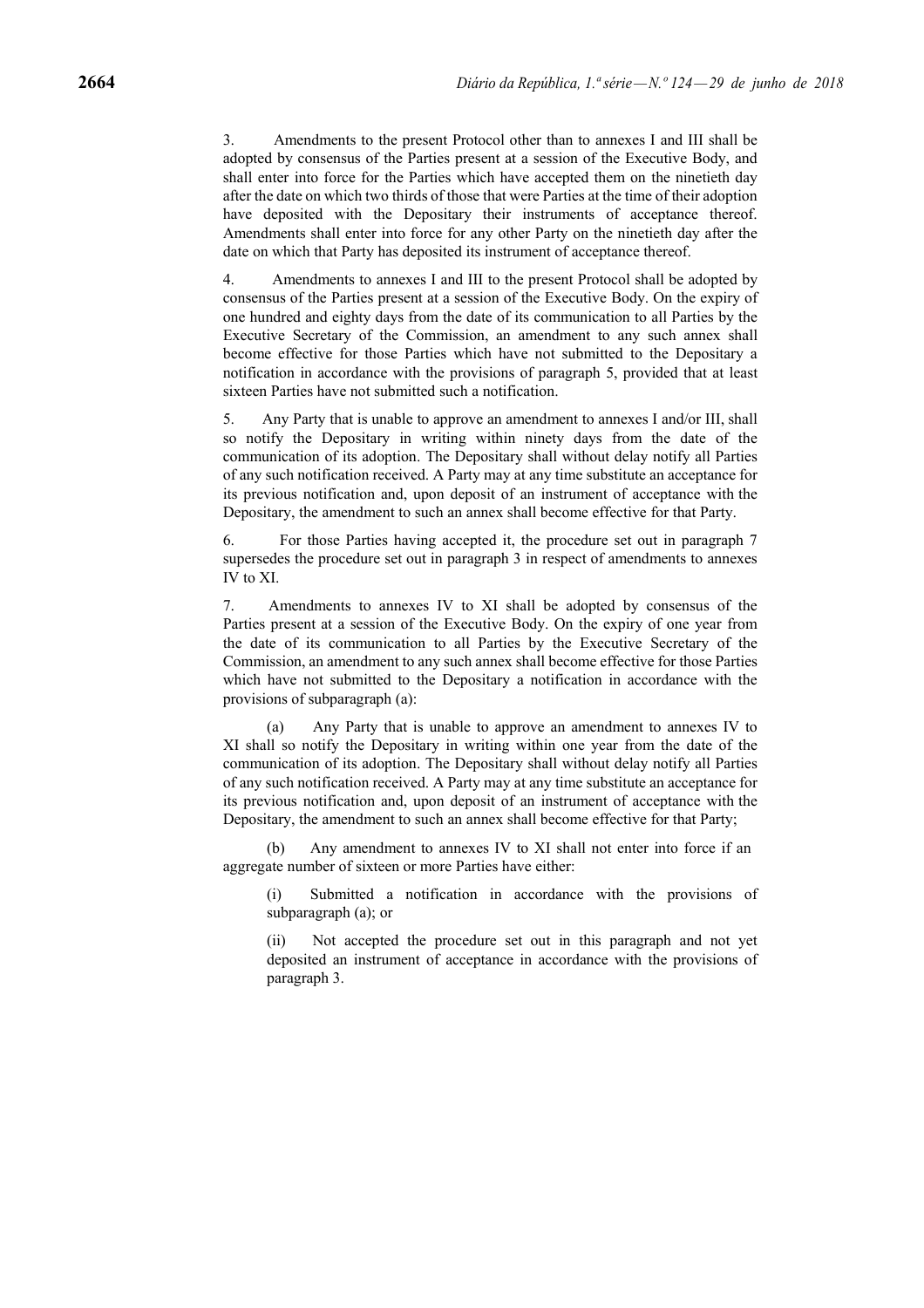## **M. Article 15**

A new paragraph 4 is added as follows:

4. A State or Regional Economic Integration Organisation shall declare in its instrument of ratification, acceptance, approval or accession if it does not intend to be bound by the procedures set out in article 13bis, paragraph 7, as regards the amendment of annexes  $IV - XI$ .

### **N. New Article 18 bis**

A new Article 18 bis is added after Article 18 as follows:

## **Article 18 bis Termination of Protocols**

When all of the Parties to any of the following Protocols have deposited their instruments of ratification, acceptance, approval of or accession to the present Protocol with the Depository in accordance with article 15, that Protocol shall be considered as terminated:

(a) The 1985 Helsinki Protocol on the Reduction of Sulphur Emissions or their Transboundary Fluxes by at least 30 per cent;

(b) The 1988 Sofia Protocol concerning the Control of Emissions of Nitrogen Oxides or their Transboundary Fluxes;

(c) The 1991 Geneva Protocol concerning the Control of Emissions of Volatile Organic Compounds or their Transboundary Fluxes;

(d) The 1994 Oslo Protocol on Further Reduction of Sulphur Emissions.

### **O. Annex II**

For annex II the following text is substituted:

# **Emission reduction commitments**

1. The emission reduction commitments listed in the tables below relate to the provisions of article 3, paragraphs 1 and 10, of the present Protocol.

Table 1 includes the emission ceilings for sulphur dioxide  $(SO<sub>2</sub>)$ , nitrogen oxides  $(NO<sub>x</sub>)$ , ammonia  $(NH<sub>3</sub>)$  and volatile organic compounds (VOCs) for 2010 up to 2020 expressed in thousands of metric tons (tonnes) for those Parties that ratified the present Protocol prior to 2010.

3. Tables 2–6 include emission reduction commitments for  $SO_2$ ,  $NO_x$ ,  $NH_3$ , VOCs and PM2.5 for 2020 and beyond. These commitments are expressed as a percentage reduction from the 2005 emission level.

4. The 2005 emission estimates listed in tables 2-6 are in thousands of tonnes and represent the latest best available data reported by the Parties in 2012. These estimates are given for information purposes only, and may be updated by the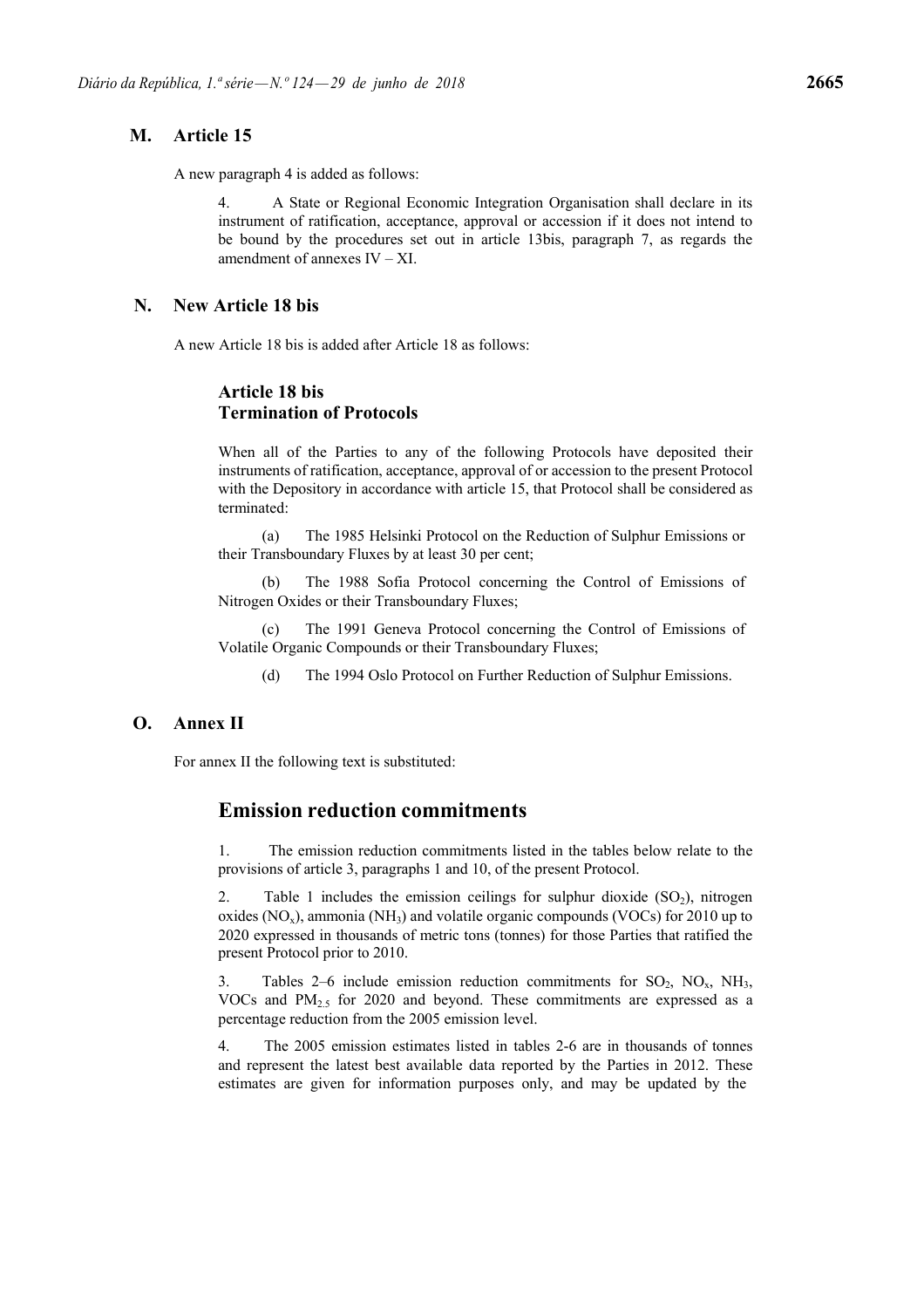Parties in the course of their reporting of emission data under the present Protocol if better information becomes available. The Secretariat will maintain and regularly update on the Convention's website a table of the most up-to-date estimates reported by Parties, for information. The percentage emission reduction commitments listed in tables 2-6 are applicable to the most up-to-date 2005 estimates as reported by the Parties to the Executive Secretary of the Commission.

5. If in a given year a Party finds that, due to a particularly cold winter, a particularly dry summer or unforeseen variations in economic activities, such as a loss of capacity in the power supply system domestically or in a neighbouring country, it cannot comply with its emission reduction commitments, it may fulfil those commitments by averaging its national annual emissions for the year in question, the year preceding that year and the year following it, provided that this average does not exceed its commitment.

#### Table 1

|                | Party                   | Ratification | SO <sub>2</sub> | NO <sub>x</sub> | NH <sub>3</sub> | <b>VOCs</b> |
|----------------|-------------------------|--------------|-----------------|-----------------|-----------------|-------------|
| $\mathbf{1}$   | Belgium                 | 2007         | 106             | 181             | 74              | 144         |
| $\overline{2}$ | Bulgaria                | 2005         | 856             | 266             | 108             | 185         |
| 3              | Croatia                 | 2008         | 70              | 87              | 30              | 90          |
| 4              | Cyprus                  | 2007         | 39              | 23              | 9               | 14          |
| 5              | Czech Republic          | 2004         | 283             | 286             | 101             | 220         |
| 6              | Denmark                 | 2002         | 55              | 127             | 69              | 85          |
| 7              | Finland                 | 2003         | 116             | 170             | 31              | 130         |
| 8              | France                  | 2007         | 400             | 860             | 780             | 1 100       |
| 9              | Germany                 | 2004         | 550             | 1 0 8 1         | 550             | 995         |
| 10             | Hungary                 | 2006         | 550             | 198             | 90              | 137         |
| 11             | Latvia                  | 2004         | 107             | 84              | 44              | 136         |
| 12             | Lithuania               | 2004         | 145             | 110             | 84              | 92          |
| 13             | Luxembourg              | 2001         | $\overline{4}$  | 11              | $\overline{7}$  | 9           |
| 14             | Netherlands             | 2004         | 50              | 266             | 128             | 191         |
| 15             | Norway                  | 2002         | 22              | 156             | 23              | 195         |
| 16             | Portugal                | 2005         | 170             | 260             | 108             | 202         |
| 17             | Romania                 | 2003         | 918             | 437             | 210             | 523         |
| 18             | Slovakia                | 2005         | 110             | 130             | 39              | 140         |
| 19             | Slovenia                | 2004         | 27              | 45              | 20              | 40          |
| 20             | Spain $a$               | 2005         | 774             | 847             | 353             | 669         |
| 21             | Sweden                  | 2002         | 67              | 148             | 57              | 241         |
| 22             | Switzerland             | 2005         | 26              | 79              | 63              | 144         |
| 23             | United Kingdom of Great | 2005         | 625             | 1 1 8 1         | 297             | 1 200       |

**Emission ceilings for 2010 up to 2020 for Parties that ratified the present Protocol prior to 2010 (expressed in thousands of tonnes per year)**

Britain and Northern Ireland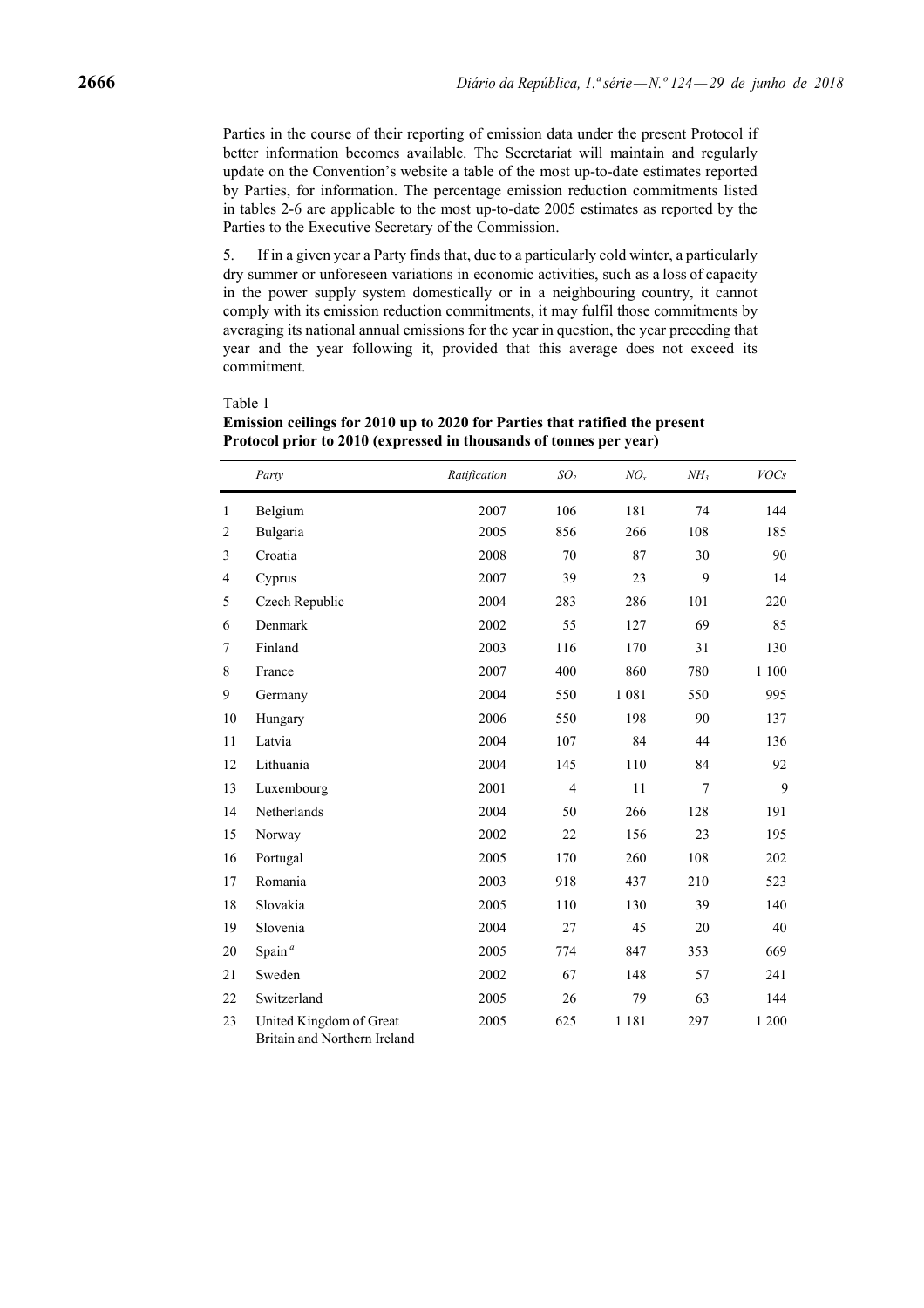|    | Party                    | Ratification | SO <sub>2</sub> | NO.     | NH <sub>2</sub> | <i>VOCs</i> |
|----|--------------------------|--------------|-----------------|---------|-----------------|-------------|
| 24 | United States of America | 2004         |                 | с       |                 | d           |
| 25 | European Union           | 2003         | 7832            | 8 1 8 0 | 4 2 9 4         | 7 5 8 5     |

*<sup>a</sup>* Figures apply to the European part of the country.

*b* Upon acceptance of the present Protocol in 2004, the United States of America provided an indicative target for 2010 of 16,013,000 tons for total sulphur emissions from the PEMA identified for sulphur, the 48 contiguous United States and the District of Columbia. This figure converts to 14,527,000 tonnes.

*<sup>c</sup>* Upon acceptance of the present Protocol in 2004, the United States of America provided an indicative target for 2010 of 6,897,000 tons for total  $NO<sub>x</sub>$  emissions from the PEMA identified for NOx, Connecticut, Delaware, the District of Columbia, Illinois, Indiana, Kentucky, Maine, Maryland, Massachusetts, Michigan, New Hampshire, New Jersey, New York, Ohio, Pennsylvania, Rhode Island, Vermont, West Virginia, and Wisconsin. This figure converts to 6,257,000 tonnes.

*<sup>d</sup>* Upon acceptance of the present Protocol in 2004, the United States of America provided an indicative target for 2010 of 4,972,000 tons for total VOC emissions from the PEMA identified for VOCs, Connecticut, Delaware, the District of Columbia, Illinois, Indiana, Kentucky, Maine, Maryland, Massachusetts, Michigan, New Hampshire, New Jersey, New York, Ohio, Pennsylvania, Rhode Island, Vermont, West Virginia, and Wisconsin. This figure converts to 4,511,000 tonnes.

| Table 2<br>Emission reduction commitments for sulphur dioxide for 2020 and beyond |  |
|-----------------------------------------------------------------------------------|--|
|                                                                                   |  |

|                | <b>Convention Party</b> | Emission levels 2005 in<br>thousands of tonnes of SO <sub>2</sub> | Reduction from<br>2005 level (%) |
|----------------|-------------------------|-------------------------------------------------------------------|----------------------------------|
| $\mathbf{1}$   | Austria                 | 27                                                                | 26                               |
| $\overline{c}$ | <b>Belarus</b>          | 79                                                                | 20                               |
| 3              | Belgium                 | 145                                                               | 43                               |
| 4              | Bulgaria                | 777                                                               | $78\,$                           |
| 5              | Canada <sup>a</sup>     |                                                                   |                                  |
| 6              | Croatia                 | 63                                                                | 55                               |
| 7              | Cyprus                  | 38                                                                | 83                               |
| 8              | Czech Republic          | 219                                                               | 45                               |
| 9              | Denmark                 | 23                                                                | 35                               |
| 10             | Estonia                 | 76                                                                | 32                               |
| 11             | Finland                 | 69                                                                | 30                               |
| 12             | France                  | 467                                                               | 55                               |
| 13             | Germany                 | 517                                                               | 21                               |
| 14             | Greece                  | 542                                                               | 74                               |
| 15             | Hungary                 | 129                                                               | 46                               |
| 16             | Ireland                 | 71                                                                | 65                               |
| 17             | Italy                   | 403                                                               | 35                               |
| 18             | Latvia                  | 6.7                                                               | $\,8\,$                          |
| 19             | Lithuania               | 44                                                                | 55                               |
| 20             | Luxembourg              | 2.5                                                               | 34                               |
| 21             | Malta                   | 11                                                                | 77                               |
| 22             | Netherlands $b$         | 65                                                                | 28                               |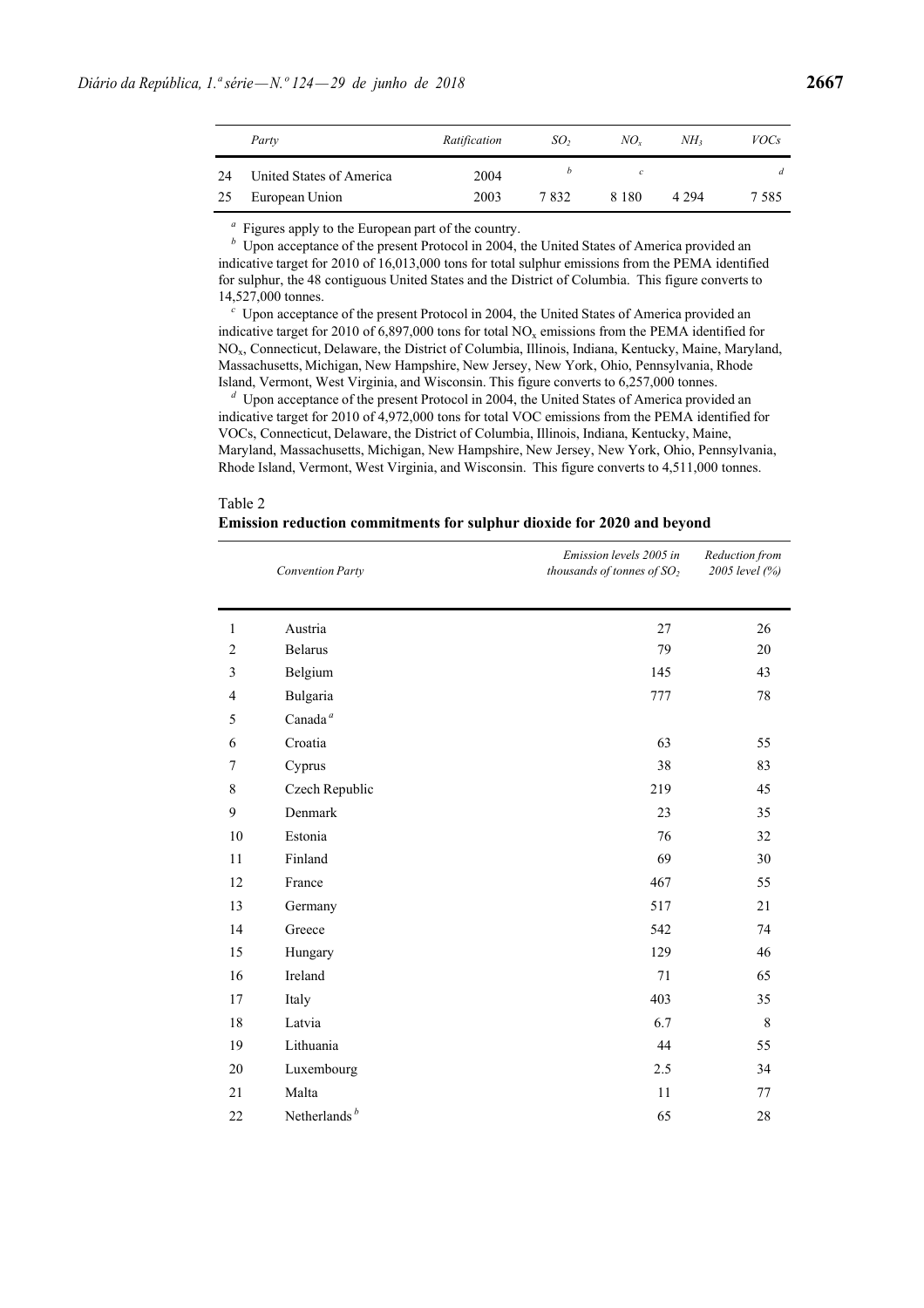|    | <b>Convention Party</b>                                 | Emission levels 2005 in<br>thousands of tonnes of $SO2$ | Reduction from<br>2005 level (%) |
|----|---------------------------------------------------------|---------------------------------------------------------|----------------------------------|
| 23 | Norway                                                  | 24                                                      | 10                               |
| 24 | Poland                                                  | 1 2 2 4                                                 | 59                               |
| 25 | Portugal                                                | 177                                                     | 63                               |
| 26 | Romania                                                 | 643                                                     | 77                               |
| 27 | Slovakia                                                | 89                                                      | 57                               |
| 28 | Slovenia                                                | 40                                                      | 63                               |
| 29 | Spain $b$                                               | 1 2 8 2                                                 | 67                               |
| 30 | Sweden                                                  | 36                                                      | 22                               |
| 31 | Switzerland                                             | 17                                                      | 21                               |
| 32 | United Kingdom of Great Britain and<br>Northern Ireland | 706                                                     | 59                               |
| 33 | United States of America <sup>c</sup>                   |                                                         |                                  |
| 34 | European Union                                          | 7828                                                    | 59                               |

*<sup>a</sup>* Upon ratification, acceptance or approval of, or accession to the present Protocol, Canada shall provide: (a) a value for total estimated sulphur emission levels for 2005, either national or for its PEMA, if it has submitted one; and (b) an indicative value for a reduction of total sulphur emission levels for 2020 from 2005 levels, either at the national level or for its PEMA. Item (a) will be included in the table, and item (b) will be included in a footnote to the table. The PEMA, if submitted, will be offered as an adjustment to annex III to the Protocol.

*<sup>b</sup>* Figures apply to the European part of the country.

 $c$  Upon ratification, acceptance or approval of, or accession to the amendment adding this table to the present Protocol, the United States of America shall provide: (a) a value for total estimated sulphur emission levels for 2005, either national or for a PEMA; (b) an indicative value for a reduction of total sulphur emission levels for 2020 from identified 2005 levels; and (c) any changes to the PEMA identified when the United States became a Party to the Protocol. Item (a) will be included in the table, item (b) will be included in a footnote to the table, and item (c) will be offered as an adjustment to annex III.

| Table 3                                                                             |  |  |  |  |
|-------------------------------------------------------------------------------------|--|--|--|--|
| Emission reduction commitments for nitrogen oxides for 2020 and beyond <sup>a</sup> |  |  |  |  |

|                     | Emission levels 2005 in<br>thousands of tonnes of $NO2$ | Reduction from<br>2005 level (%) |
|---------------------|---------------------------------------------------------|----------------------------------|
| Austria             | 231                                                     | 37                               |
| <b>Belarus</b>      | 171                                                     | 25                               |
| Belgium             | 291                                                     | 41                               |
| Bulgaria            | 154                                                     | 41                               |
| Canada <sup>b</sup> |                                                         |                                  |
| Croatia             | 81                                                      | 31                               |
| Cyprus              | 21                                                      | 44                               |
| Czech Republic      | 286                                                     | 35                               |
| Denmark             | 181                                                     | 56                               |
| Estonia             | 36                                                      | 18                               |
| Finland             | 177                                                     | 35                               |
|                     | <b>Convention Party</b>                                 |                                  |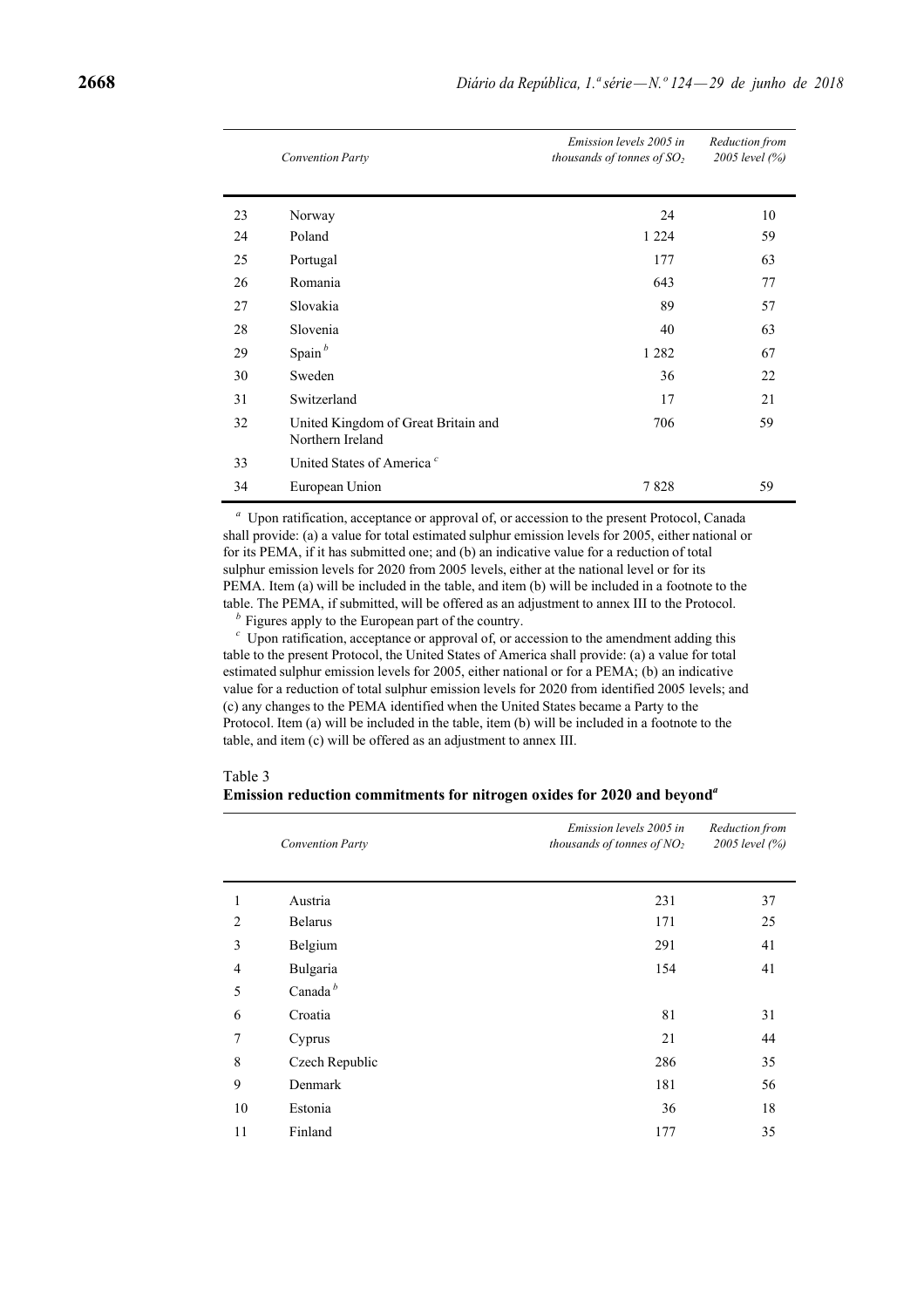|    | <b>Convention Party</b>                                 | Emission levels 2005 in<br>thousands of tonnes of $NO2$ | Reduction from<br>2005 level (%) |
|----|---------------------------------------------------------|---------------------------------------------------------|----------------------------------|
| 12 | France                                                  | 1 4 3 0                                                 | 50                               |
| 13 | Germany                                                 | 1 4 6 4                                                 | 39                               |
| 14 | Greece                                                  | 419                                                     | 31                               |
| 15 | Hungary                                                 | 203                                                     | 34                               |
| 16 | Ireland                                                 | 127                                                     | 49                               |
| 17 | Italy                                                   | 1 2 1 2                                                 | 40                               |
| 18 | Latvia                                                  | 37                                                      | 32                               |
| 19 | Lithuania                                               | 58                                                      | 48                               |
| 20 | Luxembourg                                              | 19                                                      | 43                               |
| 21 | Malta                                                   | 9.3                                                     | 42                               |
| 22 | Netherlands $c$                                         | 370                                                     | 45                               |
| 23 | Norway                                                  | 200                                                     | 23                               |
| 24 | Poland                                                  | 866                                                     | 30                               |
| 25 | Portugal                                                | 256                                                     | 36                               |
| 26 | Romania                                                 | 309                                                     | 45                               |
| 27 | Slovakia                                                | 102                                                     | 36                               |
| 28 | Slovenia                                                | 47                                                      | 39                               |
| 29 | Spain $c$                                               | 1 2 9 2                                                 | 41                               |
| 30 | Sweden                                                  | 174                                                     | 36                               |
| 31 | Switzerland <sup><math>d</math></sup>                   | 94                                                      | 41                               |
| 32 | United Kingdom of Great Britain and<br>Northern Ireland | 1580                                                    | 55                               |
| 33 | United States of America <sup>e</sup>                   |                                                         |                                  |
| 34 | European Union                                          | 11 354                                                  | 42                               |

*a* Emissions from soils are not included in the 2005 estimates for EU member States.

Upon ratification, acceptance or approval of, or accession to the present Protocol, Canada shall provide: (a) a value for total estimated nitrogen oxide emission levels for 2005, either national or for its PEMA, if it has submitted one; and (b) an indicative value for a reduction of total nitrogen oxide emission levels for 2020 from 2005 levels, either at the national level or for its PEMA. Item (a) will be included in the table, and item (b) will be included in a footnote to the table. The PEMA, if submitted, will be offered as an adjustment to annex III to the Protocol.

*<sup>c</sup>* Figures apply to the European part of the country.

*d* Including emissions from crop production and agricultural soils (NFR 4D).

*<sup>e</sup>* Upon ratification, acceptance or approval of, or accession to the amendment adding this table to the present Protocol, the United States of America shall provide: (a) a value for total estimated nitrogen oxides emission levels for 2005, either national or for a PEMA; (b) an indicative value for a reduction of total nitrogen oxides emission levels for 2020 from identified 2005 levels; and (c) any changes to the PEMA identified when the United States became a Party to the Protocol. Item (a) will be included in the table, item (b) will be included in a footnote to the table, and item (c) will be offered as an adjustment to annex III.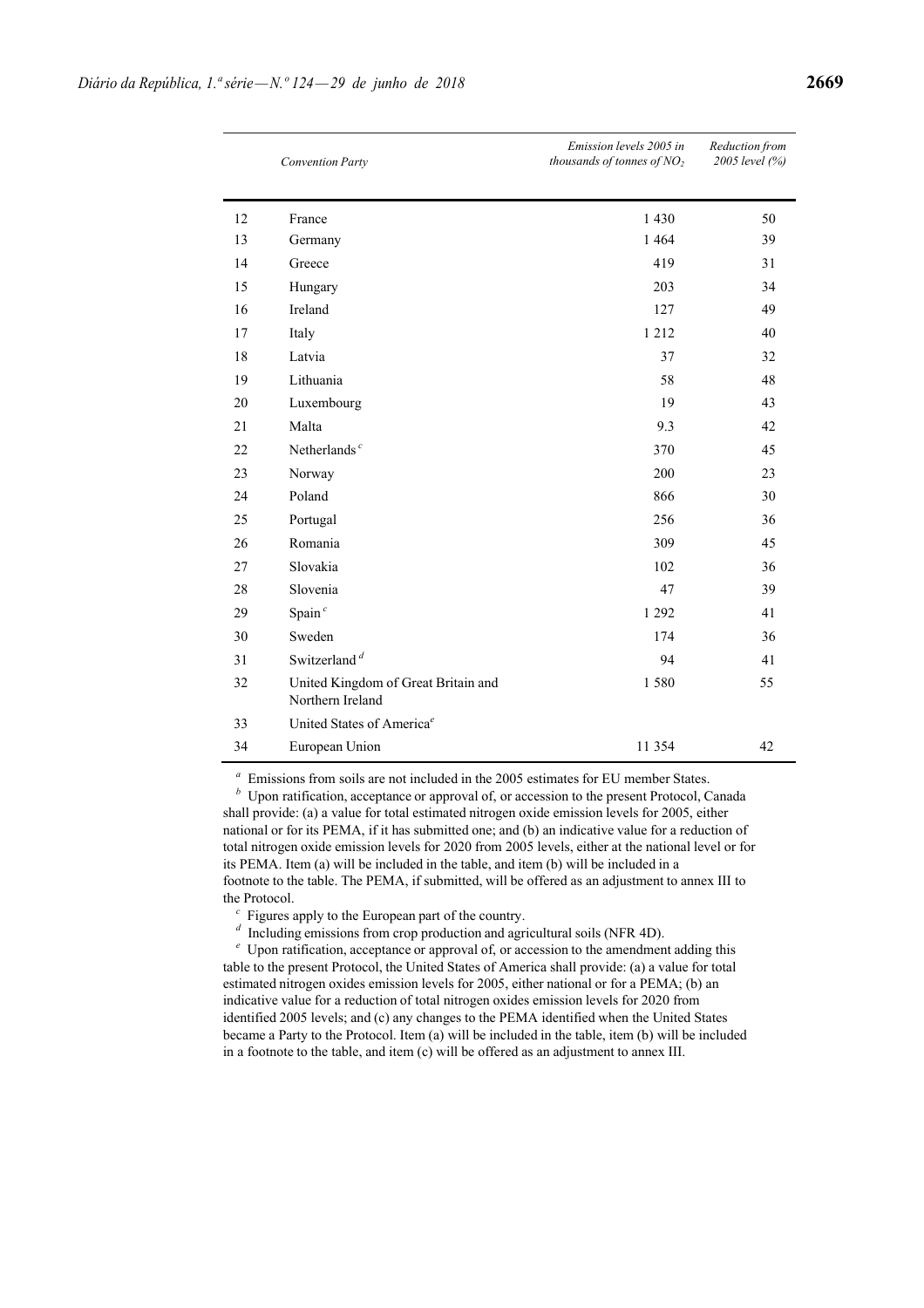|                          | <b>Convention Party</b>                                 | Emission levels 2005 in<br>thousands of tonnes of NH <sub>3</sub> | Reduction from<br>2005 level (%) |
|--------------------------|---------------------------------------------------------|-------------------------------------------------------------------|----------------------------------|
| $\mathbf{1}$             | Austria                                                 | 63                                                                | 1                                |
| $\sqrt{2}$               | <b>Belarus</b>                                          | 136                                                               | $\tau$                           |
| $\mathfrak{Z}$           | Belgium                                                 | 71                                                                | $\mathbf{2}$                     |
| $\overline{\mathcal{L}}$ | Bulgaria                                                | 60                                                                | 3                                |
| 5                        | Croatia                                                 | 40                                                                | 1                                |
| 6                        | Cyprus                                                  | 5.8                                                               | $10\,$                           |
| $\tau$                   | Czech Republic                                          | 82                                                                | $\tau$                           |
| $\,8\,$                  | Denmark                                                 | 83                                                                | 24                               |
| 9                        | Estonia                                                 | 9.8                                                               | $\mathbf{1}$                     |
| $10\,$                   | Finland                                                 | 39                                                                | $20\,$                           |
| $11\,$                   | France                                                  | 661                                                               | $\overline{4}$                   |
| 12                       | Germany                                                 | 573                                                               | 5                                |
| 13                       | Greece                                                  | 68                                                                | $\tau$                           |
| 14                       | Hungary                                                 | 80                                                                | 10                               |
| 15                       | Ireland                                                 | 109                                                               | $\mathbf{1}$                     |
| 16                       | Italy                                                   | 416                                                               | 5                                |
| 17                       | Latvia                                                  | 16                                                                | $\mathbf{1}$                     |
| 18                       | Lithuania                                               | 39                                                                | 10                               |
| 19                       | Luxembourg                                              | 5.0                                                               | $\mathbf{1}$                     |
| $20\,$                   | Malta                                                   | 1.6                                                               | $\overline{4}$                   |
| 21                       | Netherlands $a$                                         | 141                                                               | 13                               |
| $22\,$                   | Norway                                                  | 23                                                                | 8                                |
| 23                       | Poland                                                  | 270                                                               | $\mathbf{1}$                     |
| 24                       | Portugal                                                | 50                                                                | 7                                |
| 25                       | Romania                                                 | 199                                                               | 13                               |
| 26                       | Slovakia                                                | 29                                                                | 15                               |
| 27                       | Slovenia                                                | $18\,$                                                            | $\mathbf{1}$                     |
| $28\,$                   | Spain $\alpha$                                          | 365                                                               | 3                                |
| 29                       | Sweden                                                  | 55                                                                | 15                               |
| 30                       | Switzerland                                             | 64                                                                | 8                                |
| 31                       | United Kingdom of Great Britain and<br>Northern Ireland | 307                                                               | 8                                |
| 32                       | European Union                                          | 3 8 1 3                                                           | 6                                |

Table 4 **Emission reduction commitments for ammonia for 2020 and beyond**

*<sup>a</sup>* Figures apply to the European part of the country.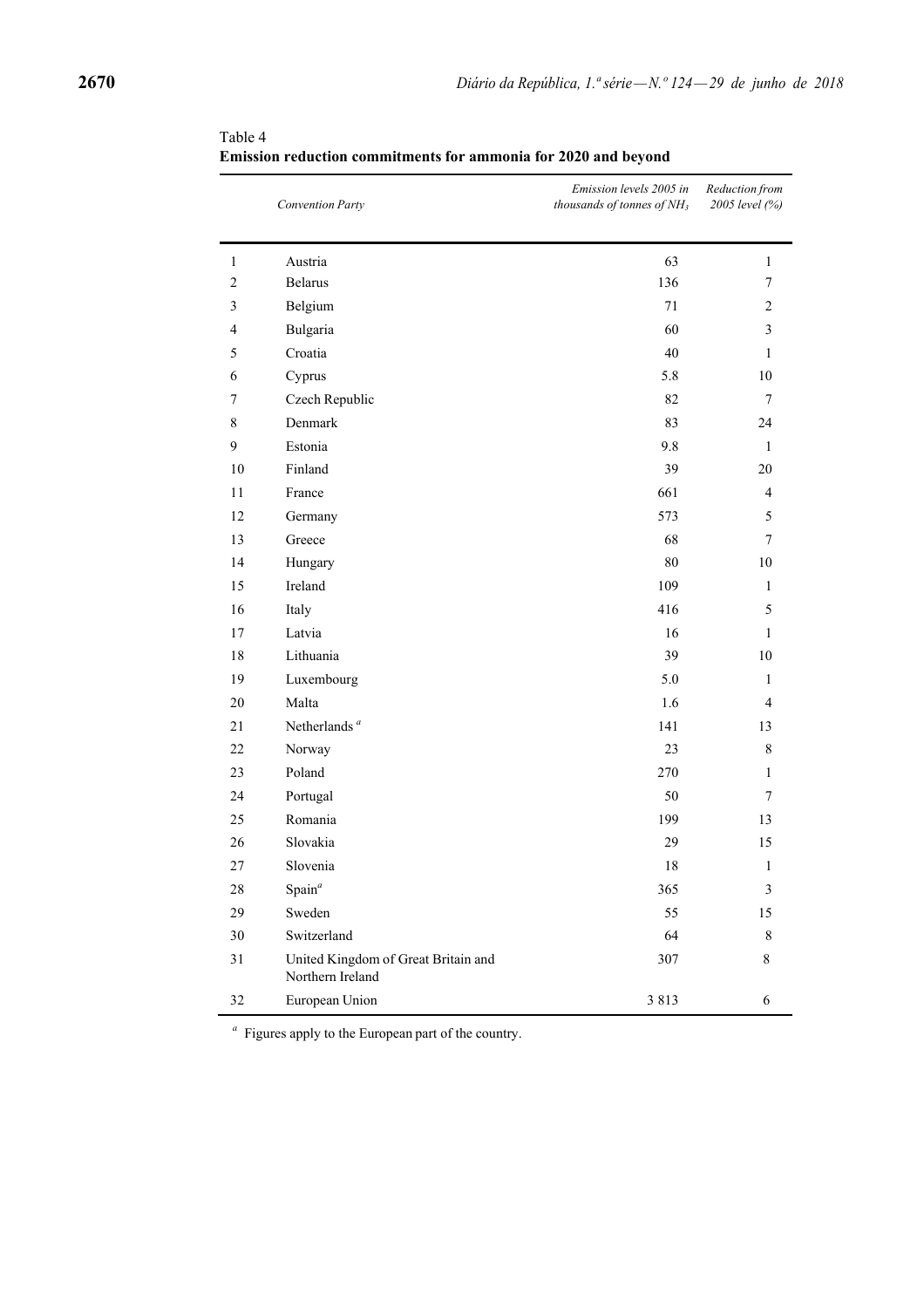|                | <b>Convention Party</b>                                 | Emission levels 2005 in<br>thousands of tonnes of VOC | Reduction from<br>2005 level (%) |
|----------------|---------------------------------------------------------|-------------------------------------------------------|----------------------------------|
| $\mathbf{1}$   | Austria                                                 | 162                                                   | 21                               |
| $\overline{c}$ | <b>Belarus</b>                                          | 349                                                   | 15                               |
| 3              | Belgium                                                 | 143                                                   | 21                               |
| $\overline{4}$ | Bulgaria                                                | 158                                                   | 21                               |
| 5              | Canada $^a$                                             |                                                       |                                  |
| 6              | Croatia                                                 | 101                                                   | 34                               |
| $\tau$         | Cyprus                                                  | 14                                                    | 45                               |
| 8              | Czech Republic                                          | 182                                                   | $18\,$                           |
| 9              | Denmark                                                 | 110                                                   | 35                               |
| $10\,$         | Estonia                                                 | 41                                                    | $10\,$                           |
| 11             | Finland                                                 | 131                                                   | 35                               |
| 12             | France                                                  | 1 2 3 2                                               | 43                               |
| 13             | Germany                                                 | 1 1 4 3                                               | 13                               |
| 14             | Greece                                                  | 222                                                   | 54                               |
| 15             | Hungary                                                 | 177                                                   | 30                               |
| 16             | Ireland                                                 | 57                                                    | 25                               |
| $17\,$         | Italy                                                   | 1 2 8 6                                               | 35                               |
| 18             | Latvia                                                  | 73                                                    | 27                               |
| 19             | Lithuania                                               | 84                                                    | 32                               |
| $20\,$         | Luxembourg                                              | 9.8                                                   | 29                               |
| 21             | Malta                                                   | 3.3                                                   | 23                               |
| 22             | Netherlands $b$                                         | 182                                                   | $\,8\,$                          |
| 23             | Norway                                                  | 218                                                   | 40                               |
| 24             | Poland                                                  | 593                                                   | 25                               |
| 25             | Portugal                                                | 207                                                   | 18                               |
| 26             | Romania                                                 | 425                                                   | 25                               |
| 27             | Slovakia                                                | 73                                                    | 18                               |
| 28             | Slovenia                                                | 37                                                    | 23                               |
| 29             | Spain $b$                                               | 809                                                   | $22\,$                           |
| 30             | Sweden                                                  | 197                                                   | 25                               |
| 31             | Switzerland <sup>c</sup>                                | 103                                                   | 30                               |
| 32             | United Kingdom of Great Britain and<br>Northern Ireland | 1 0 8 8                                               | 32                               |
| 33             | United States of America <sup>d</sup>                   |                                                       |                                  |
| 34             | European Union                                          | 8 8 4 2                                               | $28\,$                           |

Table 5 **Emission reduction commitments for Volatile Organic Compounds for 2020 and beyond**

*<sup>a</sup>* Upon ratification, acceptance or approval of, or accession to the present Protocol, Canada shall provide: (a) a value for total estimated VOC emission levels for 2005, either national or for its PEMA, if it has submitted one; and (b) an indicative value for a reduction of total VOC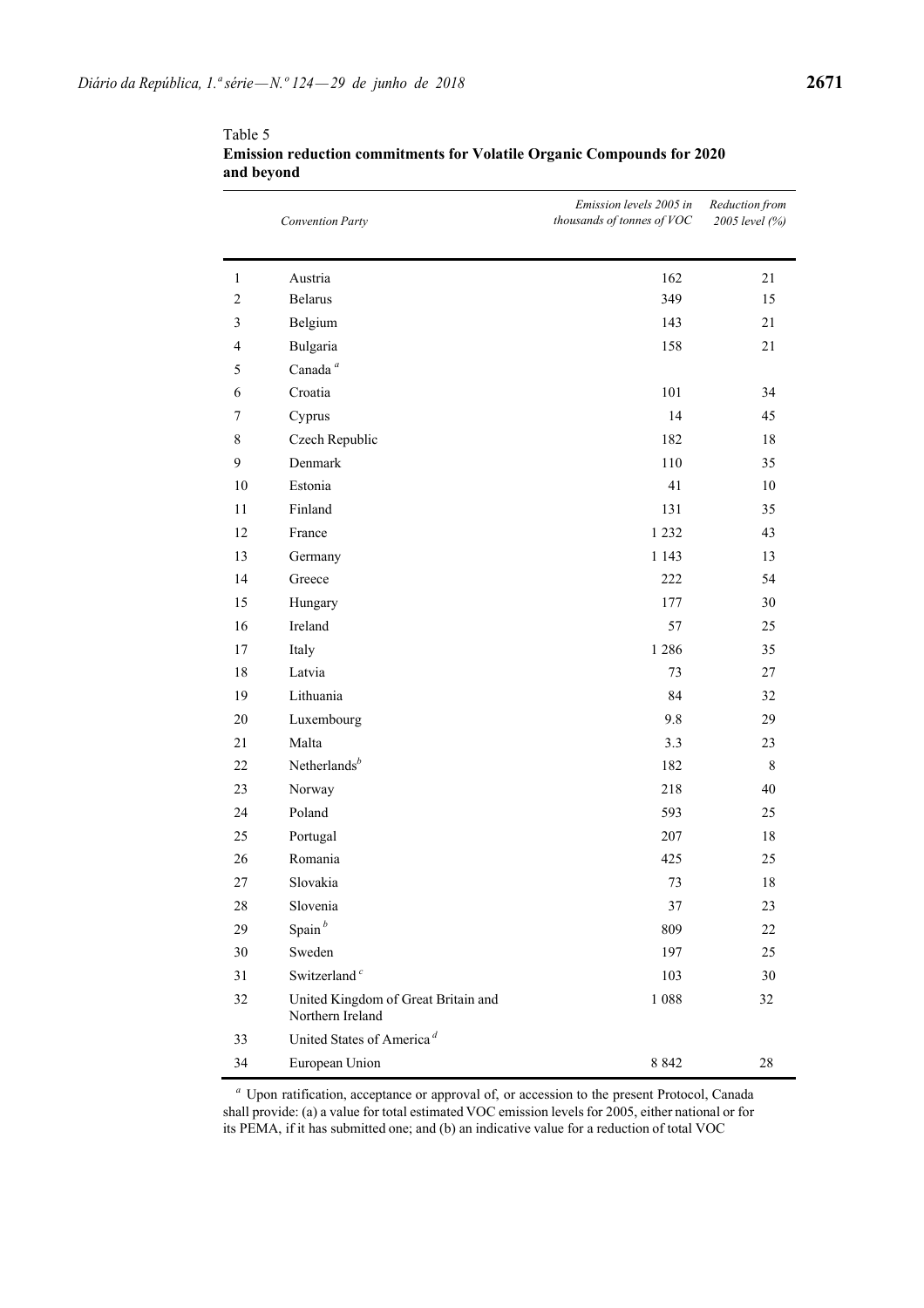emission levels for 2020 from 2005 levels, either at the national level or for its PEMA. Item (a) will be included in the table, and item (b) will be included in a footnote to the table. The PEMA, if submitted, will be offered as an adjustment to annex III to the Protocol.

- *<sup>b</sup>* Figures apply to the European part of the country.
- *<sup>c</sup>* Including emissions from crop production and agricultural soils (NFR 4D).

*d* Upon ratification, acceptance or approval of, or accession to the amendment adding this table to the present Protocol, the United States of America shall provide: (a) a value for total estimated VOC emission levels for 2005, either national or for a PEMA; (b) an indicative value for a reduction of total VOC emission levels for 2020 from identified 2005 levels; and (c) any changes to the PEMA identified when the United States became a Party to the Protocol. Item (a) will be included in the table, item (b) will be included in a footnote to the table, and item (c) will be offered as an adjustment to annex III.

Table 6

|                | Convention Party    | Emission levels 2005 in<br>thousands of tonnes of $PM_{2.5}$ | Reduction from<br>2005 level (%) |
|----------------|---------------------|--------------------------------------------------------------|----------------------------------|
| 1              | Austria             | 22                                                           | 20                               |
| $\overline{c}$ | <b>Belarus</b>      | 46                                                           | 10                               |
| 3              | Belgium             | 24                                                           | $20\,$                           |
| 4              | Bulgaria            | 44                                                           | 20                               |
| 5              | Canada <sup>a</sup> |                                                              |                                  |
| 6              | Croatia             | 13                                                           | $18\,$                           |
| $\tau$         | Cyprus              | 2.9                                                          | 46                               |
| 8              | Czech Republic      | 22                                                           | 17                               |
| 9              | Denmark             | 25                                                           | 33                               |
| 10             | Estonia             | 20                                                           | 15                               |
| 11             | Finland             | 36                                                           | 30                               |
| 12             | France              | 304                                                          | $27\,$                           |
| 13             | Germany             | 121                                                          | 26                               |
| 14             | Greece              | 56                                                           | 35                               |
| 15             | Hungary             | 31                                                           | 13                               |
| 16             | Ireland             | 11                                                           | 18                               |
| 17             | Italy               | 166                                                          | $10\,$                           |
| 18             | Latvia              | $27\,$                                                       | 16                               |
| 19             | Lithuania           | 8.7                                                          | $20\,$                           |
| 20             | Luxembourg          | 3.1                                                          | 15                               |
| 21             | Malta               | 1.3                                                          | 25                               |
| 22             | Netherlands $b$     | 21                                                           | 37                               |
| 23             | Norway              | 52                                                           | 30                               |
| 24             | Poland              | 133                                                          | 16                               |
| 25             | Portugal            | 65                                                           | 15                               |
| 26             | Romania             | 106                                                          | 28                               |
| 27             | Slovakia            | 37                                                           | 36                               |
| 28             | Slovenia            | 14                                                           | 25                               |

**Emission reduction commitments for PM2.5 for 2020 and beyond**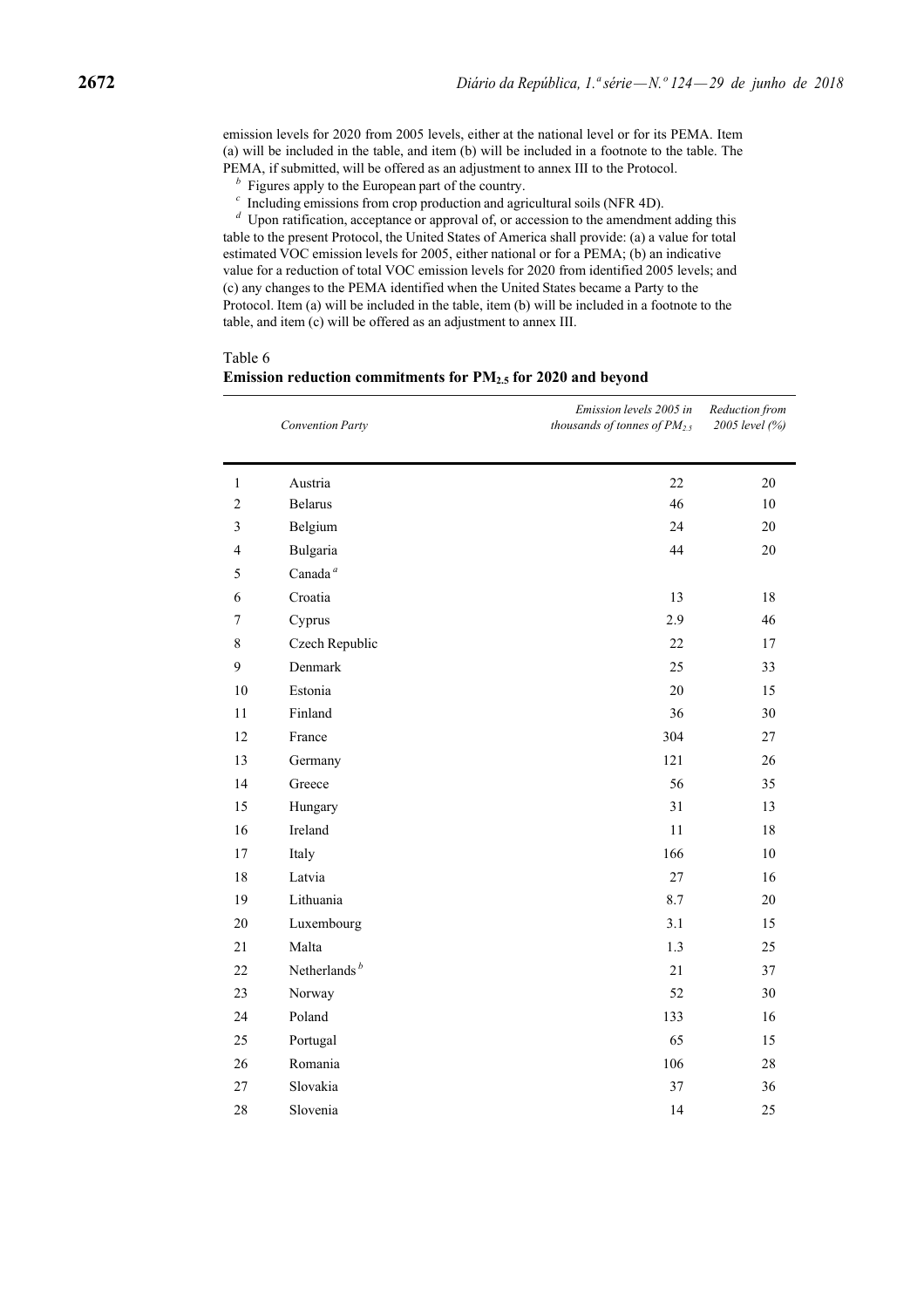|    | <b>Convention Party</b>                                 | Emission levels 2005 in<br>thousands of tonnes of $PM_{2.5}$ | Reduction from<br>2005 level (%) |
|----|---------------------------------------------------------|--------------------------------------------------------------|----------------------------------|
|    |                                                         |                                                              |                                  |
| 29 | Spain $b$                                               | 93                                                           | 15                               |
| 30 | Sweden                                                  | 29                                                           | 19                               |
| 31 | Switzerland                                             | 11                                                           | 26                               |
| 32 | United Kingdom of Great Britain and<br>Northern Ireland | 81                                                           | 30                               |
| 33 | United States of America <sup>c</sup>                   |                                                              |                                  |
|    |                                                         |                                                              |                                  |
| 34 | European Union                                          | 1 504                                                        | 22                               |

*<sup>a</sup>* Upon ratification, acceptance or approval of, or accession to the present Protocol, Canada shall provide: (a) a value for total estimated PM emission levels for 2005, either national or for its PEMA, if it has submitted one; and (b) an indicative value for a reduction of total emission levels of PM for 2020 from 2005 levels, either at the national level or for its PEMA. Item (a) will be included in the table, and item (b) will be included in a footnote to the table. The PEMA, if submitted, will be offered as an adjustment to annex III to the Protocol.

*<sup>b</sup>* Figures apply to the European part of the country.

*<sup>c</sup>* Upon ratification, acceptance or approval of, or accession to the amendment adding this table to the present Protocol, the United States of America shall provide: (a) a value for total estimated  $PM_{2.5}$  emission levels for 2005, either national or for a PEMA; and (b) an indicative value for a reduction of total  $PM<sub>2.5</sub>$  emission levels for 2020 from identified 2005 levels. Item (a) will be included in the table and item (b) will be included in a footnote to the table.

## **P. Annex III**

1. In the sentence underneath the heading, the words "PEMA is" are replaced by the words "PEMAs are".

2. A new subheading and paragraph are added before the entry for the Russian Federation PEMA as follows:

### **Canada PEMA**

The PEMA for sulphur for Canada is an area of 1 million square kilometres which includes all the territory of the Provinces of Prince Edward Island, Nova Scotia and New Brunswick, all the territory of the Province of Québec south of a straight line between Havre-St. Pierre on the north coast of the Gulf of Saint Lawrence and the point where Québec-Ontario boundary intersects with the James Bay coastline, and all the territory of the Province of Ontario south of a straight line between the point where the Ontario-Québec boundary intersects the James Bay coastline and the Nipigon River near the north shore of Lake Superior.

3. For the paragraph underneath the subheading "Russian Federation PEMA" there is substituted:

The Russian Federation PEMA corresponds to the European territory of the Russian Federation. The European territory of the Russian Federation is a part of the territory of Russia within the administrative and geographical boundaries of the entities of the Russian Federation located in Eastern Europe bordering the Asian continent in accordance with the conventional borderline that passes from north to south along the Ural Mountains, the border with Kazakhstan to the Caspian Sea, then along the State borders with Azerbaijan and Georgia in the North Caucasus to the Black Sea.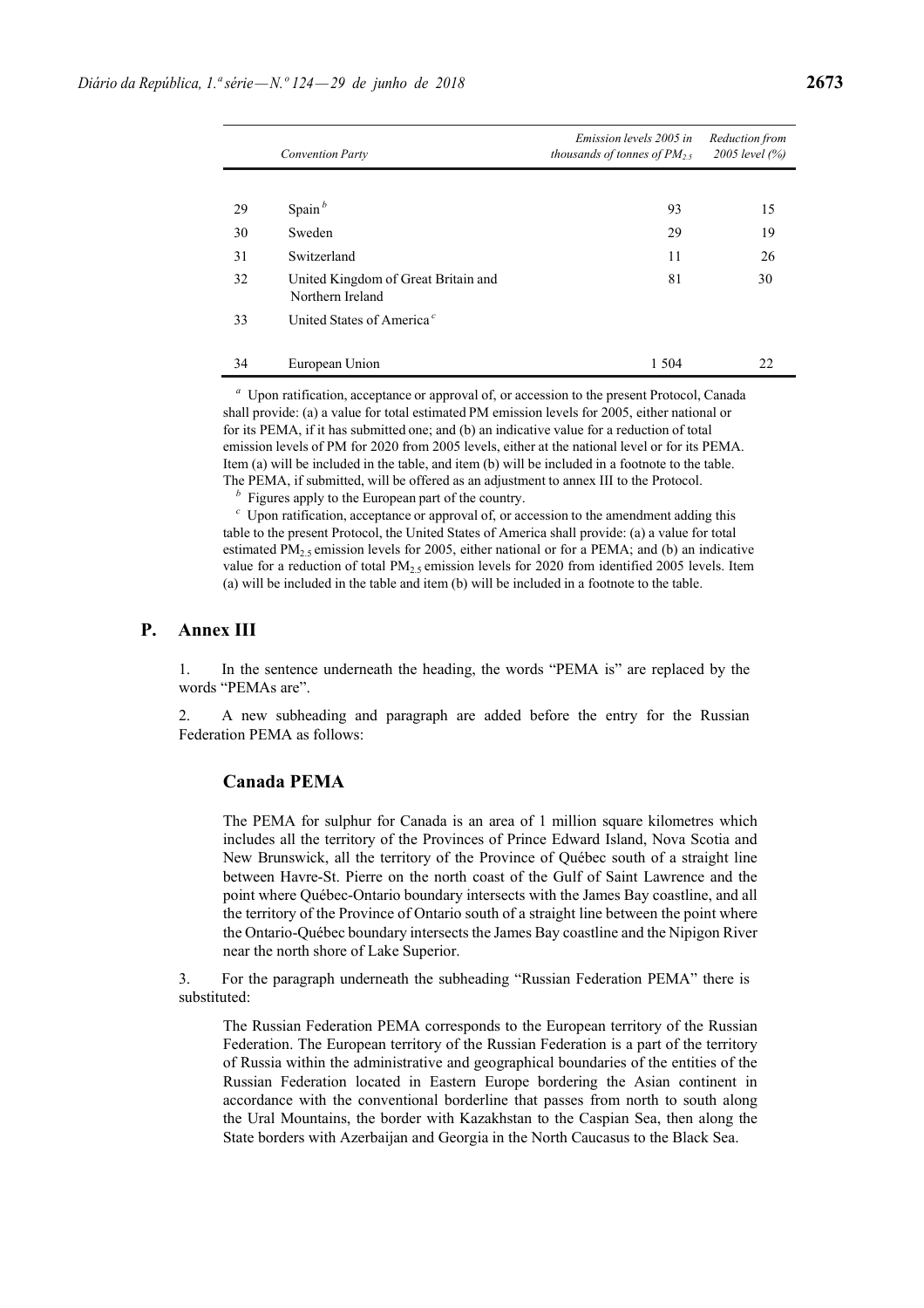## **Q. Annex IV**

1. For annex IV the following text is substituted:

# **Limit values for emissions of sulphur from stationary sources**

1. Section A applies to Parties other than Canada and the United States of America, section B applies to Canada and section C applies to the United States of America.

## **A. Parties other than Canada and the United States of America**

2. For the purpose of this section "emission limit value" (ELV) means the quantity of  $SO_2$  (or  $SO_2$  where mentioned as such) contained in the waste gases from an installation that is not to be exceeded. Unless otherwise specified, it shall be calculated in terms of mass of  $SO_2(SO_x,$  expressed as  $SO_2$ ) per volume of the waste gases (expressed as  $mg/m<sup>3</sup>$ ), assuming standard conditions for temperature and pressure for dry gas (volume at 273.15 K, 101.3 kPa). With regard to the oxygen content of the waste gas, the values given in the tables below for each source category shall apply. Dilution for the purpose of lowering concentrations of pollutants in waste gases is not permitted. Start-up, shutdown and maintenance of equipment are excluded.

3. Compliance with ELVs, minimum desulphurization rates, sulphur recovery rates and sulphur content limit values shall be verified:

Emissions shall be monitored through measurements or through calculations achieving at least the same accuracy. Compliance with ELVs shall be verified through continuous or discontinuous measurements, type approval, or any other technically sound method including verified calculation methods. In case of continuous measurements, compliance with the ELV is achieved if the validated monthly emission average does not exceed the limit value, unless otherwise specified for the individual source category. In case of discontinuous measurements or other appropriate determination or calculation procedures, compliance with the ELV is achieved if the mean value based on an appropriate number of measurements under representative conditions does not exceed the ELV. The inaccuracy of the measurement methods may be taken into account for verification purposes;

In case of combustion plants applying the minimum rates of desulphurization set out in paragraph 5 (a) (ii), the sulphur content of the fuel shall also be regularly monitored and the competent authorities shall be informed of substantial changes in the type of fuel used. The desulphurization rates shall apply as monthly average values;

(c) Compliance with the minimum sulphur recovery rate shall be verified through regular measurements or any other technically sound method;

(d) Compliance with the sulphur limit values for gas oil shall be verified through regular targeted measurements.

4. Monitoring of relevant polluting substances and measurements of process parameters, as well as the quality assurance of automated measuring systems and the reference measurements to calibrate those systems, shall be carried out in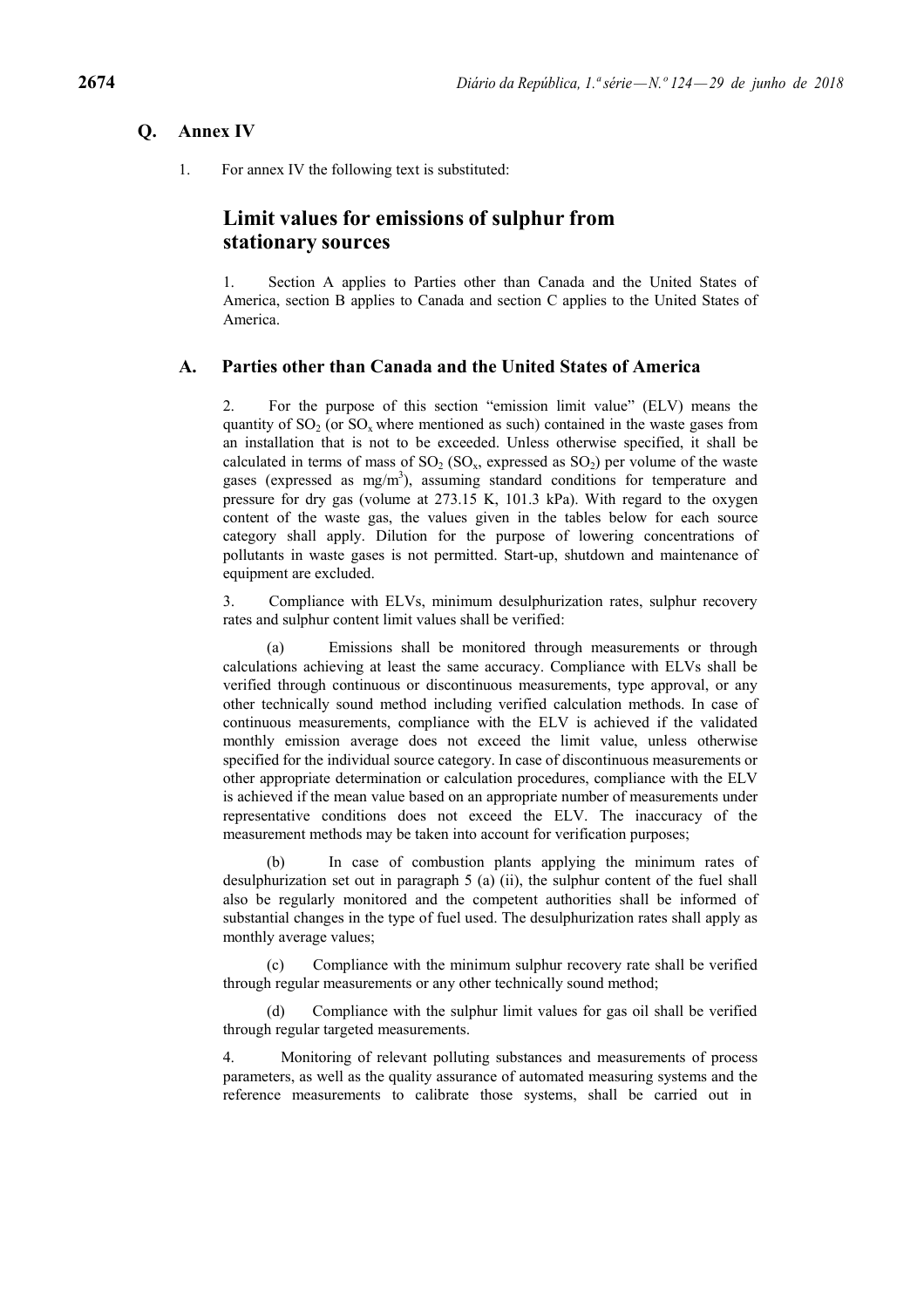accordance with European Committee for Standardization (CEN) standards. If CEN standards are not available, International Organization for Standardization (ISO) standards, national or international standards which will ensure the provision of data of an equivalent scientific quality shall apply.

5. The following subparagraphs set out special provisions for combustion plants referred to in paragraph 7:

(a) A Party may derogate from the obligation to comply with the emission limit values provided for in paragraph 7 in the following cases:

For a combustion plant which to this end normally uses low-sulphur fuel, in cases where the operator is unable to comply with those limit values because of an interruption in the supply of low-sulphur fuel resulting from a serious shortage;

(ii) For a combustion plant firing indigenous solid fuel, which cannot comply with the emission limit values provided for in paragraph 7, instead at least the following limit values for the rates of desulphurization have to be met:

- (aa) Existing plants: 50–100 MWth: 80%;
- (bb) Existing plants: 100–300 MWth: 90%;
- (cc) Existing plants:  $> 300$  MWth: 95%;
- (dd) New plants: 50–300 MWth: 93%;
- (ee) New plants:  $> 300$  MWth: 97%;

(iii) For combustion plants normally using gaseous fuel which have to resort exceptionally to the use of other fuels because of a sudden interruption in the supply of gas and for this reason would need to be equipped with a waste gas purification facility;

(iv) For existing combustion plants not operated more than 17,500 operating hours, starting from 1 January 2016 and ending no later than 31 December 2023;

(v) For existing combustion plants using solid or liquid fuels not operated more than 1,500 operating hours per year as a rolling average over a period of five years, instead the following ELVs apply:

(aa) For solid fuels:  $800 \text{ mg/m}^3$ ;

(bb) For liquid fuels:  $850 \text{ mg/m}^3$  for plants with a rated thermal input not exceeding 300 MWth and 400 mg/m<sup>3</sup> for plants with a rated thermal input greater than 300 MWth;

(b) Where a combustion plant is extended by at least 50 MWth, the ELV specified in paragraph 7 for new installations shall apply to the extensional part affected by the change. The ELV is calculated as an average weighted by the *actual*  thermal input for both the existing and the new part of the plant;

(c) Parties shall ensure that provisions are made for procedures relating to malfunction or breakdown of the abatement equipment;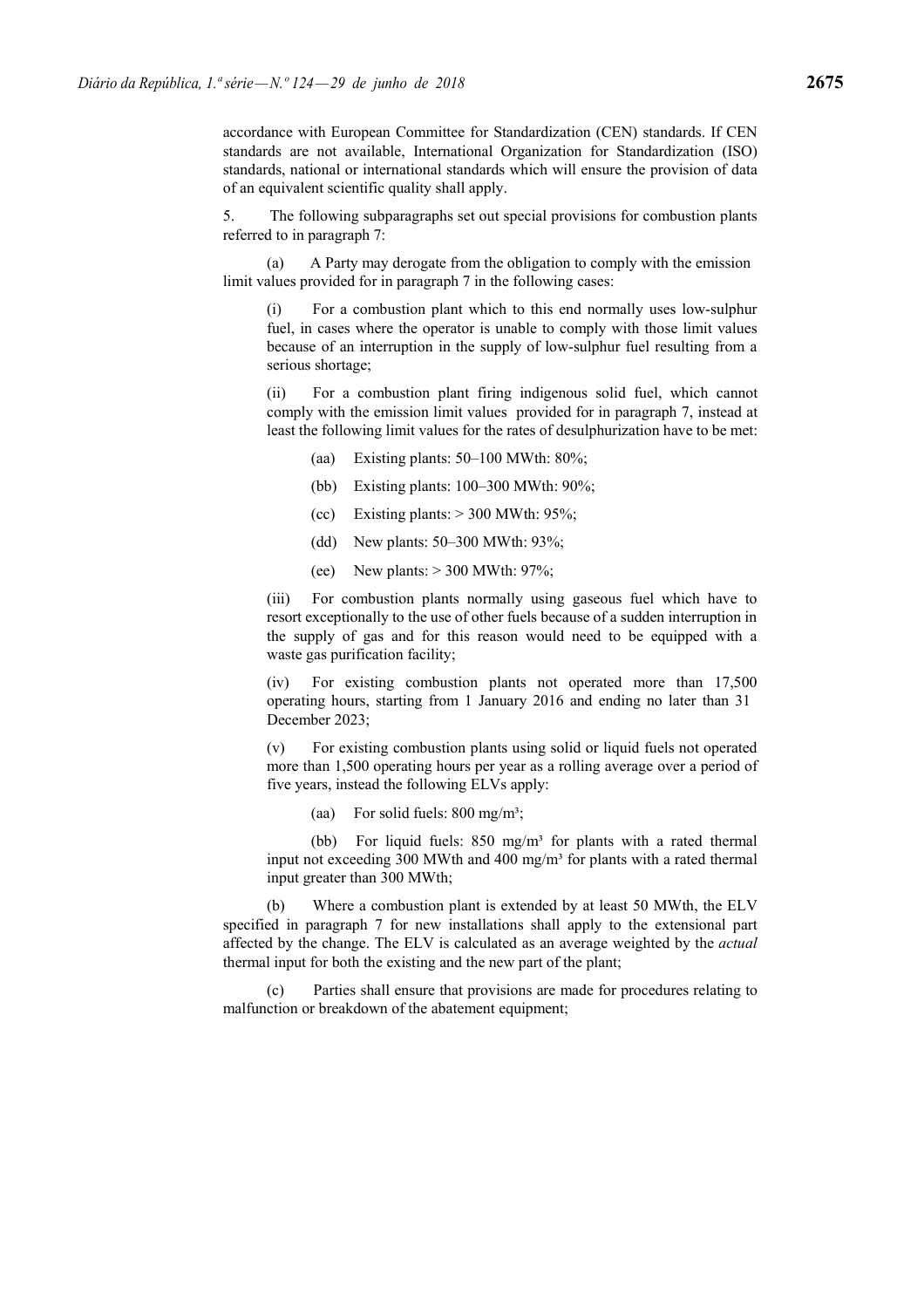(d) In the case of a multi-fuel firing combustion plant involving the simultaneous use of two or more fuels, the ELV shall be determined as the weighted average of the ELVs for the individual fuels, on the basis of the thermal input delivered by each fuel.

6. Parties may apply rules by which combustion plants and process plants within a mineral oil refinery may be exempted from compliance with the individual SO2 limit values set out in this annex, provided that they are complying with a bubble  $SO<sub>2</sub>$  limit value determined on the basis of the best available techniques.

7. Combustion plants with a rated thermal input exceeding 50 MWth.<sup>1</sup>

Table 1

| Fuel type   | Thermal input<br>(MWth) | $ELV$ for $SO_2$ mg/m <sup>3b</sup>                                                                           |
|-------------|-------------------------|---------------------------------------------------------------------------------------------------------------|
| Solid fuels | $50 - 100$              | New plants:<br>400 (coal, lignite and other solid fuels)<br>300 (peat)<br>200 (biomass)                       |
|             |                         | Existing plants:<br>400 (coal, lignite and other solid fuels)<br>300 (peat)<br>200 (biomass)                  |
|             | $100 - 300$             | New plants:<br>200 (coal, lignite and other solid fuels)<br>300 (peat)<br>200 (biomass)                       |
|             |                         | Existing plants:<br>250 (coal, lignite and other solid fuels)<br>300 (peat)<br>200 (biomass)                  |
|             | >300                    | New plants:<br>150 (coal, lignite and other solid fuels) (FBC: 200)<br>150 (peat) (FBC: 200)<br>150 (biomass) |
|             |                         | Existing plants:<br>200 (coal, lignite and other solid fuels)<br>$200$ (peat)<br>200 (biomass)                |
|             |                         |                                                                                                               |

Limit values for  $SO_2$  emissions from combustion plants<sup>*a*</sup>

<sup>&</sup>lt;sup>1</sup> The rated thermal input of the combustion plant is calculated as the sum of the input of all units connected to a common stack. Individual units below 15 MWth shall not be considered when calculating the total rated thermal input.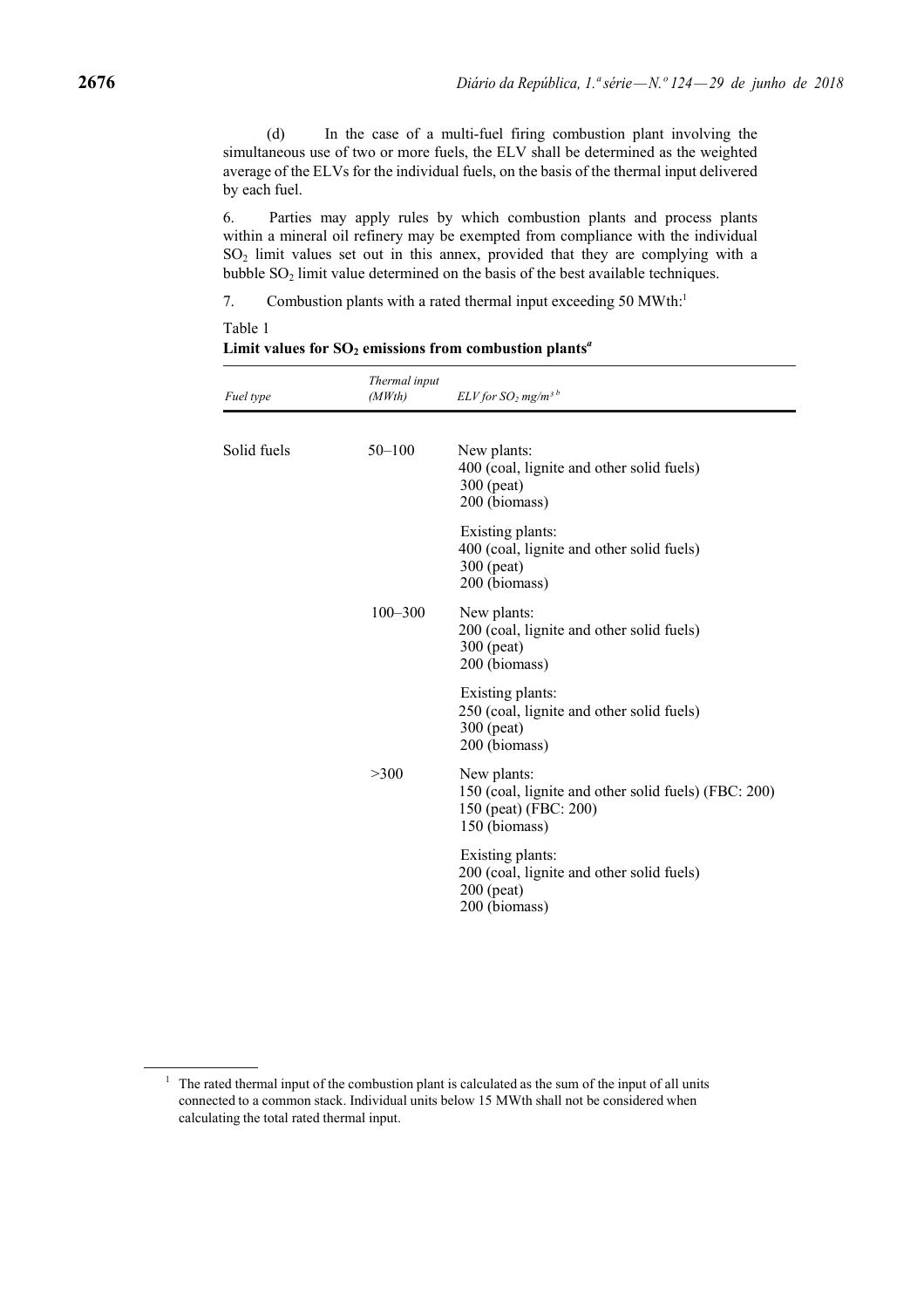| Fuel type                             | Thermal input<br>(MWth) | $ELV$ for $SO_2$ mg/m <sup>3b</sup>                                    |
|---------------------------------------|-------------------------|------------------------------------------------------------------------|
|                                       |                         |                                                                        |
| Liquid fuels                          | $50 - 100$              | New plants: 350                                                        |
|                                       |                         | Existing plants: 350                                                   |
|                                       | $100 - 300$             | New plants: 200                                                        |
|                                       |                         | Existing plants: 250                                                   |
|                                       | >300                    | New plants: 150                                                        |
|                                       |                         | Existing plants: 200                                                   |
| Gaseous fuels in                      | >50                     | New plants: 35                                                         |
| general                               |                         | Existing plants: 35                                                    |
| Liquefied gas                         | >50                     | New plants: 5                                                          |
|                                       |                         | Existing plants: 5                                                     |
| Coke oven gas or<br>blast furnace gas | >50                     | New plants:<br>200 for blast furnace gas<br>400 for coke oven gas      |
|                                       |                         | Existing plants:<br>200 for blast furnace gas<br>400 for coke oven gas |
| Gasified refinery<br>residues         | > 50                    | New plants: 35<br>Existing plants: 800                                 |

*Note:* FBC = fluidized bed combustion (circulating, pressurized, bubbling).

*<sup>a</sup>* In particular, the ELVs shall not apply to:

- Plants in which the products of combustion are used for direct heating, drying, or any other treatment of objects or materials;
- Post-combustion plants designed to purify the waste gases by combustion which are not operated as independent combustion plants;
- Facilities for the regeneration of catalytic cracking catalysts;
- Facilities for the conversion of hydrogen sulphide into sulphur;
- Reactors used in the chemical industry;
- Coke battery furnaces;
- Cowpers;
- Recovery boilers within installations for the production of pulp;
- Waste incinerators; and
- Plants powered by diesel, petrol or gas engines or by combustion turbines, irrespective of the fuel used. b The O<sub>2</sub> reference content is 6% for solid fuels and 3% for liquid and gaseous fuels.

### 8. Gas oil:

Table 2

### **Limit values for the sulphur content of gas oil***<sup>a</sup>*

*Sulphur content (per cent by weight)*

|  |  | <sup>a</sup> "Gas oil" means any petroleum-derived liquid fuel, excluding marine fuel, falling within |  |
|--|--|-------------------------------------------------------------------------------------------------------|--|
|  |  | CN code 2710 19 25, 2710 19 29, 2710 19 45 or 2710 19 49, or any petroleum-derived liquid             |  |

Gas oil  $< 0.10$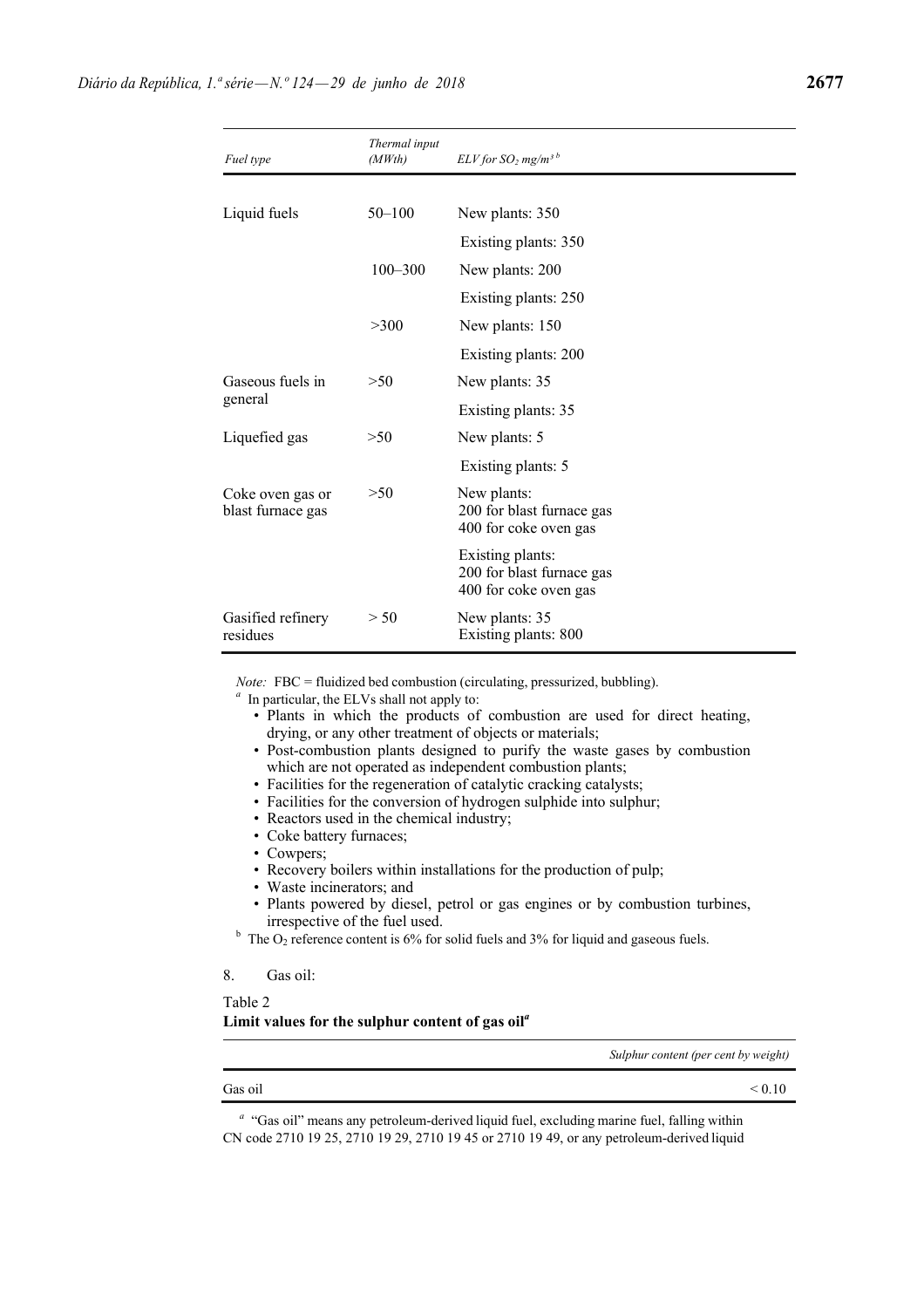fuel, excluding marine fuel, of which less than 65% by volume (including losses) distils at 250° C and of which at least 85% by volume (including losses) distils at 350° C by the ASTM D86 method. Diesel fuels, i.e., gas oils falling within CN code 2710 19 41 and used for selfpropelling vehicles, are excluded from this definition. Fuels used in non-road mobile machinery and agricultural tractors are also excluded from this definition.

#### 9. Mineral oil and gas refineries:

Sulphur recovery units: for plants that produce more than 50 Mg of sulphur a day:

### Table 3 **Limit value expressed as a minimum sulphur recovery rate of sulphur recovery units**

| Plant type     | Minimum sulphur recovery rate $\alpha$ (%) |
|----------------|--------------------------------------------|
| New plant      | 99.5                                       |
| Existing plant | 98.5                                       |

 $a<sup>a</sup>$  The sulphur recovery rate is the percentage of the imported H<sub>2</sub>S converted to elemental sulphur as a yearly average.

10. Titanium dioxide production:

## Table 4 Limit values for  $SO_x$  emissions released from titanium dioxide production **(annual average)**

| Plant type                       | $ELV$ for $SO_x$ (expressed as $SO_2$ ) (kg/t of TiO <sub>2</sub> ) |
|----------------------------------|---------------------------------------------------------------------|
| Sulphate process, total emission |                                                                     |
| Chloride process, total emission |                                                                     |

### **B. Canada**

11. Limit values for controlling emissions of sulphur oxides will be determined for stationary sources, as appropriate, taking into account information on available control technologies, limit values applied in other jurisdictions, and the documents below:

(a) Order Adding Toxic Substances to Schedule 1 to the Canadian Environmental Act, 1999. SOR/2011-34;

(b) Proposed Regulation, Order Adding Toxic Substances to Schedule 1 to the Canadian Environmental Protection Act, 1999;

(c) New Source Emission Guidelines for Thermal Electricity Generation;

(d) National Emission Guidelines for Stationary Combustion Turbines. PN1072; and

(e) Operating and Emission Guidelines for Municipal Solid Waste Incinerators. PN1085.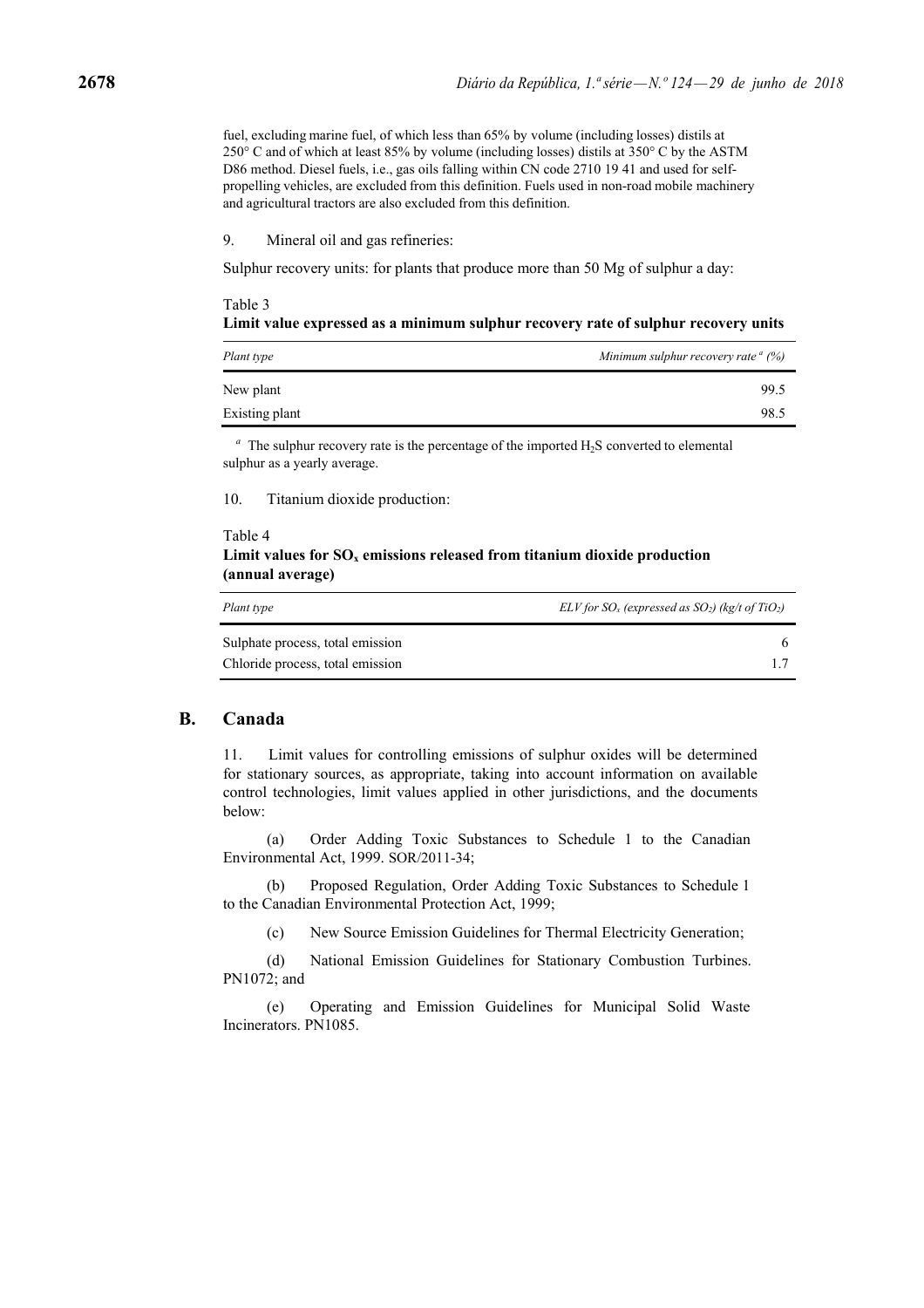# **C. United States of America**

12. Limit values for controlling emissions of sulphur dioxide from stationary sources in the following stationary source categories, and the sources to which they apply, are specified in the following documents:

Electric Utility Steam Generating Units — 40 Code of Federal Regulations (C.F.R.) Part 60, Subpart D, and Subpart Da;

(b) Industrial-Commercial-Institutional Steam Generating Units — 40 C.F.R. Part 60, Subpart Db, and Subpart Dc;

- (c) Sulphuric Acid Plants 40 C.F.R. Part 60, Subpart H;
- (d) Petroleum Refineries 40 C.F.R. Part 60, Subpart J and Subpart Ja;

(e) Primary Copper Smelters — 40 C.F.R. Part 60, Subpart P;

(f) Primary Zinc Smelters — 40 C.F.R. Part 60, Subpart Q;

- (g) Primary Lead Smelters 40 C.F.R. Part 60, Subpart R;
- (h) Stationary Gas Turbines 40 C.F.R. Part 60, Subpart GG;
- (i) Onshore Natural Gas Processing 40 C.F.R. Part 60, Subpart LLL;

(j) Municipal Waste Combustors — 40 C.F.R. Part 60, Subpart Ea, and Subpart Eb;

(k) Hospital/Medical/Infectious Waste Incinerators — 40 C.F.R. Part 60, Subpart Ec;

(l) Stationary Combustion Turbines — 40 C.F.R. Part 60, Subpart KKKK;

(m) Small Municipal Waste Combustors — 40 C.F.R. Part 60, Subpart AAAA;

(n) Commercial and Industrial Solid Waste Combustors — 40 C.F.R. Part 60, Subpart CCCC; and

(o) Other Solid Waste Combustors — 40 C.F.R. Part 60, Subpart EEEE.

# **R. Annex V**

For annex V the following text is substituted:

# **Limit values for emissions of nitrogen oxides from stationary sources**

1. Section A applies to Parties other than Canada and the United States of America, section B applies to Canada and section C applies to the United States of America.

## **A. Parties other than Canada and the United States of America**

2. For the purpose of this section "emission limit value" (ELV) means the quantity of  $NO<sub>x</sub>$  (sum of NO and  $NO<sub>2</sub>$ , expressed as  $NO<sub>2</sub>$ ) contained in the waste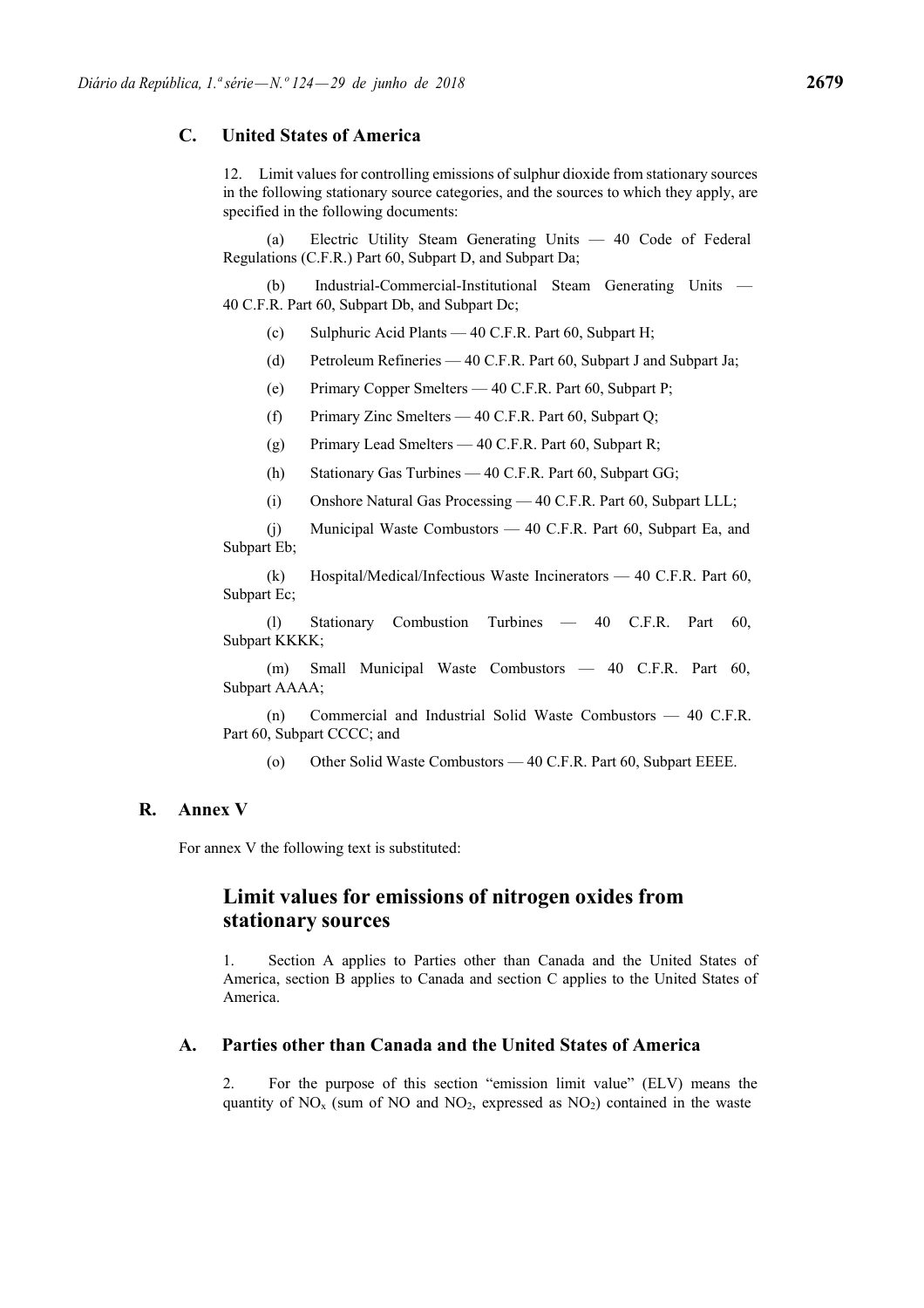gases from an installation that is not to be exceeded. Unless otherwise specified, it shall be calculated in terms of mass of  $NO<sub>x</sub>$  per volume of the waste gases (expressed as mg/m<sup>3</sup>), assuming standard conditions for temperature and pressure for dry gas (volume at 273.15 K, 101.3 kPa). With regard to the oxygen content of the waste gas, the values given in the tables below for each source category shall apply. Dilution for the purpose of lowering concentrations of pollutants in waste gases is not permitted. Start-up, shutdown and maintenance of equipment are excluded.

3. Emissions shall be monitored in all cases via measurements of  $NO<sub>x</sub>$  or through calculations or a combination of both achieving at least the same accuracy. Compliance with ELVs shall be verified through continuous or discontinuous measurements, type approval, or any other technically sound method including verified calculation methods. In case of continuous measurements, compliance with the ELVs is achieved if the validated monthly emission average does not exceed the limit values. In case of discontinuous measurements or other appropriate determination or calculation procedures, compliance with the ELVs is achieved if the mean value based on an appropriate number of measurements under representative conditions does not exceed the ELV. The inaccuracy of the measurement methods may be taken into account for verification purposes.

4. Monitoring of relevant polluting substances and measurements of process parameters, as well as the quality assurance of automated measuring systems and the reference measurements to calibrate those systems, shall be carried out in accordance with CEN standards. If CEN standards are not available, ISO standards or national or international standards which will ensure the provision of data of an equivalent scientific quality shall apply.

5. Special provisions for combustion plants referred to in paragraph 6:

(a) A Party may derogate from the obligation to comply with the ELVs provided for in paragraph 6 in the following cases:

(i) For combustion plants normally using gaseous fuel which have to resort exceptionally to the use of other fuels because of a sudden interruption in the supply of gas and for this reason would need to be equipped with a waste gas purification facility;

(ii) For existing combustion plants not operated more than 17,500 operating hours, starting from 1 January 2016 and ending no later than 31 December 2023; or

(iii) For existing combustion plants other than onshore gas turbines (covered by paragraph 7) using solid or liquid fuels not operated more than 1,500 operating hours per year as a rolling average over a period of five years, instead the following ELVs apply:

- (aa) For solid fuels:  $450 \text{ mg/m}^3$ ;
- (bb) For liquid fuels:  $450 \text{ mg/m}^3$ .

(b) Where a combustion plant is extended by at least 50 MWth, the ELV specified in paragraph 6 for new installations shall apply to the extensional part affected by the change. The ELV is calculated as an average weighted by the *actual*  thermal input for both the existing and the new part of the plant;

Parties shall ensure that provisions are made for procedures relating to malfunction or breakdown of the abatement equipment;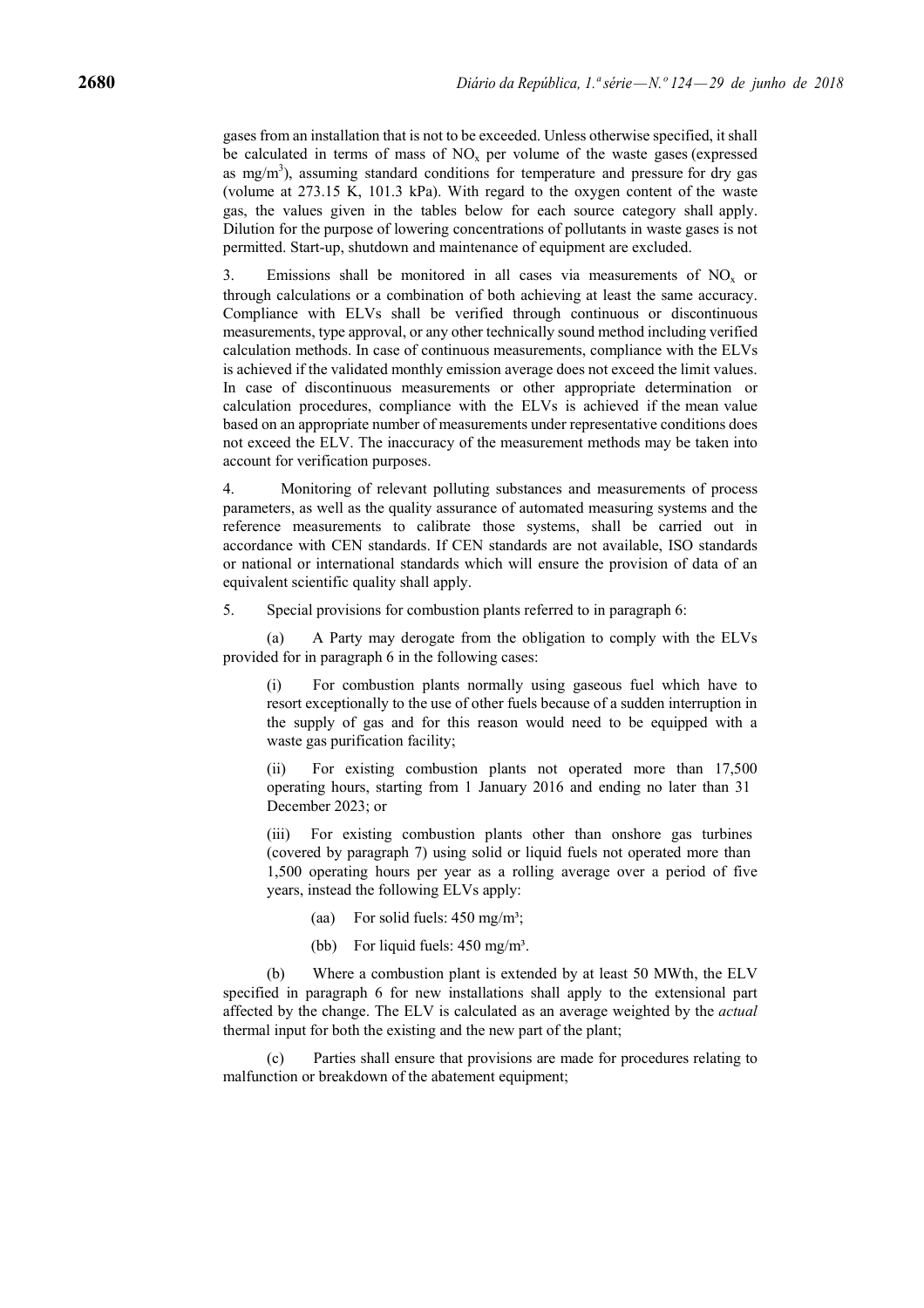Table 1

(d) In the case of a multi-fuel firing combustion plant involving the simultaneous use of two or more fuels, the ELV shall be determined as the weighted average of the ELVs for the individual fuels, on the basis of the thermal input delivered by each fuel. Parties may apply rules by which combustion plants and process plants within a mineral oil refinery may be exempted from compliance with the individual  $NO<sub>x</sub>$  limit values set out in this annex, provided that they are complying with a bubble  $NO<sub>x</sub>$  limit value determined on the basis of the best available techniques.

6. Combustion plants with a rated thermal input exceeding 50 MWth:2

| Fuel type   | Thermal input<br>(MWth) | $ELV$ for $NO_x$ (mg/m <sup>3)b</sup>                                                                                 |
|-------------|-------------------------|-----------------------------------------------------------------------------------------------------------------------|
| Solid fuels | $50 - 100$              | New plants:<br>300 (coal, lignite and other solid fuels)<br>450 (pulverized lignite)<br>250 (biomass, peat)           |
|             |                         | Existing plants:<br>300 (coal, lignite and other solid fuels)<br>450 (pulverized lignite)<br>300 (biomass, peat)      |
|             | $100 - 300$             | New plants:<br>200 (coal, lignite and other solid fuels)<br>200 (biomass, peat)                                       |
|             |                         | Existing plants:<br>200 (coal, lignite and other solid fuels)<br>250 (biomass, peat)                                  |
|             | >300                    | New plants:<br>150 (coal, lignite and other solid fuels) (general)<br>150 (biomass, peat)<br>200 (pulverized lignite) |
|             |                         | Existing plants:<br>200 (coal, lignite and other solid fuels)<br>200 (biomass, peat)                                  |

Limit values for  $NO<sub>x</sub>$  emissions released from combustion plants<sup>*a*</sup>

 $2 \text{ T}$  The rated thermal input of the combustion plant is calculated as the sum of the input of all units connected to a common stack. Individual units below 15 MWth shall not be considered when calculating the total rated input.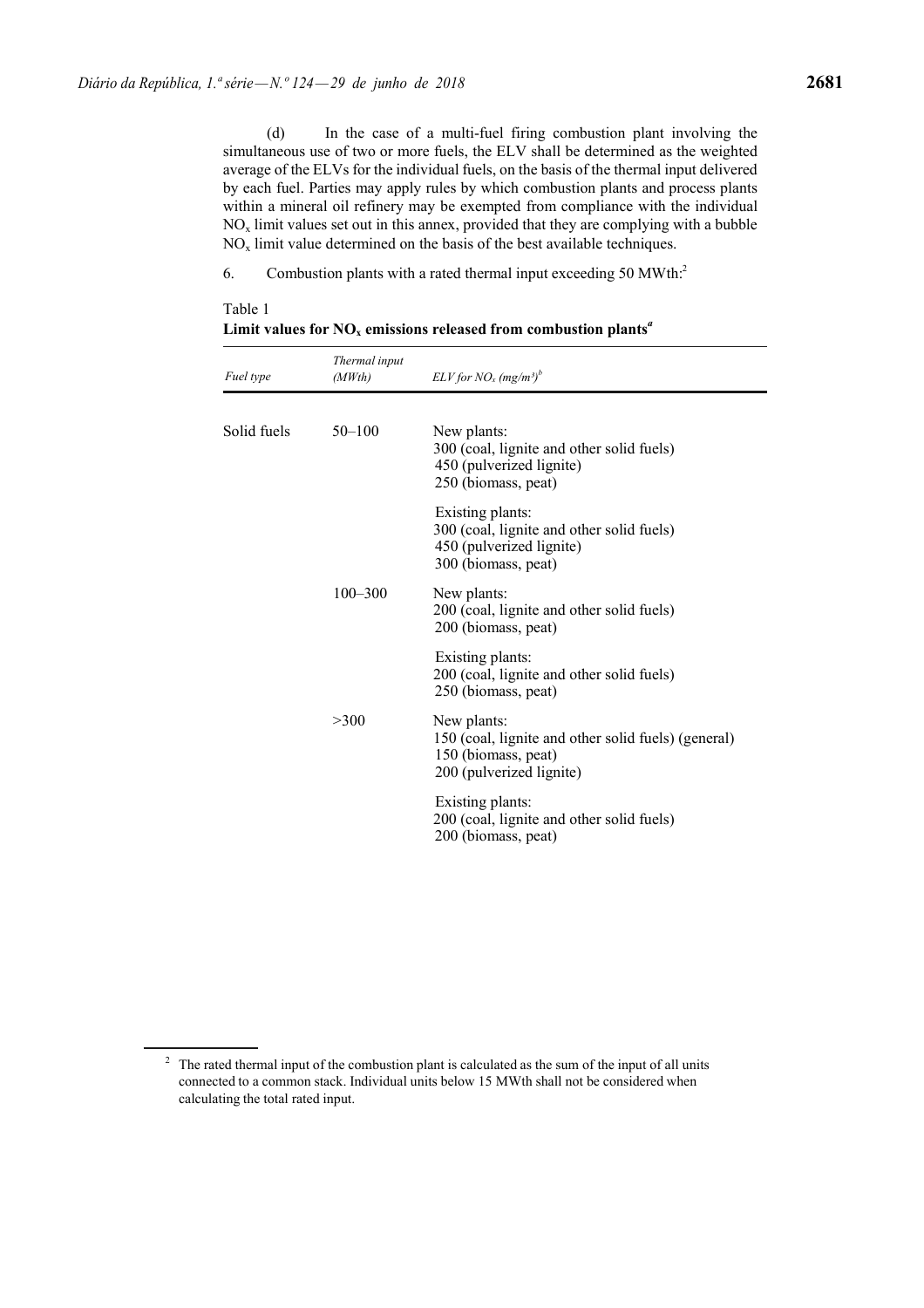| Fuel type     | Thermal input<br>(MWth) | $ELV$ for $NO_x$ (mg/m <sup>3)b</sup>                                                                                                                                                                                                                                                                                                  |
|---------------|-------------------------|----------------------------------------------------------------------------------------------------------------------------------------------------------------------------------------------------------------------------------------------------------------------------------------------------------------------------------------|
|               |                         |                                                                                                                                                                                                                                                                                                                                        |
| Liquid fuels  | $50 - 100$              | New plants: 300                                                                                                                                                                                                                                                                                                                        |
|               |                         | Existing plants: 450                                                                                                                                                                                                                                                                                                                   |
|               | $100 - 300$             | New plants: 150                                                                                                                                                                                                                                                                                                                        |
|               |                         | Existing plants:<br>200 (general)<br>Existing plants within refineries and chemical<br>installations:<br>450 (for firing of distillation and conversion<br>residues from crude oil refining for own<br>consumption in combustion plants and for firing<br>liquid production residue as non-commercial fuel)                            |
|               | >300                    | New plants: 100                                                                                                                                                                                                                                                                                                                        |
|               |                         | Existing plants:<br>150 (general)<br>Existing plants within refineries and chemical<br>installations:<br>450 (for firing of distillation and conversion<br>residues from crude oil refining for own<br>consumption in combustion plants and for firing<br>liquid production residue as non-commercial fuel<br>$(< 500 \text{ MWth})$ ) |
| Natural gas   | $50 - 300$              | New plants: 100                                                                                                                                                                                                                                                                                                                        |
|               |                         | Existing plants: 100                                                                                                                                                                                                                                                                                                                   |
|               | >300                    | New plants: 100                                                                                                                                                                                                                                                                                                                        |
|               |                         | Existing plants: 100                                                                                                                                                                                                                                                                                                                   |
| Other gaseous | >50                     | New plants: 200                                                                                                                                                                                                                                                                                                                        |
| fuels         |                         | Existing plants: 300                                                                                                                                                                                                                                                                                                                   |

*<sup>a</sup>* In particular, the ELVs shall not apply to:

- Plants in which the products of combustion are used for direct heating, drying, or any other treatment of objects or materials;
- Post-combustion plants designed to purify the waste gases by combustion which are not operated as independent combustion plants;
- Facilities for the regeneration of catalytic cracking catalysts;
- Facilities for the conversion of hydrogen sulphide into sulphur;
- Reactors used in the chemical industry;
- Coke battery furnaces;
- Cowpers;
- Recovery boilers within installations for the production of pulp;
- Waste incinerators; and
- Plants powered by diesel, petrol or gas engines or by combustion turbines, irrespective of the fuel used.
- $<sup>b</sup>$  The O<sub>2</sub> reference content is 6% for solid fuels and 3% for liquid and gaseous fuels.</sup>

7. Onshore combustion turbines with a rated thermal input exceeding 50 MWth: the NO<sub>x</sub> ELVs expressed in mg/m<sup>3</sup> (at a reference O<sub>2</sub> content of 15%) are to be applied to a single turbine. The ELVs in table 2 apply only above 70% load.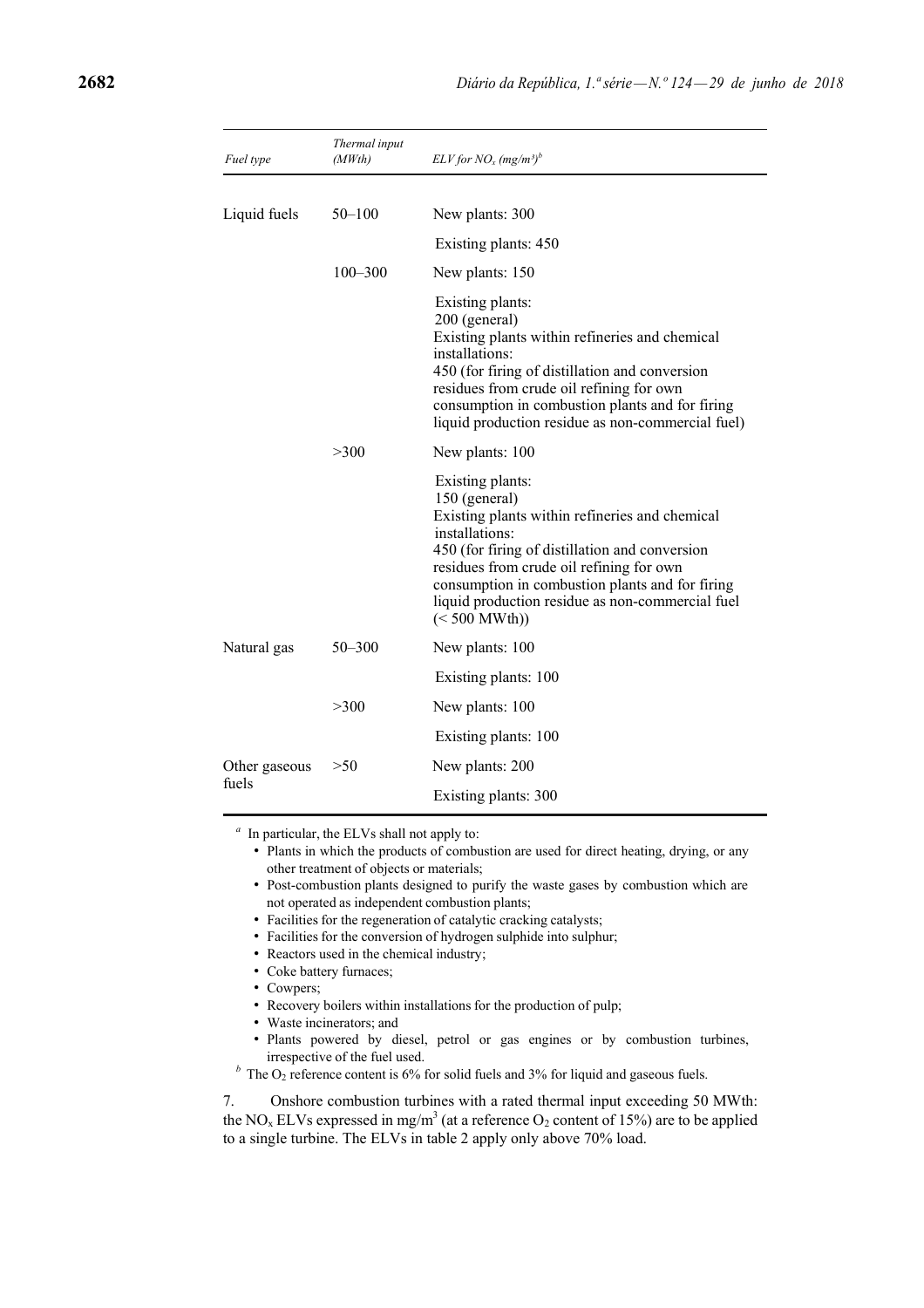| Fuel type                             | Thermal input<br>(MWth) | $ELV$ for $NO_x$ (mg/m <sup>3)a</sup>                                                                    |
|---------------------------------------|-------------------------|----------------------------------------------------------------------------------------------------------|
| Liquid fuels                          | > 50                    | New plants: 50                                                                                           |
| (light and medium<br>distillates)     |                         | Existing plants:<br>90 (general)<br>200 (plants operating less than 1 500 hours a year)                  |
| Natural gas <sup><math>b</math></sup> | > 50                    | New plants:<br>50 (general) $d$                                                                          |
|                                       |                         | Existing plants:<br>50 (general) <sup>c,d</sup><br>150 (plants operating less than 1 500 hours per year) |
| Other gases                           | > 50                    | New plants: 50                                                                                           |
|                                       |                         | Existing plants:<br>120 (general)<br>200 (plants operating less than 1 500 hours a year)                 |

### Table 2 **Limit values for**  $NO<sub>x</sub>$  **emissions released from onshore combustion turbines (including Combined Cycle Gas turbines (CCGT))**

*<sup>a</sup>* Gas turbines for emergency use that operate less than 500 hours per year are not covered.

*b* Natural gas is naturally occurring methane with not more than 20% (by volume) of inert gases and other constituents.

 $c$  75 mg/m<sup>3</sup> in the following cases, where the efficiency of the gas turbine is determined at ISO base load conditions:

- Gas turbines, used in combined heat and power systems having an overall efficiency greater than 75%;
- Gas turbines used in combined cycle plants having an annual average overall electrical efficiency greater than 55%;
- Gas turbines for mechanical drives.

*<sup>d</sup>* For single gas turbines not falling into any of the categories mentioned under footnote c/, but having an efficiency greater than 35% — determined at ISO base load conditions — the ELV for NO<sub>x</sub> shall be 50 x  $\eta$  / 35 where  $\eta$  is the gas-turbine efficiency at ISO base load conditions expressed as a percentage.

8. Cement production:

### Table 3

### Limit values for  $NO<sub>x</sub>$  emissions released from cement clinker production<sup>a</sup>

| Plant type                                                               | $ELV$ for $NO_x$ (mg/m <sup>3</sup> ) |
|--------------------------------------------------------------------------|---------------------------------------|
| General (existing and new installations)                                 | 500                                   |
| Existing lepol and long rotary kilns in which no waste is co-incinerated | 800                                   |

*<sup>a</sup>* Installations for the production of cement clinker in rotary kilns with a capacity >500 Mg/day or in other furnaces with a capacity >50 Mg/day. The  $O_2$  reference content is 10%.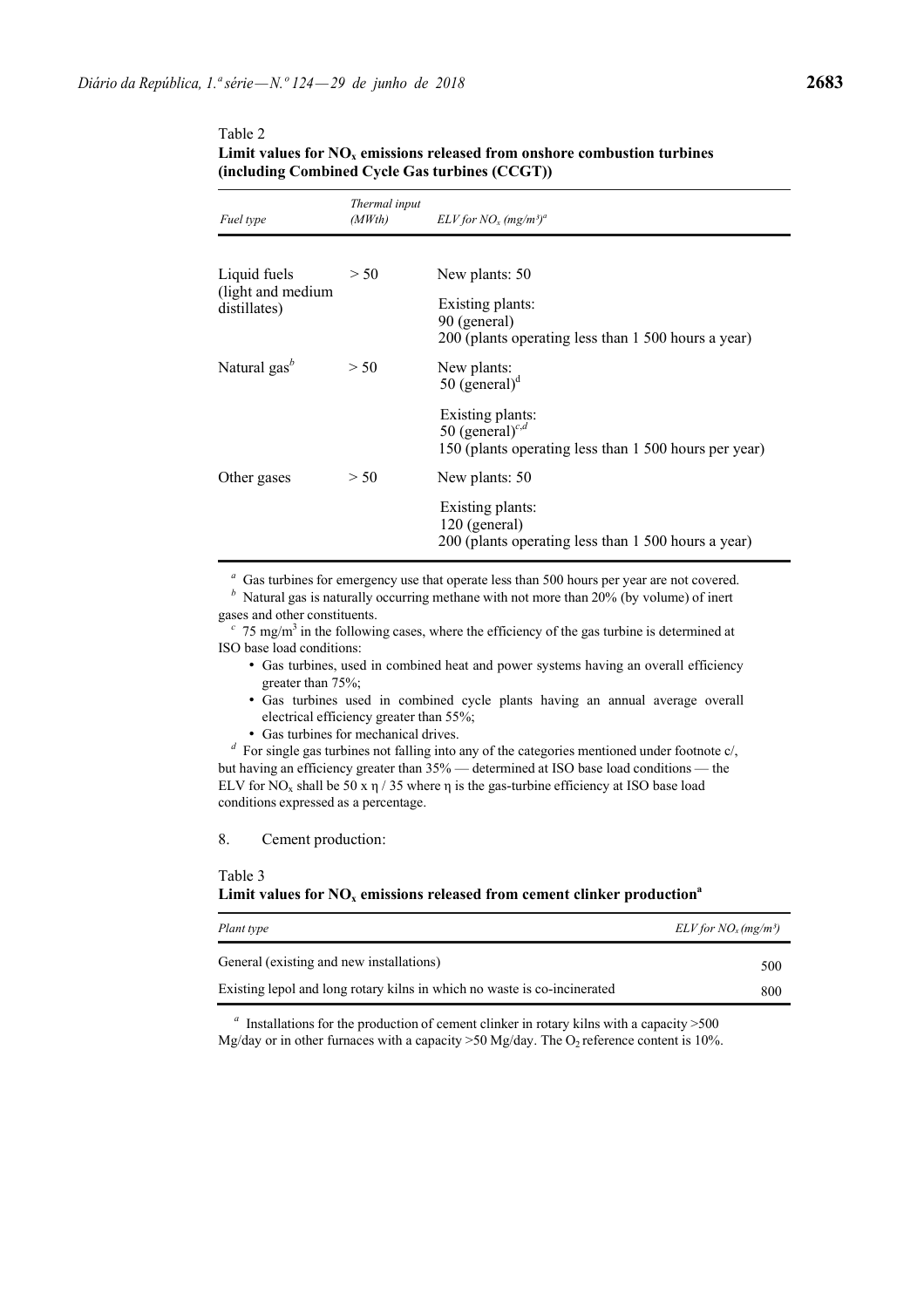### 9. Stationary engines:

### Table 4

Limit values for  $NO<sub>x</sub>$  emissions released from new stationary engines

| Engine type, power, fuel specification                                                                                         | $ELVa,b,c$ (mg/m <sup>3</sup> )                                                |
|--------------------------------------------------------------------------------------------------------------------------------|--------------------------------------------------------------------------------|
| Gas engines $> 1$ MWth<br>Spark ignited $(=O)$ engines all<br>gaseous fuels                                                    | 95 (enhanced lean burn)<br>190 (Standard lean burn or rich burn with catalyst) |
| Dual fuel engines $> 1$ MWth<br>In gas mode (all gaseous fuels)<br>In liquid mode (all liquid fuels) <sup><math>d</math></sup> | 190                                                                            |
| $1-20$ MWth                                                                                                                    | 225                                                                            |
| $>20$ MWth                                                                                                                     | 225                                                                            |
| Diesel engines $> 5$ MWth                                                                                                      |                                                                                |
| (compression ignition)                                                                                                         |                                                                                |
| $Slow \, \langle\leq 300 \, \text{rpm}\rangle/Medium \, (300-1)$                                                               |                                                                                |
| 200 rpm)/ speed                                                                                                                |                                                                                |
| $5-20$ MWth                                                                                                                    |                                                                                |
| Heavy Fuel Oil (HFO) and bio-oils                                                                                              | 225                                                                            |
| Light Fuel Oil (LFO) and Natural                                                                                               | 190                                                                            |
| Gas (NG)                                                                                                                       |                                                                                |
| $>20$ MWth<br>HFO and bio-oils                                                                                                 | 190                                                                            |
| LFO and NG                                                                                                                     | 190                                                                            |
| High speed $(>1 200$ rpm)                                                                                                      | 190                                                                            |
|                                                                                                                                |                                                                                |

*Note:* The reference oxygen content is  $15\%$ <sup>3</sup>

*<sup>a</sup>* These ELVs do not apply to engines running less than 500 hours a year.

*<sup>b</sup>* Where Selective Catalytic Reduction (SCR) cannot currently be applied for technical and logistical reasons like on remote islands or where the availability of sufficient amounts of high quality fuel cannot be guaranteed, a transition period of 10 years after the entry into force of the present Protocol for a Party may be applied for diesel engines and dual fuel engines during which the following ELVs apply:

- Dual fuel engines:  $1,850 \text{ mg/m}^3$  in liquid mode; 380 mg/m<sup>3</sup> in gas mode;
- Diesel engines Slow (< 300 rpm) and Medium (300–1,200 rpm)/speed: 1,300 mg/m<sup>3</sup> for engines between 5 and 20 MWth and 1,850 mg/m<sup>3</sup> for engines > 20 MWth;
- Diesel engines High speed ( $> 1200$  rpm): 750 mg/m<sup>3</sup>.

*<sup>c</sup>* Engines running between 500 and 1,500 operational hours per year may be exempted from compliance with these ELVs in case they are applying primary measures to limit  $NO<sub>x</sub>$ emissions and meet the ELVs set out in footnote b;

*<sup>d</sup>* A Party may derogate from the obligation to comply with the emission limit values for combustion plants using gaseous fuel which have to resort exceptionally to the use of other fuels because of a sudden interruption in the supply of gas and for this reason would need to be equipped with a waste gas purification facility. The exception time period shall not exceed 10 days except where there it is an overriding need to maintain energy supplies.

<sup>&</sup>lt;sup>3</sup> The conversion factor from the limit values in the current Protocol (at 5% oxygen content) is 2,66 (16/6).

Thus, the limit value of:

<sup>• 190</sup> mg/m<sup>3</sup> at 15 %  $O_2$  corresponds to 500 mg/m<sup>3</sup> at 5 %  $O_2$ ;

<sup>• 95</sup> mg/m<sup>3</sup> at 15 %  $O_2$  corresponds to 250 mg/m<sup>3</sup> at 5 %  $O_2$ ;

<sup>• 225</sup> mg/m<sup>3</sup> at 15 %  $O_2$  corresponds to 600 mg/m<sup>3</sup> at 5 %  $O_2$ .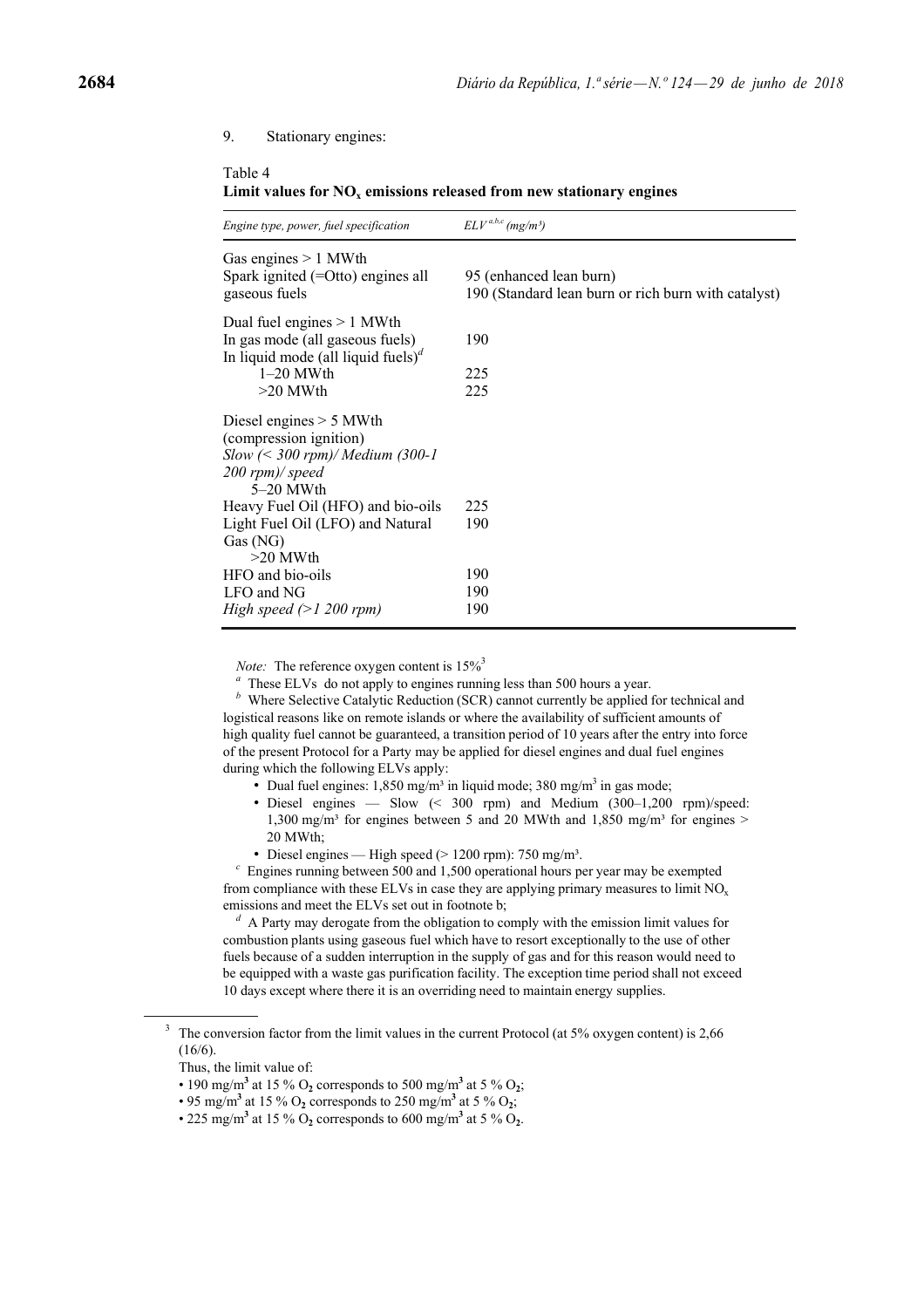10. Iron ore sinter plants:

Table 5 **Limit values for**  $NO<sub>x</sub>$  **emissions released from iron ore sinter plants** 

| Plant type                           | $ELV$ for $NO_x$ (mg/m <sup>3</sup> ) |
|--------------------------------------|---------------------------------------|
| Sinter plants: New installation      | 400                                   |
| Sinter plants: Existing installation | 400                                   |

<sup>a</sup> Production and processing of metals: metal ore roasting or sintering installations, installations for the production of pig iron or steel (primary or secondary fusion) including continuous casting with a capacity exceeding 2.5 Mg/hour, installations for the processing of ferrous metals (hot rolling mills  $> 20$  Mg/hour of crude steel).<br><sup>b</sup> As an exemption to paragraph 3, these ELVs should be considered as averaged over a

substantial period of time.

11. Nitric acid production:

### Table 6

Limit values for  $NO<sub>x</sub>$  emissions from nitric acid production excluding acid **concentration units**

| Type of installations  | $ELV$ for $NO_x$ (mg/m <sup>3</sup> ) |
|------------------------|---------------------------------------|
| New installations      | 160                                   |
| Existing installations | 190                                   |

### **B. Canada**

12. Limit values for controlling emissions of  $NO<sub>x</sub>$  will be determined for stationary sources, as appropriate, taking into account information on available control technologies, limit values applied in other jurisdictions, and the documents below:

(a) New Source Emission Guidelines for Thermal Electricity Generation;

(b) National Emission Guidelines for Stationary Combustion Turbines. PN1072;

(c) National Emission Guidelines for Cement Kilns. PN1284;

(d) National Emission Guidelines for Industrial/Commercial Boilers and Heaters. PN1286;

(e) Operating and Emission Guidelines for Municipal Solid Waste Incinerators. PN1085;

(f) Management Plan for Nitrogen Oxides (NOx) and Volatile Organic Compounds (VOCs) — Phase I. PN1066; and

(g) Operating and Emission Guidelines for Municipal Solid Waste Incinerators. PN1085.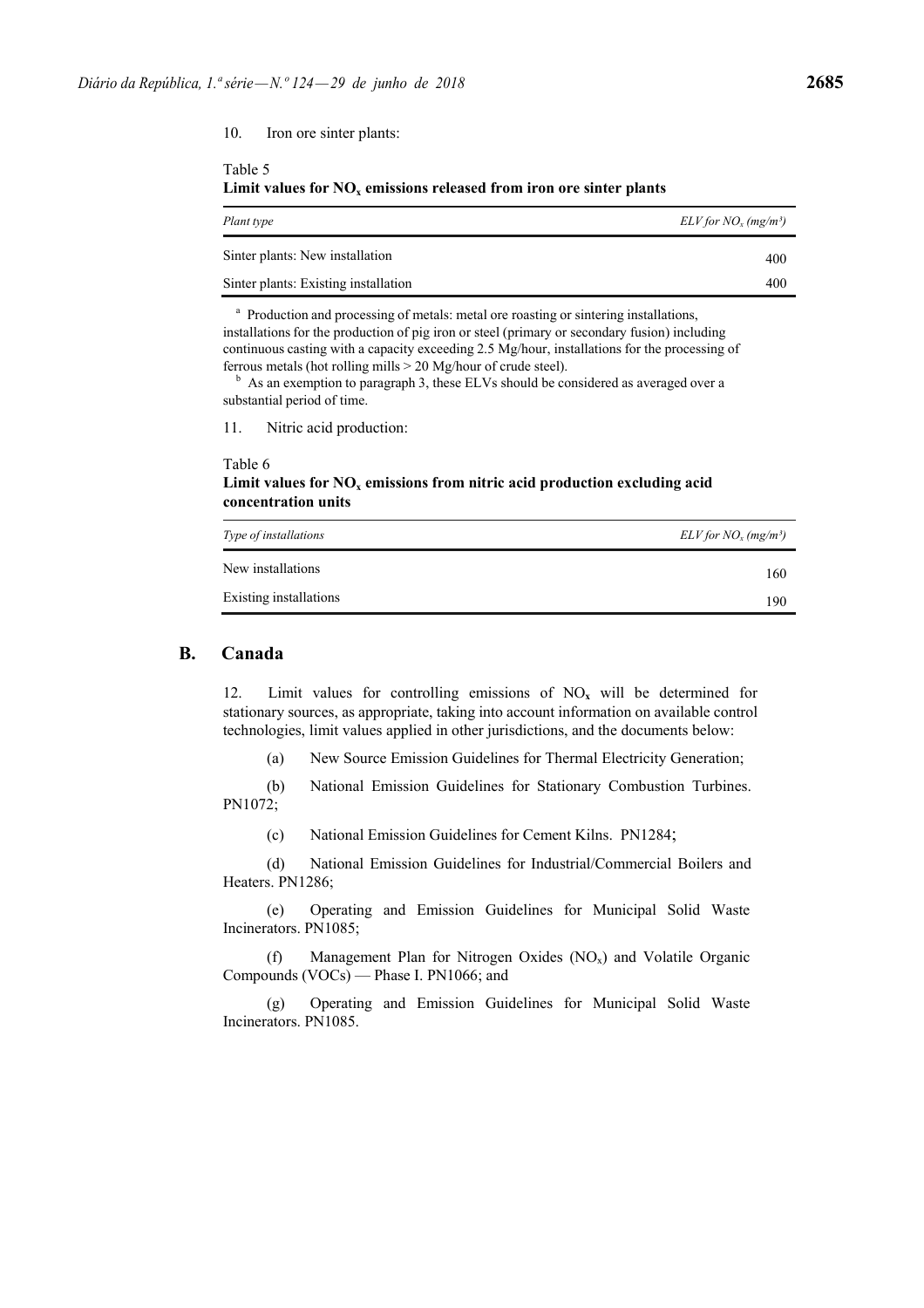## **C. United States of America**

13. Limit values for controlling emissions of  $NO<sub>x</sub>$  from stationary sources in the following stationary source categories, and the sources to which they apply, are specified in the following documents:

(a) Coal-fired Utility Units — 40 Code of Federal Regulations (C.F.R.) Part 76;

(b) Electric Utility Steam Generating Units — 40 C.F.R. Part 60, Subpart D, and Subpart Da;

(c) Industrial-Commercial-Institutional Steam Generating Units — 40 C.F.R. Part 60, Subpart Db;

(d) Nitric Acid Plants — 40 C.F.R. Part 60, Subpart G;

(e) Stationary Gas Turbines — 40 C.F.R. Part 60, Subpart GG;

(f) Municipal Waste Combustors — 40 C.F.R. Part 60, Subpart Ea, and Subpart Eb;

(g) Hospital/Medical/Infectious Waste Incinerators — 40 C.F.R. Part 60, Subpart Ec;

(h) Petroleum Refineries — 40 C.F.R. Part 60, Subpart J, and Subpart Ja;

(i) Stationary Internal Combustion Engines — Spark Ignition, 40 C.F.R. Part 60, Subpart JJJJ;

(j) Stationary Internal Combustion Engines — Compression Ignition, 40 C.F.R. Part 60, Subpart IIII;

(k) Stationary Combustion Turbines — 40 C.F.R. Part 60, Subpart KKKK;

(l) Small Municipal Waste Combustors — 40 C.F.R. Part 60, Subpart AAAA;

(m) Portland Cement —40 C.F.R. Part 60, Subpart F;

(n) Commercial and Industrial Solid Waste Combustors — 40 C.F.R. Part 60, Subpart CCCC; and

(o) Other Solid Waste Combustors — 40 C.F.R. Part 60, Subpart EEEE.

### **S**. **Annex VI**

For annex VI, the following text is substituted:

# **Limit values for emissions of volatile organic compounds from stationary sources**

1. Section A applies to Parties other than Canada and the United States of America, section B applies to Canada and section C applies to the United States of America.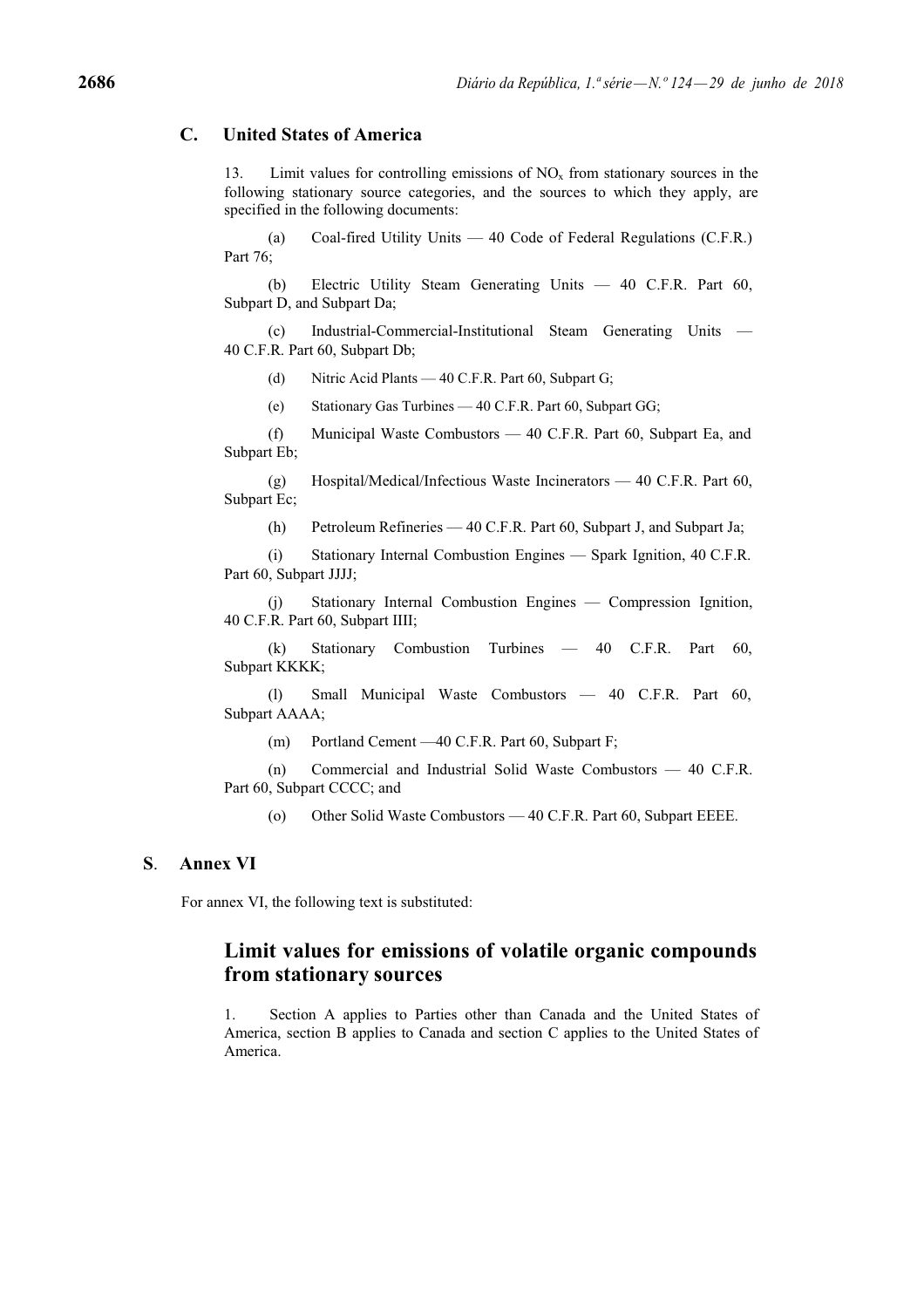### **A. Parties other than Canada and the United States of America**

2. This section of the present annex covers the stationary sources of VOC emissions listed in paragraphs 8 to 22 below. Installations or parts of installations for research, development and testing of new products and processes are not covered. Threshold values are given in the sector-specific tables below. They generally refer to solvent consumption or emission mass flow. Where one operator carries out several activities falling under the same subheading at the same installation on the same site, the solvent consumption or emission mass flow of such activities are added together. If no threshold value is indicated, the given limit value applies to all the installations concerned.

3. For the purpose of section A of the present annex:

"Storage and distribution of petrol" means the loading of trucks, railway wagons, barges and seagoing ships at depots and mineral oil refinery dispatch stations, including vehicle refuelling at service stations;

"Adhesive coating" means any activity in which an adhesive is applied to a surface, with the exception of adhesive coating and laminating associated with printing activity and wood and plastic lamination;

(c) "Wood and plastic lamination" means any activity to adhere together wood and/or plastic to produce laminated products;

(d) "Coating activity" means any activity in which a single or multiple application of a continuous film of coating is laid onto:

(i) New vehicles defined as vehicles of category M1 and of category N1 insofar as they are coated at the same installation as M1 vehicles;

(ii) Truck cabins, defined as the housing for the driver, and all integrated housing for the technical equipment of category N2 and N3 vehicles;

(iii) Vans and trucks defined as category N1, N2 and N3 vehicles, but excluding truck cabins;

(iv) Buses defined as category M2 and M3 vehicles;

(v) Other metallic and plastic surfaces including those of aeroplanes, ships, trains, etc.;

- (vi) Wooden surfaces;
- (vii) Textile, fabric, film and paper surfaces; and
- (viii) Leather;

This source category does not include the coating of substrates with metals by electrophoretic or chemical spraying techniques. If the coating activity includes a step in which the same article is printed, that printing step is considered part of the coating activity. However, printing activities operated as a separate activity are not covered by this definition. In this definition:

- M1 vehicles are those used for the carriage of passengers and comprising not more than eight seats in addition to the driver's seat;
- M2 vehicles are those used for the carriage of passengers and comprising more than eight seats in addition to the driver's seat, and having a maximum mass not exceeding 5 Mg;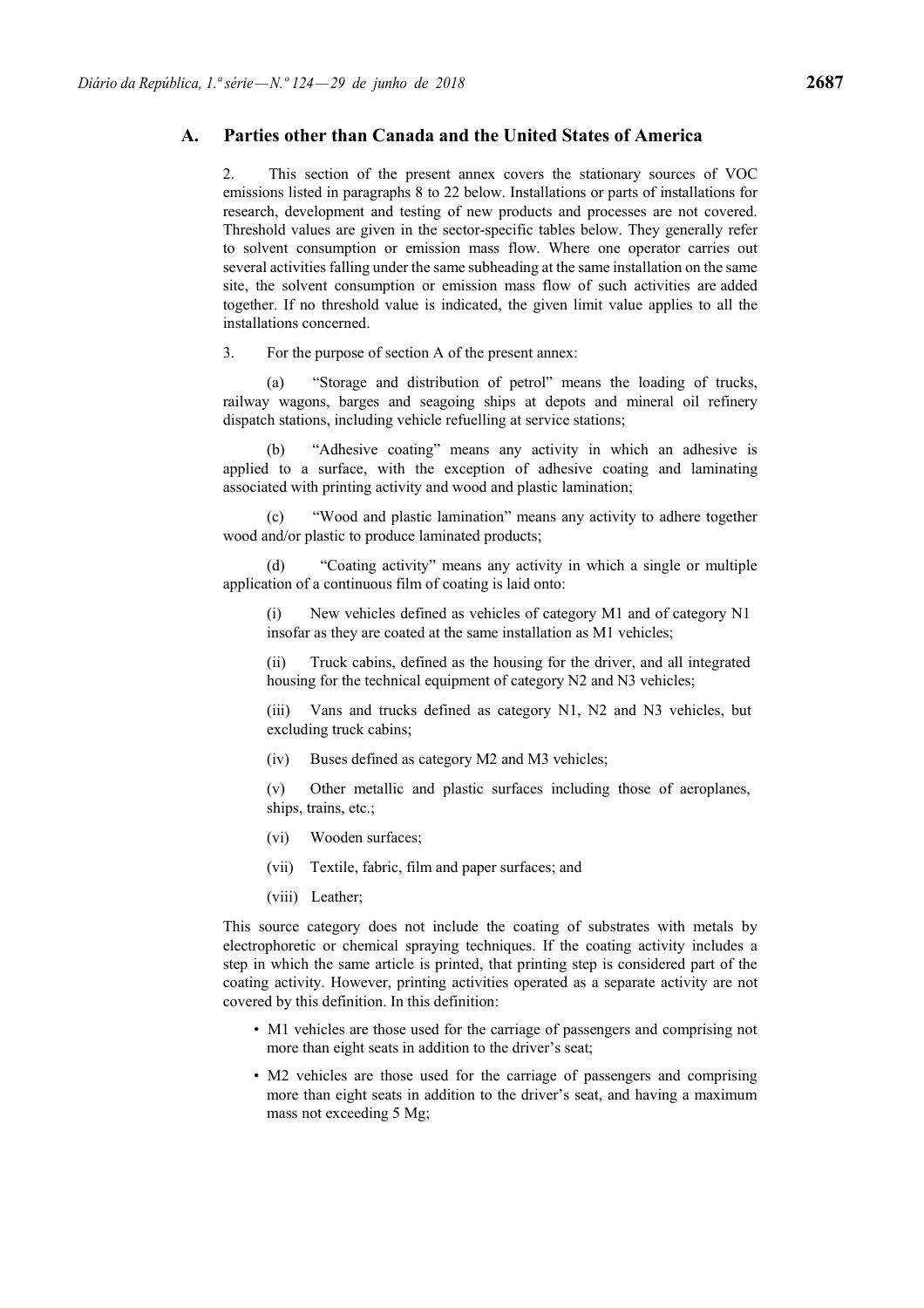- M3 vehicles are those used for the carriage of passengers and comprising more than eight seats in addition to the driver's seat, and having a maximum mass exceeding 5 Mg;
- N1 vehicles are those used for the carriage of goods and having a maximum mass not exceeding 3.5 Mg;
- N2 vehicles are those used for the carriage of goods and having a maximum mass exceeding 3.5 Mg but not exceeding 12 Mg;
- N3 vehicles are those used for the carriage of goods and having a maximum mass exceeding 12 Mg;

(e) "Coil coating" means any activity where coiled steel, stainless steel, coated steel, copper alloys or aluminium strip is coated with either a film-forming or laminate coating in a continuous process;

(f) "Dry cleaning" means any industrial or commercial activity using VOCs in an installation to clean garments, furnishings and similar consumer goods with the exception of the manual removal of stains and spots in the textile and clothing industry;

(g) "Manufacturing of coatings, varnishes, inks and adhesives" means the manufacture of coating preparations, varnishes, inks and adhesives, and of intermediates as far as they are produced in the same installation by mixing pigments, resins and adhesive materials with organic solvents or other carriers. This category also includes dispersion, predispersion, realization of a certain viscosity or colour and packing the final products in containers;

(h) "Printing" means any activity of reproduction of text and/or images in which, with the use of an image carrier, ink is transferred onto a surface and applies to the following subactivities:

(i) Flexography: a printing activity using an image carrier of rubber or elastic photopolymers on which the printing inks are above the non-printing areas, using liquid inks that dry through evaporation;

Heat-set web offset: a web-fed printing activity using an image carrier in which the printing and non-printing areas are in the same plane, where web-fed means that the material to be printed is fed to the machine from a reel as distinct from separate sheets. The non-printing area is treated to attract water and thus reject ink. The printing area is treated to receive and transmit ink to the surface to be printed. Evaporation takes place in an oven where hot air is used to heat the printed material;

(iii) Publication rotogravure: rotogravure used for printing paper for magazines, brochures, catalogues or similar products, using toluene-based inks;

(iv) Rotogravure: a printing activity using a cylindrical image carrier in which the printing area is below the non-printing area, using liquid inks that dry through evaporation. The recesses are filled with ink and the surplus is cleaned off the non–printing area before the surface to be printed contacts the cylinder and lifts the ink from the recesses;

(v) Rotary screen printing: a web-fed printing process in which the ink is passed onto the surface to be printed by forcing it through a porous image carrier, in which the printing area is open and the non-printing area is sealed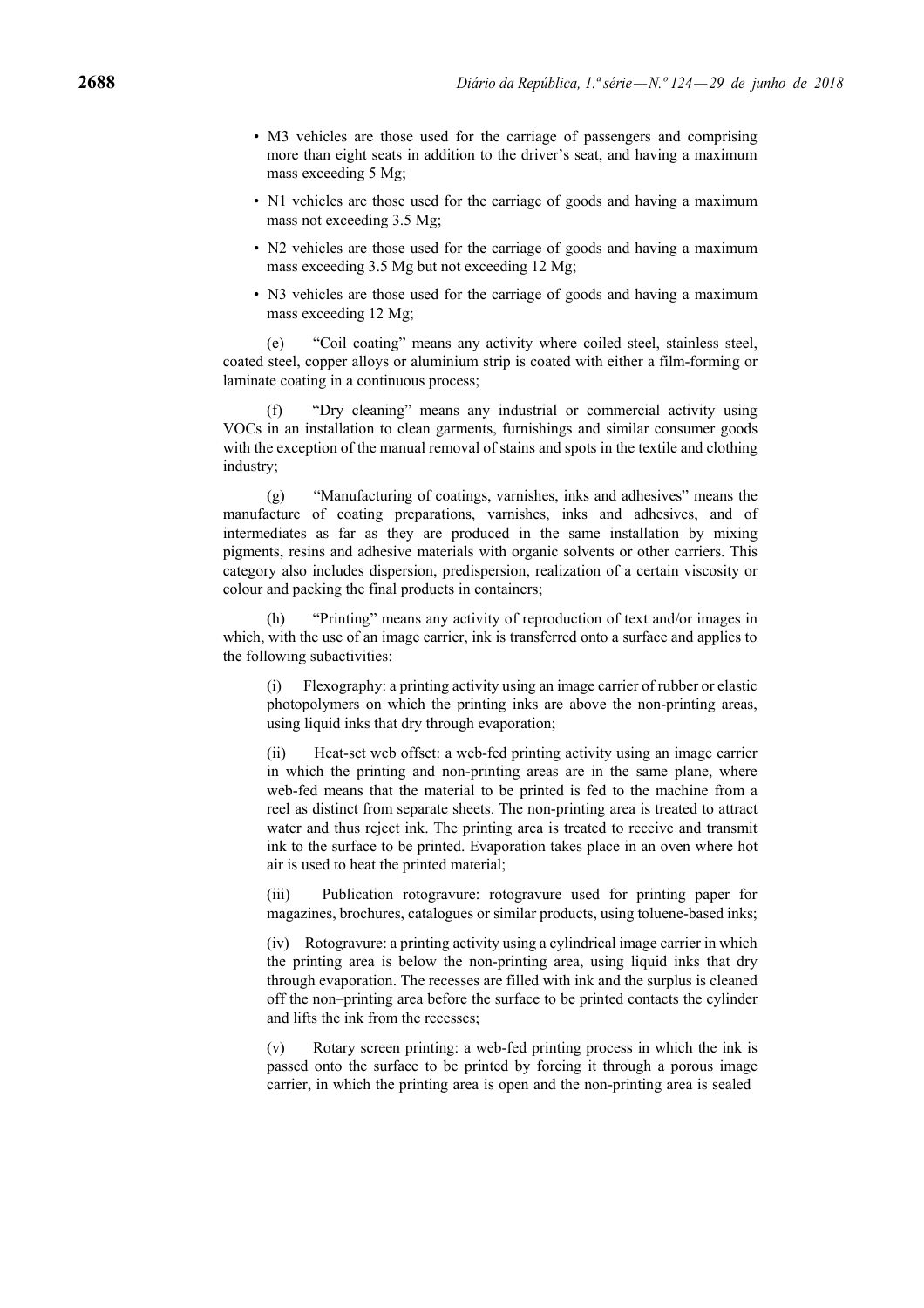(vi) Laminating associated to a printing activity: the adhering of two or more flexible materials to produce laminates; and

(vii) Varnishing: an activity by which a varnish or an adhesive coating is applied to a flexible material for the purpose of later sealing the packaging material;

(i) "Manufacturing of pharmaceutical products" means chemical synthesis, fermentation, extraction, formulation and finishing of pharmaceutical products and, where carried out at the same site, the manufacture of intermediate products;

(j) "Conversion of natural or synthetic rubber" means any activity of mixing, crushing, blending, calendering, extruding and vulcanization of natural or synthetic rubber and additionally activities for the processing of natural or synthetic rubber to derive an end product;

(k) "Surface cleaning" means any activity except dry cleaning using organic solvents to remove contamination from the surface of material, including degreasing; a cleaning activity consisting of more than one step before or after any other processing step is considered as one surface-cleaning activity. The activity refers to the cleaning of the surface of products and not to the cleaning of process equipment;

(l) "Standard conditions" means a temperature of 273.15 K and a pressure of 101.3 kPa;

(m) "Organic compound" means any compound containing at least the element carbon and one or more of hydrogen, halogens, oxygen, sulphur, phosphorus, silicon or nitrogen, with the exception of carbon oxides and inorganic carbonates and bicarbonates;

(n) "Volatile organic compound" (VOC) means any organic compound as well as the fraction of creosote, having at 293.15 K a vapour pressure of 0.01 kPa or more, or having a corresponding volatility under the particular conditions of use;

(o) "Organic solvent" means any VOC which is used alone or in combination with other agents, and without undergoing a chemical change, to dissolve raw material, products or waste materials, or is used as a cleaning agent to dissolve contaminants, or as a dissolver, or as a dispersion medium, or as a viscosity adjuster, or as a surface tension adjuster, or a plasticizer, or as a preservative;

(p) "Waste gases" means the final gaseous discharge containing VOCs or other pollutants from a stack or from emission abatement equipment into air. The volumetric flow rates shall be expressed in  $m^3/h$  at standard conditions;

(q) "Extraction of vegetable oil and animal fat and refining of vegetable oil" means the extraction of vegetable oil from seeds and other vegetable matter, the processing of dry residues to produce animal feed, and the purification of fats and vegetable oils derived from seeds, vegetable matter and/or animal matter;

"Vehicle refinishing" means any industrial or commercial coating activity and associated degreasing activities performing: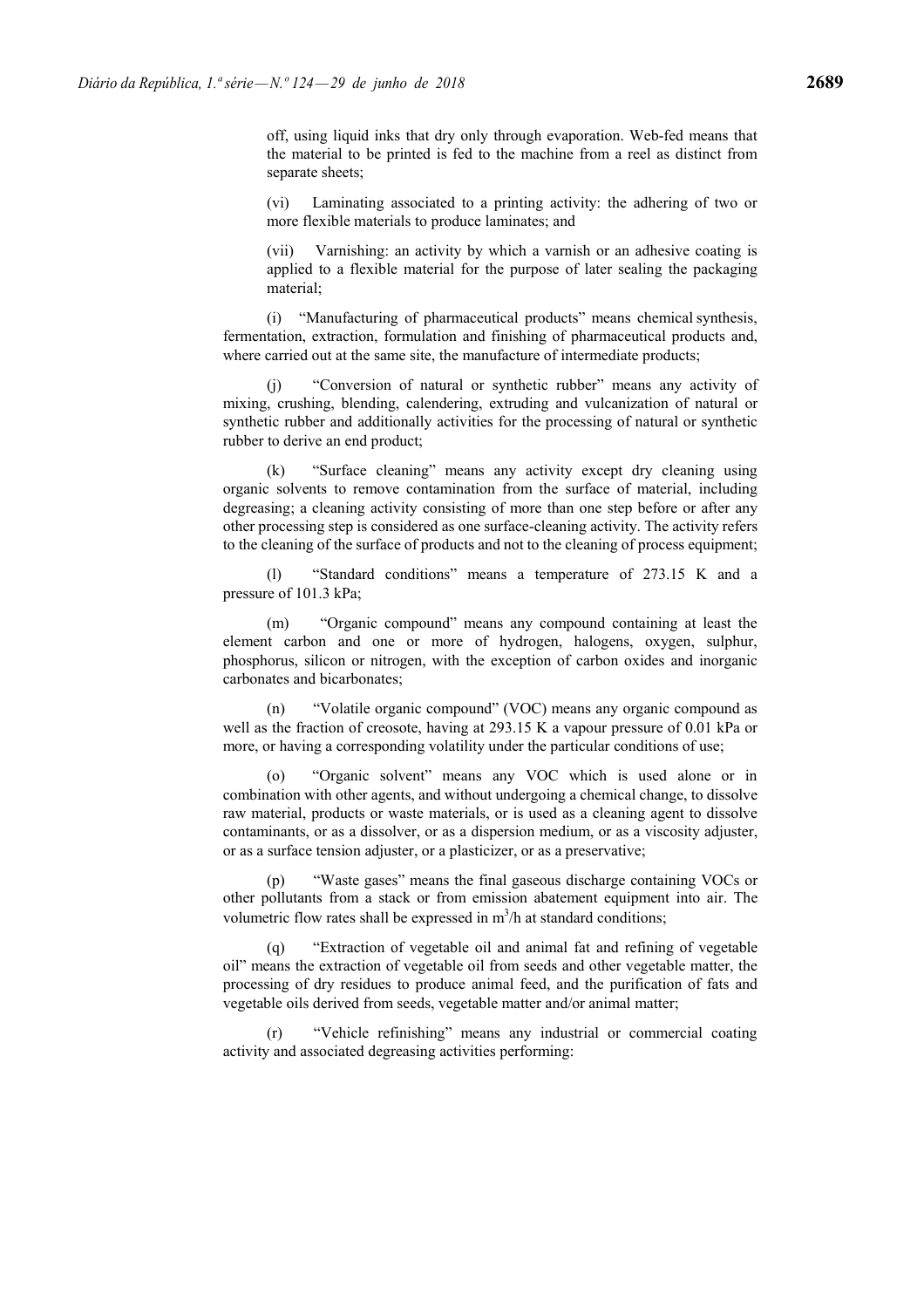(i) The original coating of road vehicles, or part of them, with refinishing-type materials, where this is carried out away from the original manufacturing line, or the coating of trailers (including semi-trailers);

Vehicle refinishing, defined as the coating of road vehicles, or part of them, carried out as part of vehicle repair, conservation or decoration outside manufacturing installations, is not covered by this annex. The products used as part of this activity are considered in annex XI;

(s) "Wood impregnation" means any activity giving a loading of preservative in timber;

(t) "Winding wire coating" means any coating activity of metallic conductors used for winding the coils in transformers and motors, etc.;

(u) "Fugitive emission" means any emission, not in waste gases, of VOCs into air, soil and water as well as, unless otherwise stated, solvents contained in any product; this includes uncaptured emissions of VOCs released to the outside environment via windows, doors, vents and similar openings. Fugitive emissions may be calculated on the basis of a solvent management plan (see appendix I to the present annex);

(v) "Total emission of VOCs" means the sum of fugitive emission of VOCs and emission of VOCs in waste gases;

(w) "Input" means the quantity of organic solvents and their quantity in preparations used when carrying out a process, including the solvents recycled inside and outside the installation, and which are counted every time they are used to carry out the activity;

(x) "Emission limit value" (ELV) means the maximum quantity of VOC (except methane) emitted from an installation which is not to be exceeded during normal operation. For waste gases, it is expressed in terms of mass of VOC per volume of waste gases (expressed as mg  $C/m<sup>3</sup>$  unless specified otherwise), assuming standard conditions for temperature and pressure for dry gas. Gas volumes that are added to the waste gas for cooling or dilution purposes shall not be considered when determining the mass concentration of the pollutant in the waste gases. Emission limit values for waste gases are indicated as ELVc; emission limit values for fugitive emissions are indicated as ELVf;

(y) "Normal operation" means all periods of operation except start-up and shutdown operations and maintenance of equipment:

(z) "Substances harmful to human health" are subdivided into two categories:

(i) Halogenated VOCs that have possible risk of irreversible effects; or

(ii) Hazardous substances that are carcinogens, mutagens or toxic to reproduction or that may cause cancer, may cause heritable genetic damage, may cause cancer by inhalation, may impair fertility or may cause harm to the unborn child:

(aa) "Footwear manufacture" means any activity of producing complete footwear or part of it;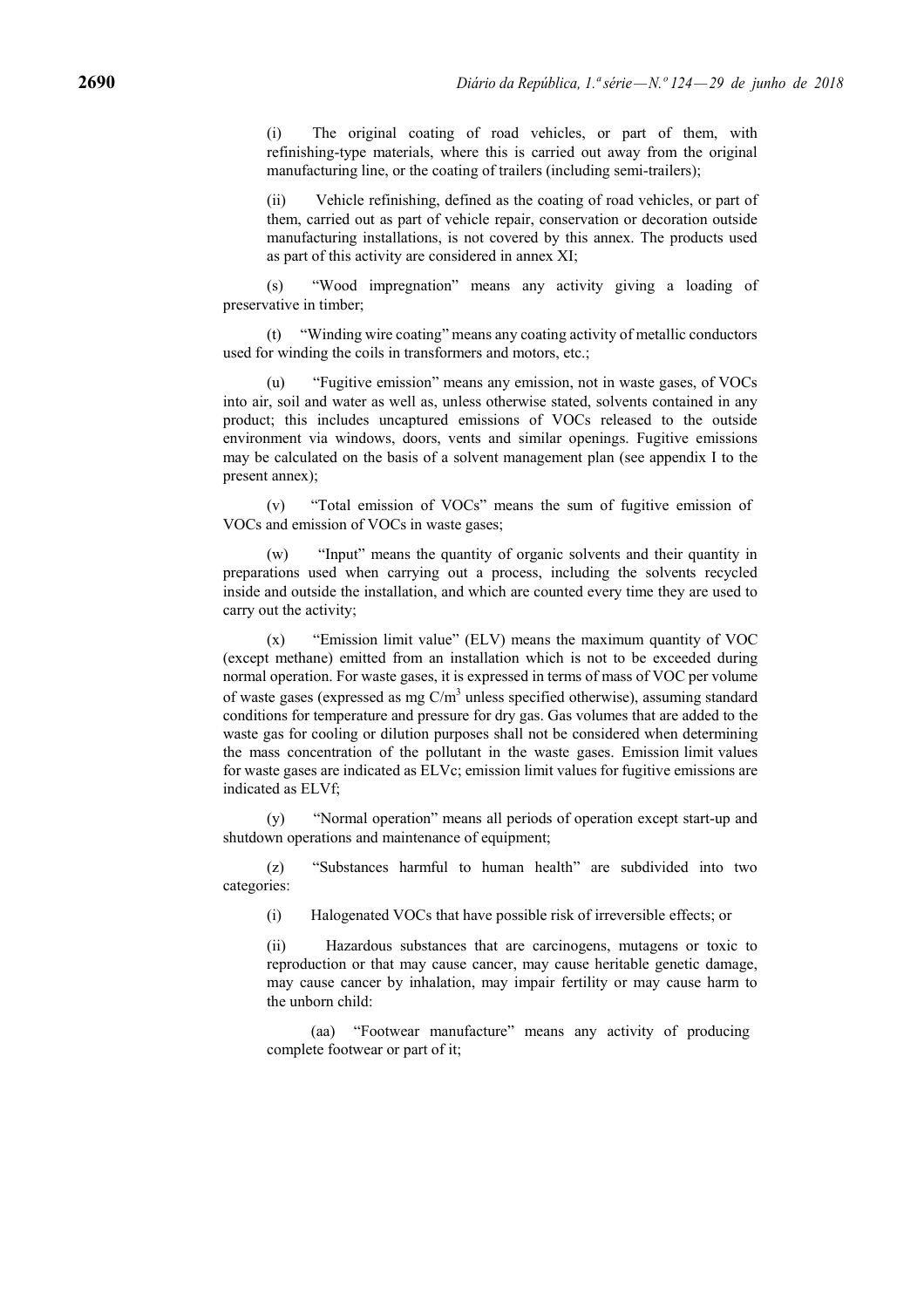(bb) "Solvent consumption" means the total input of organic solvents into an installation per calendar year, or any other 12-month period, less any VOCs that are recovered for reuse.

4. The following requirements shall be satisfied:

(a) Emissions shall be monitored in all cases via measurements or through calculations4 achieving at least the same accuracy. Compliance with ELVs shall be verified through continuous or discontinuous measurements, type approval, or any other technically sound method. For the emissions in waste gases, in case of continuous measurements, compliance with the ELVs is achieved if the validated daily emission average does not exceed the ELVs. In case of discontinuous measurements or other appropriate determination procedures, compliance with the ELVs is achieved if the average of all the readings or other procedures within one monitoring exercise does not exceed the limit values. The inaccuracy of the measurement methods may be taken into account for verification purposes. The fugitive and total ELVs apply as annual averages;

(b) The concentrations of air pollutants in gas-carrying ducts shall be measured in a representative way. Monitoring of relevant polluting substances and measurements of process parameters, as well as the quality assurance of automated systems and the reference measurements to calibrate those systems, shall be carried out in accordance with CEN standards. If CEN standards are not available, ISO standards, national or international standards which will ensure the provision of data of an equivalent scientific quality shall apply.

5. The following ELVs apply for waste gases containing substances harmful to human health:

(a)  $20 \text{ mg/m}^3$  (expressed as the mass sum of individual compounds) for discharges of halogenated VOCs, which are assigned the following risk phrases: "suspected of causing cancer" and/or "suspected of causing genetic defects", where the mass flow of the sum of the considered compounds is greater than or equal to 100 g/h; and

(b) 2 mg/m<sup>3</sup> (expressed as the mass sum of individual compounds) for discharges of VOCs, which are assigned the following risk phrases: "may cause cancer", "may cause genetic defects", "may cause cancer by inhalation", "may damage fertility", "may damage the unborn child", where the mass flow of the sum of the considered compounds is greater than or equal to 10 g/h.

6. For the source categories listed in paragraphs 9 to 22 where it is demonstrated that for an individual installation compliance with the fugitive emission limit value (ELVf) is not technically and economically feasible, a Party may exempt that installation provided that significant risks to human health or the environment are not expected and that the best available techniques are used.

7. The limit values for VOC emissions for the source categories defined in paragraph 3 shall be as specified in paragraphs 8 to 22 below.

8. Storage and distribution of petrol:

(a) Petrol storage installations at terminals, when above the threshold values mentioned in table 1, must be either:

<sup>&</sup>lt;sup>4</sup> Methods of calculation will be reflected in guidance adopted by the Executive Body.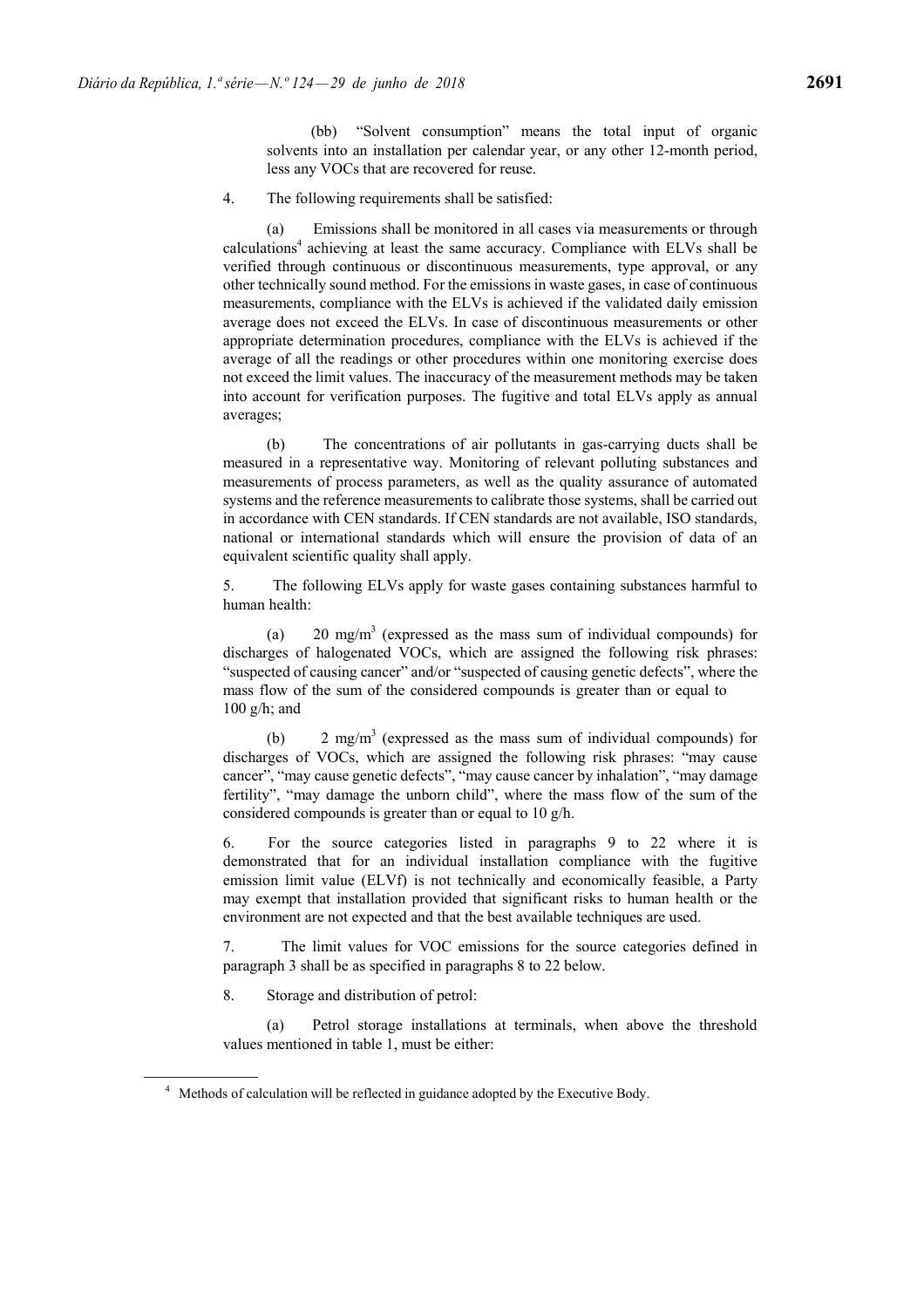(i) Fixed-roof tanks, which are connected to a vapour recovery unit meeting the ELVs set out in table 1; or

(ii) Designed with a floating roof, either external or internal, equipped with primary and secondary seals meeting the reduction efficiency set out in table 1;

(b) As a derogation from the above-mentioned requirements, fixed-roof tanks, which were in operation prior to 1 January 1996 and which are not connected to a vapour recovery unit, must be equipped with a primary seal which is achieving a reduction efficiency of 90%.

#### Table 1

| Limit values for VOC emissions from the storage and distribution of petrol, |
|-----------------------------------------------------------------------------|
| excluding the loading of seagoing ships (stage I)                           |

| Activity                                                     | Threshold value                                                                                                                                                                                                                          | ELV or reduction efficiency                                    |
|--------------------------------------------------------------|------------------------------------------------------------------------------------------------------------------------------------------------------------------------------------------------------------------------------------------|----------------------------------------------------------------|
| Loading and unloading of<br>mobile container at<br>terminals | 5 000 $m3$ petrol throughput annually                                                                                                                                                                                                    | $10g \text{ VOC/m}^3$ including<br>methane <sup><i>a</i></sup> |
| Storage installations at<br>terminals                        | Existing terminals or tank farms<br>with a petrol throughput of 10 000<br>Mg/year or more<br>New terminals (without thresholds<br>except for terminals located in small<br>remote islands with a throughput<br>less than $5000$ Mg/year) | 95 wt-% $b^b$                                                  |
| Service stations                                             | Petrol throughput larger than 100<br>$m^3$ /year                                                                                                                                                                                         | $0.01$ wt-% of the<br>throughput $\epsilon$                    |

<sup>*a*</sup> The vapour displaced by the filling of petrol storage tanks shall be displaced either into

other storage tanks or into abatement equipment meeting the limit values in the table above.<br>*b*Reduction efficiency expressed in % compared to a comparable fixed-roof tank with no vapour-containment controls, i.e., with o

Vapours displaced by the delivery of petrol into storage installations at service stations and in fixed-roof tanks used for the intermediate storage of vapours must be returned through a vapour-tight connection line to the mobile container delivering the petrol. Loading operations may not take place unless the arrangements are in place and properly functioning. Under these conditions, no additional monitoring of the compliance with the limit value is required.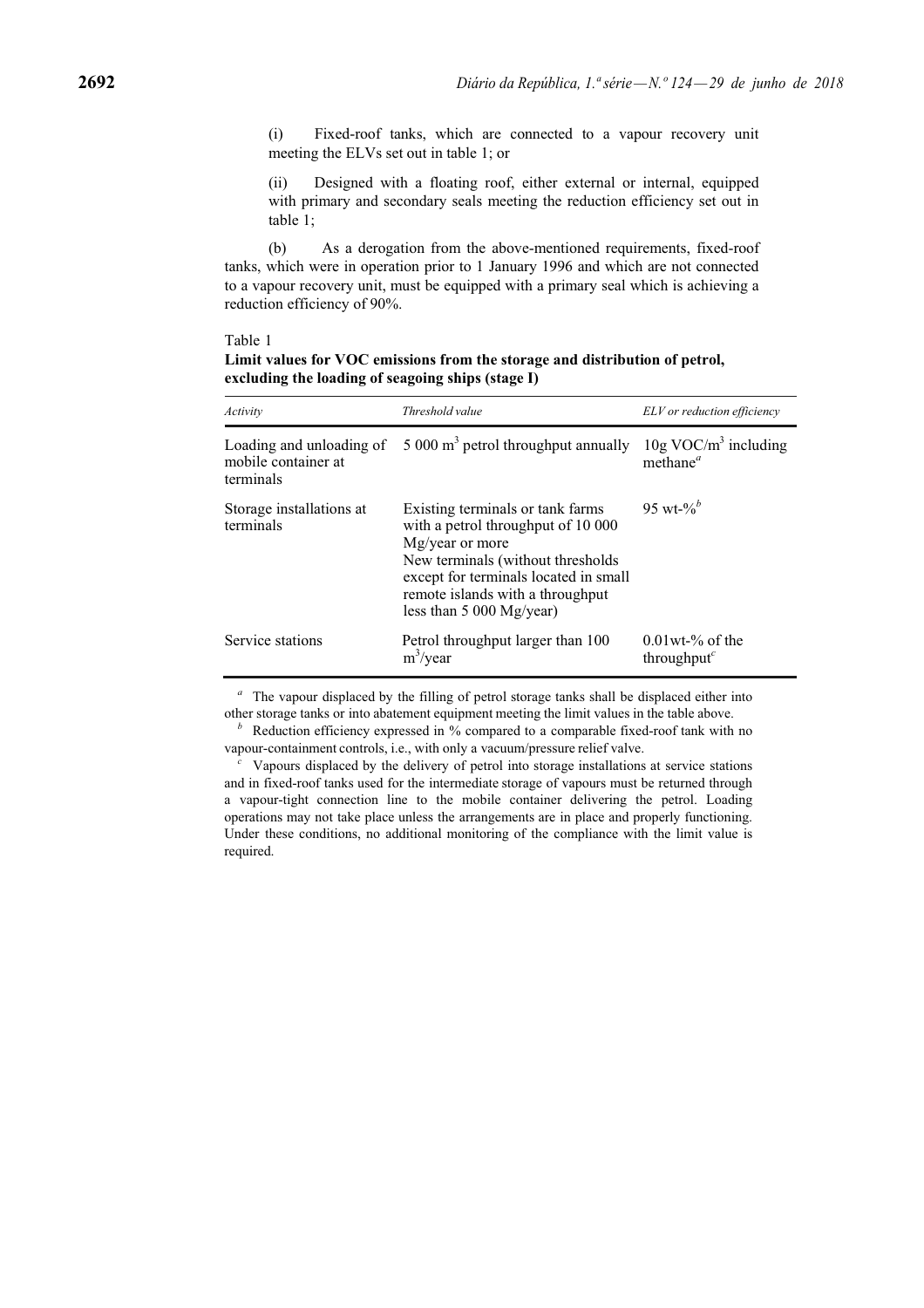Table 2 **Limit values for VOC emissions for car refuelling at service station (stage II)**

| Threshold values                                                                                                                                                                                                        | Minimum vapour capture efficiency wt- $\%^a$                                                                                                          |
|-------------------------------------------------------------------------------------------------------------------------------------------------------------------------------------------------------------------------|-------------------------------------------------------------------------------------------------------------------------------------------------------|
| New service station if its actual or intended<br>throughput is greater than 500 $m3$ per annum<br>Existing service station if its actual or intended<br>throughput is greater than 3 000 $m3$ per annum as<br>of $2019$ | Equal to or greater than $85\%$ wt- $\%$<br>with a vapour / petrol ration equal to or<br>greater than 0.95 but less than or equal<br>to $1.05$ (v/v). |
| Existing service station if its actual or intended<br>throughput is greater than 500 $m3$ per annum and<br>which undergoes a major refurbishment                                                                        |                                                                                                                                                       |

*<sup>a</sup>* The capture efficiency of the systems has to be certified by the manufacturer in accordance with relevant technical standards or type approval procedures.

9. Adhesive coating:

Table 3 **Limit values for adhesive coating**

| Activity and threshold                                          | ELV for VOC<br>(daily for ELVc and yearly for ELVf and total ELV)                                                                              |
|-----------------------------------------------------------------|------------------------------------------------------------------------------------------------------------------------------------------------|
| Footwear manufacture (solvent<br>consumption $> 5$ Mg/year)     | $25^a$ g VOC / pair of shoes                                                                                                                   |
| Other adhesive coating (solvent<br>consumption $5-15$ Mg/year)  | $ELVc = 50$ mg <sup>b</sup> $C/m3$<br>$ELVf = 25$ wt-% or less of the solvent input<br>Or total ELV of 1.2 kg or less of VOC/kg of solid input |
| Other adhesive coating (solvent<br>consumption 15-200 Mg/year)  | $ELVc = 50$ mg <sup>b</sup> $C/m3$<br>$ELVf = 20$ wt-% or less of the solvent input<br>Or total ELV of 1 kg or less of VOC/kg of solid input   |
| Other adhesive coating (solvent<br>consumption $> 200$ Mg/year) | $ELVc = 50 mgc C/m3$<br>$ELVf = 15$ wt-% or less of the solvent input<br>Or total ELV of 0.8 kg or less of VOC/kg of solid input               |

*<sup>a</sup>* Total ELVs are expressed in grams of solvent emitted per pair of complete footwear produced.

<sup>*b*</sup> If techniques are used which allow reuse of recovered solvent, the limit value shall be 150 mg  $C/m<sup>3</sup>$ .

*<sup>c</sup>* If techniques are used which allow reuse of recovered solvent, the limit value shall be 100 mg  $C/m^3$ .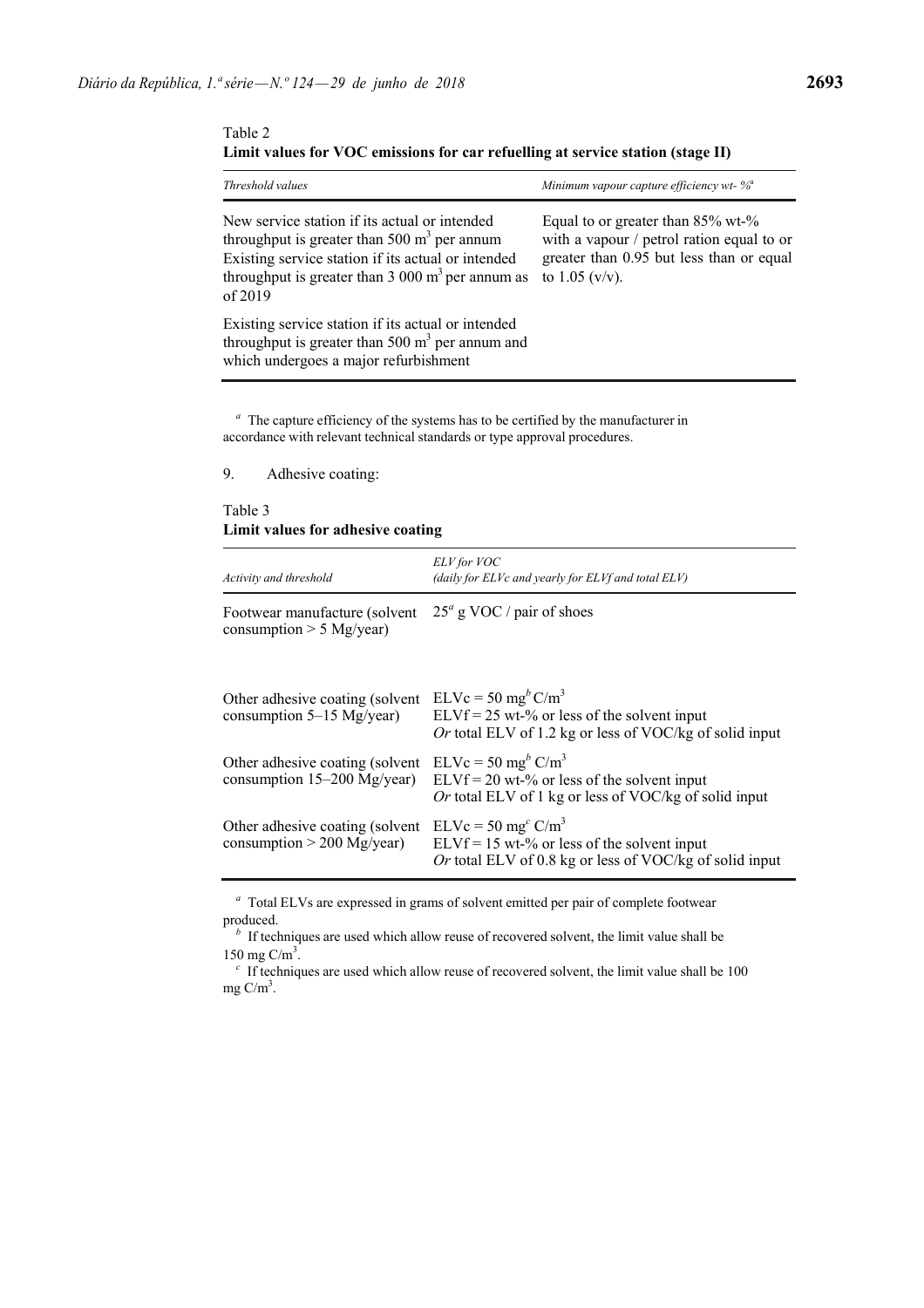## 10. Wood and plastic lamination:

## Table 4 **Limit values for wood and plastic lamination**

| Activity and threshold               | ELV for VOC (yearly)                 |
|--------------------------------------|--------------------------------------|
| Wood and plastic laminating (solvent | Total ELV of 30 g VOC/ $m2$ of final |
| consumption $> 5$ Mg/year)           | product                              |

## 11. Coating activities (vehicle coating industry):

## Table 5 **Limit values for coating activities in the vehicle industry**

| Activity and threshold                                                                                                                     | ELV for VOC <sup>a</sup> (yearly for total ELV)                                               |
|--------------------------------------------------------------------------------------------------------------------------------------------|-----------------------------------------------------------------------------------------------|
| Manufacture of cars (M1, M2)<br>(solvent consumption $> 15$ Mg/year<br>and $\leq$ 5 000 coated items a year or $>$<br>3 500 chassis built) | 90 g VOC/m <sup>2</sup> or 1.5 kg/ body + 70 g/m <sup>2</sup>                                 |
| Manufacture of cars (M1, M2)<br>(solvent consumption 15-200<br>Mg/year and $> 5000$ coated items a                                         | <i>Existing installations:</i> $60g \text{ VOC/m}^2$ or 1.9 kg/body<br>$+41$ g/m <sup>2</sup> |
| year)                                                                                                                                      | New installations: 45 g VOC/m <sup>2</sup> or 1.3 kg/body +<br>$33$ g/m <sup>2</sup>          |
| Manufacture of cars (M1, M2)<br>(solvent consumption $> 200$ Mg/year<br>and $> 5000$ coated items a year)                                  | 35 g VOC/m <sup>2</sup> or 1 kg/body + 26 g/m <sup>2</sup> $^{b}$                             |
| Manufacture of truck cabins (N1,<br>N2, N3) (solvent consumption                                                                           | <i>Existing installations:</i> 85 g VOC/ $m^2$                                                |
| $> 15$ Mg/year and $\leq 5$ 000 coated<br>items/year)                                                                                      | New installations: 65 g VOC/ $m2$                                                             |
| Manufacture of truck cabins (N1,<br>N2, N3) (solvent consumption 15–<br>200 Mg/year and $> 5000$ coated<br>items a year)                   | <i>Existing installations:</i> 75 g $VOC/m^2$                                                 |
|                                                                                                                                            | New installations: 55 g VOC/ $m2$                                                             |
| Manufacture of truck cabins (N1,<br>$N2$ , N3) (solvent consumption $> 200$<br>Mg/year and $> 5000$ coated items a<br>year)                | 55 g VOC/ $m2$                                                                                |
| Manufacture of trucks and vans<br>(solvent consumption $> 15$ Mg/year<br>and $\leq$ 2 500 coated items a year)                             | Existing installations: 120 g VOC/m <sup>2</sup>                                              |
|                                                                                                                                            | New installations: 90 g VOC/ $m2$                                                             |
| Manufacture of trucks and vans<br>(solvent consumption 15–200)                                                                             | <i>Existing installations:</i> 90 g VOC/ $m^2$                                                |
| Mg/year and $> 2$ 500 coated items a<br>year)                                                                                              | New installations: 70 g VOC/ $m2$                                                             |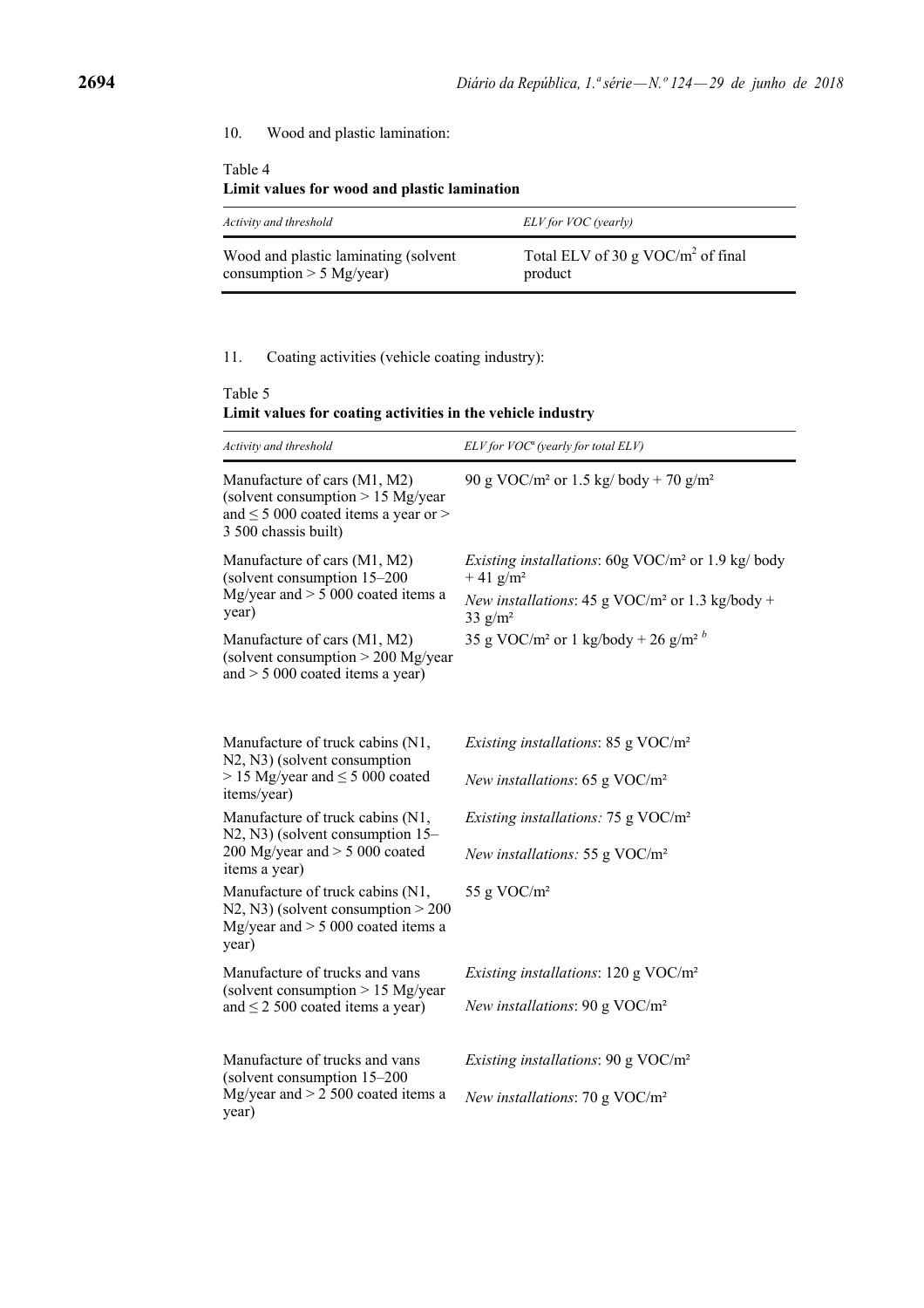| Activity and threshold                                                                                       | $ELV$ for $VOC^a$ (yearly for total $ELV$ )                                                  |
|--------------------------------------------------------------------------------------------------------------|----------------------------------------------------------------------------------------------|
| Manufacture of trucks and vans<br>(solvent consumption $> 200$ Mg/year<br>and $> 2$ 500 coated items a year) | 50 g VOC/ $m2$                                                                               |
| Manufacture of buses (solvent<br>consumption $> 15$ Mg/year and<br>$\leq$ 2 000 coated items a year)         | <i>Existing installations:</i> 290 g $VOC/m^2$<br><i>New installations:</i> 210 g $VOC/m^2$  |
| Manufacture of buses (solvent<br>consumption $15-200$ Mg/year and $>$<br>2 000 coated items a year)          | <i>Existing installations:</i> 225 g $VOC/m^2$<br><i>New installations:</i> 150 g VOC/ $m^2$ |
| Manufacture of buses (solvent)<br>consumption $> 200$ Mg/year and<br>$>$ 2 000 coated items a year)          | 150 g VOC/ $m2$                                                                              |

*<sup>a</sup>* The total limit values are expressed in terms of mass of organic solvent (g) emitted in relation to the surface area of product  $(m<sup>2</sup>)$ . The surface area of the product is defined as the surface area calculated from the total electrophoretic coating area and the surface area of any parts that might be added in successive phases of the coating process which are coated with the same coatings. The surface of the electrophoretic coating area is calculated using the formula: (2 x total weight of product shell)/(average thickness of metal sheet x density of metal sheet). The total ELVs defined in the table above refer to all process stages carried out at the same installation from electrophoretic coating, or any other kind of coating process through the final wax and polish of top-coating inclusive, as well as solvent used in cleaning of process equipment, including spray booths and other fixed equipment, both during and outside of production time.

*b* For existing plants achieving these levels may entail cross-media effects, high capital costs and long payback periods. Major step decreases in VOC emissions necessitate changing the type of paint system and/or the paint application system and/or the drying system and this usually involves either a new installation or a complete refurbishment of a paint shop and requires significant capital investment.

12. Coating activities (metal, textile, fabric, film, plastic, paper and wooden surfaces coating):

| Activity and threshold      | ELV for VOC (daily for ELVc and yearly for ELVf and total ELV)                                                                                                          |
|-----------------------------|-------------------------------------------------------------------------------------------------------------------------------------------------------------------------|
| Wood coating<br>25 Mg/year) | $ELVc = 100a$ mg C/m <sup>3</sup><br>(solvent consumption $15 - ELVf = 25$ wt-% or less of the solvent input<br>Or total ELV of 1.6 kg or less of VOC/kg of solid input |
| Wood coating                | ELVc = 50 mg C/m <sup>3</sup> for drying and 75 mg C/m <sup>3</sup> for coating                                                                                         |
| (solvent consumption 25–    | $ELVf = 20$ wt-% or less of the solvent input                                                                                                                           |
| $200$ Mg/year)              | Or total ELV of 1 kg or less of VOC/kg of solid input                                                                                                                   |
| Wood coating                | $ELVc = 50$ mg C/m <sup>3</sup> for drying and 75 mg C/m <sup>3</sup> for coating                                                                                       |
| (solvent consumption)       | $ELVf = 15$ wt-% or less of the solvent input                                                                                                                           |
| $200$ Mg/year)              | Or total ELV of 0.75 kg or less of VOC/kg of solid input                                                                                                                |
| Coating of metal and        | $ELVc = 100^{a,b}$ mg C/m <sup>3</sup>                                                                                                                                  |
| plastics (solvent           | ELVf = $25^b$ wt-% or less of the solvent input                                                                                                                         |

### Table 6 **Limit values for coating activities in various industrial sectors**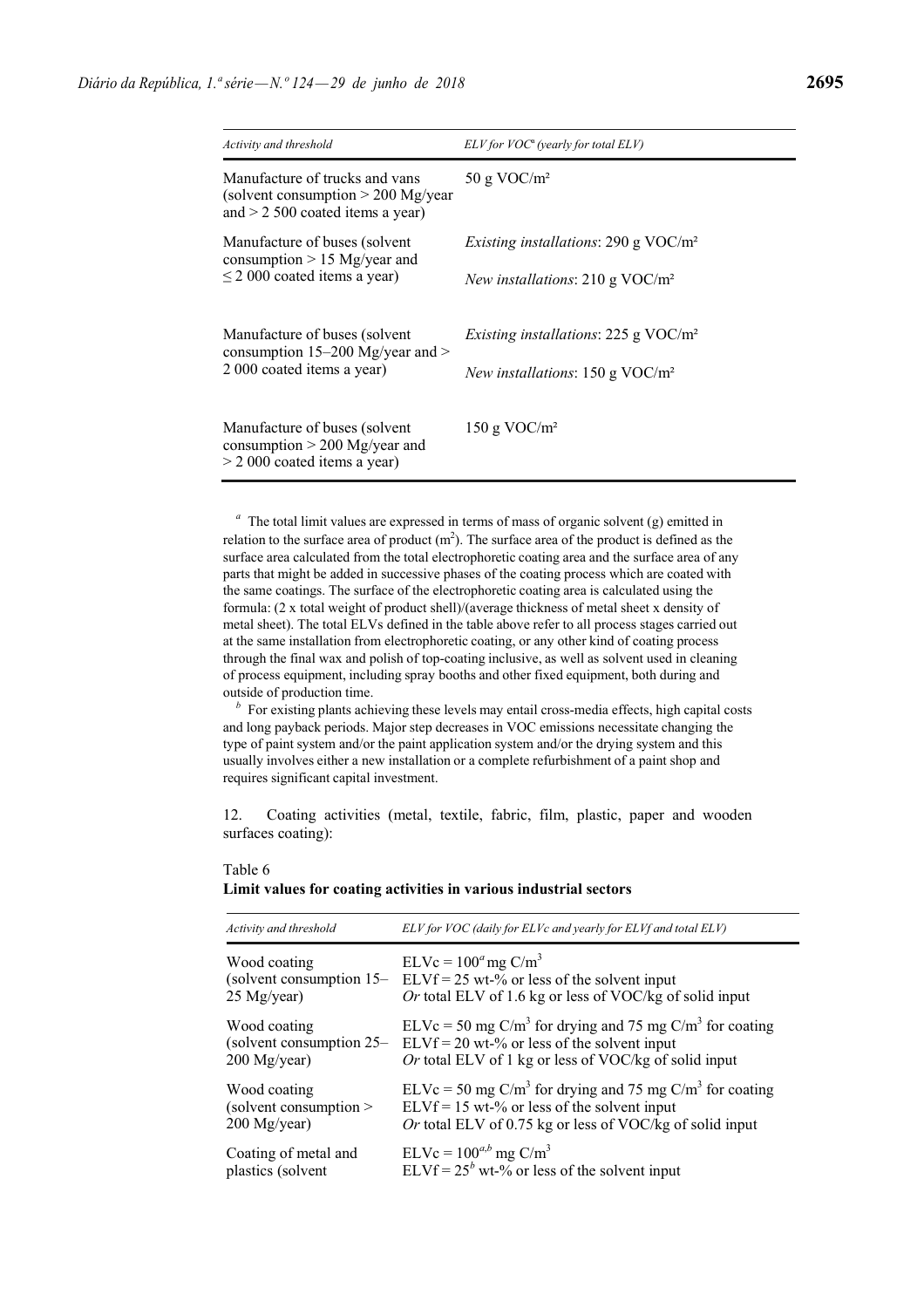| Activity and threshold                                                                                                                                                    | ELV for VOC (daily for ELVc and yearly for ELVf and total ELV)                                                                                                                                                                                                                                                         |
|---------------------------------------------------------------------------------------------------------------------------------------------------------------------------|------------------------------------------------------------------------------------------------------------------------------------------------------------------------------------------------------------------------------------------------------------------------------------------------------------------------|
| consumption<br>$5-15$ Mg/year)                                                                                                                                            | Or total ELV of 0.6 kg or less of VOC/kg of solid input                                                                                                                                                                                                                                                                |
| Other coating, including<br>textile, fabric film and<br>paper (excluding web<br>screen printing for textiles,<br>see printing) (solvent<br>consumption<br>$5-15$ Mg/year) | $ELVc = 100^{a,b}$ mg C/m <sup>3</sup><br>ELVf = $25^b$ wt-% or less of the solvent input<br>Or total ELV of 1.6 kg or less of VOC/kg of solid input                                                                                                                                                                   |
| Textile, fabric, film and<br>paper coating (excluding<br>web screen printing for<br>textiles, see printing)<br>(solvent consumption<br>$> 15$ Mg/year)                    | ELVc = 50 mg C/m <sup>3</sup> for drying and 75 mg C/m <sup>3</sup> for coating <sup>b,c</sup><br>ELVf = $20^b$ wt-% or less of the solvent input<br>Or total ELV of 1 kg or less of VOC/kg of solid input                                                                                                             |
| Coating of plastic<br>workpieces (solvent<br>consumption<br>$15-200$ Mg/year)                                                                                             | ELVc = 50 mg C/m <sup>3</sup> for drying and 75 mg C/m <sup>3</sup> for coating <sup>b</sup><br>ELVf = $20^b$ wt-% or less of the solvent input<br>Or total ELV of 0.375 kg or less of VOC/kg of solid input                                                                                                           |
| Coating of plastic<br>workpieces (solvent<br>consumption<br>$>$ 200 Mg/year)                                                                                              | ELVc = 50 mg C/m <sup>3</sup> for drying and 75 mg C/m <sup>3</sup> for coating <sup>b</sup><br>ELVf = $20^b$ wt-% or less of the solvent input<br>Or total ELV of 0.35 kg or less of VOC/kg of solid input                                                                                                            |
| Coating of metal surfaces<br>(solvent consumption<br>$15-200$ Mg/year)                                                                                                    | ELVc = 50 mg C/m <sup>3</sup> for drying and 75 mg C/m <sup>3</sup> for coating <sup>b</sup><br>ELVf = $20^b$ wt-% or less of the solvent input<br>Or total ELV of 0.375 kg or less of VOC/kg of solid input                                                                                                           |
|                                                                                                                                                                           | Exception for coatings in contact with food:<br>Total ELV of 0.5825 kg or less of VOC/kg of solid input                                                                                                                                                                                                                |
| Coating of metal surfaces<br>(solvent consumption<br>$>200$ Mg/year)                                                                                                      | ELVc = 50 mg C/m <sup>3</sup> for drying and 75 mg C/m <sup>3</sup> for coating <sup>b</sup><br>ELVf = $20^b$ wt-% or less of the solvent input<br>Or total ELV of 0.33 kg or less of VOC/kg of solid input<br>Exception for coatings in contact with food:<br>Total ELV of 0.5825 kg or less of VOC/kg of solid input |

*<sup>a</sup>* Limit value applies to coating applications and drying processes operated under contained conditions.

 *If contained coating conditions are not possible (boat construction, aircraft coating, etc.),* installations may be granted exemption from these values. The reduction scheme is then to be used, unless this option is not technically and economically feasible. In this case, the best available technique is used.

*<sup>c</sup>* If, for textile coating, techniques are used which allow reuse of recovered solvents, the limit value shall be 150 mg  $C/m^3$  for drying and coating together.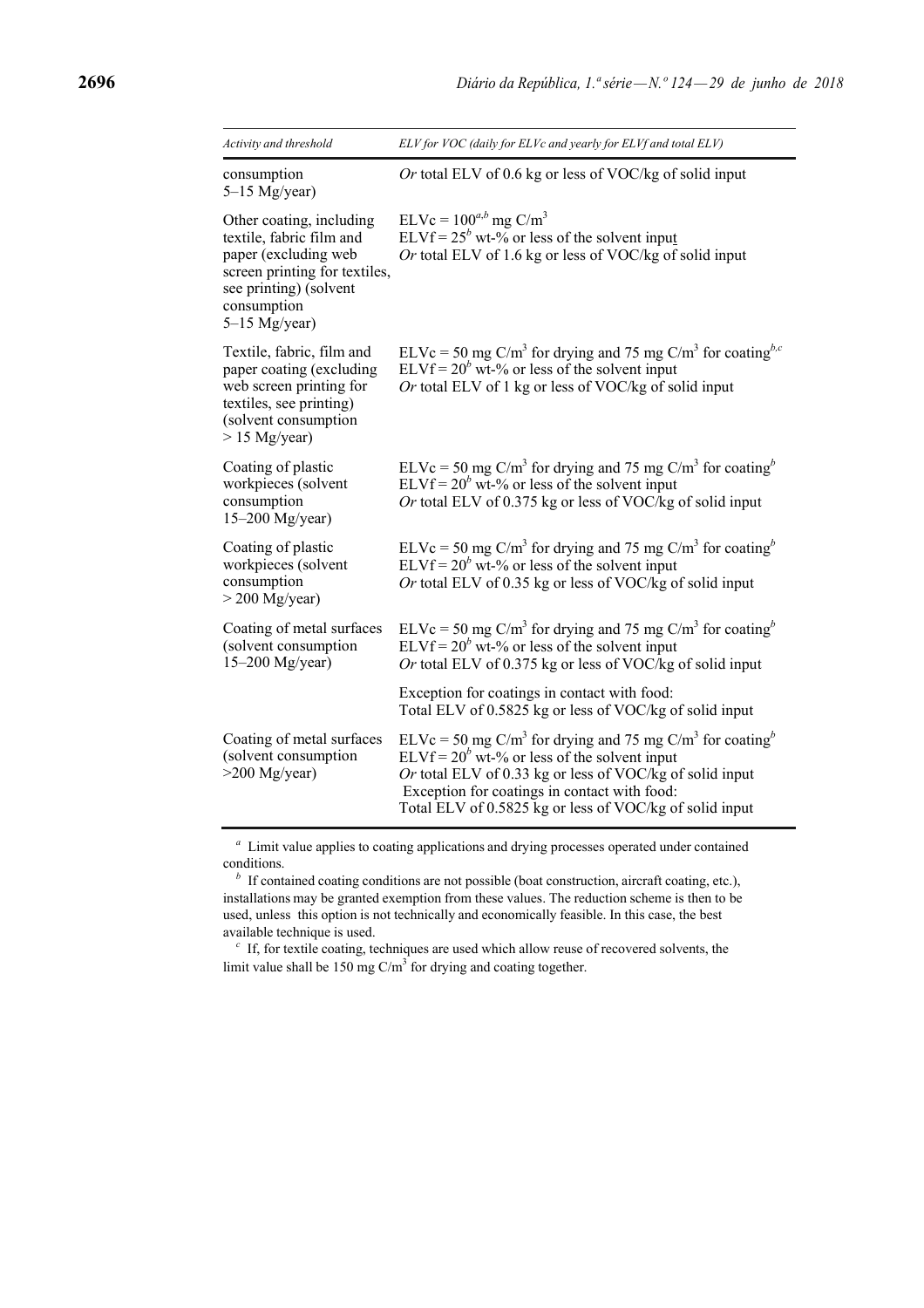Table 7

#### 13. Coating activities (leather and winding wire coating):

#### **Limit values for leather and winding wire coating** *Activity and threshold ELV for VOC(yearly for total ELV)* Leather coating in furnishing and particular leather goods used as small consumer goods like bags, belts, wallets, etc. (solvent consumption  $> 10$  Mg/year) Other leather coating (solvent consumption 10–25 Mg/year) Other leather coating (solvent consumption > 25 Mg/year) Winding wire coating (solvent consumption > 5 Mg/year) Total ELV of 150 g/m² Total ELV of 85 g/m² Total ELV of 75 g/m² Total ELV of 10 g/kg applies for installations where average diameter of wire  $\leq 0,1$  mm Total ELV of 5 g/kg applies for all other installations

### 14. Coating activities (coil coating):

### Table 8 **Limit values for coil coating**

| Activity and threshold     | ELV for VOC<br>(daily for ELVc and yearly for ELVf and total ELV) |
|----------------------------|-------------------------------------------------------------------|
| Existing installation      | $ELVc = 50$ mg <sup>a</sup> $C/m3$                                |
| (solvent consumption 25–   | $ELVf = 10$ wt-% or less of the solvent input                     |
| $200$ Mg/year)             | Or total ELV of 0.45 kg or less of VOC/kg of solid input          |
| Existing installation      | $ELVc = 50$ mg <sup>a</sup> $C/m3$                                |
| (solvent consumption $>$   | $ELVf = 10$ wt-% or less of the solvent input                     |
| 200 Mg/year)               | Or total ELV of 0.45 kg or less of VOC/kg of solid input          |
| New installation (solvent  | $ELVc = 50$ mg $C/m3 a$                                           |
| consumption 25-200         | $ELVf = 5 wt-%$ or less of the solvent input                      |
| Mg/year)                   | Or total ELV of 0.3 kg or less of VOC/kg of solid input           |
| New installation (solvent) | $ELVc = 50$ mg <sup>a</sup> C/m <sup>3</sup>                      |
| consumption $> 200$        | $ELVf = 5$ wt-% or less of the solvent input                      |
| Mg/year)                   | Or total ELV of 0.3 kg or less of VOC/kg of solid input           |

*<sup>a</sup>* If techniques are used which allow reuse of recovered solvent, the limit value shall be 150 mg  $C/m<sup>3</sup>$ .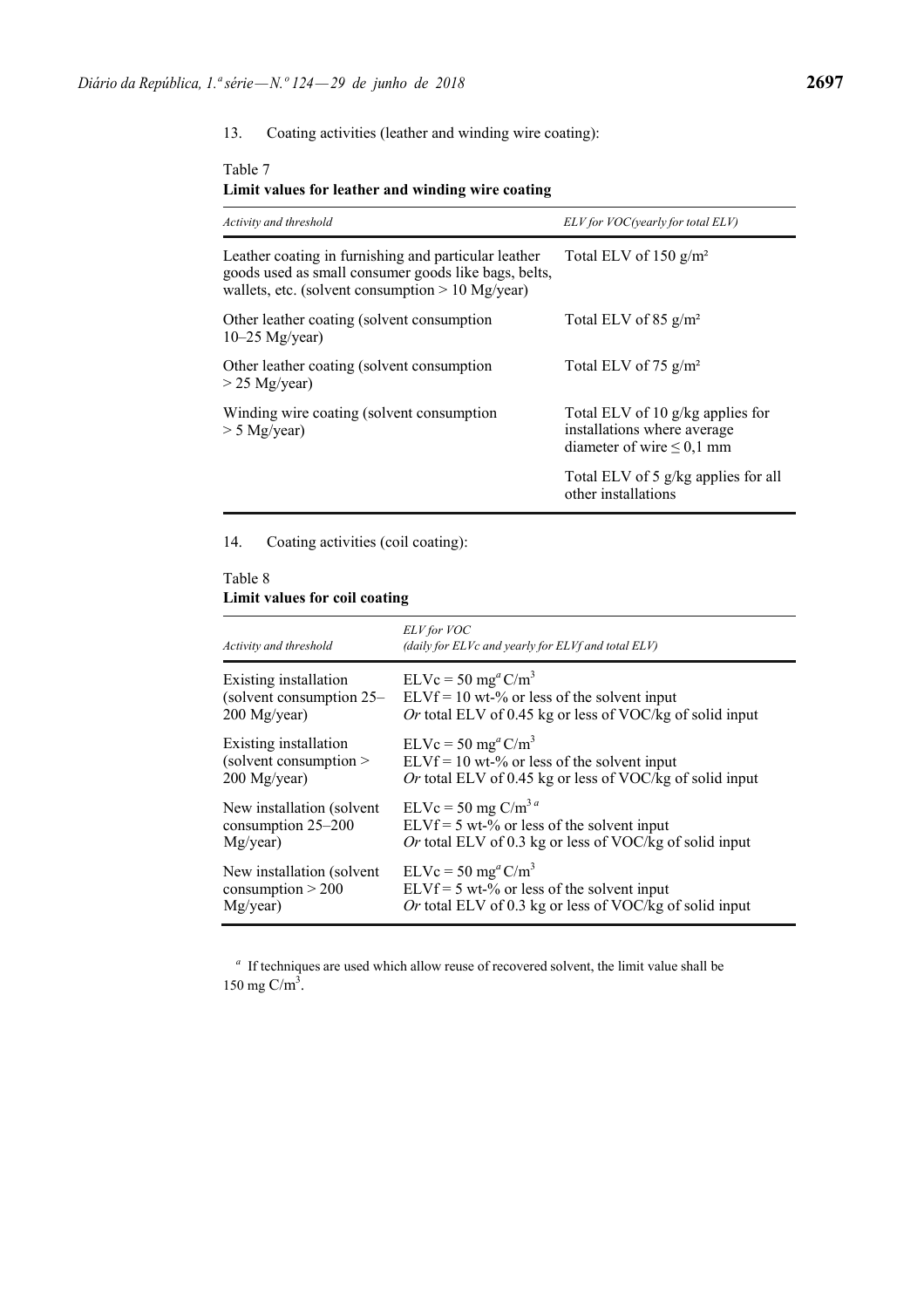### 15. Dry cleaning:

Table 9 **Limit values for dry cleaning**

| Activity                       | $ELV$ for $VOC^{a,b}$ (yearly for total $ELV$ ) |
|--------------------------------|-------------------------------------------------|
| New and existing installations | Total ELV of 20 g VOC/kg                        |

*<sup>a</sup>* Limit value for total emissions of VOCs calculated as mass of emitted VOC per mass of cleaned and dried product.

*b* This emission level can be achieved by using at least type IV machines or more efficient ones.

16. Manufacturing of coatings, varnishes, inks and adhesives:

## Table 10 **Limit values form manufacturing of coatings, varnishes, inks and adhesives**

| Activity and threshold              | ELV for VOC<br>(daily for ELVc and yearly for ELVf and total ELV) |
|-------------------------------------|-------------------------------------------------------------------|
| New and existing installations with | $ELVc = 150$ mg $C/m3$                                            |
| solvent consumption between 100     | $ELVf^4 = 5$ wt-% or less of the solvent input                    |
| and $1\ 000\$ Mg/year               | Or total ELV of 5 wt-% or less of the solvent input               |
| New and existing installations      | $ELVc = 150$ mg $C/m3$                                            |
| with solvent consumption            | $ELVf^4 = 3 wt-%$ or less of the solvent input                    |
| $> 1000$ Mg/year                    | Or total ELV of 3 wt-% or less of the solvent input               |

*<sup>a</sup>* The fugitive limit value does not include solvents sold as part of a preparation in a sealed container.

17. Printing activities (flexography, heat-set web offset, publication rotogravure, etc.):

Table 11 **Limit values for printing activities**

| Activity and threshold                                                               | ELV for VOC (daily for ELVc and yearly for ELVf and total ELV)                                                                                                                                                                       |
|--------------------------------------------------------------------------------------|--------------------------------------------------------------------------------------------------------------------------------------------------------------------------------------------------------------------------------------|
| Heat-set offset<br>$15-25$ Mg/year)                                                  | $ELVc = 100$ mg $C/m3$<br>(solvent consumption $ELVf = 30 wt$ -% or less of the solvent input <sup>a</sup>                                                                                                                           |
| Heat-set offset<br>(solvent consumption $E L Vc = 20$ mg $C/m3$<br>$25-200$ Mg/year) | New and existing installations<br>ELVf = 30 wt-% or less of the solvent input <sup>a</sup>                                                                                                                                           |
| Heat-set offset<br>$>200$ Mg/year)                                                   | For new and upgraded presses<br>(solvent consumption Total ELV = 10 wt-% or less of the ink consumption <sup><i>a</i></sup><br>For existing <i>presses</i><br>Total ELV = 15 wt-% or less of the ink consumption <sup><i>a</i></sup> |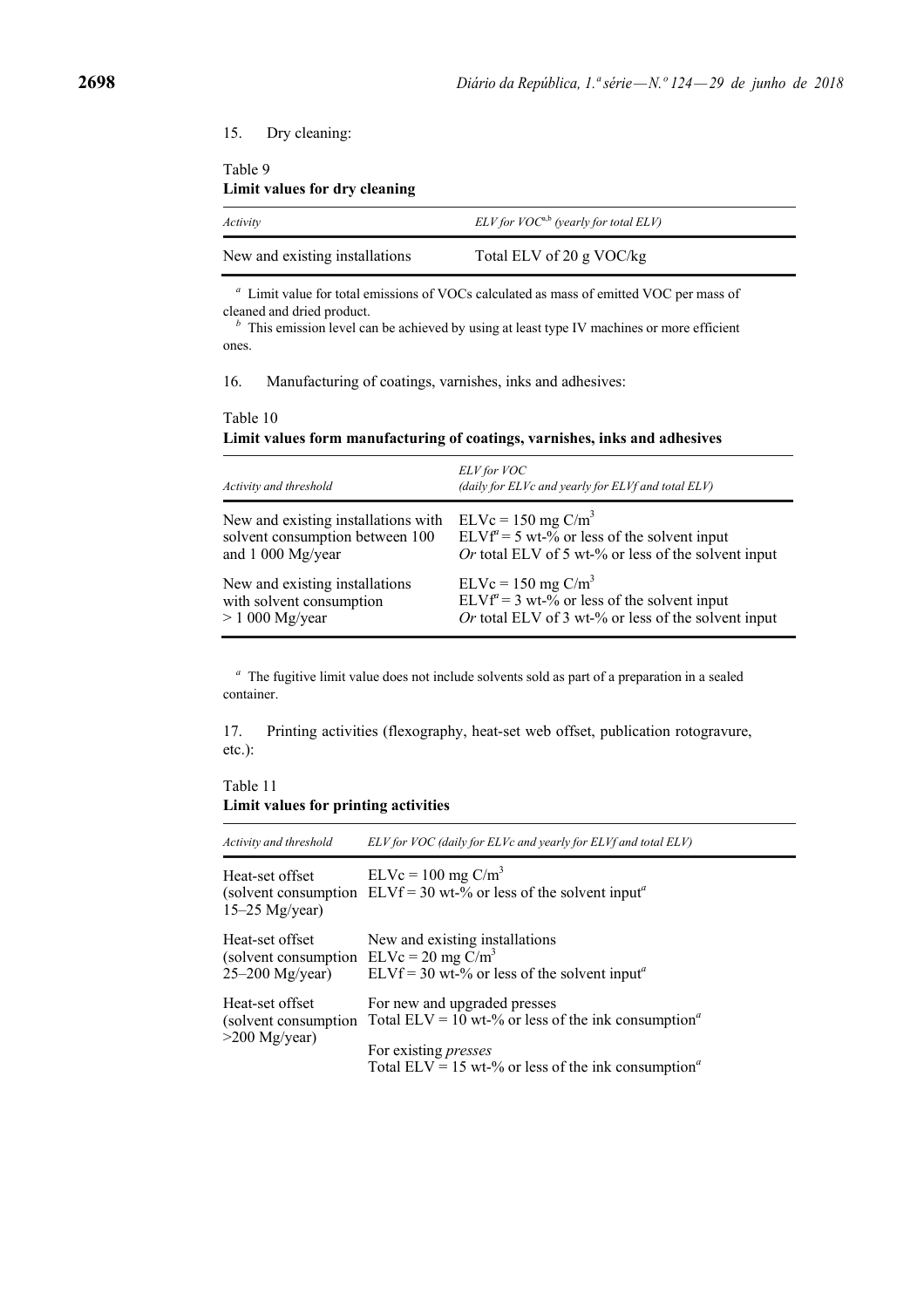| Activity and threshold                                                                                                                                          | ELV for VOC (daily for ELVc and yearly for ELVf and total ELV)                                                                                                                                                                                                                                                                                                                                                                                                                                                                                                                                                                                                                                                                                                                                                                         |  |  |  |  |
|-----------------------------------------------------------------------------------------------------------------------------------------------------------------|----------------------------------------------------------------------------------------------------------------------------------------------------------------------------------------------------------------------------------------------------------------------------------------------------------------------------------------------------------------------------------------------------------------------------------------------------------------------------------------------------------------------------------------------------------------------------------------------------------------------------------------------------------------------------------------------------------------------------------------------------------------------------------------------------------------------------------------|--|--|--|--|
| Publication gravure<br>(solvent consumption<br>25-200 Mg/year)                                                                                                  | For new installations<br>$ELVc = 75$ mg $C/m3$<br>$ELVf = 10$ wt-% or less of the solvent input<br>Or total ELV of 0.6 kg or less of VOC/kg of solid input                                                                                                                                                                                                                                                                                                                                                                                                                                                                                                                                                                                                                                                                             |  |  |  |  |
|                                                                                                                                                                 | For existing installations<br>$ELVc = 75$ mg $C/m3$<br>$ELVf = 15$ wt-% or less of the solvent input<br>Or total ELV of 0.8 kg or less of VOC/kg of solid input                                                                                                                                                                                                                                                                                                                                                                                                                                                                                                                                                                                                                                                                        |  |  |  |  |
| Publication gravure<br>(solvent consumption                                                                                                                     | For new installations<br>Total $ELV = 5$ wt-% or less of the solvent input                                                                                                                                                                                                                                                                                                                                                                                                                                                                                                                                                                                                                                                                                                                                                             |  |  |  |  |
| $>$ 200 Mg/year)                                                                                                                                                | For existing installations<br>Total ELV = 7 wt-% or less of the solvent input                                                                                                                                                                                                                                                                                                                                                                                                                                                                                                                                                                                                                                                                                                                                                          |  |  |  |  |
| Packaging<br>rotogravure and<br>flexography (solvent<br>consumption<br>$15-25$ Mg/year)                                                                         | $ELVc = 100$ mg $C/m3$<br>$ELVf = 25$ wt-% or less of the solvent input<br>Or total ELV of 1.2 kg or less of VOC/kg of solid input                                                                                                                                                                                                                                                                                                                                                                                                                                                                                                                                                                                                                                                                                                     |  |  |  |  |
| Packaging<br>rotogravure and<br>flexography (solvent<br>consumption<br>25-200 Mg/year) and<br>rotary screen printing<br>(solvent consumption<br>$>$ 30 Mg/year) | $ELVc = 100$ mg $C/m3$<br>$ELVf = 20 wt\text{-}%$ or less of the solvent input<br>Or total ELV of 1.0 kg or less of VOC/kg of solid input                                                                                                                                                                                                                                                                                                                                                                                                                                                                                                                                                                                                                                                                                              |  |  |  |  |
| Packaging<br>rotogravure and<br>flexography (solvent<br>consumption<br>$>$ 200 Mg/year)                                                                         | For plants with all machines connected to oxidation:<br>Total ELV = $0.5$ kg VOC/kg of solid input<br>For plants with all machines connected to carbon adsorption:<br>Total ELV = $0.6$ kg VOC/kg of solid input<br>For existing mixed plants where some existing machines may not<br>be attached to an incinerator or solvent recovery:<br>Emissions from the machines connected to oxidizers or carbon<br>adsorption are below the emission limits of 0.5 or 0.6 kg VOC/kg<br>of solid input respectively.<br>For machines not connected to gas treatment: use of low solvent<br>or solvent free products, connection to waste gas treatment when<br>there is spare capacity and preferentially run high solvent content<br>work on machines connected to waste gas treatment.<br>Total emissions below 1.0 kg VOC/kg of solid input |  |  |  |  |

*<sup>a</sup>* Residual solvent in the finished product is not taken into account in the calculation of the fugitive emission.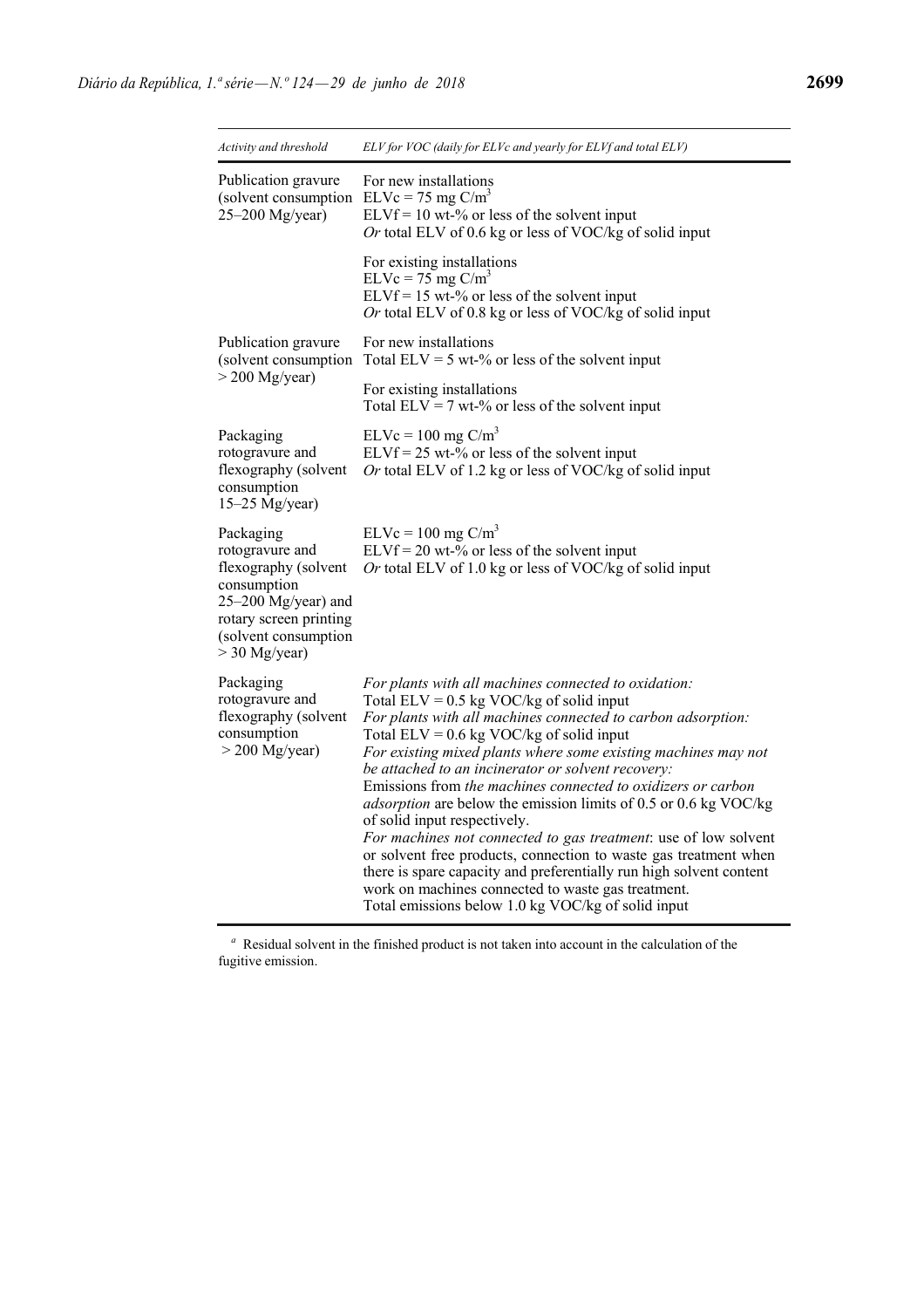#### 18. Manufacturing of pharmaceutical products:

| Activity and threshold          | ELV for VOC<br>(daily for ELVc and yearly for ELVf and total ELV)            |
|---------------------------------|------------------------------------------------------------------------------|
| New installations (solvent      | $ELVc = 20$ mg $C/m^{3 a,b}$                                                 |
| $\cosumption > 50$ Mg/year)     | ELVf = 5 wt-% or less of the solvent input <sup>b</sup>                      |
| Existing installations (solvent | $ELVc = 20$ mg $C/m3$ <sup>a,c</sup>                                         |
| consumption $> 50$ Mg/year)     | ELVf = 15 wt-% or less of the solvent input <sup><math>\epsilon</math></sup> |

# Table 12 **Limit values for manufacturing of pharmaceutical products**

*<sup>a</sup>* If techniques are used which allow reuse of recovered solvents, the limit value shall be 150 mg  $C/m<sup>3</sup>$ .

A total limit value of 5% of solvent input may be applied instead of applying ELVc and ELVf.

*<sup>c</sup>* A total limit value of 15% of solvent input may be applied instead of applying ELVc and ELVf.

19. Conversion of natural or synthetic rubber:

## Table 13 **Limit values for conversion of natural or synthetic rubber**

| Activity and threshold                     | ELV for VOC<br>(daily for ELVc and yearly for ELVf and total ELV) |
|--------------------------------------------|-------------------------------------------------------------------|
| New and existing installations: conversion | $ELVc = 20$ mg $C/m3$ <sup>a</sup>                                |
| of natural or synthetic rubber (solvent    | ELVf = 25 wt-% of solvent input <sup>b</sup>                      |
| consumption $> 15$ Mg/year)                | Or total ELV = 25 wt-% of solvent input                           |

*<sup>a</sup>* If techniques are used which allow reuse of recovered solvent, the limit value shall be 150 mg  $C/m<sup>3</sup>$ .

<sup>*b*</sup> The fugitive limit does not include solvents sold as part of a preparation in a sealed container.

20. Surface cleaning:

### Table 14 **Limit values for surface cleaning**

| Activity and threshold                                | Threshold value for solvent<br>consumption $(Mg/year)$ | (daily for ELVc and yearly for ELVf and total ELV)                           |                                       |
|-------------------------------------------------------|--------------------------------------------------------|------------------------------------------------------------------------------|---------------------------------------|
| Surface cleaning<br>using substances                  | $1 - 5$                                                | $ELVc = 20$ mg expressed<br>as the mass sum of                               | $ELVf = 15 wt-$ %<br>of solvent input |
| mentioned in<br>paragraph $3(z)$<br>(i) of this annex |                                                        | individual compounds/ $m3$                                                   |                                       |
|                                                       | > 5                                                    | $ELVc = 20$ mg expressed<br>as the mass sum of<br>individual compounds/ $m3$ | $ELVf = 10 wt-$ %<br>of solvent input |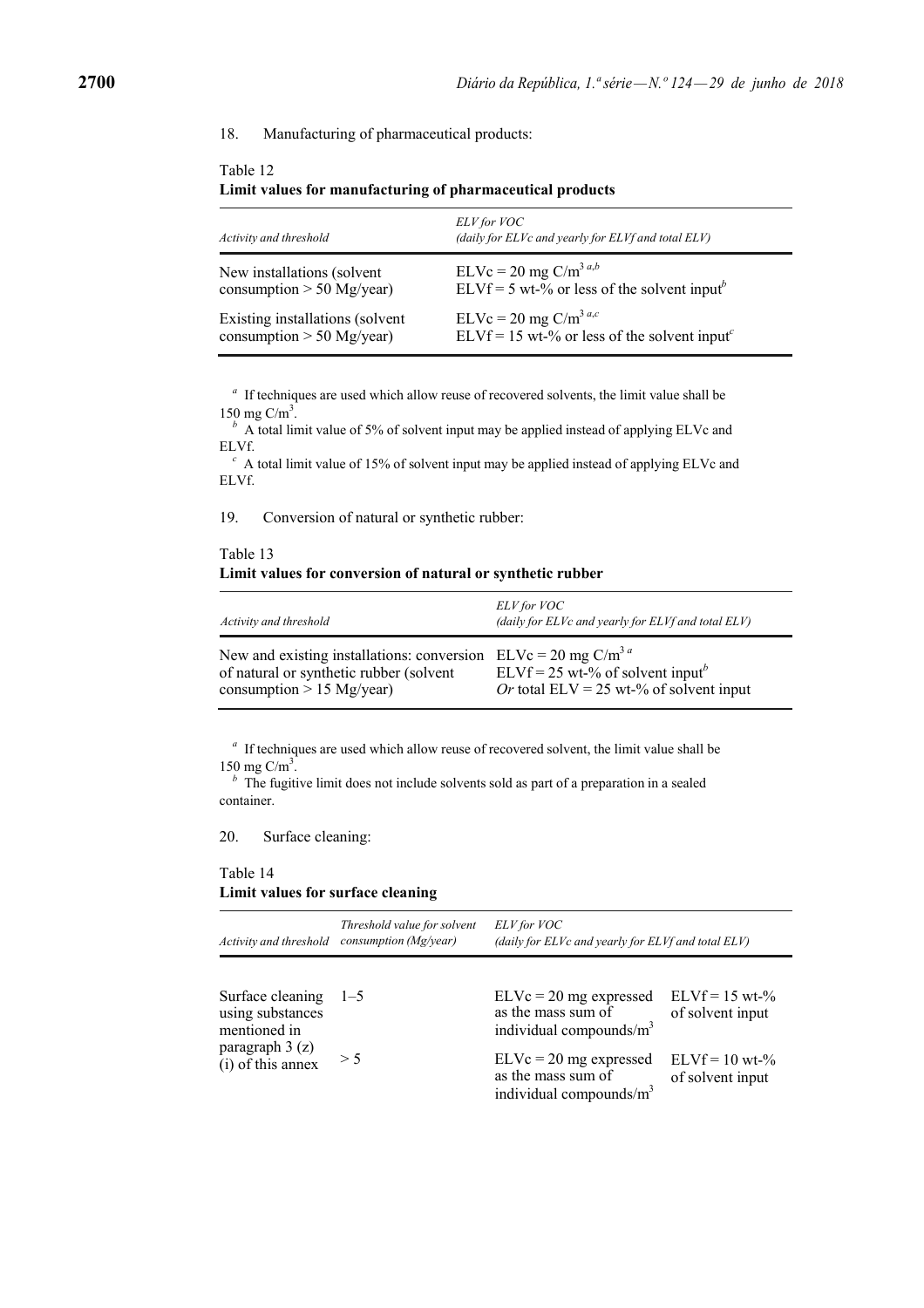| Activity and threshold    | Threshold value for solvent<br>consumption (Mg/year) | ELV for VOC<br>(daily for ELVc and yearly for ELVf and total ELV) |                                            |
|---------------------------|------------------------------------------------------|-------------------------------------------------------------------|--------------------------------------------|
| Other surface<br>cleaning | $2 - 10$                                             | $ELVc = 75$ mg $C/m3$ <sup>a</sup>                                | $ELVf = 20$ wt- $\%^a$<br>of solvent input |
|                           | >10                                                  | $ELVc = 75$ mg $C/m3$ <sup>a</sup>                                | $ELVf = 15$ wt- $\%^a$<br>of solvent input |

*<sup>a</sup>* Installations for which the average organic solvent content of all cleaning material used does not exceed 30 wt-% are exempt from applying these values.

21. Vegetable oil and animal fat extraction and vegetable oil refining processes:

Table 15 **Limit values for extraction of vegetable and animal fat and refining of vegetable oil**

| Activity and threshold                                | ELV for VOC (yearly for total ELV)                                                                                                                                                                                                               |                                                                          |  |  |  |  |  |
|-------------------------------------------------------|--------------------------------------------------------------------------------------------------------------------------------------------------------------------------------------------------------------------------------------------------|--------------------------------------------------------------------------|--|--|--|--|--|
| New and existing                                      | Total ELV (kg VOC/Mg product)                                                                                                                                                                                                                    |                                                                          |  |  |  |  |  |
| installations (solvent<br>consumption $> 10$ Mg/year) | Animal fat:<br>Castor:<br>Rape seed:<br>Sunflower seed:<br>Soya beans (normal crush):<br>Soya beans (white flakes):<br>Other seeds and vegetable<br>material:<br>All fractionation processes,<br>excluding degumming: <sup>b</sup><br>Degumming: | 1.5<br>3.0<br>1.0<br>1.0<br>0.8<br>1.2<br>3.0 <sup>a</sup><br>1.5<br>4.0 |  |  |  |  |  |

*<sup>a</sup>* Limit values for total emissions of VOCs from installations treating single batches of seeds or other vegetable material shall be set case by case by a Party on the basis of the best available techniques.

*<sup>b</sup>* The removal of gum from the oil.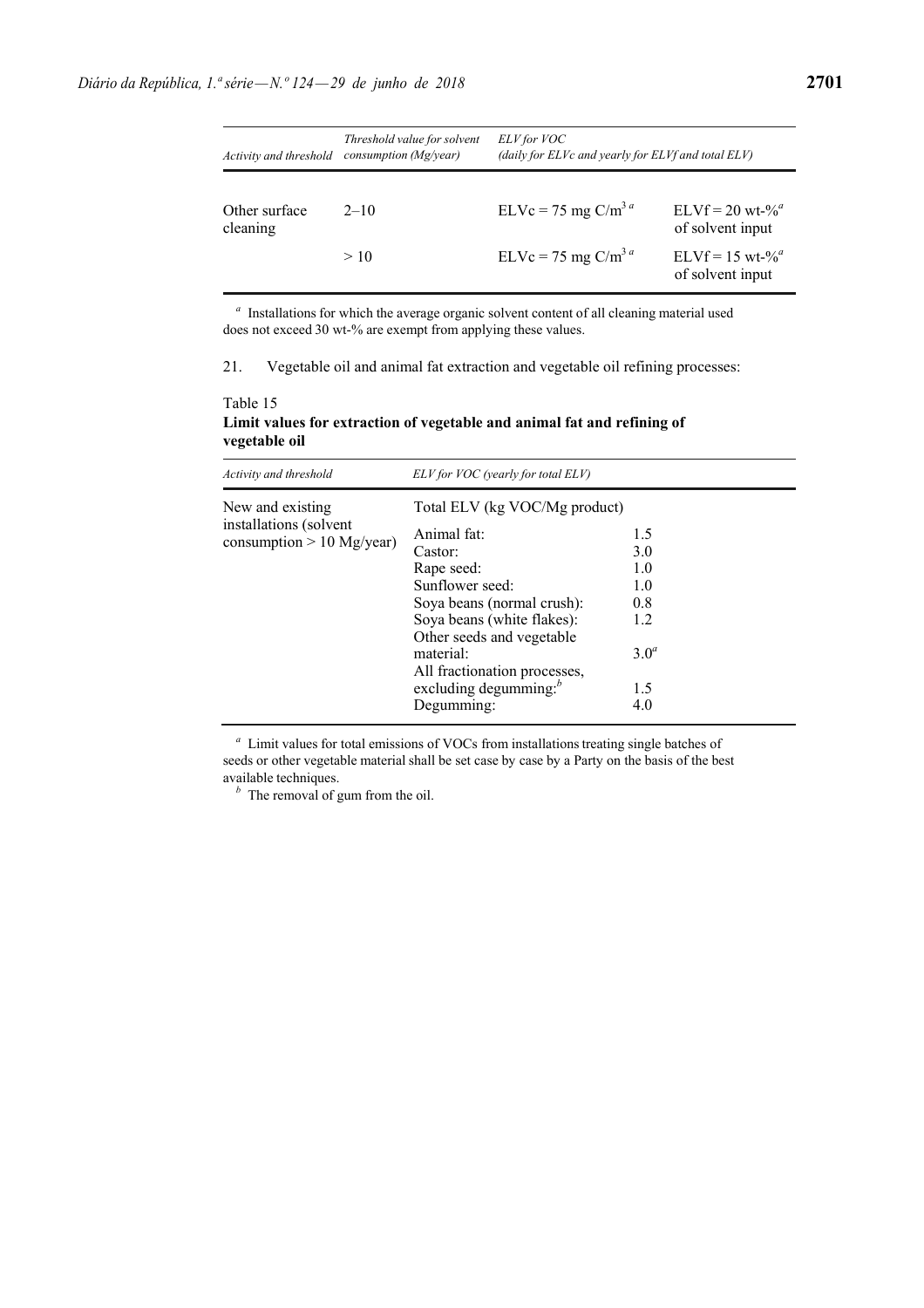#### 22. Impregnation of wood:

| Activity and threshold                                      | ELV for VOC (daily for ELVc and yearly for ELVf and total ELV)                                                             |
|-------------------------------------------------------------|----------------------------------------------------------------------------------------------------------------------------|
| Wood impregnation (solvent<br>consumption $25-200$ Mg/year) | $ELVc = 100a$ mg C/m <sup>3</sup><br>ELVf = 45 wt-% or less of the solvent input<br>Or 11 kg or less of VOC/m <sup>3</sup> |
| Wood impregnation (solvent<br>$\cosumption > 200$ Mg/year)  | $ELVc = 100a$ mg C/m <sup>3</sup><br>$ELVf = 35$ wt-% or less of the solvent input<br>Or 9 kg or less of VOC/ $m3$         |

### Table 16 **Limit values for impregnation of wood**

*<sup>a</sup>* Does not apply to impregnation with creosote.

### **B. Canada**

23. Limit values for controlling emissions of VOCs will be determined for stationary sources, as appropriate, taking into account information on available control technologies, limit values applied in other jurisdictions, and the documents below:

(a) VOC Concentration Limits for Architectural Coatings Regulations — SOR/2009-264;

(b) VOC Concentration Limits for Automotive Refinishing Products. SOR/2009-197;

(c) Proposed regulations for VOC Concentrations Limits for Certain Products;

(d) Guidelines for the Reduction of Ethylene Oxide Releases from Sterilization Applications;

(e) Environmental Guideline for the Control of Volatile Organic Compounds Process Emissions from New Organic Chemical Operations. PN1108;

(f) Environmental Code of Practice for the Measurement and Control of Fugitive VOC Emissions from Equipment Leaks. PN1106;

(g) A Program to Reduce Volatile Organic Compound Emissions by 40 Percent from Adhesives and Sealants. PN1116;

(h) A Plan to Reduce VOC Emissions by 20 Percent from Consumer Surface Coatings. PN1114;

(i) Environmental Guidelines for Controlling Emissions of Volatile Organic Compounds from Aboveground Storage Tanks. PN1180;

(j) Environmental Code of Practice for Vapour Recovery during Vehicle Refueling at Service Stations and Other Gasoline Dispersing Facilities. PN1184;

(k) Environmental Code of Practice for the Reduction of Solvent Emissions from Commercial and Industrial Degreasing Facilities. PN1182;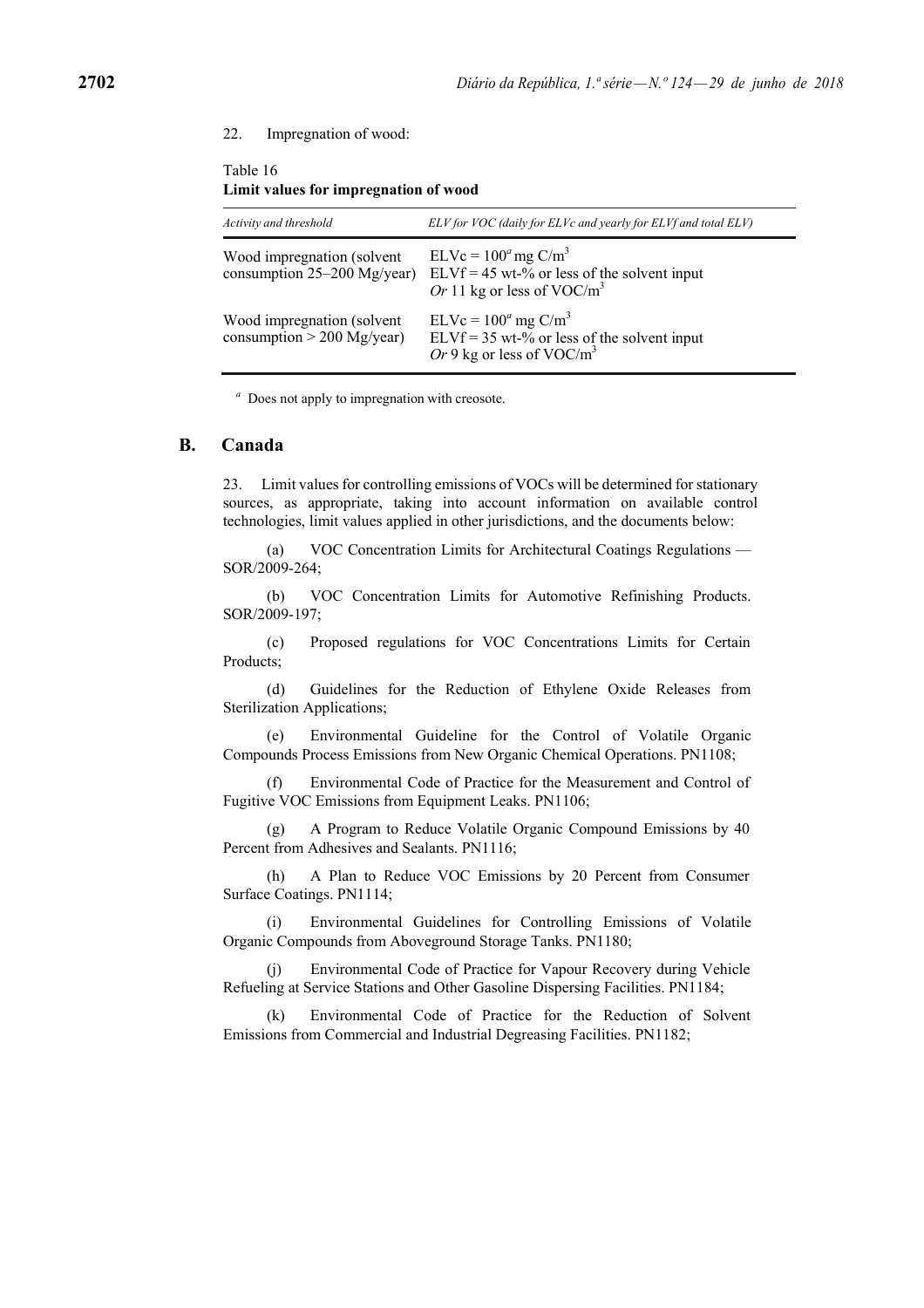(l) New Source Performance Standards and Guidelines for the Reduction of Volatile Organic Compound Emissions from Canadian Automotive Original Equipment Manufacturer (OEM) Coating Facilities. PN1234;

(m) Environmental Guideline for the Reduction of Volatile Organic Compound Emissions from the Plastics Processing Industry. PN1276;

(n) National Action Plan for the Environmental Control of Ozone-Depleting Substances (ODS) and Their Halocarbon Alternatives. PN1291;

(o) Management Plan for Nitrogen Oxides  $(NO<sub>x</sub>)$  and Volatile Organic Compounds (VOCs) — Phase I. PN1066;

(p) Environmental Code of Practice for the Reduction of Volatile Organic Compound Emissions from the Commercial/Industrial Printing Industry. PN1301;

(q) Recommended CCME5 Standards and Guidelines for the Reduction of VOC Emissions from Canadian Industrial Maintenance Coatings. PN1320; and

(r) Guidelines for the Reduction of VOC Emissions in the Wood Furniture Manufacturing Sector. PN1338.

## **C. United States of America**

24. Limit values for controlling emissions of VOCs from stationary sources in the following stationary source categories, and the sources to which they apply, are specified in the following documents:

(a) Storage Vessels for Petroleum Liquids — 40 Code of Federal Regulations (C.F.R.) Part 60, Subpart K, and Subpart Ka;

(b) Storage Vessels for Volatile Organic Liquids — 40 C.F.R. Part 60, Subpart Kb;

(c) Petroleum Refineries — 40 C.F.R. Part 60, Subpart J;

(d) Surface Coating of Metal Furniture — 40 C.F.R. Part 60, Subpart EE;

(e) Surface Coating for Automobile and Light Duty Trucks — 40 C.F.R. Part 60, Subpart MM;

(f) Publication Rotogravure Printing — 40 C.F.R. Part 60, Subpart QQ;

(g) Pressure Sensitive Tape and Label Surface Coating Operations — 40 C.F.R. Part 60, Subpart RR;

(h) Large Appliance, Metal Coil and Beverage Can Surface Coating — 40 C.F.R. Part 60, Subpart SS, Subpart TT and Subpart WW;

(i) Bulk Gasoline Terminals  $-40$  C.F.R. Part 60, Subpart XX;

(j) Rubber Tire Manufacturing — 40 C.F.R. Part 60, Subpart BBB;

(k) Polymer Manufacturing — 40 C.F.R. Part 60, Subpart DDD;

<sup>5</sup> Canadian Council of Ministers of the Environment.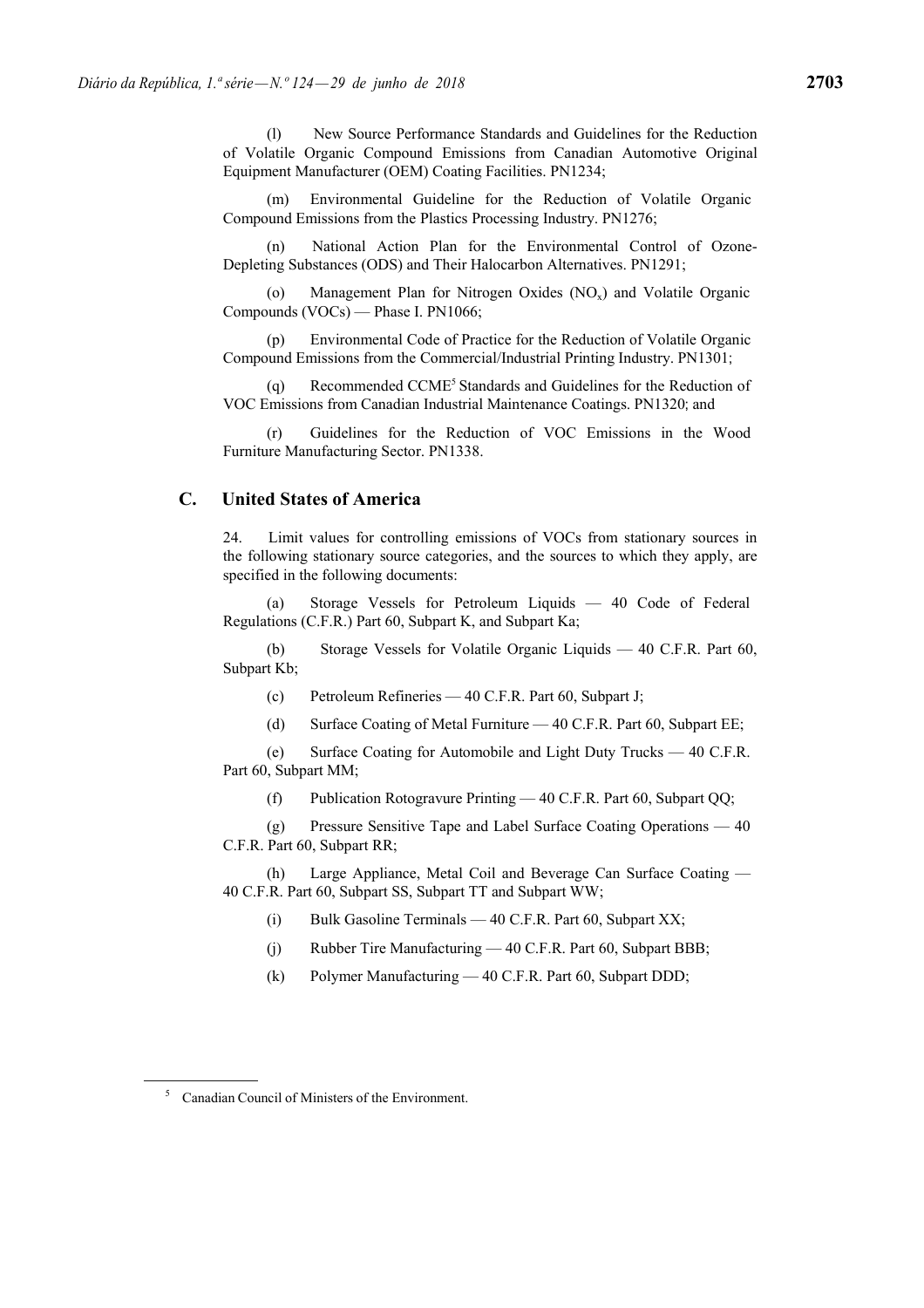(l) Flexible Vinyl and Urethane Coating and Printing — 40 C.F.R. Part 60, Subpart FFF;

(m) Petroleum Refinery Equipment Leaks and Wastewater Systems — 40 C.F.R. Part 60, Subpart GGG and Subpart OOO;

(n) Synthetic Fiber Production — 40 C.F.R. Part 60, Subpart HHH;

(o) Petroleum Dry Cleaners — 40 C.F.R. Part 60, Subpart JJJ;

(p) Onshore Natural Gas Processing Plants — 40 C.F.R. Part 60, Subpart KKK;

(q) SOCMI Equipment Leaks, Air Oxidation Units, Distillation Operations and Reactor Processes — 40 C.F.R. Part 60, Subpart VV, Subpart III, Subpart NNN and Subpart RRR;

(r) Magnetic Tape Coating — 40 C.F.R. Part 60, Subpart SSS;

(s) Industrial Surface Coatings — 40 C.F.R. Part 60, Subpart TTT;

(t) Polymeric Coatings of Supporting Substrates Facilities — 40 C.F.R. Part 60, Subpart VVV;

(u) Stationary Internal Combustion Engines — Spark Ignition, 40 C.F.R. Part 60, Subpart JJJJ;

(v) Stationary Internal Combustion Engines — Compression Ignition, 40 C.F.R. Part 60, Subpart IIII and

(w) New and in-use portable fuel containers — 40 C.F.R. Part 59, Subpart F.

25. Limit values for controlling emissions of VOC from sources subject to National Emission Standards for Hazardous Air Pollutants (HAPs) are specified in the following documents:

(a) Organic HAPs from the Synthetic Organic Chemical Manufacturing Industry — 40 C.F.R. Part 63, Subpart F;

(b) Organic HAPs from the Synthetic Organic Chemical Manufacturing Industry: Process Vents, Storage Vessels, Transfer Operations, and Wastewater — 40 C.F.R. Part 63, Subpart G;

(c) Organic HAPs: Equipment Leaks — 40 C.F.R. Part 63, Subpart H;

(d) Commercial ethylene oxide sterilizers — 40 C.F.R. Part 63, Subpart O;

(e) Bulk gasoline terminals and pipeline breakout stations — 40 C.F.R. Part 63, Subpart R;

(f) Halogenated solvent degreasers — 40 C.F.R. Part 63, Subpart T;

(g) Polymers and resins (Group I)  $-40$  C.F.R. Part 63, Subpart U;

(h) Polymers and resins (Group II) — 40 C.F.R. Part 63, Subpart W;

(i) Secondary lead smelters — 40 C.F.R. Part 63, Subpart X;

(j) Marine tank vessel loading — 40 C.F.R. Part 63, Subpart Y;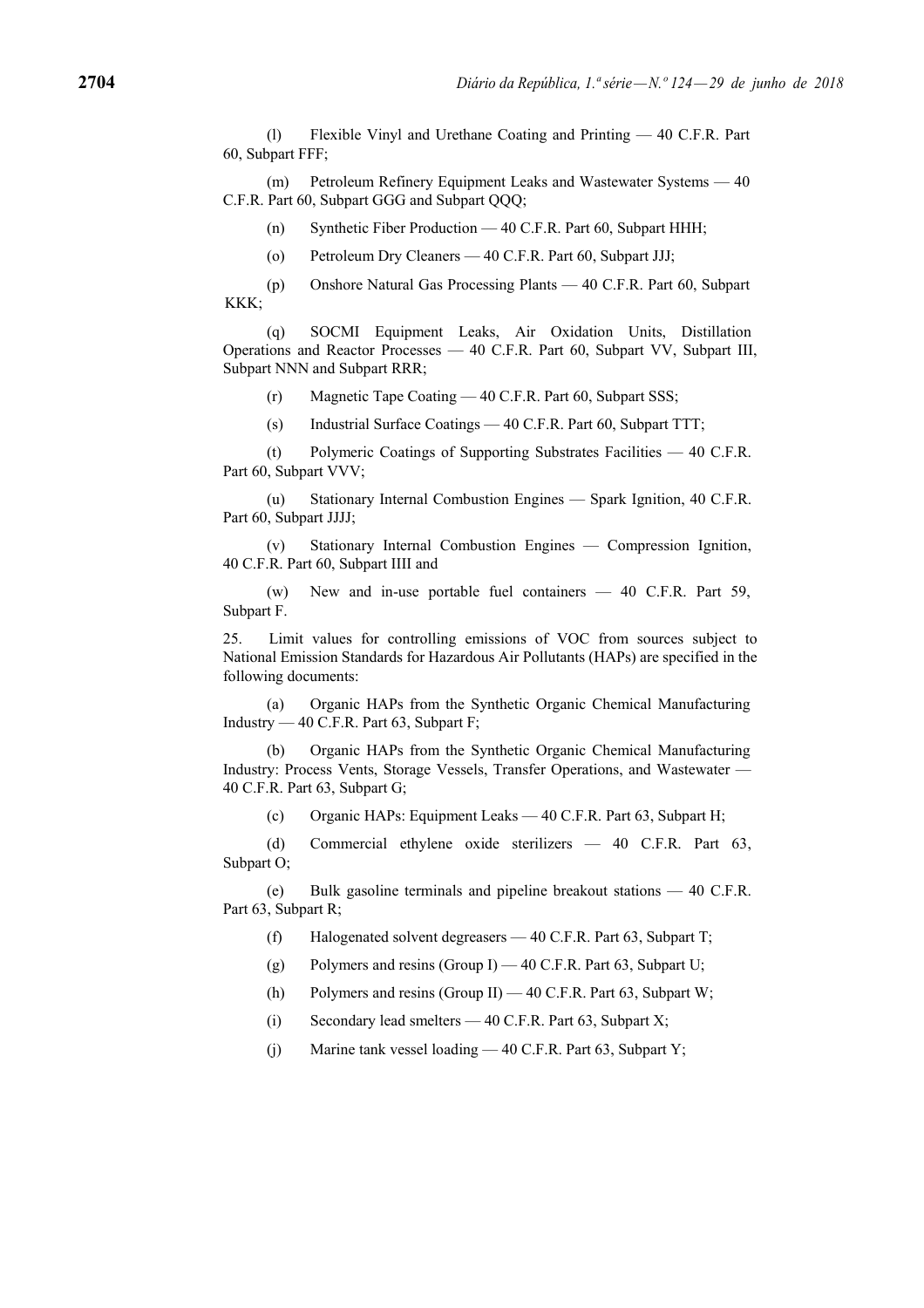(k) Petroleum refineries — 40 C.F.R. Part 63, Subpart CC;

(l) Offsite waste and recovery operations — 40 C.F.R. Part 63, Subpart DD;

- (m) Magnetic tape manufacturing 40 C.F.R. Part 63, Subpart EE;
- (n) Aerospace manufacturing 40 C.F.R. Part 63, Subpart GG;
- (o) Oil and natural gas production 40 C.F.R. Part 63, Subpart HH;
- (p) Ship building and ship repair 40 C.F.R. Part 63, Subpart II;
- (q) Wood furniture 40 C.F.R. Part 63, Subpart JJ;
- (r) Printing and publishing 40 C.F.R. Part 63, Subpart KK;
- (s) Pulp and paper II (combustion) C.F.R. Part 63, Subpart MM;
- (t) Storage tanks 40 C.F.R. Part 63, Subpart OO;
- (u) Containers 40 C.F.R. Part 63, Subpart PP;
- (v) Surface impoundments 40 C.F.R. Part 63, Subpart QQ;
- (w) Individual drain systems 40 C.F.R. Part 63, Subpart RR;
- (x) Closed vent systems 40 C.F.R. Part 63, Subpart SS;
- (y) Equipment leaks: control level 1 40 C.F.R. Part 63, Subpart TT;
- (z) Equipment leaks: control level  $2 40$  C.F.R. Part 63, Subpart UU;

(aa) Oil-Water Separators and Organic-Water Separators — 40 C.F.R. Part 63, Subpart VV;

(bb) Storage Vessels (Tanks): Control Level 2 — 40 C.F.R. Part 63, Subpart WW;

(cc) Ethylene Manufacturing Process Units — 40 C.F.R. Part 63, Subpart XX;

(dd) Generic Maximum Achievable Control Technology Standards for several categories — 40 C.F.R. Part 63, Subpart YY;

(ee) Hazardous waste combustors — 40 C.F.R. Part 63, Subpart EEE; (ff)

Pharmaceutical manufacturing — 40 C.F.R. Part 63, Subpart GGG;

(gg) Natural Gas Transmission and Storage — 40 C.F.R. Part 63, Subpart HHH;

(hh) Flexible Polyurethane Foam Production — 40 C.F.R. Part 63, Subpart III;

(ii) Polymers and Resins: group IV  $-40$  C.F.R. Part 63, Subpart JJJ; (ji)

Portland cement manufacturing — 40 C.F.R. Part 63, Subpart LLL;

(kk) Pesticide active ingredient production — 40 C.F.R. Part 63, Subpart MMM;

(ll) Polymers and resins: group III — 40 C.F.R. Part 63, Subpart OOO;

(mm) Polyether polyols — 40 C.F.R. Part 63, Subpart PPP;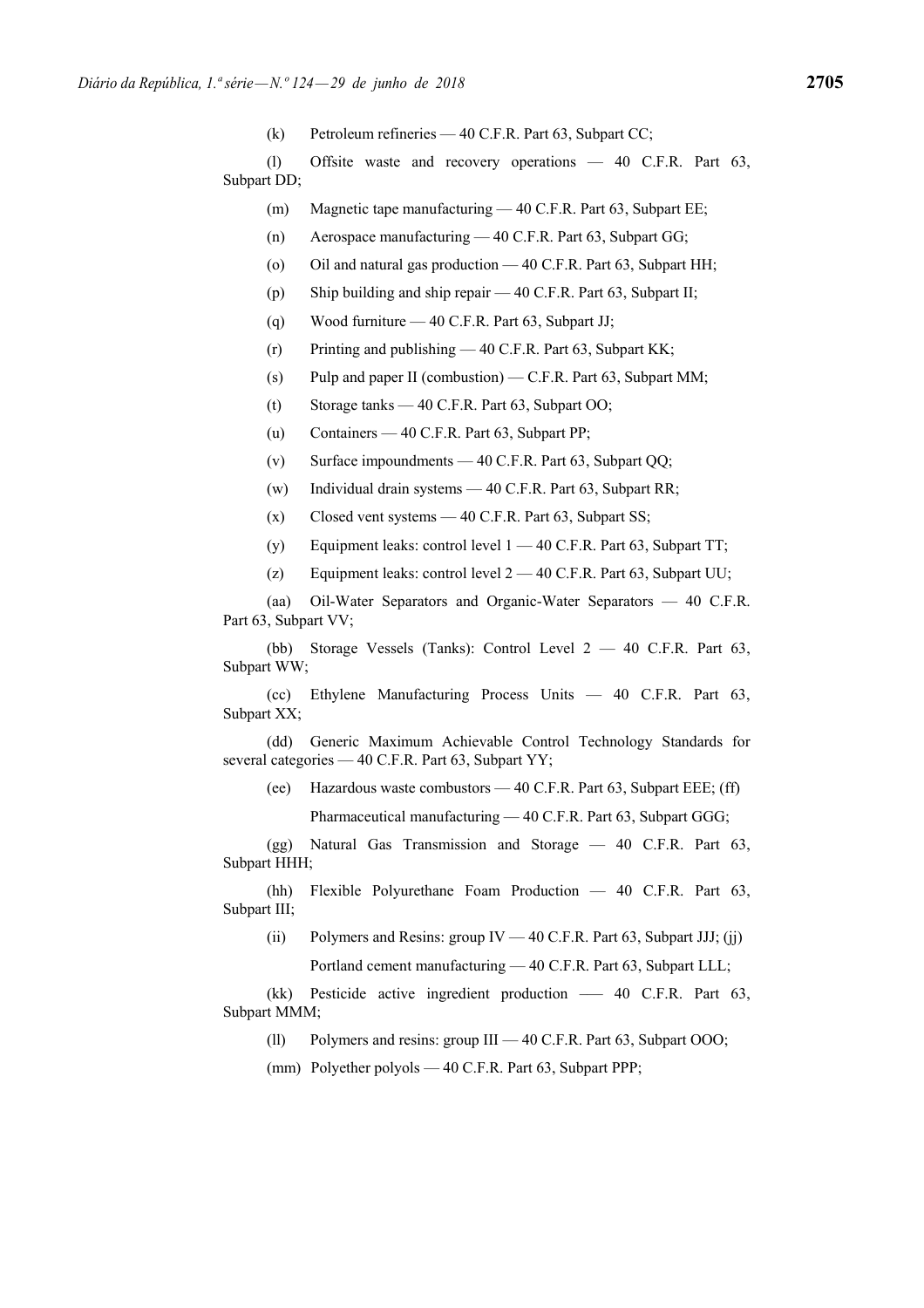(nn) Secondary aluminum production — 40 C.F.R. Part 63, Subpart RRR;

(oo) Petroleum refineries — 40 C.F.R. Part 63, Subpart UUU;

(pp) Publicly owned treatment works — 40 C.F.R. Part 63, Subpart VVV;

(qq) Nutritional Yeast Manufacturing — 40 C.F.R. Part 63, Subpart CCCC;

(rr) Organic liquids distribution (non-gasoline) — 40 C.F.R. Part 63, Subpart EEEE;

(ss) Miscellaneous organic chemical manufacturing — 40 C.F.R. Part 63, Subpart FFFF;

(tt) Solvent Extraction for Vegetable Oil Production — 40 C.F.R. Part 63, Subpart GGGG;

(uu) Auto and Light Duty Truck Coatings — 40 C.F.R. Part 63, Subpart IIII;

(vv) Paper and Other Web Coating — 40 C.F.R. Part 63, Subpart JJJJ;

(ww) Surface Coatings for Metal Cans — 40 C.F.R. Part 63, Subpart KKKK;

(xx) Miscellaneous Metal Parts and Products Coatings — 40 C.F.R. Part 63, Subpart MMMM;

(yy) Surface Coatings for Large Appliances — 40 C.F.R. Part 63, Subpart NNNN;

(zz) Printing, Coating and Dyeing of Fabric — 40 C.F.R. Part 63, Subpart OOOO;

(aaa) Surface Coating of Plastic Parts and Products — 40 C.F.R. Part 63, Subpart PPPP;

(bbb) Surface Coating of Wood Building Products — 40 C.F.R. Part 63, Subpart QQQQ;

(ccc) Metal Furniture Surface Coating — 40 C.F.R. Part 63, Subpart RRRR;

(ddd) Surface coating for metal coil — 40 C.F.R. Part 63, Subpart SSSS;

(eee) Leather finishing operations — 40 C.F.R. Part 63, Subpart TTTT;

(fff) Cellulose products manufacturing — 40 C.F.R. Part 63, Subpart UUUU;

(ggg) Boat manufacturing — 40 C.F.R. Part 63, Subpart VVVV;

(hhh) Reinforced Plastics and Composites Production — 40 C.F.R. Part 63, Subpart WWWW;

(iii) Rubber tire manufacturing — 40 C.F.R. Part 63, Subpart XXXX;

(jjj) Stationary Combustion Engines — 40 C.F.R. Part 63, Subpart YYYY;

(kkk) Stationary Reciprocating Internal Combustion Engines: Compression Ignition — 40 C.F.R. Part 63, Subpart ZZZZ;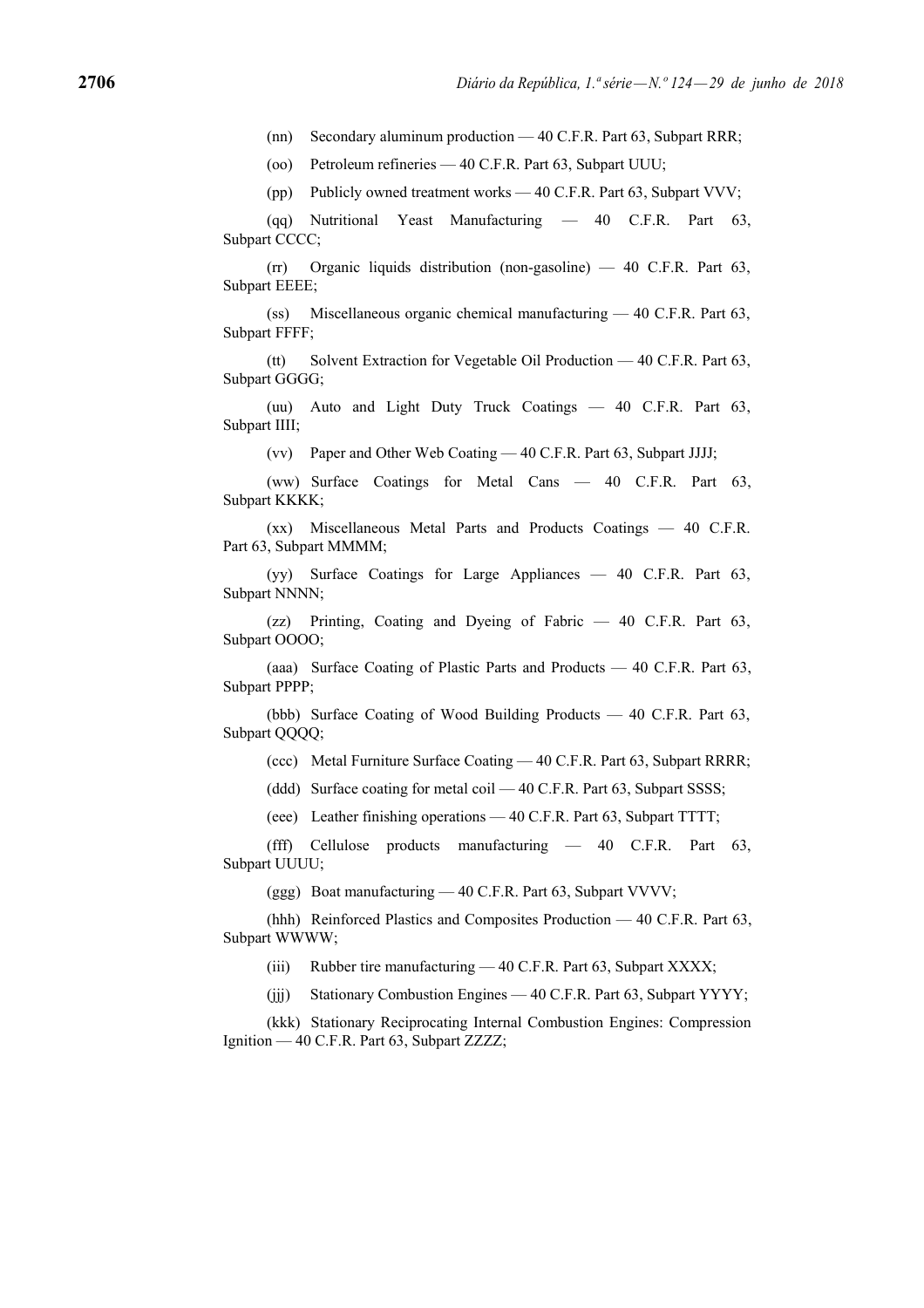(lll) Semiconductor manufacturing — 40 C.F.R. Part 63, Subpart BBBBB;

(mmm) Iron and steel foundries — 40 C.F.R. Part 63, Subpart EEEEE;

(nnn) Integrated iron and steel manufacturing — 40 C.F.R. Part 63, Subpart FFFFF;

(ooo) Asphalt Processing and Roofing Manufacturing — 40 C.F.R. Part 63, Subpart LLLLL;

(ppp) Flexible Polyurethane Foam Fabrication — 40 C.F.R. Part 63, Subpart MMMMM;

(qqq) Engine test cells/stands — 40 C.F.R. Part 63, Subpart PPPPP;

(rrr) Friction products manufacturing — 40 C.F.R. Part 63, Subpart QQQQQ;

(sss) Refractory products manufacturing — 40 C.F.R. Part 63, Subpart SSSSS;

(ttt) Hospital ethylene oxide sterilizers — 40 C.F.R. Part 63, Subpart WWWWW;

(uuu) Gasoline Distribution Bulk Terminals, Bulk Plants, and Pipeline Facilities — 40 C.F.R. Part 63, Subpart BBBBBB;

(vvv) Gasoline Dispensing Facilities — 40 C.F.R. Part 63, Subpart CCCCCC;

(www) Paint Stripping and Miscellaneous Surface Coating Operations at Area Sources — 40 C.F.R. Part 63, Subpart HHHHHH;

(xxx) Acrylic Fibers/Modacrylic Fibers Production (Area Sources) — 40 C.F.R. Part 63, Subpart LLLLLL;

(yyy) Carbon Black Production (Area Sources) — 40 C.F.R. Part 63, Subpart MMMMM;

(zzz) Chemical Manufacturing Area Sources: Chromium Compounds — 40 C.F.R. Part 63, Subpart NNNNNN;

(aaaa) Chemical Manufacturing for Area Sources — 40 C.F.R. Part 63, Subpart VVVVVV;

(bbbb) Asphalt Processing and Roofing Manufacturing (Area Sources) — 40 C.F.R. Part 63, Subpart AAAAAAA; and

(cccc) Paints and Allied Products Manufacturing (Area Sources) — 40 C.F.R. Part 63, Subpart CCCCCCC.

# **Appendix Solvent management plan**

#### **Introduction**

1. This appendix to the annex on limit values for emissions of VOCs from stationary sources provides guidance on carrying out a solvent management plan. It identifies the principles to be applied (paragraph 2), provides a framework for the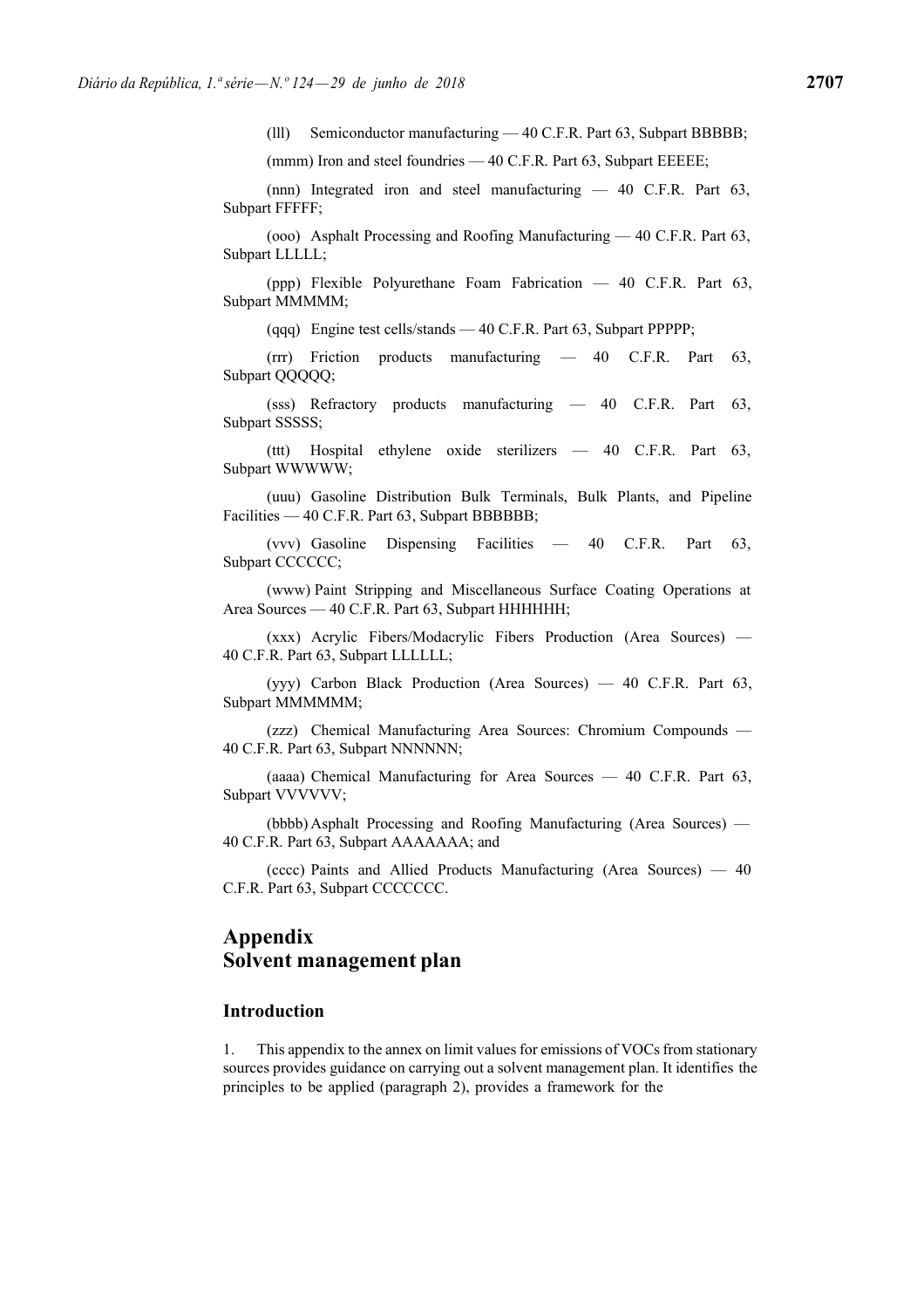mass balance (paragraph 3) and provides an indication of the requirements for verification of compliance (paragraph 4).

## **Principles**

- 2. The solvent management plan serves the following purposes:
	- (a) Verification of compliance, as specified in the annex; and
	- (b) Identification of future reduction options.

### **Definitions**

- 3. The following definitions provide a framework for the mass balance exercise:
	- (a) Inputs of organic solvents:
		- I1 The quantity of organic solvents or their quantity in preparations purchased that are used as input into the process in the time frame over which the mass balance is being calculated;
		- I2 The quantity of organic solvents or their quantity in preparations recovered and reused as solvent input into the process. (The recycled solvent is counted every time it is used to carry out the activity.).
	- (b) Outputs of organic solvents:
		- O1. Emission of VOCs in waste gases;
		- O2. Organic solvents lost in water, if appropriate taking into account wastewater treatment when calculating O5;
		- O3. The quantity of organic solvents that remains as contamination or residue in output of products from the process;
		- O4. Uncaptured emissions of organic solvents to air. This includes the general ventilation of rooms, where air is released to the outside environment via windows, doors, vents and similar openings;
		- O5. Organic solvents and/or organic compounds lost due to chemical or physical reactions (including, for example, those that are destroyed, e.g., by incineration or other waste-gas or wastewater, or captured, e.g., by adsorption, as long as they are not counted under O6, O7 or O8);
		- O6. Organic solvents contained in collected waste;
		- O7. Organic solvents, or organic solvents contained in preparations, that are sold or are intended to be sold as a commercially valuable product;
		- O8. Organic solvents contained in preparations recovered for reuse but not as input into the process, as long as they are not counted under O7;
		- O9. Organic solvents released in other ways.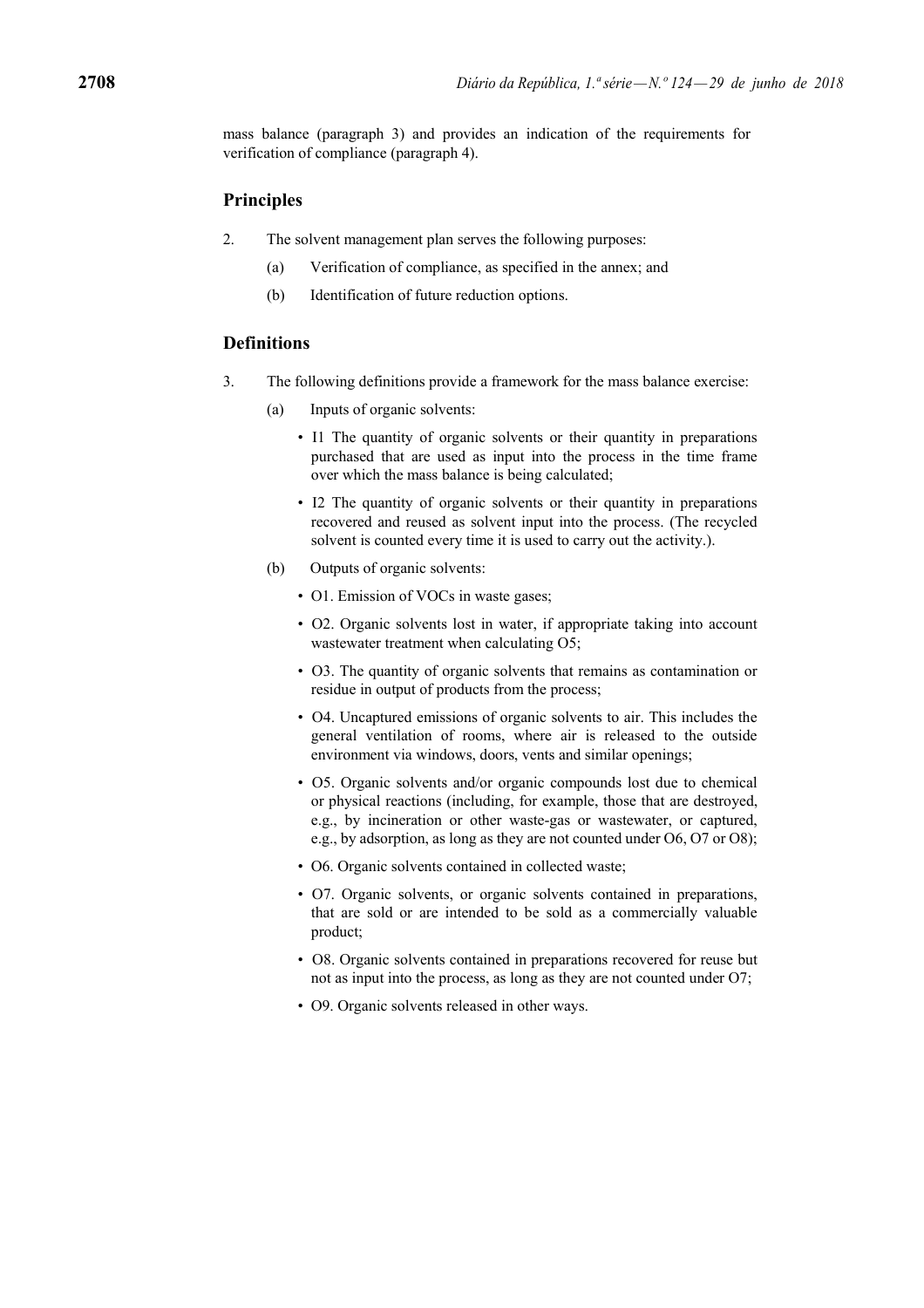### **Guidance on use of the solvent management plan for verification of compliance**

4. The use of the solvent management plan will be determined by the particular requirement which is to be verified, as follows:

Verification of compliance with the reduction option mentioned in paragraph 6 (a) of the annex, with a total limit value expressed in solvent emissions per unit product, or as otherwise stated in the annex:

For all activities using the reduction option mentioned in paragraph 6 (a) of the annex, the solvent management plan should be put into effect annually to determine consumption. Consumption can be calculated by means of the following equation:

 $C = 11 - O8$ 

A parallel exercise should also be undertaken to determine solids used in coating in order to derive the annual reference emission and the target emission each year;

(ii) For assessing compliance with a total limit value expressed in solvent emissions per unit product or as otherwise stated in the annex, the solvent management plan should be put into effect annually to determine emission of VOCs. Emission of VOCs can be calculated by means of the following equation:

 $E = F + O1$ 

Where F is the fugitive emission of VOC as defined in subparagraph (b) (i) below. The emission figure should be divided by the relevant product parameter;

(b) Determination of fugitive emission of VOCs for comparison with fugitive emission values in the annex:

(i) Methodology: The fugitive emission of VOC can be calculated by means of the following equation:

 $F = 11 - 01 - 05 - 06 - 07 - 08$ 

or

 $F = 02 + 03 + 04 + 09$ 

This quantity can be determined by direct measurement of the quantities. Alternatively, an equivalent calculation can be made by other means, for instance by using the capture efficiency of the process. The fugitive emission value is expressed as a proportion of the input, which can be calculated by means of the following equation:

 $I = I1 + I2$ ;

(ii) Frequency: Fugitive emission of VOCs can be determined by a short but comprehensive set of measurements. This need not to be done again until the equipment is modified.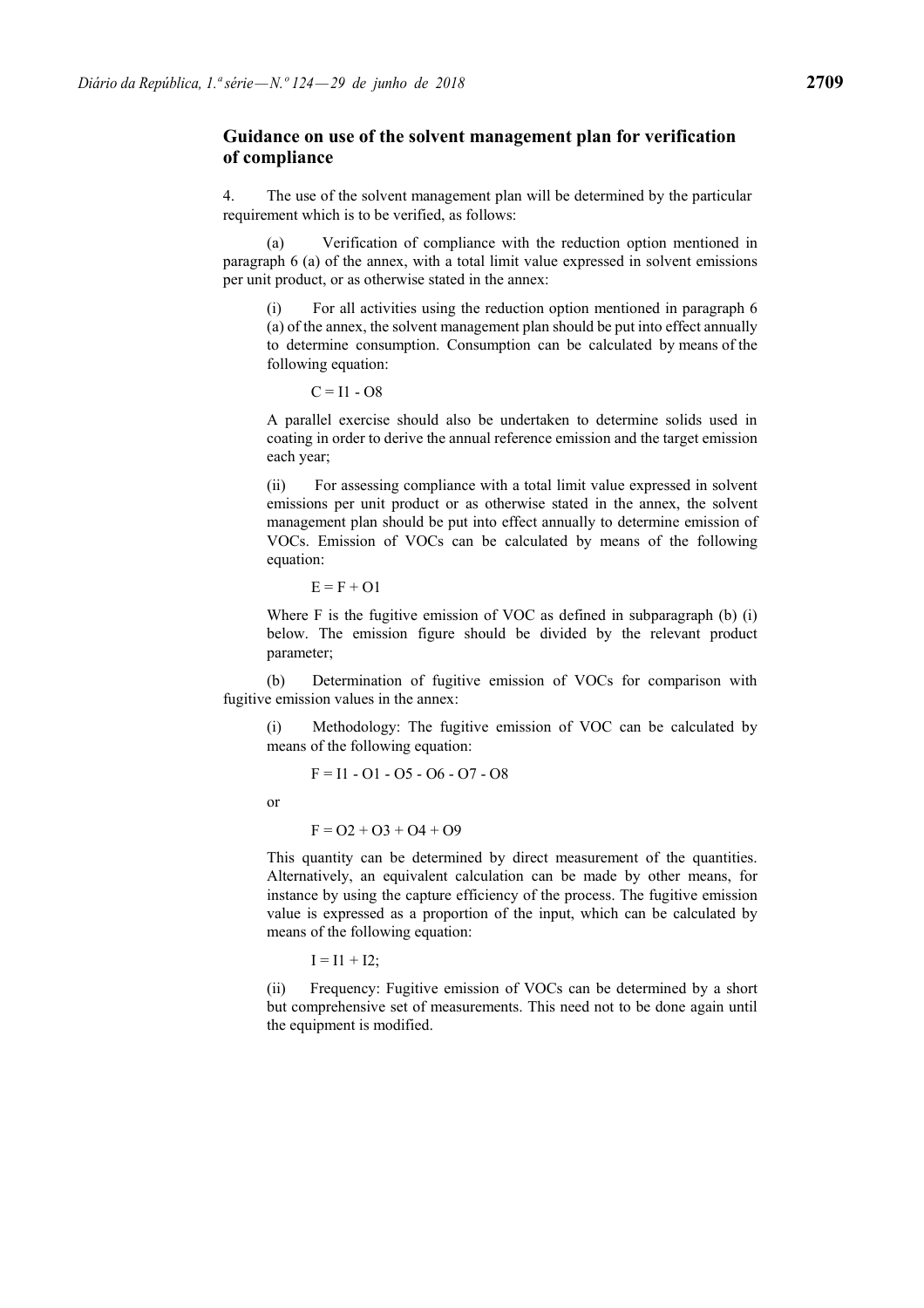### **T. Annex VII**

For annex VII there is substituted the following:

## **Timescales under article 3**

1. The timescales for the application of the limit values referred to in article 3, paragraphs 2 and 3, shall be:

(a) For new stationary sources, one year after the date of entry into force of the present Protocol for the Party in question; and

(b) For existing stationary sources, one year after the date of entry into force of the present Protocol for the Party in question or 31 December 2020, whichever is the later.

2. The timescales for the application of the limit values for fuels and new mobile sources referred to in article 3, paragraph 5, shall be the date of entry into force of the present Protocol for the Party in question or the dates associated with the measures specified in annex VIII, whichever is the later.

3. The timescales for the application of the limit values for VOCs in products referred to in article 3, paragraph 7, shall be one year after the date of entry into force of the present Protocol for the Party in question.

4. Notwithstanding paragraphs 1, 2 and 3, but subject to paragraph 5, a Party to the Convention that becomes a Party to the present Protocol between January 1, 2013, and December 31, 2019, may declare upon ratification, acceptance, approval of, or accession to, the present Protocol that it will extend any or all of the timescales for application of the limit values referred to in article 3, paragraphs 2, 3, 5 and 7, as follows:

(a) For existing stationary sources, up to fifteen years after the date of entry into force of the present Protocol for the Party in question;

(b) For fuels and new mobile sources, up to five years after the date of entry into force of the present Protocol for the Party in question; and

(c) For VOCs in products, up to five years after the date of entry into force of the present Protocol for the Party in question.

5. A Party that has made an election pursuant to article 3bis of the present Protocol with respect to annex VI and/or VIII may not also make a declaration pursuant to paragraph 4 applicable to the same annex.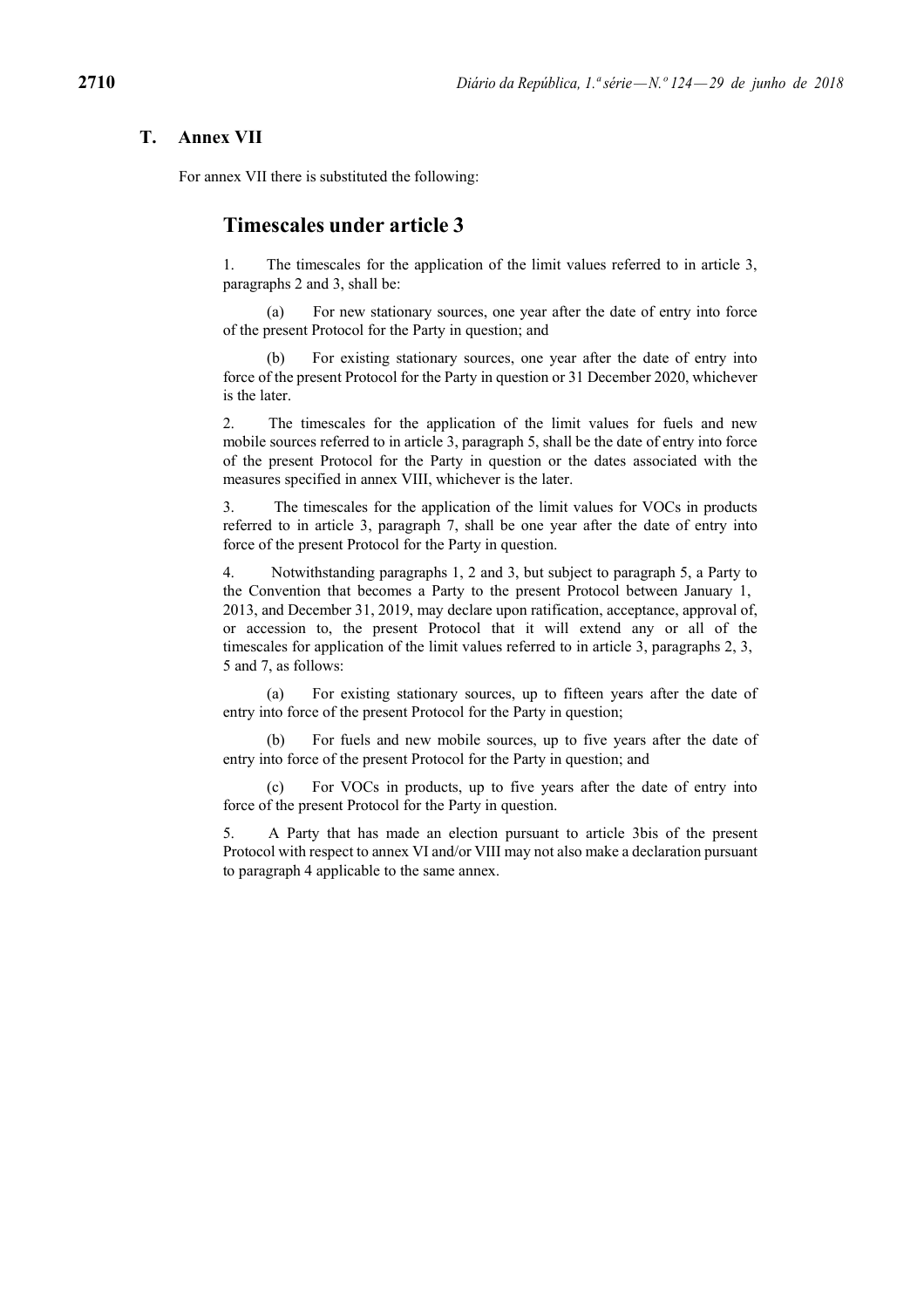## **U. Annex VIII**

For annex VIII the following text is substituted:

# **Limit values for fuels and new mobile sources**

# **Introduction**

1. Section A applies to Parties other than Canada and the United States of America, section B applies to Canada and section C applies to the United States of America.

2. This annex specifies emission limit values for  $NO<sub>x</sub>$ , expressed as nitrogen dioxide (NO2) equivalents, for hydrocarbons, most of which are volatile organic compounds, for carbon monoxide (CO) and for particulate matter as well as environmental specifications for marketed fuels for vehicles.

3. The timescales for applying the limit values in this annex are laid down in annex VII.

### **A. Parties other than Canada and the United States of America**

### *Passenger cars and light-duty vehicles*

4. Limit values for power-driven vehicles with at least four wheels and used for the carriage of passengers (category M) and goods (category N) are given in table 1.

#### *Heavy-duty vehicles*

5. Limit values for engines for heavy-duty vehicles are given in tables 2 and 3 on the applicable test procedures.

#### *Compression-ignition (CI) and spark-ignition (SI) non-road vehicles and machines*

6. Limit values for agricultural and forestry tractors and other non-road vehicle/ machine engines are listed in tables 4 to 6.

- 7. Limit values for locomotives and railcars are listed in tables 7 and 8.
- 8. Limit values for inland waterway vessels are listed in table 9.
- 9. Limit values for recreational crafts are listed in table 10.

#### *Motorcycles and mopeds*

10. Limit values for motorcycles and mopeds are given in tables 11 and 12.

#### *Fuel quality*

11. Environmental quality specifications for petrol and diesel are given in tables 13 and 14.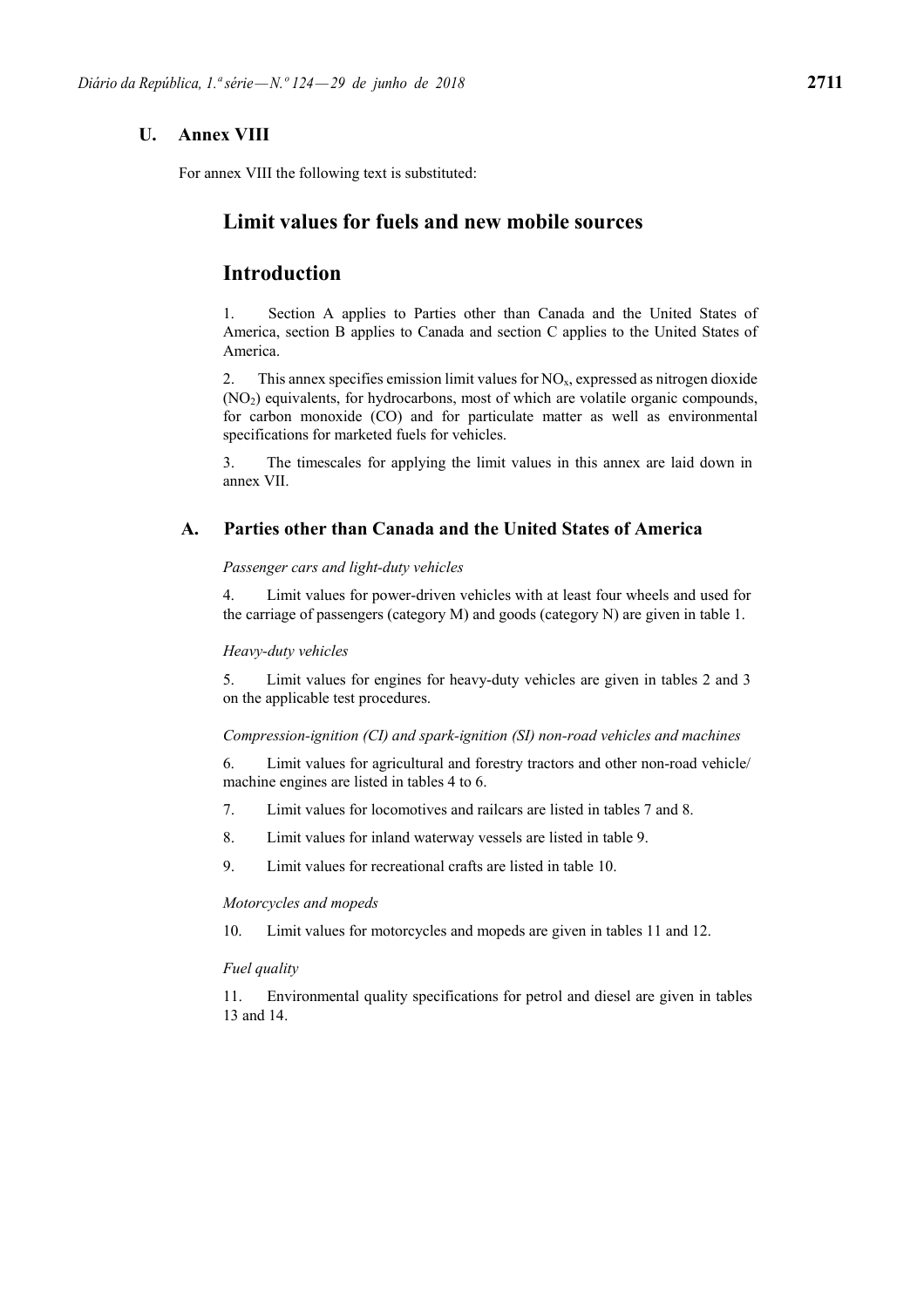### Table 1 **Limit values for passenger cars and light-duty vehicles**

|                                      |                   |                        | Limit values <sup>a</sup> |                    |        |                               |          |                                 |        |                 |                          |                                                 |        |                    |                                                    |                                         |
|--------------------------------------|-------------------|------------------------|---------------------------|--------------------|--------|-------------------------------|----------|---------------------------------|--------|-----------------|--------------------------|-------------------------------------------------|--------|--------------------|----------------------------------------------------|-----------------------------------------|
|                                      |                   | Reference mass<br>(RW) |                           | Carbon<br>monoxide |        | Total<br>hydrocarbons<br>(HC) |          | <b>NMVOC</b>                    |        | Nitrogen oxides |                          | Hydrocarbons<br>and nitrogen<br>oxides combined |        | Particulate matter |                                                    | Number of particles <sup>a</sup><br>(P) |
|                                      |                   | (kg)                   |                           | $L1$ (g/km)        |        | L2(g/km)                      |          | $L3$ (g/km)                     |        | $L4$ (g/km)     |                          | $L2 + L4 (g/km)$                                |        | L5(g/km)           |                                                    | $L6$ (#/km)                             |
| Category Class,                      | application date* |                        | Petrol                    | Diesel             | Petrol | Diesel                        | Petrol   | Diesel                          | Petrol | Diesel          | Petrol                   | Diesel                                          | Petrol | Diesel             | Petrol                                             | Diesel                                  |
| $M^b$                                | 1.1.2014          | All                    | 1.0                       | 0.50               | 0.10   |                               | $-0.068$ | $\overline{\phantom{0}}$        | 0.06   | 0.18            | $\overline{\phantom{0}}$ | 0.23                                            | 0.0050 | 0.0050             |                                                    | $-6.0x10^{11}$                          |
| $N_1^c$                              | I, 1.1.2014       | RW 1 305               | 1.0                       | 0.50               | 0.10   |                               | $-0.068$ | $\overbrace{\phantom{1232211}}$ | 0.06   | 0.18            | $\qquad \qquad -$        | 0.23                                            | 0.0050 | 0.0050             |                                                    | $-6.0x10^{11}$                          |
|                                      | II, 1.1.2014      | $1305 < R W \le 1760$  | 1.81                      | 0.63               | 0.13   |                               | $-0.090$ | $\overline{\phantom{0}}$        | 0.075  | 0.235           | $\overline{\phantom{0}}$ | 0.295                                           | 0.0050 | 0.0050             |                                                    | $-6.0x10^{11}$                          |
|                                      | III, 1.1.2014     | 1760 < RW              | 2.27                      | 0.74               | 0.16   |                               | $-0.108$ | $\overline{\phantom{0}}$        | 0.082  | 0.28            | $\overline{\phantom{0}}$ | 0.35                                            | 0.0050 | 0.0050             |                                                    | $-6.0x10^{11}$                          |
| $\lim_{\mathrm{M}_2}$ $\mathrm{S}_2$ | 1.1.2014          |                        | 2.27                      | 0.74               | 0.16   |                               | $-0.108$ | $\overline{\phantom{0}}$        | 0.082  | 0.28            | $\overline{\phantom{0}}$ | 0.35                                            | 0.0050 | 0.0050             |                                                    | $-6.0x10^{11}$                          |
| $M^b$                                | 1.9.2015          | All                    | 1.0                       | 0.50               | 0.10   |                               | $-0.068$ | $\overline{\phantom{0}}$        | 0.06   | 0.08            | $\overline{\phantom{0}}$ | 0.17                                            | 0.0045 | 0.0045             | $6.0x10^{11}$                                      | $6.0x10^{11}$                           |
| $N_1^c$                              | $I,-1.9.2015$     | $RW \leq 1305$         | 1.0                       | 0.50               | 0.10   |                               | $-0.068$ | $\overline{\phantom{0}}$        | 0.06   | 0.08            | $\overline{\phantom{0}}$ | 0.17                                            | 0.0045 |                    | $0.0045$ 6.0x10 <sup>11</sup> 6.0x10 <sup>11</sup> |                                         |
|                                      | II, 1.9.2016      | $1305 < RW \le 1760$   | 1.81                      | 0.63               | 0.13   | $\overline{\phantom{0}}$      | 0.090    | $\overline{\phantom{0}}$        | 0.075  | 0.105           | $\overline{\phantom{0}}$ | 0.195                                           | 0.0045 |                    | $0.0045$ 6.0x10 <sup>11</sup>                      | $6.0x10^{11}$                           |
|                                      | III, 1.9.2016     | 1760 < RW              | 2.27                      | 0.74               | 0.16   | $\overline{\phantom{0}}$      | 0.108    | $\qquad \qquad -$               | 0.082  | 0.125           | $\overline{\phantom{0}}$ | 0.215                                           | 0.0045 | 0.0045             | $6.0x10^{11}$                                      | $6.0x10^{11}$                           |
| $\mathop{\mathrm{Euv}}_\mathrm{2}$ o | 1.9.2016          |                        | 2.27                      | 0.74               | 0.16   |                               | 0.108    | $\qquad \qquad -$               | 0.082  | 0.125           | $\qquad \qquad -$        | 0.215                                           | 0.0045 |                    | $0.0045$ 6.0x10 <sup>11</sup>                      | $6.0x10^{11}$                           |

\* The registration, sale and entry into service of new vehicles that fail to comply with the respective limit values shall be refused as from the dates

given in the column.

*a* Test cycle specified by NEDC. *b* Except vehicles whose maximum mass exceeds 2,500 kg.

*c* And those category M vehicles specified in note b.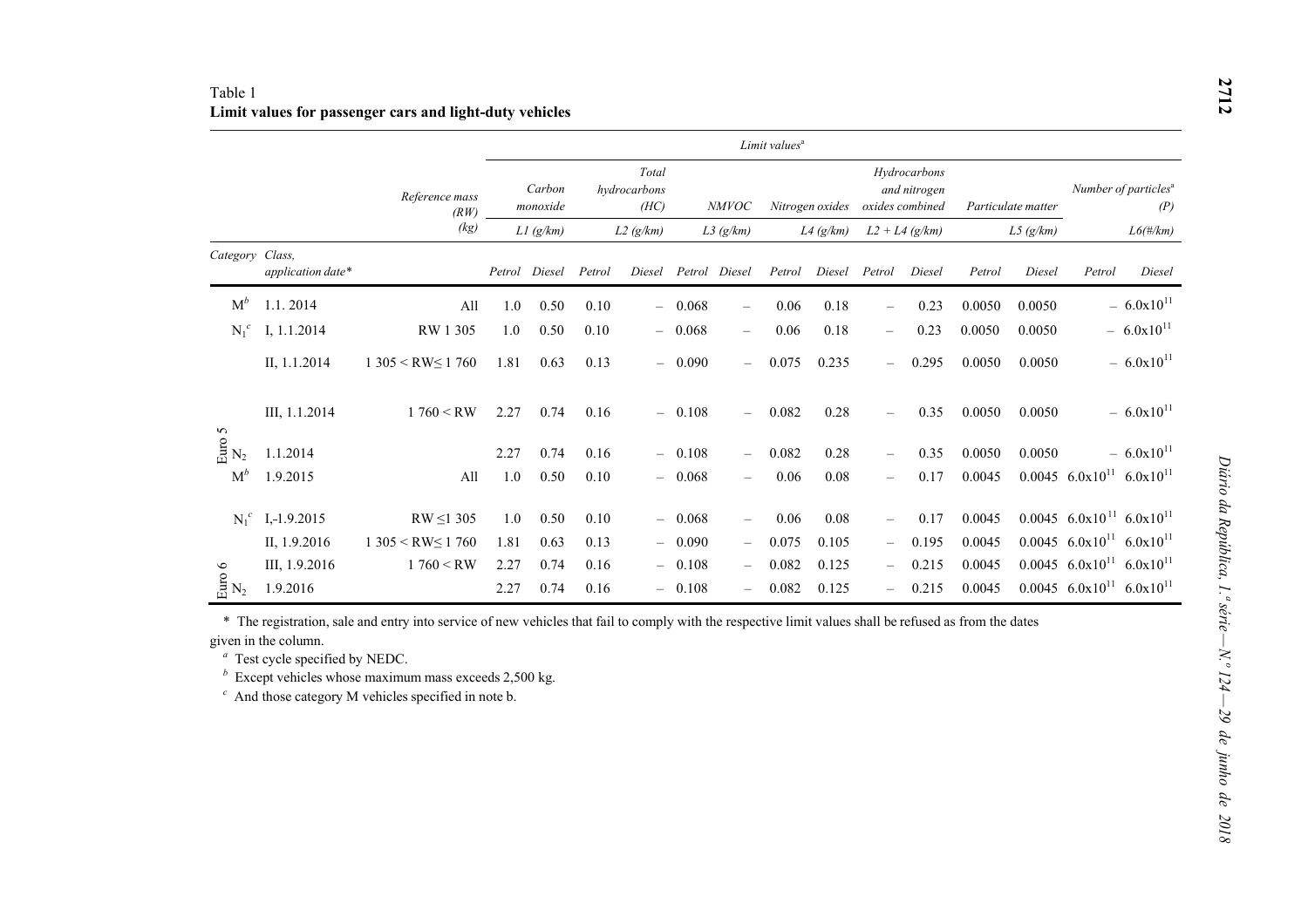|                               |             | Carbon   | Hydro-  |              |         | Total Nitrogen Particulate | <b>Smoke</b> |
|-------------------------------|-------------|----------|---------|--------------|---------|----------------------------|--------------|
|                               | Application | monoxide | carbons | hydrocarbons | oxides  | matter                     |              |
|                               | date        | (g/kWh)  | (g/kWh) | (g/kWh)      | (g/kWh) | (g/kWh)                    | $(m^{-1})$   |
| B2 ("EURO $V$ ") <sup>a</sup> | 1.10.2009   | 1.5      | 0.46    |              | 2.0     | 0.02                       | 0.5          |
| "EURO VI" <sup>b</sup>        | 31.12.2013  | 1.5      |         | 0.13         | 0.40    | 0.010                      |              |

Table 2 **Limit values for heavy-duty vehicles steady-state cycle load-response tests**

*<sup>a</sup>* Test cycle specified by the European steady-state cycle (ESC) and the European loadresponse (ELR) tests.

 $\bar{b}$  Test cycle specified by the world heavy duty steady state cycle (WHSC).

### Table 3 **Limit values for heavy-duty vehicles — transient cycle tests**

|                         | Application<br>$date*$ | Carbon<br>monoxide<br>(g/kWh) | Total<br>hydro-<br>carbons<br>(g/kWh) | Non-methane<br>hydrocarbons<br>(g/kWh) | Methane <sup>a</sup><br>$\left(\frac{\alpha}{kWh}\right)$ | Nitrogen<br>oxides<br>(g/kWh) | Particu-<br>lates<br>$(g/kWh)^b$ |
|-------------------------|------------------------|-------------------------------|---------------------------------------|----------------------------------------|-----------------------------------------------------------|-------------------------------|----------------------------------|
| B2 "EURO $V^{\prime c}$ | 1.10.2009              | 4.0                           |                                       | 0.55                                   | 1.1                                                       | 2.0                           | 0.030                            |
| "EURO VI" $(CI)^d$      | 31.12.2013             | 4.0                           | 0.160                                 |                                        |                                                           | 0.46                          | 0.010                            |
| "EURO VI" $(PI)^d$      | 31.12.2013             | 4.0                           |                                       | 0.160                                  | 0.50                                                      | 0.46                          | 0.010                            |

*Note:* PI = Positive ignition. CI = Compression ignition.

\* The registration, sale and entry into service of new vehicles that fail to comply with the respective limit values shall be refused as from the dates given in the column.

*<sup>a</sup>* For natural gas engines only.

- 
- *b* Not applicable to gas-fuelled engines at stage B2.<br>  $\frac{1}{2}$  C Test cycle specified by the European transient cycle (ETC) test
- $\alpha$  Test cycle specified by the world heavy duty transient cycle (WHTC).

#### Table 4

### **Limit values for diesel engines for non-road mobile machines, agricultural and forestry tractors (stage IIIB)**

| Net power $(P)$<br>(kW) | Application<br>$date*$ | Carbon monoxide<br>(g/kWh) | Hydrocarbons<br>(g/kWh) | Nitrogen oxides<br>$\left(\frac{\alpha}{kWh}\right)$ | Particulate<br>matter $(g/kWh)$ |
|-------------------------|------------------------|----------------------------|-------------------------|------------------------------------------------------|---------------------------------|
| 130 < P < 560           | 31.12.2010             | 3.5                        | 0.19                    | 2.0                                                  | 0.025                           |
| 75 < P < 130            | 31.12.2011             | 5.0                        | 0.19                    | 3.3                                                  | 0.025                           |
| 56 < P < 75             | 31.12.2011             | 5.0                        | 0.19                    | 3.3                                                  | 0.025                           |
| 37 < P < 56             | 31.12.2012             | 5.0                        | 4.7 <sup>a</sup>        | 4.7 <sup>a</sup>                                     | 0.025                           |

\* With effect from the given date and with the exception of machinery and engines intended for export to countries that are not parties to the present Protocol, Parties shall permit the registration, where applicable and the placing on the market of new engines, whether or not installed in machinery, only if they meet the respective limit values set out in the table.

*<sup>a</sup> Editor's note*: This figure represents the sum of hydrocarbons and nitrogen oxides and was reflected in the final approved text by a single figure in a merged cell in the table. As this text does not include tables with dividing lines, the figure is repeated in each column for clarity.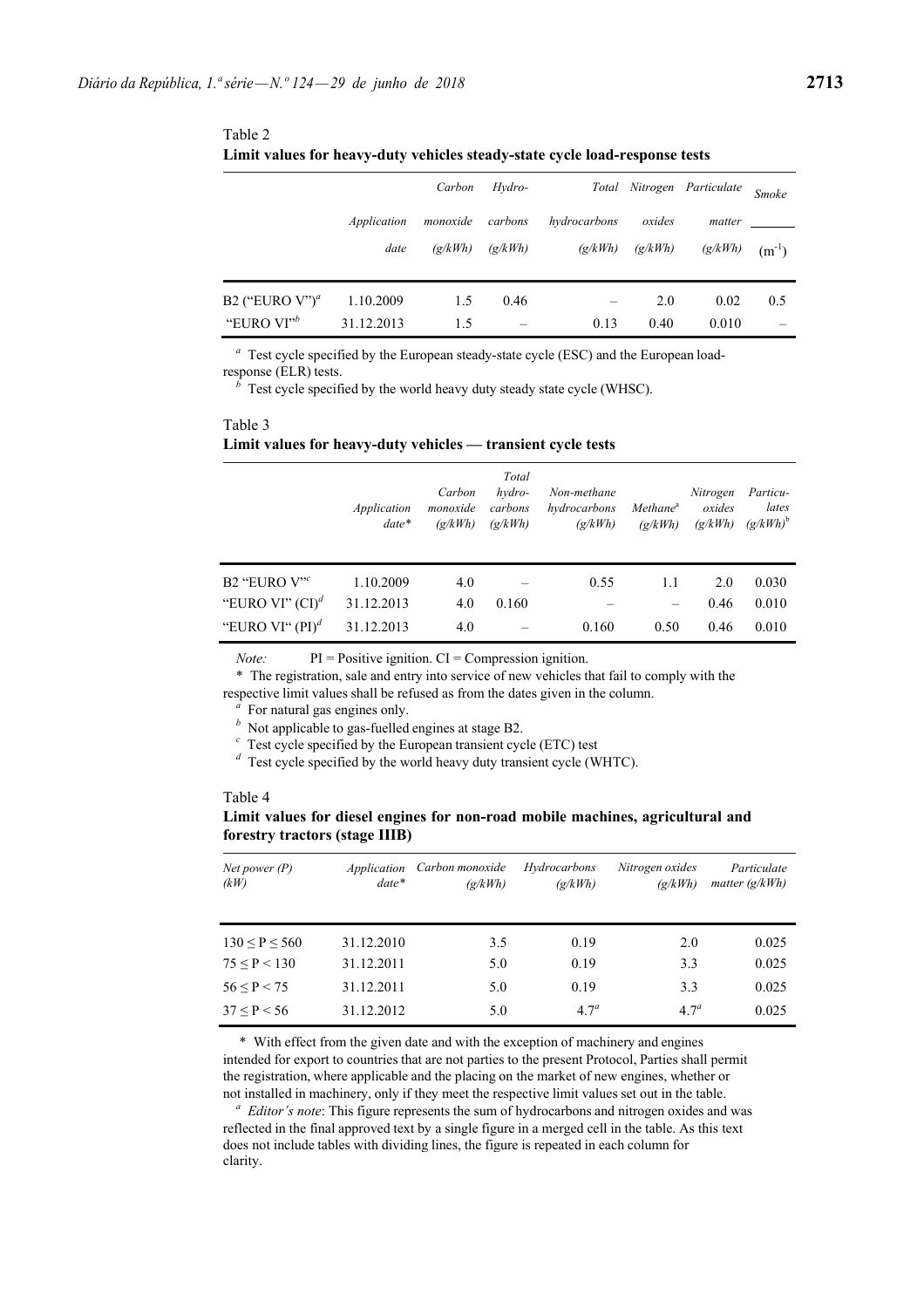| Net power $(P)$<br>(kW) | Application<br>$date*$ | Carbon monoxide<br>$\left(\frac{\alpha}{kWh}\right)$ | Hydrocarbons<br>$\left(\frac{\alpha}{kWh}\right)$ | $\left(\frac{\alpha}{kWh}\right)$ | Nitrogen oxides Particulate matter<br>$\left(\frac{g}{kWh}\right)$ |
|-------------------------|------------------------|------------------------------------------------------|---------------------------------------------------|-----------------------------------|--------------------------------------------------------------------|
| 130 < P < 560           | 31.12.2013             | 3.5                                                  | 0.19                                              | 0.4                               | 0.025                                                              |
| 56 < P < 130            | 31.12.2014             | 5.0                                                  | 0.19                                              | 0.4                               | 0.025                                                              |

Table 5 **Limit values for diesel engines for non-road mobile machines, agricultural and forestry tractors (stage IV)**

\* With effect from the given date and with the exception of machinery and engines intended for export to countries that are not parties to the present Protocol, Parties shall permit the registration, where applicable and the placing on the market of new engines, whether or not installed in machinery, only if they meet the respective limit values set out in the table.

#### Table 6 **Limit values for spark-ignition engines for non-road mobile machines**

| Hand-held engines        |                           |                                                        |  |  |  |
|--------------------------|---------------------------|--------------------------------------------------------|--|--|--|
| Displacement $(cm3)$     | Carbon monoxide $(g/kWh)$ | Sum of hydrocarbons and oxides of nitrogen $(g/kWh)^a$ |  |  |  |
| Disp < 20                | 805                       | 50                                                     |  |  |  |
| $20 \le$ disp. < 50      | 805                       | 50                                                     |  |  |  |
| Disp $\geq 50$           | 603                       | 72                                                     |  |  |  |
|                          |                           | Non-hand-held engines                                  |  |  |  |
| Displacement $(cm3)$     | Carbon monoxide $(g/kWh)$ | Sum of hydrocarbons and oxides of nitrogen $(g/kWh)$   |  |  |  |
| Disp < 66                | 610                       | 50                                                     |  |  |  |
| $66 \le$ disp. $\le 100$ | 610                       | 40                                                     |  |  |  |
| $100 \le$ disp. < 225    | 610                       | 16.1                                                   |  |  |  |
| $Disp \ge 225$           | 610                       | 12.1                                                   |  |  |  |

*Note:* With the exception of machinery and engines intended for export to countries that are not Parties to the present Protocol, Parties shall permit the registration, where applicable, and the placing on the market of new engines, whether or not installed in machinery, only if they meet the respective limit values set out in the table.

 $a<sup>a</sup>$  The NO<sub>x</sub> emissions for all engine classes must not exceed 10 g/kWh.

## Table 7 **Limit values for engines used for propulsion of locomotives**

| Net power $(P)$ $(kW)$ | Carbon monoxide<br>(g/kWh) | Hydrocarbons<br>(g/kWh) | Nitrogen oxides<br>$\left(\frac{\mathrm{g}}{\mathrm{k}}\right)$ | Particulate matter<br>(g/kWh) |
|------------------------|----------------------------|-------------------------|-----------------------------------------------------------------|-------------------------------|
|                        |                            |                         |                                                                 |                               |
| 130 < P                | 3.5                        | 0.19                    | 2.0                                                             | 0.025                         |

*Note:* With the exception of machinery and engines intended for export to countries that are not Parties to the present Protocol, Parties shall permit the registration, where applicable, and the placing on the market of new engines, whether or not installed in machinery, only if they meet the respective limit values set out in the table.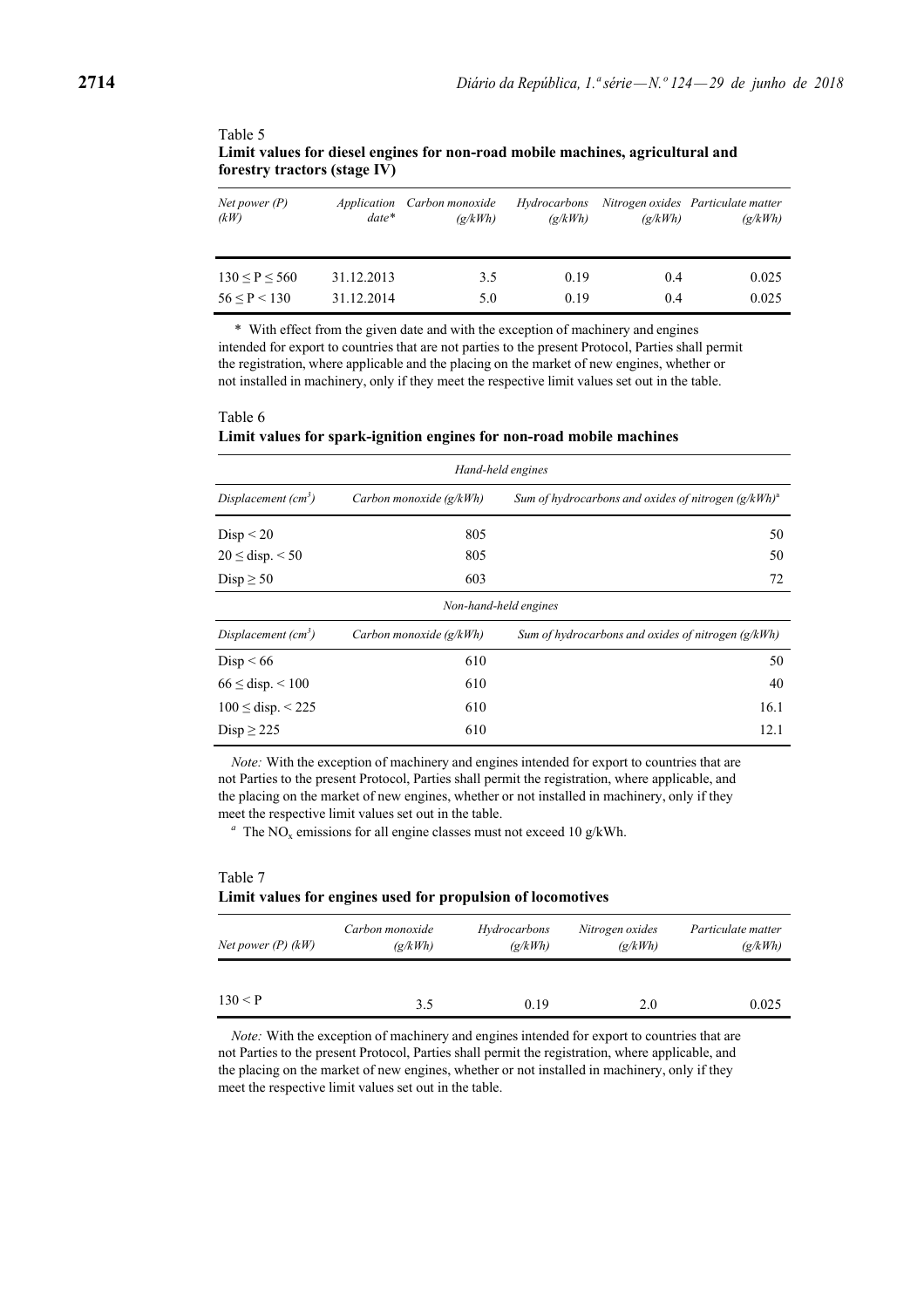| Net power $(P)$ $(kW)$ | Carbon monoxide<br>(g/kWh) | Sum of hydrocarbons and oxides of<br>nitrogen $(g/kWh)$ | Particulate matter<br>(g/kWh) |
|------------------------|----------------------------|---------------------------------------------------------|-------------------------------|
|                        |                            |                                                         |                               |
| 130 < P                | 3.5                        | 4.0                                                     | 0.025                         |

Table 8 **Limit values for engines used for propulsion of railcars**

## Table 9 **Limit values for engines for propulsion of inland waterways vessels**

| Displacement<br>(liters per cylinder/ $kW$ )  | (g/kWh) | Carbon monoxide Sum of hydrocarbons and oxides<br>of nitrogen $(g/kWh)$ | Particulate matter<br>(g/kWh) |  |
|-----------------------------------------------|---------|-------------------------------------------------------------------------|-------------------------------|--|
|                                               |         |                                                                         |                               |  |
| Disp. $< 0.9$<br>Power $\geq$ 37 kW           | 5.0     | 7.5                                                                     | 0.4                           |  |
| $0.9 \le$ disp. $\le 1.2$                     | 5.0     | 7.2                                                                     | 0.3                           |  |
| $1.2 \le$ disp. $\le 2.5$                     | 5.0     | 7.2                                                                     | 0.2                           |  |
| $2.5 \le$ disp. $< 5.0$                       | 5.0     | 7.2                                                                     | 0.2                           |  |
| $5.0 \le$ disp. $< 15$                        | 5.0     | 7.8                                                                     | 0.27                          |  |
| $15 \le$ disp. < 20<br>Power $<$ 3 300 kW     | 5.0     | 8.7                                                                     | 0.5                           |  |
| $15 \le$ disp. $\le$ 20<br>Power $>$ 3 300 kW | 5.0     | 9.8                                                                     | 0.5                           |  |
| $20 \le$ disp. < 25                           | 5.0     | 9.8                                                                     | 0.5                           |  |
| $25 \le$ disp. < 30                           | 5.0     | 11.0                                                                    | 0.5                           |  |

*Note:* With the exception of machinery and engines intended for export to countries that are not Parties to the present Protocol, Parties shall permit the registration, where applicable, and the placing on the market of new engines, whether or not installed in machinery, only if they meet the respective limit values set out in the table.

#### Table 10 **Limit values for engines in recreational crafts**

|                    |                | CO(g/kWh)<br>$CO = A + B/P^n$ <sub>N</sub> |                  |                  | Hydrocarbons (HC) (g/kWh)<br>$HC = A + B/P^n{}_{N}$ <sup>a</sup> |                  | $NO_{r}$ | PM        |
|--------------------|----------------|--------------------------------------------|------------------|------------------|------------------------------------------------------------------|------------------|----------|-----------|
| <i>Engine type</i> | $\overline{A}$ | B                                          | $\boldsymbol{n}$ | $\boldsymbol{A}$ | B                                                                | $\boldsymbol{n}$ | g/kWh    | g/kWh     |
| 2-stroke           | 150            | 600                                        |                  | 30               | 100                                                              | 0.75             | 10       | Not Appl. |
| 4-stroke           | 150            | 600                                        |                  | 6                | 50                                                               | 0.75             | 15       | Not Appl. |
| <b>CI</b>          | 5.             | $\theta$                                   | $\theta$         | 1.5              | 2                                                                | 0.5              | 9.8      |           |

*Abbreviation:* Not Appl. = Not Applicable.

*Note:* With the exception of machinery and engines intended for export to countries that are not Parties to the present Protocol, Parties shall permit the registration, where applicable, and the placing on the market of new engines, whether or not installed in machinery, only if they

meet the respective limit values set out in the table.<br><sup>a</sup> Where A, B and n are constants and PN is the rate engine power in kW and the emissions are measured in accordance with the harmonised standards.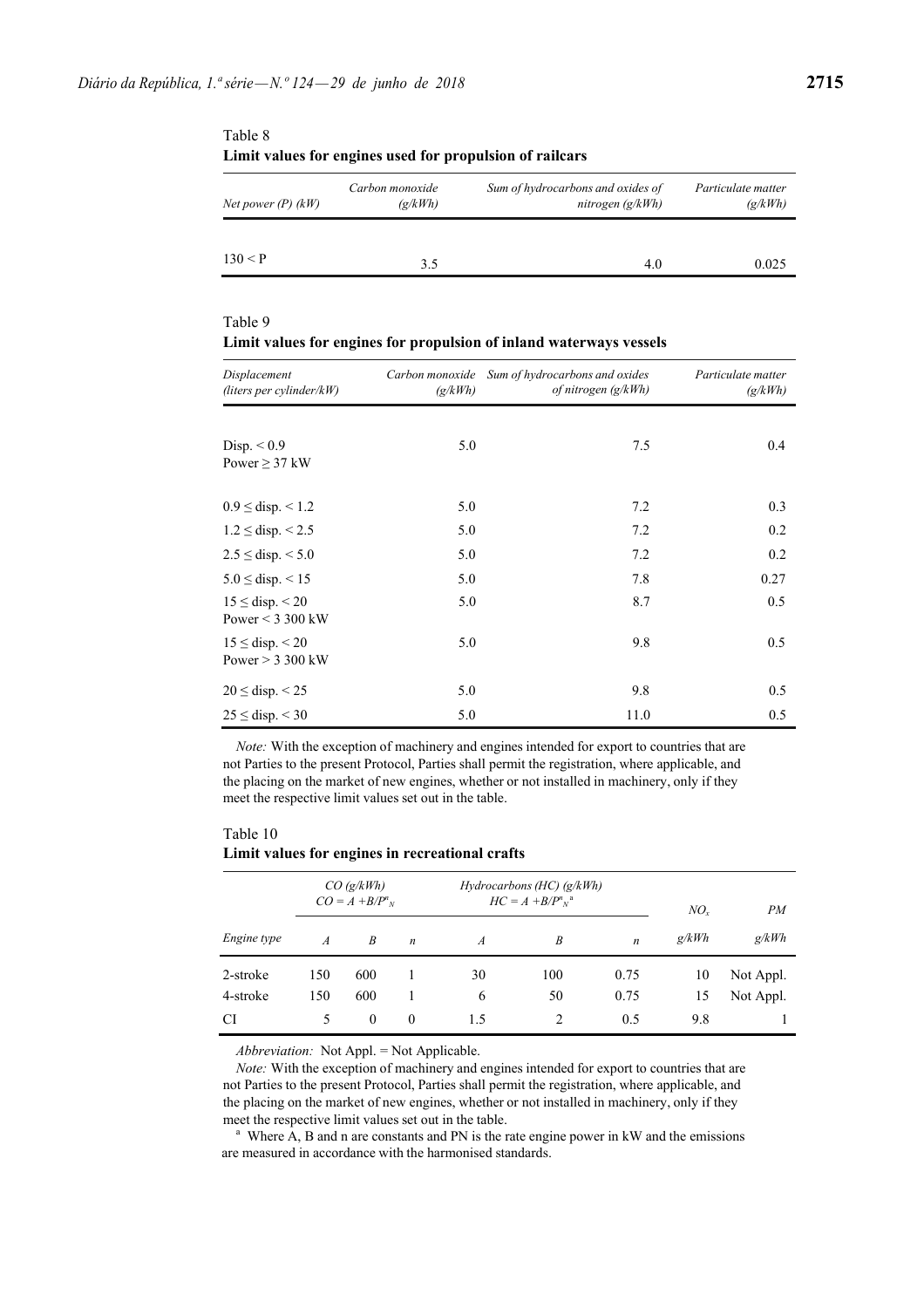| Engine size              | Limit values                          |
|--------------------------|---------------------------------------|
| Motorcycle $\leq 150$ cc | $HC = 0.8$ g/km<br>$NO_x = 0.15$ g/km |
| Motorcycle $> 150cc$     | $HC = 0.3$ g/km<br>$NO_x = 0.15$ g/km |

| Table 11                                                             |  |
|----------------------------------------------------------------------|--|
| Limit values for motorcycles ( $> 50$ cm <sup>3</sup> ; $> 45$ km/h) |  |

*Note:* With the exception of vehicles intended for export to countries that are not Parties to the present Protocol, Parties shall permit the registration, where applicable, and the placing on the market only if they meet the respective limit values set out in the table.

### Table 12 Limit values for mopeds  $(<50 \text{ cm}^3; < 45 \text{ km/h})$

|   | Limit values |                   |  |
|---|--------------|-------------------|--|
|   | CO(g/km)     | $HC + NOx (g/km)$ |  |
| П | $1 \theta^a$ |                   |  |

*Note:* With the exception of vehicles intended for export to countries that are not Parties to the present Protocol, Parties shall permit the registration, where applicable, and the placing on the market only if they meet the respective limit values set out in the table.

 $a$  For 3- and 4-wheelers, 3.5 g/km.

#### Table13

### **Environmental specifications for marketed fuels to be used for vehicles equipped with positive-ignition engines — Type: Petrol**

|                                                  |          | Limits  |                   |  |
|--------------------------------------------------|----------|---------|-------------------|--|
| Parameter                                        | Unit     | Minimum | Maximum           |  |
|                                                  |          |         |                   |  |
| Research octane number                           |          | 95      |                   |  |
| Motor octane number                              |          | 85      |                   |  |
| Reid vapour pressure, summer period <sup>a</sup> | kPa      |         | 60                |  |
| Distillation:                                    |          |         |                   |  |
| Evaporated at 100°C                              | $\%$ V/V | 46      |                   |  |
| Evaporated at 150°C                              | $\%$ V/V | 75      |                   |  |
| Hydrocarbon analysis:                            |          |         |                   |  |
| - olefins                                        | $\%$ V/V |         | 18.0 <sup>b</sup> |  |
| - aromatics                                      |          |         | 35                |  |
| - benzene                                        |          |         |                   |  |
| Oxygen content                                   | $\%$ m/m |         | 3.7               |  |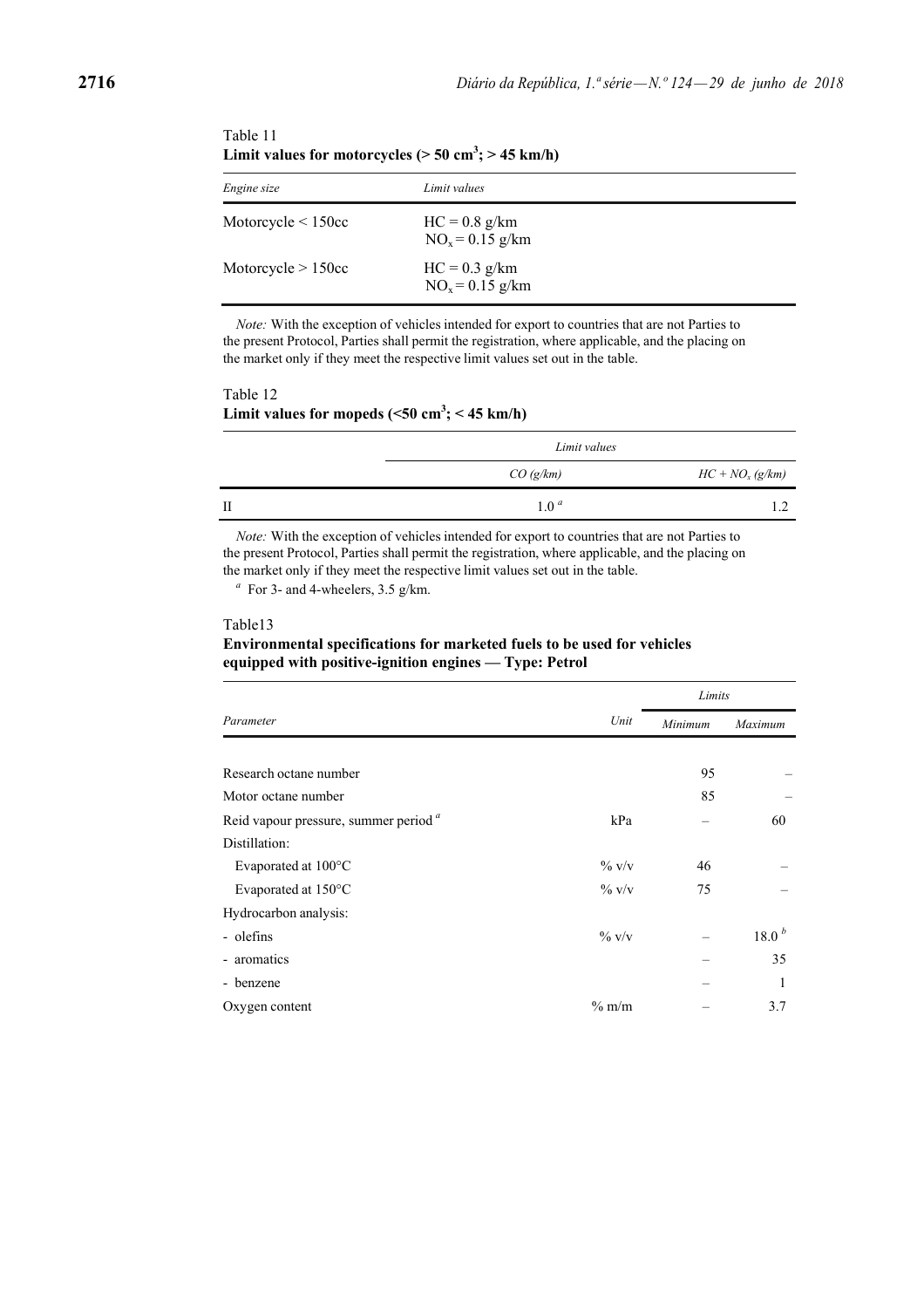|                                                         |          | Limits  |         |  |
|---------------------------------------------------------|----------|---------|---------|--|
| Parameter                                               | Unit     | Minimum | Maximum |  |
|                                                         |          |         |         |  |
| Oxygenates:                                             |          |         |         |  |
| - Methanol, stabilizing agents must be added            | $\%$ V/V |         | 3       |  |
| - Ethanol, stabilizing agents may be necessary          | $\%$ V/V |         | 10      |  |
| - Iso-propyl alcohol                                    | $\%$ V/V |         | 12      |  |
| - Tert-butyl alcohol                                    | $\%$ V/V |         | 15      |  |
| - Iso-butyl alcohol                                     | $\%$ V/V |         | 15      |  |
| - Ethers containing 5 or more carbon atoms per molecule | $\%$ V/V |         | 22      |  |
| Other oxygenates $c$                                    | $\%$ V/V |         | 15      |  |
| Sulphur content                                         | mg/kg    |         | 10      |  |

*<sup>a</sup>* The summer period shall begin no later than 1 May and shall not end before 30 September. For Parties with arctic conditions the summer period shall begin no later than 1 June and not end before 31 August and the Reid Vapour Pressure (RVP) is limited to 70 kPa.

*<sup>b</sup>* Except for regular unleaded petrol (minimum motor octane number (MON) of 81 and minimum research octane number (RON) of 91), for which the maximum olefin content shall be 21% v/v. These limits shall not preclude the introduction on the market of a Party of another unleaded petrol with lower octane numbers than set out here.

*<sup>c</sup>* Other mono-alcohols with a final distillation point no higher than the final distillation point laid down in national specifications or, where these do not exist, in industrial specifications for motor fuels.

#### Table 14

### **Environmental specifications for marketed fuels to be used for vehicles equipped with compression-ignition engines — Type: Diesel fuel**

|                                  |                   | Limits  |         |  |
|----------------------------------|-------------------|---------|---------|--|
| Parameter                        | Unit              | Minimum | Maximum |  |
|                                  |                   |         |         |  |
| Cetane number                    |                   | 51      |         |  |
| Density at $15^{\circ}$ C        | kg/m <sup>3</sup> |         | 845     |  |
| Distillation point: 95%          | $\rm ^{\circ}C$   |         | 360     |  |
| Polycyclic aromatic hydrocarbons | $\%$ m/m          |         | 8       |  |
| Sulphur content                  | mg/kg             |         | 10      |  |

## **B. Canada**

12. Limit values for controlling emissions from fuels and mobile sources will be determined, as appropriate, taking into account information on available control technologies, limit values applied in other jurisdictions, and the documents below:

(a) Passenger Automobile and Light Truck Greenhouse Gas Emission Regulations, SOR/2010–201;

(b) Marine Spark-Ignition Engine, Vessel and Off-Road Recreational Vehicle Emission Regulations, SOR/2011–10;

(c) Renewable Fuels Regulations, SOR/2010–189;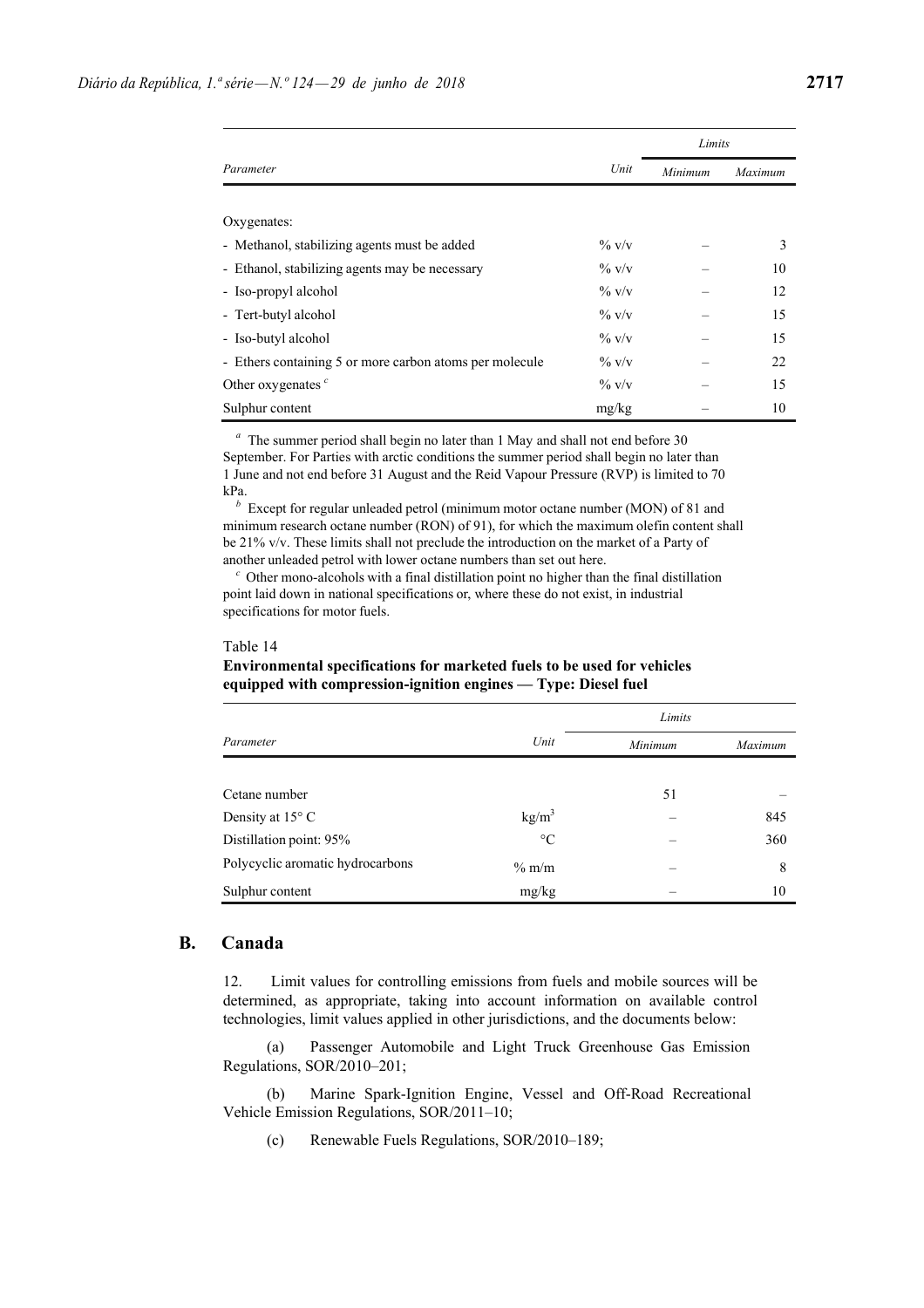(d) Regulations for the Prevention of Pollution from Ships and for Dangerous Chemicals, SOR/2007–86;

(e) Off-Road Compression-Ignition Engine Emission Regulations, SOR/2005–32;

(f) On-Road Vehicle and Engine Emission Regulations, SOR/2003–2;

(g) Off-Road Small Spark-Ignition Engine Emission Regulations, SOR/2003– 355;

(h) Sulphur in Diesel Fuel Regulations, SOR/2002–254;

(i) Gasoline and Gasoline Blend Dispensing Flow Rate Regulations SOR/2000–43;

(j) Sulphur in Gasoline Regulations, SOR/99–236;

(k) Benzene in Gasoline Regulations, SOR/97–493;

(l) Gasoline Regulations, SOR/90–247;

(m) Federal Mobile PCB Treatment and Destruction Regulations, SOR/90– 5;

(n) Environmental Code of Practice for Aboveground and Underground Storage Tank Systems Containing Petroleum and Allied Petroleum Products;

(o) Canada-Wide Standards for Benzene, Phase 2;

(p) Environmental Guidelines for Controlling Emissions of Volatile Organic Compounds from Aboveground Storage Tanks. PN 1180;

(q) Environmental Code of Practice for Vapour Recovery in Gasoline Distribution Networks. PN 1057;

(r) Environmental Code of Practice for Light Duty Motor Vehicle Emission Inspection and Maintenance Programs — 2nd Edition. PN 1293;

Joint Initial Actions to Reduce Pollutant Emissions that Contribute to Particulate Matter and Ground-level Ozone; and

(t) Operating and Emission Guidelines for Municipal Solid Waste Incinerators. PN 1085.

## **C. United States of America**

13. Implementation of a mobile source emission control programme for lightduty vehicles, light-duty trucks, heavy-duty trucks and fuels to the extent required by sections 202 (a), 202 (g) and 202 (h) of the Clean Air Act, as implemented through:

(a) Registration of fuels and fuel additives — 40 C.F.R Part 79;

(b) Regulation of fuels and fuel additives — 40 C.F.R Part 80, including: Subpart A — general provisions; Subpart B — controls and prohibitions; Subpart D — reformulated gasoline; Subpart H — gasoline sulphur standards; Subpart I — motor vehicle diesel fuel; non-road, locomotive, and marine diesel fuel; and ECA marine fuel; Subpart  $L$  — gasoline benzene; and

Control of emissions from new and in-use highway vehicles and engines — 40 C.F.R Part 85 and Part 86.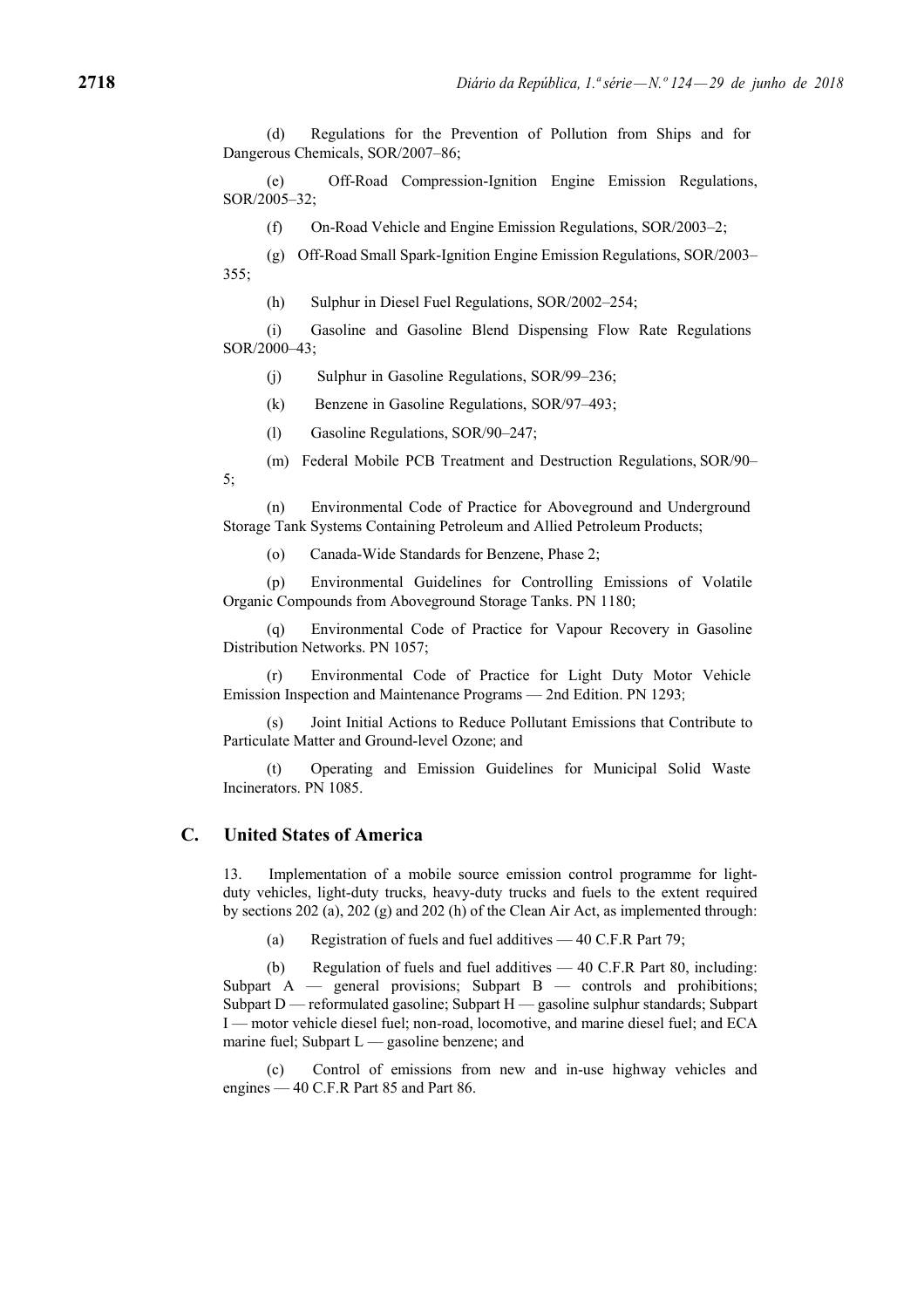14. Standards for non-road engines and vehicles are specified in the following documents:

(a) Fuel sulphur standards for non-road diesel engines — 40 C.F.R Part 80, Subpart I;

(b) Aircraft engines — 40 C.F.R Part 87;

(c) Exhaust emission standards for non-road diesel engines — Tier 2 and 3; 40 C.F.R Part 89;

(d) Non-road compression-ignition engines — 40 C.F.R Part 89 and Part 1039;

(e) Non-road and marine spark-ignition engines — 40 C.F.R Part 90, Part 91, Part 1045, and Part 1054;

(f) Locomotives — 40 C.F.R Part 92 and Part 1033;

(g) Marine compression-ignition engines — 40 C.F.R Part 94 and Part 1042;

(h) New large non-road spark-ignition engines — 40 C.F.R Part 1048;

(i) Recreational engines and vehicles — 40 C.F.R Part 1051;

(j) Control of evaporative emissions from new and in-use non-road and stationary equipment — 40 C.F.R. Part 1060;

(k) Engine testing procedures — 40 C.F.R Part 1065; and

(l) General compliance provisions for non-road programs — 40 C.F.R Part 1068.

## **V. Annex IX**

- 1. The final sentence of paragraph 6 is deleted.
- 2. The final sentence of paragraph 9 is deleted.
- 3. Note 1 is deleted.

# **W. Annex X**

1. A new annex X is added as follows:

# **Annex X Limit values for emissions of particulate matter from stationary sources**

1. Section A applies to Parties other than Canada and the United States of America, section B applies to Canada and section C applies to the United States of America.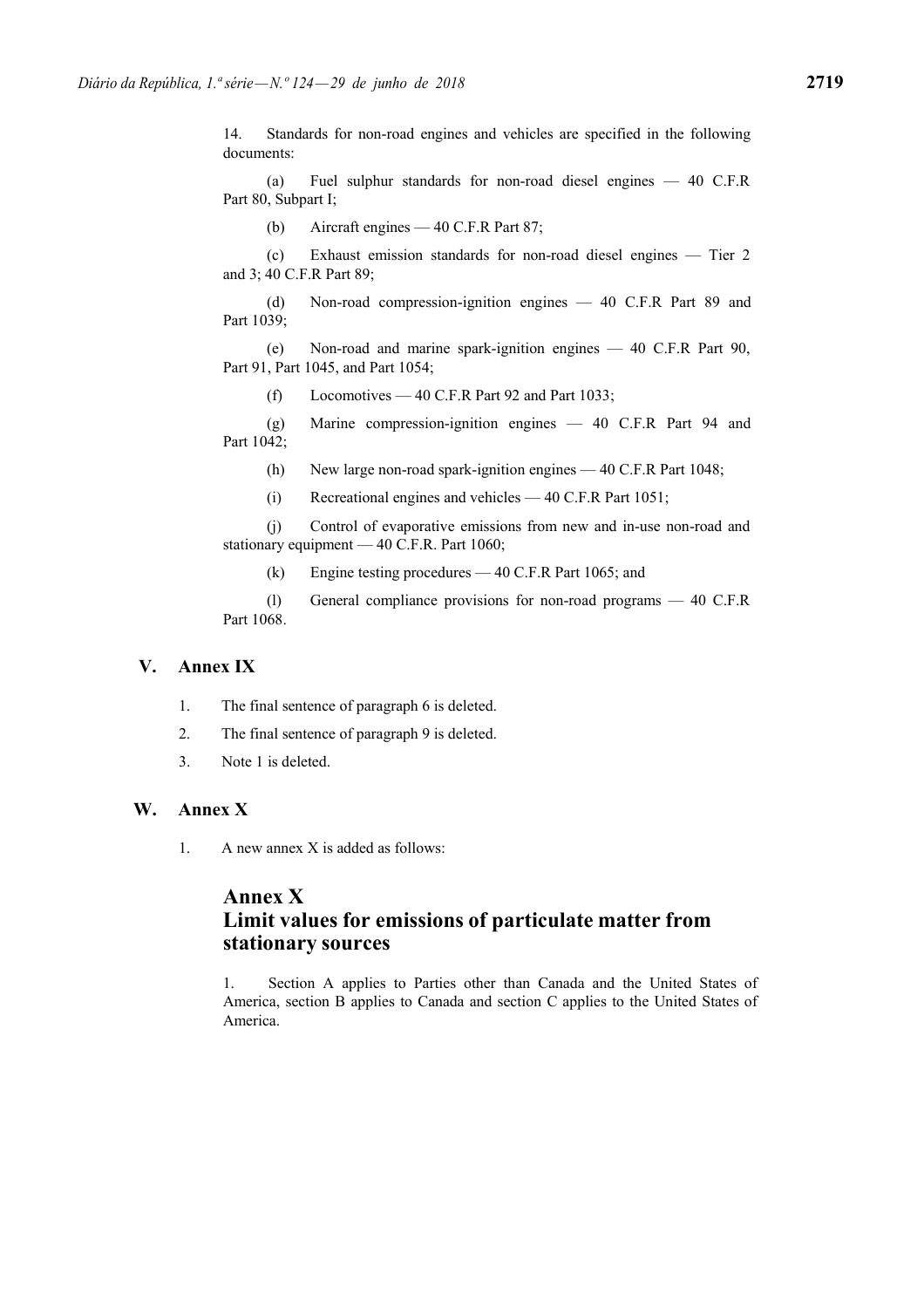### **A. Parties other than Canada and the United States of America**

2. In this section only, "dust" and "total suspended particulate matter" (TSP) means the mass of particles, of any shape, structure or density, dispersed in the gas phase at the sampling point conditions which may be collected by filtration under specified conditions after representative sampling of the gas to be analysed, and which remain upstream of the filter and on the filter after drying under specified conditions.

3. For the purpose of this section, "emission limit value" (ELV) means the quantity of dust and/or TSP contained in the waste gases from an installation that is not to be exceeded. Unless otherwise specified, it shall be calculated in terms of mass of pollutant per volume of the waste gases (expressed as  $mg/m<sup>3</sup>$ ), assuming standard conditions for temperature and pressure for dry gas (volume at 273.15 K, 101.3 kPa). With regard to the oxygen content of waste gas, the values given in the tables below for each source category shall apply. Dilution for the purpose of lowering concentrations of pollutants in waste gases is not permitted. Start-up, shutdown and maintenance of equipment are excluded.

4. Emissions shall be monitored in all cases via measurements or through calculations achieving at least the same accuracy. Compliance with limit values shall be verified through continuous or discontinuous measurements, type approval, or any other technically sound method including verified calculation methods. In case of continuous measurements, compliance with the limit value is achieved if the validated monthly emission average does not exceed the ELV. In case of discontinuous measurements or other appropriate determination or calculation procedures, compliance with the ELVs is achieved if the mean value based on an appropriate number of measurements under representative conditions does not exceed the value of the emission standard. The inaccuracy of measurement methods may be taken into account for verification purposes.

5. Monitoring of relevant polluting substances and measurements of process parameters, as well as the quality assurance of automated measuring systems and the reference measurements to calibrate those systems, shall be carried out in accordance with CEN standards. If CEN standards are not available, ISO standards, national or international standards which will ensure the provision of data of an equivalent scientific quality shall apply.

6. Special provisions for combustion plants referred to in paragraph 7:

(a) A Party may derogate from the obligation to comply with the ELVs provided for in paragraph 7 in the following cases:

(i) For combustion plants normally using gaseous fuel which have to resort exceptionally to the use of other fuels because of a sudden interruption in the supply of gas and for this reason would need to be equipped with a waste gas purification facility;

For existing combustion plants not operated more than 17,500 operating hours, starting from 1 January 2016 and ending no later than 31 December 2023.

(b) Where a combustion plant is extended by at least 50 MWth, the ELV specified in paragraph 7 for new installations shall apply to the extensional part affected by the change. The ELV is calculated as an average weighted by the *actual*  thermal input for both the existing and the new part of the plant;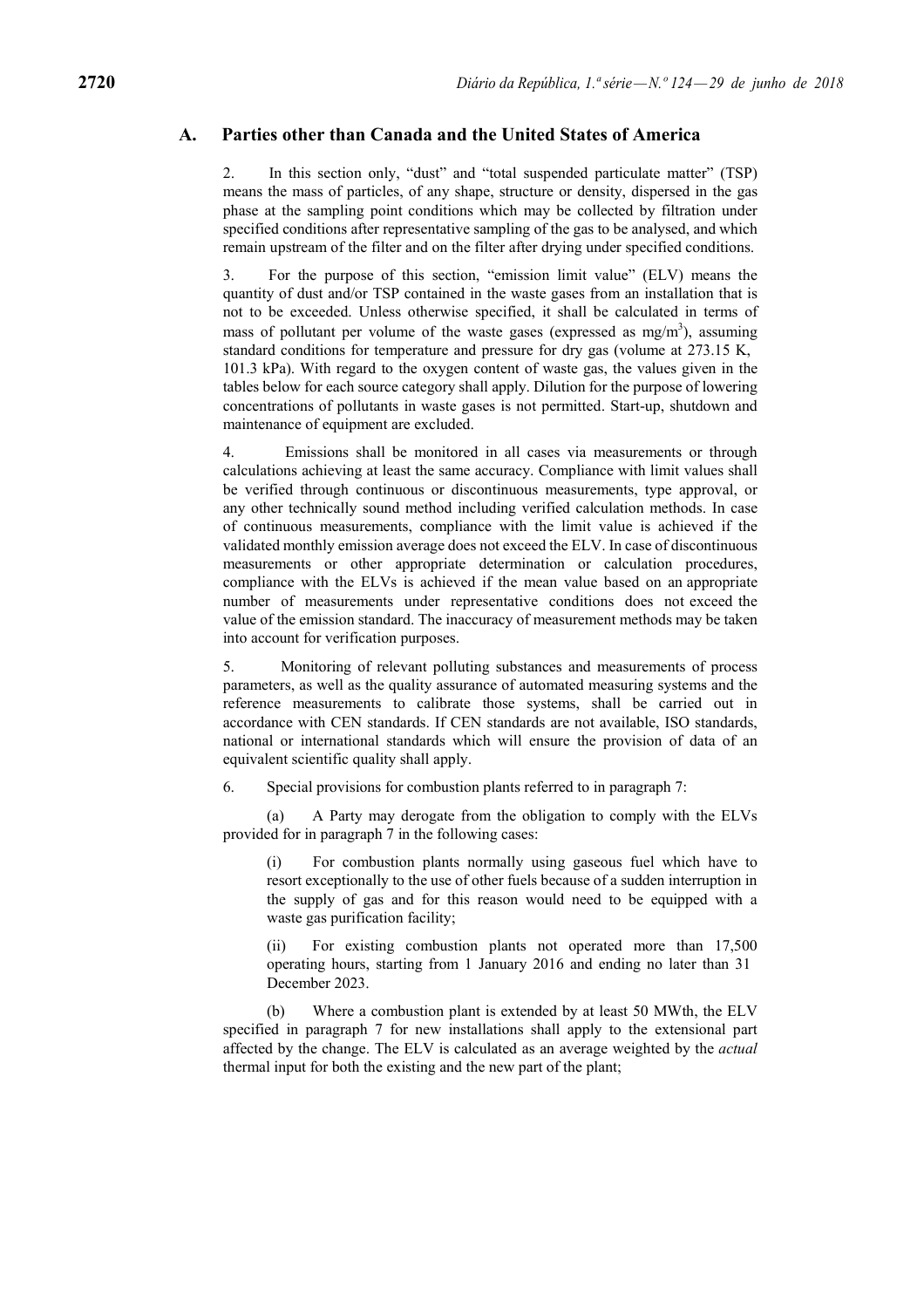(c) Parties shall ensure that provisions are made for procedures relating to malfunction or breakdown of the abatement equipment;

(d) In the case of a multi-fuel firing combustion plant involving the simultaneous use of two or more fuels, the ELV shall be determined as the weighted average of the ELVs for the individual fuels, on the basis of the thermal input delivered by each fuel.

7. Combustion plants with a rated thermal input exceeding 50 MWth:<sup>6</sup>

*Fuel type Thermal input (MWth) ELV for dust (mg/m³)*<sup>b</sup> Solid fuels 50–100 New plants: 20 (coal, lignite and other solid fuels) 20 (biomass, peat) Existing plants: 30 (coal, lignite and other solid fuels) 30 (biomass, peat) 100–300 New plants: 20 (coal, lignite and other solid fuels) 20 (biomass, peat) Existing plants: 25 (coal, lignite and other solid fuels) 20 (biomass, peat) >300 New plants: 10 (coal, lignite and other solid fuels) 20 (biomass, peat) Existing plants: 20 (coal, lignite and other solid fuels) 20 (biomass, peat) Liquid fuels 50–100 New plants: 20 Existing plants: 30 (in general) 50 (for the firing of distillation and conversion residues within refineries from the refining of crude oil for own consumption in combustion plants)

Table 1 **Limit values for dust emissions from combustion plants***<sup>a</sup>*

<sup>&</sup>lt;sup>6</sup> The rated thermal input of the combustion plant is calculated as the sum of the input of all units connected to a common stack. Individual units below 15 MWth shall not be considered when calculating the total rated thermal input.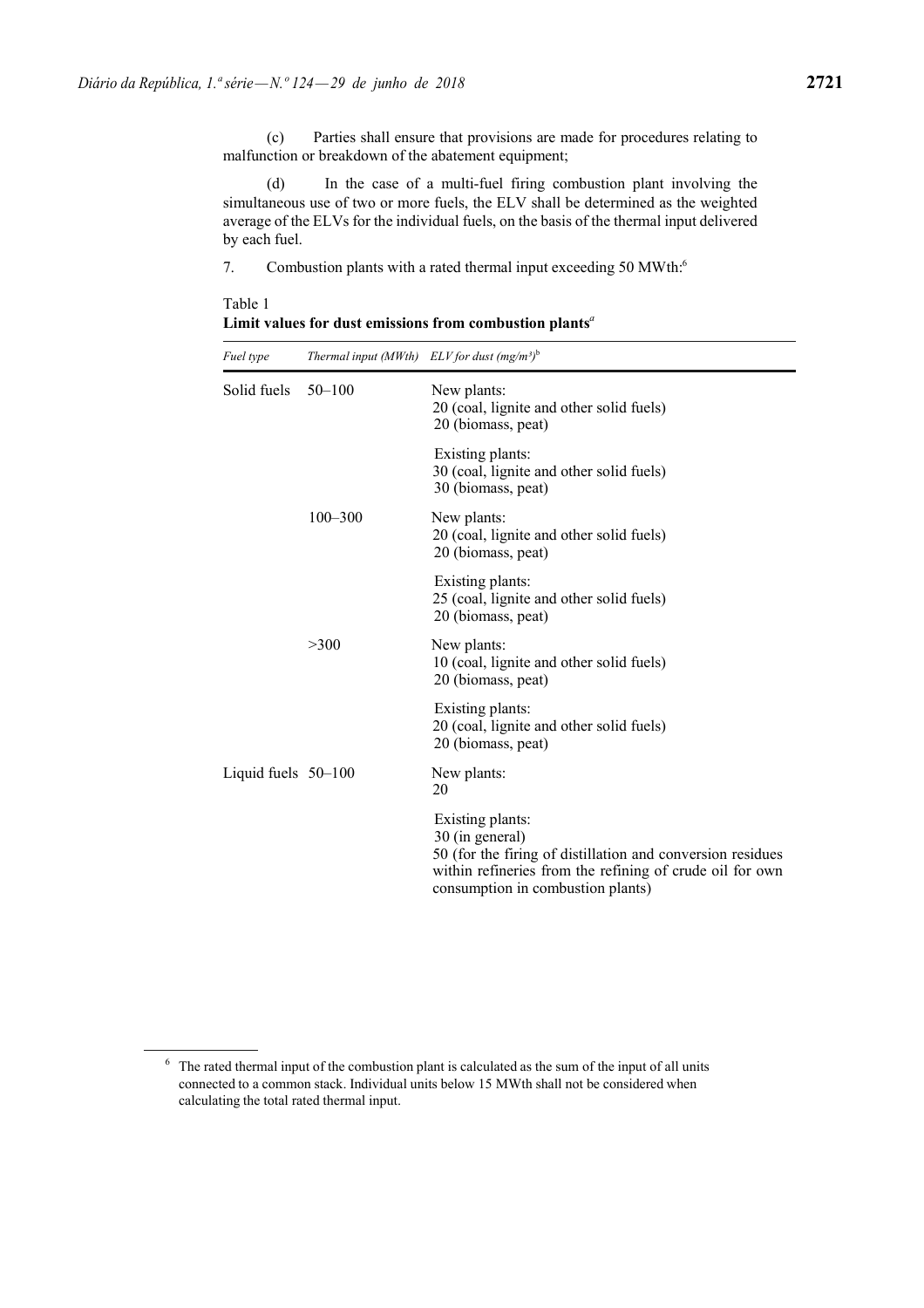| Fuel type              | Thermal input (MWth) ELV for dust (mg/m <sup>3)b</sup> |                                                                                                                                                                                                    |
|------------------------|--------------------------------------------------------|----------------------------------------------------------------------------------------------------------------------------------------------------------------------------------------------------|
| Liquid fuels $100-300$ |                                                        | New plants:<br>20                                                                                                                                                                                  |
|                        |                                                        | Existing plants:<br>25 (in general)<br>50 (for the firing of distillation and conversion residues<br>within refineries from the refining of crude oil for own<br>consumption in combustion plants) |
|                        | >300                                                   | New plants:<br>10                                                                                                                                                                                  |
|                        |                                                        | Existing plants:<br>20 (in general)<br>50 (for the firing of distillation and conversion residues<br>within refineries from the refining of crude oil for own<br>consumption in combustion plants) |
| Natural gas $> 50$     |                                                        | 5                                                                                                                                                                                                  |
| Other gases $> 50$     |                                                        | 10<br>30 (for gases produced by the steel industry which can<br>be used elsewhere)                                                                                                                 |

*<sup>a</sup>* In particular, the ELVs shall not apply to:

- Plants in which the products of combustion are used for direct heating, drying, or any other treatment of objects or materials;
- Post-combustion plants designed to purify the waste gases by combustion which are not operated as independent combustion plants;
- Facilities for the regeneration of catalytic cracking catalysts;
- Facilities for the conversion of hydrogen sulphide into sulphur;
- Reactors used in the chemical industry;
- Coke battery furnaces;
- Cowpers;
- Recovery boilers within installations for the production of pulp;
- Waste incinerators; and
- Plants powered by diesel, petrol or gas engines or by combustion turbines, irrespective of the fuel used.
- <sup>*b*</sup> The O<sub>2</sub> reference content is 6% for solid fuels and 3% for liquid and gaseous fuels.

8. Mineral oil and gas refineries:

Table 2

#### **Limit values for dust emissions released from mineral oil and gas refineries**

| Emission source  | $ELV$ for dust (mg/m <sup>3</sup> ) |
|------------------|-------------------------------------|
| FCC regenerators |                                     |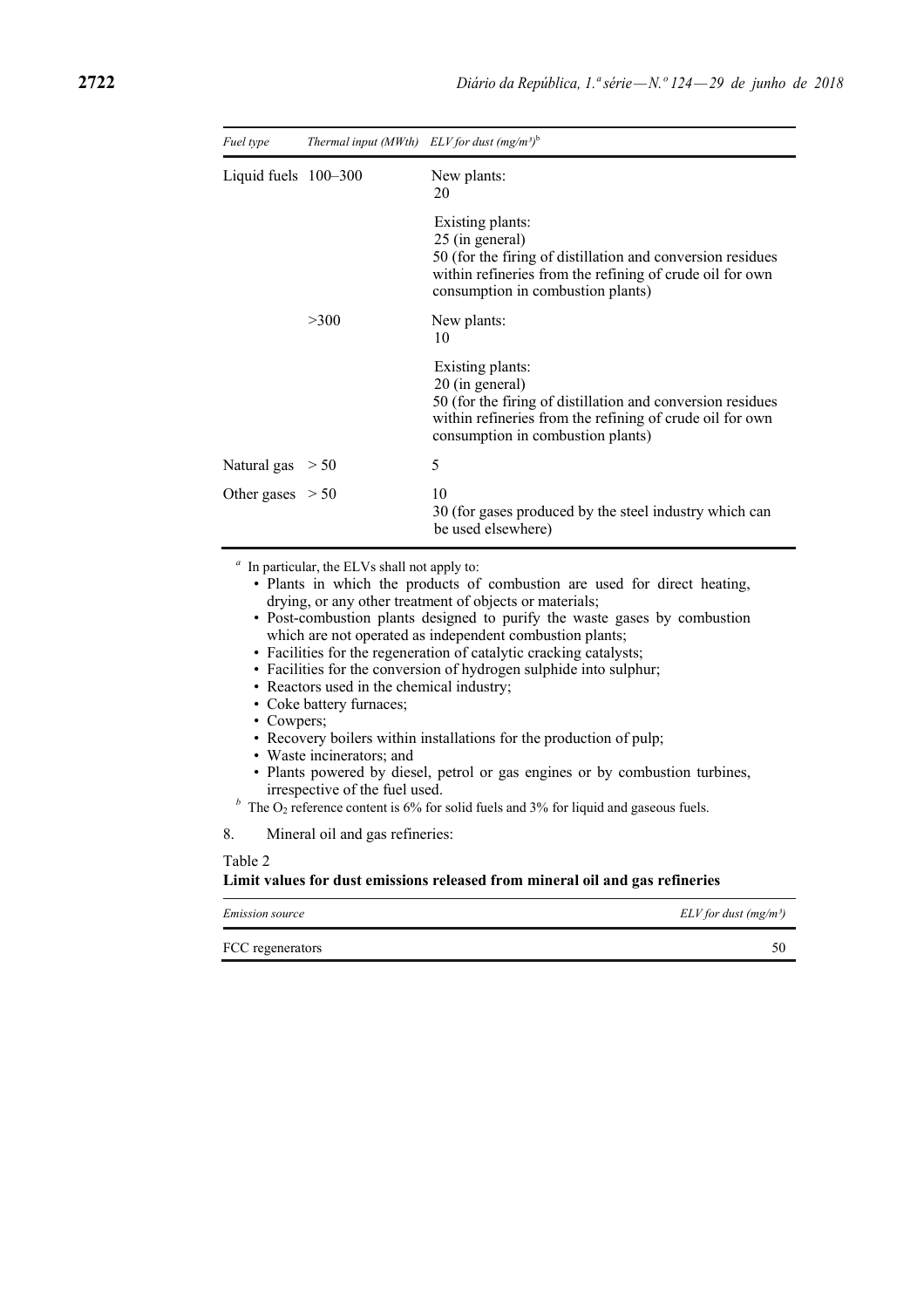9. Cement clinker production:

# Table 3 **Limit values for dust emissions released from cement production***<sup>a</sup>*

| $ELV$ for dust (mg/m <sup>3</sup> )                                                                                                                                                                |    |
|----------------------------------------------------------------------------------------------------------------------------------------------------------------------------------------------------|----|
| Cement installations, kilns, mills and clinker coolers                                                                                                                                             | 20 |
| Installations for the production of cement clinker in rotary kilns with a capacity $>500$<br>Mg/day or in other furnaces with a capacity $>50$ Mg/day. The reference oxygen content is<br>$10\%$ . |    |
| Lime production:<br>10.                                                                                                                                                                            |    |
| Table 4<br>Limit values for dust emissions released from lime production <sup>a</sup>                                                                                                              |    |
| $ELV$ for dust (mg/m <sup>3</sup> )                                                                                                                                                                |    |

| Lime kiln firing |  |
|------------------|--|
|                  |  |

<sup>a</sup> Installations for the production of lime with a capacity of 50 Mg/day or more. This includes lime kilns integrated in other industrial processes, with the exception of the pulp industry (see table 9). The reference oxygen content is 11%.

<sup>*b*</sup> Where the resistivity of the dust is high, the ELV may be higher, up to 30 mg/m<sup>3</sup>.

11. Production and processing of metals:

### Table 5 **Limit values for dust emissions released from primary iron and steel production**

| Activity and capacity threshold                         | $ELV$ for dust (mg/m <sup>3</sup> )                                    |
|---------------------------------------------------------|------------------------------------------------------------------------|
| Sinter plant                                            | 50                                                                     |
| Pelletization plant                                     | 20 for crushing, grinding and drying<br>15 for all other process steps |
| Blast furnace: Hot stoves<br>$(>2.5$ t/hour)            | 10                                                                     |
| Basic oxygen steelmaking and<br>casting $(>2.5$ t/hour) | 30                                                                     |
| Electric steelmaking and casting<br>$(>2.5$ t/hour)     | 15 (existing)<br>$5$ (new)                                             |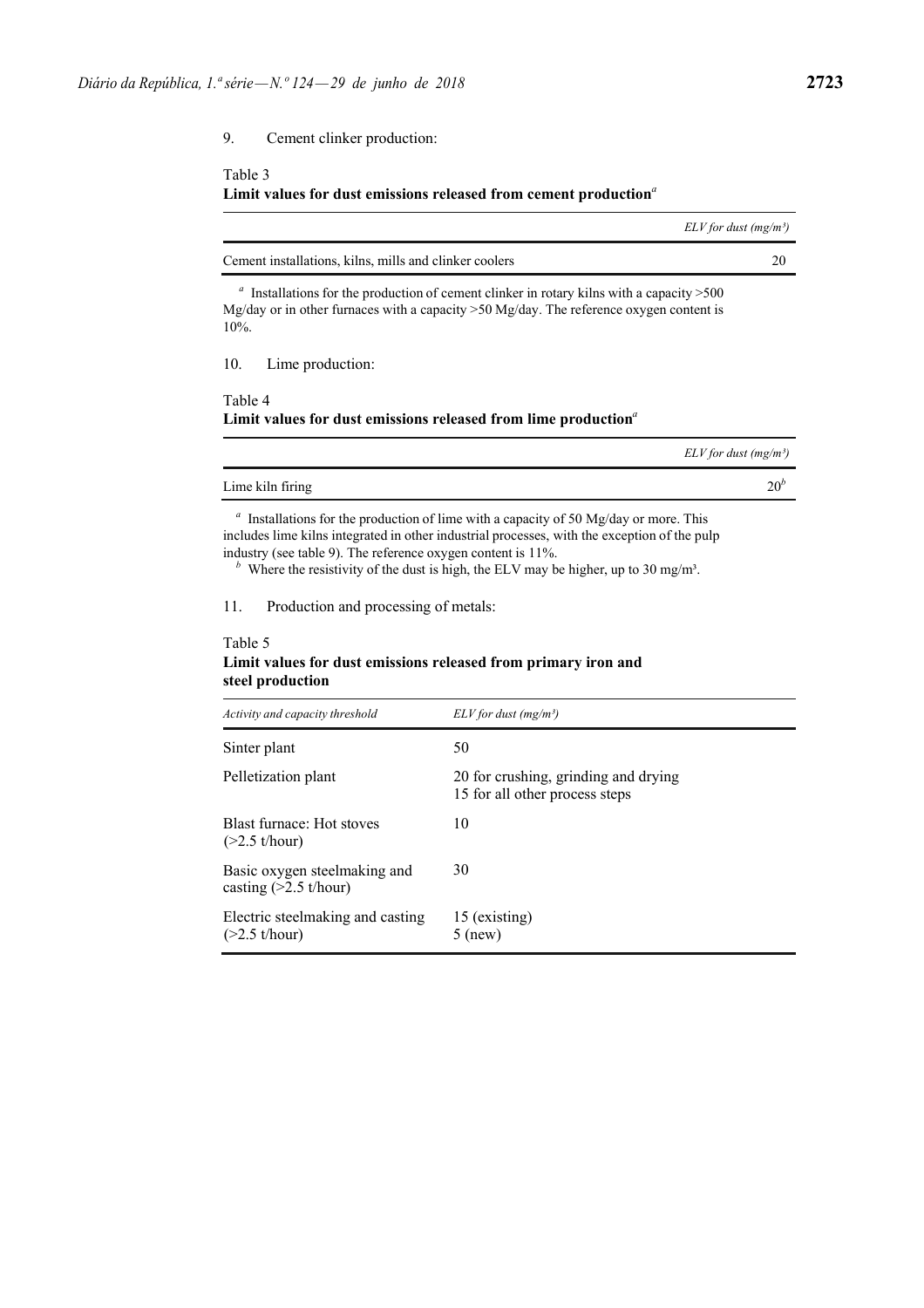| Activity and capacity threshold          | $ELV$ for dust (mg/m <sup>3</sup> )                                               |
|------------------------------------------|-----------------------------------------------------------------------------------|
| Iron foundries $(>20 \text{ t/day})$ :   | 20                                                                                |
| all furnaces (cupola, induction, rotary) |                                                                                   |
| all mouldings (lost, permanent)          |                                                                                   |
| Hot and cold rolling                     | 20<br>50 where a bag filter cannot be applied<br>due to the presence of wet fumes |

## Table 6 **Limit values for dust emissions released from iron foundries**

#### Table 7

## **Limit values for dust emissions released from non-ferrous metals production and processing**

|                              | $ELV$ for dust (mg/m <sup>3</sup> ) (daily) |
|------------------------------|---------------------------------------------|
| Non-ferrous metal processing |                                             |
|                              |                                             |

12. Glass production:

#### Table 8 **Limit values for dust emissions released from glass production***<sup>a</sup>*

|                        | $ELV$ for dust (mg/m <sup>3</sup> ) |
|------------------------|-------------------------------------|
| New installations      | 20                                  |
| Existing installations | 30                                  |

*<sup>a</sup>* Installations for the production of glass or glass fibres with a capacity of 20 Mg/day or more. Concentrations refer to dry waste gases at 8% oxygen by volume (continuous melting), 13% oxygen by volume (discontinuous melting).

13. Pulp production:

## Table 9

#### **Limit values for dust emissions released from pulp production**

|                               | $ELV$ for dust (mg/m <sup>3</sup> ) (annual averages)                                                   |
|-------------------------------|---------------------------------------------------------------------------------------------------------|
| Auxiliary boiler              | 40 when firing liquid fuels (at 3% oxygen content)<br>30 when firing solid fuels (at 6% oxygen content) |
| Recovery boiler and lime kiln | 50                                                                                                      |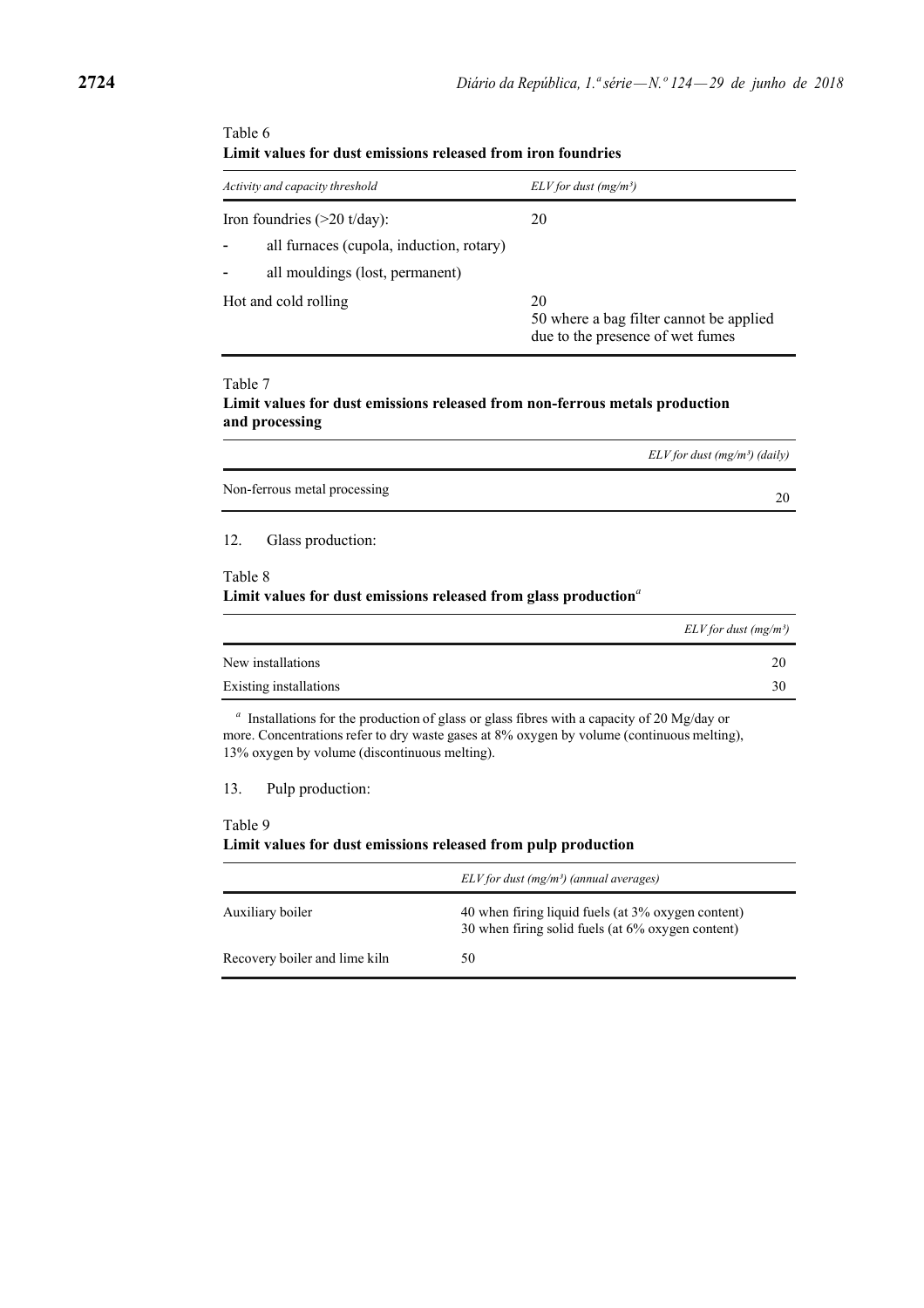14. Waste incineration:

#### Table 10

#### **Limit values for dust emissions released from waste incineration**

|                                                         | $ELV$ for dust (mg/m <sup>3</sup> ) |
|---------------------------------------------------------|-------------------------------------|
| Municipal waste incineration plants ( $>$ 3 Mg/hour)    |                                     |
| Hazardous and medical waste incineration $(>1$ Mg/hour) |                                     |

*Note*: Oxygen reference: dry basis, 11%.

15. Titanium dioxide production:

#### Table 11 **Limit values for dust emissions released from titanium dioxide production**

|                                  | $ELV$ for dust (mg/m <sup>3</sup> ) |
|----------------------------------|-------------------------------------|
| Sulphate process, total emission | 50                                  |
| Chloride process, total emission | 50                                  |

*Note*: For minor emission sources within an installation, an ELV of 150 mg/m<sup>3</sup> may be applied.

16. Combustion installations with a rated thermal input < 50 MWth:

This paragraph is recommendatory in character and describes the measures that can be taken insofar as a Party considers them to be technically and economically feasible for the control of particulate matter:

(a) Residential combustion installations with a rated thermal input < 500 kWth:

(i) Emissions from new residential combustion stoves and boilers with a rated thermal input < 500 kWth can be reduced by the application of:

(aa) Product standards as described in CEN standards (e.g., EN 303–5) and equivalent product standards in the United States and Canada. Countries applying such product standards may define additional national requirements taking into account, in particular, the contribution of emissions of condensable organic compounds to the formation of ambient PM; or

(bb) Ecolabels specifying performance criteria that are typically stricter than the minimum efficiency requirements of the EN product standards or national regulations.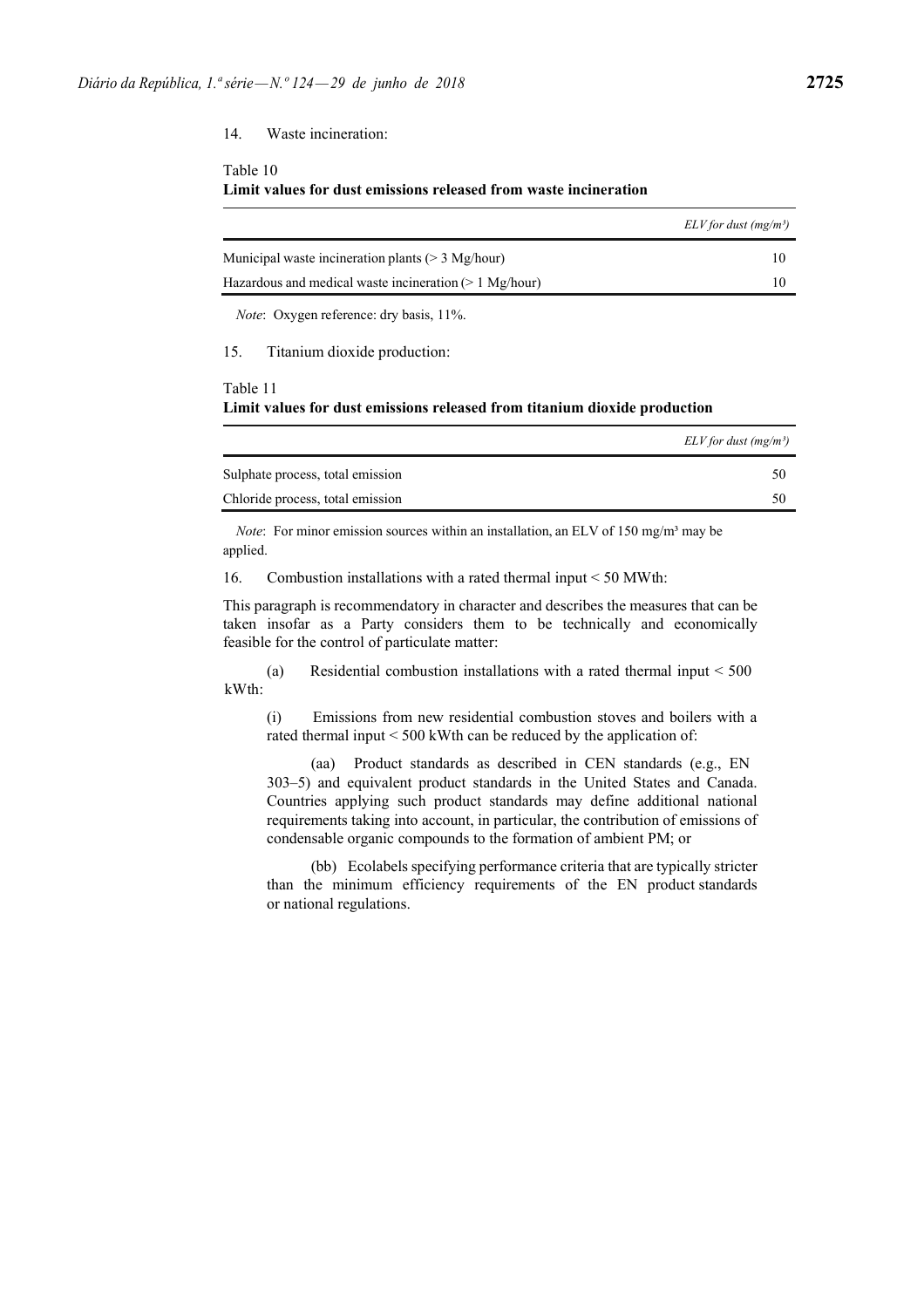#### Table 12

**Recommended limit values for dust emissions released from new solid fuel combustion installations with a rated thermal input < 500 kWth to be used with product standards**

|                                                      | Dust $(mg/m^3)$ |
|------------------------------------------------------|-----------------|
| Open/closed fireplaces and stoves using wood         | 75              |
| Log wood boilers (with heat storage tank)            | 40              |
| Pellet stoves and boilers                            | 50              |
| Stoves and boilers using other solid fuels than wood | 50              |
| Automatic combustion installations                   | 50              |

*Note:* O<sub>2</sub> reference content: 13%.

(ii) Emissions from existing residential combustion stoves and boilers can be reduced by the following primary measures:

(aa) public information and awareness-raising programmes regarding:

- The proper operation of stoves and boilers;
- The use of untreated wood only;
- The correct seasoning of wood for moisture content.

(bb) establishing a programme to promote the replacement of the oldest existing boilers and stoves by modern appliances; or

(cc) establishing an obligation to exchange or retrofit old appliances.

(b) Non-residential combustion installations with a rated thermal input 100 kWth–1 MWth:

#### Table 13

#### **Recommended limit values for dust emissions released from boilers and process heaters with a rated thermal input of 100 kWth–1 MWth.**

|                             |                        | Dust $(mg/m^3)$ |
|-----------------------------|------------------------|-----------------|
| Solid fuels 100–500 kWth    | New installations      | 50              |
|                             | Existing installations | 150             |
| Solid fuels 500 kWth–1 MWth | New installations      | 50              |
|                             | Existing installations | 150             |
|                             |                        |                 |

*Note:* O<sub>2</sub> reference content: wood, other solid biomass and peat: 13%; coal, lignite and other fossil solid fuels: 6%.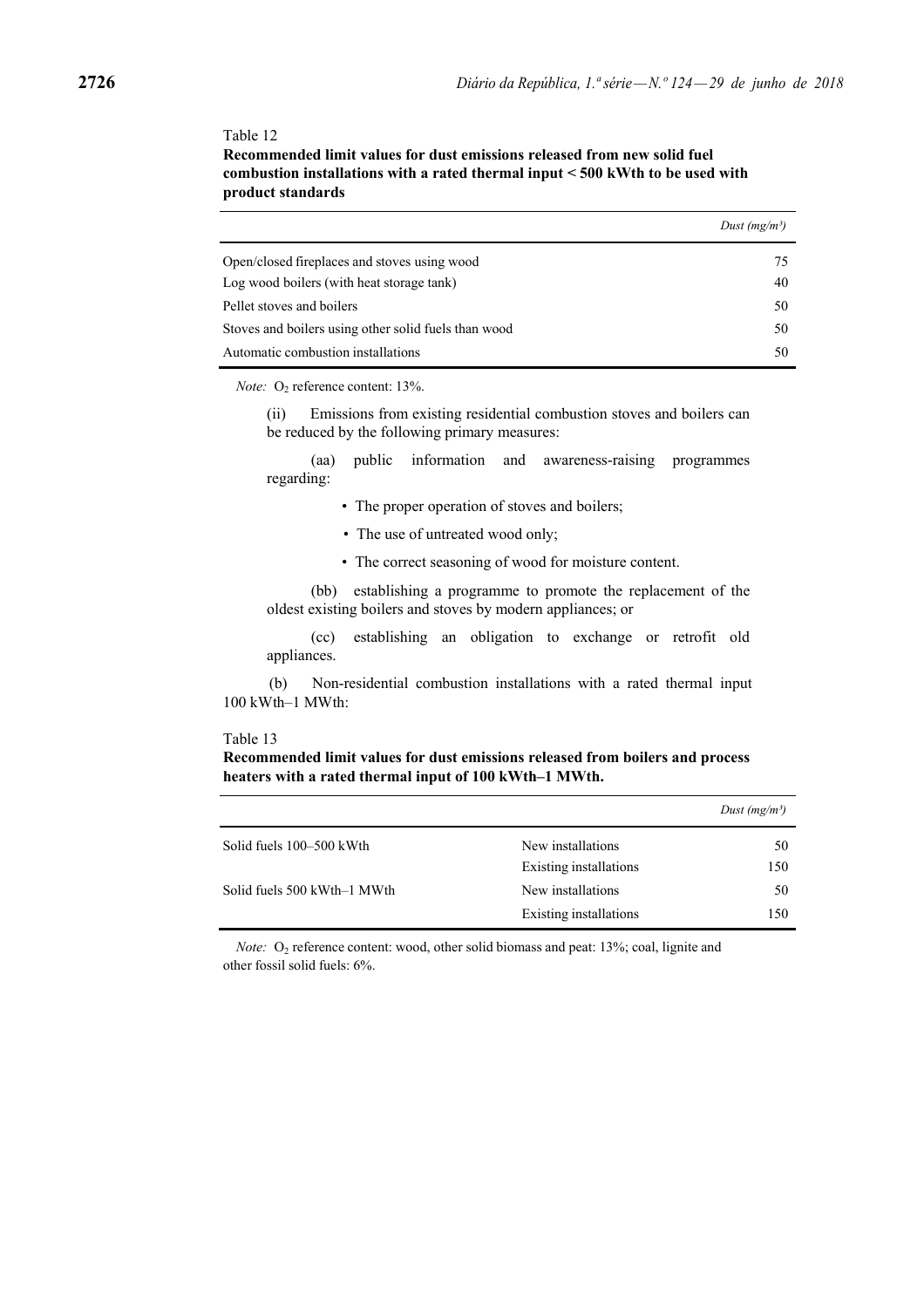#### (c) Combustion installations with a rated thermal input  $> 1-50$  MWth:

#### Table 14

| Recommended limit values for dust emissions released from boilers and process |
|-------------------------------------------------------------------------------|
| heaters with a rated thermal input of 1 MWth–50 MWth                          |

|                           |                        | Dust (mg/m <sup>3</sup> ) |
|---------------------------|------------------------|---------------------------|
| Solid fuels $> 1-5$ MWth  | New installations      | 20                        |
|                           | Existing installations | 50                        |
| Solid fuels $> 5-50$ MWth | New installations      | 20                        |
|                           | Existing installations | 30                        |
| Liquid fuels $> 1-5$ MWth | New installations      | 20                        |
|                           | Existing installations | 50                        |
| Liquid fuels $>5-50$ MWth | New installations      | 20                        |
|                           | Existing installations | 30                        |

*Note:* O<sub>2</sub> reference content: Wood, other solid biomass and peat: 11%; Coal, lignite and other fossil solid fuels: 6%; Liquid fuels, including liquid biofuels: 3%.

# **B. Canada**

17. Limit values for controlling emissions of PM will be determined for stationary sources, as appropriate, taking into account information on available control technologies, limit values applied in other jurisdictions and the documents listed in subparagraphs (a) to (h) below. Limit values may be expressed in terms of PM or TPM. TPM in this context means any PM with an aerodynamic diameter of less than  $100 \mu m$ :

(a) Secondary Lead Smelter Release Regulations, SOR/91-155;

(b) Environmental Code of Practice for Base Metals Smelters and Refineries;

(c) New Source Emission Guidelines for Thermal Electricity Generation;

(d) Environmental Code of Practice for Integrated Steel Mills (EPS 1/MM/7);

(e) Environmental Code of Practice for Non-Integrated Steel Mills (EPS 1/MM/8);

(f) Emission Guidelines for Cement Kilns. PN 1284;

(g) Joint Initial Actions to Reduce Pollutant Emissions that Contribute to Particulate Matter and Ground-level Ozone; and

(h) Performance testing of solid-fuel-burning heating appliances, Canadian Standards Association, B415. 1-10.

## **C. United States of America**

18. Limit values for controlling emissions of PM from stationary sources in the following stationary source categories, and the sources to which they apply, are specified in the following documents: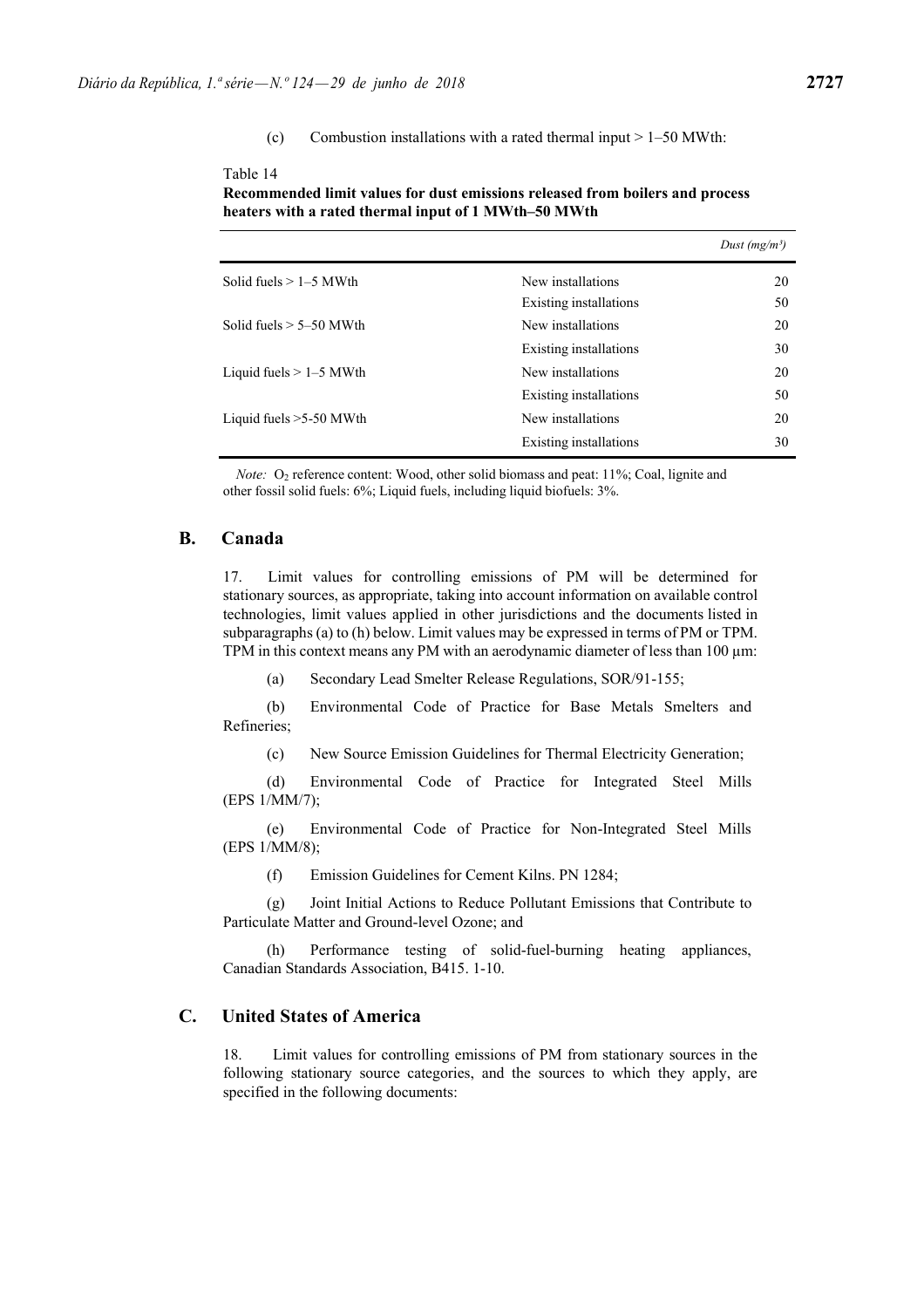(a) Steel Plants: Electric Arc Furnaces — 40 C.F.R. Part 60, Subpart AA and Subpart AAa;

(b) Small Municipal Waste Combustors — 40 C.F.R. Part 60, Subpart AAAA;

(c) Kraft Pulp Mills — 40 C.F.R. Part 60, Subpart BB;

(d) Glass Manufacturing — 40 C.F.R. Part 60, Subpart CC;

(e) Electric Utility Steam Generating Units — 40 C.F.R. Part 60, Subpart D and Subpart Da;

(f) Industrial-Commercial-Institutional Steam Generating Units — 40 C.F.R. Part 60, Subpart Db and Subpart Dc;

(g) Grain Elevators — 40 C.F.R. Part 60, Subpart DD;

(h) Municipal Waste Incinerators — 40 C.F.R. Part 60, Subpart E, Subpart Ea and Subpart Eb;

(i) Hospital/Medical/Infectious Waste Incinerators — 40 C.F.R. Part 60, Subpart Ec;

(j) Portland Cement — 40 C.F.R. Part 60, Subpart F;

(k) Lime Manufacturing — 40 C.F.R. Part 60, Subpart HH;

(l) Hot Mix Asphalt Facilities — 40 C.F.R. Part 60, Subpart I;

(m) Stationary Internal Combustion Engines: Compression Ignition — 40 C.F.R. Part 60, Subpart IIII;

(n) Petroleum Refineries — 40 C.F.R. Part 60, Subpart J and Subpart Ja;

(o) Secondary Lead Smelters — 40 C.F.R. Part 60, Subpart L;

(p) Metallic Minerals Processing — 40 C.F.R. Part 60, Subpart LL;

(q) Secondary Brass and Bronze — 40 C.F.R. Part 60, Subpart M;

(r) Basic Oxygen Process Furnaces — 40 C.F.R. Part 60, Subpart N;

(s) Basic Process Steelmaking Facilities — 40 C.F.R. Part 60, Subpart Na;

(t) Phosphate Rock Processing — 40 C.F.R. Part 60, Subpart NN;

(u) Sewage Treatment Plant Incineration — 40 C.F.R. Part 60, Subpart O;

(v) Nonmetallic Minerals Processing Plants — 40 C.F.R. Part 60, Subpart OOO;

(w) Primary Copper Smelters — 40 C.F.R. Part 60, Subpart P;

(x) Ammonium Sulfate Manufacturing — 40 C.F.R. Part 60, Subpart PP;

(y) Wool Fiberglass Insulation — 40 C.F.R. Part 60, Subpart PPP;

(z) Primary Zinc Smelters — 40 C.F.R. Part 60, Subpart Q;

(aa) Primary Lead Smelters — 40 C.F.R. Part 60, Subpart R;

(bb) Primary Aluminum reduction plants — 40 C.F.R. Part 60, Subpart S;

(cc) Phosphate Fertilizer Production — 40 C.F.R. Part 60, Subparts T, U, V,

W, X;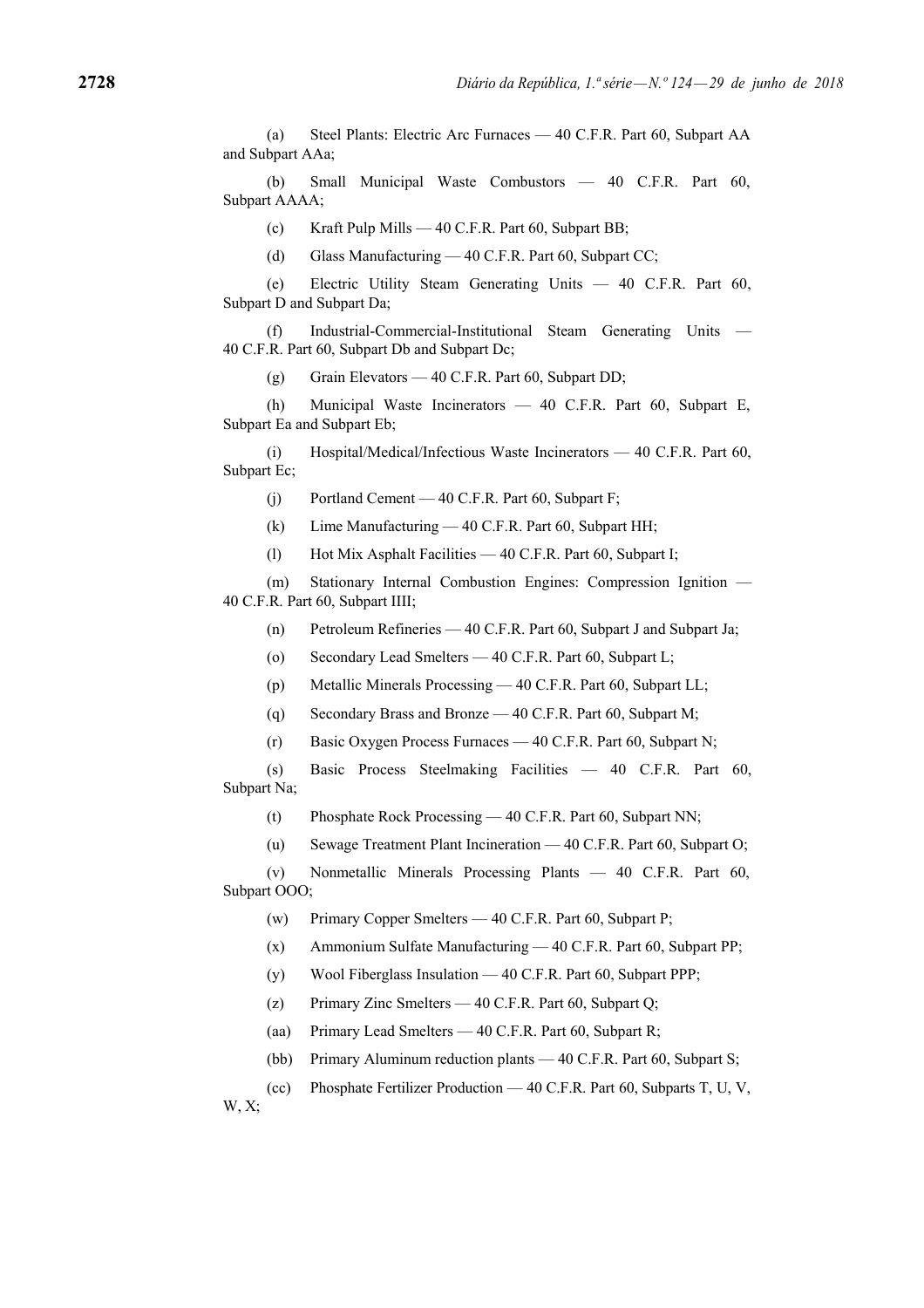(dd) Asphalt Processing and Asphalt Roofing Manufacturing — 40 C.F.R. Part 60, Subpart UU;

(ee) Calciners and Dryers in Mineral Industries — 40 C.F.R. Part 60, Subpart UUU;

(ff) Coal Preparation Plants — 40 C.F.R. Part 60, Subpart Y;

(gg) Ferroalloy Production Facilities — 40 C.F.R. Part 60, Subpart Z;

(hh) Residential Wood Heaters — 40 C.F.R. Part 60, Subpart AAA;

(ii) Small Municipal Waste Combustors (after 11/30/1999) — 40 C.F.R. Part 60, Subpart AAAA;

(jj) Small Municipal Waste Combustors (before 11/30/1999) — 40 C.F.R. Part 60, Subpart BBBB;

(kk) Other Solid Waste Incineration Units (after 12/9/2004) — 40 C.F.R. Part 60, Subpart EEEE;

(ll) Other Solid Waste Incineration Units (before 12/9/2004) — 40 C.F.R. Part 60, Subpart FFFF;

(mm) Stationary Compression Ignition Internal Combustion Engines — 40 C.F.R. Part 60, Subpart IIII; and

(nn) Lead Acid BatteryManufacturing Plants — 40 C.F.R. Part 60, Subpart KK.

19. Limit values for controlling emissions of PM from sources subject to National Emission Standards for Hazardous Air Pollutants:

(a) Coke oven batteries — 40 C.F.R. Part 63, Subpart L;

(b) Chrome Electroplating (major and Area sources) – 40 C.F.R. Part 63, Subpart N;

(c) Secondary lead smelters  $-40$  C.F.R. Part 63, Subpart X;

(d) Phosphoric Acid Manufacturing Plants — 40 C.F.R. Part 63, Subpart AA;

(e) Phosphate Fertilizers Production Plants — 40 C.F.R. Part 63, Subpart BB;

(f) Magnetic Tape Manufacturing — 40 C.F.R. Part 63, Subpart EE;

(g) Primary Aluminum— 40 C.F.R. Part 63, Subpart L;

(h) Pulp and paper II (combustion) — 40 C.F.R. Part 63, Subpart MM;

(i) Mineral wool manufacturing — 40 C.F.R. Part 63, Subpart DDD; (j) Hazardous waste combustors — 40 C.F.R. Part 63, Subpart EEE;

(k) Portland cement manufacturing — 40 C.F.R. Part 63, Subpart LLL;

(l) Wool fiberglass manufacturing — 40 C.F.R. Part 63, Subpart NNN;

(m) Primary copper — 40 C.F.R. Part 63, Subpart QQQ;

(n) Secondary aluminum — 40 C.F.R. Part 63, Subpart RRR;

(o) Primary lead smelting — 40 C.F.R. Part 63, Subpart TTT;

(p) Petroleum refineries — 40 C.F.R. Part 63, Subpart UUU;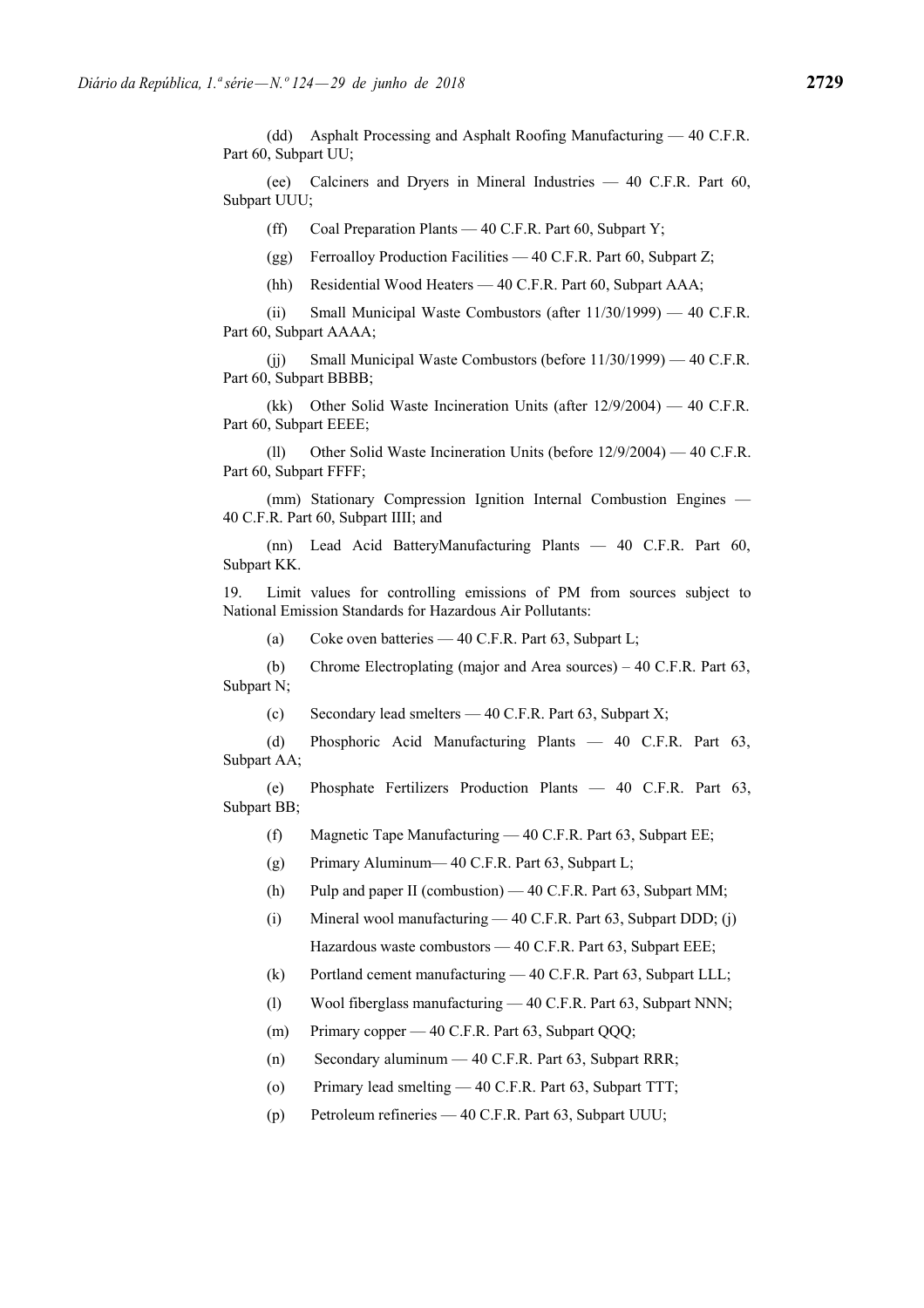(q) Ferroalloys production — 40 C.F.R. Part 63, Subpart XXX;

(r) Lime manufacturing — 40 C.F.R. Part 63, Subpart AAAAA;

(s) Coke Ovens: Pushing, Quenching, and Battery Stacks — 40 C.F.R. Part 63, Subpart CCCCC:

(t) Iron and steel foundries — 40 C.F.R. Part 63, Subpart EEEEE;

(u) Integrated iron and steel manufacturing — 40 C.F.R. Part 63, Subpart FFFFF;

(v) Site remediation — 40 C.F.R. Part 63, Subpart GGGGG;

(w) Miscellaneous coating manufacturing — 40 C.F.R. Part 63, Subpart HHHHH;

(x) Asphalt Processing and Roofing Manufacturing — 40 C.F.R. Part 63, Subpart LLLLL;

(y) Taconite Iron Ore Processing — 40 C.F.R. Part 63, Subpart RRRRR;

(z) Refractory products manufacturing — 40 C.F.R. Part 63, Subpart SSSSS;

(aa) Primary magnesium refining — 40 C.F.R. Part 63, Subpart TTTTT;

(bb) Electric Arc Furnace Steelmaking Facilities — 40 C.F.R. Part 63, Subpart YYYYY;

(cc) Iron and steel foundries — 40 C.F.R. Part 63, Subpart ZZZZZ;

(dd) Primary Copper Smelting Area Sources — 40 C.F.R. Part 63, Subpart EEEEEE;

(ee) Secondary Copper Smelting Area Sources — 40 C.F.R. Part 63, Subpart FFFFFF;

(ff) Primary Nonferrous Metals Area Sources: Zinc, Cadmium, and Beryllium — 40 C.F.R. Part 63, Subpart GGGGGG;

(gg) Lead Acid Battery Manufacturing (Area sources) — 40 C.F.R. Part 63, Subpart PPPPPP;

(hh) Glass manufacturing (area sources) — 40 C.F.R. Part 63, Subpart SSSSSS;

(ii) Secondary Nonferrous Metal Smelter (Area Sources) — 40 C.F.R. Part 63, Subpart TTTTTT;

(jj) Chemical Manufacturing (Area Sources) — 40 C.F.R. Part 63, Subpart VVVVVV;

(kk) Plating and Polishing Operations (Area sources) — 40 C.F.R. Part 63, Subpart WWWWWW;

(ll) Area Source Standards for Nine Metal Fabrication and Finishing Source Categories — 40 C.F.R.Part 63, Subpart XXXXXX;

(mm) Ferroalloys Production (Area Sources) — 40 C.F.R. Part 63, Subpart YYYYYY;

(nn) Aluminum, Copper, and Nonferrous Foundries (Area Sources) — 40 C.F.R. Part 63, Subpart ZZZZZZ;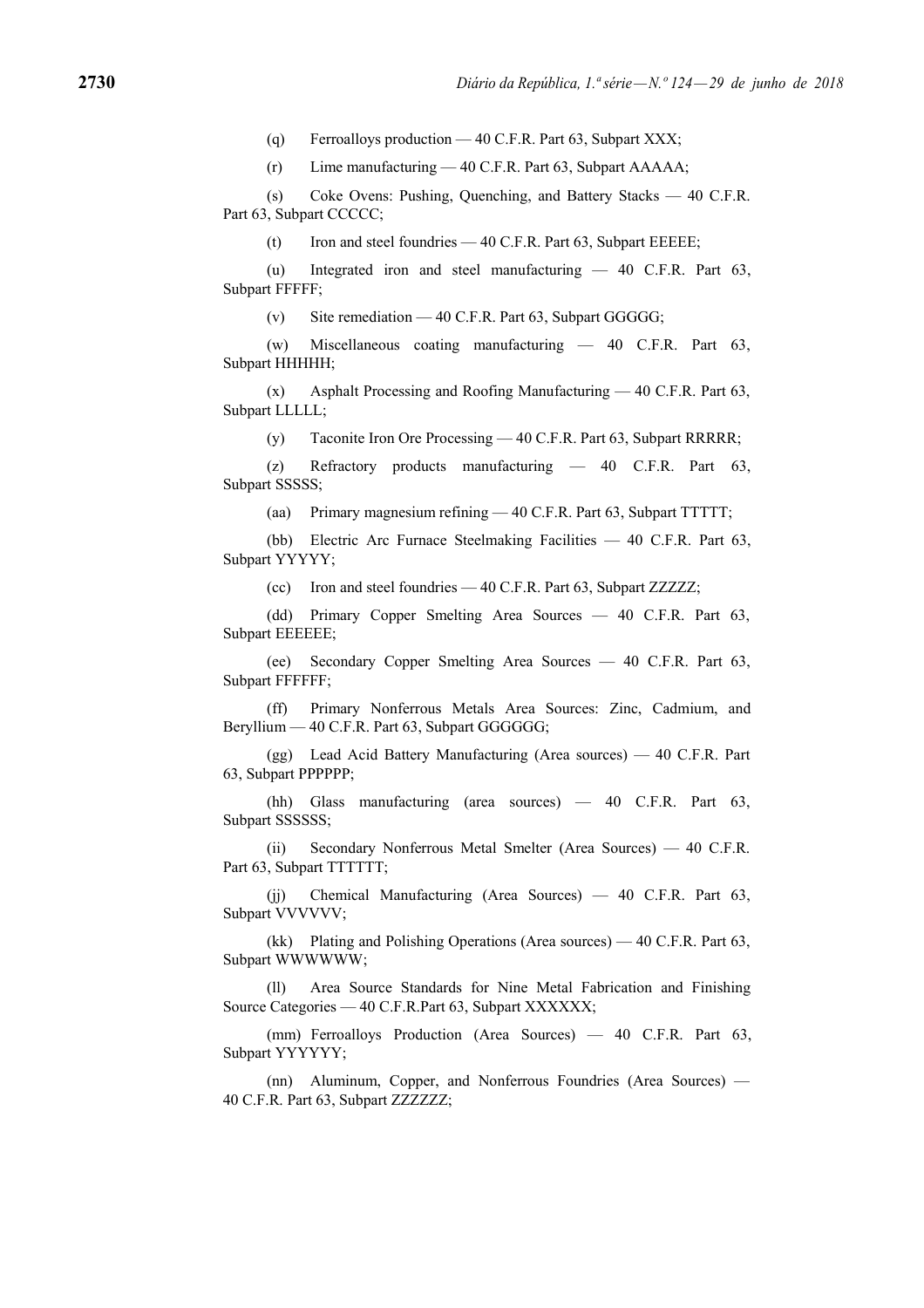(oo) Asphalt Processing and Roofing Manufacturing (Area Sources) — 40 C.F.R. Part 63, Subpart AAAAAAA;

(pp) Chemical Preparation (Area Sources) — 40 C.F.R. Part 63, Subpart BBBBBBB:

(qq) Paints and Allied Products Manufacturing (Area Sources) — 40 C.F.R. Part 63, Subpart CCCCCCC;

(rr) Prepared animal feeds manufacturing (Area Sources) — 40 C.F.R. Part 63, Subpart DDDDDDD; and

(ss) Gold Mine Ore Processing and Production (Area Sources) — 40 C.F.R. Part 63, Subpart EEEEEEE.

## **X. Annex XI**

A new annex XI is added as follows:

# **Annex XI Limit values for volatile organic compounds content of products**

1. Section A applies to Parties other than Canada and the United States of America, section B applies to Canada and section C applies to the United States of America.

## **A. Parties other than Canada and the United States of America**

2. This section concerns the limitation of emissions of volatile organic compounds (VOCs) due to the use of organic solvents in certain paints and varnishes and vehicle refinishing products.

3. For the purpose of section A of the present annex, the following general definitions shall apply:

(a) "Substances" means any chemical element and its compounds, as they occur in the natural state or as produced by industry, whether in solid or liquid or gaseous form;

(b) "Mixture" means mixtures or solutions composed of two or more substances;

(c) "Organic compound" means any compound containing at least the element carbon and one or more of hydrogen, oxygen, sulphur, phosphorus, silicon, nitrogen, or a halogen, with the exception of carbon oxides and inorganic carbonates and bicarbonates;

(d) "Volatile organic compound (VOC)" means any organic compound having an initial boiling point less than or equal to 250° C measured at a standard pressure of 101.3 kPa;

(e) "VOC content" means the mass of VOCs, expressed in grams/litre (g/l), in the formulation of the product in its ready to use condition. The mass of VOCs in a given product which react chemically during drying to form part of the coating shall not be considered part of the VOC content;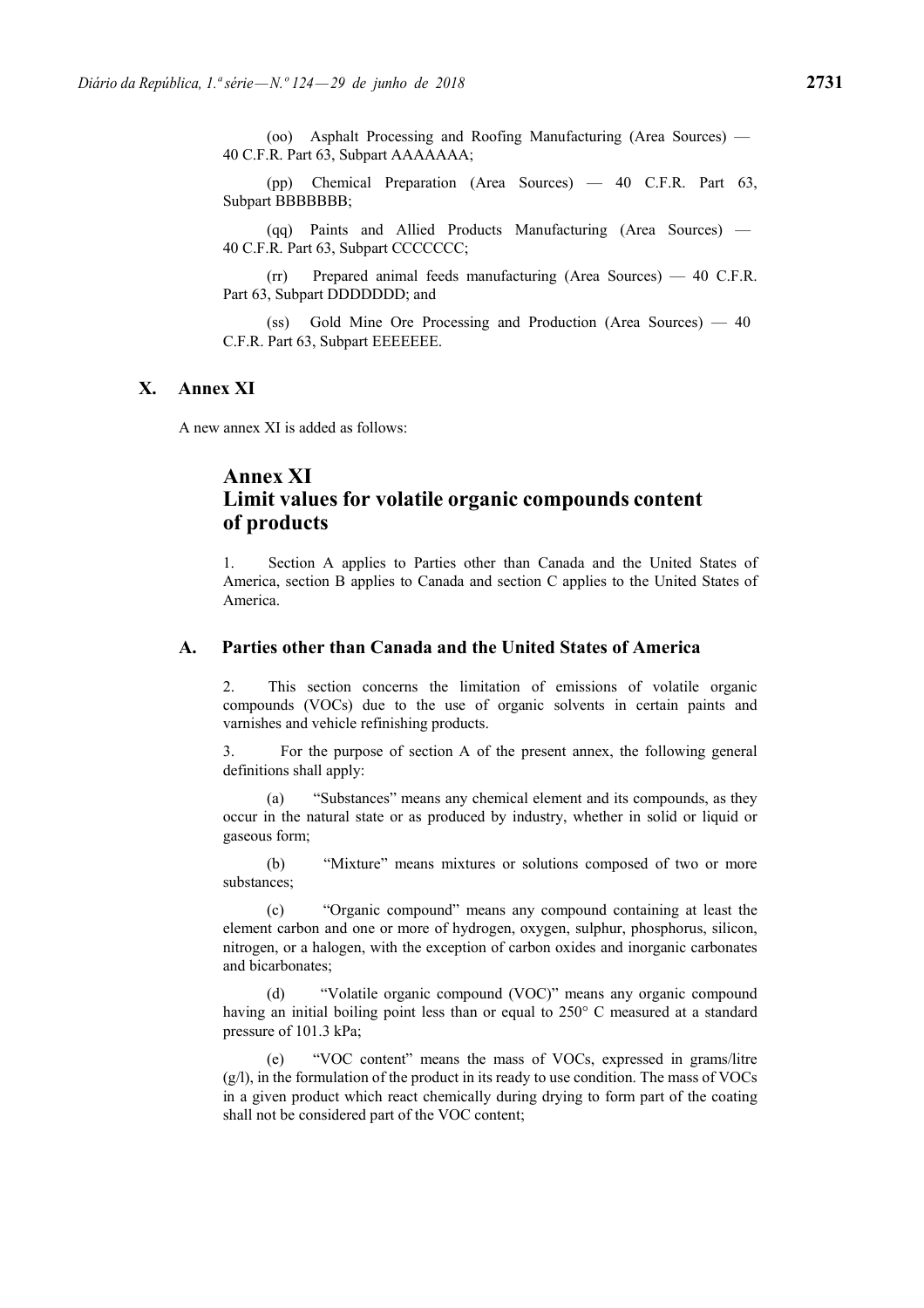(f) "Organic solvent" means any VOC which is used alone or in combination with other agents to dissolve or dilute raw materials, products, or waste materials, or is used as a cleaning agent to dissolve contaminants, or as a dispersion medium, or as a viscosity adjuster, or as a surface tension adjuster, or as a plasticiser, or as a preservative;

"Coating" means any mixture, including all the organic solvents or mixtures containing organic solvents necessary for its proper application, which is used to provide a film with decorative, protective or other functional effect on a surface;

(h) "Film" means a continuous layer resulting from the application of one or more coats to a substrate;

(i) "Water-borne coatings (WB)" means coatings the viscosity of which is adjusted by the use of water;

(j) "Solvent-borne coatings (SB)" means coatings the viscosity of which is adjusted by the use of organic solvent;

"Placing on the market" means making available to third parties, whether in exchange for payment or not. Importation into the Parties customs territory shall be deemed to be placing on the market for the purposes of this annex.

4. "Paints and varnishes" means products listed in the subcategories below, excluding aerosols. They are coatings applied to buildings, their trim and fitting, and associated structures for decorative, functional and protective purpose:

(a) "Matt coatings for interior walls and ceilings" means coatings designed for application to indoor walls and ceilings with a gloss  $25 \quad \textcircled{a}$  60 degrees;

(b) "Glossy coatings for interior walls and ceilings" means coatings designed for application to indoor walls and ceilings with a gloss  $> 25$  (a) 60 degrees;

(c) "Coatings for exterior walls of mineral substrate" means coatings designed for application to outdoor walls of masonry, brick or stucco;

(d) "Interior/exterior trim and cladding paints for wood, metal or plastic" means coatings designed for application to trim and cladding which produce an opaque film. These coatings are designed for either a wood, metal or a plastic substrate. This subcategory includes undercoats and intermediate coatings;

(e) "Interior/exterior trim varnishes and wood stains" means coatings designed for application to trim which produce a transparent or semi-transparent film for decoration and protection of wood, metal and plastics. This subcategory includes opaque wood stains. Opaque wood stains means coatings producing an opaque film for the decoration and protection of wood, against weathering, as defined in EN 927-1, within the semi-stable category;

(f) "Minimal build wood stains" means wood stains which, in accordance with EN 927-1:1996, have a mean thickness of less than  $5\mu$ m when tested according to ISO 2808: 1997, method 5A;

(g) "Primers" means coatings with sealing and/or blocking properties designed for use on wood or walls and ceilings;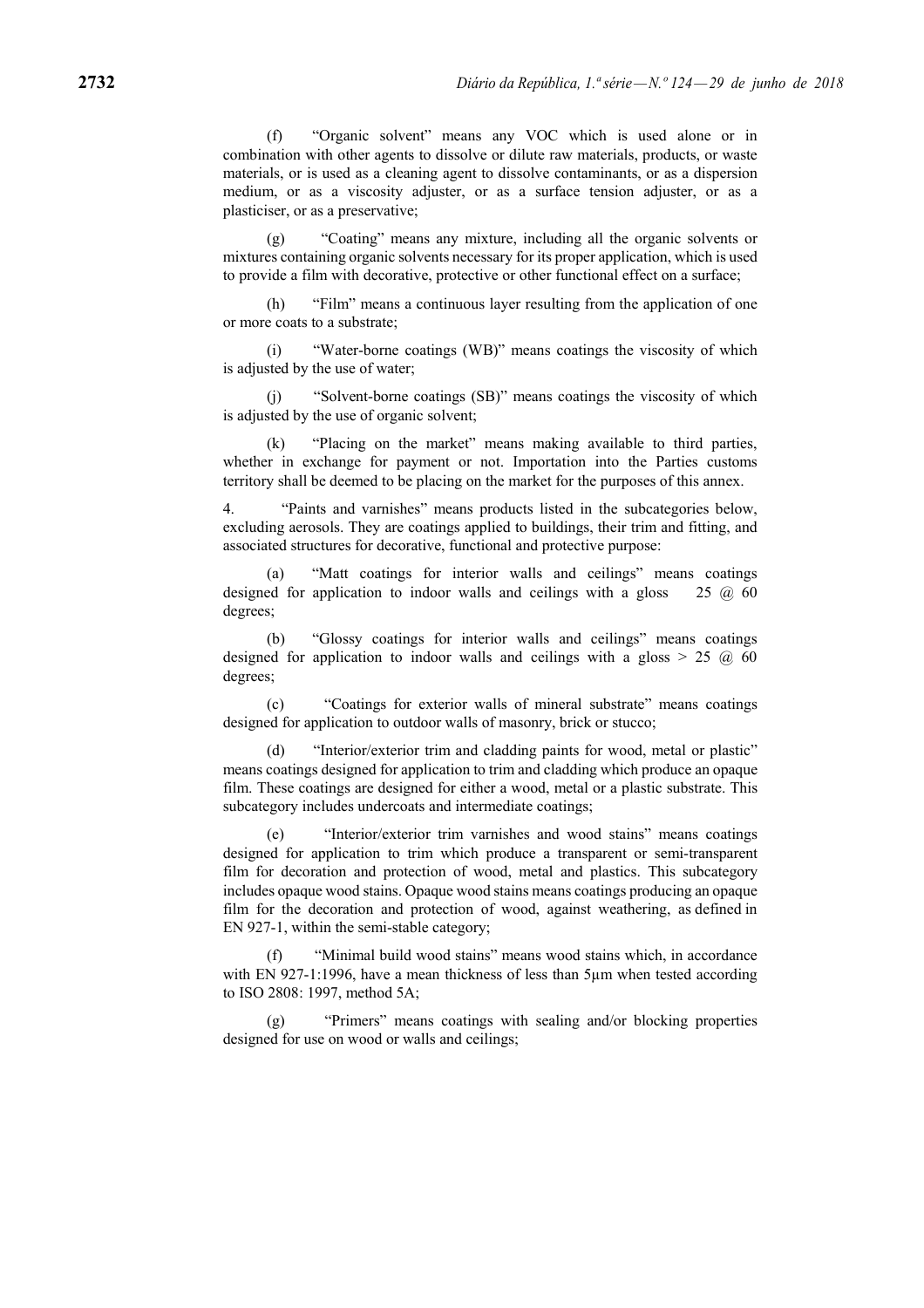(h) "Binding primers" means coatings designed to stabilize loose substrate particles or impart hydrophobic properties and/or to protect wood against blue stain;

(i) "One-pack performance coatings" means performance coatings based on film-forming material. They are designed for applications requiring a special performance, such as primer and topcoats for plastics, primer coat for ferrous substrates, primer coat for reactive metals such as zinc and aluminium, anticorrosion finishes, floor coatings, including for wood and cement floors, graffiti resistance, flame retardant, and hygiene standards in the food or drink industry or health services;

(j) "Two-pack performance coatings" means coatings with the same use as one-performance coatings, but with a second component (e.g., tertiary amines) added prior to application;

(k) "Multicoloured coatings" means coatings designed to give a two-tone or multiple-colour effect, directly from the primary application;

"Decorative effect coatings" means coatings designed to give special aesthetic effects over specially prepared pre-painted substrates or base coats and subsequently treated with various tools during the drying period.

5. "Vehicle refinishing products" means products listed in the subcategories below. They are used for the coating of road vehicles, or part of them, carried out as part of vehicle repair, conservation or decoration outside of manufacturing installations. In this respect, "road vehicle" means any motor vehicle intended for use on the road, being complete or incomplete, having at least four wheels and a maximum design speed exceeding 25 km/h, and its trailers, with the exception of vehicles which run on rails and of agricultural and forestry tractors and all mobile machinery:

(a) "Preparatory and cleaning" means products designed to remove old coatings and rust, either mechanically or chemically, or to provide a key for new coatings:

(i) Preparatory products include gunwash (a product designed for cleaning spray-guns and other equipment), paint strippers, degreasers (including anti-static types for plastic) and silicone removers;

(ii) "Pre-cleaner" means a cleaning product designed for the removal of surface contamination during preparation for and prior to the application of coating materials.

(b) "Bodyfiller/stopper" means heavy-bodied compounds designed to be applied to fill deep surface imperfections prior to the application of the surfacer/filler;

(c) "Primer" means any coating that is designed for application to bare metal or existing finishes to provide corrosion protection prior to application of a primer surfacer:

(i) "Surfacer/filler" means a coating designed for application immediately prior to the application of topcoat for the purpose of corrosion resistance, to ensure adhesion of the topcoat, and to promote the formation of a uniform surface finish by filling in minor surface imperfections;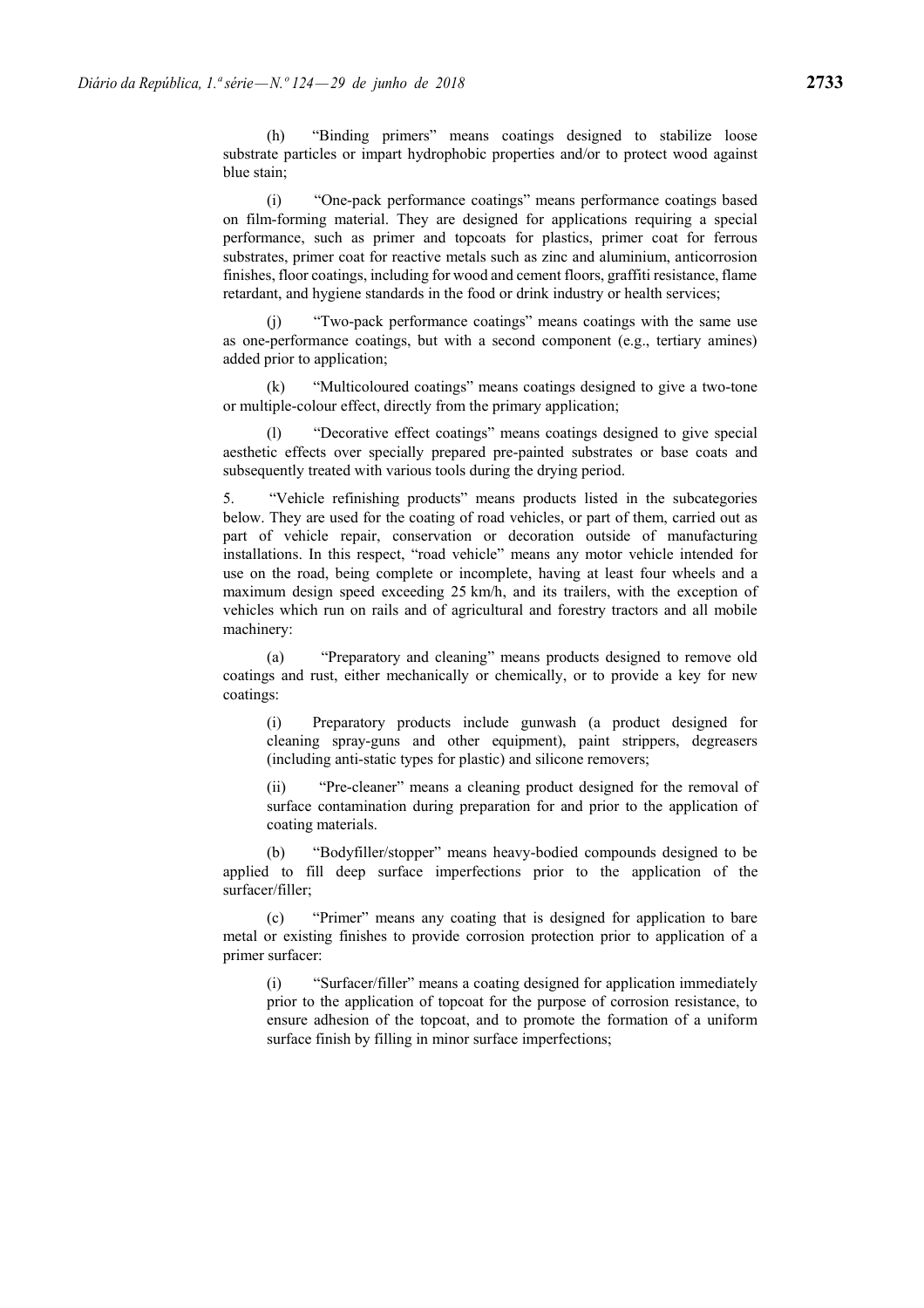(ii) "General metal primer" means a coating designed for application as primers, such as adhesion promoters, sealers, surfacers, undercoats, plastic primers, wet-on-wet, non-sand fillers and spray fillers;

(iii) "Wash primer" means coatings containing at least 0.5% by weight of phosphoric acid designed to be applied directly to bare metal surfaces to provide corrosion resistance and adhesion; coatings used as weldable primers; and mordant solutions for galvanized and zinc surfaces.

(d) "Topcoat" means any pigmented coating that is designed to be applied either as a single-layer or as a multiple-layer base to provide gloss and durability. It includes all products involved such as base coatings and clear coatings:

(i) "Base coatings" means pigmented coatings designed to provide colour and any desired optical effects, but not the gloss or surface resistance of the coating system;

(ii) "Clear coating" means a transparent coating designed to provide the final gloss and resistance properties of the coating system.

(e) "Special finishes" means coatings designed for application as topcoats requiring special properties, such as metallic or pearl effect, in a single layer, highperformance solid-colour and clear coats, (e.g., anti-scratch and fluorinated clear coat), reflective base coat, texture finishes (e.g., hammer), anti-slip, under-body sealers, antichip coatings, interior finishes; and aerosols.

6. Parties shall ensure that the products covered by this annex which are placed on the market within their territory comply with the maximum VOC content as specified in tables 1 and 2. For the purposes of restoration and maintenance of buildings and vintage vehicles designated by competent authorities as being of particular historical and cultural value, Parties may grant individual licences for the sale and purchase in strictly limited quantities of products which do not meet the VOC limit values laid down in this annex. Parties may also exempt from compliance with the above requirements products sold for exclusive use in an activity covered by annex VI and carried out in a registered or authorized installation complying with that annex.

| Table 1                                      |  |
|----------------------------------------------|--|
| Maximum VOC content for paints and varnishes |  |

| Product subcategory                                                            | Type      | $(g/l)^*$ |
|--------------------------------------------------------------------------------|-----------|-----------|
| Interior matt wall and ceilings (Gloss $\leq 25 \omega/60^{\circ}$ )           | WB        | 30        |
|                                                                                | <b>SB</b> | 30        |
| Interior glossy walls and ceilings (Gloss $> 25 \textcircled{a} 60^{\circ}$ )  | WВ        | 100       |
|                                                                                | <b>SB</b> | 100       |
| Exterior walls of mineral substrate                                            | WВ        | 40        |
|                                                                                | <b>SB</b> | 430       |
| Interior/exterior trim and cladding paints for wood and metal                  | WB        | 130       |
|                                                                                | <b>SB</b> | 300       |
| Interior/exterior trim varnishes and wood stains, including opaque wood stains | WB        | 130       |
|                                                                                | <b>SB</b> | 400       |
| Interior and exterior minimal build wood stains                                | WВ        | 130       |
|                                                                                | <b>SB</b> | 700       |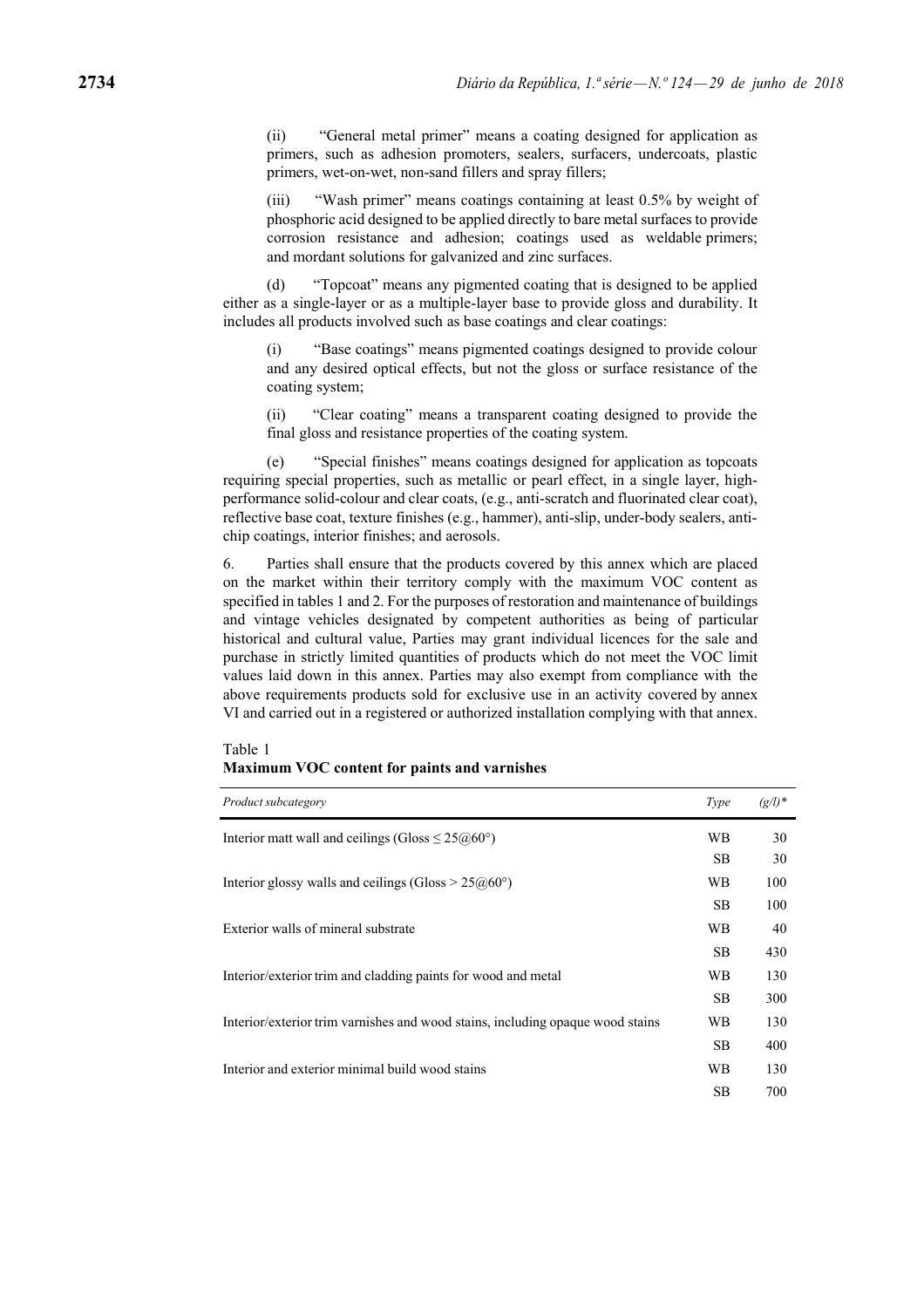| Product subcategory                                         | Type      | $(g/l)^*$ |
|-------------------------------------------------------------|-----------|-----------|
| Primers                                                     | <b>WB</b> | 30        |
|                                                             | <b>SB</b> | 350       |
| Binding primers                                             | <b>WB</b> | 30        |
|                                                             | <b>SB</b> | 750       |
| One pack performance coatings                               | WB        | 140       |
|                                                             | <b>SB</b> | 500       |
| Two-pack reactive performance coatings for specific end-use | WB        | 140       |
|                                                             | <b>SB</b> | 500       |
| Multi-coloured coatings                                     | WВ        | 100       |
|                                                             | <b>SB</b> | 100       |
| Decorative effects coatings                                 | WB        | 200       |
|                                                             | <b>SB</b> | 200       |

\* g/l ready to use.

# Table 2

## **Maximum VOC content for vehicle refinishing products**

| <b>Product Subcategory</b> | Coatings                                      | $VOC(g/l)*$ |
|----------------------------|-----------------------------------------------|-------------|
| Preparatory and cleaning   | Preparatory                                   | 850         |
|                            | Pre-cleaner                                   | 200         |
| Bodyfiller/stopper         | All types                                     | 250         |
| Primer                     | Surfacer/filler and general (metal)<br>primer | 540         |
|                            | Wash primer                                   | 780         |
| Topcoat                    | All types                                     | 420         |
| Special finishes           | All types                                     | 840         |

\* g/l of ready-for-use product. Except for "preparatory and cleaning", any water content of the product ready for use should be discounted.

## **B. Canada**

7. Limit values for controlling emissions of VOCs from the use of consumer and commercial products will be determined, as appropriate, taking into account information on available control technologies, techniques and measures, limit values applied in other jurisdictions, and the documents below:

(a) VOC Concentration Limits for Architectural Coatings Regulations, SOR/2009-264;

(b) VOC Concentration Limits for Automotive Refinishing Products, SOR/2009-197;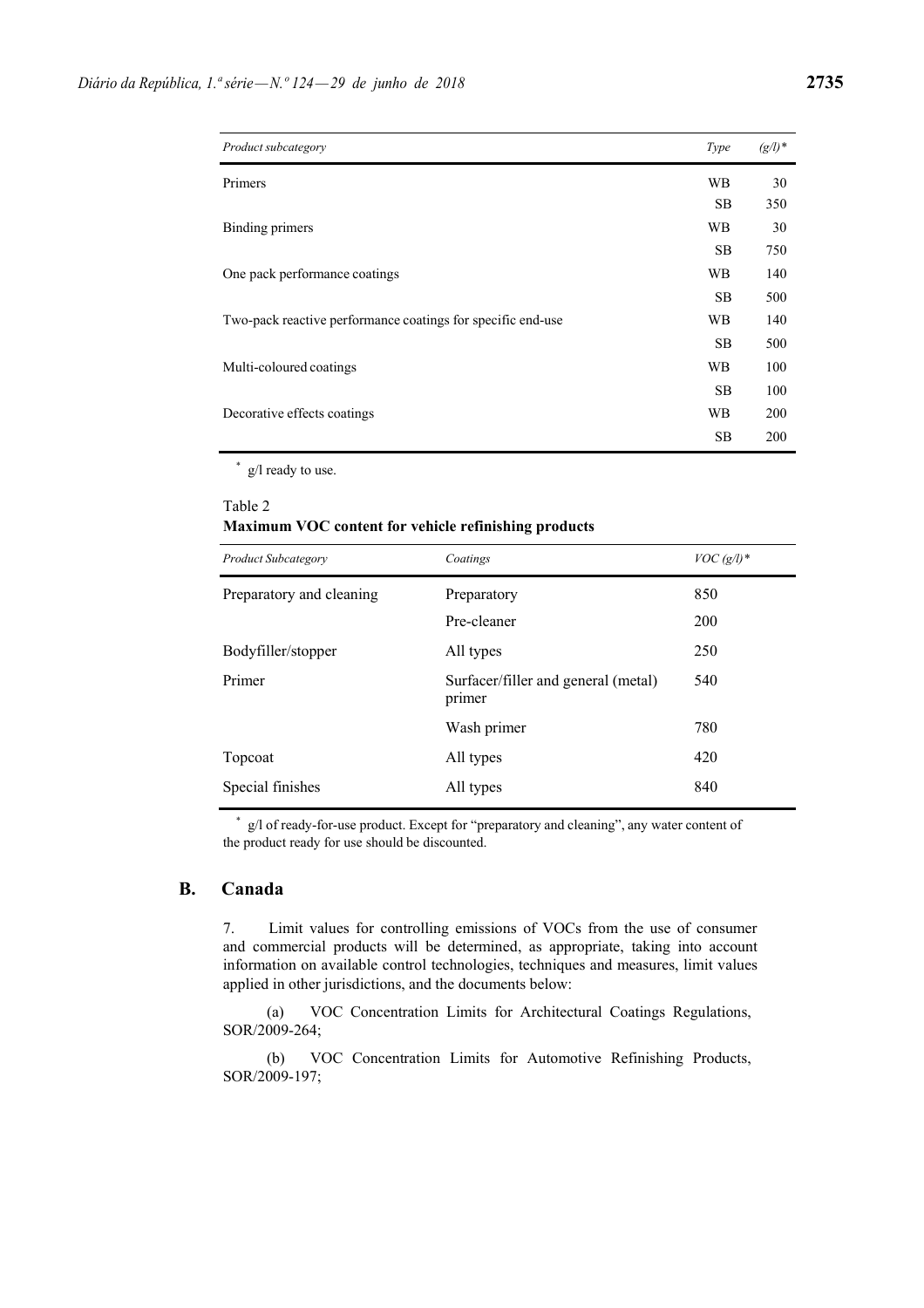(c) Regulations Amending the Prohibition of Certain Toxic Substances Regulations, 2005 (2-Methoxyethanol, Pentachlorobenzene and Tetrachlorobenzenes), SOR/2006-279;

(d) Federal Halocarbon Regulations, SOR/2003-289;

(e) Prohibition of Certain Toxic Substances Regulations, SOR/2003-99;

(f) Solvent Degreasing Regulations, SOR/2003-283;

(g) Tetrachloroethylene (Use in Dry Cleaning and Reporting Requirements) Regulations, SOR/2003-79;

(h) Order Adding Toxic Substances to Schedule 1 to the Canadian Environmental Protection Act, 1999;

(i) Notice with Respect to Certain Substances on the Domestic Substances List (DSL);

(j) Order Amending Schedule 1 to the Canadian Environmental Protection Act, 1999 (Miscellaneous Program);

(k) Ozone-depleting Substances Regulations, SOR/99-7;

(l) Proposed regulations for VOC Concentrations Limits for Certain Products;

(m) Proposed notice requiring the preparation and implementation of pollution prevention plans in respect of specified substances on Schedule 1 of the Canadian Environmental Protection Act, 1999, related to the resin and synthetic rubber manufacturing sector;

(n) Proposed notice requiring the preparation and implementation of pollution prevention plans in respect of specified substances on Schedule 1 of the Canadian Environmental Protection Act, 1999, implicated in the polyurethane and other foam sector (except polystyrene);

(o) Notice with Respect to Certain Hydrochlorofluorocarbons;

(p) Notice with Respect to Certain Substances on the Domestic Substances List (DSL); and

(q) Environmental Code of Practice for the Reduction of Solvent Emissions from Dry Cleaning Facilities. PN 1053.

## **C. United States of America**

8. Limit values for controlling emissions of VOCs from sources subject to National Volatile Organic Compound Emission Standards for Consumer and Commercial Products are specified in the following documents:

- (a) Automobile refinish coatings 40 C.F.R. Part 59, Subpart B;
- (b) Consumer products 40 C.F.R. Part 59, Subpart C;
- (c) Architectural coatings 40 C.F.R. Part 59, Subpart D; and
- (d) Aerosol coatings 40 C.F.R. Part 59, Subpart E.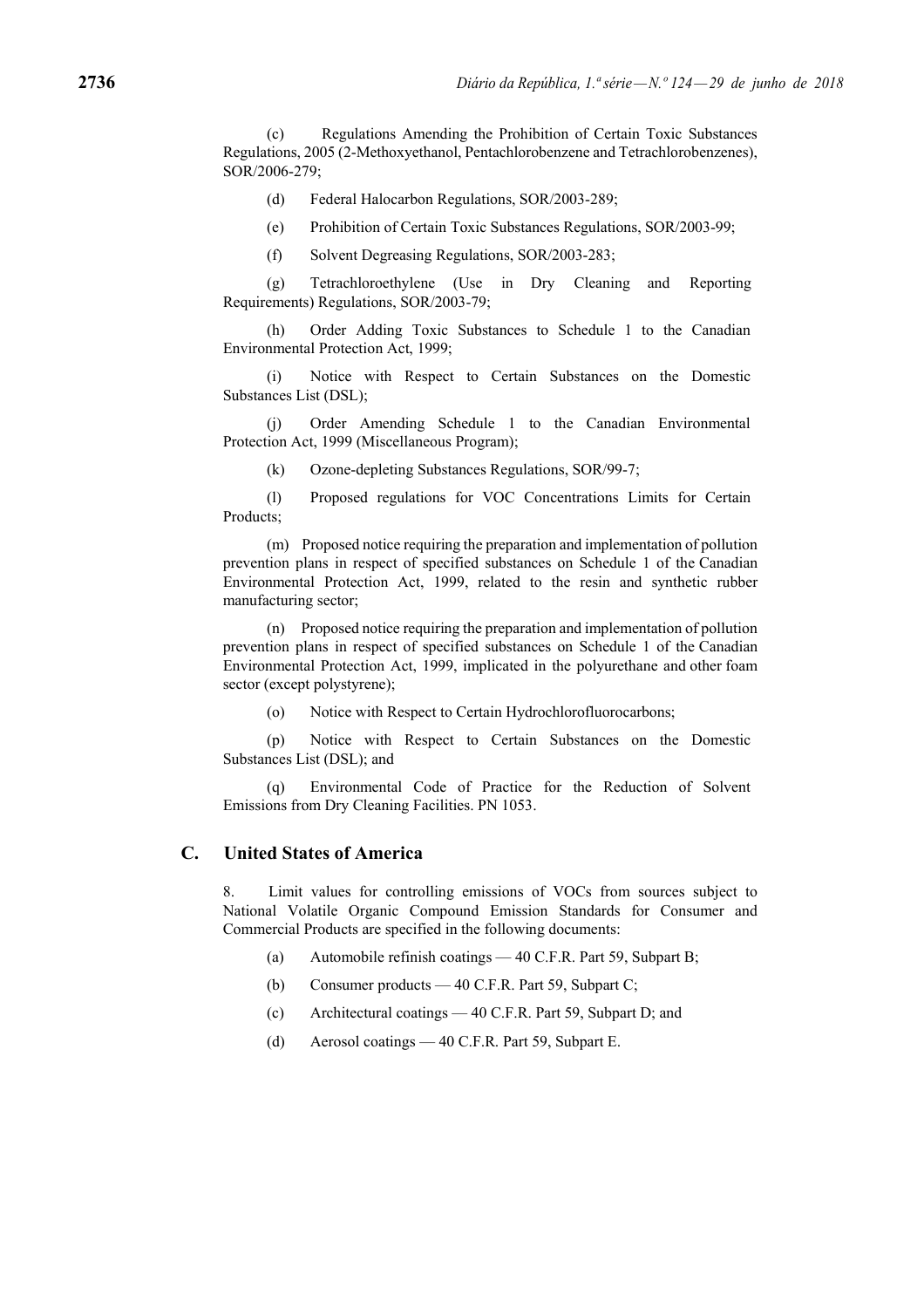# **Decisão 2012/2 Alteração do texto e dos anexos II a IX do Protocolo de 1999 relativo à redução da acidificação, da eutrofização e do ozono troposférico e aditamento dos novos anexos X e XI**

# **Artigo 1.º Alteração**

*As Partes no Protocolo de 1999 relativo à Redução da Acidificação, da Eutrofização e do Ozono Troposférico, reunidas na 30.ª sessão do Órgão Executivo,* 

*Decidem* emendar o Protocolo de 1999, relativo à Redução da Acidificação, da Eutrofização e do Ozono Troposférico ("Protocolo de Gotemburgo"), à Convenção sobre a Poluição Atmosférica Transfronteiriça a Longa Distância, tal como estabelecido no anexo da presente decisão.

# **Artigo 2.º Relação com o Protocolo de Gotemburgo**

Nenhum Estado ou organização regional de integração económica pode depositar um instrumento de aceitação da presente emenda se não tiver procedido, prévia ou simultaneamente, ao depósito de um instrumento de ratificação, aceitação, aprovação ou adesão ao Protocolo de Gotemburgo.

# **Artigo 3.º Entrada em vigor**

Em conformidade com o n.º 3 do artigo 13.º, do Protocolo de Gotemburgo, a presente emenda entrará em vigor no nonagésimo dia após a data em que dois terços das Partes ao Protocolo de Gotemburgo tenham depositado junto do depositário os respetivos instrumentos de aceitação.

# **Anexo**

## **A. Preâmbulo**

1. No segundo parágrafo, os termos "compostos orgânicos voláteis e compostos de azoto reduzido" são substituídos pelos termos "compostos orgânicos voláteis, compostos de azoto reduzido e partículas em suspensão".

2. No terceiro parágrafo, são inseridos os termos "e de partículas em suspensão" após o termo "ozono".

3. No quarto parágrafo, os termos "o enxofre e os compostos orgânicos voláteis emitidos, bem como vários poluentes secundários como o ozono" são substituídos pelos termos "o enxofre, os compostos orgânicos voláteis, o amoníaco e as partículas de emissão direta, bem como os poluentes de formação secundária, como o ozono e as partículas em suspensão".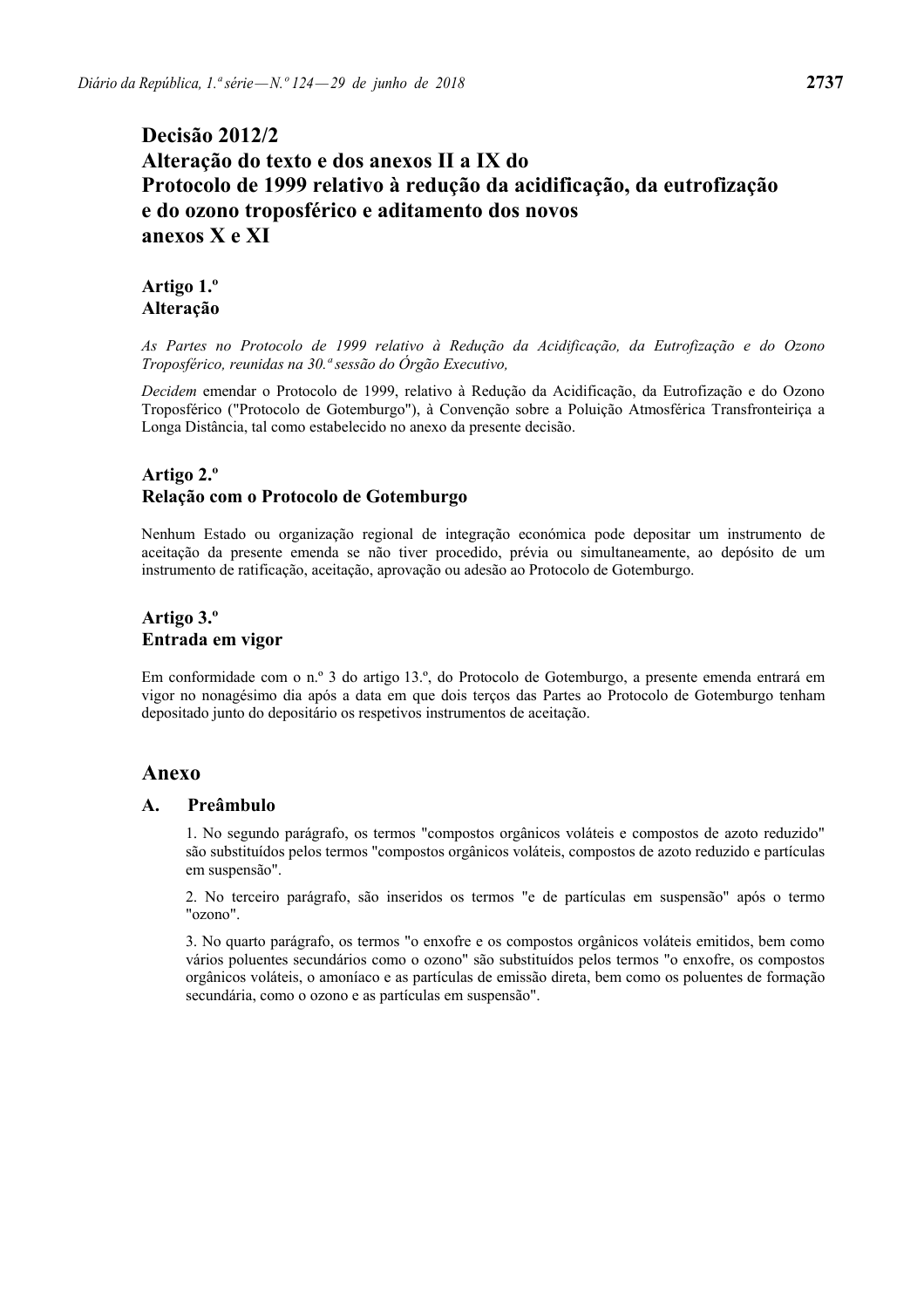4. Entre o quarto e o quinto parágrafos, é inserido o seguinte parágrafo preambular:

"*Reconhecendo* as avaliações do conhecimento científico efetuadas por organizações internacionais como o Programa das Nações Unidas para o Ambiente e o Conselho do Ártico, no respeitante aos benefícios para a saúde humana e o clima da redução do carbono negro e do ozono troposférico, particularmente no Ártico e nas regiões alpinas,".

5. O sexto parágrafo passa a ter a seguinte redação:

*Reconhecendo* também que o Canadá e os Estados Unidos da América estão a abordar a nível bilateral a poluição atmosférica transfronteiriça, no âmbito do Acordo Canadá — Estados Unidos sobre a Qualidade do Ar, que inclui compromissos mútuos com vista a reduzir as emissões de dióxido de enxofre, óxidos de azoto e compostos orgânicos voláteis, e que ambos os países estão a ponderar a inclusão de compromissos com vista a reduzir as emissões de partículas em suspensão,

6. O sétimo parágrafo passa a ter a seguinte redação:

*Reconhecendo, além disso,* que o Canadá está empenhado em alcançar reduções de dióxido de enxofre, óxidos de azoto, compostos orgânicos voláteis e partículas em suspensão com vista a cumprir as suas Normas Nacionais de Qualidade do Ar Ambiente aplicáveis ao ozono e às partículas em suspensão, e reconhecendo o objetivo nacional de reduzir a acidificação, e que os Estados Unidos estão empenhados na execução dos programas de redução das emissões de óxidos de azoto, dióxido de enxofre, compostos orgânicos voláteis e partículas em suspensão necessários ao cumprimento das suas normas nacionais de qualidade do ar ambiente aplicáveis ao ozono e às partículas em suspensão, bem como em progredir continuamente na redução dos efeitos da acidificação e da eutrofização e melhorar a visibilidade nos parques nacionais e nas zonas urbanas,

7. O nono e o décimo parágrafos são substituídos pelos seguintes parágrafos:

"*Tendo em conta* o conhecimento científico sobre o transporte hemisférico de poluentes atmosféricos, a influência do ciclo do azoto e as potenciais sinergias e compromissos entre a poluição do ar e as alterações climáticas,

*Conscientes* de que as emissões provenientes da navegação e da aviação apresentam efeitos adversos significativos na saúde humana e no ambiente e constituem importantes questões a ponderar pela Organização Marítima Internacional e a Organização Internacional da Aviação Civil,".

8. No décimo quinto parágrafo, os termos "amoníaco e compostos orgânicos voláteis" são substituídos por "amoníaco, compostos orgânicos voláteis e partículas em suspensão".

9. No décimo nono parágrafo, são inseridos os termos "e das partículas em suspensão, incluindo o carbono negro" após o termo "compostos de azoto reduzido".

- 10. São suprimidos o vigésimo e o vigésimo primeiro parágrafos preambulares.
- 11. No vigésimo segundo parágrafo preambular:

a) Os termos "e de amoníaco" são substituídas por "e os compostos de azoto reduzido"; e

b) Os termos "incluindo o óxido de azoto" são substituídos por "incluindo o óxido nitroso e os teores de nitratos presentes nos ecossistemas,".

12. No vigésimo terceiro parágrafo, o termo "troposférico" é substituído pela expressão "ao nível do solo".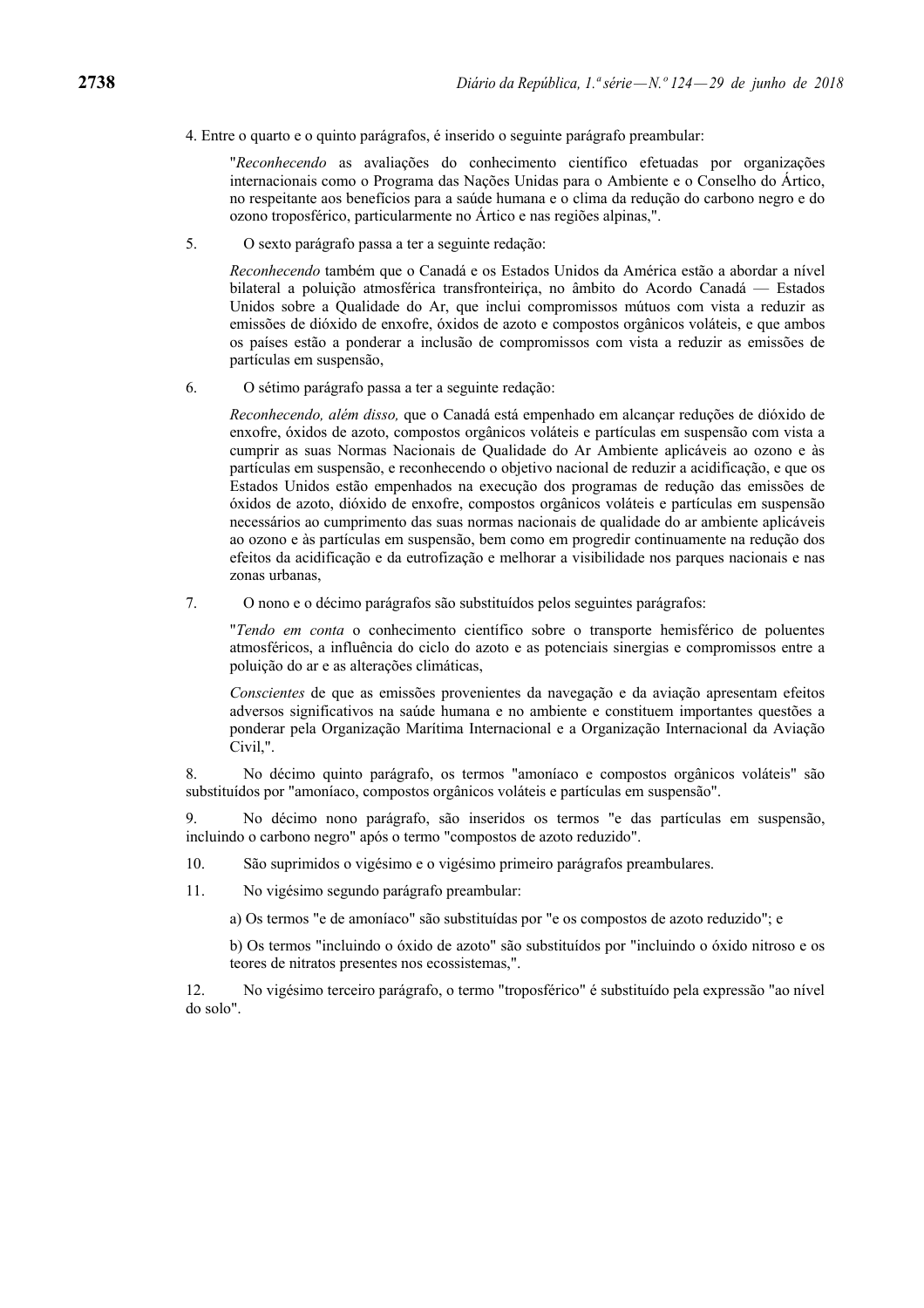# **B. Artigo 1.º**

1. Após o n.º1, é aditado o seguinte número:

1-A. "Este Protocolo", "o Protocolo" e "o presente Protocolo": o Protocolo de 1999 para a redução da Acidificação, da Eutrofização e do Ozono Troposférico, tal como emendado ao longo do tempo;

- 2. No final do n.º 9, são aditados os termos ", expressos em amoníaco (NH3)".
- 3. Após o n.º 11, são aditados os seguintes números:

11-A. "Partículas em suspensão" ou "PM": um poluente atmosférico constituído por uma mistura de partículas suspensas no ar. Estas partículas têm propriedades físicas (como dimensão e forma) e composições químicas diversas. Salvo indicação em contrário, todas as referências às partículas em suspensão no presente Protocolo referem-se a partículas com diâmetro aerodinâmico igual ou inferior a 10 mícrons ( $\mu$ m) (PM<sub>10</sub>), incluindo as partículas com diâmetro aerodinâmico igual ou inferior a 2,5  $\mu$ m (PM<sub>2,5</sub>);

11-B. "Carbono negro": matéria particulada carbonada que absorve luz;

11-C. "Precursores de ozono": os óxidos de azoto, os compostos orgânicos voláteis, o metano e o monóxido de carbono;

4. No n.º 13, é aditada a expressão "ou fluxos para recetores" após o termo "atmosfera".

5. No n.º 15, a expressão "compostos orgânicos voláteis ou amoníaco" é substituída pela expressão "compostos orgânicos voláteis, amoníaco ou partículas em suspensão".

6. O n.º 16 passa a ter a seguinte redação:

"Nova fonte fixa": qualquer fonte fixa cuja construção ou alteração substancial tenha tido início após o termo de um período de um ano a contar da data de entrada em vigor para uma Parte no presente Protocolo. Uma Parte pode decidir não considerar como nova fonte fixa, qualquer fonte fixa cuja aprovação já tenha sido concedida pelas autoridades nacionais competentes no momento da entrada em vigor do Protocolo para essa Parte, desde que a construção ou alteração substancial tenha tido início no prazo de cinco anos a contar dessa data. Incumbe às autoridades nacionais competentes decidir se se trata de uma alteração substancial ou não, tendo em conta fatores como os benefícios para o ambiente dessa alteração.

# **C. Artigo 2.º**

- 1. No proémio:
	- a) Antes da expressão "O objetivo do presente Protocolo" é inserido "1.";

b) A expressão "amoníaco e compostos orgânicos voláteis" é substituída pela expressão "amoníaco, compostos orgânicos voláteis e partículas em suspensão";

c) São aditados os termos "e o ambiente" após "a saúde humana";

d) A expressão "os materiais e as culturas" é substituída por "os materiais, as culturas e o clima, a curto e longo prazo"; e

e) É aditada a expressão ", às partículas em suspensão" após o termo "eutrofização".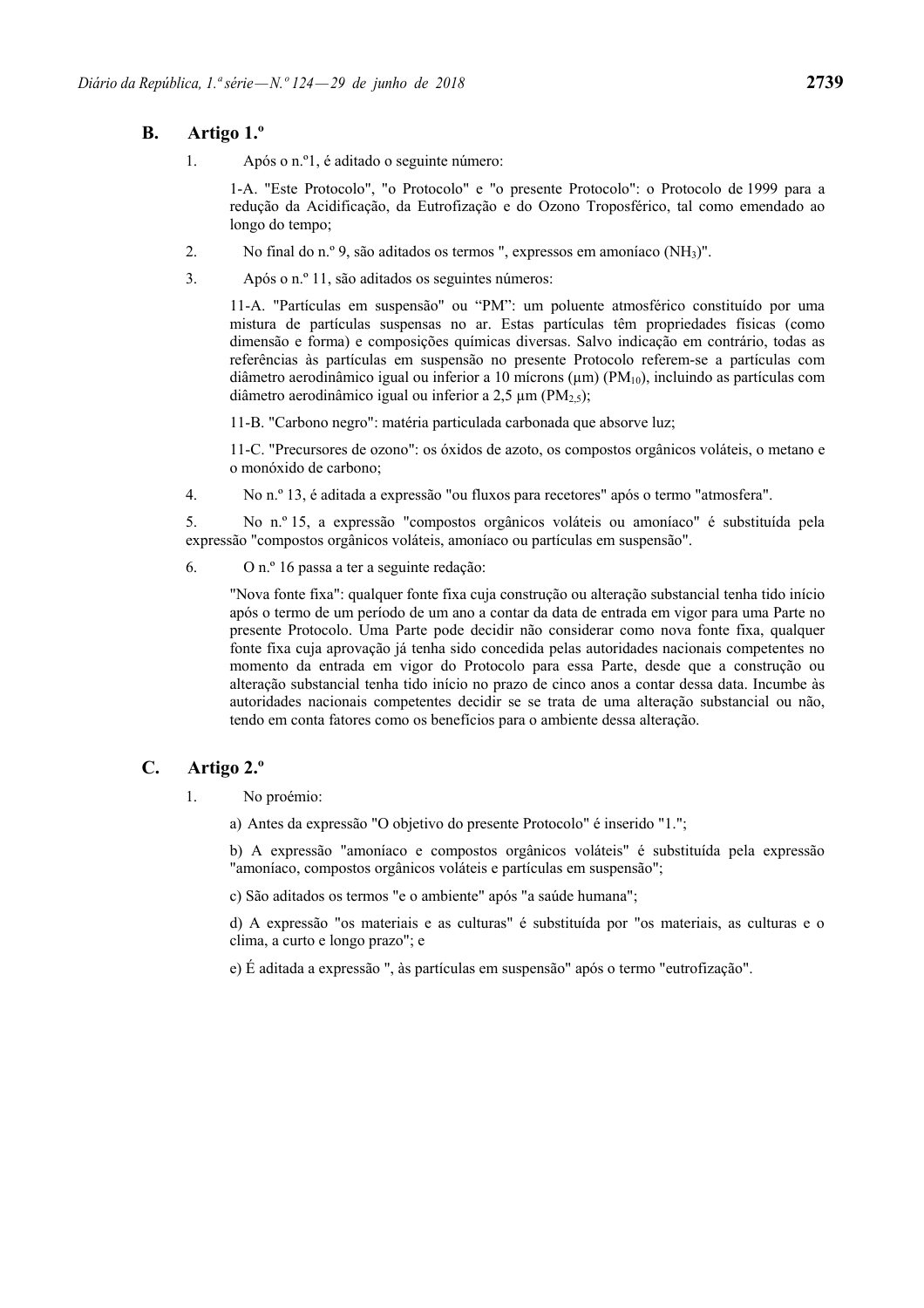2. No final da alínea a), é aditada a expressão ", que permitem a recuperação dos ecossistemas".

3. No final da alínea b), é aditada a expressão ", que permitem a recuperação dos ecossistemas" e é suprimido o termo "e" após o ponto e vírgula.

4. Na alínea c), subalínea ii), os termos "norma canadiana" são substituídos por "Norma Canadiana de Qualidade do Ar Ambiente".

5. Após a alínea c), são aditadas alíneas d), e) e f) com a seguinte redação:

d) Relativamente às partículas em suspensão:

i) No caso das Partes situadas na zona geográfica de atividades do EMEP, os níveis críticos de partículas em suspensão, apresentados no anexo I;

 ii) No caso do Canadá, as Normas Canadianas de Qualidade do Ar ambiente aplicáveis às partículas em suspensão; e

 iii) No caso dos Estados Unidos da América, as Normas Cacionais de Qualidade do Ar Ambiente aplicáveis às partículas em suspensão.

e) No caso das Partes situadas na zona geográfica de atividades do EMEP, os níveis críticos de amoníaco, apresentados no anexo I, e

f) No caso das Partes situadas na zona geográfica de atividades do EMEP, os níveis aceitáveis de poluentes atmosféricos para a proteção dos materiais, apresentados no anexo I,

6. No final do artigo 2.º, é aditado um n.º 2 com a seguinte redação:

2. Constitui outro objetivo que as Partes, no contexto das medidas de execução para atingir as suas metas nacionais para as partículas em suspensão, deem prioridade, na medida do que considerem adequado, a medidas de redução que reduzam também de forma significativa as emissões de carbono negro, a fim de proporcionar benefícios para a saúde humana e o ambiente e contribuir para a mitigação das alterações climáticas no curto prazo.

#### **D. Artigo 3.º**

1. No  $n^o 1$ .

a) Na primeira linha, a expressão "valor máximo de emissão" é substituída por "compromisso de redução de emissões";

b) Na terceira linha, os termos "valor máximo" são substituídos por "compromisso"; e

c) No final do número, é aditado o seguinte período: "Ao adotar medidas destinadas a reduzir as emissões de partículas em suspensão, cada Parte deve procurar obter reduções das categorias de fontes que se sabe emitirem grandes quantidades de carbono negro, na medida do que considere adequado."

- 2. Nos n.ºs 2 e 3, os termos "V e VI" são substituídos por "V, VI e X".
- 3. No início do n.º 2, são aditados os termos "Sob reserva do disposto nos n.ºs 2-A e 2-B,".
- 4. São aditados um n.º 2-A e um n.º 2-B com a seguinte redação:

2-A.Uma Parte que já era Parte do presente Protocolo antes da entrada em vigor de uma emenda que introduz novas categorias de fontes de emissão pode aplicar os valores-limite respeitantes a uma "fonte fixa já existente" a qualquer fonte dessa nova categoria cuja construção ou alteração substancial tenha tido início antes do termo do prazo de um ano a contar da data de entrada em vigor da referida alteração para essa Parte, salvo se, e até, essa fonte sofrer posteriormente uma alteração substancial.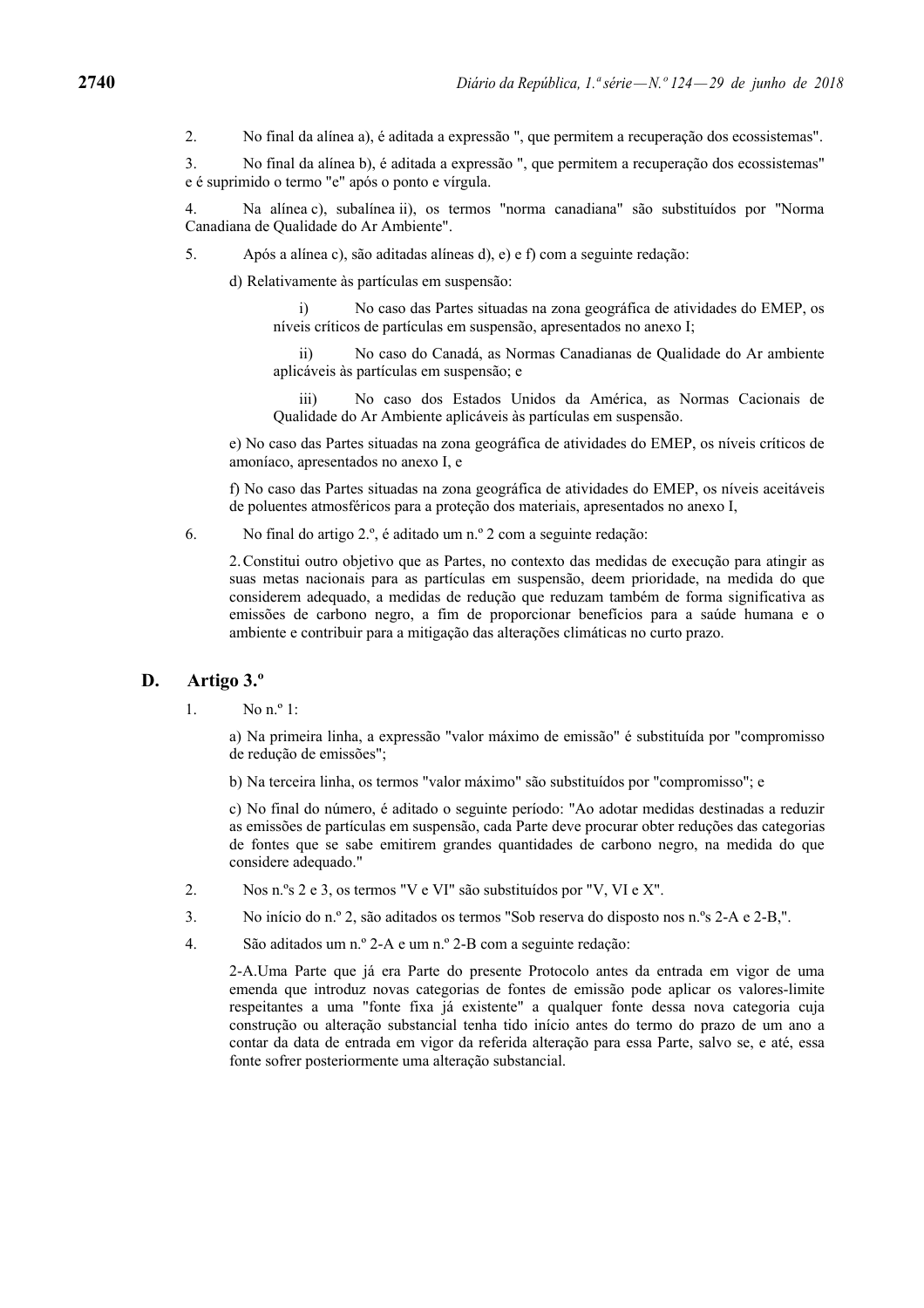2-B.Uma Parte que já era Parte do presente Protocolo antes da entrada em vigor de uma emenda que introduz novos valoreslimite respeitantes a uma "nova fonte fixa" pode continuar a aplicar os valores-limite anteriormente aplicáveis a qualquer fonte cuja construção ou alteração substancial tenha tido início antes do termo do prazo de um ano a contar da data de entrada em vigor da referida alteração para essa Parte, salvo se, e até, essa fonte sofrer posteriormente uma alteração substancial.

- 5.  $\acute{E}$  suprimido o n.º 4.
- 6. O n.º 6 passa a ter a seguinte redação:

Cada uma das Partes deverá aplicar as melhores técnicas disponíveis às fontes móveis abrangidas pelo anexo VIII e a cada fonte fixa abrangida pelos anexos IV, V, VI e X, bem como, consoante considere adequado, medidas para o controlo do carbono negro enquanto componente das partículas em suspensão, tendo em conta as orientações adotadas pelo Órgão Executivo.

7. O n.º 7 passa a ter a seguinte redação:

Cada Parte, na medida em que isso seja técnica e economicamente viável, e atendendo aos custos e aos benefícios, deve aplicar os valores-limite do teor de COV nos produtos, estabelecidos no anexo XI, nos prazos especificados no anexo VII.

8. No n.º 8, alínea b):

a) São suprimidos os termos "documento de orientação V" e "na sua 17.ª sessão (Decisão 1999/1) e em quaisquer alterações que lhe sejam introduzidas"; e

b) No final do número, é aditado o seguinte período:

Deverá conferir-se uma atenção especial à redução das emissões de amoníaco provenientes de fontes importantes de amoníaco existentes nessa Parte.

9. No n.º 9, alínea b), os termos "amoníaco e/ou compostos orgânicos voláteis, que contribuem para a acidificação, a eutrofização ou a formação de ozono" são substituídos por "amoníaco, compostos orgânicos voláteis e/ou partículas em suspensão, que contribuem para a acidificação, a eutrofização, a formação de ozono ou o aumento dos níveis de partículas em suspensão".

10. No n.º 10, alínea b), os termos "enxofre e/ou compostos orgânicos voláteis" são substituídos por "enxofre, compostos orgânicos voláteis e/ou partículas em suspensão".

11. O n.º 11 passa a ter a seguinte redação:

O Canadá e os Estados Unidos da América, ao ratificarem, aceitarem, aprovarem ou aderirem ao presente Protocolo ou à alteração constante da Decisão 2012/2, devem apresentar ao Órgão Executivo os respetivos compromissos de redução das emissões no respeitante ao enxofre, aos óxidos de azoto, aos compostos orgânicos voláteis e às partículas em suspensão, para incorporação automática no anexo II.

12. Após o n.º 11, são aditados novos números com a seguinte redação:

11.-A. O Canadá, aquando da ratificação, aceitação, aprovação ou adesão ao presente Protocolo, apresenta também ao Órgão Executivo os valores-limite relevantes, para incorporação automática nos anexos IV, V, VI, VIII, X e XI.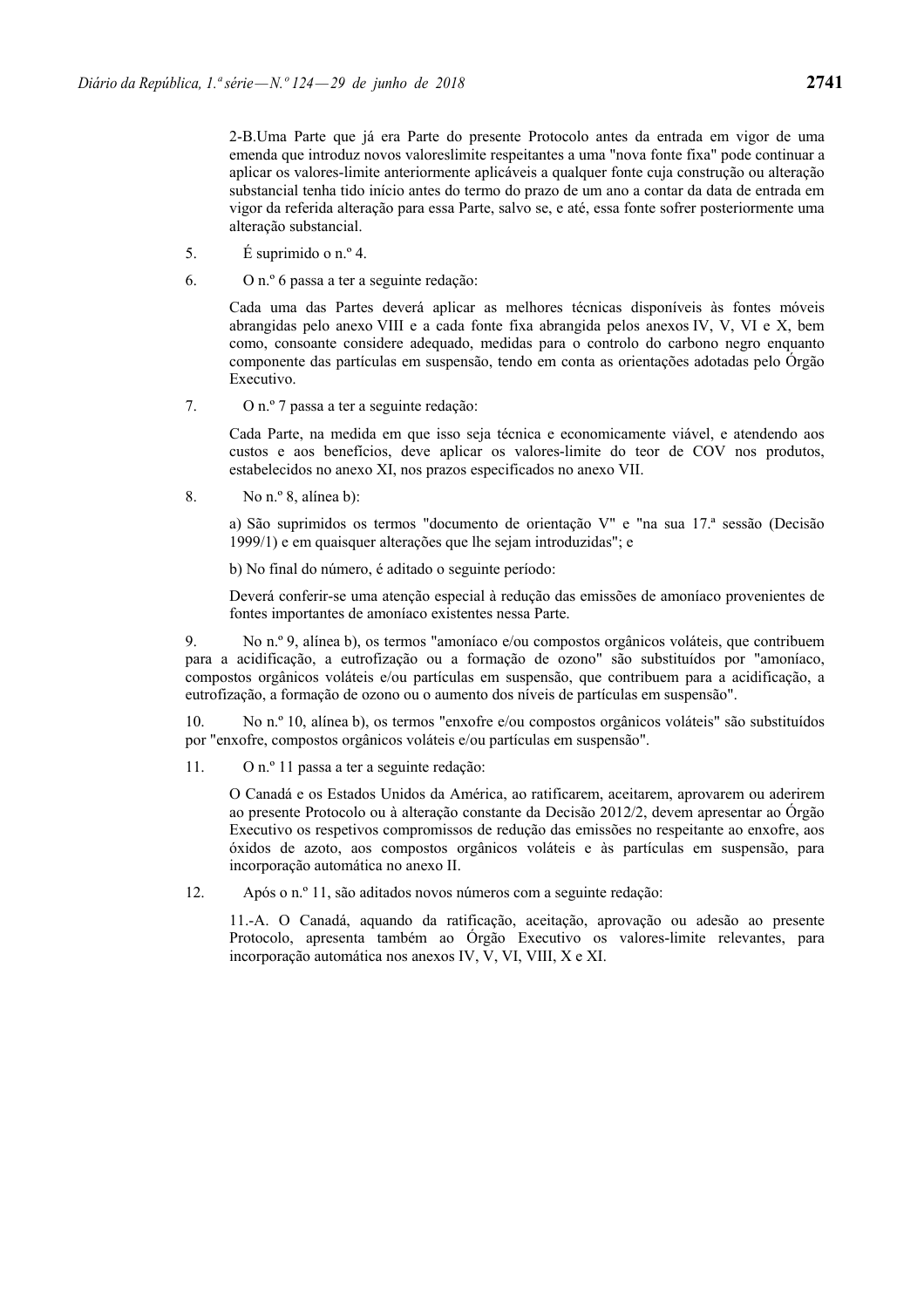11.-B. Cada Parte elabora e mantém inventários e projeções das emissões de dióxido de enxofre, óxidos de azoto, amoníaco, compostos orgânicos voláteis e partículas em suspensão. As Partes situadas na zona geográfica de atividades do EMEP devem utilizar as metodologias especificadas nas orientações elaboradas pelo Órgão Diretor do EMEP e adotadas pelas Partes numa sessão do Órgão Executivo. As Partes situadas em regiões fora do âmbito geográfico do EMEP devem utilizar como orientações as metodologias elaboradas no contexto do programa de trabalho do Órgão Executivo.

11-C. As Partes devem participar ativamente nos programas ao abrigo da Convenção sobre os efeitos da poluição atmosférica na saúde humana e no ambiente.

11-D. Para efeitos de comparação dos totais nacionais de emissões com os compromissos de redução das emissões referidos no n.º 1, as Partes podem recorrer a um procedimento previsto numa Decisão do Órgão Executivo. Esse procedimento inclui disposições sobre a apresentação de documentos comprovativos e sobre a revisão do recurso ao procedimento.

### **E. Artigo 3.º-A**

1. É aditado um artigo 3.º-A com a seguinte redação:

# **Artigo 3.º-A Disposições transitórias flexíveis**

1. Sem prejuízo do disposto no artigo 3.º, n.ºs 2, 3, 5 e 6, uma Parte na Convenção, que se torne Parte do presente Protocolo entre 1 de janeiro de 2013 e 31 de dezembro de 2019, pode aplicar disposições transitórias flexíveis para a implementação dos valores-limite especificados nos anexos VI e/ou VIII, nas condições previstas no presente artigo.

2. Qualquer Parte que pretenda aplicar as disposições transitórias flexíveis previstas no presente artigo deve indicar, no seu instrumento de ratificação, aceitação, aprovação ou adesão ao presente Protocolo, o seguinte:

a) As disposições específicas do anexo VI e/ou VIII relativamente às quais a Parte optou por aplicar disposições transitórias flexíveis; e

b) Um plano de execução que inclua um calendário para a aplicação integral das disposições especificadas.

3. O plano de implementação ao abrigo do n.º 2, alínea b), deve, no mínimo, prever a aplicação dos valores-limite às fontes fixas novas e existentes especificadas nos quadros 1 e 5 do anexo VI e nos quadros 1, 2, 3, 13 e 14 do anexo VIII, o mais tardar oito anos após a entrada em vigor do presente Protocolo para essa Parte, ou em 31 de dezembro de 2022, consoante o que ocorrer primeiro.

4. A aplicação por uma Parte dos valores-limite para fontes fixas novas e existentes especificados no anexo VI ou no Anexo VIII não pode, em caso algum, ser adiada para uma data posterior a 31 de dezembro de 2030.

5. Qualquer Parte que pretenda aplicar as disposições transitórias flexíveis previstas no presente artigo deve enviar ao Secretário Executivo da Comissão um relatório trienal dos progressos realizados na implementação do anexo VI e/ou do anexo VIII. O Secretário Executivo da Comissão disponibilizará ao Órgão Executivo esses relatórios trienais.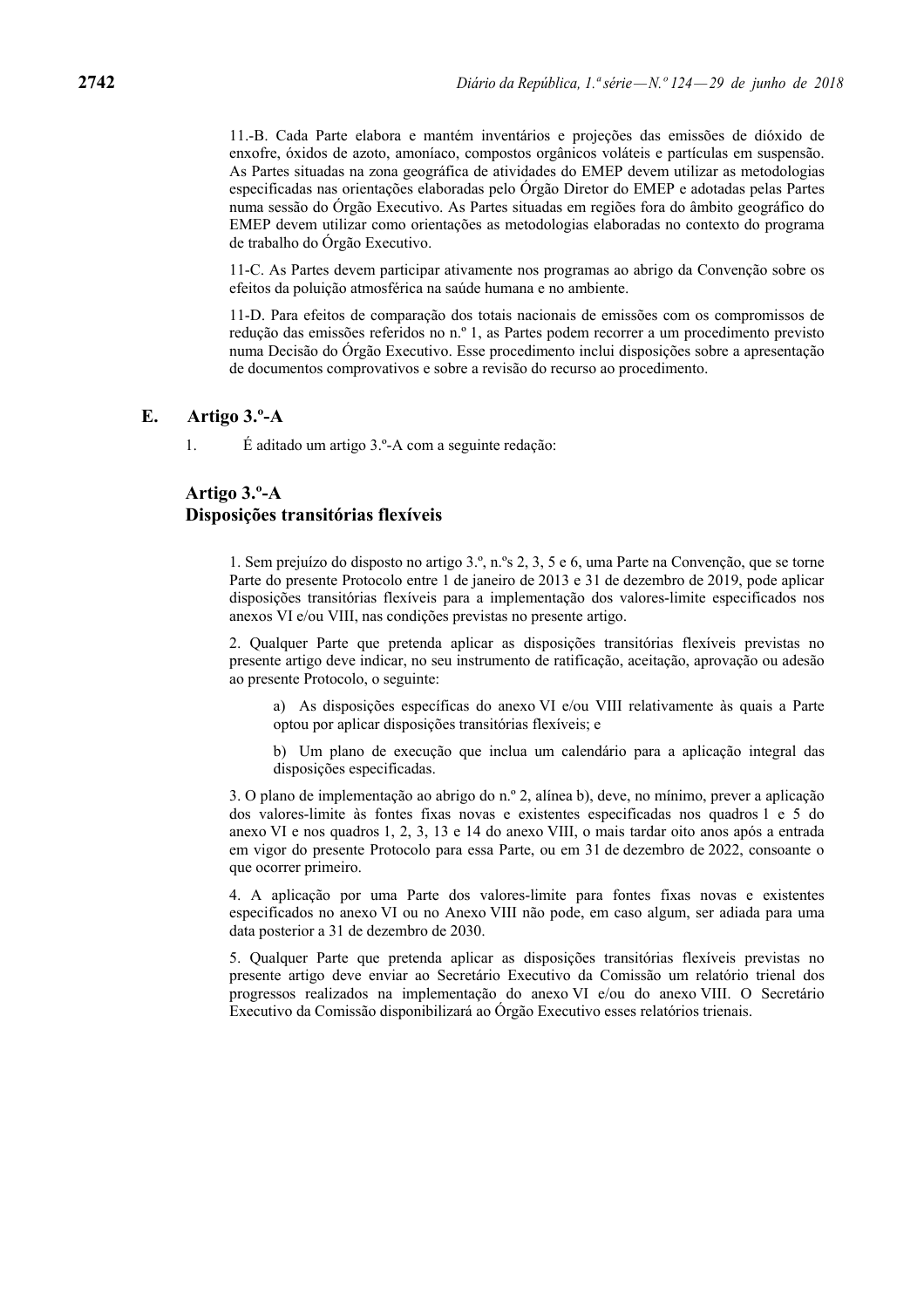## **F. Artigo 4.º**

1. No n.º 1, a expressão "amoníaco e compostos orgânicos voláteis" é substituída por "amoníaco, compostos orgânicos voláteis e partículas em suspensão, incluindo o carbono negro".

2. No n.º 1, alínea a), a expressão "as instalações de combustão de baixas emissões e as boas práticas ambientais na agricultura" é substituída por "as instalações de combustão de baixas emissões, as boas práticas ambientais na agricultura e as medidas que se sabe atenuarem as emissões de carbono negro, componente das partículas em suspensão".

## **G. Artigo 5.º**

1. No  $n^{\circ}$  1, alinea a):

a) A expressão "amoníaco e compostos orgânicos voláteis" é substituída por "amoníaco, compostos orgânicos voláteis e partículas em suspensão, incluindo o carbono negro"; e

b) A expressão "limites máximos de emissão nacionais ou" é substituída por "compromissos de redução das emissões e".

2. O n.º1, alínea c), passa a ter a seguinte redação:

c) Os níveis de ozono troposférico e de partículas em suspensão;

- 3. No n.º 1, alínea d), "6.º" é substituído por "6.º; e"
- 4. É aditada ao n.º 1 uma alínea e) com a seguinte redação:

e) As melhorias para o ambiente e a saúde humana decorrentes do cumprimento dos compromissos de redução das emissões para 2020 e os anos seguintes, enumerados no anexo II. No caso dos países da zona geográfica de atividades do EMEP, as informações sobre essas melhorias constarão das orientações adotadas pelo Órgão Executivo.

5. No n.º 2, alínea e):

a) A expressão "saúde e o ambiente" é substituída por "na saúde humana, no ambiente e no clima"; e

b) A expressão "associados aos" é substituída por "associados à redução dos".

## **H. Artigo 6.º**

1. No n.º 1, alínea b), a expressão "amoníaco e compostos orgânicos voláteis" é substituída por "amoníaco, compostos orgânicos voláteis e partículas em suspensão".

2. No n.º 1, alínea f), a expressão "os documentos de orientação I a V adotados" é substituída por "as orientações adotadas" e é suprimida a expressão "na sua 17.ª sessão (Decisão 1999/1) e quaisquer alterações aos mesmos";

3. No n.º 1, alínea g), a expressão "o documento de orientação VI adotado" é substituída por "as orientações adotadas" e são suprimidos os termos " na sua 17.ª sessão (Decisão 1999/1) e quaisquer alterações ao mesmo";

4. No n.º 1, alínea h), a expressão "amoníaco e compostos orgânicos voláteis" é substituída por "amoníaco, compostos orgânicos voláteis e partículas em suspensão".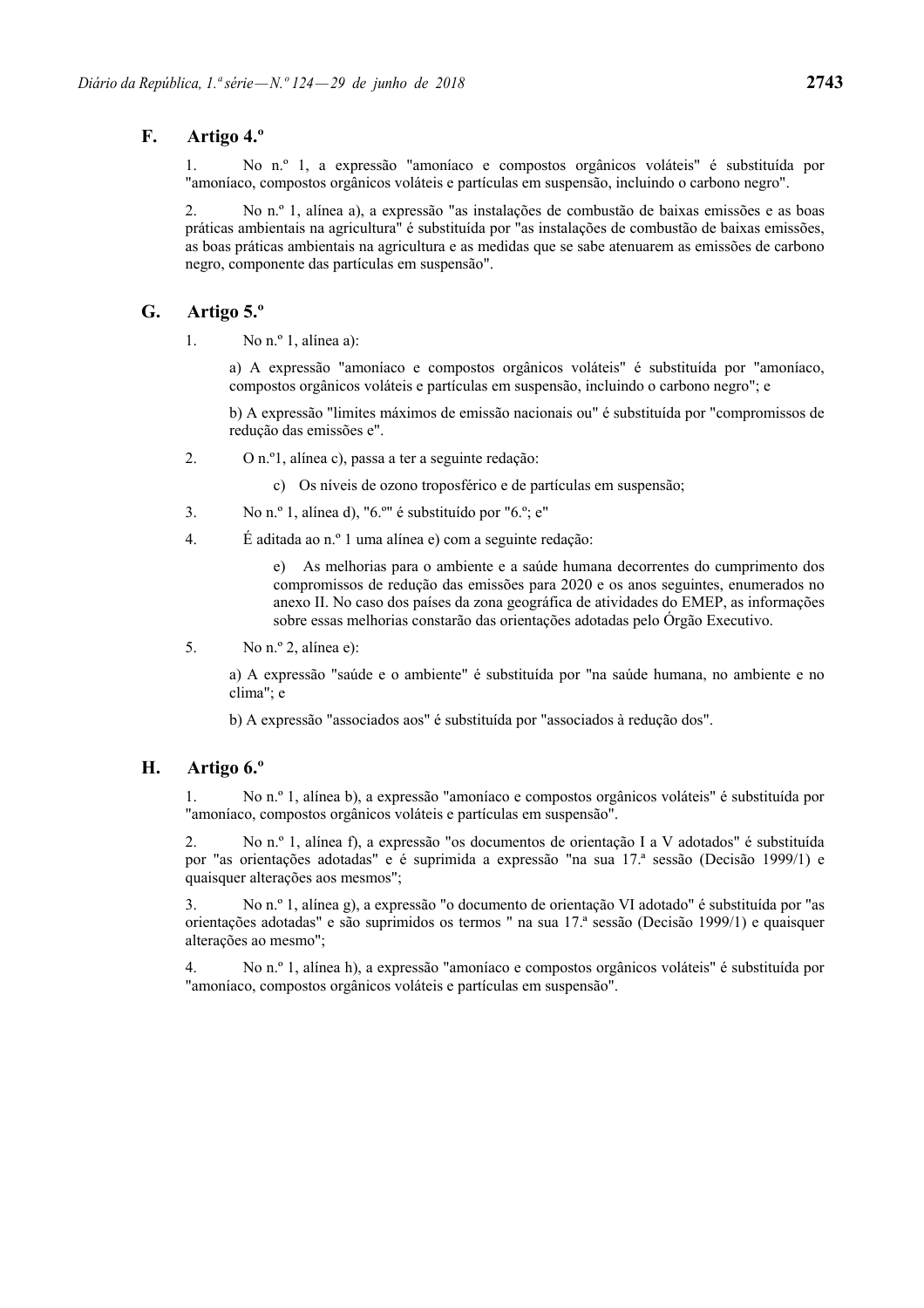5. O n.º 2 passa a ter a seguinte redação:

Cada uma das Partes deve compilar e manter informações relativas:

a) Às concentrações ambientais e às deposições de enxofre e compostos de azoto;

b) Às concentrações ambientais de ozono, compostos orgânicos voláteis e partículas em suspensão; e

c) Se possível, as estimativas da exposição ao ozono troposférico e às partículas em suspensão.

Cada Parte deve também, na medida do possível, compilar e manter informações sobre os efeitos de todos esses poluentes na saúde humana, nos ecossistemas terrestres e aquáticos, nos materiais e no clima. As Partes situadas na zona geográfica do EMEP devem utilizar as diretrizes adotadas pelo Órgão Executivo. As Partes situadas em regiões fora do âmbito geográfico do EMEP devem utilizar como orientações as metodologias elaboradas no contexto do programa de trabalho do Órgão Executivo.

6. É aditado um n.º 2-A com a seguinte redação:

2-A. Cada Parte deve também, na medida do que considere adequado, elaborar e manter inventários e projeções de emissões de carbono negro, utilizando as diretrizes adotadas pelo Órgão Executivo.

## **I. Artigo 7.º**

- 1. No n.º 1, alínea a), subalínea ii), os termos "n.º 3" são substituídos por "n.º 3 e o n.º 7".
- 2. O proémio do n.º 1, alínea b), passa a ter a seguinte redação:

b) Todas as Partes situadas na zona geográfica de atividades do EMEP devem comunicar ao EMEP, por intermédio do Secretário Executivo da Comissão, as seguintes informações, relativas às emissões de dióxido de enxofre, óxidos de azoto, amoníaco, compostos orgânicos voláteis e partículas em suspensão, com base nas orientações elaboradas pelo Órgão Diretor do EMEP e adotadas pelo Órgão Executivo:

3. No n.º 1, alínea b), subalínea i), é suprimida a expressão "de enxofre, óxidos de azoto, amoníaco e compostos orgânicos voláteis".

- 4. No n.º 1, alínea b), subalínea ii):
	- a) É suprimida a expressão "de cada substância"; e
	- b) O termo "(1990)" é substituído pela expressão "especificado no anexo II,".
- 5. No n.º 1, alínea b), subalínea iii), é suprimida a expressão "e os atuais planos de redução" .
- 6. O n.º 1, alínea b), subalínea iv), passa a ter a seguinte redação:

iv) um relatório de inventário informativo com informações pormenorizadas sobre os inventários de emissões comunicados, bem como as projeções das emissões;

7. Ao n.º 1 é aditada uma alínea ba) com a seguinte redação:

ba) Todas as Partes situadas na zona geográfica de atividades do EMEP devem comunicar ao Órgão Executivo, através do Secretário Executivo da Comissão, as informações disponíveis sobre os efeitos na saúde humana e no ambiente, obtidas com base nos programas de monitorização e modelação da poluição atmosférica ao abrigo da Convenção, utilizando as diretrizes adotadas pelo Órgão Executivo;

8. O n.º 1, alínea c), passa a ter a seguinte redação: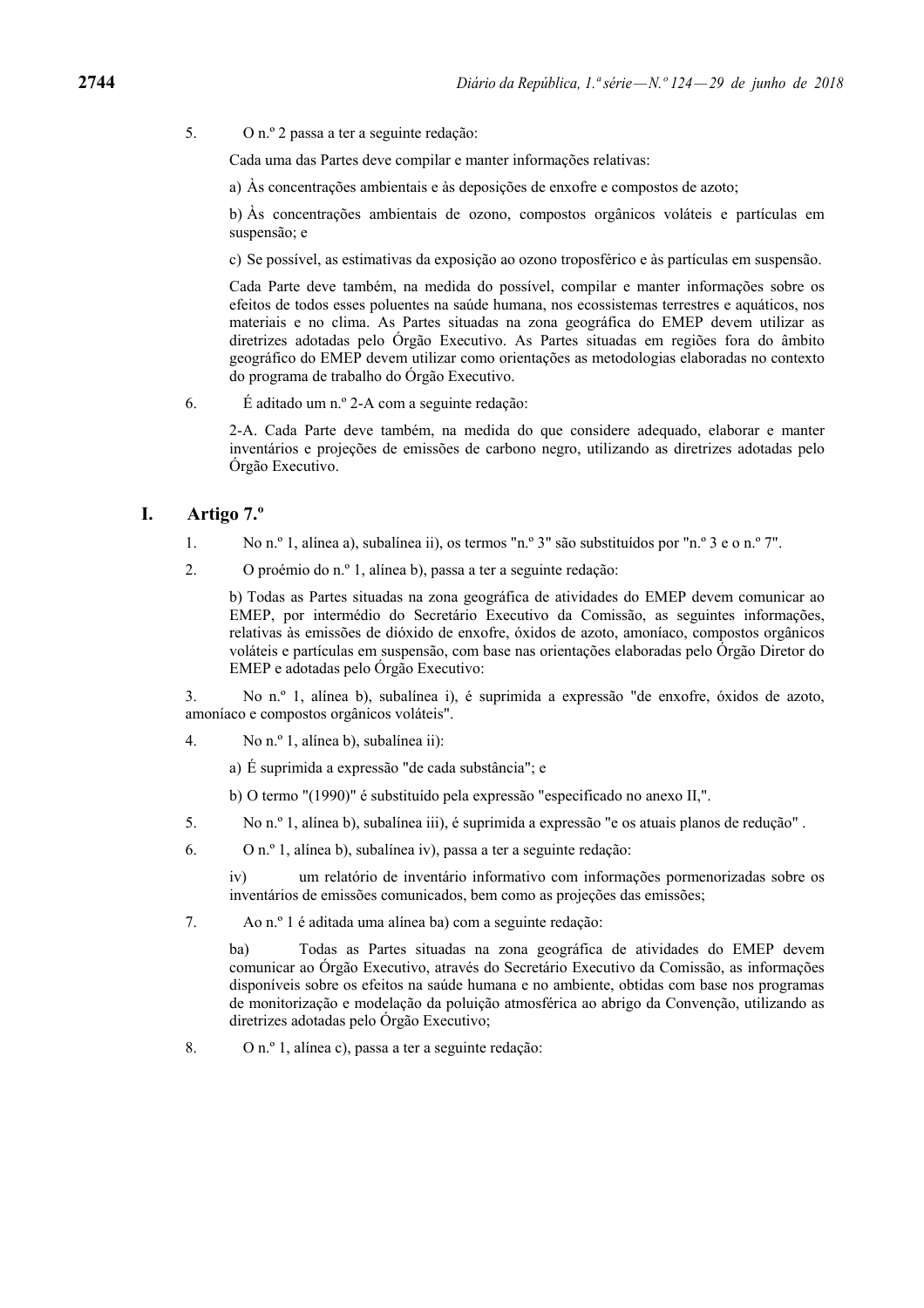c) As Partes localizadas em regiões fora da zona geográfica do EMEP devem comunicar as informações disponíveis sobre os níveis de emissões, nomeadamente para o ano de referência especificado no anexo II, relevantes para a zona geográfica abrangida pelos seus compromissos de redução das emissões. As Partes localizadas fora da zona geográfica de atividades do EMEP devem comunicar informações semelhantes às especificadas na alínea ba), caso o Órgão Executivo o solicite.

9. Após o n.º 1, alínea c), é aditada uma alínea d) com a seguinte redação:

d) Cada Parte deve também comunicar, sempre que estejam disponíveis, os seus inventários e projeções de emissões de carbono negro, utilizando as diretrizes adotadas pelo Órgão Executivo.

10. O proémio do n.º 3 passa a ter a seguinte redação:

A pedido, e em conformidade com os prazos estabelecidos pelo Órgão Executivo, o EMEP e outros organismos subsidiários fornecem ao Órgão Executivo informações pertinentes relativas:

11. No n.º 3, alínea a), são aditados os termos "partículas em suspensão, incluindo o carbono negro," após "concentrações ambientais de".

12. No n.º 3, alínea b), a expressão "ozono e seus precursores." é substituída por "partículas em suspensão, ozono troposférico e seus precursores;".

13. Após o n.º 3, alínea b), são aditadas alíneas c) e d) com a seguinte redação:

c) Aos efeitos nocivos para a saúde humana, os ecossistemas naturais, os materiais e as colheitas, incluindo interações com as alterações climáticas e o ambiente relacionadas com as substâncias abrangidas pelo presente Protocolo, bem como aos progressos realizados em matéria de melhorias para a saúde humana e o ambiente, como descrito nas orientações adotadas pelo Órgão Executivo; e

d) Ao cálculo dos balanços de azoto, da eficiência de utilização do azoto e dos excedentes de azoto, bem como da sua melhoria na zona geográfica de atividades do EMEP, através de orientações adotadas pelo Órgão Executivo.

- 14. É suprimido o segundo período do n.º 3.
- 15. No final do n.º 4, é aditada a expressão "e de partículas em suspensão".

16. No n.º 5, a expressão "as concentrações efetivas de ozono e os níveis críticos de ozono" é substituída por "as concentrações efetivas de ozono e de partículas em suspensão e os níveis críticos de ozono e de partículas em suspensão".

17. É aditado um n.º 6 com a seguinte redação:

6. Sem prejuízo do artigo 7.º, n.º 1, alínea b), uma Parte pode solicitar ao Órgão Executivo que a autorize a comunicar um inventário limitado a um determinado poluente ou a determinados poluentes, se:

 a) A Parte em causa não for objeto de obrigações anteriores de apresentação de relatórios ao abrigo do presente Protocolo ou de qualquer outro Protocolo, no respeitante a esse poluente; e

b) O inventário limitado da Parte abranger, no mínimo, todas as grandes fontes pontuais do poluente, ou dos poluentes, na Parte ou numa ZGEP pertinente.

O Órgão Executivo concede essa autorização anualmente, durante um período máximo de cinco anos após a entrada em vigor do presente Protocolo para uma Parte, mas, em caso algum, para a comunicação de informações sobre emissões relativas a anos posteriores a 2019. O pedido será acompanhado de informações sobre os progressos realizados para a elaboração de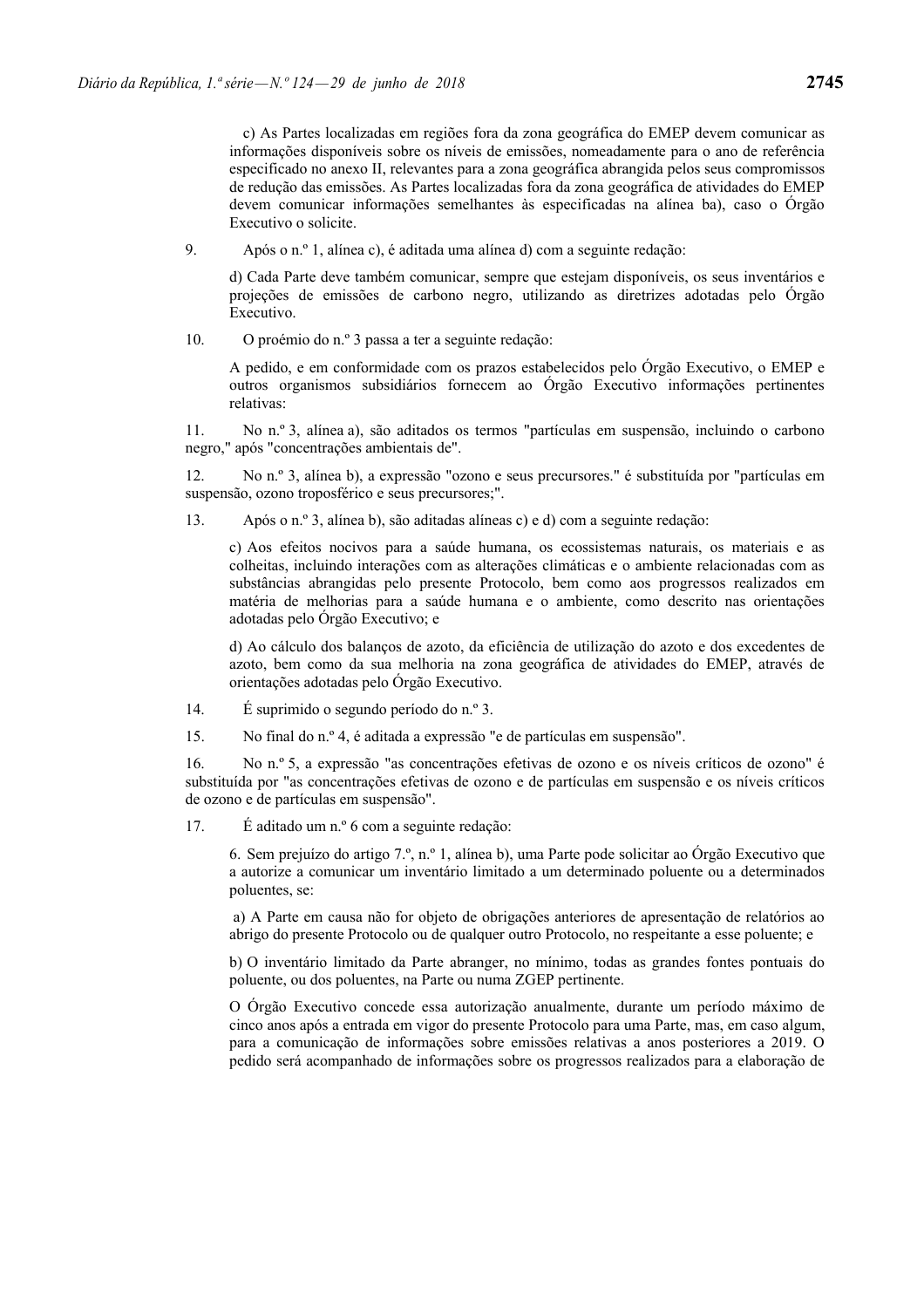um inventário mais completo, no âmbito da apresentação dos relatórios anuais da Parte em causa.

### **J. Artigo 8.º**

1. Na alínea b), são aditados os termos "às partículas em suspensão, incluindo o carbono negro," após "as relativas".

2. Na alínea c), a expressão "compostos de azoto e compostos orgânicos voláteis" é substituída por "compostos de azoto, compostos orgânicos voláteis e partículas em suspensão, incluindo o carbono negro".

3. Após a alínea d), é aditada uma alínea da) com a seguinte redação:

Melhoria da compreensão científica dos possíveis benefícios colaterais para a mitigação das alterações climáticas associados aos potenciais cenários de redução de poluentes atmosféricos (como o metano, o monóxido de carbono e o carbono negro), que tenham um efeito de forçamento radiativo de curto prazo e outros efeitos climáticos;

4. Na alínea e), a expressão "da eutrofização e da poluição fotoquímica" é substituída por "da eutrofização, da poluição fotoquímica e das partículas em suspensão".

5. Na alínea f), a expressão "amoníaco e compostos orgânicos voláteis" é substituída por "amoníaco, compostos orgânicos voláteis e outros precursores de ozono, e partículas em suspensão,".

6. Na alínea g):

a) A expressão "do azoto e dos compostos orgânicos voláteis" é substituída por "do azoto, dos compostos orgânicos voláteis e das partículas em suspensão ";

b) É suprimida a expressão "incluindo a sua contribuição para as concentrações de partículas,"; e

c) A expresão "os compostos orgânicos voláteis e ozono troposférico" é substituída por "os compostos orgânicos voláteis, as partículas em suspensão e o ozono ao nivel do solo".

7. Na alínea k):

a) A expressão "o ambiente e a saúde humana" é substituída por "o ambiente, a saúde humana e os impactos no clima"; e

b) A expressão "amoníaco e compostos orgânicos voláteis" é substituída por "amoníaco, compostos orgânicos voláteis e partículas em suspensão ";

# **K. Artigo 10.º**

1. No n.º 1, a expressão "enxofre e compostos de azoto" é substituída por "enxofre, compostos de azoto e partículas em suspensão".

2. No  $n^{\circ}$  2, alinea b):

a) A expressão "efeitos para a saúde" é substituída por "efeitos na saúde humana e cobenefícios para o clima"; e

b) É aditada a expressão "as partículas em suspensão," após "relacionadas com".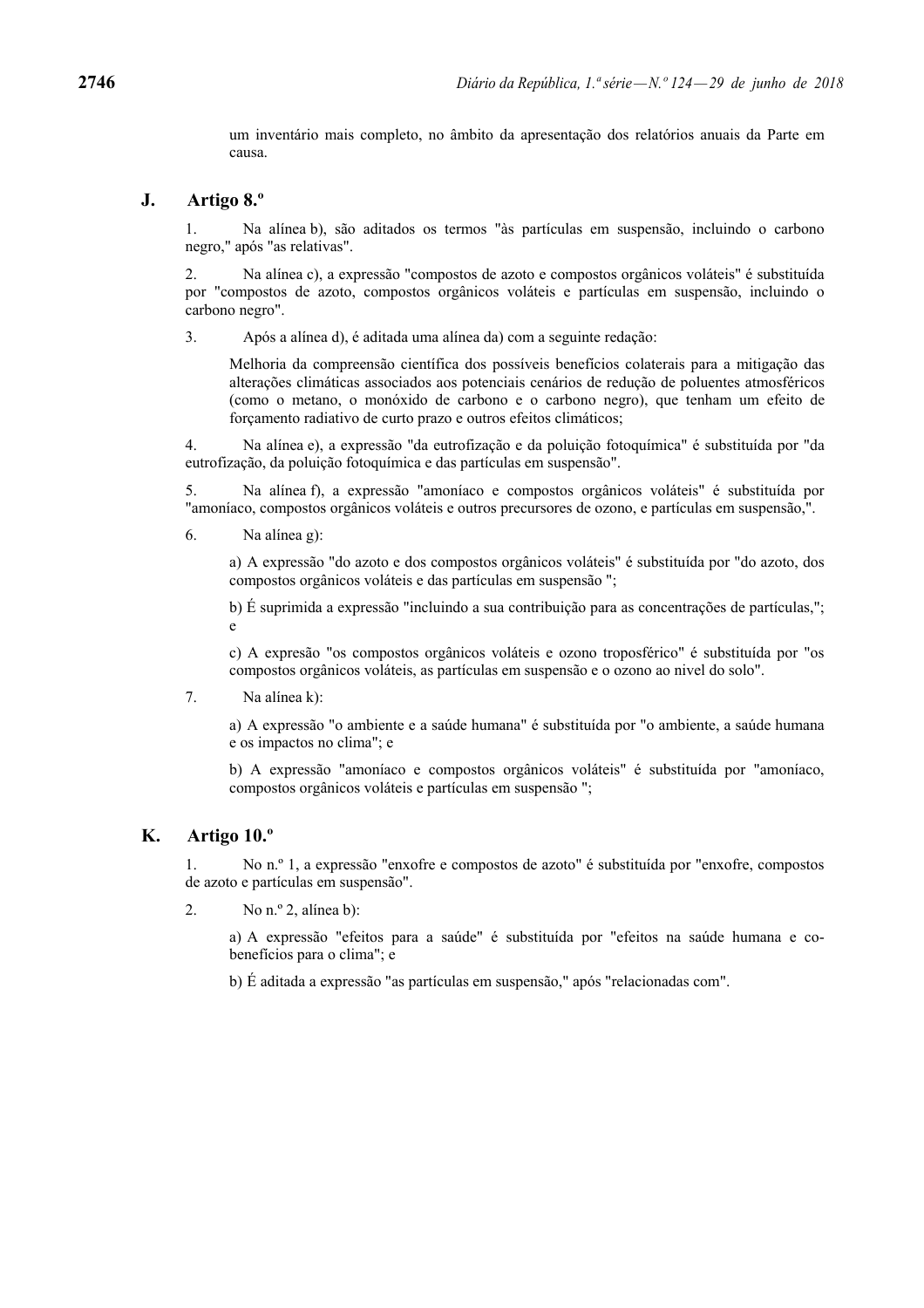3. São aditados um n.º 3 e um n.º 4 com a seguinte redação:

3. O mais tardar na segunda reunião do Órgão Executivo após a entrada em vigor da alteração constante da Decisão 2012/2, o referido Órgão inclui, nas suas revisões ao abrigo do presente artigo, uma avaliação das medidas de mitigação das emissões de carbono negro.

4. O mais tardar na segunda reunião do Órgão Executivo após a entrada em vigor da alteração constante da Decisão 2012/2, as Partes avaliam as medidas de controlo do amoníaco e considerar a necessidade de rever o anexo IX.

## **L. Artigo 13.º**

O artigo 13.º passa a ter a seguinte redação:

# **Artigo 13.º Ajustamentos**

1. Qualquer Parte na Convenção pode propor um ajustamento do anexo II do presente Protocolo com vista a aditar-lhe o seu nome, juntamente com os níveis de emissão, os tetos de emissão e a percentagem de redução das emissões.

2. Qualquer Parte pode propor um ajustamento dos seus compromissos de redução das emissões enumerados no anexo II. Essa proposta deverá incluir documentação comprovativa, e ser revista como especificado na decisão do Órgão Executivo. A revisão deve ter lugar antes do exame da proposta pelas Partes, em conformidade com o n.º 4.

3. Qualquer Parte elegível em conformidade com o artigo 3.º, n.º 9, pode propor um ajustamento do anexo III com o objetivo de aditar uma ou mais ZGEP ou alterar uma ZGEP sob a sua jurisdição (constante do anexo).

4. As alterações propostas serão apresentadas por escrito ao Secretário Executivo da Comissão, que as comunicará a todas as Partes. Estas debatem os ajustamentos propostos na reunião seguinte do Órgão Executivo, desde que as propostas em causa tenham sido divulgadas pelo Secretário Executivo às Partes com, pelo menos, 90 dias de antecedência.

5. Os ajustamentos são adotados por consenso das Partes presentes numa reunião do Órgão Executivo e produzirão efeitos para todas as Partes no presente Protocolo no nonagésimo dia a contar da data em que o Secretário Executivo da Comissão notificar, por escrito, essas Partes da adoção do ajustamento.

## **Artigo 13.º-A Alterações**

1. Qualquer Parte pode propor alterações ao presente Protocolo.

2. As alterações propostas serão apresentadas por escrito ao Secretário Executivo da Comissão, que as comunicará a todas as Partes. Estas devem debater as alterações propostas na reunião seguinte do Órgão Executivo, desde que as propostas em causa tenham sido divulgadas pelo Secretário Executivo às Partes com, pelo menos, 90 dias de antecedência.

3. As alterações ao presente Protocolo e a todos os anexos, à exceção do anexo I e do anexo III são adotadas por consenso das Partes presentes numa reunião do Órgão Executivo, entrando em vigor, para as Partes que as tenham aceite, no nonagésimo dia a contar da data em que dois terços das Partes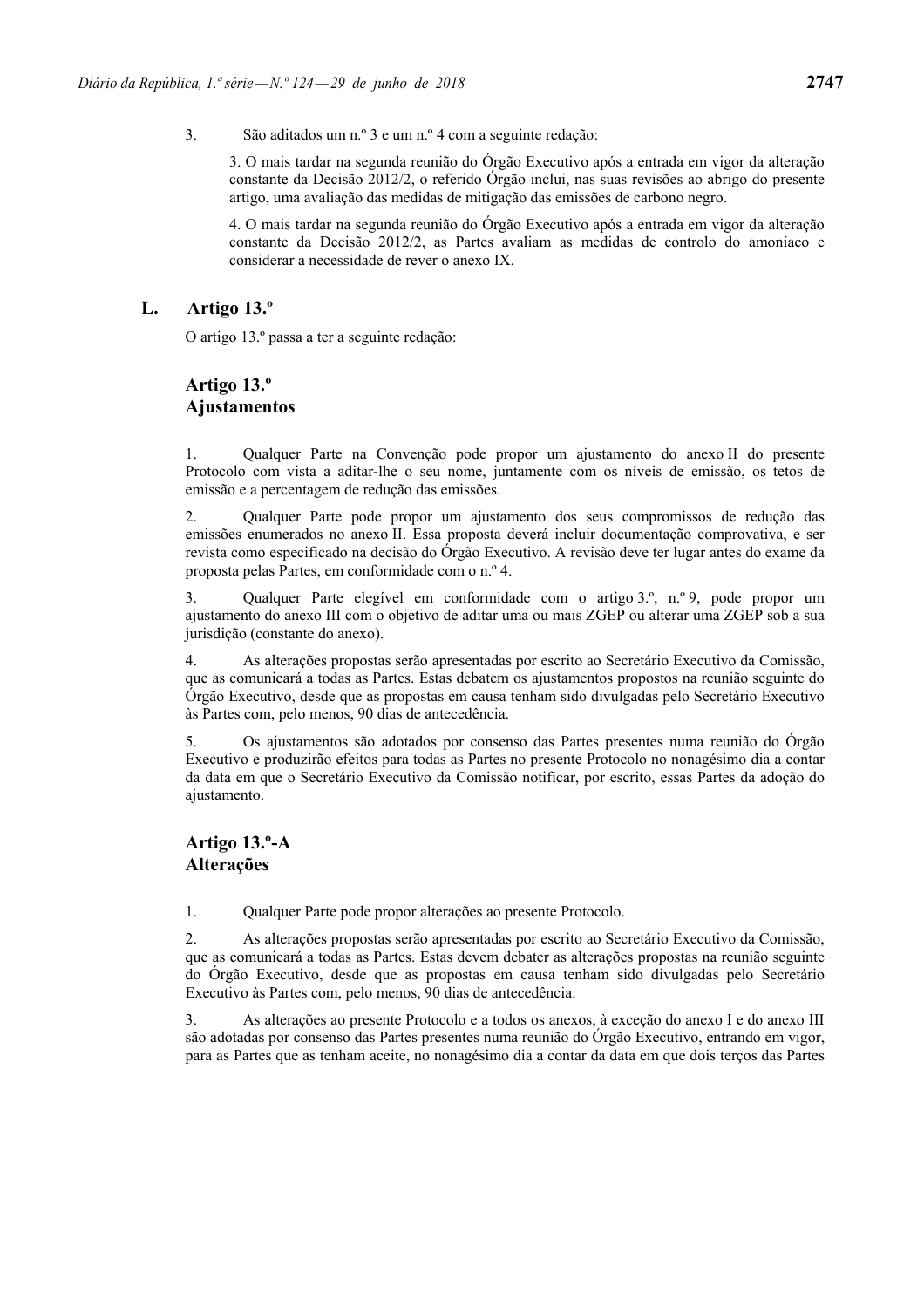tenham depositado os respetivos instrumentos de aceitação junto do depositário. No que diz respeito a qualquer uma das outras Partes, as alterações entrarão em vigor no nonagésimo dia a contar da data em que essa Parte tenha depositado o seu instrumento de aceitação das alterações.

4. As alterações aos anexos I e III do presente Protocolo são adotadas por consenso das Partes presentes numa reunião do Órgão Executivo. No termo do prazo de 180 dias a contar da data da sua comunicação a todas as Partes pelo Secretário Executivo da Comissão, uma alteração a qualquer destes anexos entrará em vigor para as Partes que não tenham apresentado ao depositário uma notificação em conformidade com o n.º 5, desde que, pelo menos, 16 Partes não tenham apresentado essa notificação.

5. As Partes que não puderem aprovar uma determinada alteração aos anexos I e/ou III devem notificar o depositário do facto, por escrito, no prazo de noventa dias a contar da data da comunicação da sua adoção. O depositário informa todas as Partes, o mais brevemente possível, da receção desta notificação. As Partes podem, em qualquer altura, substituir a sua notificação prévia por uma aceitação; a alteração ao anexo entrará em vigor para a Parte em causa mediante depósito de um instrumento de aceitação junto do depositário.

6. Para as Partes que as tenham aceitado, o procedimento previsto no n.º 7 substitui o procedimento estabelecido no n.º 3, no que diz respeito às alterações aos anexos IV a XI.

7. As alterações aos anexos IV a XI devem ser adotadas por consenso das Partes presentes numa reunião do Órgão Executivo. No termo do prazo de um ano a contar da data da sua comunicação a todas as Partes pelo Secretário Executivo da Comissão, uma alteração a qualquer destes anexos entrará em vigor para as Partes que não tenham apresentado ao depositário uma notificação em conformidade com a alínea a):

a) As Partes que não puderem aprovar uma determinada alteração aos anexos IV a XI notificam o depositário desse facto, por escrito, no prazo de um ano a contar da data da comunicação da sua adoção. O depositário informa todas as Partes, o mais brevemente possível, da receção dessa notificação. As Partes podem, em qualquer altura, substituir a sua notificação prévia por uma aceitação; a alteração ao anexo entrará em vigor para a Parte em causa mediante depósito de um instrumento de aceitação junto do depositário;

b) Uma alteração aos anexos IV a XI não entra em vigor se o número acumulado de 16 ou mais Partes:

i) Tiver apresentado a notificação em conformidade com a alínea a); ou

ii) Não tiver aceite o procedimento previsto no presente número e ainda não tiver depositado um instrumento de aceitação, definido em conformidade com o n.º 3.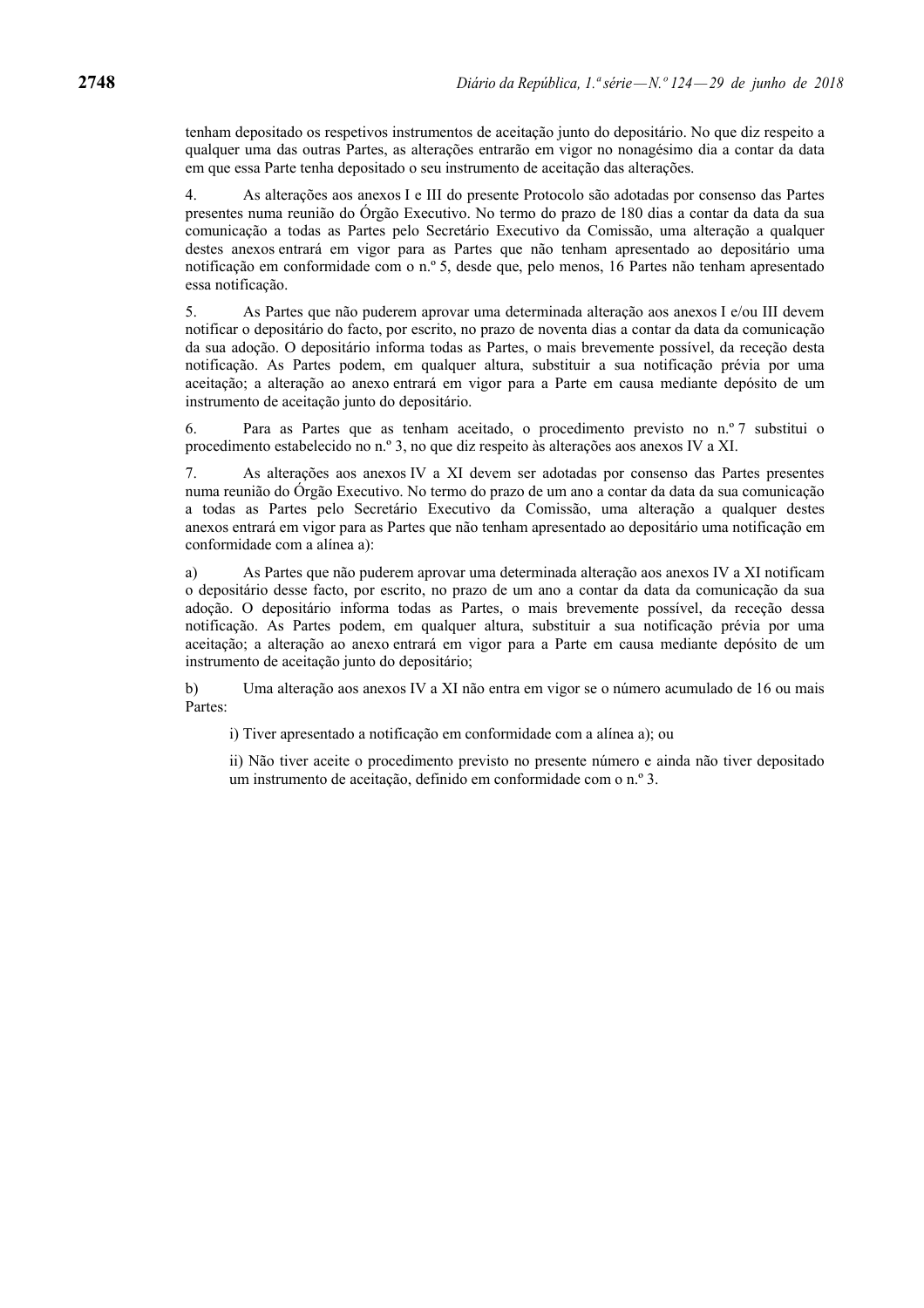#### **M. Artigo 15.º**

É aditado um n.º 4 com a seguinte redação:

4. Caso não pretenda ser vinculado pelos procedimentos previstos no artigo 13.º-A, n.º 7, no que diz respeito à alteração dos anexos IV — XI, um Estado ou organização regional de integração económica deve declarar esse facto no seu instrumento de ratificação, aceitação, aprovação ou adesão.

#### **N. Novo artigo 18.º-A**

Após o artigo 18.º, é aditado um artigo 18.º-A com a seguinte redação:

## **Artigo 18.º-A Revogação de Protocolos**

Quando todas as Partes em qualquer dos protocolos que seguidamente se referem tenham depositado os seus instrumentos de ratificação, aceitação, aprovação ou adesão ao presente Protocolo junto do depositário, em conformidade com o artigo 15.º, o protocolo em causa será considerado revogado:

a) Protocolo de Helsínquia de 1985 relativo à redução das emissões de enxofre ou dos seus fluxos transfronteiras de, pelo menos, 30%;

b) Protocolo de Sofia de 1988 relativo ao controlo as emissões de óxidos de azoto ou seus fluxos transfronteiriços;

c) Protocolo de Genebra de 1991 relativo ao controlo das emissões de compostos orgânicos voláteis ou seus fluxos transfronteiriços;

d) Protocolo de Oslo de 1994 relativo a uma nova redução das emissões de enxofre.

## **O. Anexo II**

O anexo II passa a ter a seguinte redação:

#### **Compromissos de redução das emissões**

1. Os compromissos de redução das emissões enumerados nos quadros seguintes dizem respeito às disposições dos n.ºs 1 e 10 do artigo 3.º do presente Protocolo.

2. O quadro 1 contém os valores-limite de emissão de dióxido de enxofre (SO<sub>2</sub>), óxidos de azoto ( $NO<sub>x</sub>$ ), amoníaco ( $NH<sub>3</sub>$ ) e compostos orgânicos voláteis (COV) para o período de 2010 a 2020, expressos em milhares de toneladas, para as Partes que ratificaram o presente Protocolo antes de 2010.

3. Os quadros 2-6 dizem respeito aos compromissos de redução das emissões de  $SO_2$ ,  $NO_x$ ,  $NH<sub>3</sub>$ , COV e PM<sub>25</sub> para 2020 e os anos subsequentes. Estes compromissos são expressos em percentagem de redução relativamente ao nível de emissões de 2005.

4. As estimativas de emissões de 2005 que constam dos quadros 2 a 6 são expressas em milhares de toneladas e representam os últimos melhores dados disponíveis, comunicados pelas Partes em 2012. Estas estimativas são apresentadas com fins meramente informativos e podem ser atualizadas pelas Partes no contexto da sua comunicação de dados de emissões ao abrigo do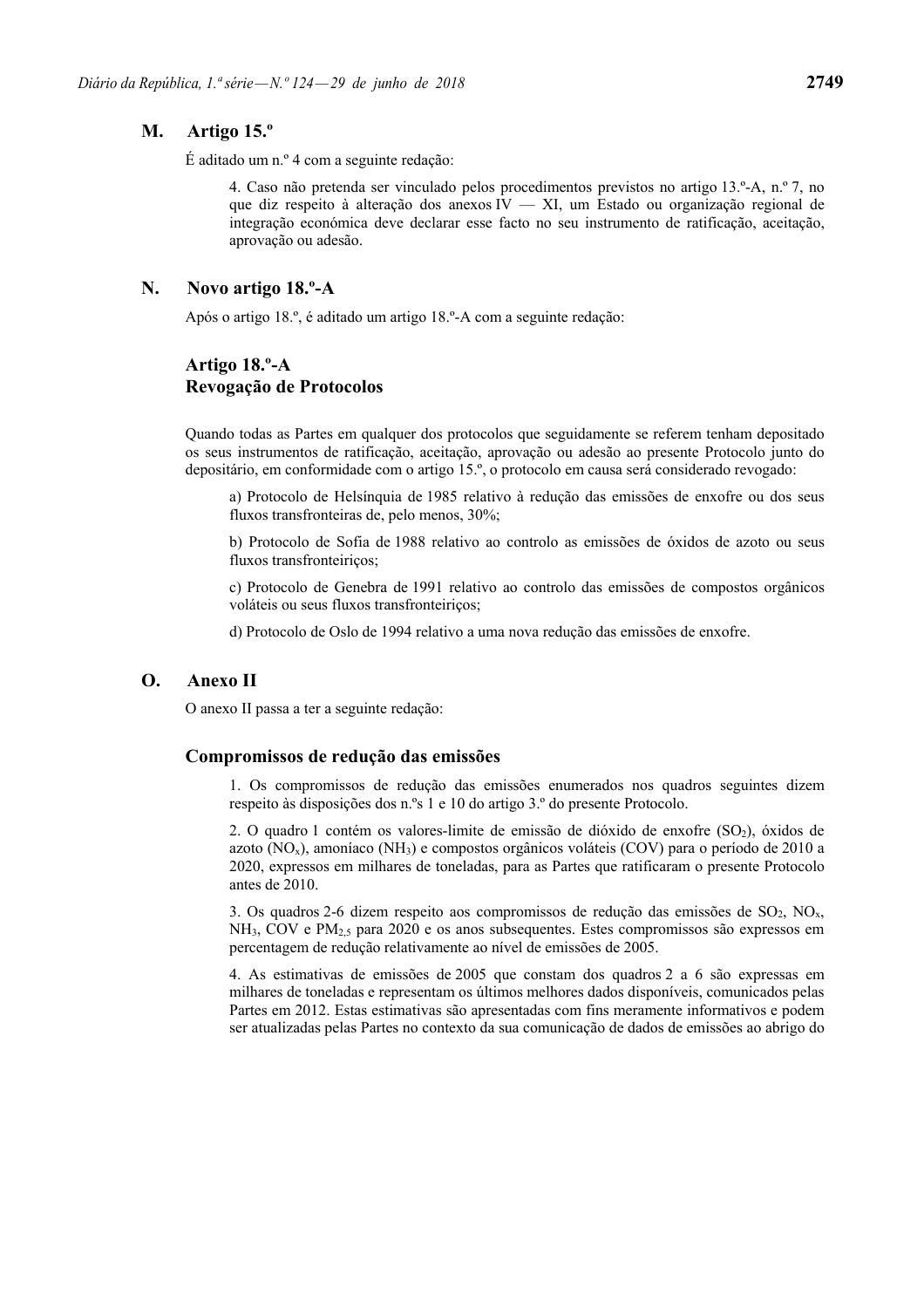presente Protocolo, caso se tornem disponíveis informações de melhor qualidade. O Secretariado manterá e atualizará regularmente, no sítio de internet da Convenção, um quadro com as estimativas mais recentes comunicadas pelas Partes, para fins de informação. Os compromissos percentuais de redução das emissões que constam dos quadros 2 a 6 referem-se às estimativas mais atualizadas, de 2005, comunicadas pelas Partes ao Secretário Executivo da Comissão.

5. Se, num determinado ano, devido a um inverno particularmente frio, a um verão particularmente seco ou a alterações imprevistas nas atividades económicas, como perda de capacidade do sistema de alimentação elétrica a nível interno ou num país vizinho, uma Parte entender que não pode cumprir os seus compromissos de redução das emissões, pode utilizar a média das suas emissões nacionais no ano em causa, no ano que precede o ano em causa e no ano seguinte, desde que o valor assim obtido não exceda o seu compromisso.

#### Quadro 1

|                | Parte                                             | Ratificação | SO <sub>2</sub> | $NO_{r}$ | NH <sub>3</sub> | $\cal COV$ |
|----------------|---------------------------------------------------|-------------|-----------------|----------|-----------------|------------|
| 1              | Bélgica                                           | 2007        | 106             | 181      | 74              | 144        |
| $\overline{c}$ | Bulgária                                          | 2005        | 856             | 266      | 108             | 185        |
| 3              | Croácia                                           | 2008        | 70              | 87       | 30              | 90         |
| $\overline{4}$ | Chipre                                            | 2007        | 39              | 23       | 9               | 14         |
| 5              | República Checa                                   | 2004        | 283             | 286      | 101             | 220        |
| 6              | Dinamarca                                         | 2002        | 55              | 127      | 69              | 85         |
| $\overline{7}$ | Finlândia                                         | 2003        | 116             | 170      | 31              | 130        |
| 8              | França                                            | 2007        | 400             | 860      | 780             | 1 100      |
| 9              | Alemanha                                          | 2004        | 550             | 1 0 8 1  | 550             | 995        |
| 10             | Hungria                                           | 2006        | 550             | 198      | 90              | 137        |
| 11             | Letónia                                           | 2004        | 107             | 84       | 44              | 136        |
| 12             | Lituânia                                          | 2004        | 145             | 110      | 84              | 92         |
| 13             | Luxemburgo                                        | 2001        | $\overline{4}$  | 11       | $\overline{7}$  | 9          |
| 14             | Países Baixos                                     | 2004        | 50              | 266      | 128             | 191        |
| 15             | Noruega                                           | 2002        | 22              | 156      | 23              | 195        |
| 16             | Portugal                                          | 2005        | 170             | 260      | 108             | 202        |
| 17             | Roménia                                           | 2003        | 918             | 437      | 210             | 523        |
| 18             | Eslováquia                                        | 2005        | 110             | 130      | 39              | 140        |
| 19             | Eslovénia                                         | 2004        | 27              | 45       | 20              | 40         |
| 20             | $E$ Spanha <sup>a</sup>                           | 2005        | 774             | 847      | 353             | 669        |
| 21             | Suécia                                            | 2002        | 67              | 148      | 57              | 241        |
| 22             | Suíça                                             | 2005        | 26              | 79       | 63              | 144        |
| 23             | Reino Unido da Grã-Bretanha<br>e Irlanda do Norte | 2005        | 625             | 1 1 8 1  | 297             | 1 200      |

**Valores-limite de emissão (expressos em milhares de toneladas por ano) para o período de 2010 a 2020, aplicáveis às Partes que ratificaram o presente Protocolo antes de 2010**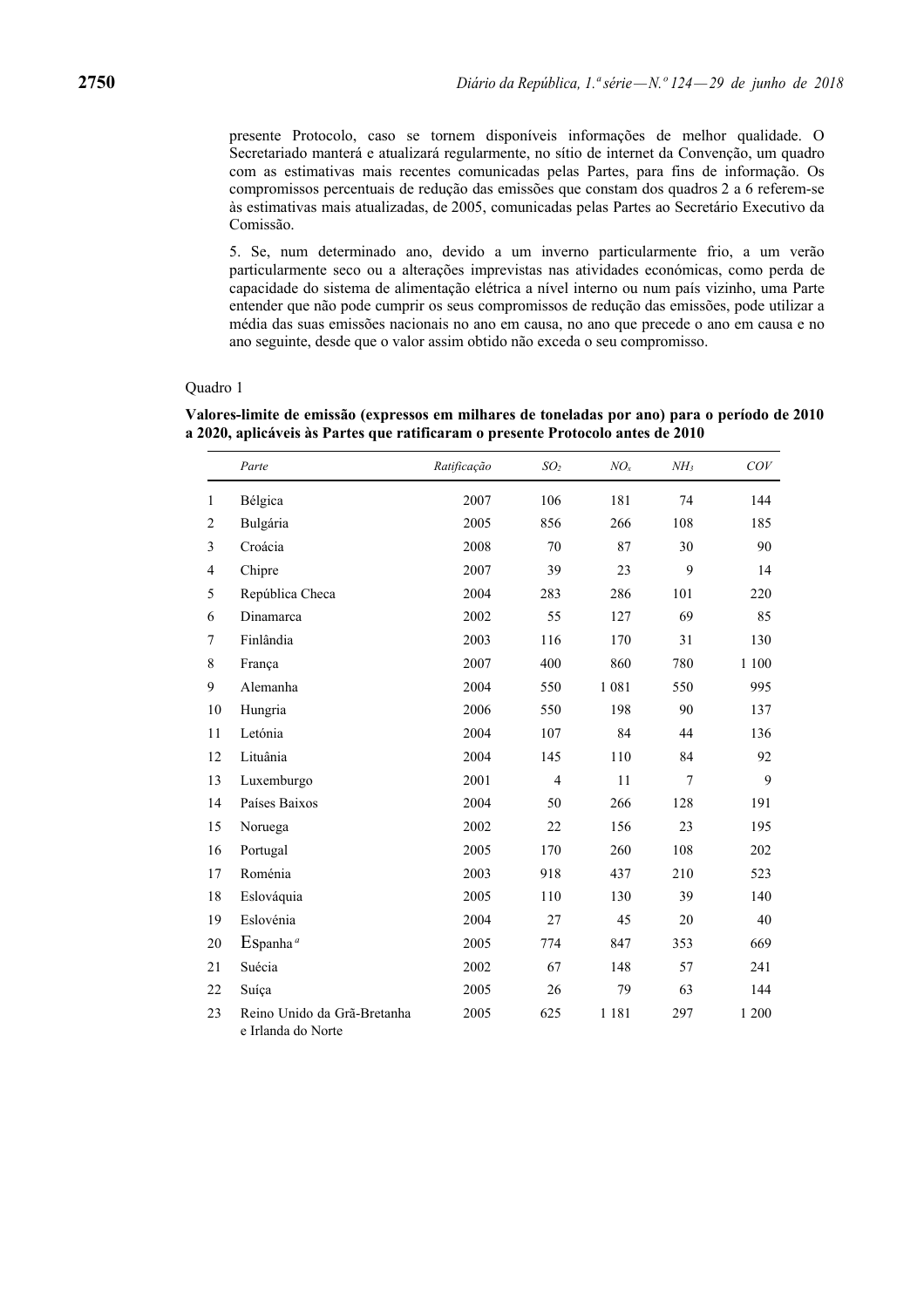|     | Parte                     | Ratificação | SO,  | NO.     | NH3     | COV  |
|-----|---------------------------|-------------|------|---------|---------|------|
| 24  | Estados Unidos da América | 2004        |      | с       |         |      |
| -25 | União Europeia            | 2003        | 7832 | 8 1 8 0 | 4 2 9 4 | 7585 |

a Valores aplicáveis ao território europeu do país.

b Aquando da aceitação do presente Protocolo em 2004, os Estados Unidos da América apresentaram uma meta indicativa para 2010 de 16 013 000 toneladas de emissões totais de enxofre da ZGEP identificada para o enxofre (48 Estados contíguos e Distrito de Colúmbia). Este valor converte-se em 14 527 000 toneladas.

c Aquando da aceitação do presente Protocolo em 2004, os Estados Unidos da América apresentaram uma meta indicativa para 2010 de 6 897 000 toneladas de emissões totais de NO<sub>x</sub> da ZGEP identificada para os NO<sub>x</sub> (Connecticut, Delaware, Distrito de Colúmbia, Illinois, Indiana, Kentucky, Maine, Maryland, Massachusetts, Michigan, Novo Hampshire, Nova Jérsia, Nova Iorque, Ohio, Pensilvânia, Rhode Island, Vermont, Virgínia Ocidental, Wisconsin). Este valor converte-se em 6 257 000 toneladas.

d Aquando da aceitação do presente Protocolo em 2004, os Estados Unidos da América apresentaram uma meta indicativa para 2010 de 4 972 000 toneladas de emissões totais de COV da ZGEP identificada para os COV (Connecticut, Delaware, Distrito de Colúmbia, Illinois, Indiana, Kentucky, Maine, Maryland, Massachusetts, Michigan, Novo Hampshire, Nova Jérsia, Nova Iorque, Ohio, Pensilvânia, Rhode Island, Vermont, Virgínia Ocidental, Wisconsin). Este valor converte-se em 4 511 000 toneladas.

#### Quadro 2

|                | Parte na Convenção  | Níveis de emissão em 2005,<br>expressos em milhares de<br>toneladas de $SO2$ | Redução<br>relativamente ao<br>nível de 2005 (%) |
|----------------|---------------------|------------------------------------------------------------------------------|--------------------------------------------------|
| 1              | Áustria             | 27                                                                           | 26                                               |
| $\overline{2}$ | Bielorrússia        | 79                                                                           | 20                                               |
| 3              | Bélgica             | 145                                                                          | 43                                               |
| $\overline{4}$ | Bulgária            | 777                                                                          | 78                                               |
| 5              | Canadá <sup>a</sup> |                                                                              |                                                  |
| 6              | Croácia             | 63                                                                           | 55                                               |
| 7              | Chipre              | 38                                                                           | 83                                               |
| 8              | República Checa     | 219                                                                          | 45                                               |
| 9              | Dinamarca           | 23                                                                           | 35                                               |
| 10             | Estónia             | 76                                                                           | 32                                               |
| 11             | Finlândia           | 69                                                                           | 30                                               |
| 12             | França              | 467                                                                          | 55                                               |
| 13             | Alemanha            | 517                                                                          | 21                                               |
| 14             | Grécia              | 542                                                                          | 74                                               |
| 15             | Hungria             | 129                                                                          | 46                                               |
| 16             | Irlanda             | 71                                                                           | 65                                               |
| 17             | Itália              | 403                                                                          | 35                                               |
| 18             | Letónia             | 6,7                                                                          | 8                                                |
| 19             | Lituânia            | 44                                                                           | 55                                               |

**Compromissos de redução das emissões de dióxido de enxofre para 2020 e anos subsequentes**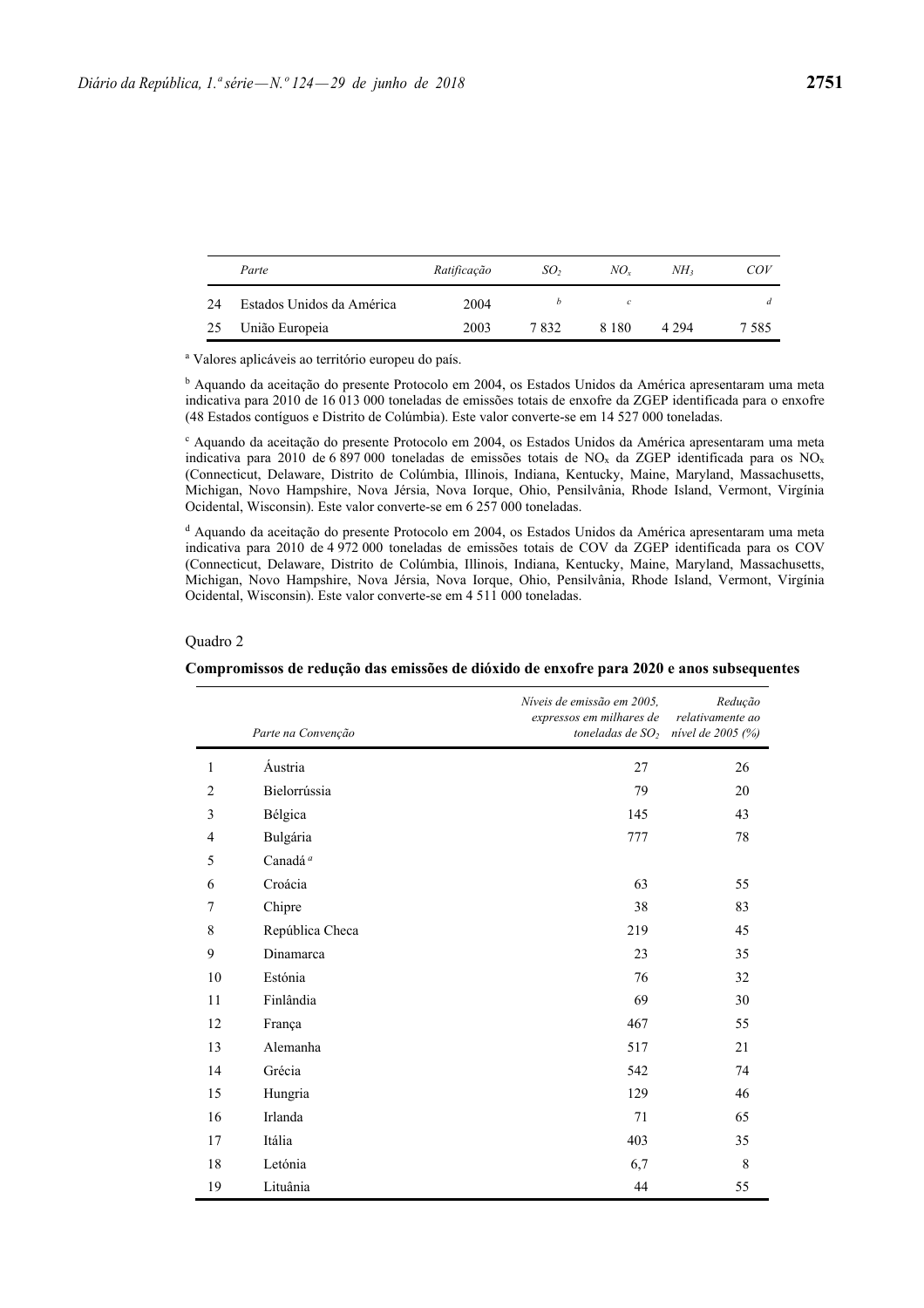|    | Parte na Convenção                                         | Níveis de emissão em 2005.<br>expressos em milhares de<br>toneladas de $SO2$ | Redução<br>relativamente ao<br>nivel de 2005 (%) |
|----|------------------------------------------------------------|------------------------------------------------------------------------------|--------------------------------------------------|
| 20 | Luxemburgo                                                 | 2,5                                                                          | 34                                               |
| 21 | Malta                                                      | 11                                                                           | 77                                               |
| 22 | Países Baixos <sup>b</sup>                                 | 65                                                                           | 28                                               |
| 23 | Noruega                                                    | 24                                                                           | 10                                               |
| 24 | Polónia                                                    | 1 2 2 4                                                                      | 59                                               |
| 25 | Portugal                                                   | 177                                                                          | 63                                               |
| 26 | Roménia                                                    | 643                                                                          | 77                                               |
| 27 | Eslováquia                                                 | 89                                                                           | 57                                               |
| 28 | Eslovénia                                                  | 40                                                                           | 63                                               |
| 29 | Espanha <sup>b</sup>                                       | 1 2 8 2                                                                      | 67                                               |
| 30 | Suécia                                                     | 36                                                                           | 22                                               |
| 31 | Suíça                                                      | 17                                                                           | 21                                               |
| 32 | Unido<br>Reino<br>da<br>Grã-Bretanha e<br>Irlanda do Norte | 706                                                                          | 59                                               |
| 33 | Estados Unidos da América <sup>c</sup>                     |                                                                              |                                                  |
| 34 | União Europeia                                             | 7828                                                                         | 59                                               |

a Aquando da ratificação, aceitação, aprovação ou adesão ao presente Protocolo, o Canadá deverá apresentar: a) um valor para os níveis totais estimados de emissões de enxofre em 2005, quer a nível nacional quer em relação à sua ZGEP, caso a tenha apresentado; e b) um valor indicativo para a redução dos níveis de emissão de enxofre total em 2020 relativamente aos níveis de 2005, quer a nível nacional quer em relação à sua ZGEP. O valor a que se refere a alínea a) será incluído no quadro e o valor a que se refere a alínea b) será incluído numa nota de rodapé do quadro. A ZGEP, se apresentada, será considerada um ajustamento ao anexo III do Protocolo.

<sup>b</sup> Valores aplicáveis ao território europeu do país.

c Aquando da ratificação, aceitação, aprovação ou adesão à alteração que adita este quadro ao presente Protocolo, os Estados Unidos da América devem apresentar: a) um valor para os níveis totais estimados de emissões de enxofre em 2005, quer a nível nacional quer em relação a uma ZGEP; b) um valor indicativo para a redução dos níveis totais de emissão de enxofre em 2020 relativamente aos níveis identificados de 2005; e c) quaisquer alterações à ZGEP definida quando os Estados Unidos se tornaram Parte no Protocolo. O valor a que se refere a alínea a) será incluído no quadro, o valor a que se refere a alínea b) será incluído numa nota de rodapé do quadro e o valor a que se refere a alínea c) será considerado um ajustamento ao anexo III.

#### Quadro 3

#### **Compromissos de redução das emissões de óxidos de azoto para 2020 e anos subsequentesa**

|                               | Parte na Convenção | Níveis de emissão em 2005,<br>expressos em<br>milhares de toneladas de $NO_2$ nível de 2005 (%) | Redução<br>relativamente ao |
|-------------------------------|--------------------|-------------------------------------------------------------------------------------------------|-----------------------------|
|                               | Áustria            | 231                                                                                             | 37                          |
| $\mathfrak{D}_{\mathfrak{p}}$ | Bielorrússia       | 171                                                                                             | 25                          |
| 3                             | Bélgica            | 291                                                                                             | 41                          |
| 4                             | Bulgária           | 154                                                                                             | 41                          |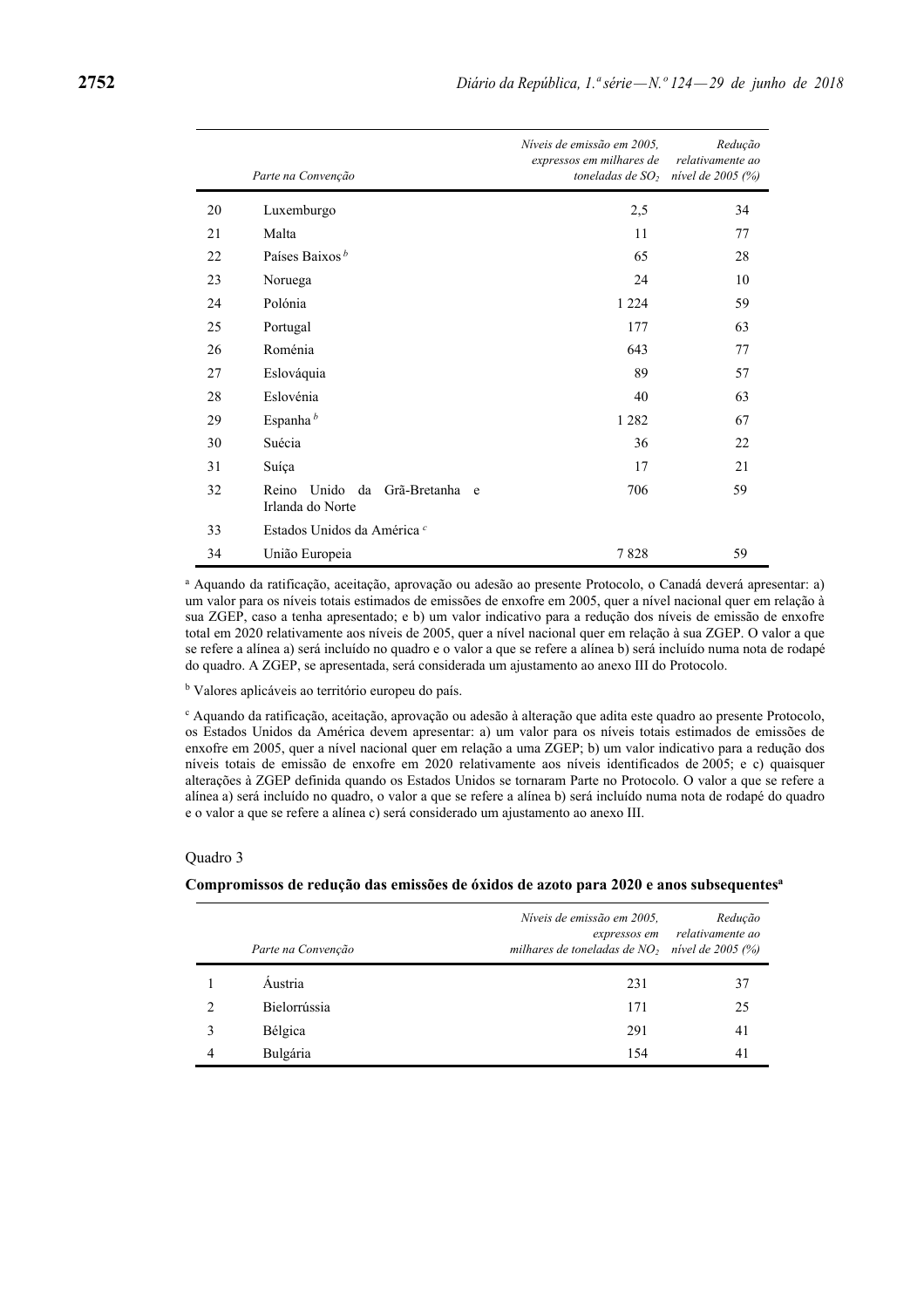|    |                                                   | Níveis de emissão em 2005,<br>expressos em | Redução<br>relativamente ao |
|----|---------------------------------------------------|--------------------------------------------|-----------------------------|
|    | Parte na Convenção                                | milhares de toneladas de $NO2$             | nível de 2005 (%)           |
| 5  | Canadá <sup>b</sup>                               |                                            |                             |
| 6  | Croácia                                           | 81                                         | 31                          |
| 7  | Chipre                                            | 21                                         | 44                          |
| 8  | República Checa                                   | 286                                        | 35                          |
| 9  | Dinamarca                                         | 181                                        | 56                          |
| 10 | Estónia                                           | 36                                         | 18                          |
| 11 | Finlândia                                         | 177                                        | 35                          |
| 12 | França                                            | 1 4 3 0                                    | 50                          |
| 13 | Alemanha                                          | 1 4 6 4                                    | 39                          |
| 14 | Grécia                                            | 419                                        | 31                          |
| 15 | Hungria                                           | 203                                        | 34                          |
| 16 | Irlanda                                           | 127                                        | 49                          |
| 17 | Itália                                            | 1 2 1 2                                    | 40                          |
| 18 | Letónia                                           | 37                                         | 32                          |
| 19 | Lituânia                                          | 58                                         | 48                          |
| 20 | Luxemburgo                                        | 19                                         | 43                          |
| 21 | Malta                                             | 9,3                                        | 42                          |
| 22 | Países Baixos <sup>c</sup>                        | 370                                        | 45                          |
| 23 | Noruega                                           | 200                                        | 23                          |
| 24 | Polónia                                           | 866                                        | 30                          |
| 25 | Portugal                                          | 256                                        | 36                          |
| 26 | Roménia                                           | 309                                        | 45                          |
| 27 | Eslováquia                                        | 102                                        | 36                          |
| 28 | Eslovénia                                         | 47                                         | 39                          |
| 29 | Espanha <sup>c</sup>                              | 1 2 9 2                                    | 41                          |
| 30 | Suécia                                            | 174                                        | 36                          |
| 31 | Suíça <sup>d</sup>                                | 94                                         | 41                          |
| 32 | Reino Unido da Grã-Bretanha e Irlanda<br>do Norte | 1580                                       | 55                          |
| 33 | Estados Unidos da América <sup>e</sup>            |                                            |                             |
| 34 | União Europeia                                    | 11 354                                     | 42                          |

a As emissões dos solos não estão incluídas nas estimativas de 2005 dos respeitantes aos Estados-Membros da UE.

b Aquando da ratificação, aceitação, aprovação ou adesão ao presente Protocolo, o Canadá deverá apresentar: a) um valor para os níveis totais estimados de emissões de óxidos de azoto em 2005, quer a nível nacional quer em relação à sua ZGEP, caso a tenha apresentado; e b) um valor indicativo para a redução dos níveis totais de emissão de óxidos de azoto em 2020 relativamente aos níveis de 2005, quer a nível nacional quer em relação à sua ZGEP. O valor a que se refere a alínea a) será incluído no quadro e o valor a que se refere a alínea b) será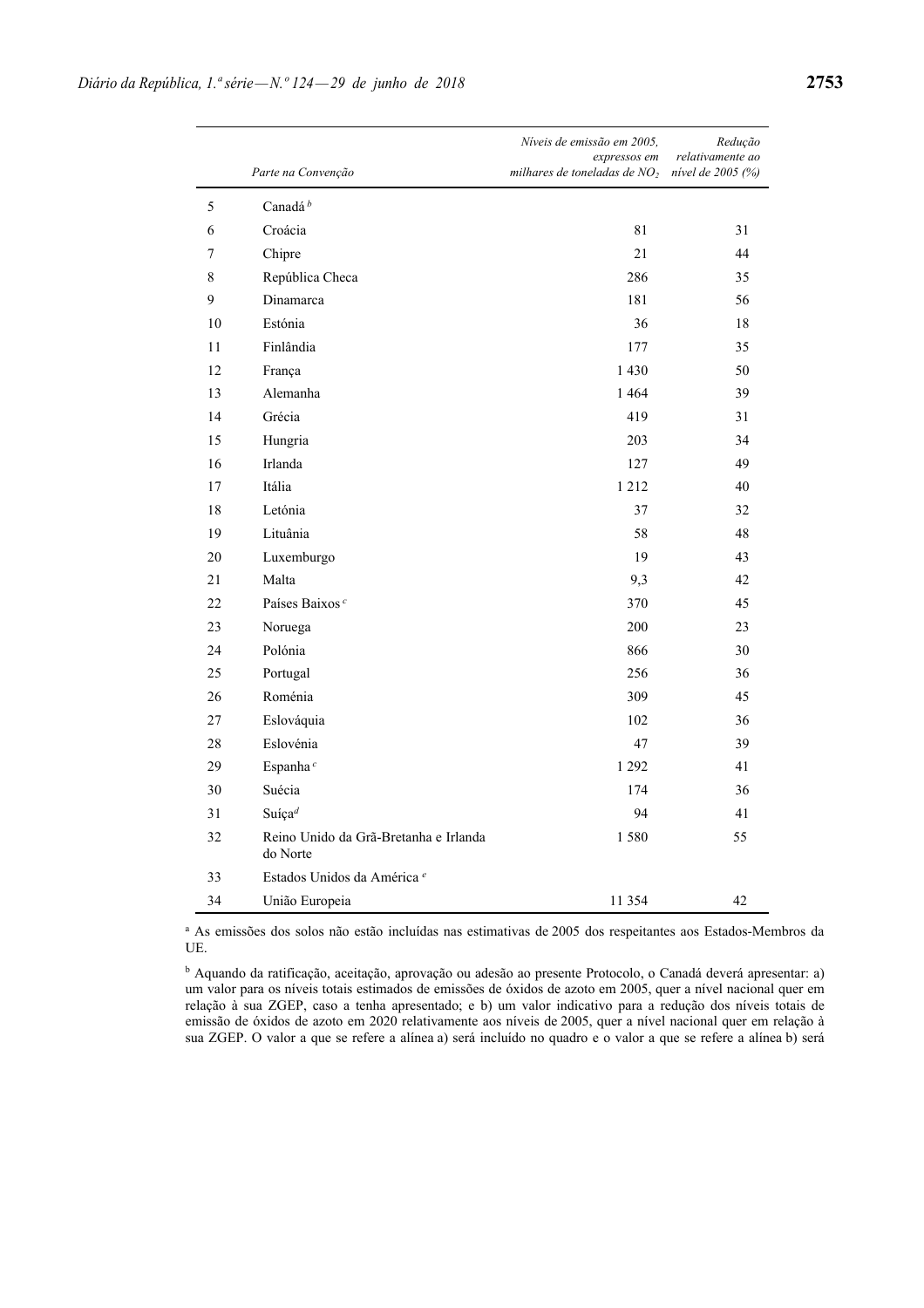incluído numa nota de rodapé do quadro. A ZGEP, se apresentada, será considerada um ajustamento ao anexo III do Protocolo.

c Valores aplicáveis ao território europeu do país.

d Incluindo as emissões provenientes da produção e solos agrícolas (NFR 4D).

e Aquando da ratificação, aceitação, aprovação ou adesão à alteração que adita este quadro ao presente Protocolo, os Estados Unidos da América devem apresentar: a) um valor para os níveis totais estimados de emissões de óxidos de azoto em 2005, quer a nível nacional quer em relação a uma ZGEP; b) um valor indicativo para a redução dos níveis totais de emissão de óxidos de azoto em 2020 relativamente aos níveis identificados de 2005; e c) quaisquer alterações à ZGEP definida quando os Estados Unidos se tornaram Parte no Protocolo. O valor a que se refere a alínea a) será incluído no quadro, o valor a que se refere a alínea b) será incluído numa nota de rodapé do quadro e o valor a que se refere a alínea c) será considerado um ajustamento ao anexo III.

Quadro 4

#### **Compromissos de redução das emissões de amoníaco para 2020 e anos subsequentes**

|                |                            | Níveis de emissão em 2005, | Redução<br>expressos em relativamente ao |
|----------------|----------------------------|----------------------------|------------------------------------------|
|                |                            | milhares de toneladas de   | nível de 2005                            |
|                | Parte na Convenção         | NH <sub>3</sub>            | (%)                                      |
| $\,1\,$        | Áustria                    | 63                         | $\mathbf{1}$                             |
| $\overline{c}$ | Bielorrússia               | 136                        | 7                                        |
| 3              | Bélgica                    | 71                         | $\overline{c}$                           |
| $\overline{4}$ | Bulgária                   | 60                         | 3                                        |
| 5              | Croácia                    | 40                         | $\mathbf{1}$                             |
| 6              | Chipre                     | 5,8                        | 10                                       |
| $\overline{7}$ | República Checa            | 82                         | $\tau$                                   |
| $\,8\,$        | Dinamarca                  | 83                         | 24                                       |
| 9              | Estónia                    | 9,8                        | $\mathbf{1}$                             |
| 10             | Finlândia                  | 39                         | 20                                       |
| 11             | França                     | 661                        | $\overline{4}$                           |
| 12             | Alemanha                   | 573                        | 5                                        |
| 13             | Grécia                     | 68                         | $\overline{7}$                           |
| 14             | Hungria                    | 80                         | 10                                       |
| 15             | Irlanda                    | 109                        | $\mathbf{1}$                             |
| 16             | Itália                     | 416                        | 5                                        |
| 17             | Letónia                    | 16                         | $\mathbf{1}$                             |
| 18             | Lituânia                   | 39                         | 10                                       |
| 19             | Luxemburgo                 | 5,0                        | 1                                        |
| 20             | Malta                      | 1,6                        | $\overline{4}$                           |
| 21             | Países Baixos <sup>a</sup> | 141                        | 13                                       |
| 22             | Noruega                    | 23                         | $\,8\,$                                  |
| 23             | Polónia                    | 270                        | $\mathbf{1}$                             |
| 24             | Portugal                   | 50                         | $\overline{7}$                           |
| 25             | Roménia                    | 199                        | 13                                       |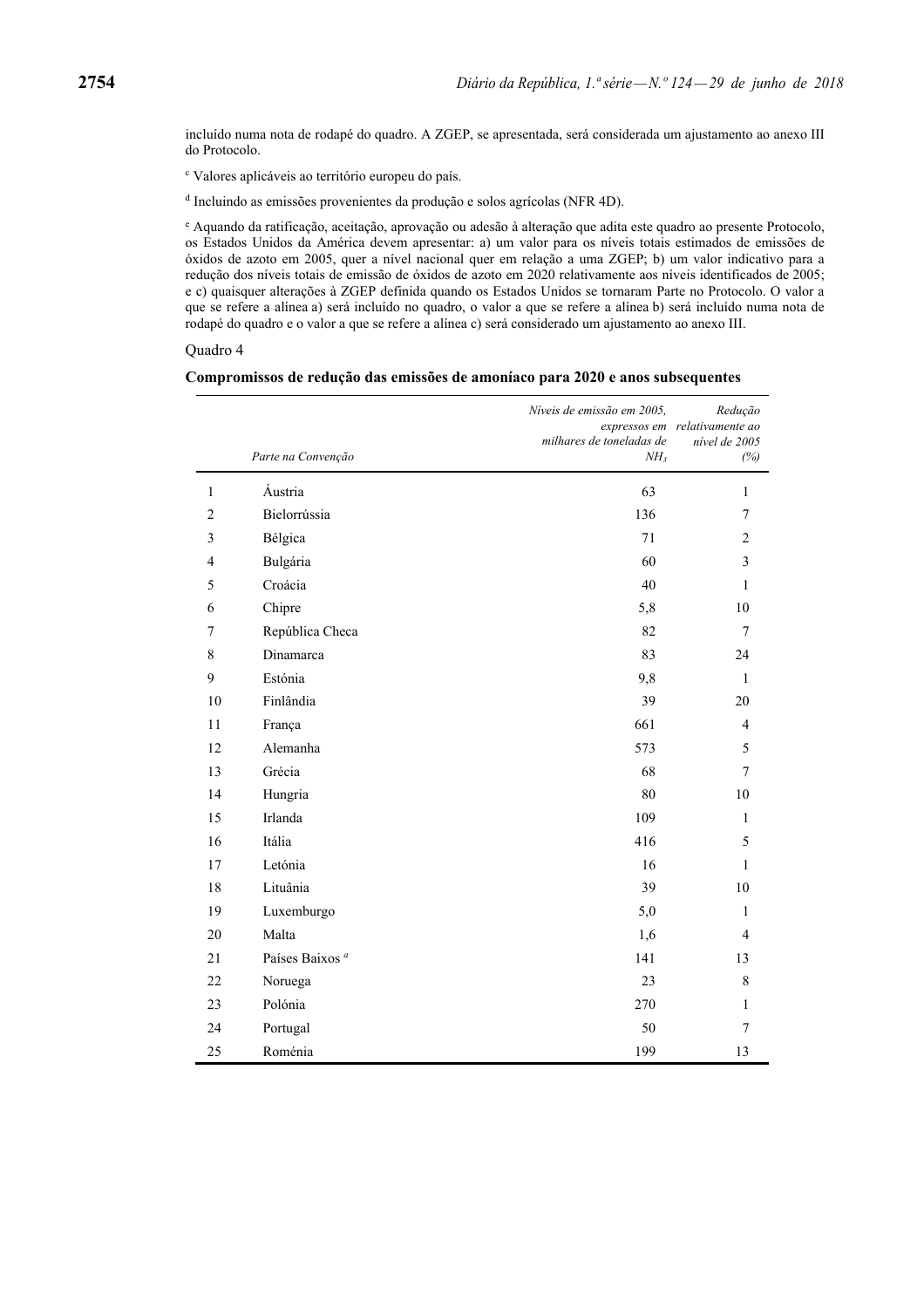|    | Parte na Convenção                                | Níveis de emissão em 2005.<br>milhares de toneladas de<br>NH <sub>3</sub> | Redução<br>expressos em relativamente ao<br>nível de 2005<br>(%) |
|----|---------------------------------------------------|---------------------------------------------------------------------------|------------------------------------------------------------------|
| 26 | Eslováquia                                        | 29                                                                        | 15                                                               |
| 27 | Eslovénia                                         | 18                                                                        | 1                                                                |
| 28 | Espanha <sup>a</sup>                              | 365                                                                       | 3                                                                |
| 29 | Suécia                                            | 55                                                                        | 15                                                               |
| 30 | Suíça                                             | 64                                                                        | 8                                                                |
| 31 | Reino Unido da Grã-Bretanha e Irlanda do<br>Norte | 307                                                                       | 8                                                                |
| 32 | União Europeia                                    | 3813                                                                      | 6                                                                |

a Valores aplicáveis ao território europeu do país.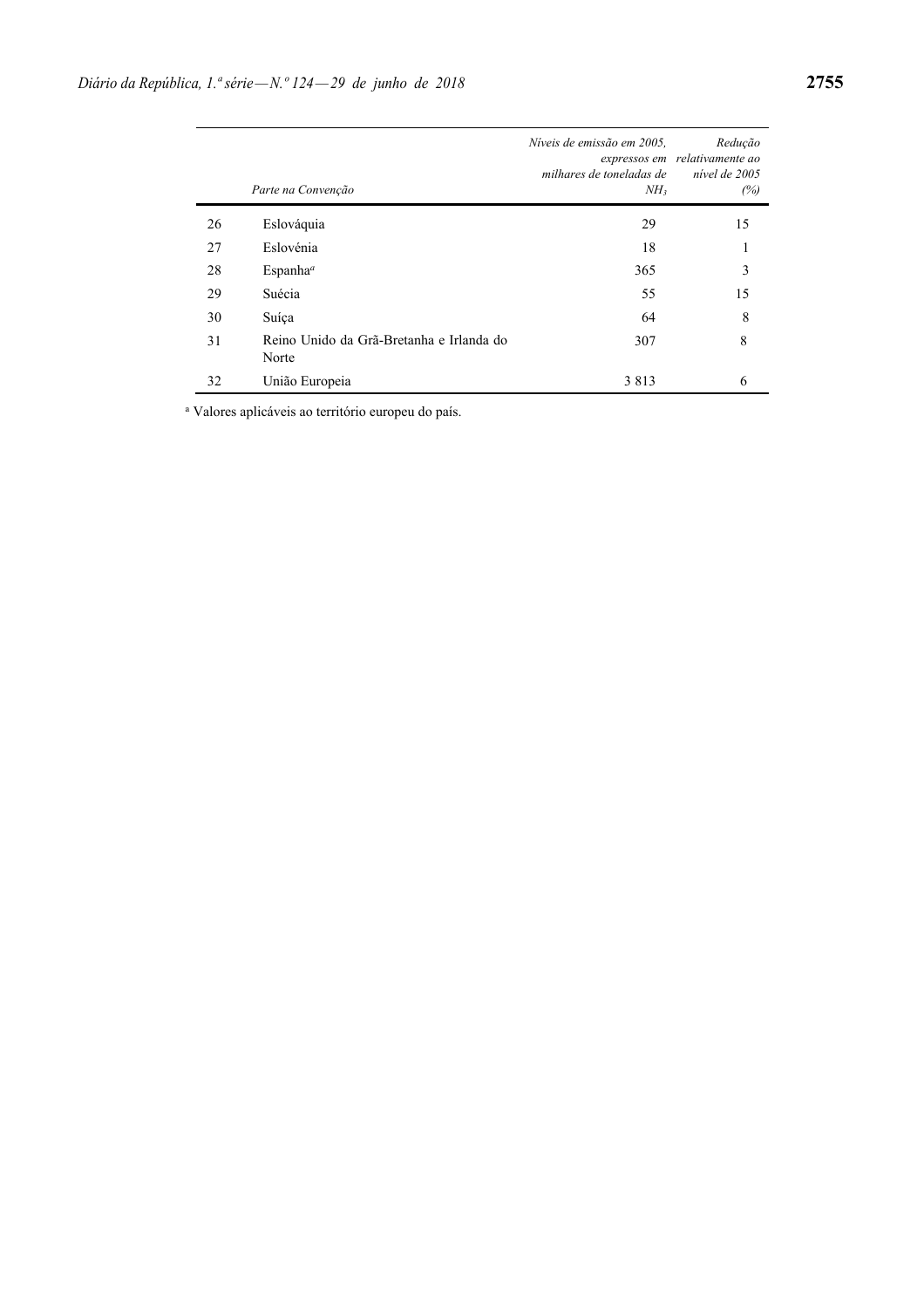# Quadro 5

|                | Parte na Convenção                                | Níveis de emissão em 2005,<br>milhares de toneladas de<br>COV | Redução<br>expressos em relativamente ao<br>nível de 2005<br>(%) |
|----------------|---------------------------------------------------|---------------------------------------------------------------|------------------------------------------------------------------|
| $\mathbf{1}$   | Áustria                                           | 162                                                           | 21                                                               |
| $\overline{c}$ | Bielorrússia                                      | 349                                                           | 15                                                               |
| 3              | Bélgica                                           | 143                                                           | 21                                                               |
| 4              | Bulgária                                          | 158                                                           | 21                                                               |
| 5              | Canadá <sup>a</sup>                               |                                                               |                                                                  |
| 6              | Croácia                                           | 101                                                           | 34                                                               |
| 7              | Chipre                                            | 14                                                            | 45                                                               |
| $\,$ 8 $\,$    | República Checa                                   | 182                                                           | 18                                                               |
| 9              | Dinamarca                                         | 110                                                           | 35                                                               |
| 10             | Estónia                                           | 41                                                            | 10                                                               |
| 11             | Finlândia                                         | 131                                                           | 35                                                               |
| 12             | França                                            | 1 2 3 2                                                       | 43                                                               |
| 13             | Alemanha                                          | 1 1 4 3                                                       | 13                                                               |
| 14             | Grécia                                            | 222                                                           | 54                                                               |
| 15             | Hungria                                           | 177                                                           | 30                                                               |
| 16             | Irlanda                                           | 57                                                            | 25                                                               |
| 17             | Itália                                            | 1 2 8 6                                                       | 35                                                               |
| 18             | Letónia                                           | 73                                                            | 27                                                               |
| 19             | Lituânia                                          | 84                                                            | 32                                                               |
| 20             | Luxemburgo                                        | 9,8                                                           | 29                                                               |
| 21             | Malta                                             | 3,3                                                           | 23                                                               |
| 22             | Países Baixos <sup>b</sup>                        | 182                                                           | 8                                                                |
| 23             | Noruega                                           | 218                                                           | 40                                                               |
| 24             | Polónia                                           | 593                                                           | 25                                                               |
| 25             | Portugal                                          | 207                                                           | 18                                                               |
| 26             | Roménia                                           | 425                                                           | 25                                                               |
| 27             | Eslováquia                                        | 73                                                            | 18                                                               |
| $28\,$         | Eslovénia                                         | 37                                                            | 23                                                               |
| 29             | Espanha <sup>b</sup>                              | 809                                                           | 22                                                               |
| $30\,$         | Suécia                                            | 197                                                           | 25                                                               |
| 31             | Suíça <sup>c</sup>                                | 103                                                           | $30\,$                                                           |
| 32             | Reino Unido da Grã-Bretanha e Irlanda<br>do Norte | $1\;088$                                                      | 32                                                               |

## **Compromissos de redução das emissões de compostos orgânicos voláteis para 2020 e anos subsequentes**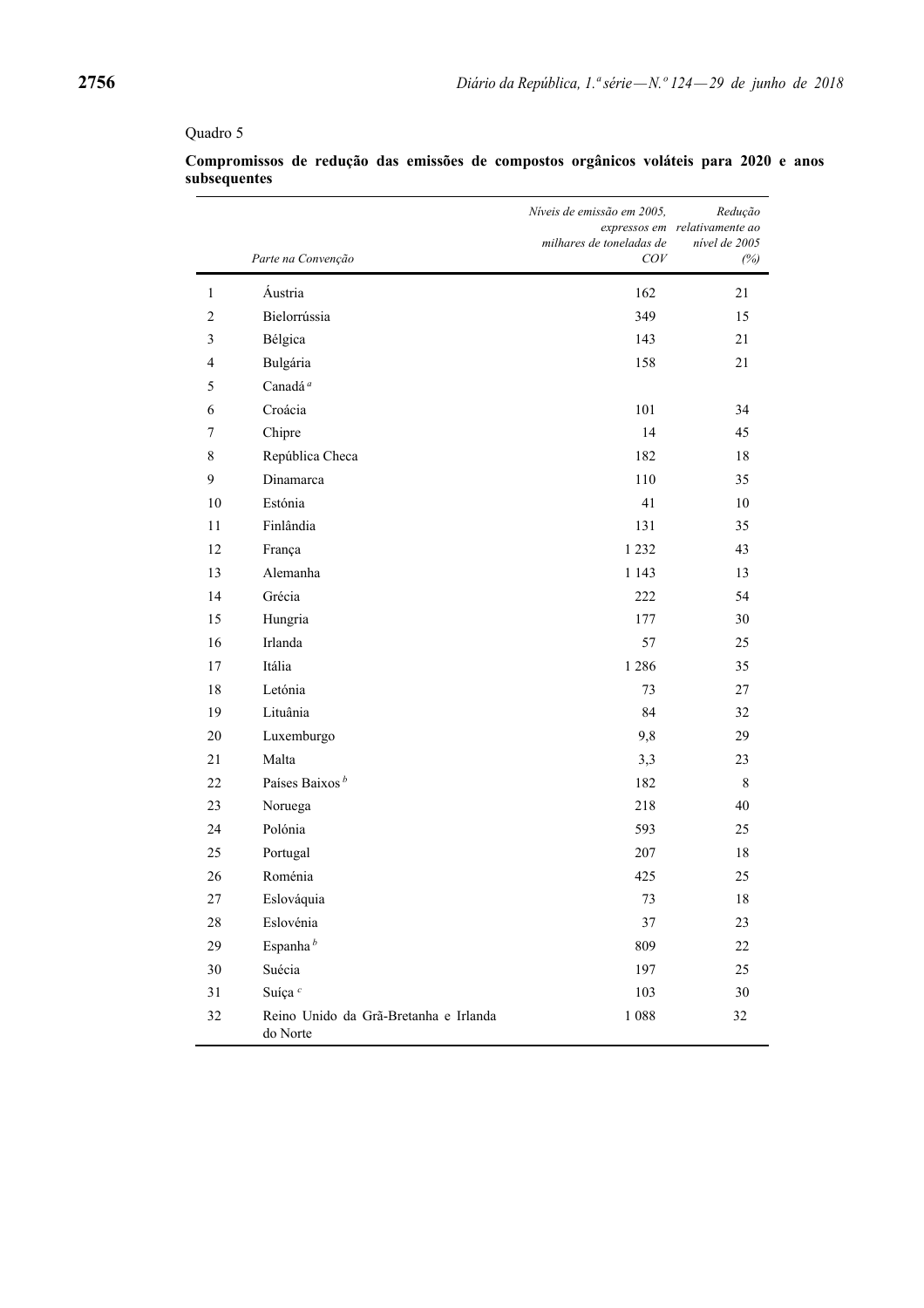|    | Parte na Convenção                     | Níveis de emissão em 2005,<br>milhares de toneladas de<br>COV | Reducão<br>expressos em relativamente ao<br>nível de 2005<br>(%) |
|----|----------------------------------------|---------------------------------------------------------------|------------------------------------------------------------------|
| 33 | Estados Unidos da América <sup>d</sup> |                                                               |                                                                  |
| 34 | União Europeia                         | 8 8 4 2                                                       | 28                                                               |

a Aquando da ratificação, aceitação, aprovação ou adesão ao presente Protocolo, o Canadá apresentará: a) um valor para os níveis totais estimados de emissões de COV em 2005, quer a nível nacional quer em relação à sua ZGEP, caso a tenha apresentado; e b) um valor indicativo para a redução dos níveis de emissão totais de COV em 2020 relativamente aos níveis de 2005, quer a nível nacional quer em relação à sua ZGEP. O valor a que se refere a alínea a) será incluído no quadro e o valor a que se refere a alínea b) será incluído numa nota de rodapé do quadro. A ZGEP, se apresentada, será considerada um ajustamento ao anexo III do Protocolo.

<sup>b</sup> Valores aplicáveis ao território europeu do país.

c Incluindo as emissões provenientes da produção e solos agrícolas (NFR 4D).

d Aquando da ratificação, aceitação, aprovação ou adesão à alteração que adita este quadro ao presente Protocolo, os Estados Unidos da América apresentarão: a) um valor para os níveis totais estimados de emissões de COV em 2005, quer a nível nacional quer em relação a uma ZGEP; b) um valor indicativo para a redução dos níveis totais de emissão de COV em 2020 relativamente aos níveis identificados de 2005; e c) quaisquer alterações à ZGEP definida quando os Estados Unidos se tornaram Parte no Protocolo. O valor a que se refere a alínea a) será incluído no quadro, o valor a que se refere a alínea b) será incluído numa nota de rodapé do quadro e o valor a que se refere a alínea c) será considerado um ajustamento ao anexo III.

#### Quadro 6

#### **Compromissos de redução das emissões de PM2,5 para 2020 e anos subsequentes**

|                | Parte na Convenção  | Níveis de emissão em 2005,<br>milhares de toneladas de<br>$PM_{2,5}$ | Redução<br>expressos em relativamente ao<br>nível de 2005<br>(%) |
|----------------|---------------------|----------------------------------------------------------------------|------------------------------------------------------------------|
| 1              | Áustria             | 22                                                                   | 20                                                               |
| $\overline{2}$ | Bielorrússia        | 46                                                                   | 10                                                               |
| 3              | Bélgica             | 24                                                                   | 20                                                               |
| 4              | Bulgária            | 44                                                                   | 20                                                               |
| 5              | Canadá <sup>a</sup> |                                                                      |                                                                  |
| 6              | Croácia             | 13                                                                   | 18                                                               |
| 7              | Chipre              | 2,9                                                                  | 46                                                               |
| 8              | República Checa     | 22                                                                   | 17                                                               |
| 9              | Dinamarca           | 25                                                                   | 33                                                               |
| 10             | Estónia             | 20                                                                   | 15                                                               |
| 11             | Finlândia           | 36                                                                   | 30                                                               |
| 12             | França              | 304                                                                  | 27                                                               |
| 13             | Alemanha            | 121                                                                  | 26                                                               |
| 14             | Grécia              | 56                                                                   | 35                                                               |
| 15             | Hungria             | 31                                                                   | 13                                                               |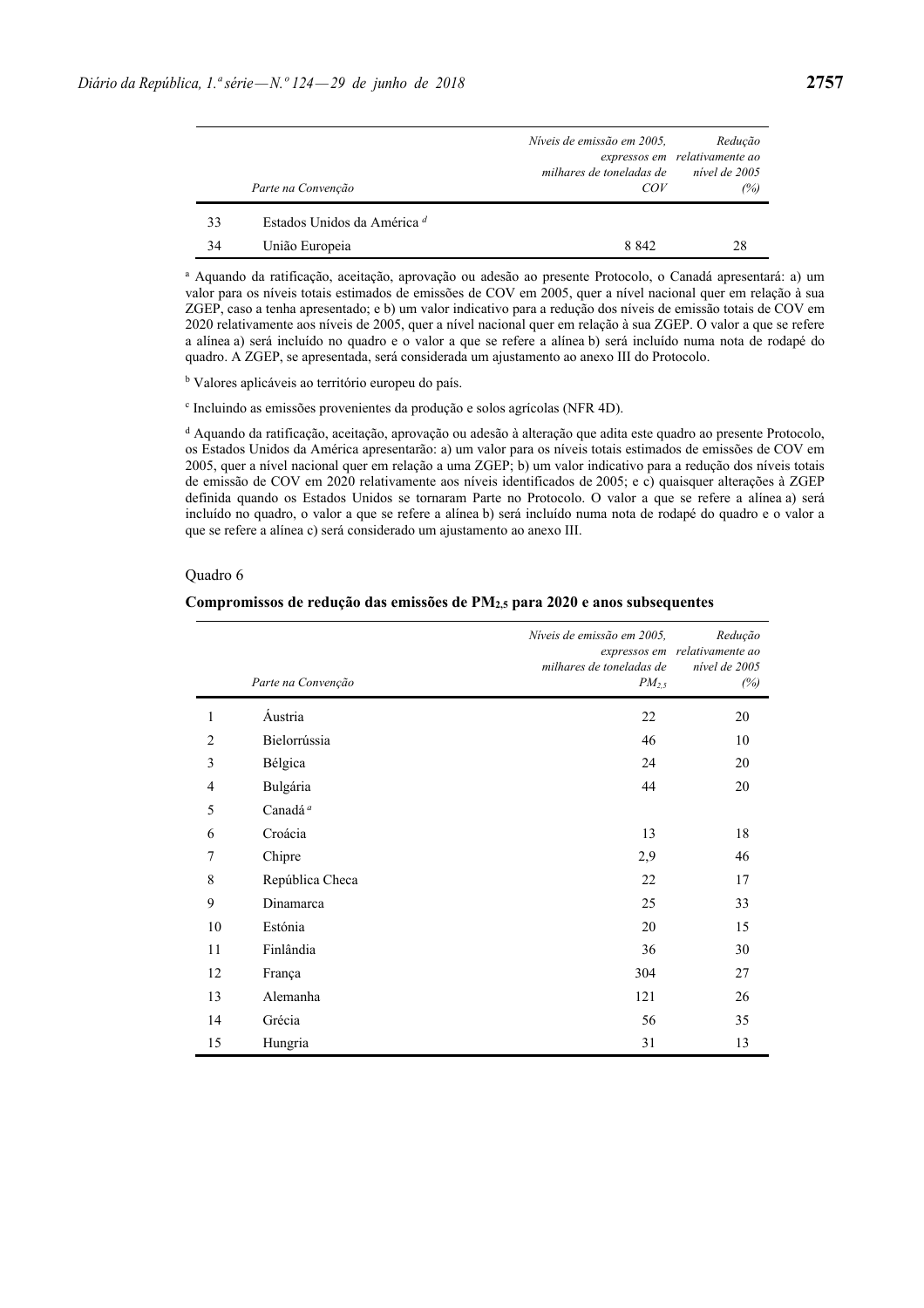|    | Parte na Convenção                                | Níveis de emissão em 2005,<br>milhares de toneladas de<br>$PM_{2,5}$ | Redução<br>expressos em relativamente ao<br>nível de 2005<br>(%) |
|----|---------------------------------------------------|----------------------------------------------------------------------|------------------------------------------------------------------|
| 16 | Irlanda                                           | 11                                                                   | 18                                                               |
| 17 | Itália                                            | 166                                                                  | 10                                                               |
| 18 | Letónia                                           | 27                                                                   | 16                                                               |
| 19 | Lituânia                                          | 8,7                                                                  | 20                                                               |
| 20 | Luxemburgo                                        | 3,1                                                                  | 15                                                               |
| 21 | Malta                                             | 1,3                                                                  | 25                                                               |
| 22 | Países Baixos <sup>b</sup>                        | 21                                                                   | 37                                                               |
| 23 | Noruega                                           | 52                                                                   | 30                                                               |
| 24 | Polónia                                           | 133                                                                  | 16                                                               |
| 25 | Portugal                                          | 65                                                                   | 15                                                               |
| 26 | Roménia                                           | 106                                                                  | 28                                                               |
| 27 | Eslováquia                                        | 37                                                                   | 36                                                               |
| 28 | Eslovénia                                         | 14                                                                   | 25                                                               |
| 29 | Espanha <sup>b</sup>                              | 93                                                                   | 15                                                               |
| 30 | Suécia                                            | 29                                                                   | 19                                                               |
| 31 | Suíça                                             | 11                                                                   | 26                                                               |
| 32 | Reino Unido da Grã-Bretanha e Irlanda<br>do Norte | 81                                                                   | 30                                                               |
| 33 | Estados Unidos da América <sup>c</sup>            |                                                                      |                                                                  |
| 34 | União Europeia                                    | 1 5 0 4                                                              | 22                                                               |

a Aquando da ratificação, aceitação, aprovação ou adesão ao presente Protocolo, o Canadá apresentará: a) um valor para os níveis totais estimados de emissões de PM em 2005, quer a nível nacional quer em relação à sua ZGEP, caso a tenha apresentado; e b) um valor indicativo para a redução dos níveis de emissão totais de PM em 2020 relativamente aos níveis de 2005, quer a nível nacional quer em relação à sua ZGEP. O valor a que se refere a alínea a) será incluído no quadro e o valor a que se refere a alínea b) será incluído numa nota de rodapé do quadro. A ZGEP, se apresentada, será considerada um ajustamento ao anexo III do Protocolo.

<sup>b</sup> Valores aplicáveis ao território europeu do país.

c Aquando da ratificação, aceitação, aprovação ou adesão à alteração que adita este quadro ao presente Protocolo, os Estados Unidos da América apresentarão: a) um valor para os níveis totais estimados de emissões de PM2,5 em 2005, quer a nível nacional quer em relação a uma ZGEP; b) um valor indicativo para a redução dos níveis totais de emissão de PM<sub>2,5</sub> em 2020 relativamente aos níveis identificados de 2005. O valor a que se refere a alínea a) será incluído no quadro e o valor a que se refere a alínea b) será incluído numa nota de rodapé do quadro.

#### **P. Anexo III**

1. Na frase abaixo do título, a expressão "É incluída a seguinte ZGEP" é substituída por "São incluídas as seguintes ZGEP".

2. Antes da entrada relativa à ZGEP da Federação Russa, são aditados uma nova sub-rubrica e um parágrafo com a seguinte redação: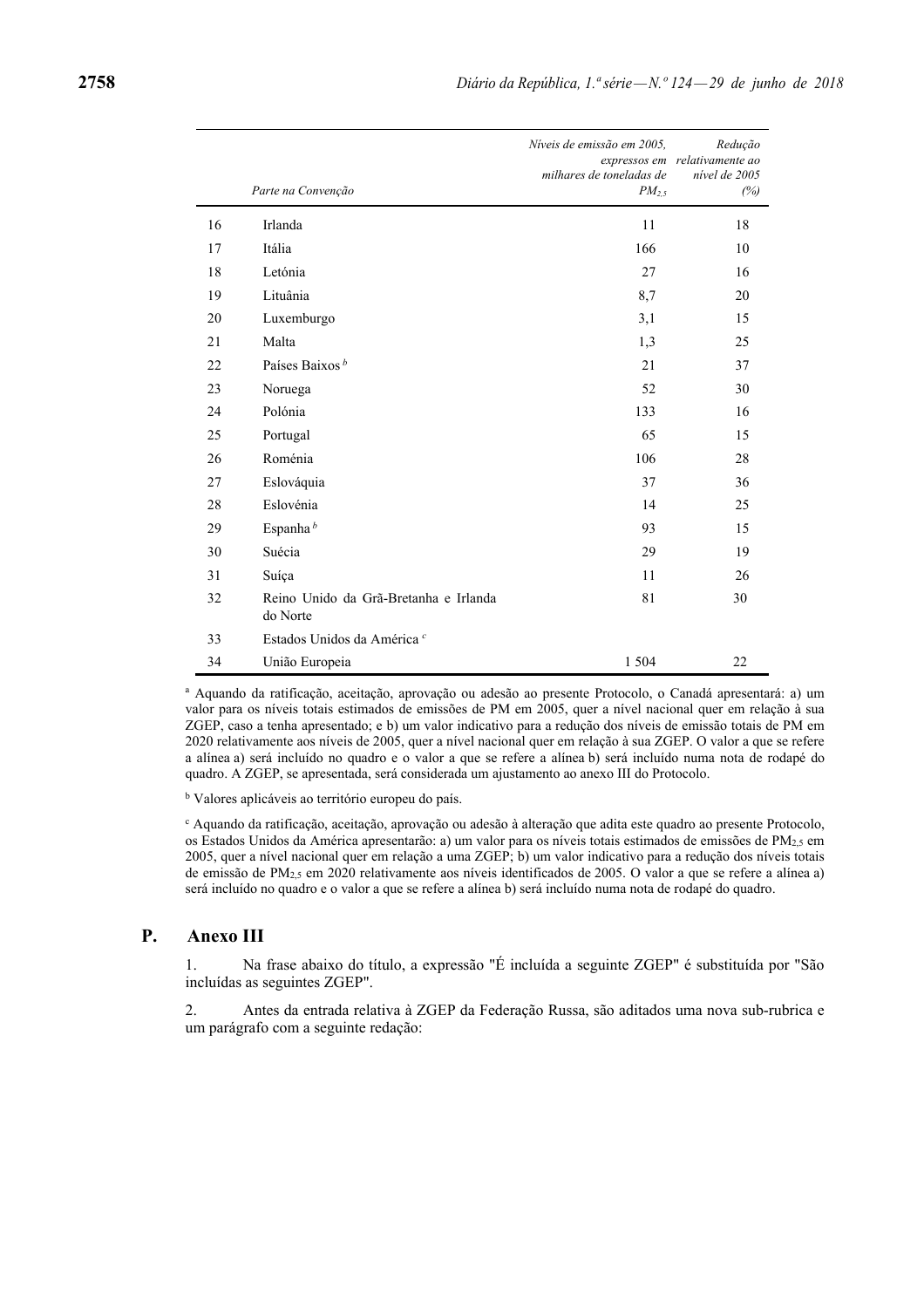# **ZGEP do Canadá**

No Canadá, a ZGEP para o enxofre é uma área de 1 milhão de quilómetros quadrados que inclui a totalidade do território das Províncias de Ilha do Príncipe Eduardo, Nova Escócia e Novo Brunswick, a totalidade do território da Província de Quebeque a sul de uma linha reta entre Havre-St. Pierre, na costa norte do Golfo de S. Lourenço, e o ponto de interseção da fronteira Quebeque-Ontário com a linha costeira de James Bay, bem como a totalidade do território da Província de Ontário a sul de uma linha reta entre o ponto de interseção da fronteira Quebeque-Ontário e o Rio Nipigon, junto à margem norte do Lago Superior.

3. O parágrafo intitulado "ZGEP da Federação Russa" passa a ter a seguinte redação:

A ZGEP da Federação Russa corresponde ao território da Federação Russa. O território europeu da Federação Russa é uma parte do território da Rússia delimitada pelas fronteiras administrativas e geográficas das entidades da Federação Russa localizadas na Europa Oriental, que confinam com o continente asiático através da fronteira convencional que passa na direção norte-sul ao longo dos Montes Urais, prosseguindo através da fronteira com o Cazaquistão, até ao mar Cáspio, e seguidamente, ao longo das fronteiras com o Azerbaijão e a Geórgia, no Cáucaso do Norte, até ao mar Negro.

# **Q. Anexo IV**

1. O anexo IV passa a ter a seguinte redação:

# **Valores-limite de emissão de enxofre de fontes fixas**

1. A secção A é aplicável a todas as Partes, à exceção do Canadá e dos Estados Unidos da América; a secção B é aplicável ao Canadá e a secção C aos Estados Unidos da América.

# **A. Partes à exceção do Canadá e dos Estados Unidos da América**

2. Para efeitos da presente secção, entende-se por valor-limite de emissão (VLE) a quantidade de  $SO<sub>2</sub>$  (ou de  $SO<sub>x</sub>$ , quando assim referido) contida nos efluentes gasosos de uma instalação. que não pode ser excedida. Salvo disposição em contrário, este valor-limite é calculado em termos de massa de  $SO_2$  (ou de  $SO_3$ , expressos em  $SO_2$ ) por unidade de volume de efluentes gasosos (mg/m<sup>3</sup>), às condições normais de temperatura e pressão, relativamente ao gás seco (volume a 273,15 K e 101,3 kPa). No que respeita ao teor de oxigénio dos efluentes gasosos, são aplicáveis os valores apresentados nos quadros que se seguem, para cada categoria de fonte. Não é permitida a diluição com a finalidade de reduzir as concentrações de poluentes nos efluentes gasosos. Excluem-se o arranque, a paragem e a manutenção do equipamento.

3. Será verificado o cumprimento dos VLE, das taxas mínimas de dessulfuração, das taxas de recuperação de enxofre e dos valores-limite aplicáveis ao teor de enxofre:

a) As emissões deverão ser monitorizadas através de medições ou de cálculos com, pelo menos, a mesma precisão. O cumprimento dos valores-limite de emissão é verificado através de medições em contínuo ou pontuais, homologações ou qualquer outro método tecnicamente pertinente, incluindo métodos de cálculo comprovados. No caso das medições em contínuo, considera-se que os VLE são cumpridos se a média mensal validada das emissões não exceder o valor-limite, salvo indicação em contrário para uma dada categoria de fonte. No caso das medições pontuais ou de outros processos de determinação ou de cálculo adequados, considera-se que os VLE são cumpridos se o valor médio baseado num número adequado de medições em condições representativas, não exceder o VLE. A imprecisão dos métodos de medição pode ser tida em conta para efeitos de verificação;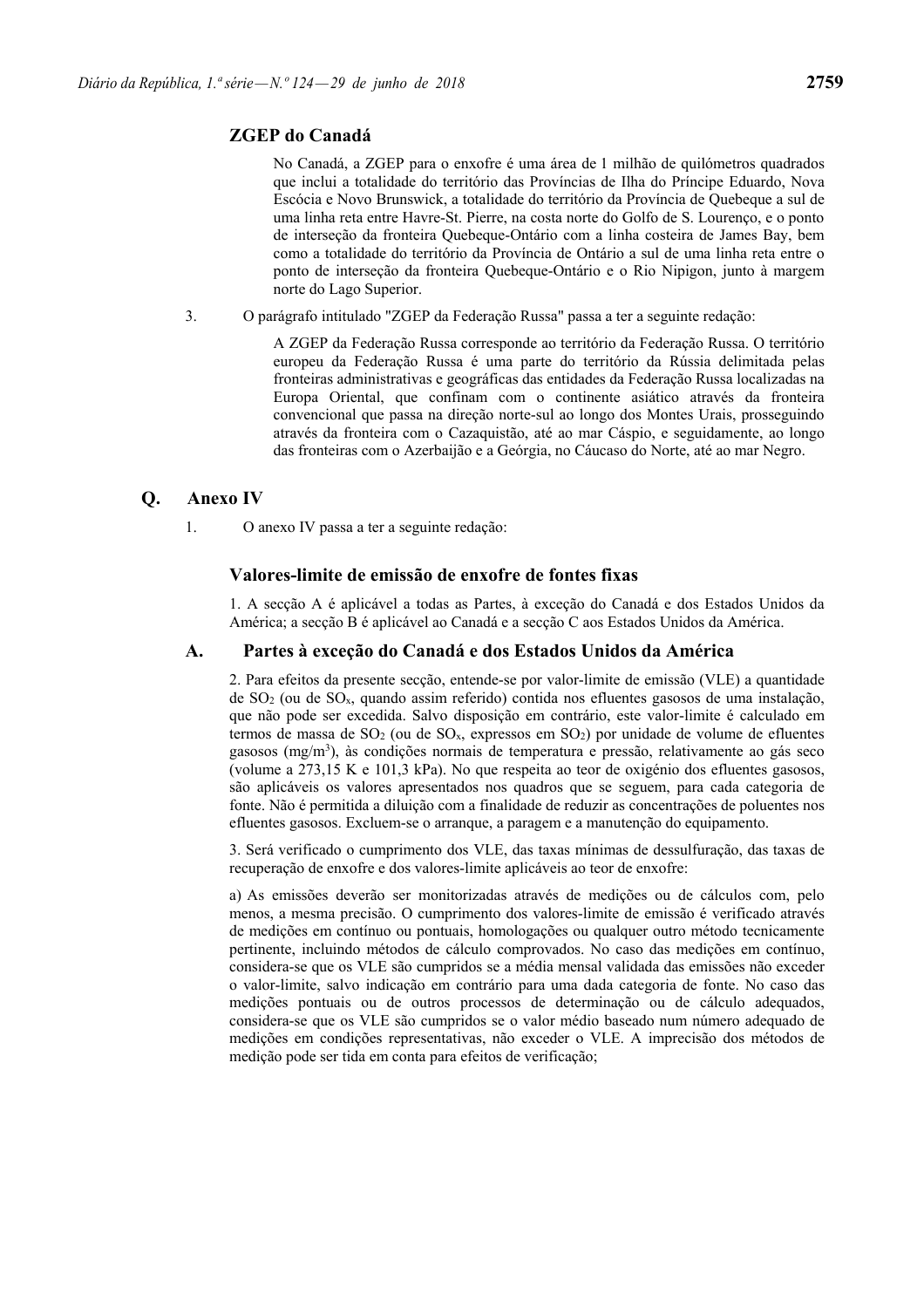b) No caso das instalações de combustão que aplicam as taxas mínimas de dessulfuração fixadas no n.º 5, alínea a), subalínea ii), o teor de enxofre do combustível deve também ser monitorizado regularmente, devendo as autoridades competentes ser informadas de quaisquer alterações importantes no tipo de combustível utilizado. As taxas de dessulfuração aplicam-se como valores médios mensais;

c) O cumprimento da taxa de recuperação de enxofre deve ser verificada através de medições regulares ou de qualquer outro método tecnicamente pertinente;

d) O cumprimento dos valores-limite de enxofre para o gasóleo deve ser verificado mediante a realização periódica de medições específicas.

4. A monitorização das substâncias poluentes relevantes e as determinações dos parâmetros dos processos, bem como da garantia de qualidade dos sistemas de medição automáticos e das medições de referência utilizados para calibrar esses sistemas, devem ser realizadas de acordo com as normas estabelecidas pelo Comité Europeu de Normalização (CEN). Se não existirem normas CEN, devem aplicar-se normas da Organização Internacional de Normalização (ISO), ou normas nacionais ou internacionais que proporcionem dados de qualidade científica equivalente.

5. As alíneas que se seguem estabelecem as disposições especiais para as instalações de combustão referidas no n.º 7:

a) Uma Parte pode conceder derrogações à obrigação de cumprir os valores-limite de emissão previstos no n.º 7, nos seguintes casos:

i) Instalações de combustão que utilizem normalmente um combustível com baixo teor de enxofre, se o operador não estiver em condições de cumprir os valores-limite devido a uma interrupção no abastecimento de combustível com baixo teor de enxofre resultante de uma situação de escassez grave;

ii) Instalações de combustão que utilizem combustíveis sólidos produzidos no país e que não possam cumprir os valores-limite de emissão previstos no n.º 7, em vez desses, devem ser cumpridos, pelo menos, os seguintes valores-limite respeitantes às taxas de dessulfuração:

- aa) Instalações existentes 50–100 MWth: 80%;
- bb) Instalações existentes 100-300 MWth: 90%;
- cc) Instalações existentes > 300 MWth 95%;
- dd) Novas instalações: 50-300 MWth: 93%;
- ee) Novas instalações: > 300 MWth: 97%;

iii) Instalações de combustão que utilizem normalmente um combustível gasoso e que tenham de recorrer, a título excecional, a outros combustíveis, devido a uma interrupção súbita no abastecimento de gás e que, por esse motivo, necessitem de ser equipados com uma instalação de depuração de efluentes gasosos;

iv) Instalações de combustão existentes que não funcionem mais de 17 500 horas entre 1 de janeiro de 2016 e 31 de dezembro de 2023;

v) Instalações de combustão existentes que utilizam combustíveis sólidos ou líquidos e que não funcionem mais de 1 500 horas por ano, em média móvel, num período de cinco anos; aplicam-se em vez disso, os seguintes VLE:

aa) Para combustíveis sólidos: 800 mg/m<sup>3</sup>;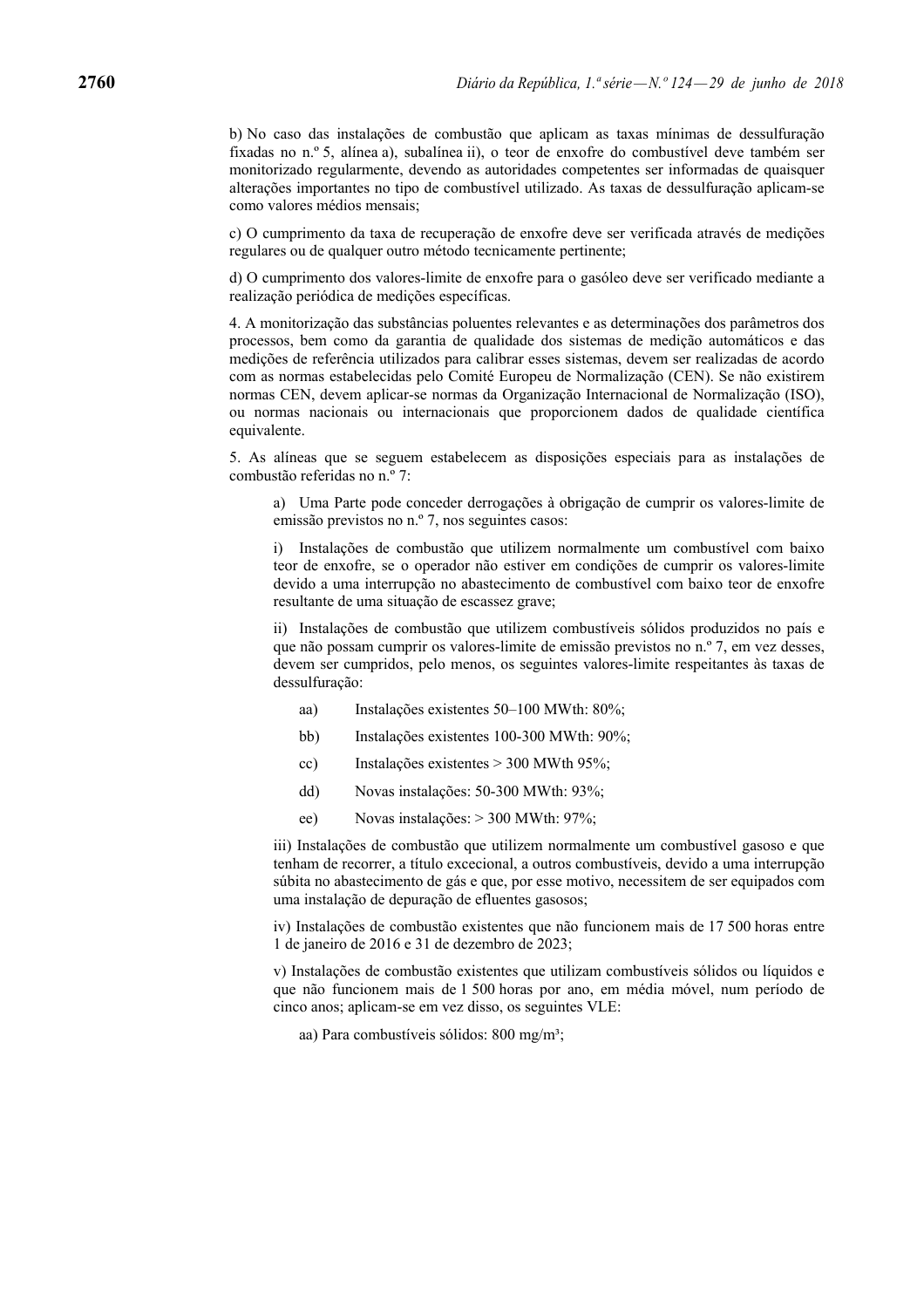bb) Para combustíveis líquidos: 850 mg/m<sup>3</sup>, em instalações com potência térmica nominal não superior a 300 MWth, e 400 mg/m<sup>3</sup>, em instalações com potência térmica nominal superior a 300 MWth;

b) Se uma instalação de combustão for ampliada em pelo menos 50 MWth, o VLE especificado no n.º 7 para novas instalações é aplicável à parte ampliada da instalação de combustão afetada pela alteração. O VLE é calculado como média ponderada em função da potência térmica real, tanto no que respeita à parte existente como à nova parte da instalação;

c) As Partes asseguram o estabelecimento de disposições respeitantes aos procedimentos em caso de mau funcionamento ou avaria do sistema de redução das emissões;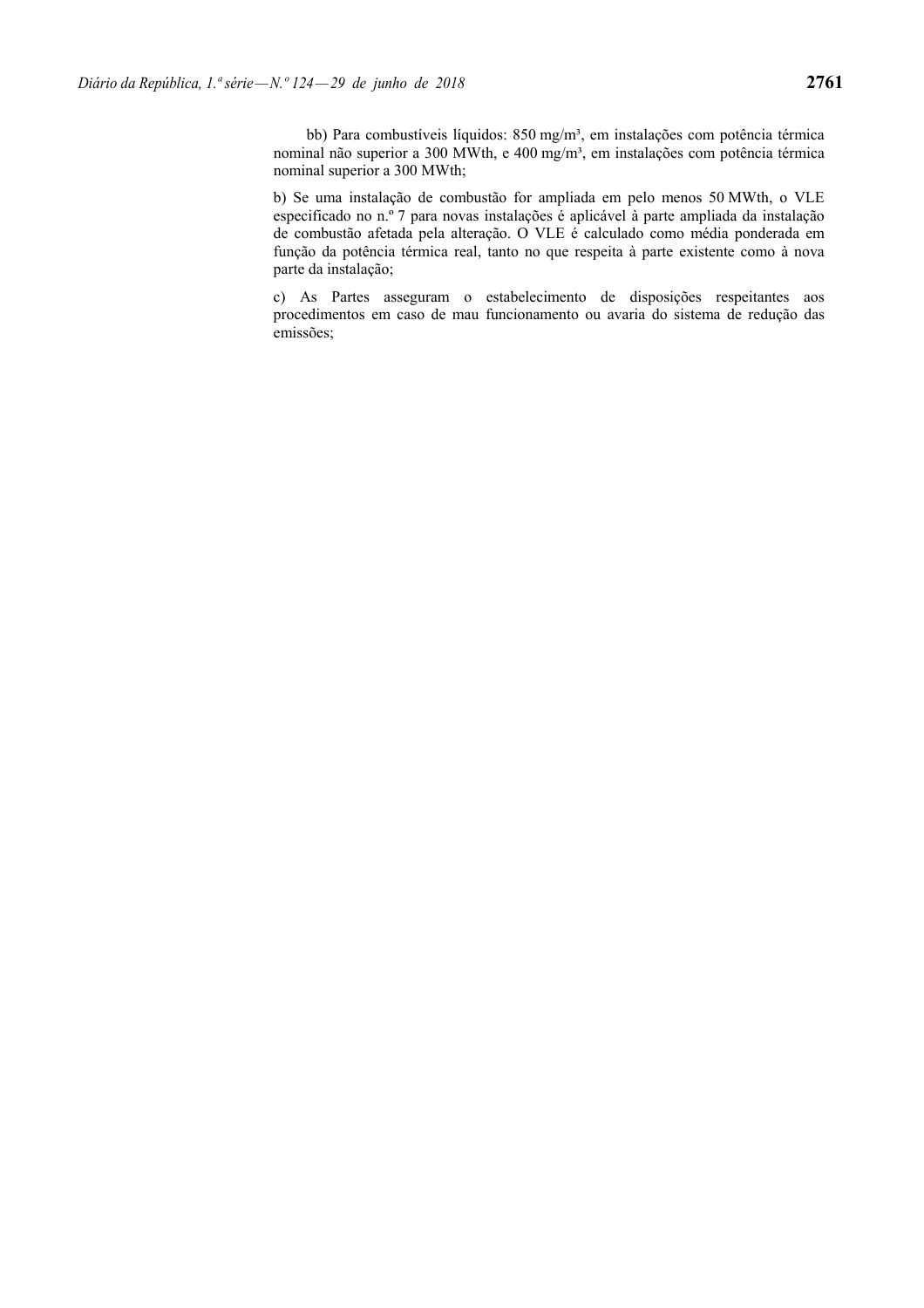d) No caso das instalações de combustão que utilizem simultaneamente dois ou mais combustíveis, o VLE deve ser determinado como a média ponderada dos VLE de cada um dos combustíveis, com base na potência térmica fornecida por cada combustível.

6. As Partes podem aplicar regras pelas quais as instalações de combustão e de processamento de uma refinaria de óleos minerais estejam isentas do cumprimento dos valores-limite de SO<sub>2</sub> específicos estabelecidos no presente anexo, desde que cumpram um valor-limite aplicável ao SO2 borbulhante determinado com base nas melhores técnicas disponíveis.

7. Instalações de combustão com potência térmica nominal superior a 50 MWth:1

### Quadro 1

L,

| Tipo de combustível           | Potência    | térmica (MWth) VLE para o SO <sub>2</sub> em mg/m <sup>3 b</sup>                                                                   |
|-------------------------------|-------------|------------------------------------------------------------------------------------------------------------------------------------|
| Combustíveis sólidos $50-100$ |             | Novas instalações:<br>400 (hulha, linhite e outros combustíveis sólidos)<br>300 (turfa)<br>200 (biomassa)                          |
|                               |             | Instalações existentes:<br>400 (hulha, linhite e outros combustíveis sólidos)<br>300 (turfa)<br>200 (biomassa)                     |
|                               | $100 - 300$ | Novas instalações:<br>200 (hulha, linhite e outros combustíveis sólidos)<br>300 (turfa)<br>200 (biomassa)                          |
|                               |             | Instalações existentes:<br>250 (hulha, linhite e outros combustíveis sólidos)<br>300 (turfa)<br>200 (biomassa)                     |
|                               | >300        | Novas instalações:<br>150 (hulha, linhite e outros combustíveis sólidos)<br>(CLF: 200)<br>150 (turfa) (CLF: 200)<br>150 (biomassa) |
|                               |             | Instalações existentes:<br>200 (hulha, linhite e outros combustíveis sólidos)<br>$200$ (turfa)<br>200 (biomassa)                   |

1

A potência térmica nominal da instalação de combustão é calculada como a soma da contribuição de todas as unidades ligadas a uma chaminé comum. As unidades com potência térmica inferior a 15 MWth não devem ser tidas em conta no cálculo da potência térmica nominal total.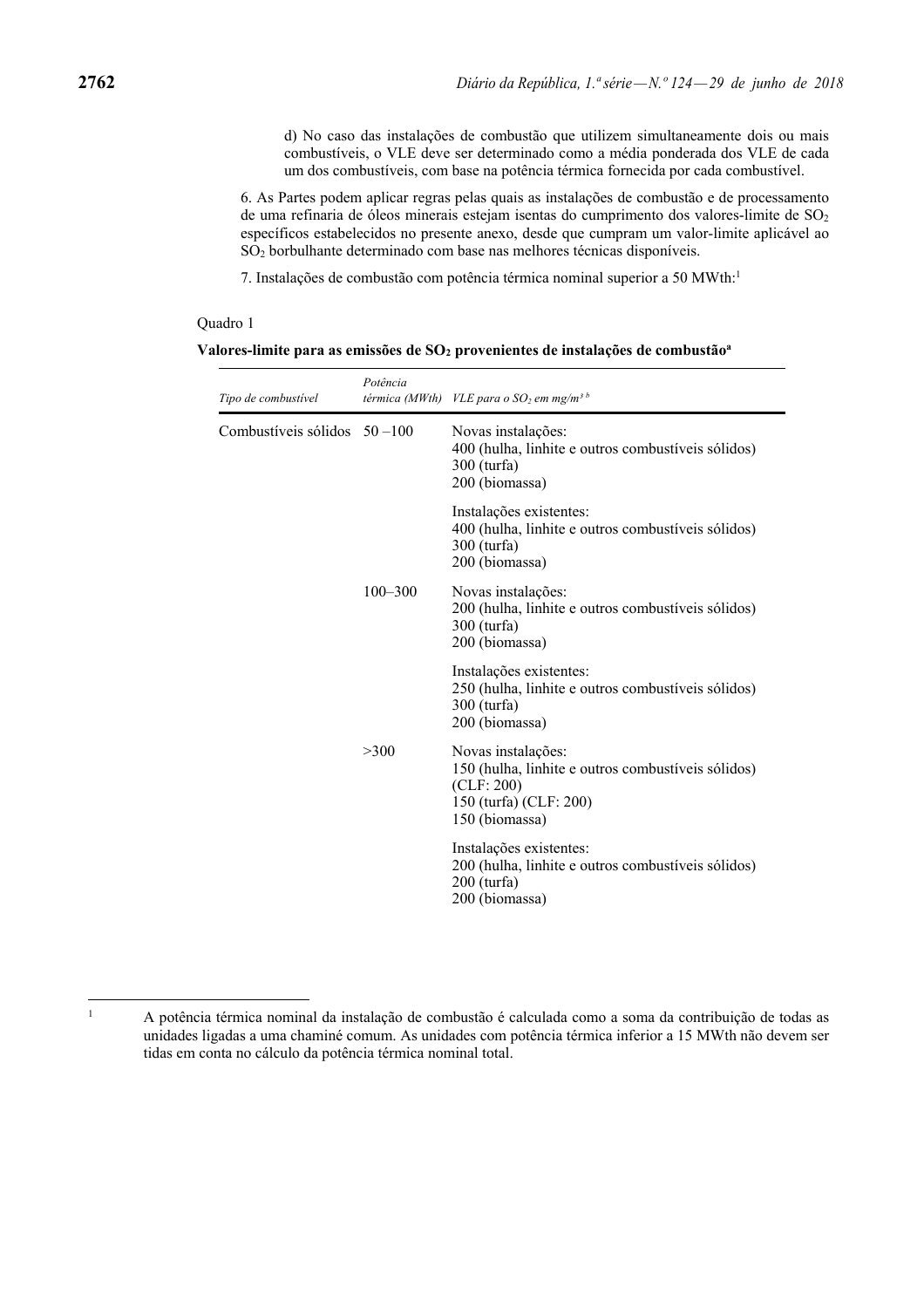| Tipo de combustível                        | Potência    | térmica (MWth) VLE para o SO <sub>2</sub> em mg/m <sup>3 b</sup>                            |
|--------------------------------------------|-------------|---------------------------------------------------------------------------------------------|
| Combustíveis                               | $50 - 100$  | Novas instalações: 350                                                                      |
| líquidos                                   |             | Instalações existentes: 350                                                                 |
|                                            | $100 - 300$ | Novas instalações: 200                                                                      |
|                                            |             | Instalações existentes: 250                                                                 |
|                                            | >300        | Novas instalações: 150                                                                      |
|                                            |             | Instalações existentes: 200                                                                 |
| Combustíveis                               | >50         | Novas instalações: 35                                                                       |
| gasosos em geral                           |             | Instalações existentes: 35                                                                  |
| Gás liquefeito                             | >50         | Novas instalações: 5                                                                        |
|                                            |             | Instalações existentes 5                                                                    |
| Gases de coqueria e<br>gases de alto-forno | >50         | Novas instalações:<br>200 para os gases de alto-forno<br>400 para os gases de coqueria      |
|                                            |             | Instalações existentes:<br>200 para os gases de alto-forno<br>400 para os gases de coqueria |
| Resíduos<br>gaseificados de<br>refinaria   | >50         | Novas instalações: 35<br>Instalações existentes 800                                         |

Nota: CLF = combustão em leito fluidizado (em circulação, sob pressão, borbulhante).

a Os VLE não são aplicáveis, nomeadamente, a:

- Instalações onde os produtos da combustão sejam utilizados para aquecimento direto, secagem ou qualquer outro tratamento de objetos ou materiais;
- Instalações de pós-combustão que tenham por objetivo a tratamento de efluentes gasosos por combustão e não sejam exploradas como instalações de combustão independentes;
- Equipamentos de regeneração de catalisadores de fracionamento catalítico;
- Equipamentos para a conversão de sulfureto de hidrogénio em enxofre;
- Reatores utilizados na indústria química;
- Fornos acionados a coque;
- Aquecedores de ar de altos-fornos;
- Caldeiras de recuperação existentes em instalações de produção de pasta de papel;
- Incineradores de resíduos; e
- Instalações que funcionem com motores diesel, a gasolina ou a gás, ou com turbinas de combustão, independentemente do combustível utilizado.

<sup>b</sup> O teor de oxigénio de referência é de 6 % para os combustíveis sólidos e de 3 % para os combustíveis líquidos e gasosos.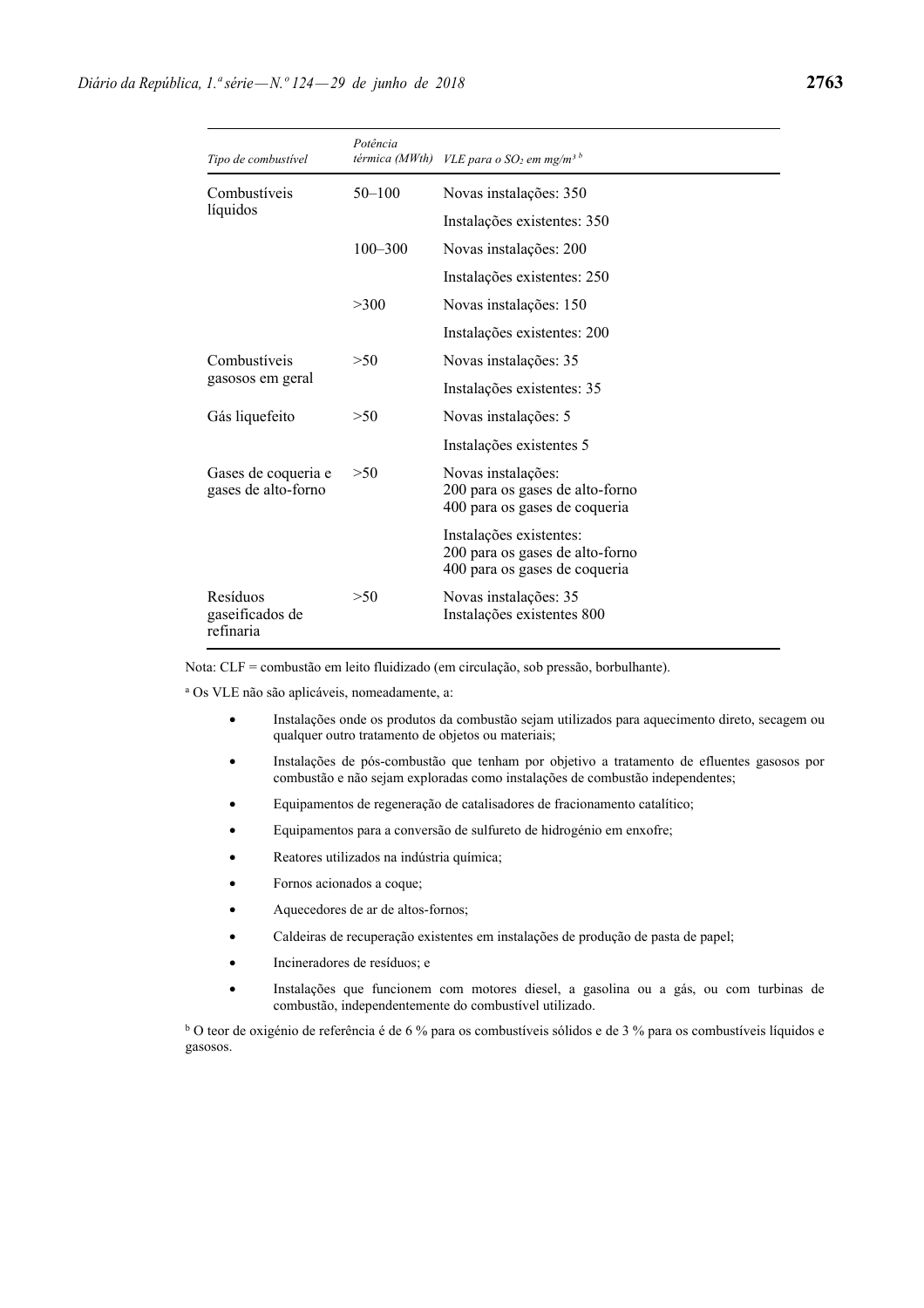8. Gasóleo

Quadro 2

#### **Valores-limite para o teor de enxofre do gasóleoa**

|         | Teor de enxofre (% em massa)           |
|---------|----------------------------------------|
| Gasóleo | $\stackrel{<}{\scriptstyle \sim} 0.10$ |

a Por "gasóleo" entende-se qualquer combustível líquido derivado do petróleo, com exclusão dos combustíveis navais, abrangido pelos códigos NC 2710 19 25, 2710 19 29, 2710 19 45 ou 2710 19 49, ou qualquer combustível líquido derivado do petróleo, com exclusão dos combustíveis navais, do qual menos de 65 % em volume (incluindo perdas) destile a 250 °C e pelo menos 85 % em volume (incluindo perdas) destile a 350.º C, de acordo com o método ASTM D86. Os combustíveis para motores diesel, ou seja, os gasóleos abrangidos pelo código NC 2710 19 41 utilizados para a propulsão de veículos, são excluídos desta definição. Ficam também excluídos desta definição os combustíveis usados em máquinas móveis não rodoviárias e em tratores agrícolas.

9. Refinarias de óleos minerais e de gás:

Unidades de recuperação de enxofre: instalações que produzam mais de 50 Mg de enxofre por dia:

### Quadro 3

**Valor-limite, expresso em taxa mínima de recuperação, para as unidades de recuperação de enxofre** 

| Tipo de instalação:  | Taxa mínima de recuperação de enxofre <sup>a</sup> (%) |
|----------------------|--------------------------------------------------------|
| Nova instalação      | 99.5                                                   |
| Instalação existente | 98.5                                                   |

a A taxa de recuperação de enxofre é a média anual da percentagem de H2S convertido em enxofre elementar.

10. Produção de dióxido de titânio:

#### Quadro 4

**Valores-limite para as emissões de SOx decorrentes da produção de dióxido de titânio (média anual)** 

| Tipo de instalação                              | VLE para o SO <sub>x</sub> (expresso em SO <sub>2</sub> ) (kg/t de TiO <sub>2</sub> ) |  |
|-------------------------------------------------|---------------------------------------------------------------------------------------|--|
| Processo pela via dos sulfatos, emissões totais |                                                                                       |  |
| Processo pela via dos cloretos, emissões totais |                                                                                       |  |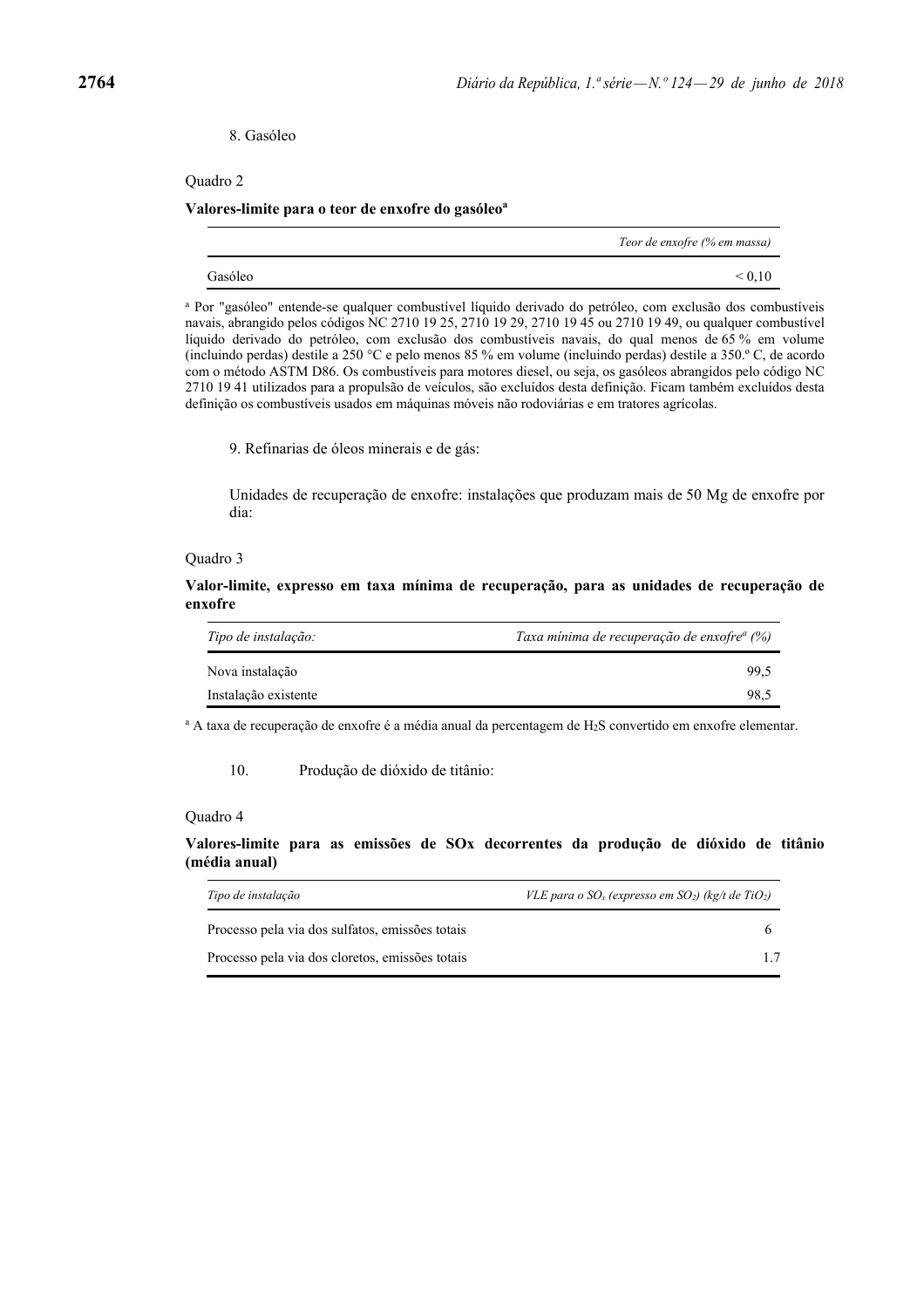## **B. Canadá**

11. Os valores-limite para o controlo das emissões de óxidos de enxofre de fontes fixas serão determinados, se apropriado, tendo em conta as informações sobre tecnologias de controlo disponíveis, valores-limite aplicados em outras jurisdições, e os seguintes documentos:

a) *Order Adding Toxic Substances to Schedule 1 to the Canadian Environmental Act*, 1999. SOR/2011-34;

b) Proposta de Regulamento: *Order Adding Toxic Substances to Schedule 1 to the Canadian Environmental Protection Act, 1999*;

c) Novas Orientações em Matéria de Emissões Provenientes de Fontes na Produção de Eletricidade de Origem Térmica;

d) Orientações Nacionais em Matéria de Emissões de Turbinas de Combustão Fixas. PN1072; e

e) Orientações em Matéria de Funcionamento e de Emissões de Instalações de Incineração de Resíduos Sólidos Urbanos PN1085.

## **C. Estados Unidos da América**

12. Os valores-limite para o controlo das emissões de dióxido de enxofre provenientes das várias categorias de fontes fixas, bem como as fontes às quais se aplicam, são especificados nos seguintes documentos:

a) Centrais elétricas públicas com unidades de geração de vapor – *40 Code of Federal Regulations (C.F.R.) Part 60, Subpart D,* e *Subpart Da*;

b) Centrais industriais, comerciais ou institucionais com unidades de geração de vapor — *40 C.F.R. Part 60, Subpart Db,* e *Subpart Dc*;

- c) Instalações de ácido sulfúrico *40 C.F.R. Part 60, Subpart H*;
- d) Refinarias de petróleo *40 C.F.R. Part 60, Subpart J* e *Subpart Ja*;
- e) Fundições de cobre primárias *40 C.F.R. Part 60, Subpart P*;
- f) Fundições de zinco primárias *40 C.F.R. Part 60, Subpart Q*;
- g) Fundições de chumbo primárias *40 C.F.R. Part 60, Subpart R*;
- h) Turbinas a gás fixas *40 C.F.R. Part 60, Subpart GG*;
- i) Centrais terrestres de tratamento de gás natural *40 C.F.R. Part 60, Subpart LLL*;

j) Instalações de combustão de resíduos urbanos — *40 C.F.R. Part 60, Subpart Ea* e *Subpart Eb*;

k) Incineradoras de resíduos hospitalares, médicos e infecciosos — *40 C.F.R. Part 60, Subpart Ec*;

l) Turbinas de combustão fixas — *40 C.F.R. Part 60, Subpart KKKK*;

m) Pequenas instalações de combustão de resíduos urbanos — *40 C.F.R. Part 60, Subpart AAAA*;

n) Instalações de combustão de resíduos sólidos comerciais e industriais — *40 C.F.R. Part 60, Subpart CCCC*; e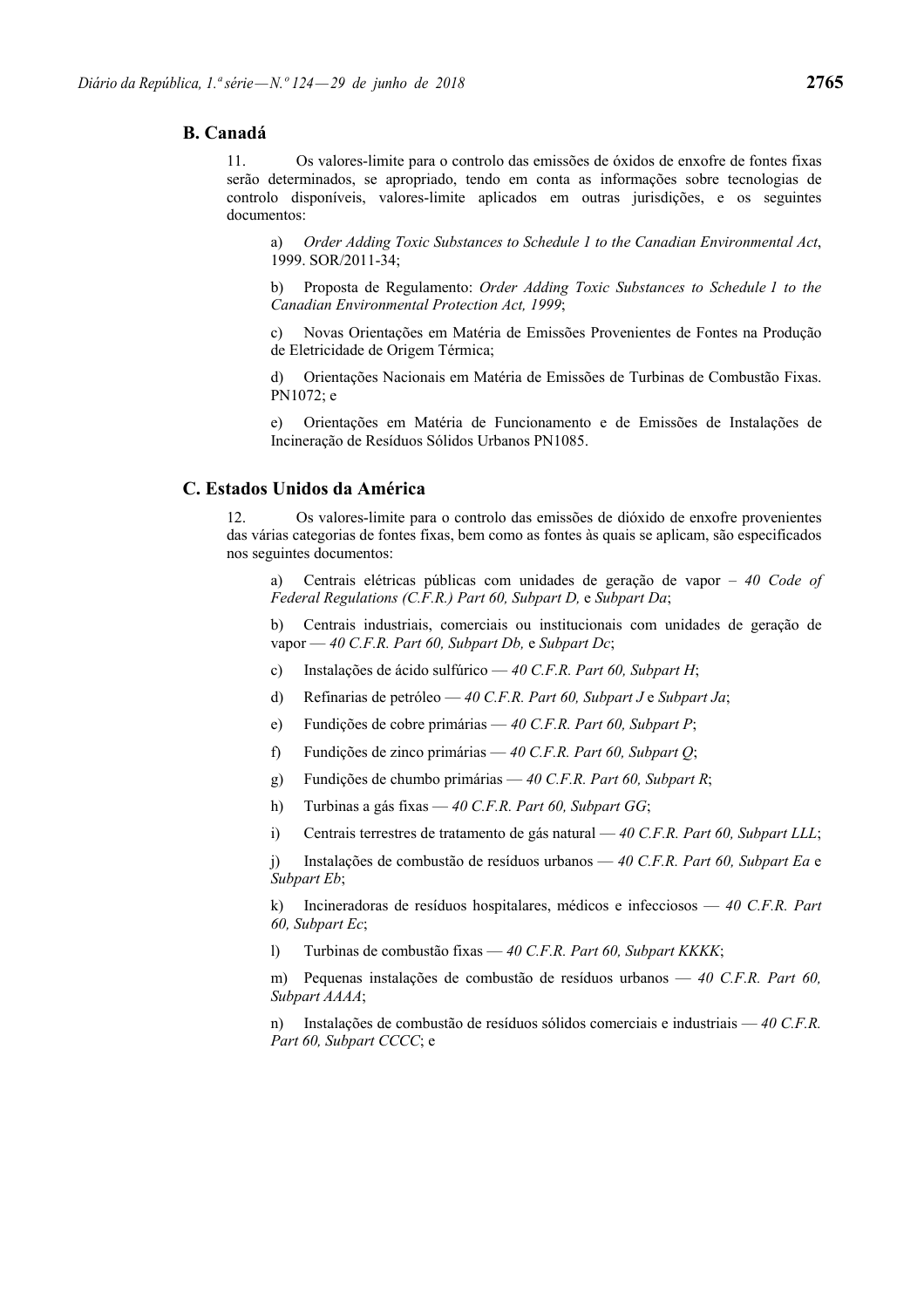o) Outras instalações de combustão de resíduos sólidos — *40 C.F.R. Part 60, Subpart EEEE*;

## **R. Anexo V**

O anexo V passa a ter a seguinte redação:

## **Valores-limite de emissão de óxidos de azoto de fontes fixas**

1. A secção A é aplicável a todas as Partes,à exceção do Canadá e dos Estados Unidos da América; a secção B é aplicável ao Canadá e a secção C aos Estados Unidos da América.

## **A. A. Partes à exceção do Canadá e dos Estados Unidos da América**

2. Para efeitos da presente secção, entende-se por valor-limite de emissão (VLE) a quantidade de  $NO<sub>x</sub>$  (soma de NO e NO<sub>2</sub>, expressa em NO<sub>2</sub>) contida nos efluentes gasosos de uma instalação, que não pode ser excedida. Salvo disposição em contrário, este valor-limite deve ser calculado em termos de massa de NOx por unidade de volume dos efluentes gasosos, expressa em mg/m<sup>3</sup>, às condições normais de temperatura e pressão para o gás seco (volume a 273,15 K, 101,3 kPa). No que respeita ao teor de oxigénio dos efluentes gasosos, são aplicáveis os valores apresentados nos quadros que se seguem, para cada categoria de fonte. Não é permitida a diluição com o fim de reduzir as concentrações de poluentes nos efluentes gasosos. Excluem-se o arranque, a paragem e a manutenção do equipamento.

3. As emissões deverão ser monitorizadas em todos os casos, através de medições de  $NO<sub>x</sub>$  ou de cálculos, ou de uma combinação de ambos com, pelo menos, a mesma precisão. O cumprimento dos valores-limite de emissão é verificado através de medições em contínuo ou pontuais, homologações ou qualquer outro método tecnicamente pertinente, incluindo métodos de cálculo comprovados. No caso das medições em contínuo, considera-se que os VLE são cumpridos se a média mensal validada das emissões não exceder os valores-limite. No caso das medições pontuais ou de outros processos de determinação ou de cálculo adequados, considera-se que os VLE são cumpridos se o valor médio baseado num número adequado de medições em condições representativas não exceder o VLE. A imprecisão dos métodos de medição pode ser tida em conta para efeitos de verificação.

4. A monitorização das substâncias poluentes relevantes e as determinações dos parâmetros dos processos, bem como da garantia de qualidade dos sistemas de medição automáticos e das medições de referência utilizados para calibrar esses sistemas, são realizadas de acordo com as normas do CEN. Caso não estejam disponíveis normas CEN, aplicar-se-ão normas ISO, normas nacionais ou normas internacionais que proporcionem dados de qualidade científica equivalente.

5. Disposições especiais para as instalações de combustão referidas no n.º 6:

a) Uma Parte pode conceder derrogações à obrigação de cumprir os VLE previstos no n.º 6, nos seguintes casos:

i) Instalações de combustão que utilizem normalmente um combustível gasoso e que tenham de recorrer, a título excecional, a outros combustíveis, devido a uma interrupção súbita no abastecimento de gás e que, por esse motivo, necessitem de ser equipados com uma instalação de tratamento de efluentes gasosos;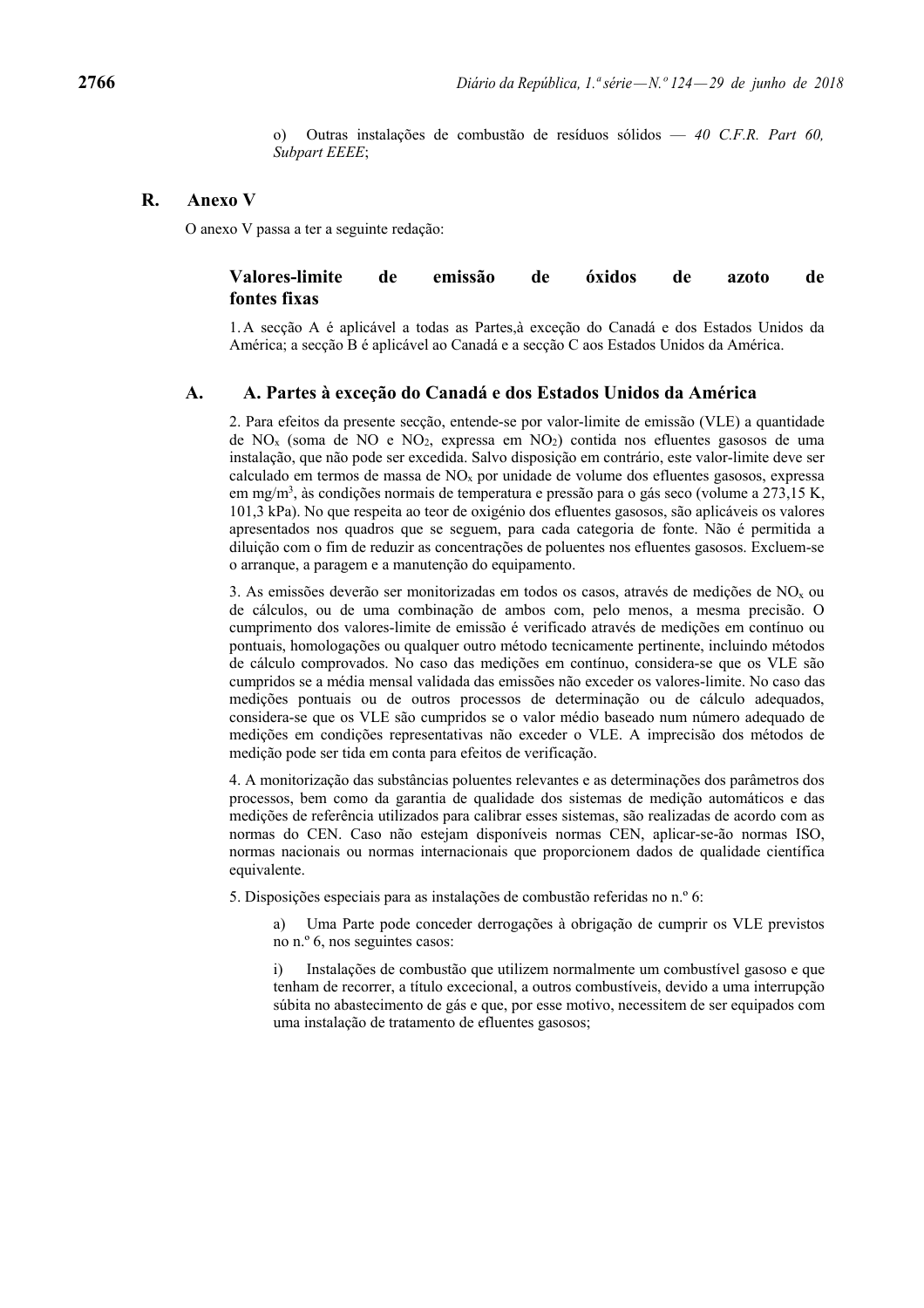ii) Instalações de combustão existentes que não funcionem mais de 17 500 horas entre 1 de janeiro de 2016 e 31 de dezembro de 2023; ou

iii) Instalações de combustão existentes diversas de turbinas de combustão terrestres (abrangidas pelo n.º 7), que utilizem combustíveis sólidos ou líquidos e que não funcionem mais de 1 500 horas por ano, em média móvel, num período de cinco anos, aplicando-se em vez disso, os seguintes VLE:

- aa) Combustíveis sólidos: 450 mg/m<sup>3</sup>;
- bb) Combustíveis líquidos: 450 mg/m<sup>3</sup>;

b) Se uma instalação de combustão for ampliada em pelo menos 50 MWth, o VLE especificado no n.º 6 para novas instalações é aplicável à componente afetada pela alteração. O VLE é calculado como média ponderada em função da potência térmica real, tanto no que respeita à parte existente como à nova parte da instalação;

c) As Partes asseguram o estabelecimento de disposições respeitantes aos procedimentos em caso de funcionamento deficiente ou avaria do sistema de redução das emissões.

d) No caso das instalações de combustão que utilizem simultaneamente dois ou mais combustíveis, o VLE é determinado como a média ponderada dos VLE de cada um dos combustíveis, com base na potência térmica fornecida por cada combustível. As Partes podem aplicar regras pelas quais as instalações de combustão e de processamento de uma refinaria de óleos minerais sejam isentas do cumprimento dos valores-limite de NOx específicos estabelecidos no presente anexo, desde que cumpram um valor-limite correspondente à bolha de NOx determinada com base nas melhores técnicas disponíveis.

6. Instalações de combustão com potência térmica nominal superior a 50 MWth:2

#### Quadro 1

| Tipo de combustível (MWth) | Potência térmica | VLE para o NO <sub>x</sub> , em mg/m <sup>3b</sup>                                                                                                                                                                                                                    |
|----------------------------|------------------|-----------------------------------------------------------------------------------------------------------------------------------------------------------------------------------------------------------------------------------------------------------------------|
| Combustíveis<br>sólidos    | 50-100           | Novas instalações:<br>300 (hulha, linhite e outros combustíveis sólidos)<br>450 (linhite pulverizada)<br>250 (biomassa, turfa)<br>Instalações existentes:<br>300 (hulha, linhite e outros combustíveis sólidos)<br>450 (linhite pulverizada)<br>300 (biomassa, turfa) |

**Valores-limite para as emissões de NOx provenientes de instalações de combustãoa**

<sup>2</sup>

A potência térmica nominal total da instalação de combustão é calculada como a soma das capacidades das diferentes instalações ligadas a uma chaminé comum. As instalações de combustão com potência térmica inferior a 15 MWth não devem ser consideradas no cálculo da potência nominal total.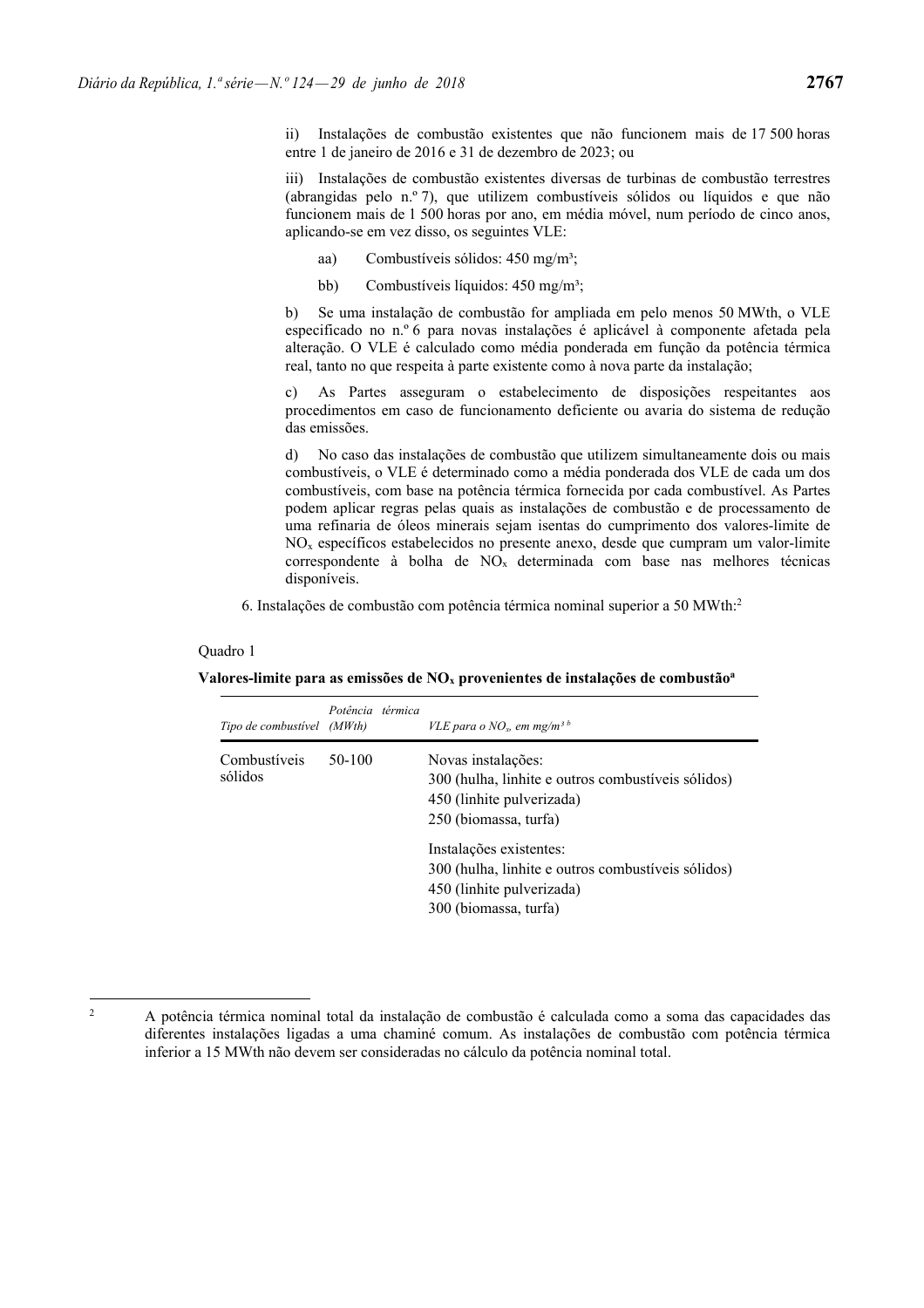| Tipo de combustível (MWth) | Potência térmica | VLE para o NO <sub>x</sub> , em mg/m <sup>3 b</sup>                                                                                                                                                                                                                                                                                                                       |
|----------------------------|------------------|---------------------------------------------------------------------------------------------------------------------------------------------------------------------------------------------------------------------------------------------------------------------------------------------------------------------------------------------------------------------------|
|                            | $100 - 300$      | Novas instalações:<br>200 (hulha, linhite e outros combustíveis sólidos)<br>200 (biomassa, turfa)                                                                                                                                                                                                                                                                         |
|                            |                  | Instalações existentes:<br>200 (hulha, linhite e outros combustíveis sólidos)<br>250 (biomassa, turfa)                                                                                                                                                                                                                                                                    |
|                            | >300             | Novas instalações:<br>150 (hulha, linhite e outros combustíveis sólidos)<br>(caso geral)<br>150 (biomassa, turfa)<br>200 (linhite pulverizada)                                                                                                                                                                                                                            |
|                            |                  | Instalações existentes:<br>200 (hulha, linhite e outros combustíveis sólidos)<br>200 (biomassa, turfa)                                                                                                                                                                                                                                                                    |
| Combustíveis<br>líquidos   | 50-100           | Novas instalações: 300<br>Instalações existentes 450                                                                                                                                                                                                                                                                                                                      |
|                            | $100 - 300$      | Novas instalações: 150                                                                                                                                                                                                                                                                                                                                                    |
|                            |                  | Instalações existentes:<br>200 (caso geral)<br>Instalações existentes, em refinarias e instalações<br>químicas:<br>450 (para a queima de resíduos de destilação e<br>conversão, na refinação de petróleo bruto para<br>consumo próprio em instalações de combustão, e<br>para a queima de resíduos líquidos de produção,<br>como combustível não-comercial)               |
|                            | >300             | Novas instalações: 100                                                                                                                                                                                                                                                                                                                                                    |
|                            |                  | Instalações existentes:<br>150 (caso geral)<br>Instalações existentes, em refinarias e instalações<br>químicas:<br>450 (para a queima de resíduos de destilação e<br>conversão, na refinação de petróleo bruto para<br>consumo próprio em instalações de combustão, e<br>para a queima de resíduos líquidos de produção,<br>como combustível não-comercial)<br>(< 500 MW) |
| Gás natural                | $50 - 300$       | Novas instalações: 100                                                                                                                                                                                                                                                                                                                                                    |
|                            |                  | Instalações existentes: 100                                                                                                                                                                                                                                                                                                                                               |
|                            | >300             | Novas instalações: 100                                                                                                                                                                                                                                                                                                                                                    |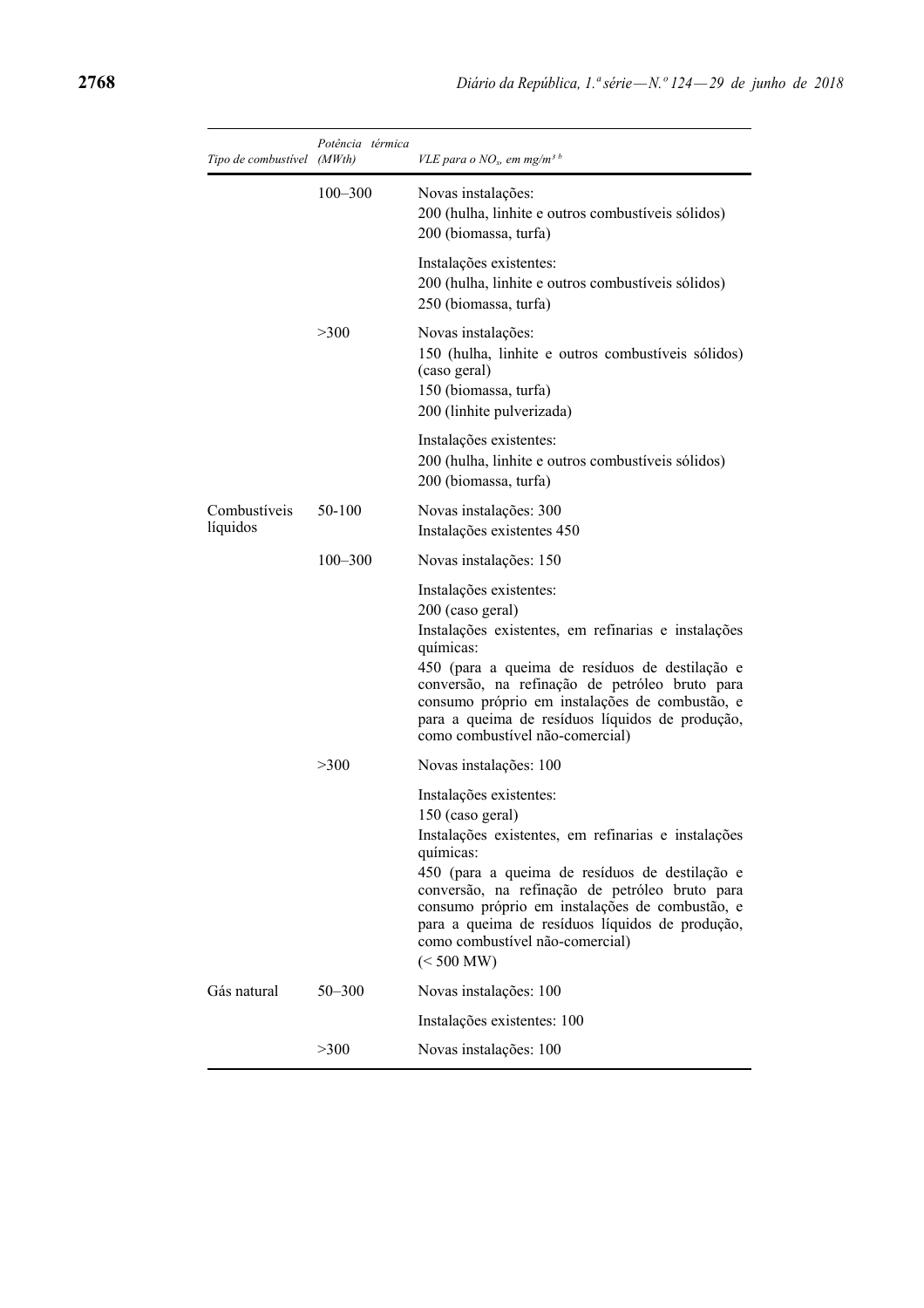| Tipo de combustível (MWth)        | Potência térmica | VLE para o NO <sub>x</sub> , em mg/m <sup>3b</sup>    |
|-----------------------------------|------------------|-------------------------------------------------------|
|                                   |                  | Instalações existentes: 100                           |
| Outros<br>combustíveis<br>gasosos | >50              | Novas instalações: 200<br>Instalações existentes: 300 |

a Os VLE não são aplicáveis, nomeadamente, a:

- Instalações cujos produtos de combustão sejam utilizados para aquecimento direto, secagem ou qualquer outro tratamento de objetos ou materiais;
- Instalações de pós-combustão que tenham por objetivo o tratamento de efluentes gasosos por combustão e não sejam exploradas como instalações de combustão independentes;
- Equipamentos de regeneração de catalisadores de fracionamento catalítico;
- Equipamentos para a conversão de sulfureto de hidrogénio em enxofre;
- Reatores utilizados na indústria química;
- Fornos acionados a coque;
- Aquecedores de ar de altos-fornos;
- Caldeiras de recuperação existentes em instalações de produção de pasta de papel;
- Incineradores de resíduos; e
- Instalações que funcionem com motores diesel, a gasolina ou a gás, ou com turbinas de combustão, independentemente do combustível utilizado.

<sup>b</sup> O teor de oxigénio de referência é de 6% para os combustíveis sólidos e de 3% para os combustíveis líquidos e gasosos.

7. Turbinas de combustão terrestres com potência térmica nominal superior a 50 MWth: os VLE para os  $NO_x$ , expressos em mg/m<sup>3</sup> (com um teor de referência de  $O_2$  de 15 %) são aplicáveis a uma única turbina. Os VLE que constam do quadro 2 só são aplicáveis quando a carga é superior a 70 %.

### Quadro 2

## **Valores-limite para as emissões de NOx provenientes de turbinas de combustão terrestres (incluindo as turbinas a gás de ciclo combinado – TGCC)**

| Tipo de combustível                                        | Potência<br>térmica<br>(MWth) | VLE para os $NOx$ , em mg/m <sup>3 a</sup>                                                                                             |
|------------------------------------------------------------|-------------------------------|----------------------------------------------------------------------------------------------------------------------------------------|
| Combustíveis<br>líquidos<br>(destilados leves e<br>médios) | >50                           | Novas instalações: 50<br>Instalações existentes:<br>90 (caso geral)<br>200 (instalações que funcionem menos de 1 500 horas por<br>ano) |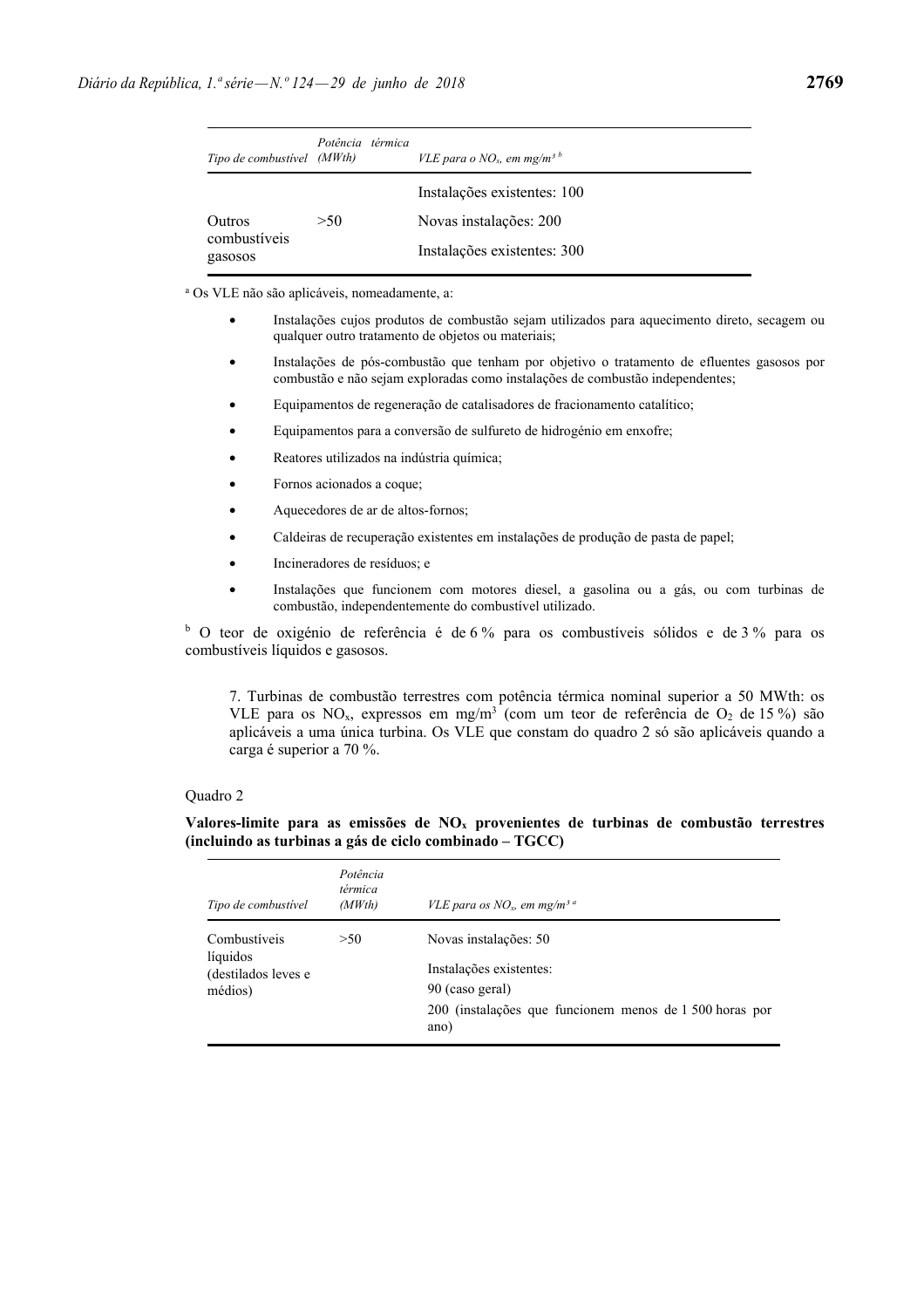| Tipo de combustível      | Potência<br>térmica<br>(MWth) | VLE para os $NOv$ , em mg/m <sup>3 a</sup>                                                                                              |
|--------------------------|-------------------------------|-----------------------------------------------------------------------------------------------------------------------------------------|
| Gás natural <sup>b</sup> | >50                           | Novas instalações:<br>50 (caso geral) $d$                                                                                               |
|                          |                               | Instalações existentes:<br>50 (caso geral) <sup>c,d</sup><br>150 (instalações que funcionem menos de 1 500 horas por<br>ano)            |
| Outros gases             | >50                           | Novas instalações: 50<br>Instalações existentes:<br>120 (caso geral)<br>200 (instalações que funcionem menos de 1 500 horas por<br>ano) |

a Não são abrangidas as turbinas a gás para utilização em caso de emergência que funcionem menos de 500 horas por ano.

<sup>b</sup> O gás natural é metano de ocorrência natural com teor volúmico de gases inertes e outros componentes não superior a 20 %.

<sup>c</sup> 75 mg/m<sup>3</sup> nos seguintes casos, quando a eficiência da turbina a gás é determinada nas condições ISO de carga de base:

- Turbinas a gás utilizadas em sistemas combinados de produção de calor e energia, com rendimento global superior a 75 %;
- Turbinas a gás utilizadas em instalações de ciclo combinado com rendimento elétrico médio anual superior a 55 %;
- Turbinas a gás para propulsão mecânica.

<sup>d</sup> No caso das turbinas a gás de ciclo simples não abrangidas por nenhuma das categorias mencionadas na nota c, mas com rendimento superior a 35 % (determinado nas condições ISO de carga de base), o VLE para os NOx é de 50 x  $\eta$  / 35, em que  $\eta$  é o rendimento da turbina a gás, expresso em percentagem, determinado nas condições ISO de carga de base.

8. Produção de cimento:

#### Quadro 3

#### **Valores-limite para as emissões de NOx provenientes de instalações de produção de clínquera**

| Tipo de instalação                                                                                        | <i>VLE para os</i> $NOv$<br>expressos em mg/m <sup>3</sup> |
|-----------------------------------------------------------------------------------------------------------|------------------------------------------------------------|
| Caso geral (instalações existentes e novas instalações)                                                   | 500                                                        |
| Fornos Lepol existentes e fornos rotativos longos existentes, em que não<br>sejam co-incinerados resíduos | 800                                                        |

<sup>a</sup> Instalações de produção de clínquer em fornos rotativos com capacidade >500 Mg/dia ou em outros fornos com capacidade >50 Mg/dia. O teor de oxigénio de referência é de 10 %.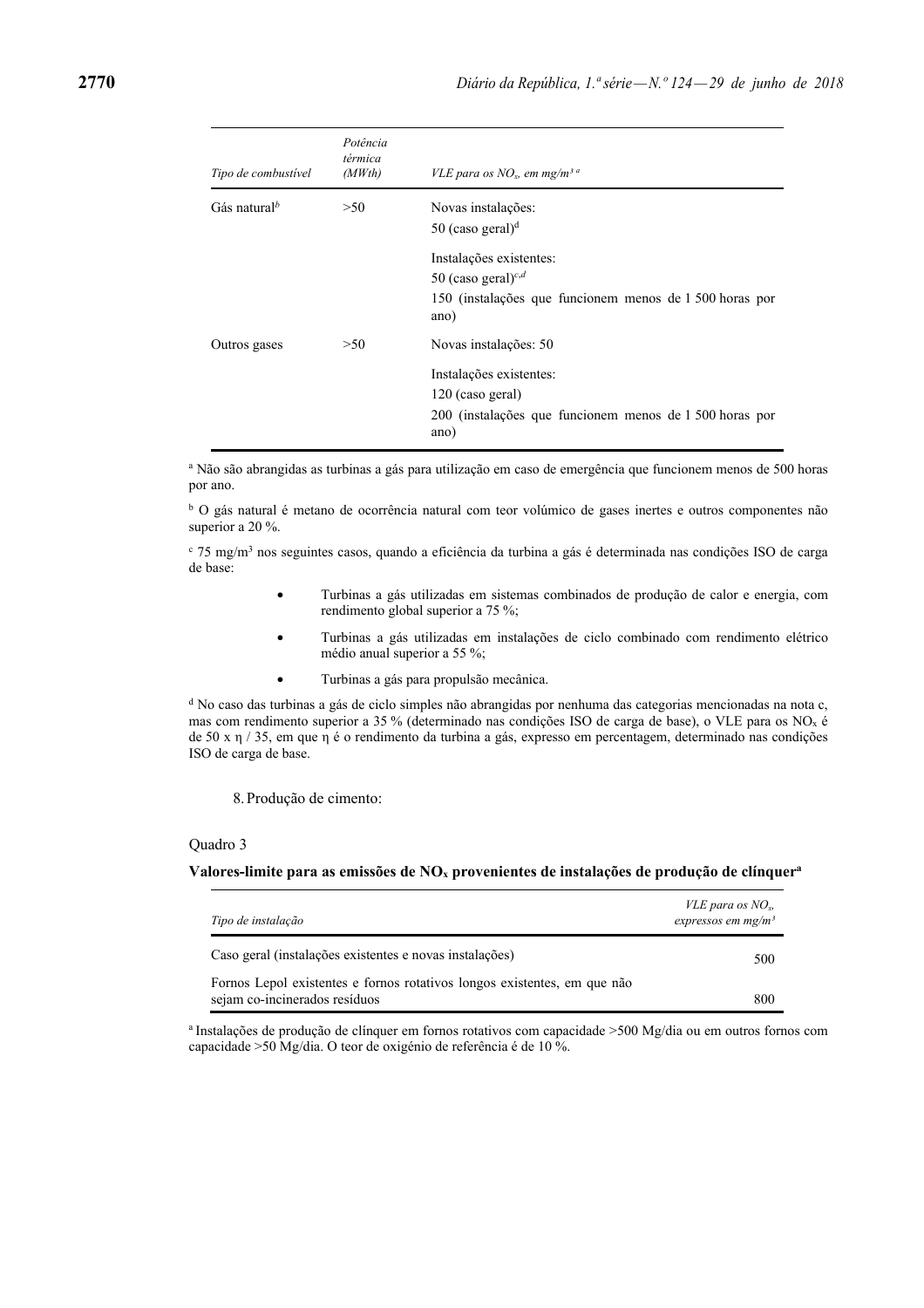### 9. Motores fixos:

### Quadro 4

#### **Valores-limite para as emissões de NOx provenientes de novos motores fixos**

| Tipo de motor, potência,<br>especificações do combustível                                                                                       | $VLE^{a,b,c}$ (mg/m <sup>3</sup> )                                                                 |
|-------------------------------------------------------------------------------------------------------------------------------------------------|----------------------------------------------------------------------------------------------------|
| Motores a gás $> 1$ MWth<br>Motores com ignição comandada<br>$(=O)$ tto), a todos os combustíveis gasosos                                       | 95 (mistura pobre reforçada)<br>190 (mistura pobre normalizada ou mistura rica com<br>catalisador) |
| Motores bimodais a gás $> 1$ MWth<br>Em modo gasoso (todos os combustíveis<br>gasosos)                                                          | 190                                                                                                |
| Em modo líquido (todos os combustíveis<br>líquidos) <sup>d</sup>                                                                                |                                                                                                    |
| $1-20$ MWth<br>$> 20$ MWth                                                                                                                      | 225<br>225                                                                                         |
| Motores diesel $> 5$ MWth<br>(ignição por compressão)<br>Lentos $\left( \leq 300$ rpm $\right)$ /médios 300-1<br>200/rápidos (rpm)<br>5-20 MWth |                                                                                                    |
| Fuelóleo pesado (HFO) e bio-óleos                                                                                                               | 225                                                                                                |
| Fuelóleo ligeiro (LFO) e gás natural<br>$> 20$ MWth                                                                                             | 190                                                                                                |
| HFO e bio-óleos                                                                                                                                 | 190                                                                                                |
| LFO e gás natural<br>Alta velocidade $(>1 200$ rpm)                                                                                             | 190<br>190                                                                                         |

*Nota*: O teor de oxigénio de referência é de 15 %<sup>3</sup>.

a Estes VLE não são aplicáveis a motores que funcionem menos de 500 horas por ano.

b Nos casos em que não seja atualmente possível recorrer à redução catalítica seletiva (RCS) por motivos técnicos e logísticos (tais como a utilização em ilhas remotas ou se não puder ser garantida a disponibilidade de quantidades suficientes de combustível de alta qualidade), pode prever-se um período de transição de dez anos a contar da data de entrada em vigor do presente Protocolo para uma Parte, para os motores diesel e motores bimodais, durante o qual são aplicáveis os seguintes VLE:

• Motores bimodais:  $1\,850\,\mathrm{mg/m^3}$  em modo líquido;  $380\,\mathrm{mg/m^3}$  em modo gasoso;

3

 O fator de conversão dos valores-limite que constam do atual Protocolo (teor de oxigénio de 5 %) é 2,66  $(16/6)$ .

- 190 mg/m<sup>3</sup> a 15 % O<sub>2</sub> corresponde a 500 mg/m<sup>3</sup> a 5 % O<sub>2</sub>;
- 95 mg/m<sup>3</sup> a 15 % O<sub>2</sub> corresponde a 250 mg/m<sup>3</sup> a 5 % O<sub>2</sub>;
- 225 mg/m<sup>3</sup> a 15 % O<sub>2</sub> corresponde a 600 mg/m<sup>3</sup> a 5 % O<sub>2</sub>;

Assim, o valor-limite de: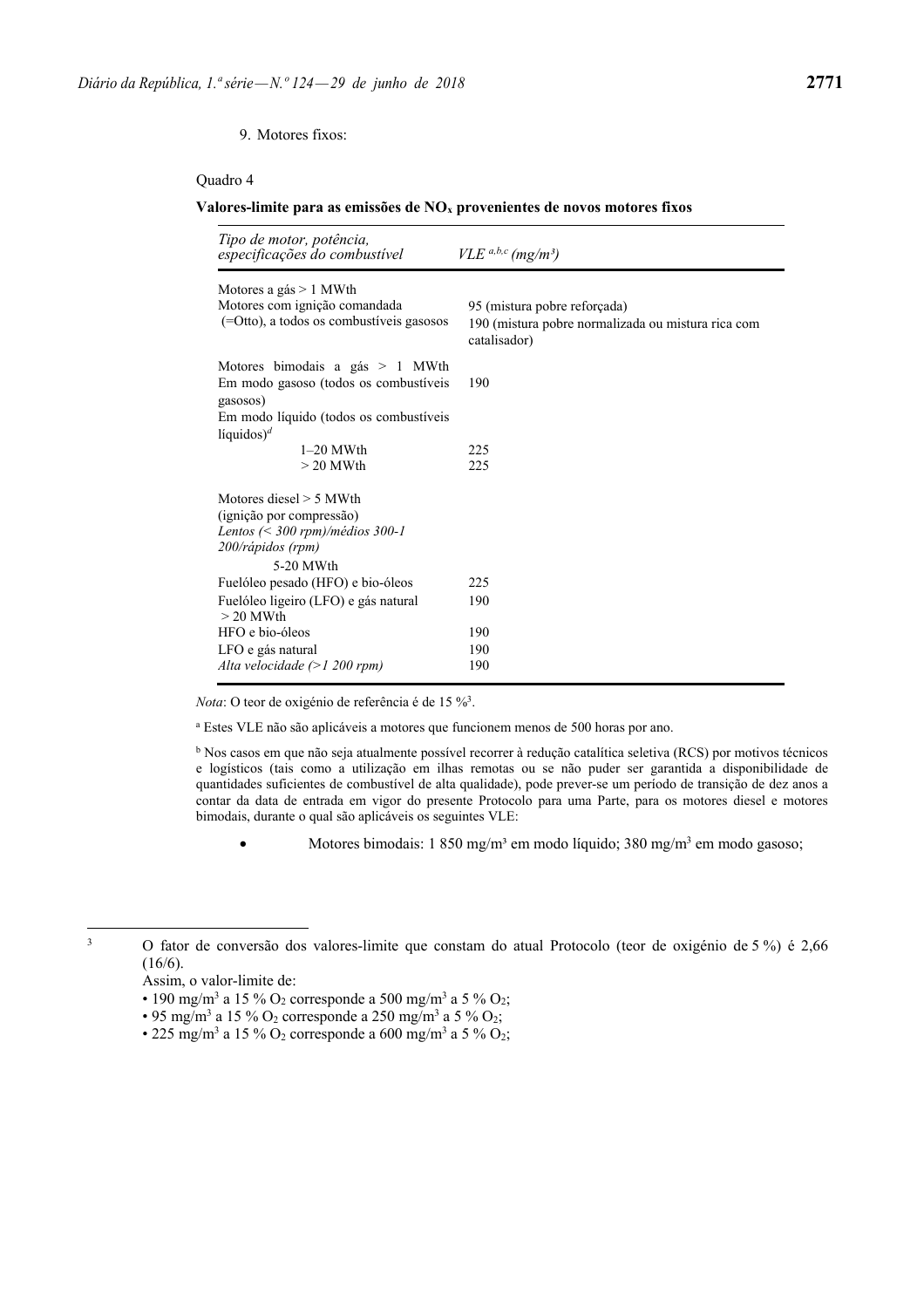- Motores diesel lentos (< 300 rpm) e médios (300 —/rápidos 1 200 rpm): 1 300 mg/m<sup>3</sup> para os motores entre 5 e 20 MWth e 1 850 mg/m<sup>3</sup> para os motores > 20 MWth;
- Motores diesel Velocidade elevada (> 1 200 rpm): 750 mg/m<sup>3</sup>;

c Os motores que funcionem 500 a 1 500 horas por ano podem ser isentos do cumprimento destes VLE, caso utilizem medidas primárias para limitar as emissões de  $NO<sub>x</sub>$  e cumpram os VLE referidos na nota b;

d Uma Parte pode estabelecer derrogações à obrigação de cumprir os valores-limite de emissão no caso de instalações de combustão que utilizam normalmente um combustível gasoso e que tenham de recorrer, a título excecional, a outros combustíveis, devido a uma interrupção súbita no abastecimento de gás e que, por esse motivo, necessitem de ser equipados com uma instalação de tratamento de efluentes gasosos. O prazo da derrogação não pode exceder 10 dias, exceto se se verificar a necessidade premente de manter o fornecimento de energia.

10. Instalações de sinterização de minérios de ferro:

#### Quadro 5

### **Valores-limite para emissões de NOx provenientes de instalações de sinterização de minérios de ferro**

| Tipo de instalação                                  | VLE para os $NOx$ , expressos em mg/m <sup>3</sup> |
|-----------------------------------------------------|----------------------------------------------------|
| Instalações de sinterização: Novas instalações      | 400                                                |
| Instalações de sinterização: Instalações existentes | 400                                                |

a Produção e transformação de metais: Instalações de ustulação ou sinterização de minérios metálicos, instalações de produção de gusa ou aço (fusão primária ou secundária), incluindo fusão contínua, com capacidade superior a 2,5 Mg/hora, instalações para a transformação de metais ferrosos (instalações de laminagem a quente > 20 mg/hora de aço bruto).

b Em derrogação do n.º 3, estes VLE devem ser considerados como uma média num período consequente.

11. Produção de ácido nítrico:

#### Quadro 6

**Valores-limite para as emissões de NOx resultantes da produção de ácido nítrico, excluindo as unidades de concentração do ácido** 

| Tipo de instalação<br>VLE para os $NO_x$ , expressos em mg/m <sup>3</sup> |     |
|---------------------------------------------------------------------------|-----|
| Novas instalações                                                         | 160 |
| Instalações existentes                                                    | 190 |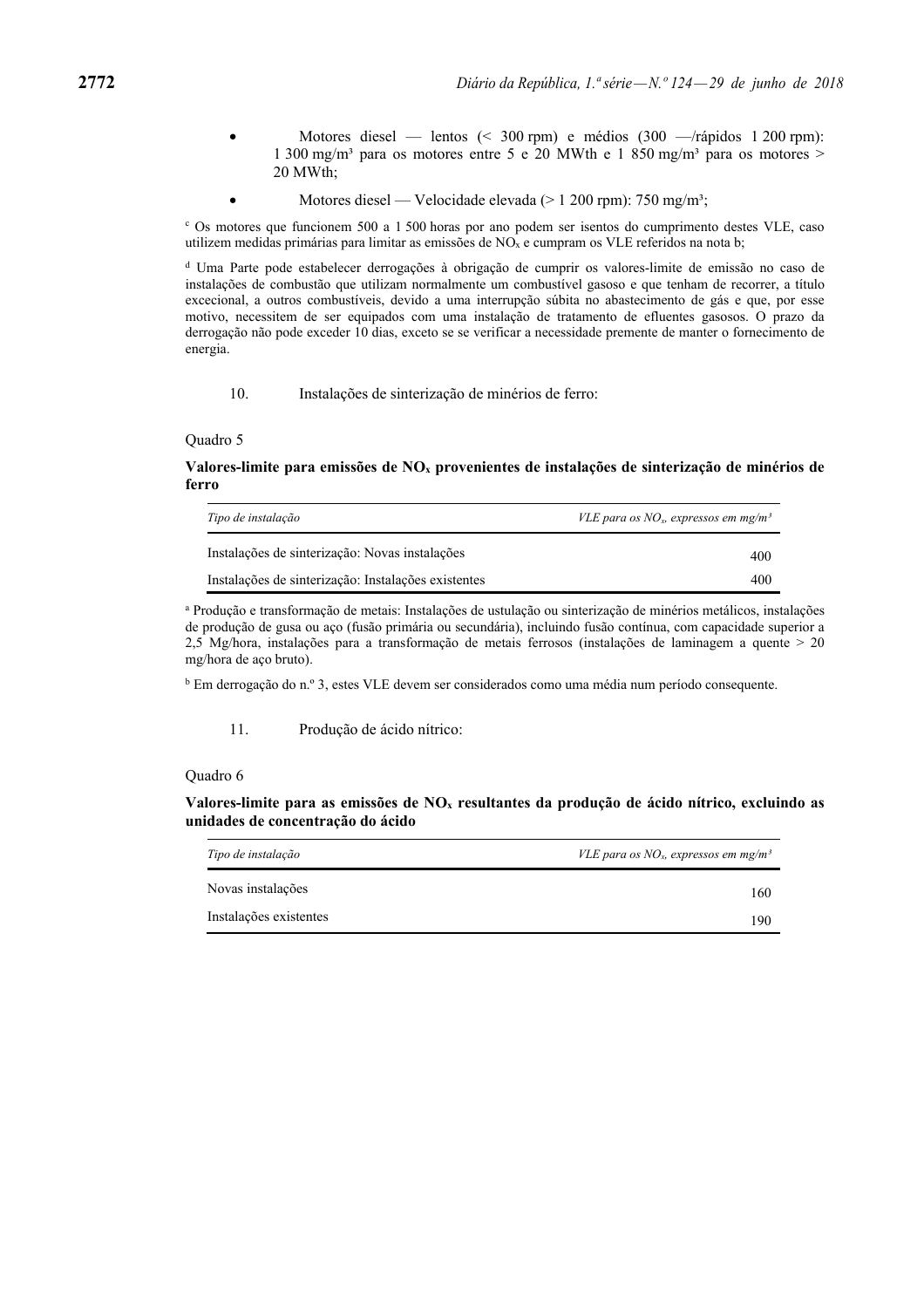## **B. Canadá**

12. Os valores-limite para o controlo das emissões de  $NO<sub>x</sub>$  das fontes fixas serão determinados, se necessário, tendo em conta as informações sobre tecnologias de controlo disponíveis, valores-limite aplicados em outras jurisdições, e os seguintes documentos:

 a) Novas Orientações em Matéria de Emissões de Fontes na Produção de Eletricidade de Origem Térmica;

 b) Orientações Nacionais em Matéria de Emissões de Turbinas de Combustão Fixas. PN1072;

 c) Orientações Nacionais em Matéria de Emissões dos Fornos de Cimenteiras. PN1284;

 d) Orientações Nacionais em Matéria de Emissões de Caldeiras e Aquecedores Industriais/comerciais. PN1286;

 e) Orientações em Matéria de Funcionamento e de Emissões para Instalações de Incineração de Resíduos Sólidos Urbanos. PN1085;

 f) Plano de Gestão para os Óxidos de Azoto *(NOx) e Compostos Orgânicos Voláteis Volatile Organic Compounds COVs) — Fase I*. PN1066; e

 g) Orientações em Matéria de Funcionamento e de Emissões para Instalações de Incineração de Resíduos Sólidos Urbanos. PN1085.

## **C. Estados Unidos da América**

13. Os valores-limite para o controlo das emissões de  $NO<sub>x</sub>$  de fontes fixas das seguintes categorias, bem como as fontes às quais se aplicam, são especificados nos seguintes documentos:

 a) Centrais eléctricas públicas a carvão – *40 Code of Federal Regulations (C.F.R.) Part 76*;

 b) Centrais eléctricas públicas com unidades de geração de vapor – *40 C.F.R. Part 60, Subpart D* e *Subpart Da*;

 c) Centrais industriais, comerciais ou institucionais com unidades de geração de vapor — *40 C.F.R. Part 60, Subpart Db*;

d) Instalações de produção de ácido nítrico — *40 C.F.R. Part 60, Subpart G*;

e) Turbinas a gás fixas — *40 C.F.R. Part 60, Subpart GG*;

 f) Instalações de combustão de resíduos urbanos — *40 C.F.R. Part 60, Subpart Ea* e *Subpart Eb*;

 g) Incineradoras de resíduos hospitalares, médicos e infecciosos — *40 C.F.R. Part 60, Subpart Ec*;

h) Refinarias de petróleo — *40 C.F.R. Part 60, Subpart J* e *Subpart Ja*;

 i) Motores fixos de combustão interna — Ignição comandada, *40 C.F.R. Part 60, Subpart JJJJ*;

 j) Motores fixos de combustão interna — Ignição por compressão, *40 C.F.R. Part 60, Subpart IIII*;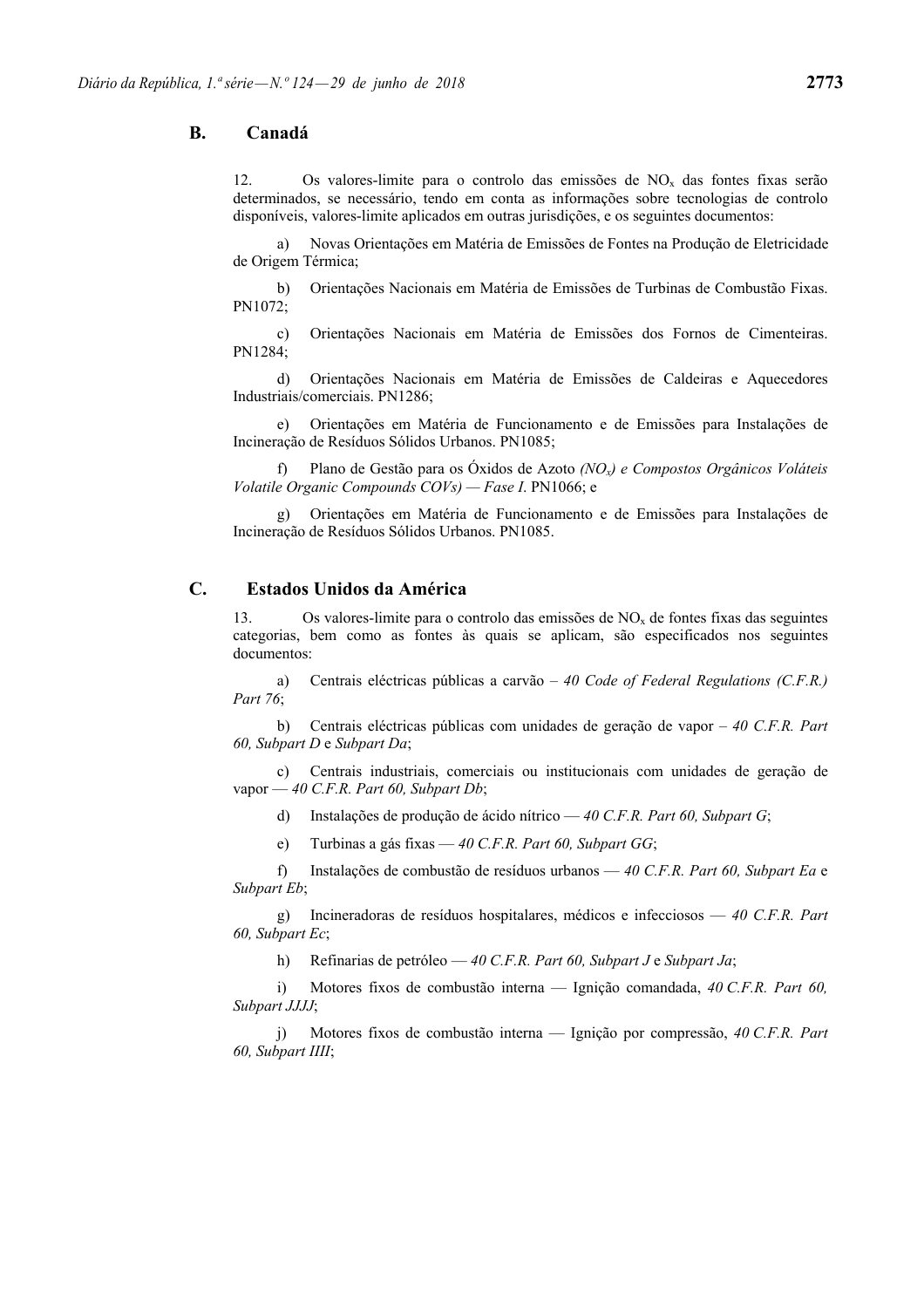k) Turbinas de combustão fixas — *40 C.F.R. Part 60, Subpart KKKK*;

 l) Pequenas instalações de combustão de resíduos urbanos — *40 C.F.R. Part 60, Subpart AAAA*;

m) Cimenteiras Portland — *40 C.F.R. Part 60, Subpart F*;

 n) Instalações de combustão de resíduos sólidos comerciais e industriais — *40 C.F.R. Part 60, Subpart CCCC*; e

 o) Outras instalações de combustão de resíduos sólidos — *40 C.F.R. Part 60, Subpart EEEE*;

### **S. Anexo VI**

O anexo VI passa a ter a seguinte redação:

## **Valoreslimite de emissão de compostos orgânicos voláteis a partir de fontes fixas**

1. A secção A é aplicável a todas as Partes, com exceção do Canadá e dos Estados Unidos da América; a secção B é aplicável ao Canadá e a secção C aos Estados Unidos da América.

## **A. Partes com exceção do Canadá e dos Estados Unidos da América**

2. Esta secção do presente anexo abrange as fontes fixas de emissão de COV enumeradas nos n.ºs 8 a 22 *infra*. Não são abrangidas as instalações ou partes de instalações de investigação, desenvolvimento e experimentação de novos produtos e processos. Os valores- -limiar são apresentados nos quadros setoriais *infra*. Referem-se, de um modo geral, ao consumo de solventes ou ao caudal mássico das emissões. Quando um operador executa várias atividades pertencentes à mesma categoria na mesma instalação e no mesmo local, são somados o consumo de solventes ou o caudal mássico das emissões dessas atividades. Se não for indicado nenhum valor-limiar, o valor-limite apresentado é aplicável a todas as instalações em causa.

3. Para efeitos da secção A do presente anexo, entende-se por:

 a) "Armazenagem e distribuição de gasolina": o carregamento de camiões, vagões de caminho-de-ferro, barcaças e navios de mar, em depósitos e postos de distribuição das refinarias de petróleo, excluindo o reabastecimento de veículos nas estações de serviço;

 b) "Revestimentos adesivos": quaisquer processos que envolvam a aplicação de um adesivo numa superfície, à exceção dos processos de revestimento e laminagem com adesivos associados às técnicas de impressão e da laminagem de madeira e plástico;

 c) "Laminagem de madeiras e plásticos": quaisquer processos de colagem de madeira e/ou plástico para a produção de laminados;

"Processo de revestimento": qualquer processo em que se proceda à aplicação de uma única ou várias películas contínuas de revestimento em:

 i) Veículos novos abrangidos pela categoria M1 ou pela categoria N1, na condição de o revestimento ser efetuado nas mesmas instalações que no caso dos veículos abrangidos pela categoria M1,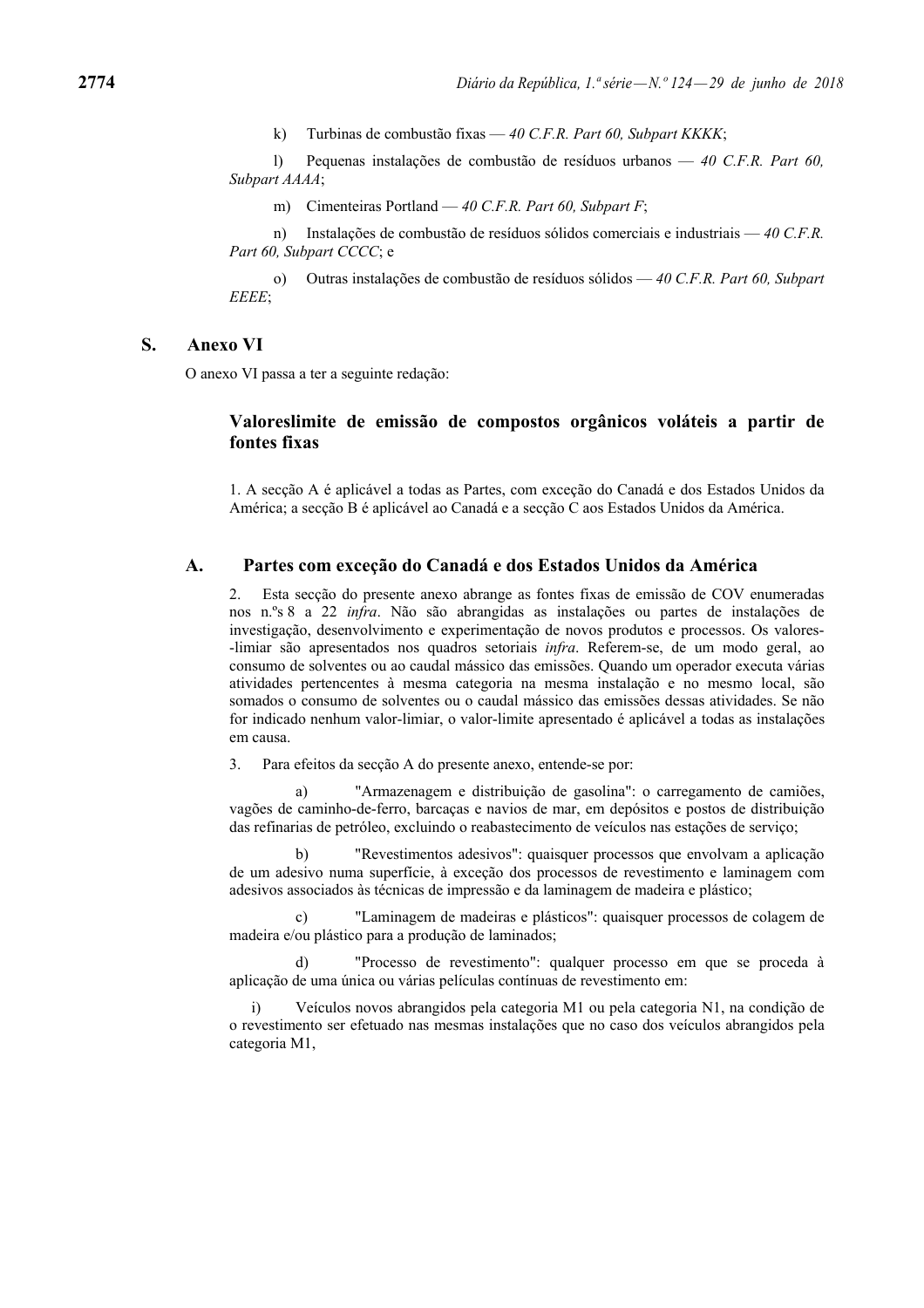ii) Cabinas de camiões, definidas como o compartimento do motorista e os compartimentos para equipamento técnico, dos veículos abrangidos pelas categorias N2 e N3,

 iii) Carrinhas e camiões, definidos como veículos abrangidos pelas categorias N1, N2 e N3, excluindo cabinas de camiões;

iv) Autocarros definidos como veículos das categorias M2 e M3;

 v) Outras superfícies metálicas e plásticas, incluindo de aeronaves, navios, comboios, etc.;

- vi) Superfícies de madeira;
- vii) Superfícies de têxteis, tecidos, películas e papel; e
- viii) Couro;

Não se inclui nesta categoria o revestimento de substratos com metais por técnicas eletroforéticas e pulverização química. Caso o processo de revestimento inclua uma fase em que o produto seja objeto de impressão, essa fase é considerada parte integrante do processo de revestimento. Contudo, os processos de impressão autónomos não são abrangidos pela presente definição. Nesta última:

- Os veículos M1 são os veículos utilizados no transporte de passageiros que não possuem mais de oito lugares para além do lugar do condutor;
- Os veículos M2 são os veículos utilizados no transporte de passageiros que têm mais de oito lugares para além do lugar do condutor, e cuja massa de referencia máxima é inferior a 5 Mg;
- Os veículos M3 são os veículos utilizados no transporte de passageiros que têm mais de oito lugares para além do lugar do condutor, e cuja massa de referencia máxima é superior a 5 Mg;
- Os veículos N1 são os veículos utilizados no transporte de mercadorias e cuja massa de referencia máxima é inferior a não excede 3,5 Mg;
- Os veículos N2 são os veículos utilizados no transporte de mercadorias e cuja massa excede 3,5 Mg mas não vai além de 12 Mg;
- Os veículos N3 são os veículos usados no transporte de mercadorias e cuja massa de referencia máxima é superior a 12 Mg;

 e) "Revestimento de bobinas": todos os processos contínuos de revestimento de bobinas de aço, aço inoxidável, aço revestido, ligas de cobre e bandas de alumínio que incluam a formação de uma película ou o revestimento de um laminado;

 f) "Limpeza a seco": todos os processos industriais ou comerciais que utilizem COV numa instalação com o objetivo de remover sujidade de vestuário, mobiliário e outros bens de consumo semelhantes, com exceção da remoção manual de manchas e nódoas na indústria têxtil e de vestuário;

 g) "Produção de revestimentos, vernizes, tintas de impressão e adesivos": produção de preparações para revestimentos, vernizes, tintas de impressão e adesivos, bem como de intermediários, efetuado nas mesmas instalações, mediante a mistura de pigmentos, resinas e materiais adesivos com solventes orgânicos ou outros veículos; esta categoria abrange igualmente a dispersão, a pré-dispersão, a obtenção de uma determinada viscosidade ou cor e a embalagem dos produtos finais em contentores;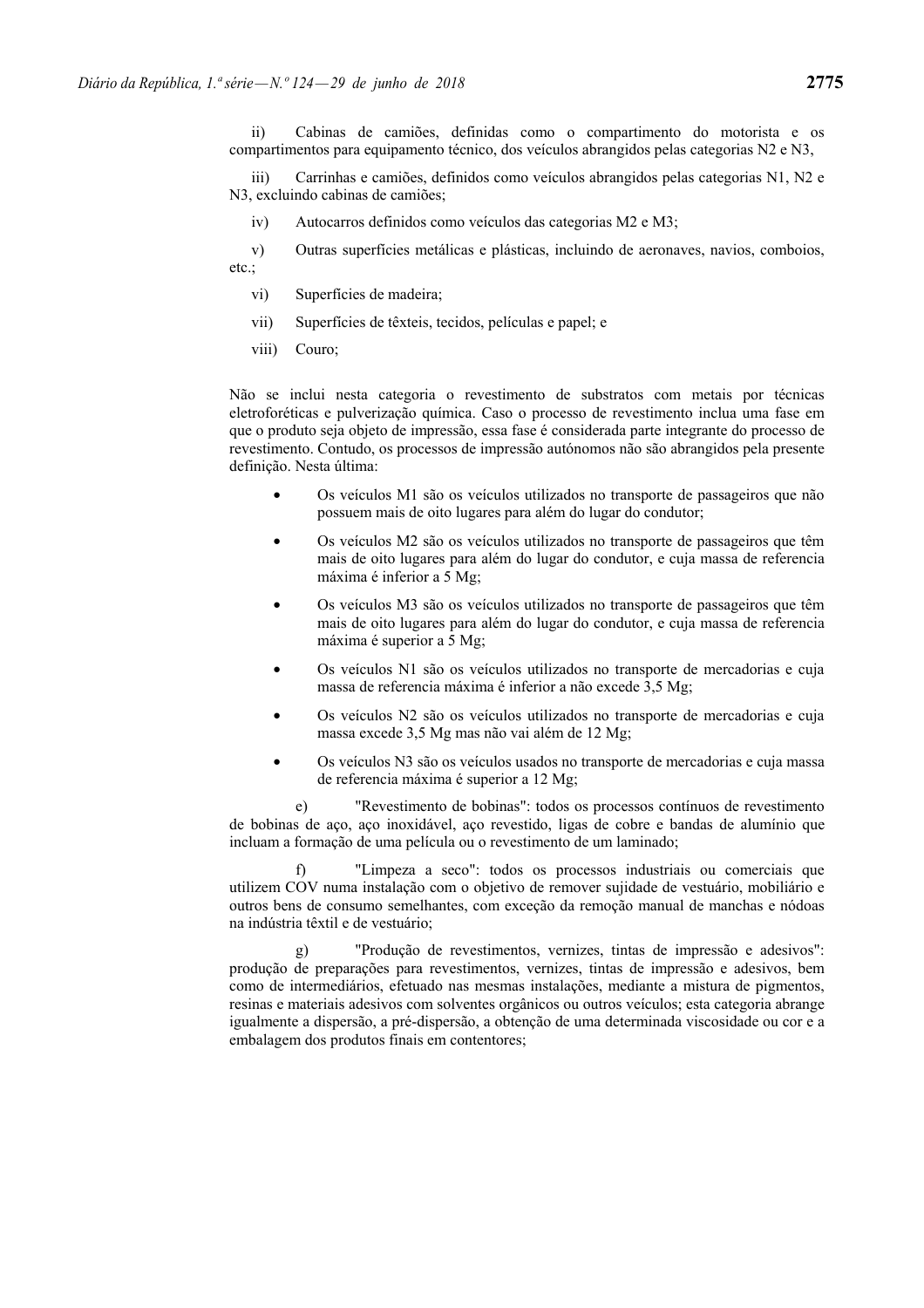h) "Impressão": atividade de reprodução de texto e/ou imagens em que, através de um cliché, se procede à transferência de tinta para qualquer tipo de superfície; aplica-se aos seguintes subprocessos:

 i) Flexografia: processo de impressão que utiliza um cliché de borracha ou de um fotopolímero elástico em que a área a imprimir se situa num plano superior à área em branco, usando tintas líquidas que secam por evaporação;

 ii) Impressão rotativa *offset* com secagem a quente: processo de impressão rotativa *offset* que utiliza um cliché em que a área a imprimir e a área em branco se situam no mesmo plano. A denominação da técnica provém do facto de o material a imprimir ser introduzido na máquina na forma de bobina em vez de folhas. A área em branco é tratada de modo a tornar-se hidrófila, repelindo a tinta. A área a imprimir é tratada de modo a receber tinta e transmiti-la à superfície a imprimir. A evaporação ocorre numa estufa, por aquecimento com ar quente do material impresso;

 iii) Rotogravura para publicações: rotogravura utilizada na impressão de revistas, brochuras, catálogos e produtos similares, que recorre a tintas à base de tolueno,

Rotogravura: processo de impressão que utiliza um cliché cilíndrico em que a área a imprimir se situa num plano inferior à área em branco, que utiliza tintas líquidas que secam por evaporação. Os recessos são enchidos com tinta, sendo o excesso da mesma removido da área em branco antes de a superfície a imprimir tocar o cilindro e retirar a tinta dos recessos;

Serigrafia rotativa: processo de impressão rotativa em que uma tinta líquida, que seca apenas por evaporação, é vertida na superfície a imprimir após passagem por um cliché poroso, sendo a área a imprimir aberta e a área em branco vedada. A denominação da técnica provém do facto de o material a imprimir ser introduzido na máquina na forma de bobina, em vez de folhas;

 vi) Laminagem associada a atividades de impressão: colagem de dois ou mais materiais flexíveis, de modo a produzir laminados,

 vii) Envernizamento: processo através do qual se aplica num material flexível um verniz ou revestimento adesivo, tendo por objetivo a vedação posterior do material de embalagem;

 i) "Fabrico de produtos farmacêuticos": síntese química, fermentação, extração, formulação e acabamento de produtos farmacêuticos e, quando efetuado no mesmo local, o fabrico de produtos intermediários;

 j) "Processamento de borracha natural e sintética": qualquer processo de mistura, trituração, dosagem, calandragem, extrusão e vulcanização de borracha natural e sintética, ou quaisquer operações afins, tendo por objetivo a conversão da borracha natural ou sintética em produtos acabados;

 k) "Limpeza de superfícies": todos os processos, com exceção da limpeza a seco, que utilizem solventes orgânicos com o objetivo de remover sujidade da superfície de materiais, nomeadamente processos de desengorduramento. Os processos de limpeza constituídos por várias fases devem considerar-se processos de limpeza de superfícies. Encontra-se abrangida a limpeza da superfície de produtos, excluindo-se a limpeza dos equipamentos;

 l) "Condições normais de pressão e temperatura": temperatura de 273,15 K e pressão de 101,3 kPa;

 m) "Composto orgânico": qualquer composto que contenha pelo menos o elemento carbono e um ou mais dos seguintes elementos: hidrogénio, halogénios, oxigénio,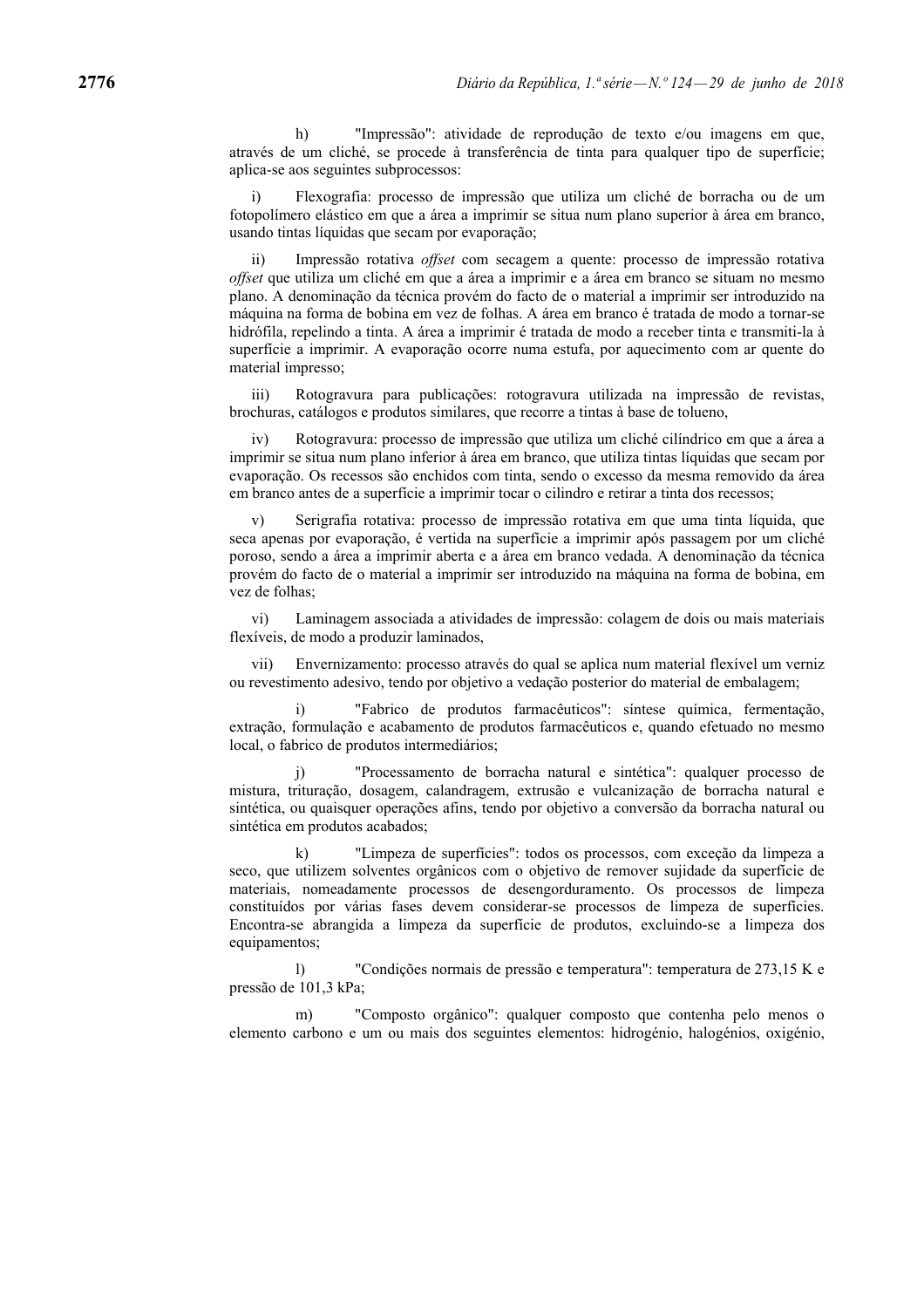enxofre, fósforo, silício ou azoto, com exceção dos óxidos de carbono e dos carbonatos e bicarbonatos inorgânicos;

 n) "Composto orgânico volátil" (COV): um composto orgânico, bem como a fração de creosoto, com pressão de vapor igual ou superior a 0,01 kPa a 293,15 K ou com uma volatilidade equivalente nas condições de utilização específicas;

"Solvente orgânico": qualquer COV que, sozinho ou combinado com outros agentes, seja utilizado, sem sofrer alteração química, para dissolver matérias-primas, produtos ou resíduos, ou como agente de limpeza para dissolver a sujidade, ou como dissolvente, ou como meio de dispersão, ou para o ajustamento da viscosidade ou para o ajustamento da tensão superficial, como plastificante ou como conservante;

"Efluentes gasosos": descarga final para a atmosfera de produtos gasosos que contenham COV ou outros poluentes, provenientes de chaminés ou equipamentos de redução das emissões. As quantidades libertadas devem ser expressas em m<sup>3</sup>/h, nas condições normais de pressão e temperatura;

 q) "Extração de óleos vegetais e de gorduras animais e refinação de óleos vegetais": extração de óleos vegetais de sementes e outras matérias vegetais, processamento de resíduos secos tendo em vista a produção de alimentos para animais, purificação de gorduras e óleos vegetais provenientes de sementes, matérias vegetais e/ou matérias animais;

 r) "Retoque de veículos": Todas as atividades industriais ou comerciais de revestimento e as atividades de desengorduramento associdadas que consistam;

 i) O revestimento inicial de veículos rodoviários, ou parte dos mesmos, com materiais de acabamento (caso não seja executado na linha de produção), ou no revestimento de reboques (incluindo semirreboques);

 ii) No revestimento de veículos rodoviários, ou parte dos mesmos, efetuado no contexto da reparação, conservação ou decoração de veículos fora das instalações de produção, não é abrangido pelo presente anexo. Os produtos utilizados no âmbito desta atividade são objeto do anexo XI;

 s) "Impregnação de madeiras": todas as atividades que envolvam a aplicação de conservantes em madeiras;

 t) "Revestimento de fios metálicos para bobinas": todos os processos de revestimento de condutores metálicos para utilização em bobinas de transformadores e motores, etc.;

 u) "Emissões fugitivas": quaisquer emissões de COV, com exceção de efluentes gasosos, para a atmosfera, os solos e a água, bem como, salvo disposição em contrário, de solventes contidos em quaisquer produtos; abrange as emissões não confinadas de COV para o ambiente exterior através de janelas, portas, respiradouros e aberturas afins. As emissões fugitivas podem ser calculadas com base num plano de gestão de solventes (ver apêndice I ao presente anexo);

 v) "Emissões totais de COV": soma das emissões fugitivas de COV e das emissões de COV nos efluentes gasosos;

 w) "Entradas de solventes": as quantidades de solventes orgânicos utilizados em processos, incluindo os solventes contidos em preparações, e de solventes reciclados no interior ou fora da instalação, tomadas em consideração sempre que utilizadas para uma atividade;

 x) "Valor-limite de emissão" (VLE): a quantidade máxima de COV (com exceção do metano) emitida por uma instalação, que não pode ser excedida em condições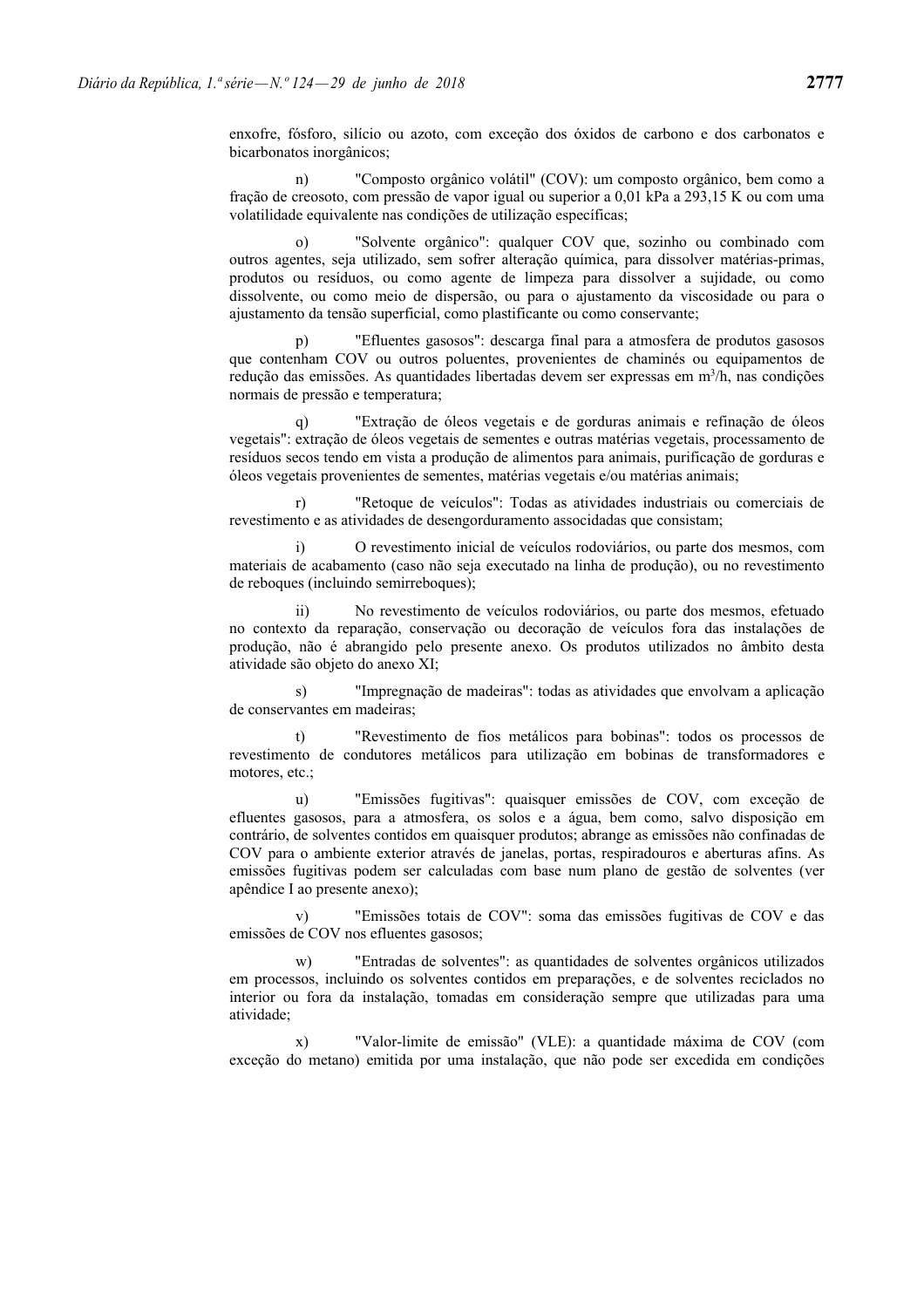normais de funcionamento. No caso dos efluentes gasosos, é expresso em massa de COV por unidade de volume de efluentes gasosos (expressos em mg C/Nm3 , salvo indicação em contrário), às condições normais de pressão e temperatura, relativamente ao gás seco. Para a determinação da concentração em massa do poluente em causa nos efluentes gasosos, não deve ter-se em conta os gases adicionados para fins de refrigeração ou diluição. Os valores-limite de emissão relativos aos efluentes gasosos são indicados por VLEc; os valores-limite de emissão relativos às emissões fugitivas são indicados por VLEf;

 y) "Funcionamento normal": todos os períodos de funcionamento com exceção das operações de arranque e paragem, bem como de manutenção do equipamento;

 z) "Substâncias nocivas para a saúde humana", subdivididas em duas categorias:

i) COV halogenados, que têm riscos de efeitos irreversíveis; ou

 ii) Substâncias perigosas por serem cancerígenas, mutagénicas ou tóxicas para a reprodução, ou seja, que podem causar cancro, danos genéticos hereditários, suscetíveis de causar cancro por inalação, de diminuir a fertilidade ou causar danos ao feto:

 aa) "Fabrico de calçado" designa qualquer atividade de produção de calçado completo ou de componentes para calçado;

 bb) "Consumo de solventes" designa as entradas totais de solventes orgânicos numa instalação, por ano civil ou período de 12 meses, deduzidos os COV recuperados para reutilização.

4. Devem ser cumpridos os seguintes requisitos:

a) As emissões serão sempre monitorizadas através de medições ou de cálculos<sup>4</sup> com, pelo menos, a mesma precisão. O cumprimento dos VLE é verificado através de medições em contínuo ou pontuais, homologações ou qualquer outro método tecnicamente pertinente. No caso das medições em contínuo de efluentes gasosos, considera-se que os VLE são cumpridos se a média validada das emissões diárias não exceder os VLE. No caso das medições pontuais ou de outros processos de determinação adequados, considera-se que os VLE são cumpridos se a média de todas as medições ou outros resultados obtidos numa série de medições não exceder os VLE. A imprecisão dos métodos de medição pode ser tida em conta para efeitos de verificação; os VLE relativos às emissões fugitivas e os VLE totais aplicam-se na forma de médias anuais;

 b) As concentrações de poluentes atmosféricos nas emissões confinadas são medidas de forma representativa. A monitorização das substâncias poluentes relevantes e as medições dos parâmetros dos processos, bem como da garantia de qualidade dos sistemas de medição automáticos e das medições de referência utilizados para calibrar esses sistemas, são efetuadas em conformidade com as normas do CEN. Se não existirem normas CEN, aplicar-se-ão as normas ISO, ou as normas nacionais ou internacionais que garantam dados de qualidade científica equivalente.

5. Os seguintes VLE são aplicáveis aos efluentes gasosos que contêm substâncias nocivas para a saúde humana:

 a) 20 mg/m³ (expresso como a soma das massas dos compostos específicos), no caso de emissão de COV halogenados aos quais são atribuídas as seguintes frases de risco: "suspeito de provocar cancro" e/ou "suspeito de provocar anomalias genéticas", quando o caudal mássico da soma dos compostos tomados em conta for igual ou superior a 100 g/h; e

b) 2 mg/m<sup>3</sup> (expresso como a soma das massas dos compostos específicos), no caso de emissão de COV aos quais são atribuídas as seguintes frases de risco: "pode provocar cancro", "pode provocar anomalias genéticas", "pode provocar cancro por inalação", "pode afetar a fertilidade", "pode afetar o nascituro", quando o caudal mássico da soma dos compostos considerados for igual ou superior a 10 g/h.

Os métodos de cálculo constarão das orientações adotadas pelo Órgão Executivo.

4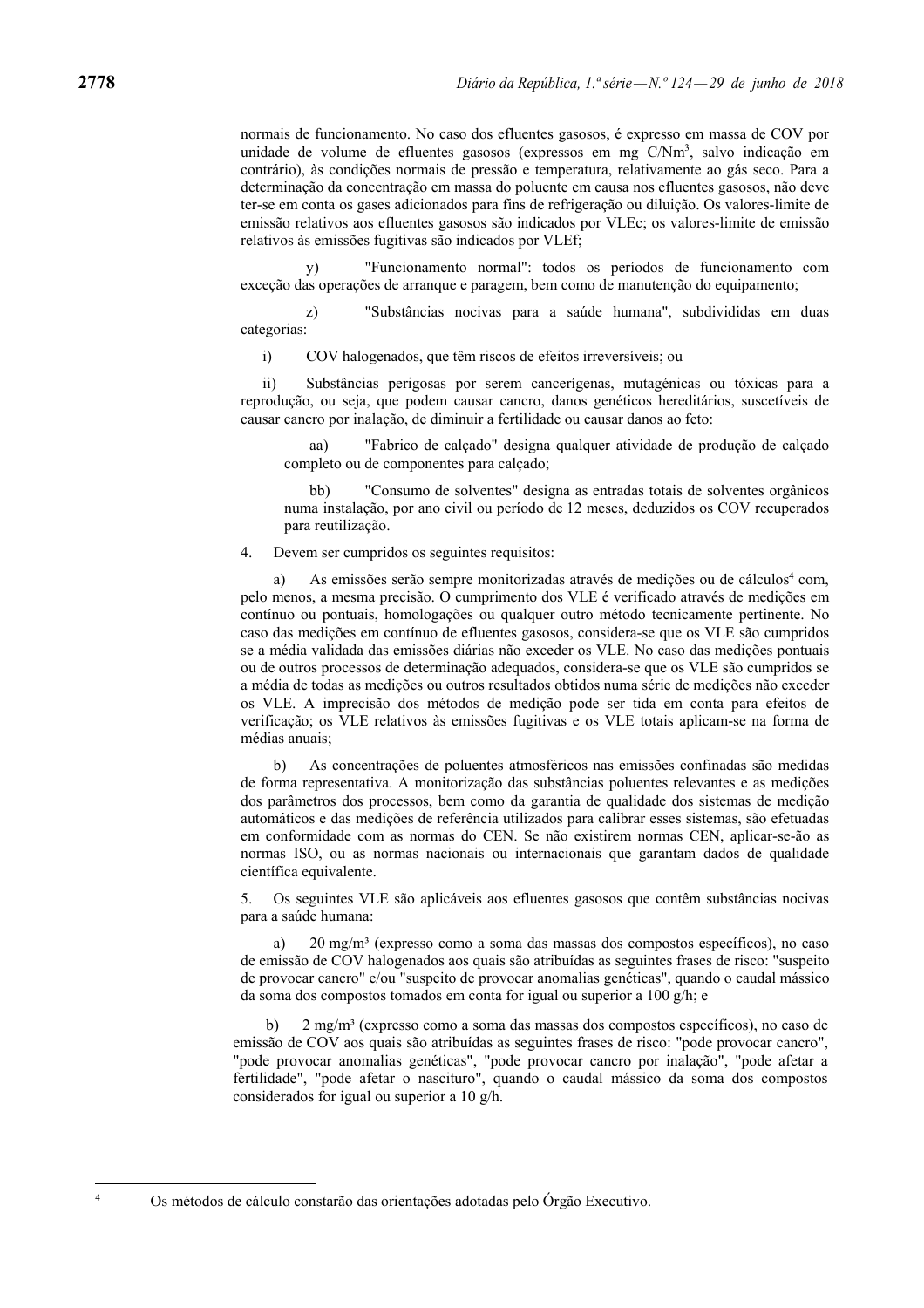6. No caso das categorias de fontes enumeradas nos n.ºs 9 a 22, quando se demonstrar que, no respeitante a uma determinada instalação, o cumprimento do valor-limite aplicável às emissões fugitivas (VLEf) não é técnica nem economicamente viável, uma Parte pode isentar essa instalação do referido cumprimento, desde que não se prevejam riscos significativos para a saúde humana ou para o ambiente e que sejam utilizadas as melhores técnicas disponíveis.

7. Os valores-limite aplicáveis às emissões de COV para as categorias de fontes definidas no n.º 3 serão os especificados nos n.ºs 8 a 22 *infra*.

8. Armazenagem e distribuição de gasolina:

 a) As instalações de armazenamento de gasolina nos terminais em que forem excedidos os limiares que constam do quadro 1 devem ser:

 i) reservatórios de teto fixo, ligados a uma unidade de recuperação de vapor que cumpra os VLE estabelecidos no quadro 1; ou

 ii) estruturas concebidas com um teto flutuante, interno ou externo, equipadas com vedações primária e secundária, que proporcionem a eficiência de redução estabelecida no quadro 1;

 b) Em derrogação dos requisitos atrás referidos, os reservatórios de teto fixo que estavam em funcionamento antes de 1 de janeiro de 1996 e que não se encontram ligados a uma unidade de recuperação de vapor devem estar equipados com um sistema de vedação primário que permita obter uma eficiência de redução de 90 %.

### Quadro 1

|  |                                                    | Valores-limite para as emissões de COV resultantes da armazenagem e distribuição de gasolina, |  |
|--|----------------------------------------------------|-----------------------------------------------------------------------------------------------|--|
|  | excluindo o carregamento de navios de mar (fase I) |                                                                                               |  |

| Atividade                                                     | Limiar                                                                                                                                                                                                                                                                                                                               | VLE<br>eficiência<br>de<br>ou<br>redução                         |
|---------------------------------------------------------------|--------------------------------------------------------------------------------------------------------------------------------------------------------------------------------------------------------------------------------------------------------------------------------------------------------------------------------------|------------------------------------------------------------------|
| Carga e descarga de<br>reservatórios móveis nos<br>terminais. | $5000$ m <sup>3</sup> de gasolina fornecida<br>anualmente                                                                                                                                                                                                                                                                            | $10 \text{ g COV/m}^3$ ,<br>incluindo metano <sup><i>a</i></sup> |
| Instalações de<br>armazenamento nos<br>terminais              | Terminais existentes ou parques de<br>reservatórios com um fornecimento<br>de gasolina igual ou superior a<br>10 000 Mg/ano<br>Novos terminais (sem<br>limiares.<br>dos terminais<br>exceto no<br>caso<br>localizados em ilhas periféricas de<br>dimensão,<br>pequena<br>com<br>um<br>fornecimento<br>inferior<br>a<br>5 000 Mg/ano) | 95% $(m/m)^{p}$                                                  |
| Estações de serviço                                           | 100 -<br>m <sup>3</sup><br>gasolina<br>fornecida<br>de<br>anualmente                                                                                                                                                                                                                                                                 | $0,01\%$ de gasolina<br>fornecida <sup><math>c</math></sup>      |

*<sup>a</sup>* Os vapores de gasolina provenientes do abastecimento dos reservatórios devem ser transferidos quer para outros tanques de armazenamento quer para equipamentos de redução das emissões que cumpram os valores-limite apresentados no quadro *supra*.

*<sup>b</sup>* Eficiência de redução expressa em % relativamente a um reservatório de teto fixo comparável sem qualquer sistema de contenção de vapores, ou seja, munido apenas de uma válvula de redução de pressão/vácuo.

<sup>c</sup> Os vapores deslocados durante o fornecimento de gasolina nas instalações de armazenamento das estações de serviço, bem como nos reservatórios de teto fixo utilizados para o armazenamento intermediário de vapores, devem ser reconduzidos ao reservatório móvel a partir do qual se efetua a descarga através de uma mangueira de conexão estanque aos vapores. As operações de abastecimento não poderão ser efetuadas enquanto estes dispositivos não se encontrarem instalados e em perfeito funcionamento. Nestas condições, não é necessária qualquer outra verificação do cumprimento do valor-limite.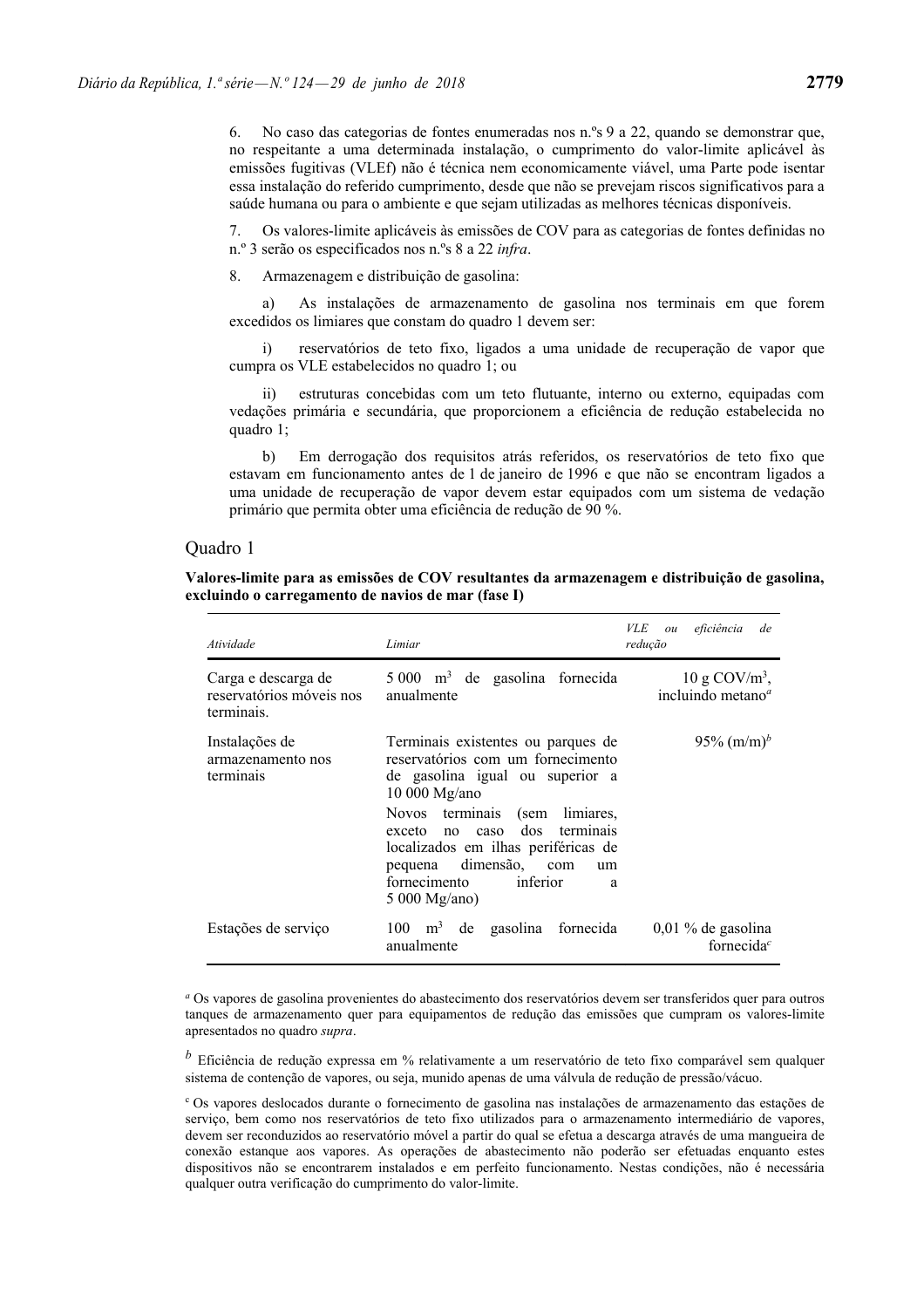### Quadro 2

## **Valores-limite aplicáveis às emissões de COV no reabastecimento de automóveis nas estações de serviço (fase II)**

| <i>Valores-limiar</i>                                                                                                                                                                                                                                                                   | Eficiência mínima de captura de vapores,<br>expressa em % $(m/m)^a$                  |
|-----------------------------------------------------------------------------------------------------------------------------------------------------------------------------------------------------------------------------------------------------------------------------------------|--------------------------------------------------------------------------------------|
| Estação de serviço nova, se o seu caudal efetivo ou Igual ou superior a $85\%$ (m/m), com um<br>previsto for superior a 500 m <sup>3</sup> /ano<br>Estação de serviço existente, se o seu débito efetivo ou<br>previsto for superior a $3\,000 \text{ m}^3/\text{ano}$ a partir de 2019 | rácio vapor/gasolina igual ou superior a<br>0.95 e inferior ou igual a $1.05$ (v/v). |
| Estação de serviço existente, se o seu débito efetivo ou<br>previsto for superior a 500 m <sup>3</sup> /ano e for alvo de uma<br>renovação profunda                                                                                                                                     |                                                                                      |

*<sup>a</sup>* A eficiência de captura de recuperaçao tem de ser certificada pelo fabricante de acordo com normas técnicas pertinentes ou procedimentos de homologação.

9. Revestimentos adesivos:

### Quadro 3

## **Valores-limite para revestimentos adesivos**

| Atividade e limiar                                                                                                                   | VLE para os COV<br>(diários, no caso dos VLEc, e anuais, no caso dos VLEf e dos VLE<br><i>totais</i> )                                                           |
|--------------------------------------------------------------------------------------------------------------------------------------|------------------------------------------------------------------------------------------------------------------------------------------------------------------|
| Fabrico de calçado (consumo de $25^{\circ}$ g COV / par de sapatos<br>solventes $> 5$ Mg/ano)                                        |                                                                                                                                                                  |
| revestimentos adesivos VLEc = 50 mg <sup>b</sup> C/m <sup>3</sup><br>Outros<br>de<br>(consumo)<br>Mg/ano)                            | solventes $5-15$ VLEf = 25 % (m/m), ou menos, das entradas de solventes<br>Ou VLE total de 1,2 kg, ou menos, de COV/kg de entrada de<br>sólidos                  |
| revestimentos adesivos VLEc = 50 mg <sup>b</sup> C/m <sup>3</sup><br><b>Outros</b><br>15-200<br>de solventes<br>(consumo)<br>Mg/ano) | VLEf = $20\%$ (m/m), ou menos, das entradas de solventes<br>Ou VLE total de 1 kg, ou menos, de COV/kg de entrada de<br>sólidos                                   |
| revestimentos adesivos VLEc = 50 mg <sup>c</sup> C/m <sup>3</sup><br>Outros<br>Mg/ano)                                               | (consumo de solventes > 200 $VLEf = 15 \% (m/m)$ , ou menos, das entradas de solventes<br>Ou VLE total de $0,8$ kg, ou menos, de COV/kg de entrada de<br>sólidos |

*<sup>a</sup>* Os VLE totais são expressos em gramas de solventes emitidos por par de calçado completo produzido.

*b* Se forem utilizadas técnicas que permitam a reutilização dos solventes recuperados, o valor-limite será de 150 mg  $C/m<sup>3</sup>$ .

*c* Se forem utilizadas técnicas que permitam a reutilização dos solventes recuperados, o valor-limite será de  $100 \text{ mg C/m}^3$ .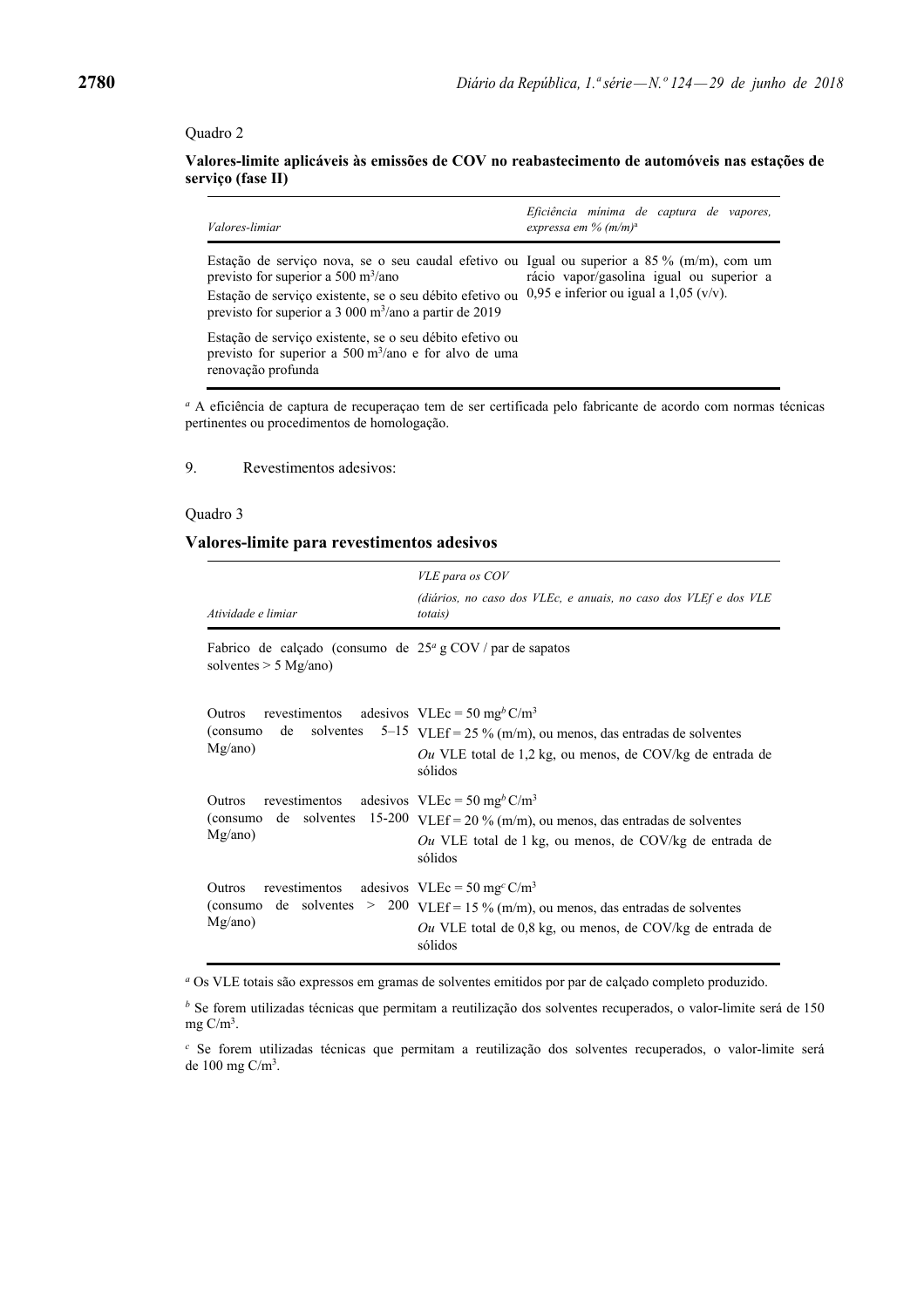10. Laminagem de madeiras e plástico:

## Quadro 4

## **Valores-limite para a laminagem de madeiras e plásticos**

| Atividade e limiar                                                                                  | VLE para os COV (anuais) |  |
|-----------------------------------------------------------------------------------------------------|--------------------------|--|
| Laminagem de madeiras e plásticos (consumo de VLE total de 30 g COV/m <sup>2</sup> de produto final |                          |  |

solventes > 5 Mg/ano)

11. Atividades de revestimento (indústria de revestimento de veículos):

### Quadro 5

## **Valores-limite para as atividades de revestimento na indústria automóvel**

| Atividade e limiar                                                                                                                                  | VLE para os COV <sup>a</sup> (anualmente, no que respeita aos VLE<br>totais)                    |
|-----------------------------------------------------------------------------------------------------------------------------------------------------|-------------------------------------------------------------------------------------------------|
| Fabrico de automóveis (M1, M2)<br>(consumo de solventes > 15 Mg/ano e<br>$\leq$ 5 000 artigos revestidos por ano ou ><br>3 500 chassis construídos) | 90 g COV/m <sup>2</sup> ou 1,5 kg/carroçaria +70 g/m <sup>2</sup>                               |
| Fabrico de automóveis (M1, M2)<br>(consumo de solventes 15-200 Mg/ano e                                                                             | <i>Instalações existentes</i> : 60 g $COV/m^2$ ou 1,9 kg/carroçaria<br>$+41$ g/m <sup>2</sup>   |
| > 5 000 artigos revestidos por ano)                                                                                                                 | <i>Novas instalações</i> : 45 g COV/m <sup>2</sup> ou 1,3 kg/carroçaria +<br>$33 \text{ g/m}^2$ |
| Fabrico de automóveis (M1, M2)<br>(consumo de solventes > 200 Mg/ano e<br>> 5 000 artigos revestidos por ano)                                       | 35 g COV/m <sup>2</sup> ou 1 kg/carroçaria + 26 g/m <sup>2b</sup>                               |
| Fabrico de cabinas de camiões (N1, N2,<br>N3) (consumo de solventes<br>$> 15$ Mg/ano e $\leq 5$ 000<br>artigos revestidos/ano)                      | <i>Instalações existentes</i> : $85 g COV/m2$<br>Novas instalações: 65 g COV/m <sup>2</sup>     |
| Fabrico de cabinas de camiões (N1, N2,<br>N3) (consumo de solventes 15–                                                                             | <i>Instalações existentes:</i> 75 g $COV/m^2$                                                   |
| 200 Mg/ano e $> 5000$ artigos revestidos<br>por ano)                                                                                                | Novas instalações: 55 g COV/m <sup>2</sup>                                                      |
| Fabrico de cabinas de camiões (N1, N2,<br>$N3$ ) (consumo de solventes ><br>200 Mg/ano e > 5 000 artigos revestidos<br>por ano)                     | 55 g COV/m <sup>2</sup>                                                                         |
| Fabrico de camiões e furgonetas<br>(consumo de solventes > 15 Mg/ano e                                                                              | Instalações existentes: 120 g COV/m <sup>2</sup>                                                |
| $\leq$ 2 500 artigos revestidos por ano)                                                                                                            | Novas instalações: 90 g $COV/m^2$                                                               |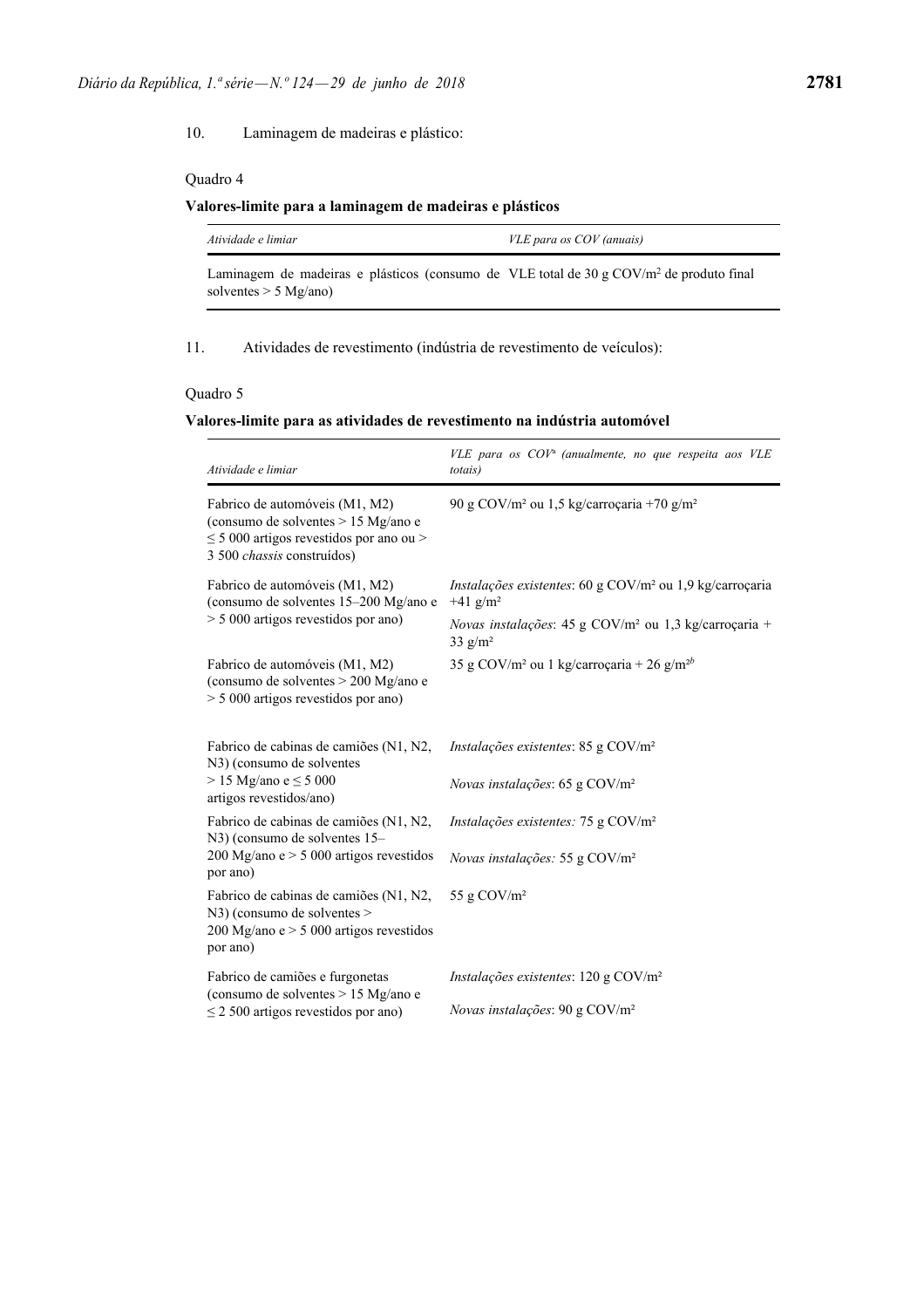| Atividade e limiar                                                                                                    | $VLE$ para os $COV^a$ (anualmente, no que respeita aos VLE<br><i>totais</i> ) |
|-----------------------------------------------------------------------------------------------------------------------|-------------------------------------------------------------------------------|
| Fabrico de camiões e furgonetas<br>(consumo de solventes 15–200 Mg/ano e                                              | <i>Instalações existentes</i> : 90 g $COV/m^2$                                |
| $> 2500$ artigos revestidos por ano)                                                                                  | <i>Novas instalações:</i> 70 g $COV/m^2$                                      |
| Fabrico de camiões e furgonetas<br>(consumo de solventes $> 200$ Mg/ano e<br>$\leq$ 2 500 artigos revestidos por ano) | 50 g $COV/m^2$                                                                |
| Fabrico de autocarros (consumo de<br>solventes $> 15$ Mg/ano e<br>$\leq$ 2 000 artigos revestidos por ano)            | <i>Instalações existentes</i> : $290 \text{ g } \text{COV/m}^2$               |
|                                                                                                                       | <i>Novas instalações:</i> 210 g $COV/m^2$                                     |
| Fabrico de autocarros (consumo de<br>solventes $15-200$ Mg/ano e > 2 000<br>artigos revestidos por ano)               | <i>Instalações existentes</i> : $225$ g $COV/m2$                              |
|                                                                                                                       | <i>Novas instalações</i> : 150 g $COV/m^2$                                    |
| Fabrico de autocarros (consumo de<br>solventes $> 200$ Mg/ano e<br>$> 2000$ artigos revestidos por ano)               | $150$ g COV/m <sup>2</sup>                                                    |

*<sup>a</sup>* Os valores-limite totais são expressos em massa de solventes orgânicos (g) emitidos relativamente à superfície do produto (m2). A superfície total de um produto é definida como a superfície calculada com base na superfície total revestida por eletroforese e na superfície de quaisquer componentes adicionados nas diversas fases do processo e revestidos com os mesmos materiais. A superfície revestida por eletroforese é calculada por recurso à fórmula: (2 × massa total de produto)/(espessura média da folha metálica × densidade da folha metálica). Os VLE que se apresentam no quadro *supra* referem-se a todas as fases do processo executadas na mesma instalação, por eletroforese ou por qualquer outro processo de revestimento, incluindo o enceramento e o polimento final, bem como aos solventes utilizados na limpeza dos equipamentos, incluindo câmaras de pulverização e outros equipamentos fixos, durante o tempo de produção e fora deste.

*<sup>b</sup>* No caso das instalações existentes, o cumprimento desses níveis pode implicar efeitos transversais entre os diversos meios, elevados custos de capital e períodos de amortização longos. A obtenção de reduções importantes nas emissões de COV exige a mudança do tipo de tintas e/ou de aplicação destas e/ou dos sistemas de secagem, o que implica geralmente uma nova instalação ou a renovação completa das instalações de pintura de carroçarias, exigindo elevados investimentos de capital.

12. Atividades de revestimento (metais, têxteis, tecidos, películas, plásticos, papel e revestimento de superfícies de madeiras):

#### Quadro 6

### **Valores-limite para as atividades de revestimento em vários setores industriais**

| Atividade e limiar                  | VLE para os COV (diários, no caso dos VLEc, e anuais, no caso dos VLEf e<br>dos VLE totais)                                                                                                          |
|-------------------------------------|------------------------------------------------------------------------------------------------------------------------------------------------------------------------------------------------------|
| Revestimento de madeiras<br>Mg/ano) | $VLEc = 100^a$ mg C/m <sup>3</sup><br>(consumo de solventes 15-25 VLEf = 25 % (m/m), ou menos, das entradas de solventes<br><i>Ou</i> VLE total de 1,6 kg, ou menos, de COV/kg de entrada de sólidos |
| Revestimento de madeiras            | VLEc = 50 mg C/m <sup>3</sup> (secagem) e 75 mg C/m <sup>3</sup> (revestimento)                                                                                                                      |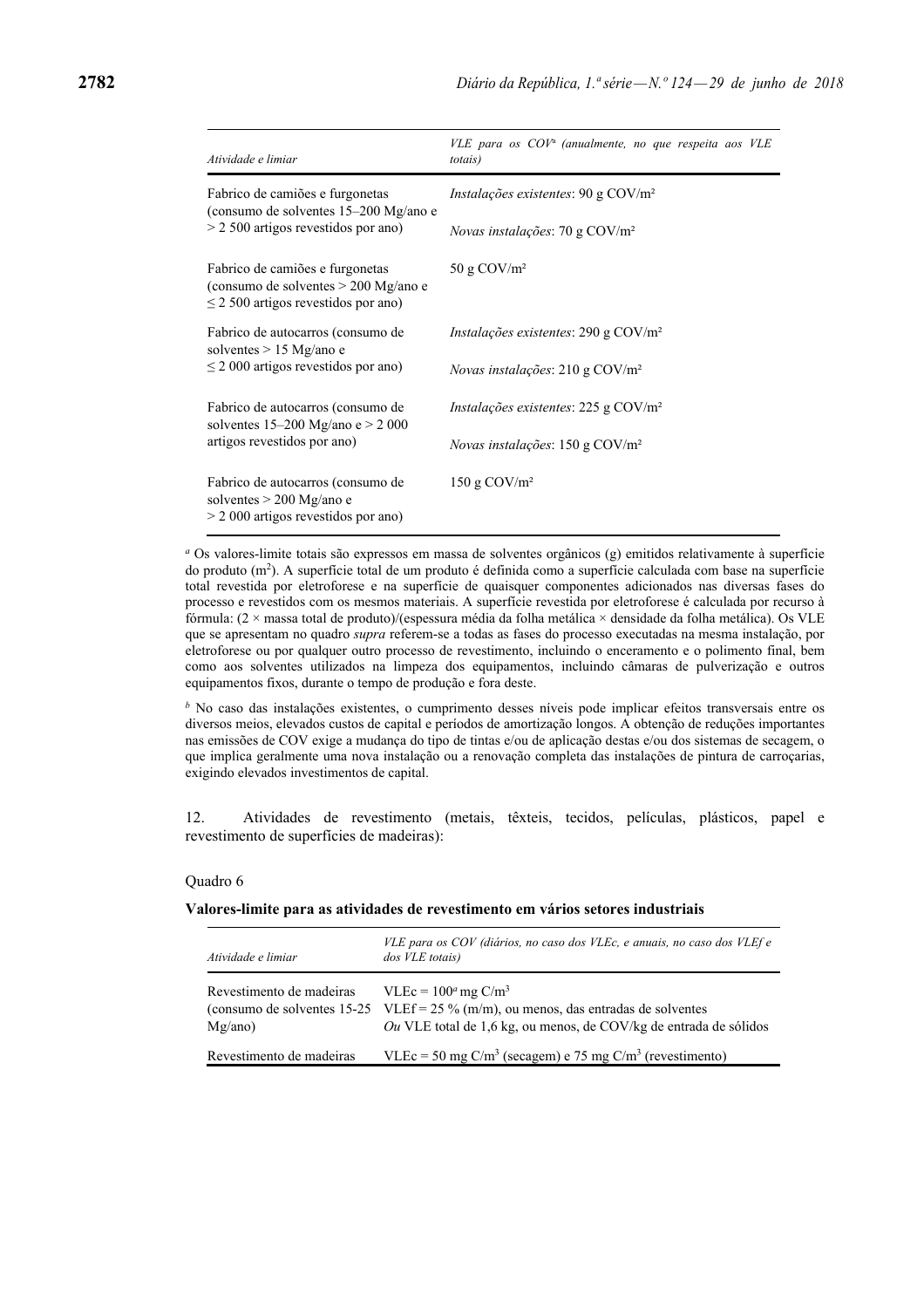| Atividade e limiar                                                                                                                                                                            | VLE para os COV (diários, no caso dos VLEc, e anuais, no caso dos VLEf e<br>dos VLE totais)                                                                                                                                                                                                                                                                       |
|-----------------------------------------------------------------------------------------------------------------------------------------------------------------------------------------------|-------------------------------------------------------------------------------------------------------------------------------------------------------------------------------------------------------------------------------------------------------------------------------------------------------------------------------------------------------------------|
| (consumo de solventes 25-<br>$-200$ Mg/ano)                                                                                                                                                   | VLEf = $20\%$ (m/m), ou menos, das entradas de solventes<br>Ou VLE total de 1 kg, ou menos, de COV/kg de entrada de sólidos                                                                                                                                                                                                                                       |
| Revestimento de madeiras<br>(consumo de solventes > 200<br>Mg/ano)                                                                                                                            | VLEc = 50 mg $C/m^3$ (secagem) e 75 mg $C/m^3$ (revestimento)<br>VLEf = $15\%$ (m/m), ou menos, das entradas de solventes<br>Ou VLE total de 0,75 kg, ou menos, de COV/kg de entrada de<br>sólidos                                                                                                                                                                |
| Revestimento de metais e<br>plásticos (consumo de<br>solventes<br>$5-15$ Mg/ano)                                                                                                              | VLEc = $100^{a,b}$ mg C/m <sup>3</sup><br>VLEf = $25^{b_0/2}$ (m/m), ou menos, das entradas de solventes<br>Ou VLE total de 0,6 kg, ou menos, de COV/kg de entrada de sólidos                                                                                                                                                                                     |
| Outros revestimentos,<br>incluindo têxteis, películas de<br>tecido e papel (com exclusão<br>da serigrafia rotativa para<br>têxteis, ver impressão)<br>(consumo de solventes<br>$5-15$ Mg/ano) | VLEc = $100^{a,b}$ mg C/m <sup>3</sup><br>VLEf = $25^b$ % (m/m), ou menos, das entradas de solventes<br>Ou VLE total de 1,6 kg, ou menos, de COV/kg de entrada de sólidos                                                                                                                                                                                         |
| Têxteis, tecidos e<br>revestimentos de papel (com<br>exclusão da serigrafia<br>rotativa para têxteis, ver<br>impressão) (consumo de<br>solventes<br>$> 15$ Mg/ano)                            | VLEc = 50 mg C/m <sup>3</sup> (secagem) e 75 mg C/m <sup>3</sup> (revestimento) <sup>b,c</sup><br>VLEf = $20^{b_0/6}$ (m/m), ou menos, das entradas de solventes<br>Ou VLE total de 1 kg, ou menos, de COV/kg de entrada de sólidos                                                                                                                               |
| Revestimento de peças<br>plásticas (consumo de<br>solventes<br>15-200 Mg/ano)                                                                                                                 | VLEc = 50 mg C/m <sup>3</sup> (secagem) e 75 mg C/m <sup>3</sup> (revestimento) <sup>b</sup><br>VLEf = $20^b$ % (m/m), ou menos, das entradas de solventes<br>Ou VLE total de 0,375 kg, ou menos, de COV/kg de entrada de<br>sólidos                                                                                                                              |
| Revestimento de peças<br>plásticas (consumo de<br>solventes<br>$>$ 200 Mg/ano)                                                                                                                | VLEc = 50 mg C/m <sup>3</sup> (secagem) e 75 mg C/m <sup>3</sup> (revestimento) <sup>b</sup><br>VLEf = $20^b$ % (m/m), ou menos, das entradas de solventes<br>Ou VLE total de 0,35 kg, ou menos, de COV/kg de entrada de<br>sólidos                                                                                                                               |
| metálicas (consumo de<br>solventes<br>15-200 Mg/ano)                                                                                                                                          | Revestimento de superfícies VLEc = 50 mg $C/m^3$ (secagem) e 75 mg $C/m^3$ (revestimento <sup>b)</sup><br>VLEf = $20^b$ % (m/m), ou menos, das entradas de solventes<br>Ou VLE total de 0,375 kg, ou menos, de COV/kg de entrada de<br>sólidos                                                                                                                    |
|                                                                                                                                                                                               | Exceção para revestimentos em contacto com alimentos:<br>VLE total de 0,5825 kg, ou menos, de COV/kg de entrada de sólidos                                                                                                                                                                                                                                        |
| Revestimento de superfícies<br>metálicas (consumo de<br>solventes<br>$>$ 200 Mg/ano)                                                                                                          | VLEc = 50 mg C/m <sup>3</sup> (secagem) e 75 mg C/m <sup>3</sup> (revestimento) <sup>b</sup><br>VLEf = $20^b$ % (m/m), ou menos, das entradas de solventes<br>Ou VLE total de 0,33 kg, ou menos, de COV/kg de entrada de<br>sólidos<br>Exceção para revestimentos em contacto com alimentos:<br>VLE total de 0,5825 kg, ou menos, de COV/kg de entrada de sólidos |

*a* O valor-limite de emissão refere-se a processos de revestimento e de secagem realizados em condições de confinamento.

*b* Se não for possível efetuar o revestimento em condições de confinamento (construção naval, revestimento de aeronaves, etc.), as instalações podem ser isentas do cumprimento destes valores. Em tais circunstâncias, deverá utilizar-se o plano de redução, a menos que essa opção não seja técnica nem economicamente viável. Neste caso, recorre-se à melhor técnica disponível.

*c* Se, no revestimento de têxteis, forem utilizadas técnicas que permitam a reutilização dos solventes recuperados, o valor-limite será de 150 mg C/m3 para o conjunto das operações de secagem e revestimento.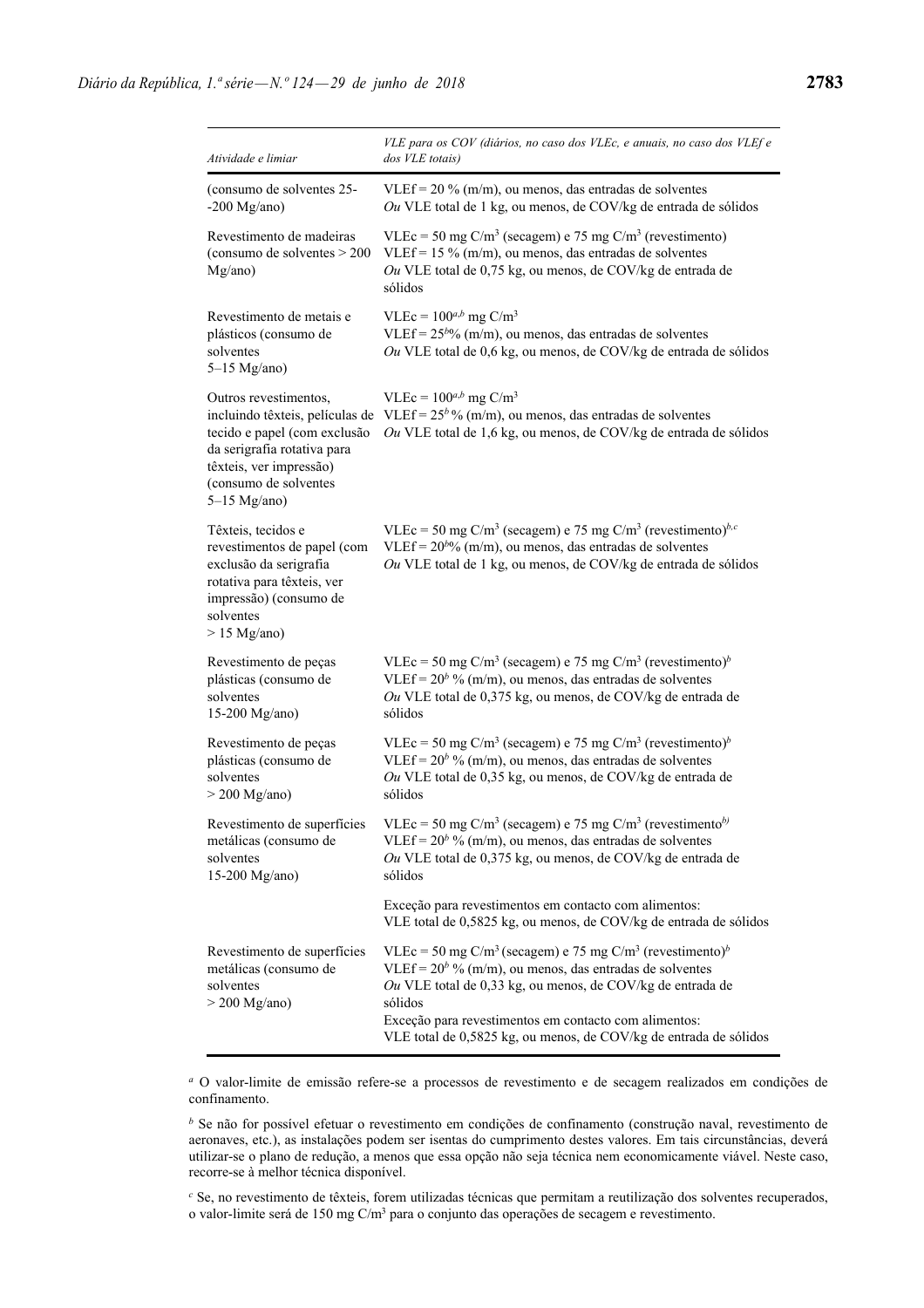13. Atividades de revestimento (revestimento de couros e de fios metálicos para bobinas):

## Quadro 7

## **Valores-limite para o revestimento de couros e fios metálicos para bobinas**

| Atividade e limiar                                                                                                                                                                                      | VLE para os COV (anualmente, no que<br>respeita aos VLE totais)                                                      |
|---------------------------------------------------------------------------------------------------------------------------------------------------------------------------------------------------------|----------------------------------------------------------------------------------------------------------------------|
| Revestimento de couros em mobiliário e em mercadorias<br>específicas de curtume utilizadas como bens de pequeno<br>consumo, como sacos, cintos, carteiras, etc. (consumo de<br>solventes $> 10$ Mg/ano) | VLE total de 150 g/m <sup>2</sup>                                                                                    |
| Outros revestimentos de couros (consumo de solventes<br>$10-25$ Mg/ano)                                                                                                                                 | VLE total de 85 g/m <sup>2</sup>                                                                                     |
| Outros revestimentos de couros (consumo de solventes<br>$>$ 25 Mg/ano)                                                                                                                                  | VLE total de 75 $g/m^2$                                                                                              |
| Revestimento de fios metálicos para bobinas (consumo de<br>solventes<br>$> 5$ Mg/ano)                                                                                                                   | O VLE total de 10 g/kg é aplicável a<br>instalações que produzam fio para<br>bobinas de diâmetro médio $\leq 0.1$ mm |
|                                                                                                                                                                                                         | O VLE total de 5 g/kg é aplicável a<br>todas as outras instalações                                                   |

14. Atividades de revestimento (revestimento de bobinas):

## Quadro 8

## **Valores-limite para o revestimento de bobinas**

| Atividade e limiar                                                 | <b>VLE</b><br>para                                                                                                                                                   | <b>OS</b><br>(diários, no caso dos VLEc, e anuais, no caso dos VLEf e dos VLE totais)                                    | COV |
|--------------------------------------------------------------------|----------------------------------------------------------------------------------------------------------------------------------------------------------------------|--------------------------------------------------------------------------------------------------------------------------|-----|
| Instalações existentes<br>(consumo de solventes 25-200)<br>Mg/ano) | $VLEc = 50$ mg <sup>a</sup> C/m <sup>3</sup><br>sólidos                                                                                                              | VLEf = $10\%$ (m/m), ou menos, das entradas de solventes<br>Ou VLE total de 0,45 kg, ou menos, de COV/kg de entrada de   |     |
| Instalações existentes<br>(consumo de solventes $>$ 200<br>Mg/ano) | $VLEc = 50$ mg <sup>a</sup> C/m <sup>3</sup><br>sólidos                                                                                                              | $VLEf = 10\%$ (m/m), ou menos, das entradas de solventes<br>Ou VLE total de $0.45$ kg, ou menos, de COV/kg de entrada de |     |
| Novas instalações (consumo<br>de solventes $25-200$ Mg/ano)        | VLEc = 50 mg C/m <sup>3 a</sup><br>VLEf = $5\%$ (m/m), ou menos, das entradas de solventes<br>Ou VLE total de $0.3$ kg, ou menos, de COV/kg de entrada de<br>sólidos |                                                                                                                          |     |
| Novas instalações (consumo<br>de solventes $> 200$ Mg/ano)         | $VLEc = 50$ mg <sup>a</sup> C/m <sup>3</sup>                                                                                                                         | VLEf = $5\%$ (m/m), ou menos, das entradas de solventes<br>Ou VLE total de 0,3 kg, ou menos, de COV/kg de entrada de     |     |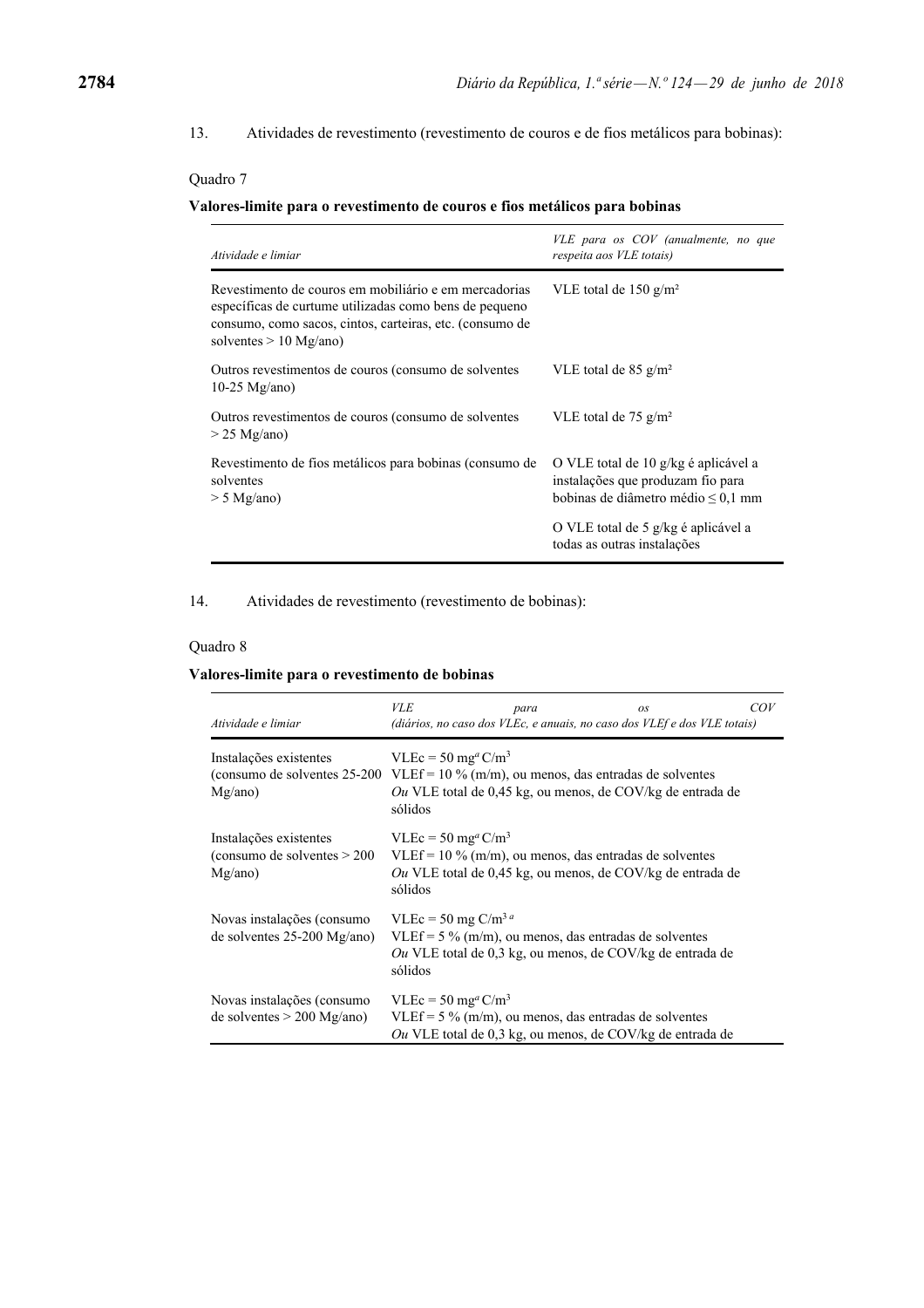sólidos

*<sup>a</sup>* Se forem utilizadas técnicas que permitam a reutilização dos solventes recuperados, o valor-limite será de 150 mg C/m3.

15. Limpeza a seco:

Quadro 9

### **Valores-limite para a limpeza a seco**

| Atividade                                     | VLE para os $COV^{a,b}$ (anualmente, no que respeita aos VLE<br><i>totais</i> ) |
|-----------------------------------------------|---------------------------------------------------------------------------------|
| Novas instalações e instalações<br>existentes | VLE total de 20 g $COV/kg$                                                      |

*<sup>a</sup>* Valor-limite para as emissões totais de COV, calculado em termos de massa de COV emitidos por massa de produto limpo e seco.

*<sup>b</sup>* É possível alcançar este nível de emissões utilizando, no mínimo, máquinas do tipo IV, ou máquinas mais eficientes.

16. Fabrico de revestimentos, vernizes, tintas de impressão e adesivos:

### Quadro 10

### V**alores-limite para o fabrico de revestimentos, vernizes, tintas de impressão e adesivos**

| Atividade e limiar                  | <i>VLE</i><br>COV<br>para<br><b>OS</b><br>(diários, no caso dos VLEc, e anuais, no caso dos VLEf e dos<br>VLE totais) |
|-------------------------------------|-----------------------------------------------------------------------------------------------------------------------|
| Novas instalações e instalações     | $VLEc = 150$ mg $C/m3$                                                                                                |
| existentes com consumo de solventes | $VLEf^{\alpha} = 5\%$ (m/m), ou menos, das entradas de solventes                                                      |
| compreendido entre 100 e            | Ou VLE total de 5 % (m/m), ou menos, das entradas de                                                                  |
| $1000$ Mg/ano                       | solventes                                                                                                             |
| Novas instalações e instalações     | $VLEc = 150$ mg $C/m3$                                                                                                |
| existentes                          | $VLEf^{\alpha} = 3$ % (m/m), ou menos, das entradas de solventes                                                      |
| com consumo de solventes            | Ou VLE total de 3 % (m/m), ou menos, das entradas de                                                                  |
| $> 1000$ Mg/ano                     | solventes                                                                                                             |

*<sup>a</sup>* O valor-limite para as emissões fugitivas não abrange os solventes vendidos como componentes de uma preparação, num recipiente hermético.

17. Atividades de impressão (flexografia, impressão rotativa *offset* com secagem a quente, rotogravura para publicação, etc.):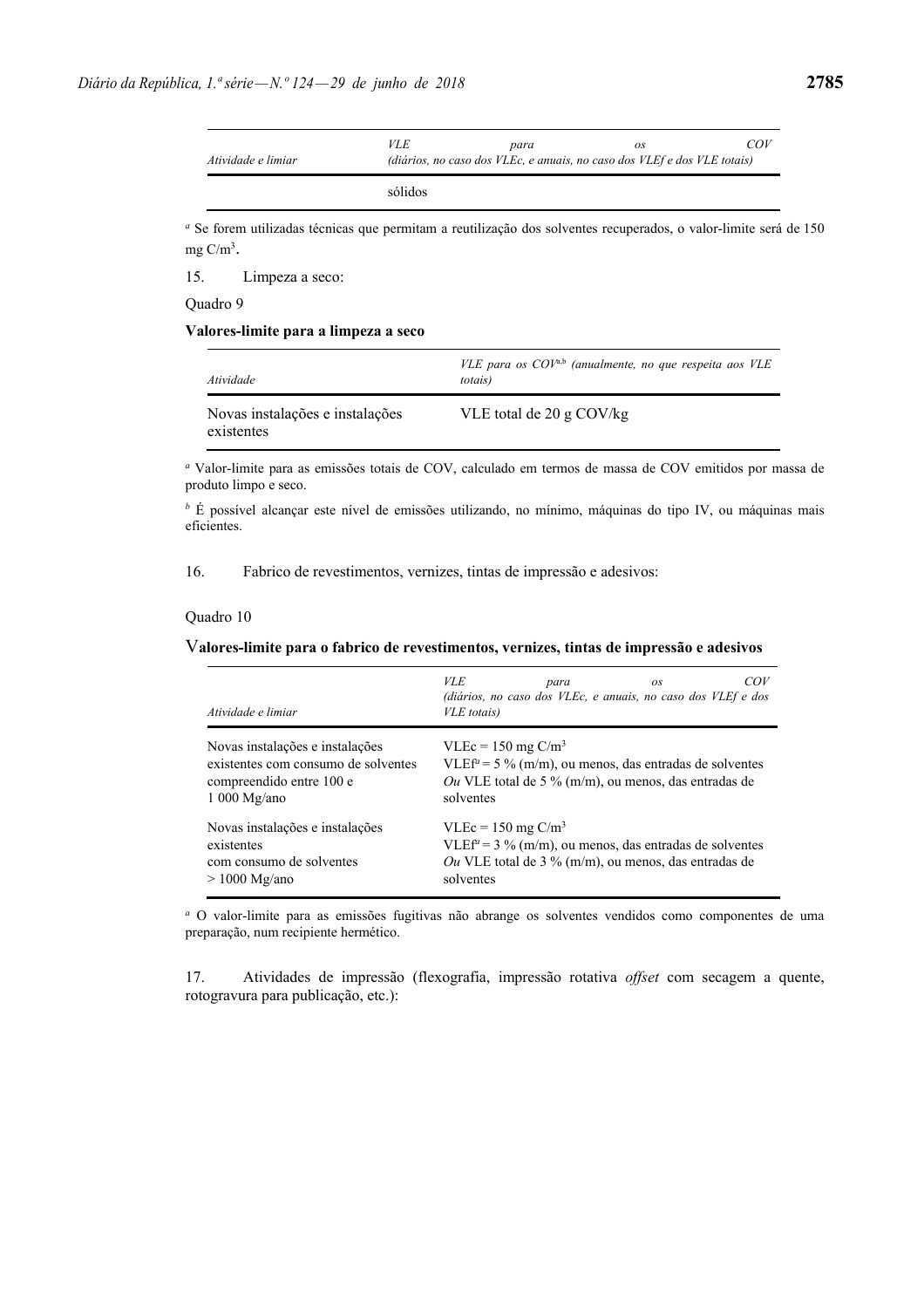## Quadro 11

## **Valores-limite para as atividades de impressão**

| Atividade e limiar                                                                                                                                            | VLE para os COV (diários, no caso dos VLEc, e anuais, no caso dos VLEf e dos<br>VLE totais)                                                                                       |
|---------------------------------------------------------------------------------------------------------------------------------------------------------------|-----------------------------------------------------------------------------------------------------------------------------------------------------------------------------------|
| Impressão offset com<br>secagem a quente<br>(consumo de solventes<br>15-25 Mg/ano)                                                                            | $VLEc = 100$ mg $C/m3$<br>VLEf = $30\%$ (m/m), ou menos, das entradas de solventes <sup>a</sup>                                                                                   |
| Impressão offset com<br>secagem a quente<br>(consumo de solventes<br>25-200 Mg/ano)                                                                           | Novas instalações e instalações existentes:<br>$VLEc = 20$ mg $C/m3$<br>VLEf = 30 % (m/m), ou menos, das entradas de solventes <sup><i>a</i></sup>                                |
| Impressão offset com<br>secagem a quente                                                                                                                      | Máquinas novas e modernizadas:<br>VLEf total= $10\%$ (m/m), ou menos, do consumo de tintas <sup>a</sup>                                                                           |
| (consumo de solventes<br>$>$ 200 Mg/ano)                                                                                                                      | Máquinas existentes:<br>VLEf total= 15 % (m/m), ou menos, do consumo de tintas <sup><i>a</i></sup>                                                                                |
| Gravura para<br>publicações (consumo<br>de solventes<br>25-200 Mg/ano)                                                                                        | Novas instalações:<br>$VLEc = 75$ mg $C/m3$<br>VLEf = $10\%$ (m/m), ou menos, das entradas de solventes<br>Ou VLE total de 0,6 kg, ou menos, de COV/kg de entrada de sólidos      |
|                                                                                                                                                               | Instalações existentes:<br>$VLEc = 75$ mg $C/m3$<br>VLEf = $15\%$ (m/m), ou menos, das entradas de solventes<br>Ou VLE total de 0,8 kg, ou menos, de COV/kg de entrada de sólidos |
| Gravura para<br>publicações (consumo                                                                                                                          | Novas instalações:<br>VLE total = $5\%$ (m/m), ou menos, das entradas de solventes                                                                                                |
| de solventes<br>$>$ 200 Mg/ano)                                                                                                                               | Instalações existentes:<br>VLE total = $7\%$ (m/m), ou menos, das entradas de solventes                                                                                           |
| Embalagens por<br>rotogravura e<br>flexografia (consumo<br>de solventes<br>15-25 Mg/ano)                                                                      | $VLEc = 100$ mg $C/m3$<br>VLEf = $25\%$ (m/m), ou menos, das entradas de solventes<br>Ou VLE total de 1,2 kg, ou menos, de COV/kg de entrada de sólidos                           |
| Embalagens por<br>rotogravura e<br>flexografia (consumo<br>de solventes<br>25-200 Mg/ano) e<br>serigrafia rotativa<br>(consumo de solventes<br>$>$ 30 Mg/ano) | $VLEc = 100$ mg $C/m3$<br>VLEf = $20\%$ (m/m), ou menos, das entradas de solventes<br>Ou VLE total de 1,0 kg, ou menos, de COV/kg de entrada de sólidos                           |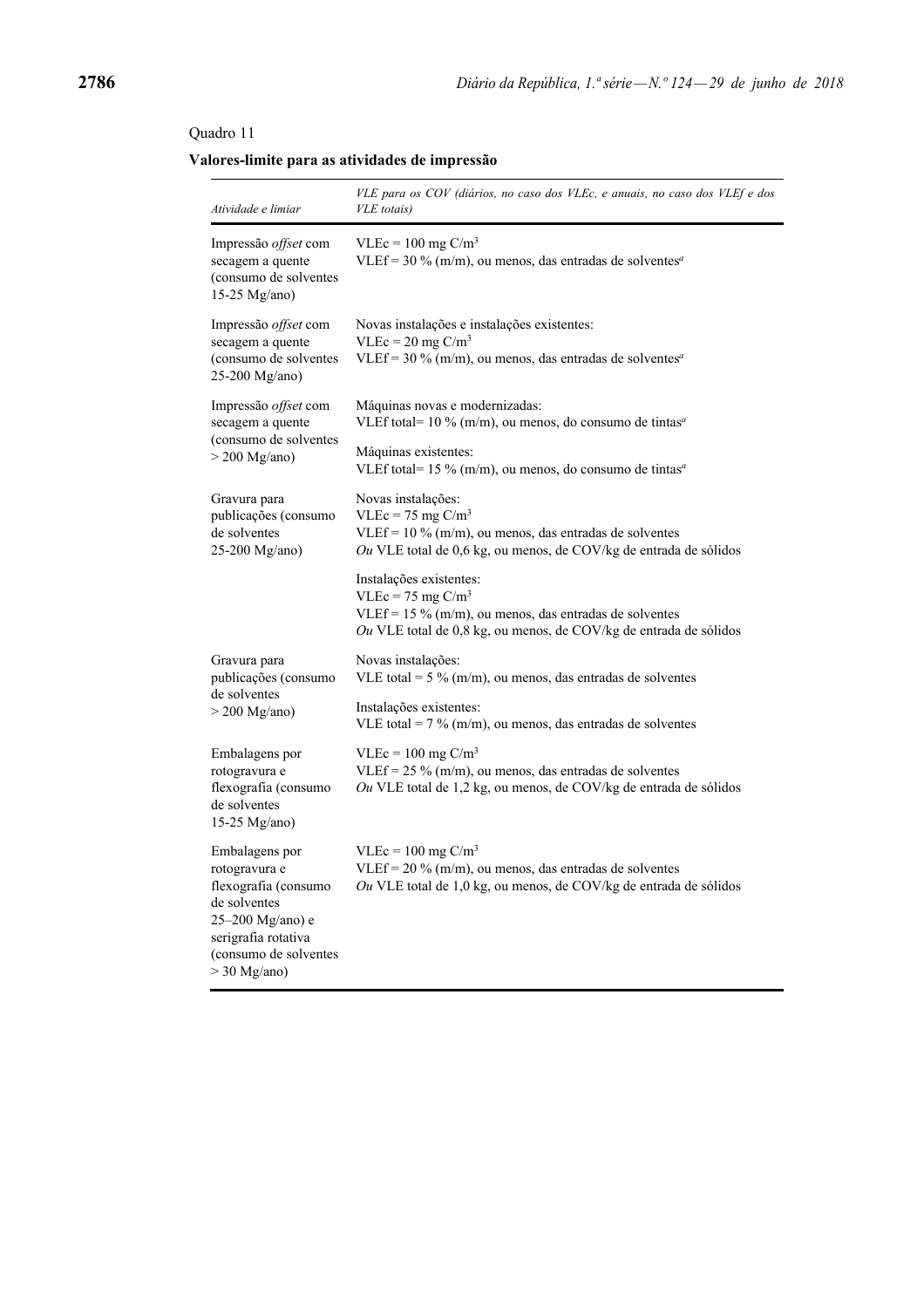| Atividade e limiar                                                                         | VLE para os COV (diários, no caso dos VLEc, e anuais, no caso dos VLEf e dos<br>VLE totais)                                                                                                                                                                                                                                                                                                                                                                                                                                                                                                                                                                                                                                                                                                                                                                                                                                                                                                                                                                                                                                           |
|--------------------------------------------------------------------------------------------|---------------------------------------------------------------------------------------------------------------------------------------------------------------------------------------------------------------------------------------------------------------------------------------------------------------------------------------------------------------------------------------------------------------------------------------------------------------------------------------------------------------------------------------------------------------------------------------------------------------------------------------------------------------------------------------------------------------------------------------------------------------------------------------------------------------------------------------------------------------------------------------------------------------------------------------------------------------------------------------------------------------------------------------------------------------------------------------------------------------------------------------|
| Embalagens por<br>rotogravura e<br>flexografia (consumo<br>de solventes<br>$>$ 200 Mg/ano) | Para instalações em que todas as máquinas estão ligadas à oxidação:<br>VLE total = $0.5$ kg COV/kg de entrada de sólidos<br>Para instalações em que todas as máquinas estão ligadas à adsorção de<br>carbono:<br>VLE total = $0.6 \text{ kg}$ COV/kg de entrada de sólidos<br>Para instalações mistas existentes nas quais algumas máquinas podem<br>não estar ligadas a um incinerador ou à recuperação de solventes:<br>As emissões das máquinas ligadas a dispositivos de oxidação de ou<br><i>adsorção de carbono</i> situam-se abaixo dos limites de emissão de 0,5 ou<br>0.6 kg COV/kg, respetivamente, de entrada de sólidos.<br>Para máquinas que não estão ligadas ao tratamento de gases: utilização<br>de produtos com baixo teor de solventes ou isentos de solventes, ligação a<br>sistemas de tratamento dos efluentes gasosos, quando existir capacidade<br>não utilizada, e, de preferência, execução de operações que impliquem um<br>teor elevado de solventes realizadas em máquinas ligadas a sistemas de<br>tratamento de effuentes gasosos.<br>Emissões totais inferiores a 1,0 kg COV/kg de entrada de sólidos |

*<sup>a</sup>* Os solventes residuais no produto acabado não são tidos em conta no cálculo das emissões fugitivas.

## 18. Fabrico de produtos farmacêuticos

## Quadro 12

## **Valores-limite para o fabrico de produtos farmacêuticos**

| Atividade e limiar                                             | VLE para os COV<br>(diários, no caso dos VLEc, e anuais, no caso dos VLEf e dos<br>VLE totais)          |
|----------------------------------------------------------------|---------------------------------------------------------------------------------------------------------|
| Novas instalações (consumo de<br>solventes $> 50$ Mg/ano)      | VLEc = 20 mg C/m <sup>3 a,b</sup><br>VLEf = 5 % (m/m), ou menos, das entradas de solventes <sup>b</sup> |
| Instalações existentes (consumo de<br>solventes $> 50$ Mg/ano) | VLEc = 20 mg C/m <sup>3 a,c</sup><br>VLEf = $15\%$ (m/m), ou menos, das entradas de<br>solventes $c$    |

*a* Se forem utilizadas técnicas que permitam a reutilização dos solventes recuperados, o valor-limite será de 150 mg $C/m^3$ .

*<sup>b</sup>* Pode aplicar-se o valor-limite total de 5 % de solvente utilizado em vez de VLEc e VLEf.

*c* Pode aplicar-se o valor-limite total de 15 % de solvente utilizado em vez de VLEc e VLEf.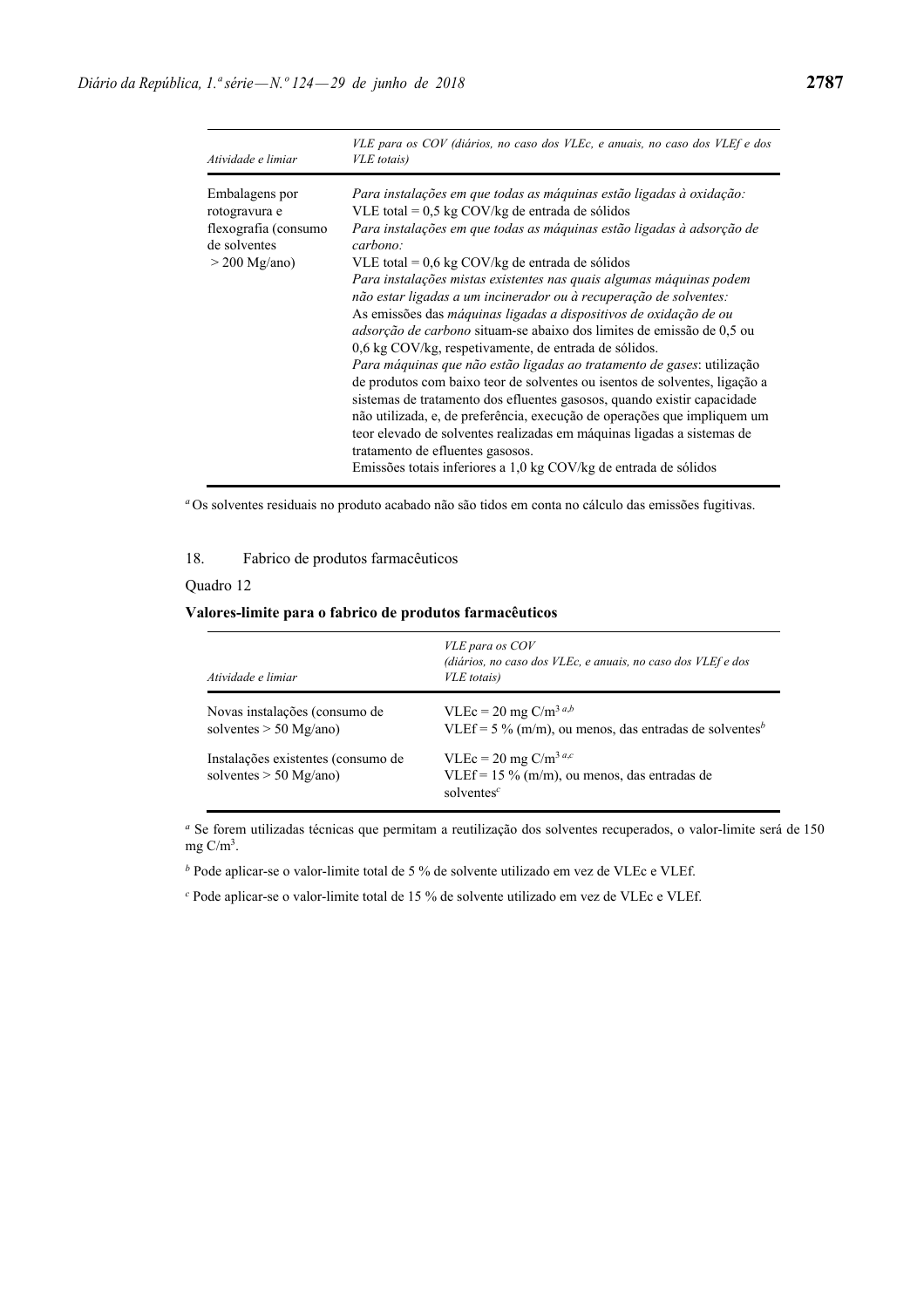19. Processamento de borracha natural ou sintética:

### Quadro 13

#### **Valores-limite para o processamento de borracha natural ou sintética**

| Atividade e limiar                                                                                                                    | VLE para os COV<br>(diários, no caso dos VLEc, e anuais, no caso dos VLEf e<br>dos VLE totais)                                                         |
|---------------------------------------------------------------------------------------------------------------------------------------|--------------------------------------------------------------------------------------------------------------------------------------------------------|
| Novas instalações e instalações existentes:<br>processamento de borracha natural ou sintética<br>(consumo de solventes $> 15$ Mg/ano) | VLEc = 20 mg C/m <sup>3 a</sup><br>VLEf = 25 %(m/m) de entrada de solventes <sup>b</sup><br><i>Ou</i> VLE total = 25 %(m/m) de entrada de<br>solventes |

*<sup>a</sup>* Se forem utilizadas técnicas que permitam a reutilização dos solventes recuperados, o valor-limite será de 150 mg  $C/m^3$ .

*b* O valor-limite para as emissões fugitivas não abrange os solventes vendidos como componentes de uma preparação, num recipiente estanque.

20. Limpeza de superfícies:

### Quadro 14

### **Valores-limite para a limpeza de superfícies**

| Atividade e limiar                                                                     | Valor-limiar para o<br>consumo de solventes<br>(Mg/ano) | VLE para os COV<br>(diários, no caso dos VLEc, e anuais, no caso dos VLEf e<br>dos VLE totais) |                                                      |
|----------------------------------------------------------------------------------------|---------------------------------------------------------|------------------------------------------------------------------------------------------------|------------------------------------------------------|
| Limpeza de<br>superfícies por<br>recurso a                                             | $1 - 5$                                                 | $VLEc = 20$ mg, expresso na<br>soma das massas dos<br>componentes individuais/ $m3$            | $VI.Ef = 15\%$<br>$(m/m)$ de entrada<br>de solventes |
| substâncias<br>referidas no n.º 3,<br>alínea z),<br>subalínea i), do<br>presente anexo | >5                                                      | $VLEc = 20$ mg, expresso na<br>soma das massas dos<br>componentes individuais/ $m3$            | $VLEf = 10\%$<br>(m/m) da entrada<br>de solventes    |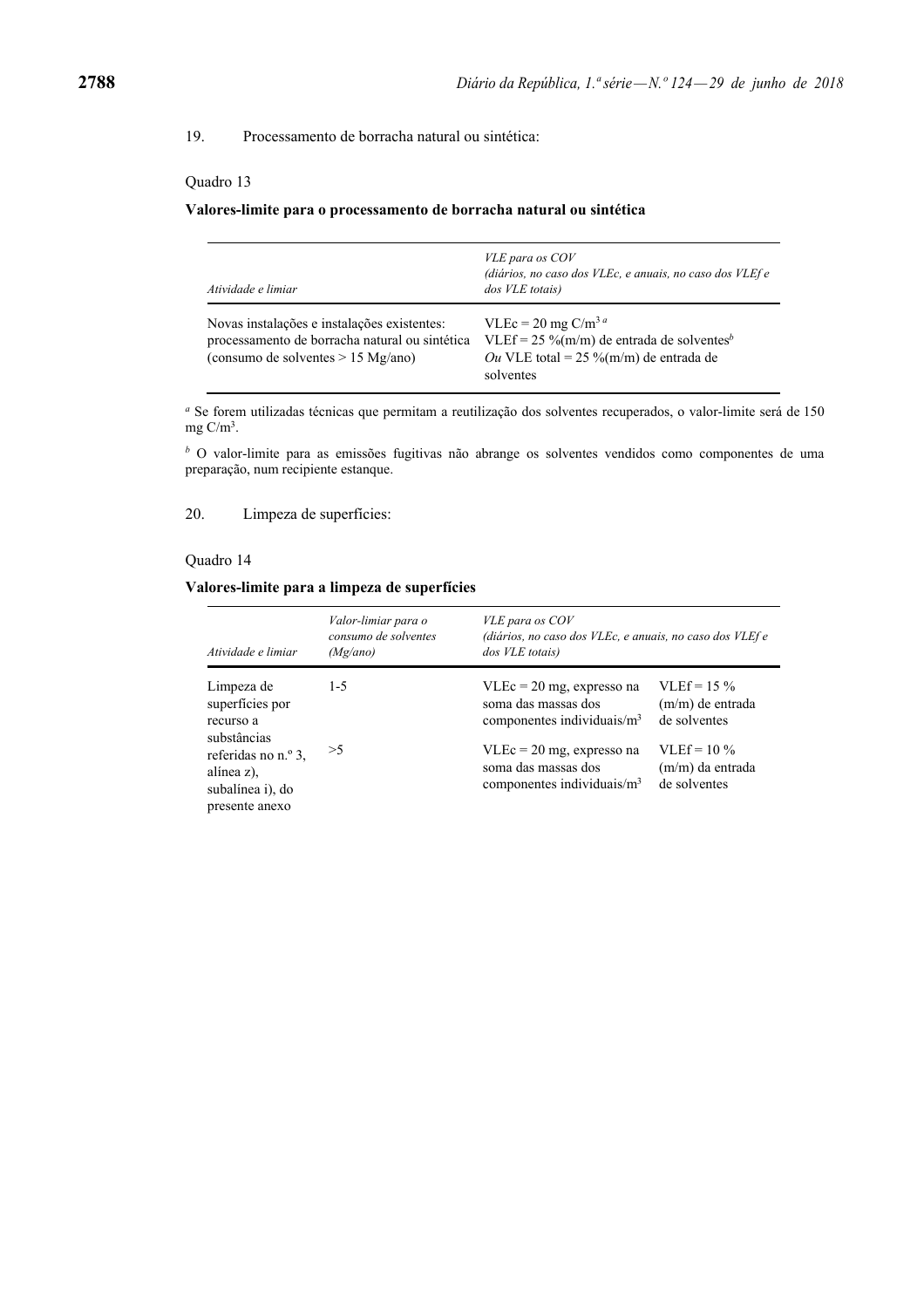| Atividade e limiar                               | Valor-limiar para o<br>consumo de solventes<br>(Mg/ano) | VLE para os COV<br>(diários, no caso dos VLEc, e anuais, no caso dos VLEf e<br>dos VLE totais) |                                                          |
|--------------------------------------------------|---------------------------------------------------------|------------------------------------------------------------------------------------------------|----------------------------------------------------------|
| Outros processos<br>de limpeza de<br>superfícies | $2 - 10$                                                | VLEc = 75 mg C/m <sup>3 a</sup>                                                                | VLEf = $20\%$<br>$(m/m)^{a}$ da entrada<br>de solventes  |
|                                                  | >10                                                     | VLEc = 75 mg C/m <sup>3 a</sup>                                                                | $VI.Ef = 15\%$<br>$(m/m)^{a}$ da entrada<br>de solventes |

*a* As instalações nas quais o teor médio de solventes orgânicos de todos os materiais de limpeza utilizados não excede 30 % (m/m) estão isentas da aplicação destes valores.

21. Extração de óleos vegetais e gorduras animais e refinação de óleos vegetais:

#### Quadro 15

### **Valores-limite para a extração de óleos vegetais e gorduras animais e a refinação de óleos vegetais**

| Atividade e limiar                                        | VLE para os COV (anualmente, no que respeita aos VLE totais)                                                                                                                                                                                                                                       |                                                            |
|-----------------------------------------------------------|----------------------------------------------------------------------------------------------------------------------------------------------------------------------------------------------------------------------------------------------------------------------------------------------------|------------------------------------------------------------|
| existentes<br>(consumo)<br>de<br>solventes $> 10$ Mg/ano) | Novas instalações e instalações VLE total (kg COV/Mg produto)<br>Gorduras animais:<br>Oleo de rícino:<br>Oleo de colza:<br>Oleo de girassol:<br>Oleo de soja (moagem normal):<br>Oleo de soja (flocos brancos):<br>Outras sementes e<br>matérias vegetais:<br>Todos os processos de fracionamento, | 1,5<br>3,0<br>1,0<br>1,0<br>0,8<br>1,2<br>3,0 <sup>a</sup> |
|                                                           | com exclusão da desmucilagem: <sup>b</sup><br>Desmucilagem:                                                                                                                                                                                                                                        | 1,5<br>4,0                                                 |

*<sup>a</sup>* Os valores-limite para as emissões totais de COV provenientes de instalações que processam lotes únicos de sementes ou de outras matérias vegetais são fixados caso a caso pelas Partes, com base nas melhores técnicas disponíveis.

*b* Remoção de gomas dos óleos.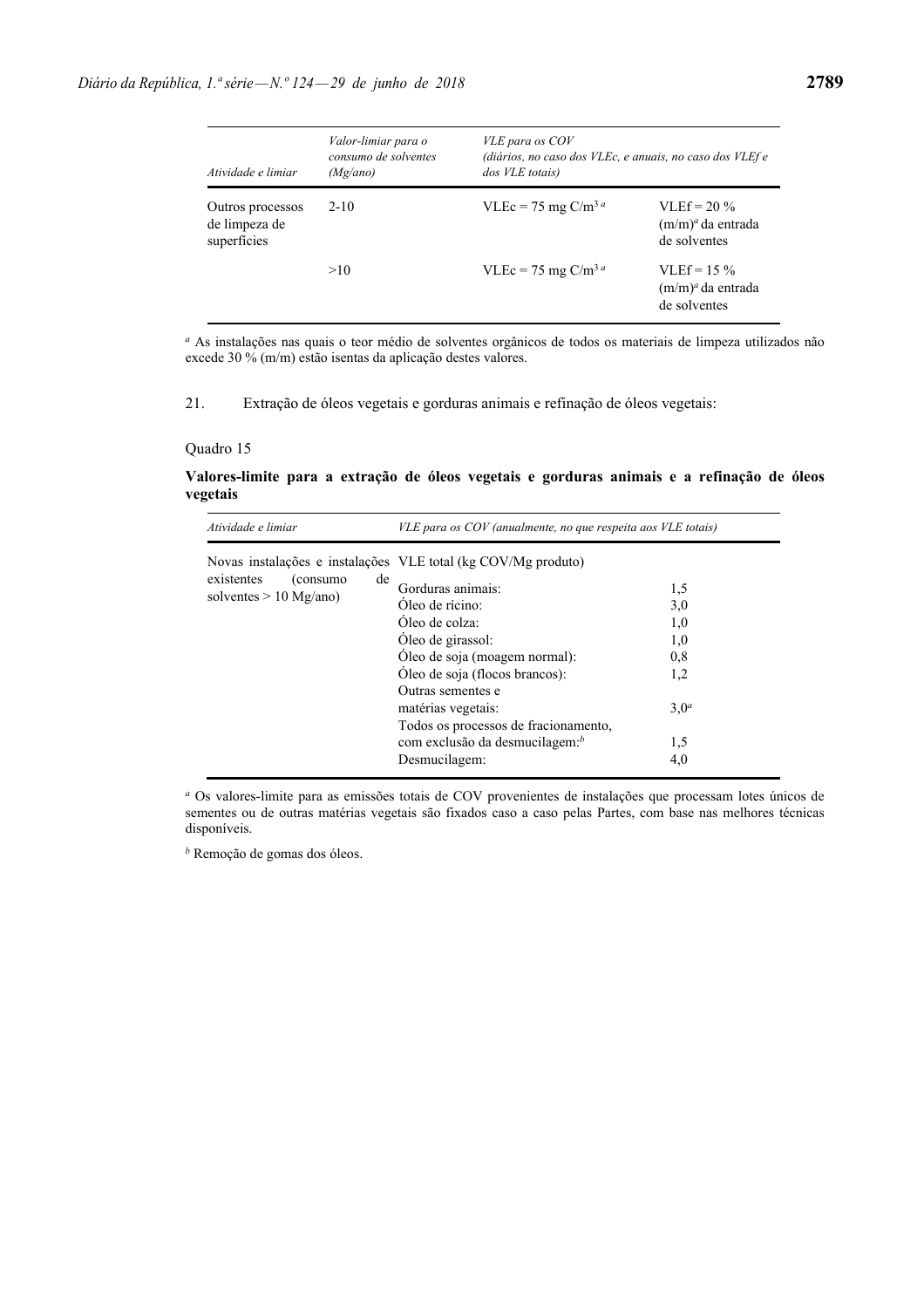### 22. Impregnação de madeiras:

#### Quadro 16

**Valores-limite para a impregnação de madeiras**

| Atividade e limiar            | VLE para os COV (diários, no caso dos VLEc, e anuais, no caso dos<br>VLEf e dos VLE totais) |
|-------------------------------|---------------------------------------------------------------------------------------------|
| Impregnação de madeiras       | VLEc = $100^a$ mg C/m <sup>3</sup>                                                          |
| (consumo de solventes 25–200) | VLEf = 45 % (m/m), ou menos, das entradas de solventes                                      |
| Mg/ano)                       | Ou 11 kg, ou menos, de $COV/m3$                                                             |
| Impregnação de madeiras       | VLEc = $100^a$ mg C/m <sup>3</sup>                                                          |
| (consumo de solventes $>$ 200 | VLEf = $35\%$ (m/m), ou menos, das entradas de solventes                                    |
| Mg/ano)                       | Ou 9 kg, ou menos, de $COV/m3$                                                              |

*a* Não aplicável à impregnação com creosote.

## **B. Canadá**

23. Os valores-limite para o controlo das emissões de COV de fontes fixas serão determinados, se necessário, tendo em conta as informações sobre tecnologias de controlo disponíveis, valores-limite aplicados em outras jurisdições, e os seguintes documentos:

 a) Regulamento que Limita a Concentração de COV em Revestimentos de Obras de Arquitetura — SOR/2009-264;

 b) Limites de Concentração de COV de Produtos de Retoque para Veículos Automóveis — SOR/2009-197;

 c) Propostas de Regulamentos Relativos aos Valores-Limite de Concentração de COV em Certos Produtos;

 d) Orientações para a Redução das Emissões de Óxido de Etileno provenientes de aplicações de esterilização;

 e) Orientações Ambientais para o Controlo das Emissões de COV de Processos com Novos Produtos Químicos Orgânicos. PN1108;

 f) Código de Práticas Ambientais para a Medição e o Controlo das Emissões Fugitivas de COV Provenientes de Fugas de Equipamentos. PN1106;

 g) Um Programa para a Redução de 40% das Emissões de COV de Adesivos e Produtos Impermeabilizantes. PN1116;

 h) Um Plano para a Redução de 20% das Emissões de COV de Revestimentos de Superfícies de Bens de Consumo. PN1114;

 i) Orientações Ambientais para o Controlo das Emissões de COV de Depósitos não Subterrâneos. PN1180;

 j) Código de Práticas Ambientais para a Recuperação de Vapores durante o Reabastecimento dos Veículos em Estações de Serviço e outras Instalações com Dispersão de Gasolina. PN1184;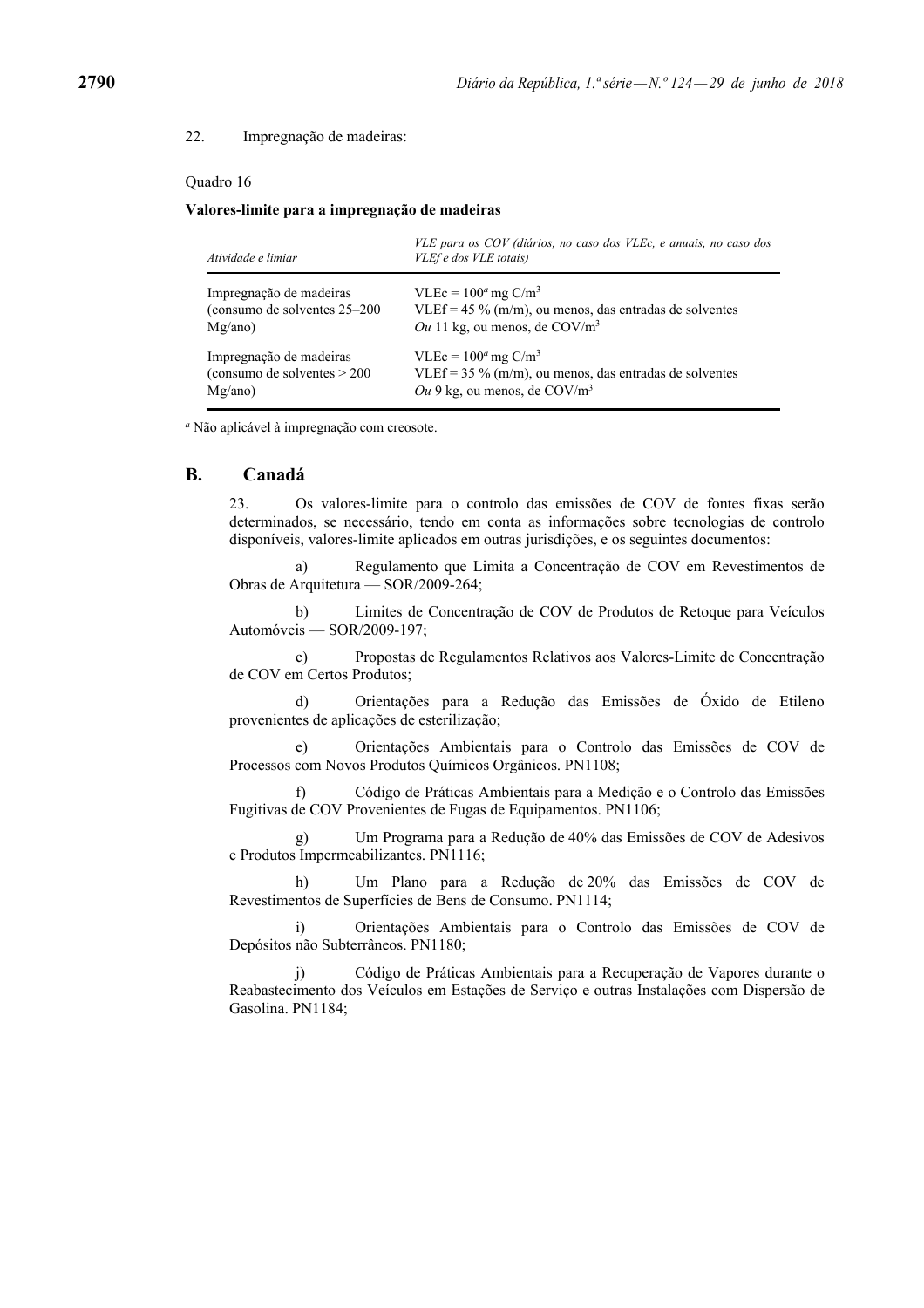k) Código de Práticas Ambientais para a Redução das Emissões de Solventes das Instalações Comerciais e Industriais de Desengorduramento. PN1182;

 l) Novas Normas de Desempenho e Orientações para a Redução das Emissões de COV das Instalações de Revestimento de Veículos Automóveis. PN1234;

 m) Orientações Ambientais para a Redução das Emissões de COV da Indústria de Plásticos. PN1276;

 n) Plano de Ação Nacional para o Controlo Ambiental das Substâncias que Destroem a Camada de Ozono e seus Alternativos Halocarbonados. PN1291;

o) Plano de Gestão dos Óxidos de Azoto  $(NO_x)$  e dos  $COV$  — Fase I. PN1066;

 p) Código de Práticas Ambientais para a Redução das Emissões de COV da Indústria de Impressão Comercial/industrial. PN1301;

 q) Normas e Orientações CCME5 Recomendadas para a Redução das Emissões de COV das Indústrias Canadianas de Revestimentos de Manutenção. PN1320; e

 r) Orientações para a Redução das Emissões de COV no Setor da Produção de Mobiliário de Madeira. PN1338.

## **C. Estados Unidos da América**

24. Os valores-limite para o controlo das emissões de COV de fontes fixas das seguintes categorias, bem como as fontes às quais se aplicam, são especificados nos seguintes documentos:

 a) Reservatórios de armazenagem de hidrocarbonetos líquidos – *40 Code of Federal Regulations (C.F.R.) Part 60, Subpart K*, e *Subpart Ka*;

 b) Reservatórios de armazenagem de líquidos orgânicos voláteis — *40 C.F.R. Part 60, Subpart Kb*;

c) Refinarias de petróleo — *40 C.F.R. Part 60, Subpart J*;

 d) Revestimento de superfícies de mobiliário metálico — *40 C.F.R. Part 60, Subpart EE*;

 (e) Revestimento de superfícies de automóveis de passageiros e veículos comerciais ligeiros — *40 C.F.R. Part 60, Subpart MM*;

 f) Impressão em rotogravura para publicações — *40 C.F.R. Part 60, Subpart QQ*;

 g) Operações de revestimento de fita sensível à pressão e de superfícies de rótulos — *40 C.F.R. Part 60, Subpart RR*;

 h) Revestimento de superfícies de grandes eletrodomésticos, bobinas de metal e latas de bebidas — *40 C.F.R. Part 60, Subpart SS, Subpart TT* e *Subpart WW*;

i) Terminais gasolineiros — *40 C.F.R. Part 60, Subpart XX*;

- j) Fabrico de pneumáticos de borracha *40 C.F.R. Part 60, Subpart BBB*;
- k) Fabrico de polímeros *40 C.F.R. Part 60, Subpart DDD*;

<sup>5</sup> *Canadian Council of Ministers of the Environment* (CCME).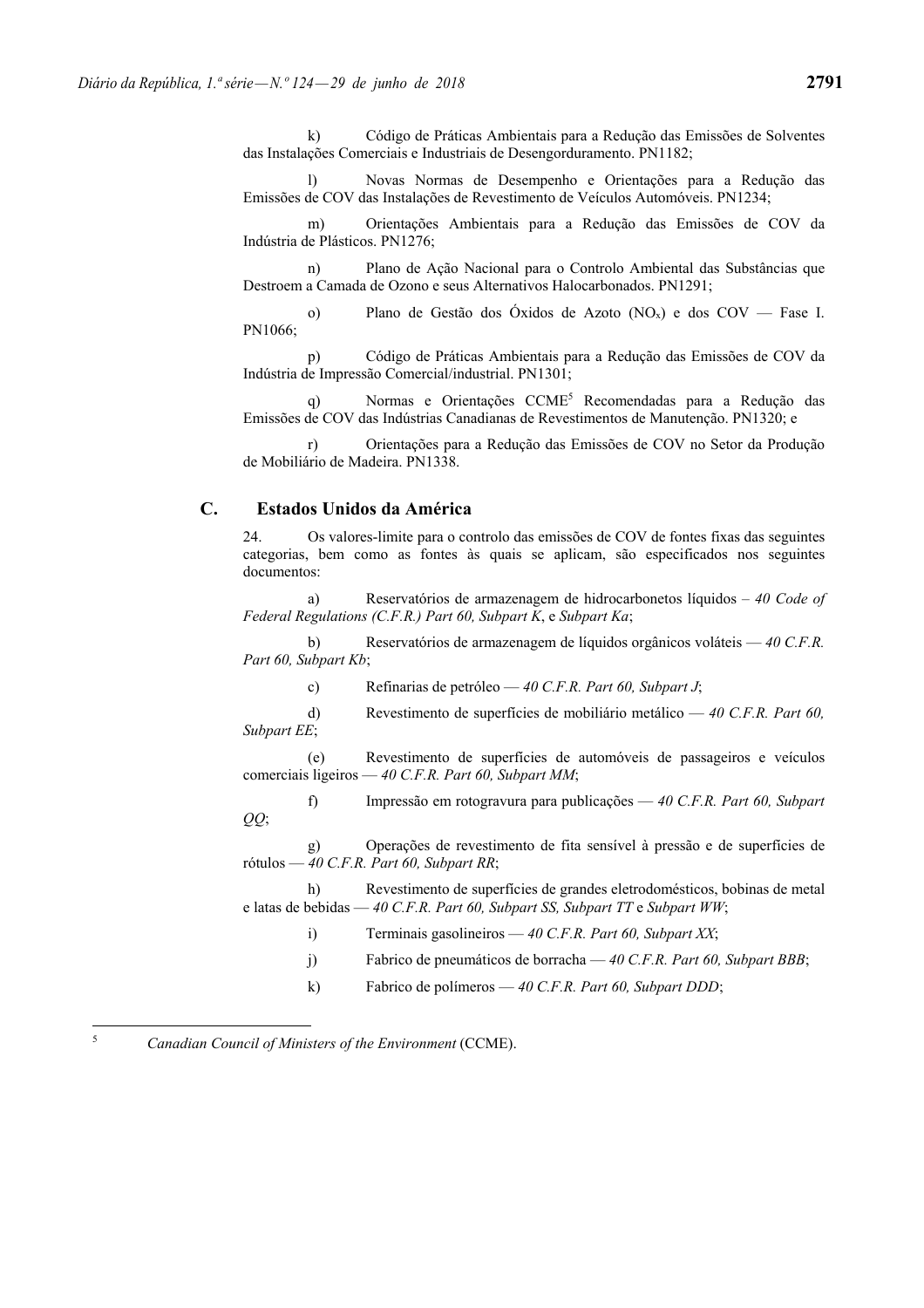l) Revestimento e impressão de polímeros vinílicos flexíveis e de poliuretano — *40 C.F.R. Part 60, Subpart FFF*;

 m) Fugas de equipamentos de refinarias de petróleo e de sistemas de tratamento de águas residuais — *40 C.F.R. Part 60, Subpart GGG* e *Subpart QQQ*;

n) Produção de fibras sintéticas — *40 C.F.R. Part 60, Subpart HHH*;

o) Limpeza a seco com hidrocarbonetos — *40 C.F.R. Part 60, Subpart JJJ*;

 p) Centrais terrestres de tratamento de gás natural — *40 C.F.R. Part 60, Subpart KKK*;

 q) Fugas de equipamentos SOCMI, unidades de oxidação aeróbia, operações de destilação e processos nos reatores — *40 C.F.R. Part 60, Subpart VV, Subpart III, Subpart NNN* e *Subpart RRR*;

r) Revestimento de fitas magnéticas — *40 C.F.R. Part 60, Subpart SSS*;

s) Revestimento de fitas magnéticas — *40 C.F.R. Part 60, Subpart TTT*;

 t) Revestimentos poliméricos dos substratos de apoio de instalações — *40 C.F.R. Part 60, Subpart VVV*;

 u) Motores fixos de combustão interna — Ignição comandada, *40 C.F.R. Part 60, Subpart JJJJ*;

 v) Motores fixos de combustão interna — Ignição por compressão, *40 C.F.R. Part 60, Subpart IIII*; e

 w) Contentores portáteis para combustíveis, novos e em uso — *40 C.F.R. Part 59, Subpart F*.

25. Os valores-limite para o controlo das emissões de COV objeto de normas nacionais de emissão de poluentes atmosféricos perigosos (HAP – *Hazardous Air Pollutants*) são especificados nos seguintes documentos:

 a) HAP orgânicos provenientes das indústrias de produção de produtos químicos orgânicos de síntese — *40 C.F.R. Part 63, Subpart F*;

 b) HAP orgânicos provenientes das indústrias de produção de produtos químicos orgânicos de síntese: Ventiladores de processos, recipientes de armazenagem, operações de trasfega e efluentes líquidos — *40 C.F.R. Part 63, Subpart G*;

c) HAP orgânicos: Fugas de equipamentos — *40 C.F.R. Part 63, Subpart H*;

 d) Esterilizadores comerciais por óxido de etileno — *40 C.F.R. Part 63, Subpart O*;

 e) Terminais gasolineiros e subestações de condutas de transporte — *40 C.F.R. Part 63, Subpart R*;

 f) Desengordurantes à base de solventes halogenados — *40 C.F.R. Part 63, Subpart T*;

g) Polímeros e resinas (Grupo I) — *40 C.F.R. Part 63, Subpart U*;

- h) Polímeros e resinas (Grupo II) *40 C.F.R. Part 63, Subpart W*;
- i) Fundições de chumbo secundárias *40 C.F.R. Part 63, Subpart X*;
- j) Carregamento de contentores de navios *40 C.F.R. Part 63, Subpart Y*;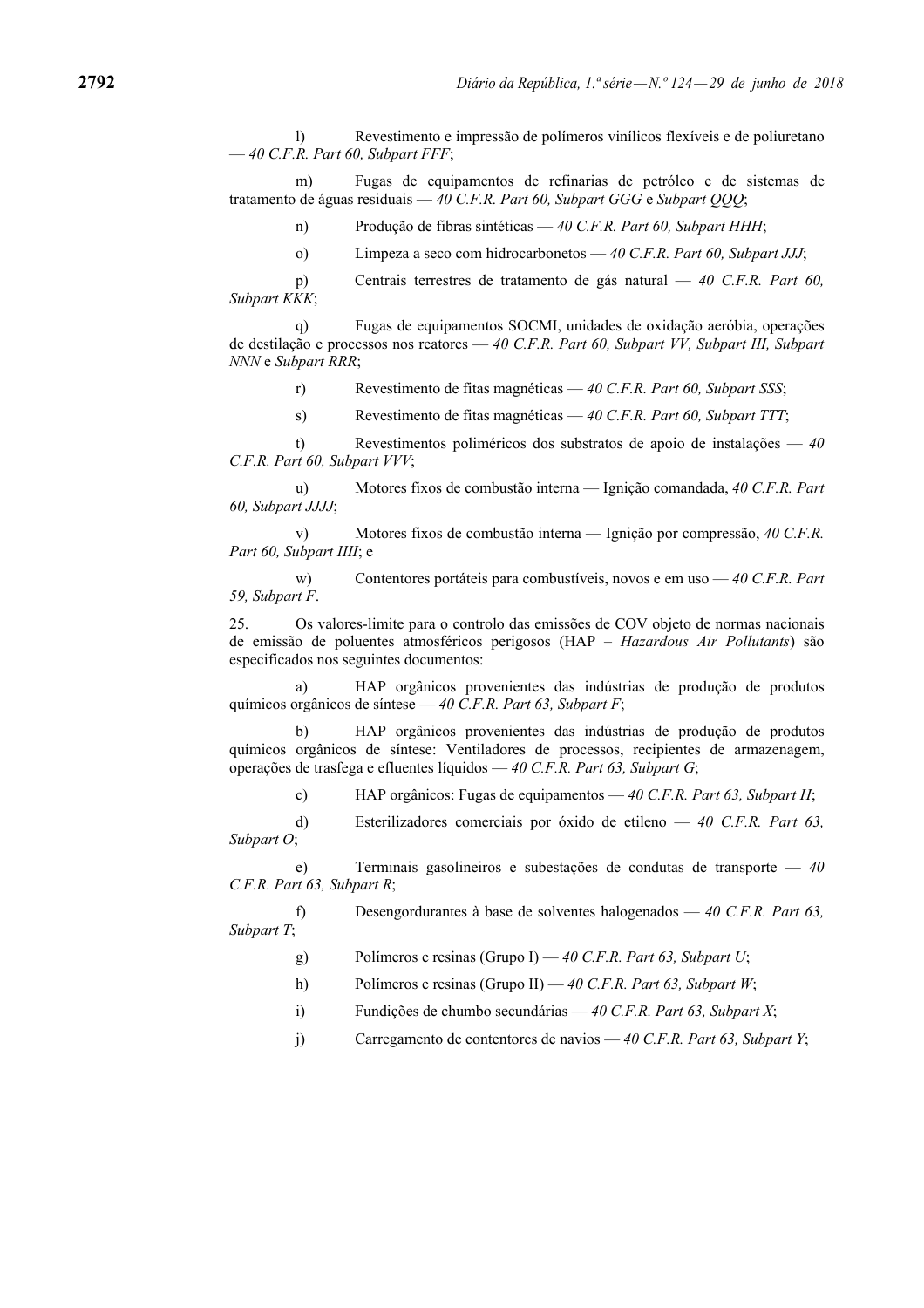|                     | $\mathbf{k}$    | Refinarias de petróleo — 40 C.F.R. Part 63, Subpart CC;                                                   |
|---------------------|-----------------|-----------------------------------------------------------------------------------------------------------|
| Subpart DD;         | $\bf{D}$        | Operações de recuperação de resíduos fora do local — 40 C.F.R. Part 63,                                   |
|                     | m)              | Fabrico de fitas magnéticas — 40 C.F.R. Part 63, Subpart EE;                                              |
|                     | n)              | Construção aeroespacial — 40 C.F.R. Part 63, Subpart GG;                                                  |
|                     | $\circ$ )       | Extração de petróleo e gás natural — 40 C.F.R. Part 63, Subpart HH;                                       |
|                     | p)              | Construção e reparação navais — 40 C.F.R. Part 63, Subpart II;                                            |
|                     | q)              | Mobiliário de madeira — 40 C.F.R. Part 63, Subpart JJ;                                                    |
|                     | r)              | Impressão e publicação — 40 C.F.R. Part 63, Subpart KK;                                                   |
|                     | s)              | Pasta de papel II (combustão) — C.F.R. Part 63, Subpart MM;                                               |
|                     | t)              | Reservatórios de armazenagem — 40 C.F.R. Part 63, Subpart OO;                                             |
|                     | u)              | Contentores — 40 C.F.R. Part 63, Subpart PP;                                                              |
|                     | V)              | Represamentos à superfície - 40 C.F.R. Part 63, Subpart QQ;                                               |
|                     | w)              | Sistemas de drenagem individuais - 40 C.F.R. Part 63, Subpart RR;                                         |
|                     | X)              | Sistemas de ventilação fechados — 40 C.F.R. Part 63, Subpart SS;                                          |
| TT;                 | y)              | Fugas de equipamentos: nível de controlo $1 - 40$ C.F.R. Part 63, Subpart                                 |
| UU;                 | z)              | Fugas de equipamentos: nível de controlo $2 - 40$ C.F.R. Part 63, Subpart                                 |
| Subpart VV;         | aa)             | Separadores óleos-água e meio orgânico-água — 40 C.F.R. Part 63,                                          |
| WW:                 | bb)             | Reservatórios (tanques): Nível de controlo 2 — 40 C.F.R. Part 63, Subpart                                 |
|                     | $\rm cc)$       | Unidades de produção de etileno — 40 C.F.R. Part 63, Subpart XX;                                          |
| várias categorias - | dd)             | Normas máximas possíveis em matéria de tecnologias de controlo, para<br>$-40$ C.F.R. Part 63, Subpart YY; |
| Subpart EEE;        | ee)             | Instalações de combustão de resíduos perigosos — 40 C.F.R. Part 63,                                       |
|                     | ff)             | Fabrico de produtos farmacêuticos — 40 C.F.R. Part 63, Subpart GGG;                                       |
| Subpart HHH;        | gg)             | Transporte e armazenagem de gás natural — 40 C.F.R. Part 63,                                              |
| Subpart III;        | hh)             | Produção de espumas de poliuretano flexível — 40 C.F.R. Part 63,                                          |
|                     | $\overline{ii}$ | Polímeros e resinas: grupo IV — 40 C.F.R. Part 63, Subpart JJJ;                                           |
|                     | jj)             | Fabrico de cimento Portland — 40 C.F.R. Part 63, Subpart LLL;                                             |
| Subpart MMM;        | kk)             | Produção de princípios ativos de pesticidas — 40 C.F.R. Part 63,                                          |
|                     | 11)             | Polímeros e resinas: grupo III — 40 C.F.R. Part 63, Subpart OOO;                                          |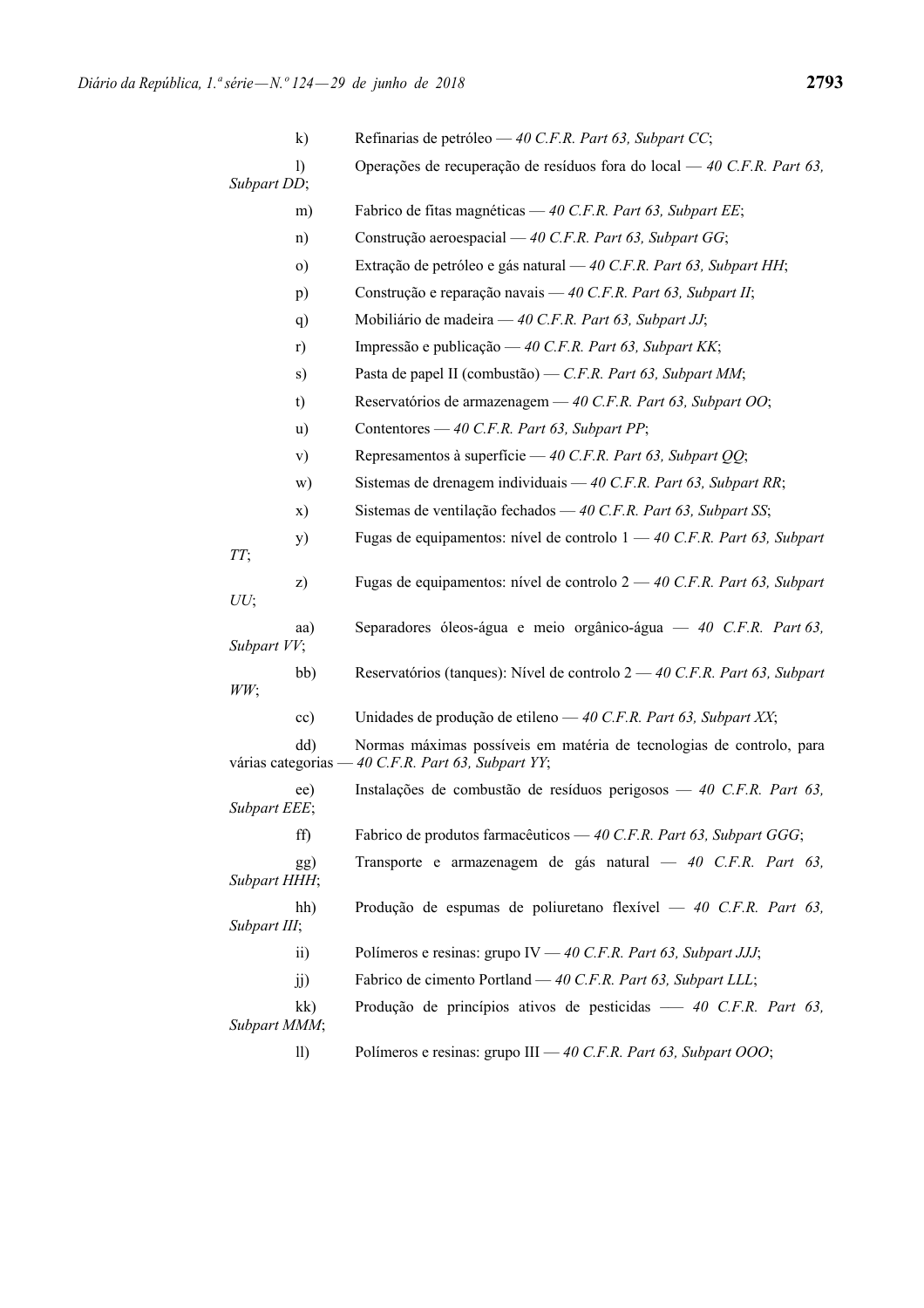mm) Polialcoóis de poliéteres — *40 C.F.R. Part 63, Subpart PPP*;

nn) Produção secundária de alumínio — *40 C.F.R. Part 63, Subpart RRR*;

oo) Refinarias de petróleo — *40 C.F.R. Part 63, Subpart UUU*;

pp) Instalações de tratamento públicas — *40 C.F.R. Part 63, Subpart VVV*;

qq) Fabrico de leveduras alimentares — *40 C.F.R. Part 63, Subpart CCCC*;

 rr) Distribuição de líquidos orgânicos (com exceção da gasolina) — *40 C.F.R. Part 63, Subpart EEEE*;

 ss) Fabrico de diversos produtos químicos — *40 C.F.R. Part 63, Subpart FFFF*;

 tt) Extração com solventes para a produção de óleos vegetais — *40 C.F.R. Part 63, Subpart GGGG*;

 uu) Revestimento de automóveis de passageiros e veículos comerciais ligeiros — *40 C.F.R. Part 63, Subpart IIII*;

 vv) Revestimento rotativo de papel e outros materiais — *40 C.F.R. Part 63, Subpart JJJJ*;

 ww) Revestimento de superfícies de latas de metal — *40 C.F.R. Part 63, Subpart KKKK*;

 xx) Revestimento de diversos componentes e produtos metálicos — *40 C.F.R. Part 63, Subpart MMMM*;

 yy) Revestimento de superfícies de grandes eletrodomésticos — *40 C.F.R. Part 63, Subpart NNNN*;

 zz) Impressão, revestimento e tingimento de tecidos — *40 C.F.R. Part 63, Subpart OOOO*;

 aaa) Revestimento de superfícies de componentes e produtos de plástico — *40 C.F.R. Part 63, Subpart PPPP*;

 bbb) Revestimento de superfícies de produtos de construção de madeira — *40 C.F.R. Part 63, Subpart QQQQ*;

 ccc) Revestimento de superfícies de mobiliários metálicos — *40 C.F.R. Part 63, Subpart RRRR*;

 ddd) Revestimento de superfícies de bobinas de metal — *40 C.F.R. Part 63, Subpart SSSS*;

 eee) Operações de acabamento de curtumes — *40 C.F.R. Part 63, Subpart TTTT*;

fff) Fabrico de produtos de celulose — *40 C.F.R. Part 63, Subpart UUUU*;

ggg) Construção naval — *40 C.F.R. Part 63, Subpart VVVV*;

 hhh) Produção de plásticos reforçados e matérias compósitas reforçadas — *40 C.F.R. Part 63, Subpart WWWW*;

- iii) Fabrico de pneumáticos de borracha *40 C.F.R. Part 63, Subpart XXXX*;
- jjj) Motores de combustão fixos *40 C.F.R. Part 63, Subpart YYYY*;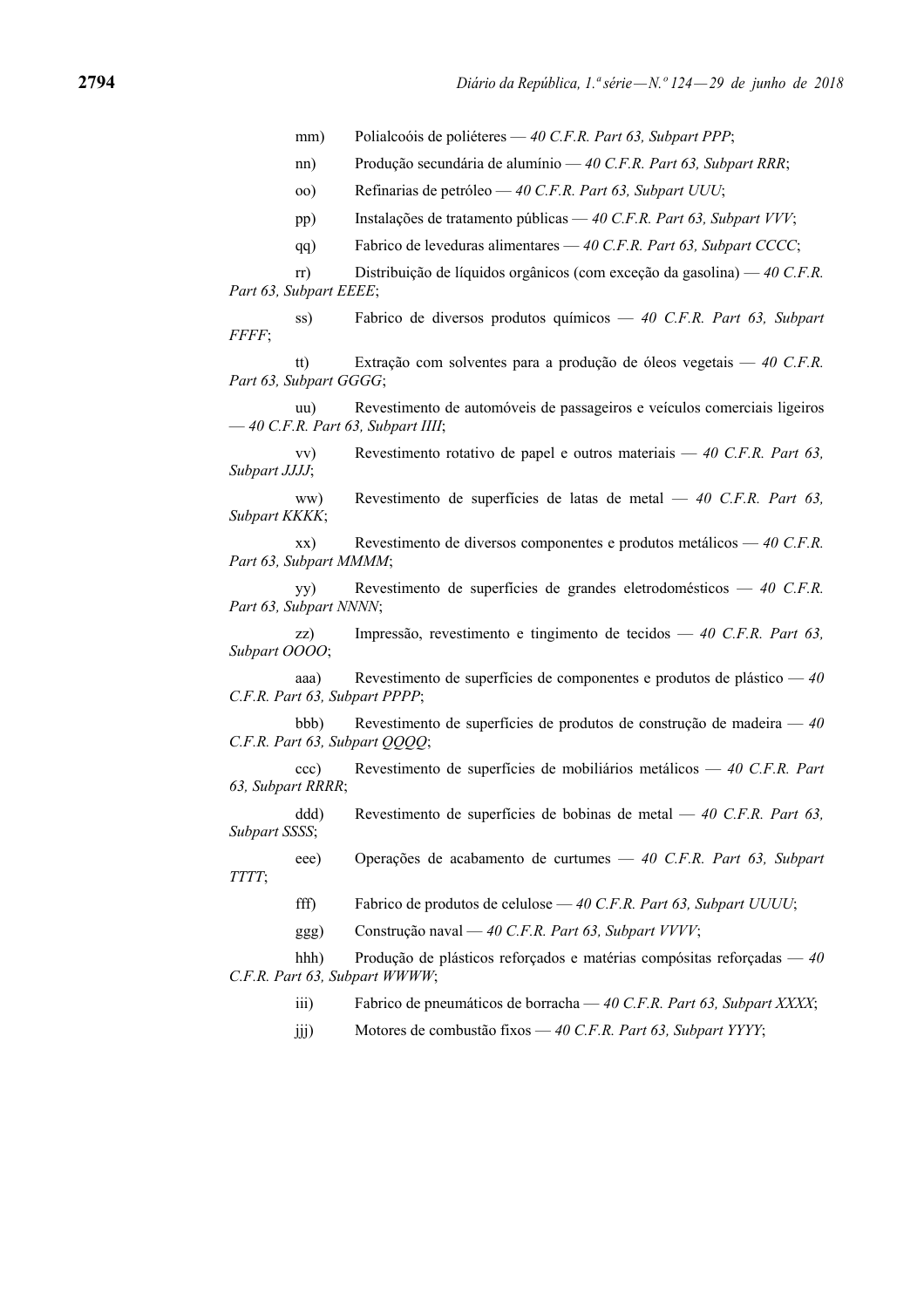lll) Fabrico de semicondutores — *40 C.F.R. Part 63, Subpart BBBBB*;

- mmm) Fundições de ferro e aço *40 C.F.R. Part 63, Subpart EEEEE*;
- nnn) Produção integrada de ferro e aço *40 C.F.R. Part 63, Subpart FFFF*;

 ooo) Transformação de asfalto e fabrico de coberturas — *40 C.F.R. Part 63, Subpart LLLLL*;

 ppp) Produção de espumas de poliuretano flexível — *40 C.F.R. Part 63, Subpart MMMMM*;

 qqq) Células/bancos de ensaio de motores — *40 C.F.R. Part 63, Subpart PPPPP*;

rrr) Fabrico de produtos de fricção — *40 C.F.R. Part 63, Subpart QQQQQ*;

sss) Fabrico de produtos refratários — *40 C.F.R. Part 63, Subpart SSSSS*;

 ttt) Esterilizadores hospitalares por óxido de etileno — *40 C.F.R. Part 63, Subpart WWWWW*;

 uuu) Terminais de distribuição de gasolina a granel, instalações diversas e condutas de transporte — *40 C.F.R. Part 63, Subpart BBBBBB*;

 vvv) Instalações de abastecimento de gasolina— *40 C.F.R. Part 63, Subpart CCCCCC*;

 www) Decapagem e operações diversas de revestimento de superfícies (fontes locais) — *40 C.F.R. Part 63, Subpart HHHHHH*;

 xxx) Produção de fibras acrílicas/modacrílicas (fontes locais) — *40 C.F.R. Part 63, Subpart LLLLLL*;

 yyy) Produção de negro de carbono (fontes locais) — *40 C.F.R. Part 63, Subpart MMMMMM*;

 zzz) Fontes locais da indústria química: compostos de crómio — *40 C.F.R. Part 63, Subpart NNNNNN*;

 aaaa) Fabrico de produtos químicos (fontes locais) — *40 C.F.R. Part 63, Subpart VVVVVV*;

 bbbb) Transformação de asfalto e fabrico de coberturas (fontes locais) — *40 C.F.R. Part 63, Subpart AAAAAAA*; e

 cccc) Fabrico de tintas e produtos conexos (fontes locais) — *40 C.F.R. Part 63, Subpart CCCCCCC.*

# **Apêndice Plano de gestão dos solventes**

## **Introdução**

1. O presente apêndice ao anexo relativo a valores-limite para as emissões de COV a partir de fontes fixas apresenta diretrizes para a elaboração de um plano de gestão de solventes. Identifica os princípios a aplicar (ponto 2) e fornece o enquadramento para a determinação do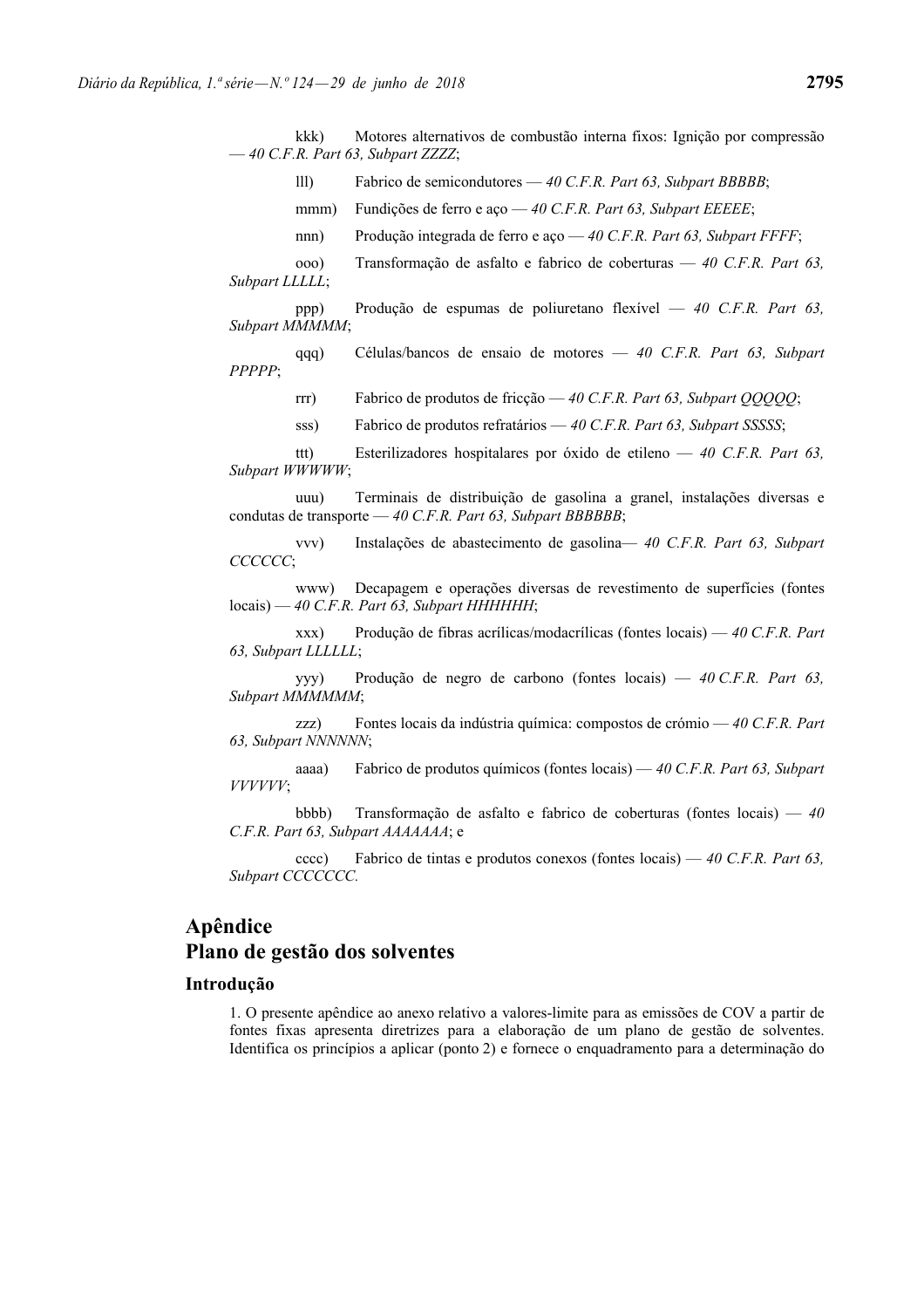balanço de massas (ponto 3), bem como uma indicação das exigências em matéria de verificação do cumprimento (ponto 4).

# **Princípios**

2. O plano de gestão de solventes tem os seguintes objetivos:

- a) Verificar o cumprimento , de acordo com o especificado no anexo; e
- b) Identificar as futuras opções em matéria de redução de emissões.

### **Definições**

3. As seguintes definições constituem a base para a determinação do balanço de massas:

- a) Entradas de solventes orgânicos (E):
	- E1 As quantidades de solventes orgânicos, incluindo os solventes contidos em misturas compradas, que são utilizadas como entradas no processo durante o período de cálculo do balanço mássico.
	- E2 As quantidades de solventes orgânicos, incluindo as quantidade de solventes contidas em misturas, recuperados e reutilizados como entradas no processo. Os solventes reciclados são tomados em conta sempre que sejam utilizados para uma atividade.
- b) Saídas de solventes orgânicos (S):
	- S1. Emissão de COV nos efluentes gasosos;
	- S2. Solventes orgânicos dispersos em água, tomando em conta, se pertinente para o cálculo, o tratamento das águas residuais.
	- S3. Quantidade de solventes orgânicos presentes, na forma de contaminantes ou resíduos, nos produtos resultantes do processo.
	- S4. Emissões não confinadas de solventes orgânicos para a atmosfera. Inclui a ventilação geral de compartimentos, com libertação de ar para o ambiente exterior através de janelas, portas, ventiladores e aberturas afins;
	- S5. Solventes orgânicos e/ou compostos orgânicos consumidos em processos químicos ou físicos (nomeadamente, solventes orgânicos e/ou compostos orgânicos destruídos por incineração ou por outros métodos de gases ou águas residuais, bem como solventes orgânicos e/ou compostos orgânicos captados, nomeadamente por adsorção, não contabilizados no âmbito de S6, S7 e S8);
	- S6. Solventes orgânicos contidos em resíduos recolhidos;
	- S7. Solventes orgânicos, incluindo os solventes contidos em misturas, vendidos ou destinados a serem vendidos como produtos com valor comercial;
	- S8. Solventes orgânicos contidos em preparações recuperados para reutilização, mas que não dão entrada no processo, desde que não sejam contabilizados no âmbito de S7;
	- S9. Solventes orgânicos libertados por outra forma.

**Diretrizes para a verificação da conformidade com os planos de gestão de solventes**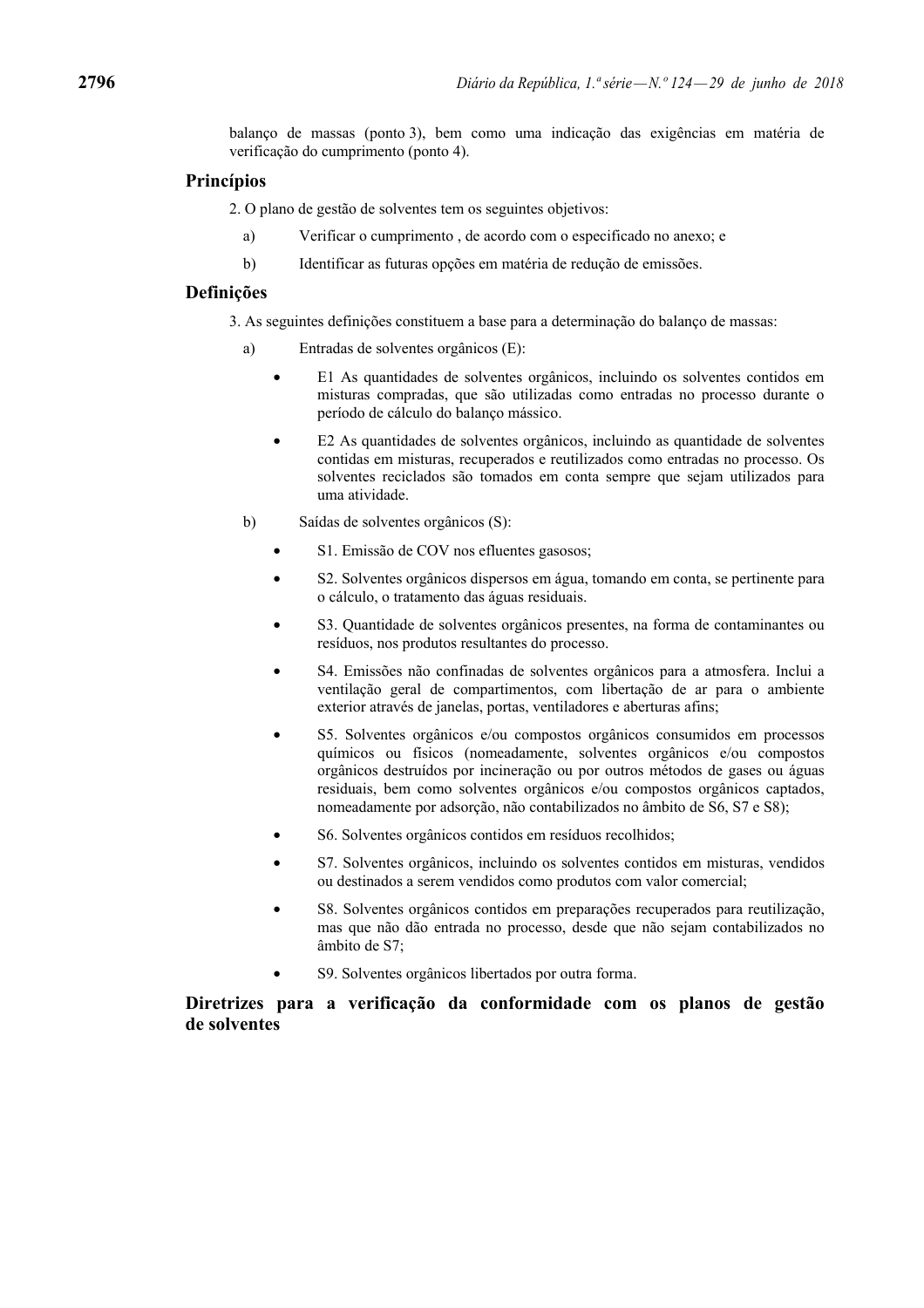a) Verificação da conformidade com a opção de redução especificada no n.º 6, alínea a), do anexo, com um limite expresso em termos de emissões de solvente por unidade do produto, ou com qualquer outro parâmetro estipulado no anexo:

 i) No que respeita aos processos que utilizam a opção de redução prevista no n.º 6, alínea a), do anexo, o plano de gestão de solventes deve ser aplicado anualmente, para a determinação do consumo. Este último pode ser calculado por recurso à seguinte fórmula:

$$
C = E1 - S8
$$

Deve proceder-se de modo idêntico para a determinação do teor de sólidos utilizados num processo de revestimento, de modo a estabelecer anualmente o valor de referência das emissões anuais e o objetivo de emissão;

 ii) No que respeita à avaliação do cumprimento de um valor limite total expresso em termos de emissão de solventes por unidade do produto, ou de qualquer outra forma estipulada no anexo, o plano de gestão de solventes deve ser aplicado anualmente, para a determinação do volume de emissões de COV (E). Este último pode ser calculado por recurso à seguinte fórmula:

$$
E = F + S1
$$

em que F representa as emissões fugitivas de COV definidas na alínea b), subalínea i), *infra*. O valor obtido deve dividir-se pelo parâmetro específico relativo ao produto;

 b) Determinação das emissões fugitivas de COV para comparação com os valores constantes do anexo:

 i) Metodologia: As emissões fugitivas de COV (F) podem ser calculadas por recurso à seguinte fórmula:

$$
F = E1 - S1 - S5 - S6 - S7 - S8
$$

ou

$$
F = S2 + S3 + S4 + S9
$$

As quantidades podem ser determinadas por medição direta. O cálculo pode ser efetuado de outro modo, nomeadamente com base na eficiência de confinamento do processo. O limite relativo às emissões fugitivas é expresso em percentagem das entradas, que pode ser calculado do seguinte modo:

$$
E = E1 + E2
$$

 ii) Frequência: A determinação do volume de emissões fugitivas de COV pode ser efetuada através de um conjunto de medições breve mas completo. Não é necessário repetir este último antes de se proceder a alterações do equipamento.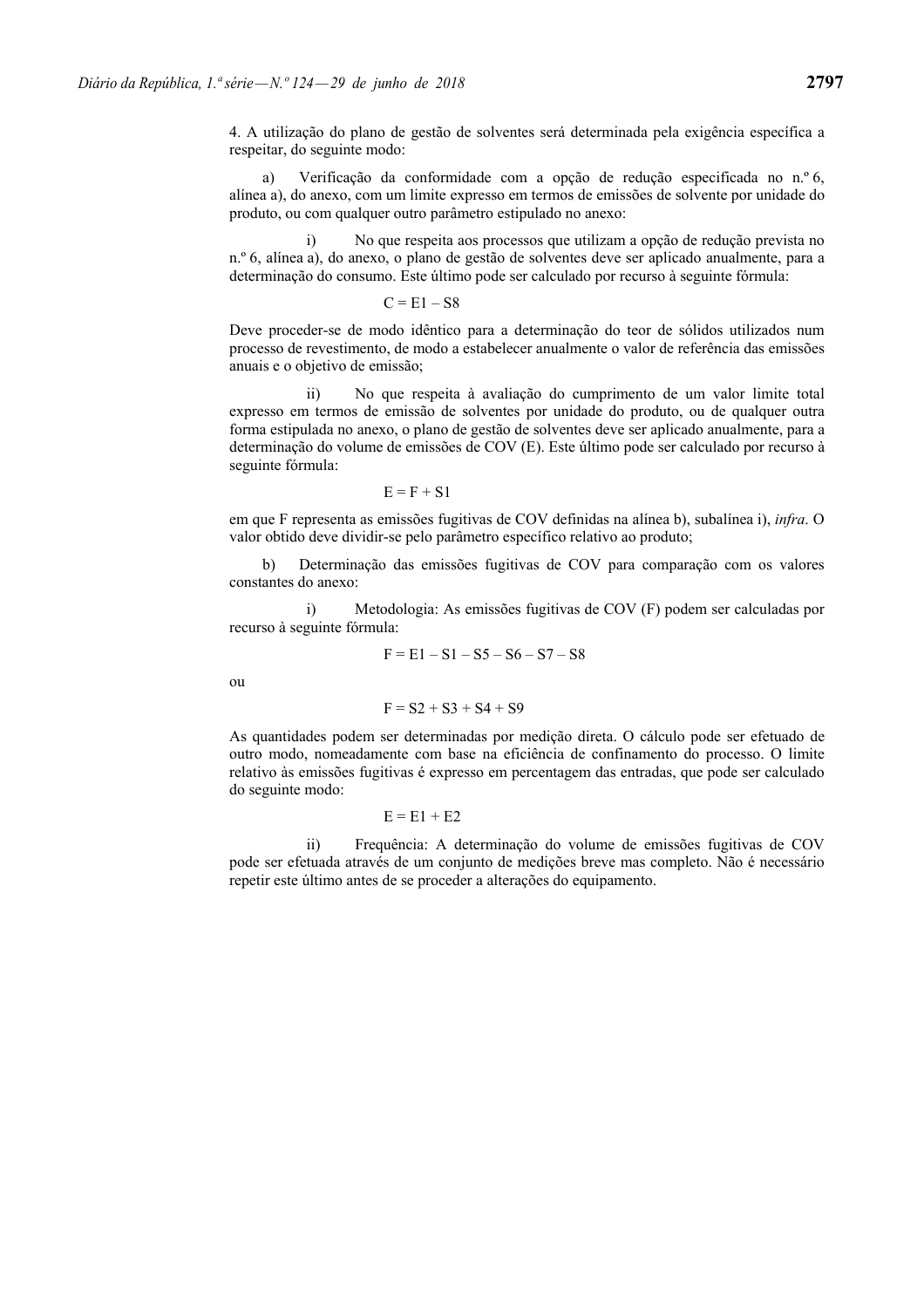# **T. Anexo VII**

O anexo VII passa a ter a seguinte redação:

### **Prazos ao abrigo do artigo 3.º**

1. Os prazos de aplicação dos valores-limite referidos no artigo 3.º, n.ºs 2 e 3, serão os seguintes:

 a) No respeitante às novas fontes fixas, um ano após a data de entrada em vigor do presente Protocolo para a Parte em questão; e

 b) No respeitante às fontes fixas existentes, um ano após a data de entrada em vigor do presente Protocolo para a Parte em questão ou 31 de dezembro de 2020, consoante a que for posterior;

2. O prazo de aplicação dos valores-limite para os combustíveis e as novas fontes móveis a que se refere o artigo 3.º, n.º 5, é a data da entrada em vigor do presente Protocolo para a Parte em questão ou as datas associadas às medidas especificadas no anexo VIII, consoante a que for posterior.

3. O prazo de aplicação dos valores-limite de COV para os produtos referidos no artigo 3.º, n.º 7, é de um ano após a data de entrada em vigor do presente Protocolo para a Parte em questão.

4. Não obstante o disposto nos n.ºs 1, 2 e 3, mas sem prejuízo do disposto no n.º 5, uma Parte na Convenção que se torne Parte no presente Protocolo entre 1 de janeiro de 2013 e 31 de dezembro de 2019, pode declarar, no ato de ratificação, aceitação, aprovação ou adesão ao presente Protocolo, que alargará um ou todos os prazos para a aplicação dos valores-limite referidos no artigo 3.º, n.ºs 2, 3, 5 e 7, do seguinte modo:

 a) No respeitante às fontes fixas existentes, até quinze anos após a data de entrada em vigor do presente Protocolo para a Parte em questão;

 b) No respeitante aos combustíveis e às novas fontes móveis, até cinco anos após a data de entrada em vigor do presente Protocolo para a Parte em questão; e

 c) No respeitante aos COV nos produtos, até cinco anos após a data de entrada em vigor do presente Protocolo para a Parte em questão.

5. Uma Parte que tenha efetuado uma opção nos termos do artigo 3.º-A do presente Protocolo no que diz respeito ao anexo VI e/ou VIII não pode apresentar uma declaração nos termos do n.º 4, aplicável ao mesmo anexo.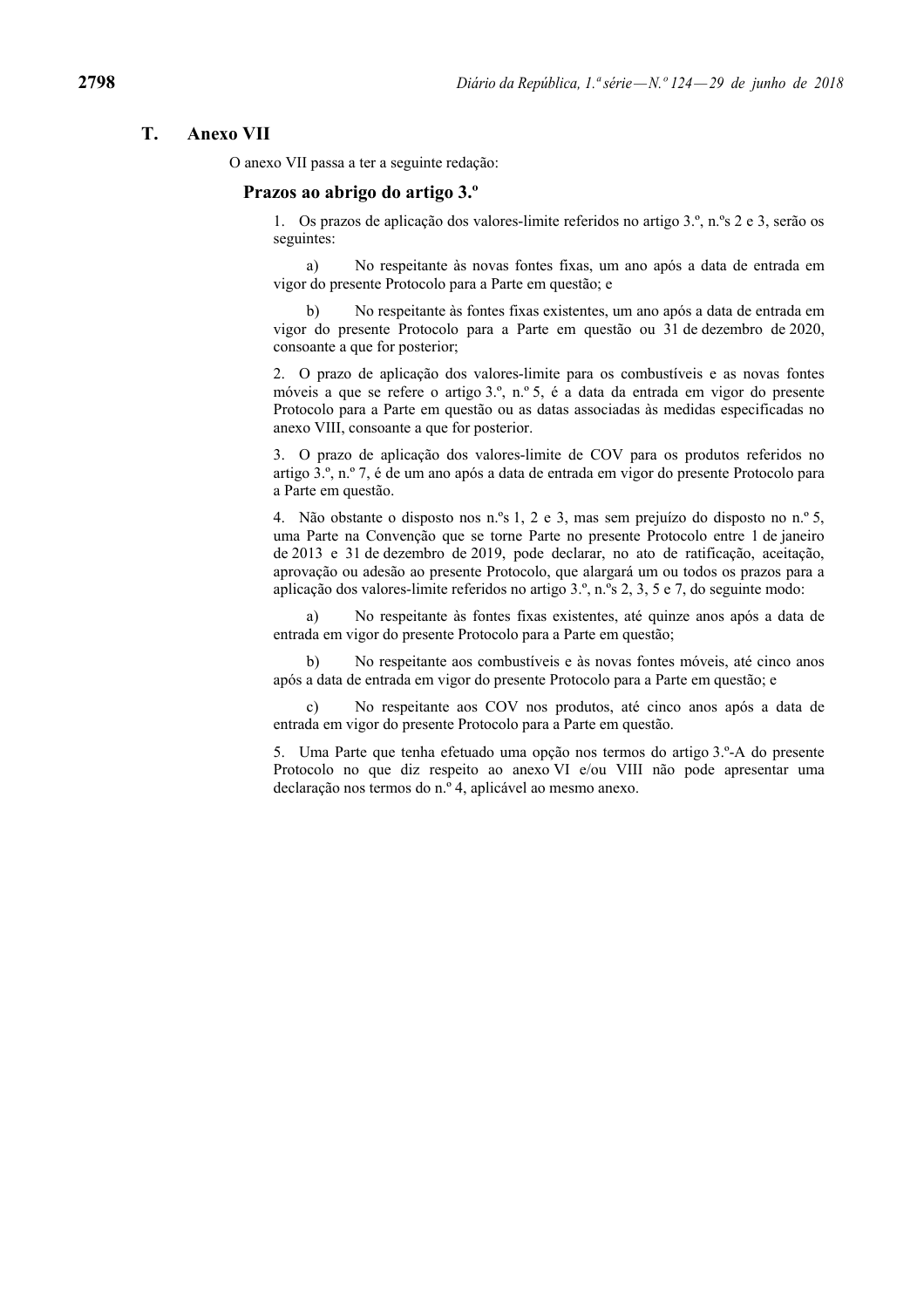# **U. Anexo VIII**

O anexo VIII passa a ter a seguinte redação:

# **Valores-limite para os combustíveis e as novas fontes móveis**

# **Introdução**

1. A secção A é aplicável a todas as Partes, com exceção do Canadá e dos Estados Unidos da América; a secção B é aplicável ao Canadá e a secção C aos Estados Unidos da América.

2. O presente anexo estabelece os valores-limite relativos aos  $NO<sub>x</sub>$ , expressos em equivalentes de dióxido de azoto  $(NO<sub>2</sub>)$ , aos hidrocarbonetos, que são, na sua maioria compostos orgânicos voláteis, ao monóxido de carbono (CO) e às partículas em suspensão, bem como especificações ambientais relativas aos combustíveis comercializados para os veículos.

3. Os prazos para aplicação dos valores-limite constantes do presente anexo são estabelecidos no anexo VII.

# **A. Partes com exceção do Canadá e dos Estados Unidos da América**

*Automóveis de passageiros e veículos ligeiros* 

4. Os valores-limite para os veículos a motor com pelo menos quatro rodas, utilizados no transporte de passageiros (categoria M) e de mercadorias (categoria N), são apresentados no quadro 1.

## *Veículos pesados*

5. Os valores-limite para os motores dos veículos pesados são apresentados nos quadros 2 e 3, em função dos procedimentos de ensaio aplicáveis.

*Veículos não rodoviários e máquinas com ignição por compressão e ignição comandada* 

6. Os valores-limite para os tratores agrícolas e florestais, bem como para outros veículos não rodoviários e máquinas, são estabelecidos nos quadros 4 e 6.

7. Os valores-limite para as locomotivas e as automotoras são estabelecidos nos quadros 7 e 8.

8. Os valores-limite para as embarcações de navegação interior são estabelecidos no quadro 9.

9. Os valores-limite para as embarcações de recreio são estabelecidos no quadro 10.

#### *Motociclos e ciclomotores*

10. Os valores-limite para os motociclos e ciclomotores são estabelecidos nos quadros 11 e 12.

### *Qualidade dos combustíveis*

11. As especificações relativas à qualidade ambiental da gasolina e do gasóleo são apresentadas nos quadros 13 e 14.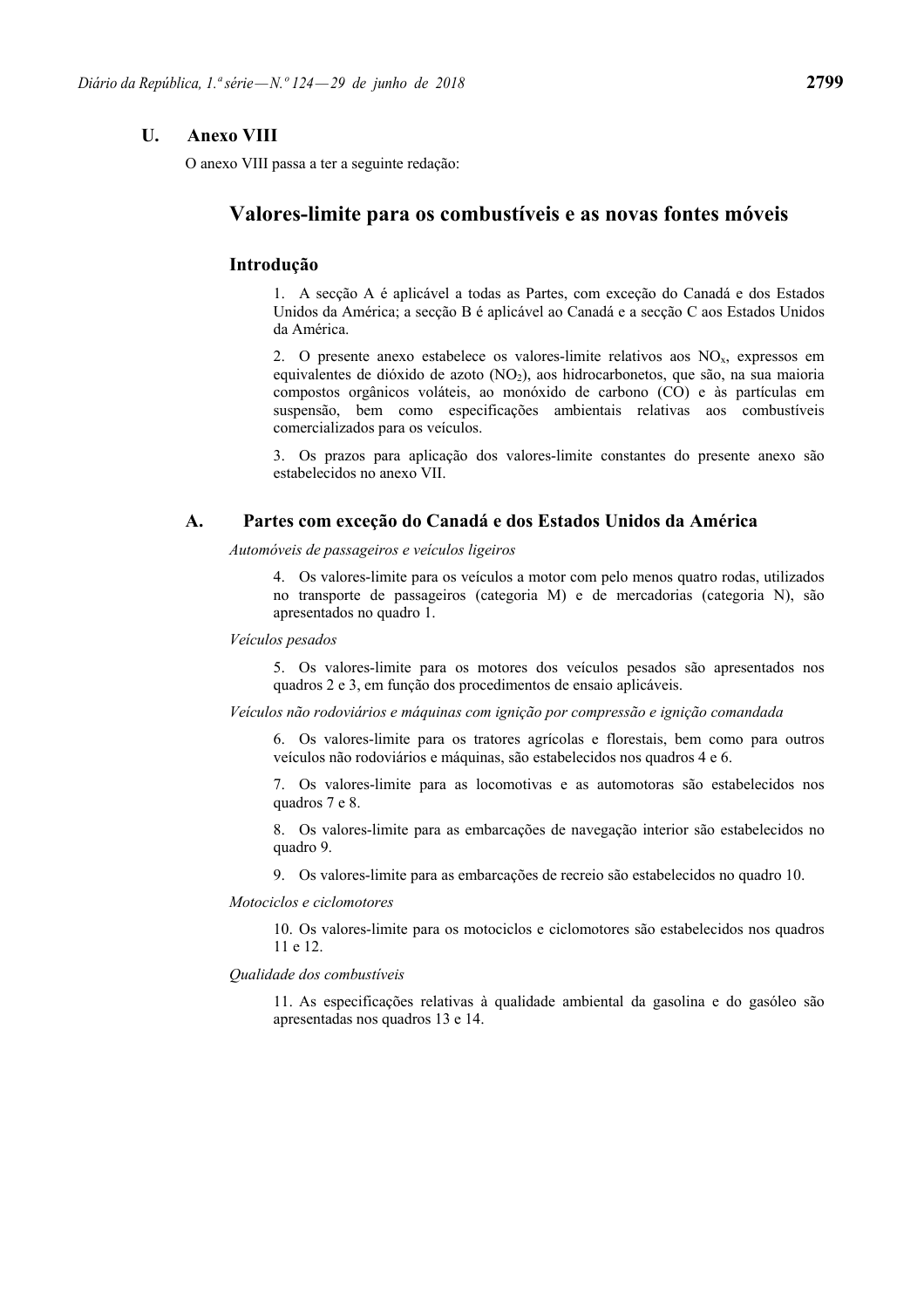|                               |                                                                             |                                                                                                                                                          |                     |                        |        |                                  |              |                          | Valores-limite <sup>a</sup> |                            |                                   |                                                     |          |                            |                                                    |                                          |
|-------------------------------|-----------------------------------------------------------------------------|----------------------------------------------------------------------------------------------------------------------------------------------------------|---------------------|------------------------|--------|----------------------------------|--------------|--------------------------|-----------------------------|----------------------------|-----------------------------------|-----------------------------------------------------|----------|----------------------------|----------------------------------------------------|------------------------------------------|
|                               |                                                                             | Massa de referência<br>(RW)                                                                                                                              |                     | Monóxido de<br>carbono |        | Hidrocarbonetos<br>totais $(HC)$ |              | COV não<br>metânicos     |                             | Óxidos de azoto            |                                   | Total de<br>hidrocarbonetos<br>e óxidos de<br>azoto |          | Partículas em<br>suspensão |                                                    | Número de<br>partículas <sup>a</sup> (P) |
|                               |                                                                             | (kg)                                                                                                                                                     |                     | LI(g/km)               |        | L2(g/km)                         |              | L3(g/km)                 |                             | $L4$ (g/km)                |                                   | $L2 + L4$ (g/km)                                    |          | L5(g/km)                   |                                                    | $L6$ (#/km)                              |
|                               | Categori Classe, data de<br>aplicação*                                      |                                                                                                                                                          | Gasoli Gasóle<br>na | $\mathcal{O}$          | Gasoli | na Gasóleo                       | Gasoli<br>na | Gasól<br>$\emph{eo}$     | Gasolin<br>$\boldsymbol{a}$ | Gasóle<br>$\boldsymbol{o}$ | Gasoli<br>na                      | Gasóle<br>$\mathcal{O}$                             | Gasolina |                            | Gasóleo Gasolina                                   | Gasóleo                                  |
| $M^b$                         | 1,1.2014                                                                    | Todos                                                                                                                                                    | 1,0                 | 0,50                   | 0,10   |                                  | $-0,068$     | $\overline{\phantom{0}}$ | 0,06                        | 0,18                       | $\overbrace{\phantom{123221111}}$ | 0,23                                                | 0,0050   | 0,0050                     |                                                    | $-6.0x10^{11}$                           |
| $N_1^c$                       | I, 1.1.2014                                                                 | RW 1 305                                                                                                                                                 | 1,0                 | 0,50                   | 0,10   | $-$                              | 0,068        | $\overline{\phantom{0}}$ | 0,06                        | 0,18                       | $\overbrace{\phantom{123221111}}$ | 0,23                                                | 0,0050   | 0,0050                     |                                                    | $-6,0x10^{11}$                           |
|                               | II, 1.1.2014                                                                | $1305 < RW \le 1760$                                                                                                                                     | 1,81                | 0,63                   | 0,13   |                                  | $-0,090$     |                          | 0,075                       | 0,235                      |                                   | 0,295                                               | 0,0050   | 0,0050                     |                                                    | $-6,0x10^{11}$                           |
| 5                             | III, 1.1.2014                                                               | 1760 < RW                                                                                                                                                | 2,27                | 0,74                   | 0,16   |                                  | $-0,108$     | $\qquad \qquad -$        | 0,082                       | 0,28                       |                                   | 0,35                                                | 0,0050   | 0,0050                     |                                                    | $-6,0x10^{11}$                           |
| $\frac{8}{11}$ $\mathrm{N}_2$ | 1.1.2014                                                                    |                                                                                                                                                          | 2,27                | 0,74                   | 0,16   |                                  | $-0,108$     |                          | 0,082                       | 0,28                       | $\overline{\phantom{a}}$          | 0,35                                                | 0,0050   | 0,0050                     |                                                    | $-6.0x10^{11}$                           |
| $M^b$                         | 1.9.2015                                                                    | Todos                                                                                                                                                    | 1,0                 | 0,50                   | 0,10   |                                  | $-0,068$     |                          | 0,06                        | 0,08                       | $\overline{\phantom{0}}$          | 0,17                                                | 0,0045   |                            | $0,0045$ 6,0x10 <sup>11</sup> 6,0x10 <sup>11</sup> |                                          |
| $N_1^c$                       | $I, -1.9.2015$                                                              | $RW \leq 1305$                                                                                                                                           | 1,0                 | 0,50                   | 0,10   |                                  | $-0.068$     |                          | 0,06                        | 0,08                       |                                   | 0,17                                                | 0,0045   |                            | $0,0045$ 6,0x10 <sup>11</sup> 6,0x10 <sup>11</sup> |                                          |
|                               | II, 1.9.2016                                                                | $1305 < RW \le 1760$                                                                                                                                     | 1,81                | 0,63                   | 0,13   |                                  | 0,090        |                          | 0,075                       | 0,105                      | $\overline{\phantom{m}}$          | 0,195                                               | 0,0045   |                            | $0,0045$ 6,0x10 <sup>11</sup>                      | $6,0x10^{11}$                            |
| $\circ$                       | III, 1.9.2016                                                               | 1760 < RW                                                                                                                                                | 2,27                | 0,74                   | 0,16   |                                  | 0,108        | $\overline{\phantom{0}}$ | 0,082                       | 0,125                      | $\qquad \qquad -$                 | 0,215                                               | 0,0045   |                            | $0,0045$ 6,0x10 <sup>11</sup> 6,0x10 <sup>11</sup> |                                          |
| $\frac{6}{11}N_2$             | 1.9.2016                                                                    |                                                                                                                                                          | 2,27                | 0,74                   | 0,16   |                                  | $-0,108$     | $\overline{\phantom{0}}$ | 0,082                       | 0,125                      | $\qquad \qquad -$                 | 0,215                                               | 0,0045   |                            | $0,0045$ 6,0x10 <sup>11</sup> 6,0x10 <sup>11</sup> |                                          |
|                               | coluna.                                                                     | * O registo, a venda e a entrada em serviço de veículos novos que não cumpram os respetivos valores-limite será recusada a partir das datas indicadas na |                     |                        |        |                                  |              |                          |                             |                            |                                   |                                                     |          |                            |                                                    |                                          |
|                               |                                                                             | <sup><i>a</i></sup> Ciclo de ensaios especificado pelo NEDC.                                                                                             |                     |                        |        |                                  |              |                          |                             |                            |                                   |                                                     |          |                            |                                                    |                                          |
|                               |                                                                             | $b$ Exceto veículos de massa máxima superior a 2 500 kg.                                                                                                 |                     |                        |        |                                  |              |                          |                             |                            |                                   |                                                     |          |                            |                                                    |                                          |
|                               | <sup>c</sup> Assim como os veículos da categoria M especificados na nota b. |                                                                                                                                                          |                     |                        |        |                                  |              |                          |                             |                            |                                   |                                                     |          |                            |                                                    |                                          |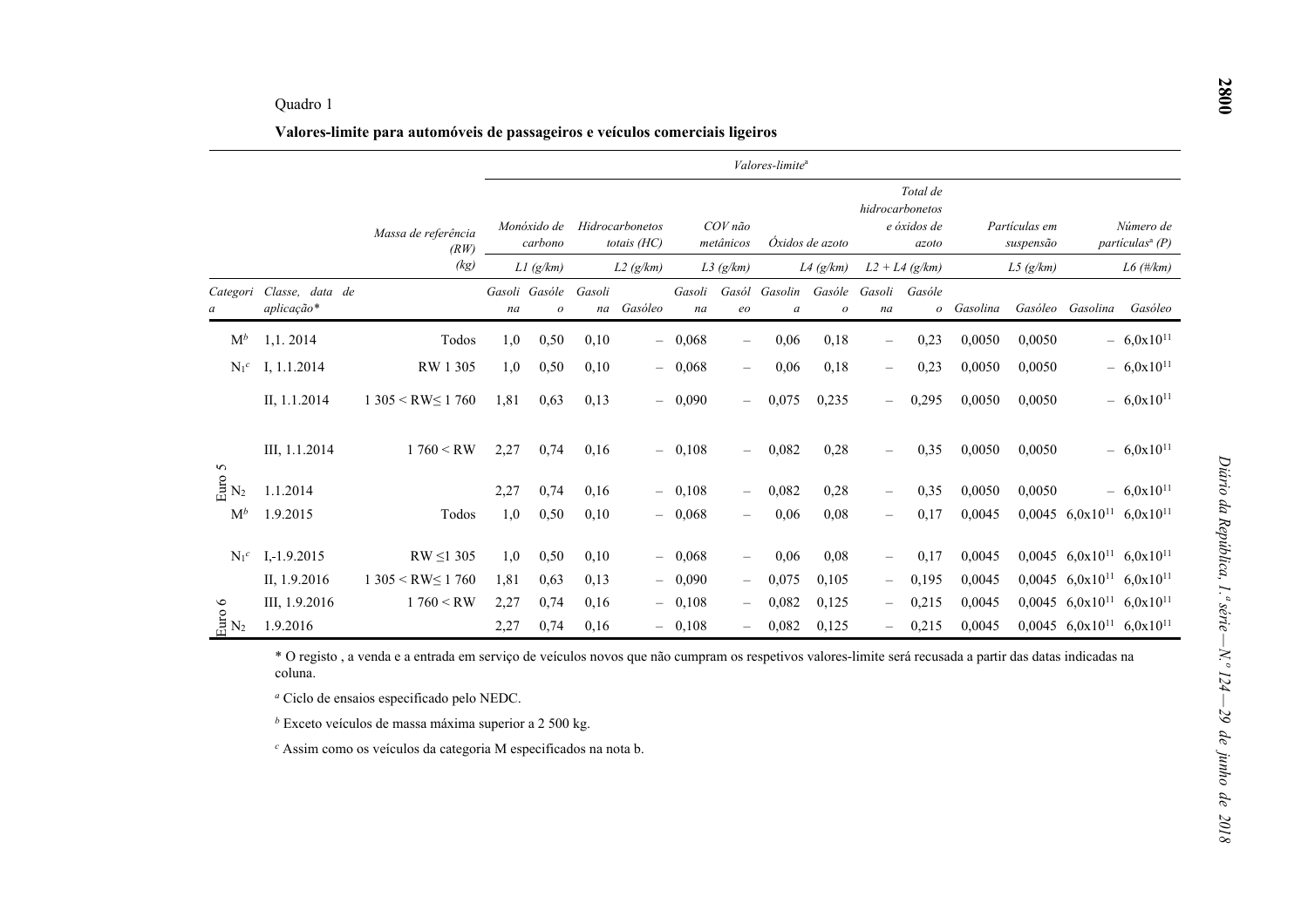|                               |            | Monóxido Hidrocar<br>Data de de carbono |      | bonetos Hidrocarboneto       | Oxidos<br>de azoto | Partículas<br>em<br>suspensão | <b>Fumos</b> |
|-------------------------------|------------|-----------------------------------------|------|------------------------------|--------------------|-------------------------------|--------------|
|                               | aplicação  | $\left(\frac{\alpha}{kWh}\right)$       |      | $(g/kWh)$ s totais $(g/kWh)$ | (g/kWh)            | (g/kWh)                       | $(m^{-1})$   |
| B2 ("EURO $V$ ") <sup>a</sup> | 1.10.2009  | 1.5                                     | 0.46 |                              | 2,0                | 0.02                          | 0.5          |
| "EURO VI" <sup>b</sup>        | 31.12.2013 | 1,5                                     |      | 0.13                         | 0.40               | 0.010                         |              |

## **Valores-limite a aplicar aos ciclos de ensaios de carga de veículos pesados em estado estacionário**

*<sup>a</sup>* Especificado pelos testes de ciclo europeu de estado estacionário (ESC) e de ensaio europeu de resposta à carga (ELR).

*<sup>b</sup>* Especificado pelo ciclo de ensaios de carga de veículos pesados em estado estacionário (WHSC).

#### Quadro 3

#### **Valores-limite a aplicar aos ensaios de ciclo transiente de veículos pesados**

|                    | Data de<br>$aplicação*$ | Monóxido<br>carbono<br>$\left(\frac{\alpha}{kWh}\right)$ | Hidroca<br>de rbonetos<br>totais<br>$\left(\frac{\alpha}{kWh}\right)$ | Hidrocarbonet<br>os não<br>metânicos<br>(g/kWh) | Metano <sup>a</sup><br>$\left(\frac{g}{kWh}\right)$ | de azoto<br>$\left(\frac{\mathrm{g}}{\mathrm{k}}\right)$ | Particul<br>as em<br>Öxidos suspensã<br>$\Omega$<br>$(g/kWh)^b$ |
|--------------------|-------------------------|----------------------------------------------------------|-----------------------------------------------------------------------|-------------------------------------------------|-----------------------------------------------------|----------------------------------------------------------|-----------------------------------------------------------------|
| B2 "EURO $V$ "     | 1.10.2009               | 4,0                                                      |                                                                       | 0,55                                            | 1,1                                                 | 2,0                                                      | 0.030                                                           |
| "EURO VI" $(CI)^d$ | 31.12.2013              | 4,0                                                      | 0,160                                                                 |                                                 |                                                     | 0.46                                                     | 0.010                                                           |
| "EURO VI" $(PI)^d$ | 31.12.2013              | 4,0                                                      |                                                                       | 0,160                                           | 0.50                                                | 0.46                                                     | 0.010                                                           |

*Nota:* PI = ignição comandada. CI = ignição por compressão.

\* O registo , a venda e a entrada em serviço de veículos novos que não cumpram os respetivos valores- -limite será recusada a partir das datas indicadas na coluna.

<sup>a</sup> Apenas para os motores que funcionam a gás natural.

<sup>b</sup> Não aplicável aos motores a gás na fase B2.

<sup>c</sup> Especificado pelo teste do Ciclo Transiente Europeu (ETC)

<sup>d</sup> Especificado pelo ciclo de ensaios de carga de veículos pesados em estado estacionário (WHSC).

#### Quadro 4

#### **Valores-limite para os motores diesel de máquinas móveis não rodoviárias e os tratores agrícolas e florestais (fase IIIB)**

| Potência útil (P)<br>(kW) | Data de<br>aplicação* | carbono $(g/kWh)$ | Monóxido de Hidrocarboneto<br>s(g/kWh) | Óxidos de azoto<br>$\left(\frac{\alpha}{kWh}\right)$ | Partículas em<br>suspensão<br>(g/kWh) |
|---------------------------|-----------------------|-------------------|----------------------------------------|------------------------------------------------------|---------------------------------------|
| 130 < P < 560             | 31.12.2010            | 3.5               | 0.19                                   | 2,0                                                  | 0,025                                 |
| 75 < P < 130              | 31.12.2011            | 5,0               | 0.19                                   | 3.3                                                  | 0,025                                 |
| 56 < P < 75               | 31.12.2011            | 5,0               | 0.19                                   | 3,3                                                  | 0,025                                 |
| 37 < P < 56               | 31.12.2012            | 5,0               | 4.7 <sup>a</sup>                       | 4.7 <sup>a</sup>                                     | 0,025                                 |

\* Com efeitos a partir da data e com exceção das máquinas e motores destinados à exportação para países que não sejam Partes no presente Protocolo, as Partes devem autorizar o registo, quando aplicável, e a colocação no mercado de novos motores, quer estejam ou não instalados nas máquinas, apenas se cumprirem os respetivos valores-limite indicados no quadro.

*<sup>a</sup> Nota do editor*: Este valor representa a soma dos hidrocarbonetos e dos óxidos de azoto; no último texto aprovado, traduziu-se num único valor constante de uma célula fundida do quadro. Uma vez que o texto não inclui quadros com clivagens, o valor é repetido em cada coluna, por motivos de clareza.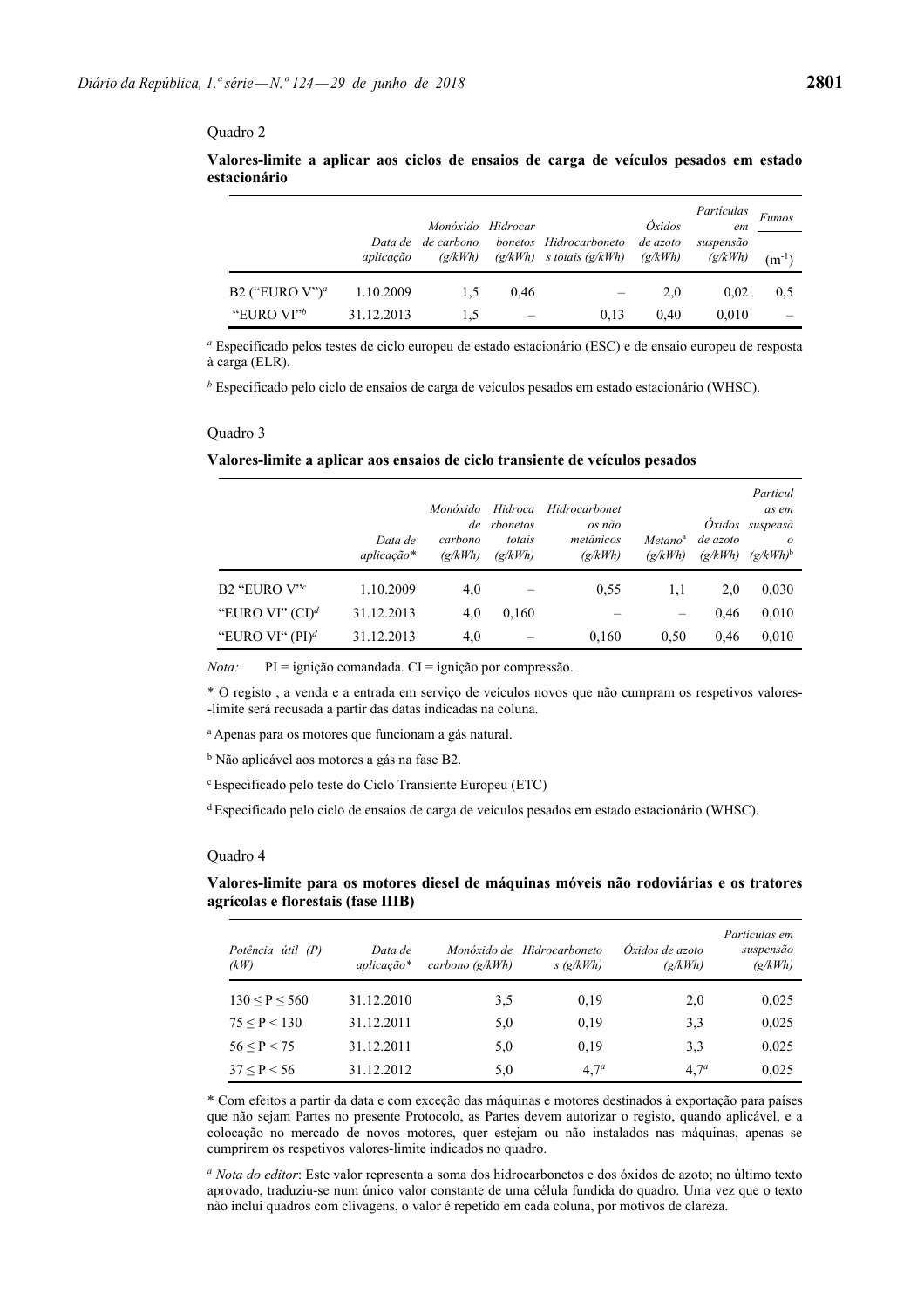| Valores-limite para os motores diesel de máquinas móveis não rodoviárias e os tratores |  |  |  |
|----------------------------------------------------------------------------------------|--|--|--|
| agrícolas e florestais (fase IV)                                                       |  |  |  |

| Potência útil (P)<br>(kW) | Data de<br>aplicação* | Monóxido de<br>carbono $(g/kWh)$ | Hidrocarboneto<br>s(g/kWh) | Óxidos de azoto<br>$\left(\frac{\alpha}{kWh}\right)$ | Partículas em<br>suspensão<br>(g/kWh) |
|---------------------------|-----------------------|----------------------------------|----------------------------|------------------------------------------------------|---------------------------------------|
| 130 < P < 560             | 31.12.2013            | 3.5                              | 0.19                       | 0.4                                                  | 0.025                                 |
| 56 < P < 130              | 31.12.2014            | 5,0                              | 0.19                       | 0.4                                                  | 0,025                                 |

\* Com efeitos a partir da data e com exceção das máquinas e motores destinados à exportação para países que não sejam Partes no presente Protocolo, as Partes devem autorizar o registo, quando aplicável, e a colocação no mercado de novos motores, quer estejam ou não instalados nas máquinas, apenas se cumprirem os respetivos valores-limite indicados no quadro.

#### Quadro 6

# **Valores-limite para os motores de ignição comandada de máquinas móveis não rodoviárias**

|                                 | Motores de mão                 |                                                                                           |  |  |  |  |  |  |  |  |  |
|---------------------------------|--------------------------------|-------------------------------------------------------------------------------------------|--|--|--|--|--|--|--|--|--|
| Deslocamento (cm <sup>3</sup> ) | (g/kWh)                        | Monóxido de carbono Soma das emissões de hidrocarbonetos e óxidos de azoto<br>$(g/kWh)^a$ |  |  |  |  |  |  |  |  |  |
| Desloc. $\leq$ 20               | 805                            | 50                                                                                        |  |  |  |  |  |  |  |  |  |
| $20 \le$ desloc. $\le 50$       | 805                            | 50                                                                                        |  |  |  |  |  |  |  |  |  |
| Desloc. $\geq 50$               | 603                            | 72                                                                                        |  |  |  |  |  |  |  |  |  |
|                                 |                                | Motores não de mão                                                                        |  |  |  |  |  |  |  |  |  |
| Deslocamento (cm <sup>3</sup> ) | Monóxido de carbono<br>(g/kWh) | Soma das emissões de hidrocarbonetos e de óxidos de<br>azoto(g/kWh)                       |  |  |  |  |  |  |  |  |  |
| Desloc. $\leq 66$               | 610                            | 50                                                                                        |  |  |  |  |  |  |  |  |  |
| $66 \leq$ desloc. $\leq 100$    | 610                            | 40                                                                                        |  |  |  |  |  |  |  |  |  |
| $100 \le$ desloc. $\le$ 225     | 610                            | 16,1                                                                                      |  |  |  |  |  |  |  |  |  |
| Desloc. $\geq$ 225              | 610                            | 12,1                                                                                      |  |  |  |  |  |  |  |  |  |

*Nota:* Com exceção das máquinas e motores destinados à exportação para países que não sejam Partes no presente Protocolo, as Partes devem autorizar o registo, quando aplicável, e a colocação no mercado de novos motores, quer estejam ou não instalados nas máquinas, apenas se cumprirem os respetivos valores- -limite indicados no quadro.

*a* As emissões de NOx de todos os tipos de motores não devem exceder 10 g/kWh.

#### Quadro 7

#### **Valores-limite para os motores utilizados na propulsão de locomotivas**

| útil<br>(P)<br>Potência<br>(kW) | Monóxido de<br>carbono $(g/kWh)$ | <b>Hidrocarbonetos</b><br>$\left(\frac{\alpha}{kWh}\right)$ | Oxidos de azoto<br>$\left(\frac{\alpha}{kWh}\right)$ | Partículas em<br>suspensão $(g/kWh)$ |
|---------------------------------|----------------------------------|-------------------------------------------------------------|------------------------------------------------------|--------------------------------------|
| 130 < P                         | 3.5                              | 0.19                                                        | 2.0                                                  | 0,025                                |

*Nota:* Com exceção das máquinas e motores destinados à exportação para países que não sejam Partes no presente Protocolo, as Partes devem autorizar o registo, quando aplicável, e a colocação no mercado de novos motores, quer estejam ou não instalados nas máquinas, apenas se cumprirem os respetivos valores- -limite indicados no quadro.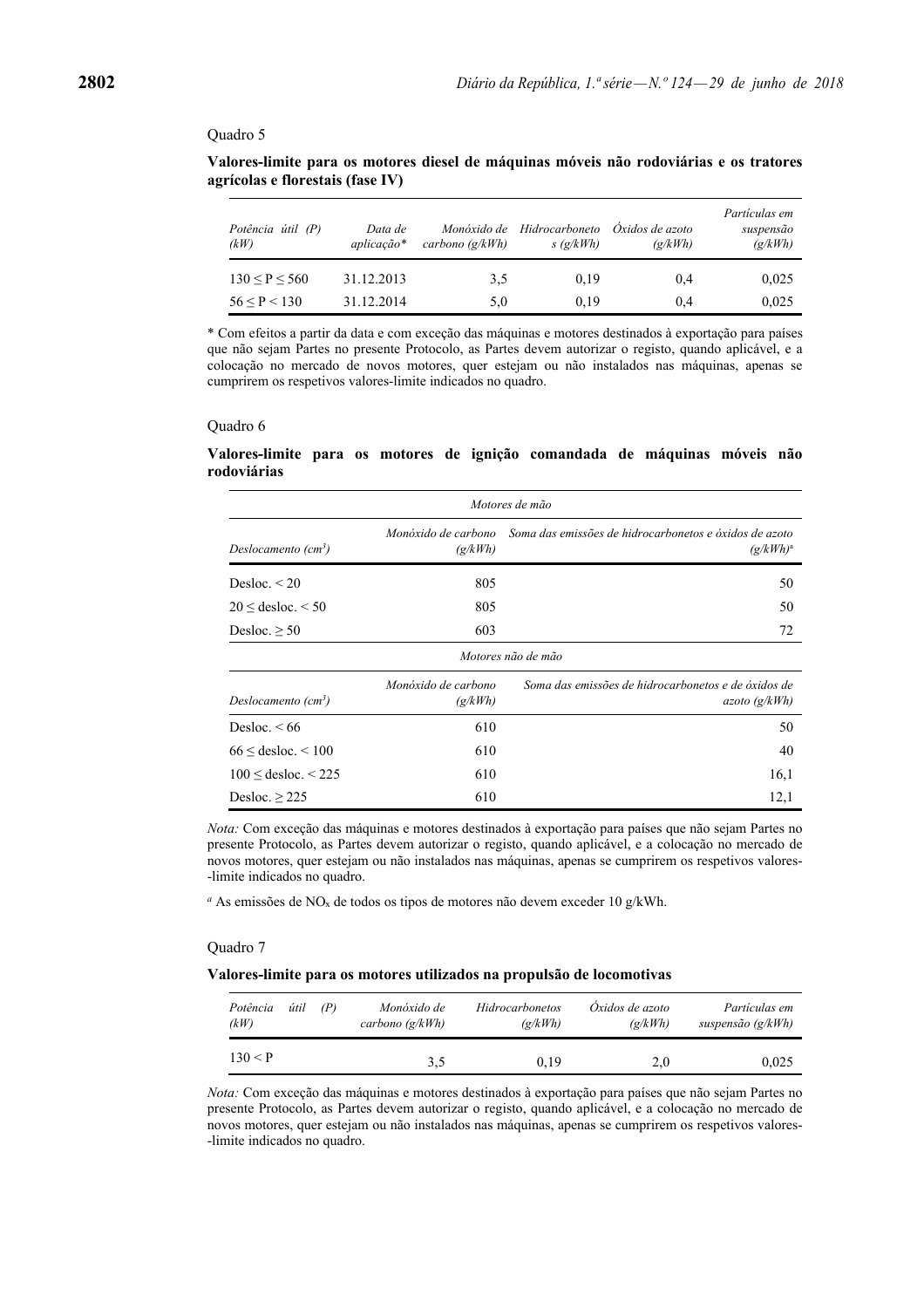| Potência<br>(kW) | útil | (P) | Monóxido de<br>carbono $\left(\frac{\alpha}{kWh}\right)$ | Soma das emissões de hidrocarbonetos e<br>de óxidos de azoto $\left(\frac{g}{kWh}\right)$ | Partículas em<br>suspensão (g/kWh) |
|------------------|------|-----|----------------------------------------------------------|-------------------------------------------------------------------------------------------|------------------------------------|
| 130 < P          |      |     | 3,5                                                      | 4.0                                                                                       | 0.025                              |

# Quadro 9

**Valores-limite para os motores utilizados na propulsão de embarcações de navegação interior** 

| Deslocamento<br>(litros por cilindro/ $kW$ )         |     | Monóxido de<br>carbono $(g/kWh)$ | Soma das emissões de<br>hidrocarbonetos e óxidos de Partículas em suspensão<br>azoto(g/kWh) | (g/kWh) |
|------------------------------------------------------|-----|----------------------------------|---------------------------------------------------------------------------------------------|---------|
| Disp.<br>$\,<$<br>Potência $\geq$ 37 kW              | 0.9 | 5,0                              | 7,5                                                                                         | 0,4     |
| $0.9 \le$ desloc. $\le 1.2$                          |     | 5,0                              | 7,2                                                                                         | 0,3     |
| $1.2 \le$ desloc. $\le 2.5$                          |     | 5,0                              | 7,2                                                                                         | 0,2     |
| $2.5 \leq$ desloc. $\leq 5.0$                        |     | 5,0                              | 7,2                                                                                         | 0,2     |
| $5.0 \leq$ desloc. $\leq 15$                         |     | 5,0                              | 7,8                                                                                         | 0,27    |
| $15 \leq$ desloc. $\leq$ 20<br>Potência < $3300$ kW  |     | 5,0                              | 8,7                                                                                         | 0,5     |
| $15 \leq$ desloc. $\leq$ 20<br>Potência $>$ 3 300 kW |     | 5,0                              | 9,8                                                                                         | 0,5     |
| $20 \le$ desloc. < 25                                |     | 5,0                              | 9,8                                                                                         | 0,5     |
| $25 \le$ desloc. $\le$ 30                            |     | 5,0                              | 11,0                                                                                        | 0,5     |

*Nota:* Com exceção das máquinas e motores destinados à exportação para países que não sejam Partes no presente Protocolo, as Partes devem autorizar o registo, quando aplicável, e a colocação no mercado de novos motores, quer estejam ou não instalados nas máquinas, apenas se cumprirem os respetivos valores- -limite indicados no quadro.

## Quadro 10

**Valores-limite para os motores destinados a embarcações de recreio** 

| Tipo             | de | $CO$ (g/kWh)<br>$CO = A + B/P^n$ <sub>N</sub> |                  |                  | Hidrocarbonetos (HC) $(g/kWh)$<br>$HC = A + B/P^n{}_{N}{}^{a}$ | $NO_{r}$       | PM               |       |          |
|------------------|----|-----------------------------------------------|------------------|------------------|----------------------------------------------------------------|----------------|------------------|-------|----------|
| motor            |    | $\boldsymbol{A}$                              | $\boldsymbol{B}$ | $\boldsymbol{n}$ | $\boldsymbol{A}$                                               | B              | $\boldsymbol{n}$ | g/kWh | g/kWh    |
| Dois<br>tempos   |    | 150                                           | 600              |                  | 30                                                             | 100            | 0.75             | 10    | Não apl. |
| Quatro<br>tempos |    | 150                                           | 600              |                  | 6                                                              | 50             | 0,75             | 15    | Não apl. |
| CI               |    | 5                                             | $\mathbf{0}$     | $\theta$         | 1.5                                                            | $\overline{2}$ | 0,5              | 9.8   |          |

*Abreviatura:* Não apl. = não aplicável.

*Nota*: Com exceção das máquinas e motores destinados à exportação para países que não sejam Partes no presente Protocolo, as Partes devem autorizar o registo, quando aplicável, e a colocação no mercado de novos motores, quer estejam ou não instalados nas máquinas, apenas se cumprirem os respetivos valores- -limite indicados no quadro.

a A, B e n são constantes e PN é a potência do motor, em kW (emissões medidas em conformidade com as normas harmonizadas).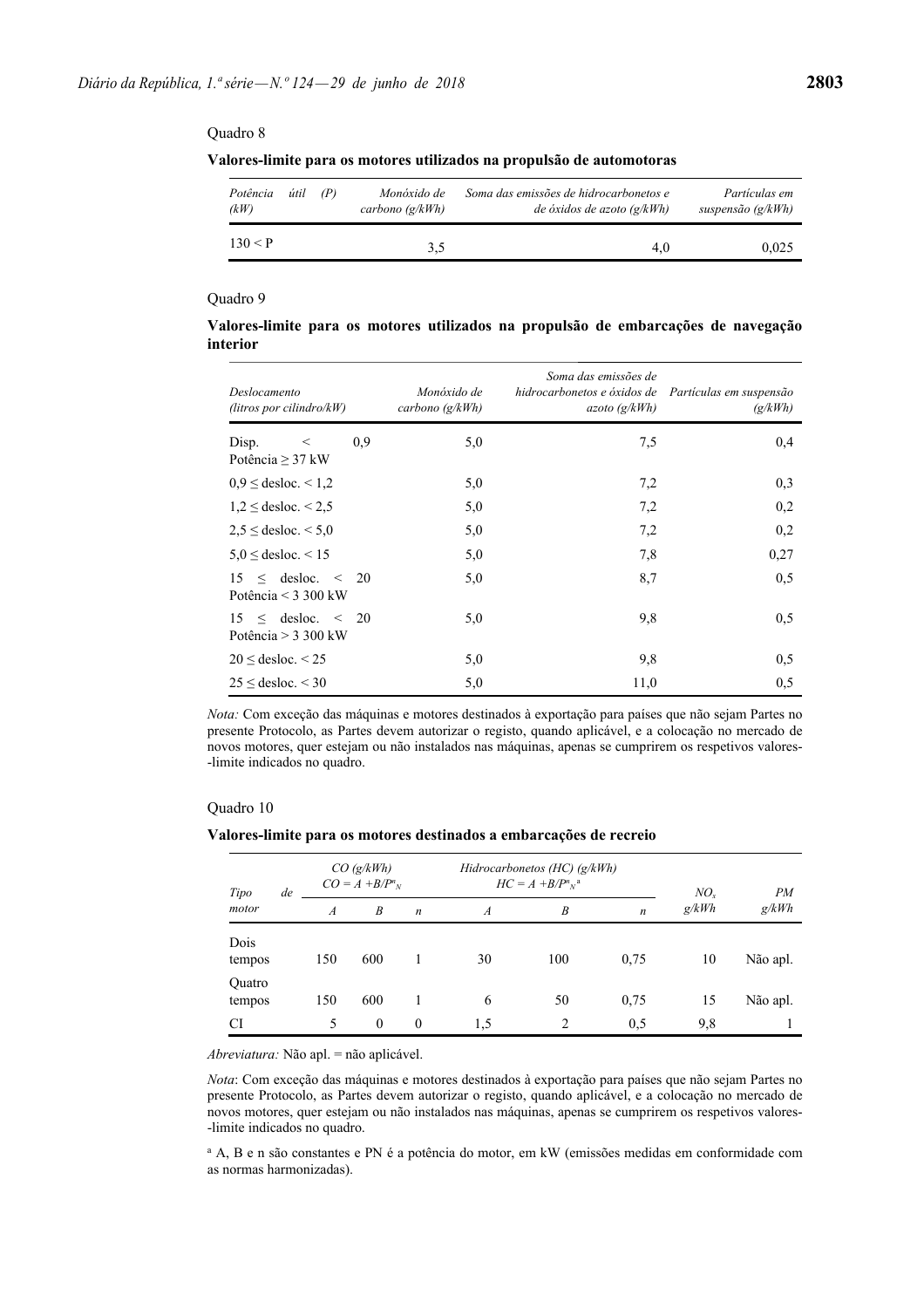Valores-limite para os motociclos ( $>$  50 cm<sup>3</sup>;  $>$  45 km/h)

| Cilindrada              | <i>Valores-limite</i>   |     |     |            |
|-------------------------|-------------------------|-----|-----|------------|
| Motociclo $\leq$ 150 cc | HС<br>$NOx = 0.15$ g/km | $=$ | 0.8 | g/km       |
| Motociclo $> 150$ cc    | HС<br>$NOx = 0.15$ g/km |     | $=$ | $0.3$ g/km |

*Nota:* Com exceção das máquinas e motores destinados à exportação para países que não sejam Partes no presente Protocolo, as Partes devem autorizar o registo, quando aplicável, e a colocação no mercado de novos motores apenas se estes cumprirem os respetivos valores-limite indicados no quadro.

#### Quadro 12

#### **Valores-limite para os motociclos (< 50 cm3 ; < 45 km/h)**

| Valores-limite   |                   |
|------------------|-------------------|
| CO(g/km)         | $HC + NOx (g/km)$ |
| 1.0 <sup>a</sup> |                   |

*Nota:* Com exceção das máquinas e motores destinados à exportação para países que não sejam Partes no presente Protocolo, as Partes devem autorizar o registo, quando aplicável, e a colocação no mercado de novos motores apenas se estes cumprirem os respetivos valores-limite indicados no quadro.

a 3,5 g/km para os veículos de 3 e 4 rodas.

#### Quadro 13

## **Especificações ambientais para os combustíveis comercializados para utilização em veículos equipados com motores de ignição comandada — tipo: Gasolina**

|                                                               |          | Limites |                   |
|---------------------------------------------------------------|----------|---------|-------------------|
| Parâmetro                                                     | Unidade  | Mínimo  | Máximo            |
| Indice de octanos teórico                                     |          | 95      |                   |
| Indice de octanos (motor)                                     |          | 85      |                   |
| Pressão de vapor (método Reid), período de verão <sup>a</sup> | kPa      |         | 60                |
| Destilação:                                                   |          |         |                   |
| Evaporação a 100 °C                                           | $\%$ V/V | 46      |                   |
| Evaporação a 150 °C                                           | $\%$ V/V | 75      |                   |
| Análise dos hidrocarbonetos:                                  |          |         |                   |
| $-$ olefinas                                                  | $\%$ V/V |         | 18,0 <sup>b</sup> |
| - aromáticos                                                  |          |         | 35                |
| – benzeno                                                     |          |         | 1                 |
| Teor de oxigénio                                              | $\%m/m$  |         | 3,7               |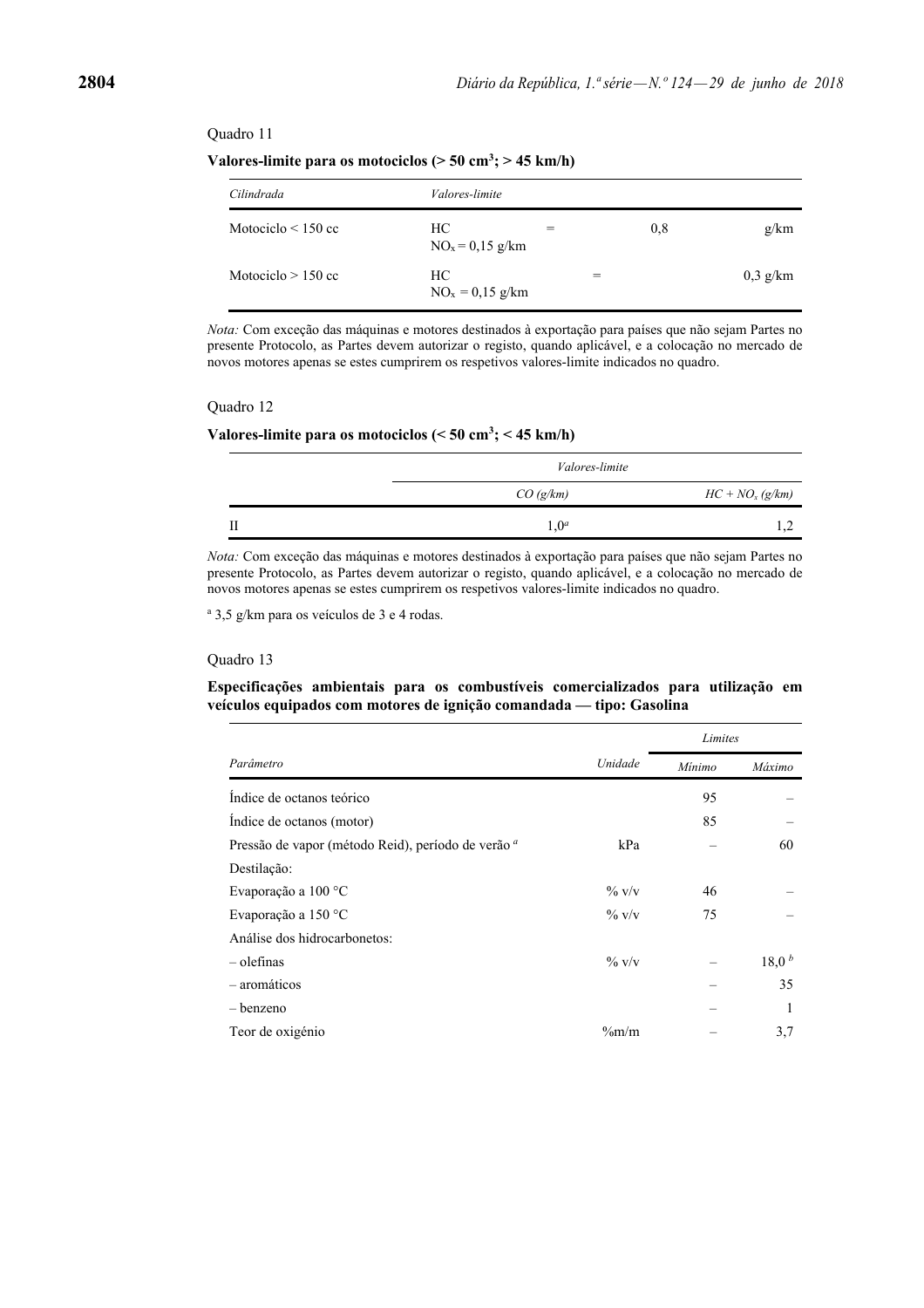|                                                                                  |          | Limites |        |
|----------------------------------------------------------------------------------|----------|---------|--------|
| Parâmetro                                                                        | Unidade  | Mínimo  | Máximo |
| Compostos oxigenados:                                                            |          |         |        |
| - Metanol (devem ser adicionados agentes estabilizadores)                        | $\%$ v/v |         | 3      |
| necessário<br>adicionar<br>(pode<br>agentes<br>Etanol<br>ser<br>estabilizadores) | $\%$ v/v |         | 10     |
| $-$ Álcool isopropílico                                                          | $\%$ v/v |         | 12     |
| $-$ Álcool <i>terbutilico</i>                                                    | $\%$ V/V |         | 15     |
| $-$ Álcool isobutílico                                                           | $\%$ v/v |         | 15     |
| - Eteres com 5 ou mais átomos de carbono por molécula                            | $\%$ v/v |         | 22     |
| Outros compostos oxigenados $\epsilon$                                           | $\%$ V/V |         | 15     |
| Teor de enxofre                                                                  | mg/kg    |         | 10     |

*<sup>a</sup>* O período de verão começa, no máximo, a 1 de maio e não termina antes de 30 de setembro. Nas Partes com condições árticas, o período de verão terá início, o mais tardar, a 1 de junho e não terminará antes de 31 de agosto; a pressão de vapor (método Reid) será limitada a 70 kPa.

*b* Exceto para a gasolina normal sem chumbo (com um número mínimo de octanas motor (MOM) de 81 e um número mínimo de octanas teórico (RON) de 91), para a qual o teor máximo de olefinas é de 21% (v/v). Estes limites não devem obstar à introdução no mercado de uma Parte de outra gasolina sem chumbo com um número de octanas inferior ao referido.

*<sup>c</sup>* Outros monoálcoois cujo ponto de destilação final não seja superior ao ponto de destilação final determinado nas especificações nacionais ou, caso estas não existam, nas especificações industriais dos combustíveis para motores.

#### Quadro 14

**Especificações ambientais para os combustíveis comercializados para utilização em veículos equipados com motores de ignição por compressão — tipo: Gasóleo**

|                                         |                   | Limites |        |  |
|-----------------------------------------|-------------------|---------|--------|--|
| Parâmetro                               | Unidade           | Mínimo  | Máximo |  |
| Indice de cetano                        |                   | 51      |        |  |
| Densidade a 15.º C                      | kg/m <sup>3</sup> |         | 845    |  |
| Ponto de destilação: 95%                | $\circ$ C         |         | 360    |  |
| Hidrocarbonetos aromáticos policíclicos | $\%$ m/m          |         | 8      |  |
| Teor de enxofre                         | mg/kg             |         | 10     |  |

# **B. Canadá**

12. Os valores-limite para o controlo das emissões de combustíveis e fontes móveis serão determinados, se necessário, tendo em conta as informações sobre tecnologias de controlo disponíveis, os valores-limite aplicados em outras jurisdições, e os seguintes documentos:

 a) Regulamentação em Matéria de Emissões de Gases com Efeito de Estufa de Automóveis de Passageiros e Veículos Comerciais ligeiros, SOR/2010–201;

 b) Regulamentação em Matéria de Emissões de Motores com Ignição Comandada de Embarcações e Veículos de Recreio Fora de Estrada, SOR/2011–10;

c) Regulamentação em Matéria de Combustíveis Renováveis, SOR/2010–189;

 d) Regulamentos para a Prevenção da Poluição por Navios e Produtos Químicos Perigosos, SOR/2007–86;

 e) Regulamentação em Matéria de Emissões de Motores de Ignição por Compressão Não Rodoviários, SOR/2005–32;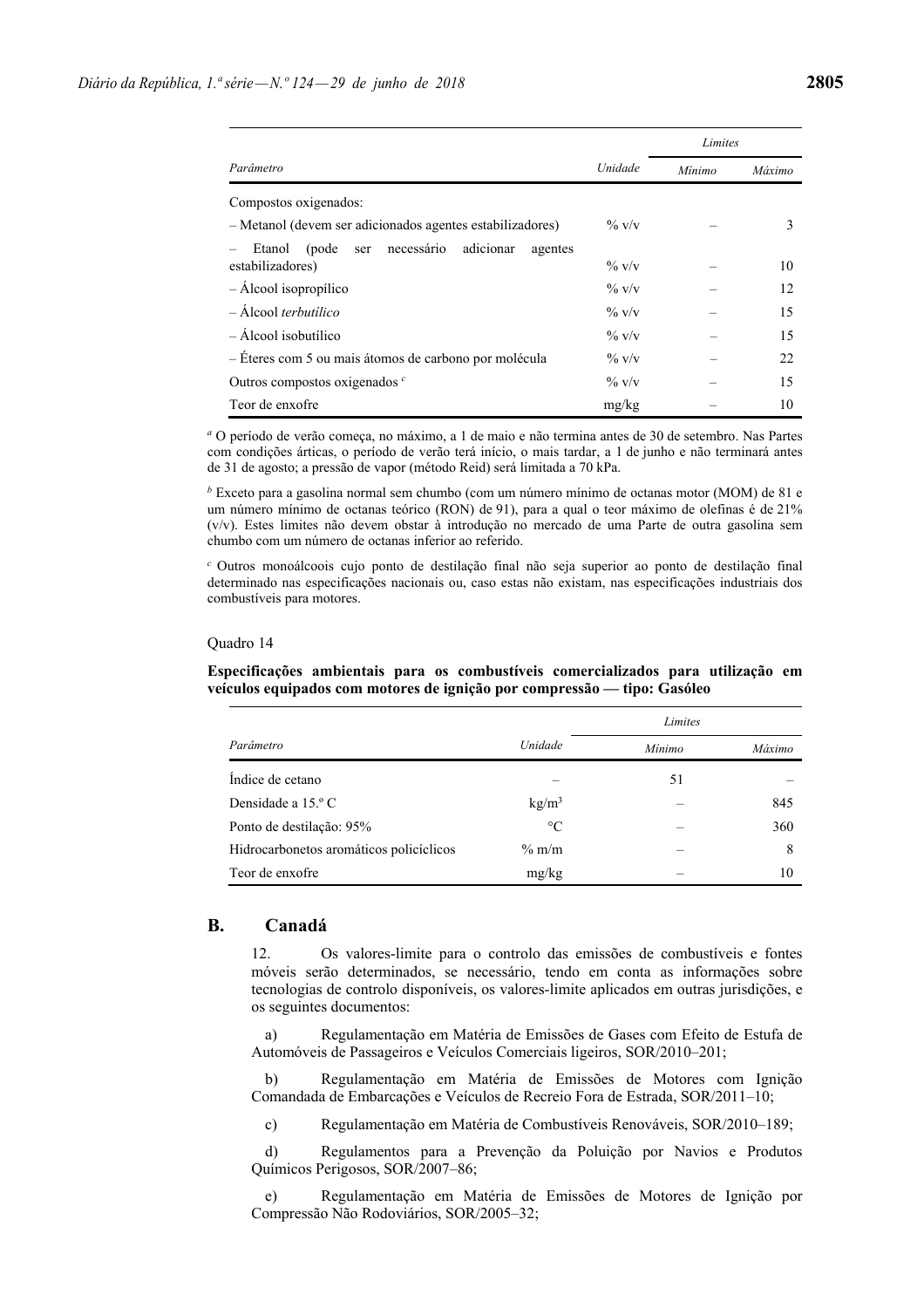f) Regulamentação em Matéria de Emissões de Veículos Rodoviários e seus Motores, SOR/2003-2;

 g) Regulamentação em Matéria de Emissões de Pequenos Motores de Ignição Comandada Não Rodoviários, SOR/2003-355;

 h) Regulamentação sobre Enxofre nos Combustíveis para Motores Diesel, SOR/2002–254;

 i) Regulamento sobre o débito de distribuição de gasolina e suas misturas SOR/2000–43;

j) Regulamentação sobre Enxofre na Gasolina, SOR/99–236;

k) Regulamentação sobre Benzeno na Gasolina, SOR/97–493;

l) Regulamentação sobre Gasolina, SOR/90–247;

 m) Regulamento Federal sobre o Tratamento e a Destruição dos PCB por meio de Unidades Móveis, SOR/90–5;

 n) Código de Boas Práticas Ambientais para os Sistemas de tanques de Armazenagem à Superfície e Subterrâneos que contêm Petróleo e Produtos Petrolíferos;

o) Normas Canadianas para o Benzeno, Fase 2;

 p) Orientações Ambientais para o Controlo das Emissões de COV de Depósitos Não Subterrâneos. PN 1180;

 q) Código de Boas Práticas Ambientais para a Recuperação de Vapores em Redes de Distribuição de Gasolina. PN 1057;

 r) Código de Boas Práticas Ambientais para os Programas de Inspeção e Manutenção das Emissões de Veículos Comerciais Ligeiros — 2.ª edição. PN 1293;

 s) Ações Iniciais Conjuntas para a Redução das Emissões de Poluentes que Contribuem para a Formação de Partículas em Suspensão e de Ozono Troposférico; e

 t) Orientações em Matéria de Funcionamento e de Emissões de Instalações de Incineração de Resíduos Sólidos Urbanos. PN 1085;

# **C. Estados Unidos da América**

13. Execução de um programa de controlo das emissões de fontes móveis para veículos ligeiros, veículos ligeiros de mercadorias, camiões pesados e combustíveis na medida exigida pelas secções 202 (a), 202 (g) e 202 (h) do *Clean Air Act*, aplicado através de:

a) Registo de combustíveis e aditivos para combustíveis — *40 C.F.R Part 79*;

 b) Regulamentação aplicável aos combustíveis e aditivos para combustíveis — *40 C.F.R Part 80*; nomeadamente: *Subpart A* — Disposições gerais; *Subpart B* — Controlos e proibições; *Subpart D* — Gasolina reformulada; *Subpart H* — Normas em matéria de teor de enxofre da gasolina; *Subpart I* — Combustíveis para veículos com motores diesel; veículos não rodoviários, locomotivas e navios; combustíveis navais ECA; *Subpart L* benzeno na gasolina; e

 c) Controlo das emissões dos veículos e motores, novos e em uso, em circulação nos grandes eixos rodoviários — *40 C.F.R Part 85* e *Part 86*.

14. As normas aplicáveis a motores e veículos não rodoviários são especificadas nos documentos seguintes:

 a) Normas relativas ao teor de enxofre dos combustíveis para motores diesel de veículos não rodoviários — *40 C.F.R Part 80, Subpart I*;

b) Motores de aeronaves — *40 C.F.R Part 87*;

 c) Normas sobre emissões de escape de motores diesel não rodoviários — *Tier 2* e *3*; *40 C.F.R Part 89*;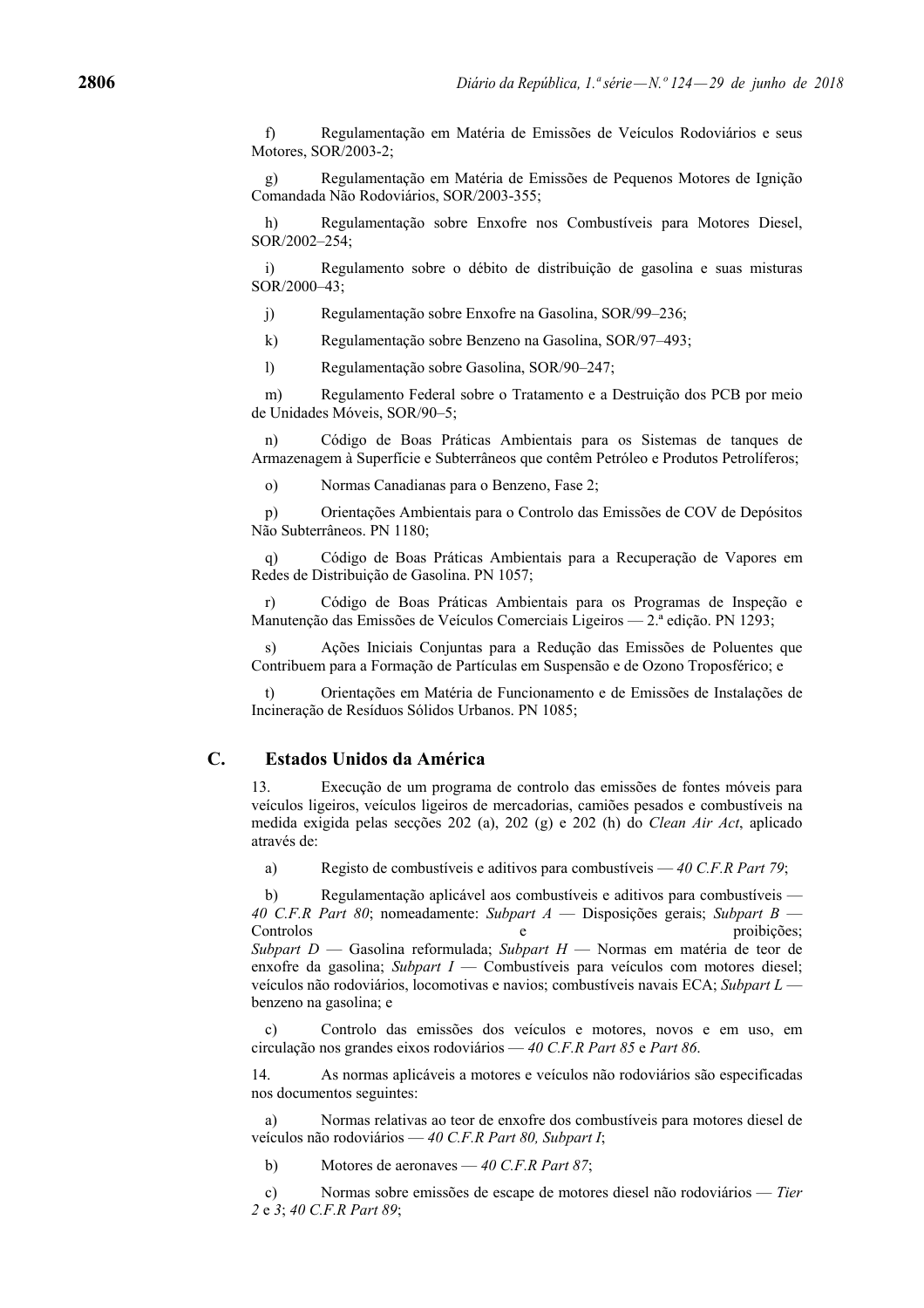d) Motores não rodoviários de ignição por compressão — *40 C.F.R Part 89* e *Part 1039*;

 e) Motores não rodoviários e navais de ignição comandada — *40 C.F.R Part 90, Part 91, Part 1045*, e *Part 1054*;

f) Locomotivas — *40 C.F.R Part 92* e *Part 1033*;

g) Motores navais de ignição por compressão — *40 C.F.R Part 94* e *Part 1042*;

 h) Novos motores não rodoviários de grandes dimensões, com ignição comandada — *40 C.F.R Part 1048*;

i) Motores e veículos de recreio — *40 C.F.R Part 1051*;

 j) Controlo das emissões por evaporação de equipamentos não rodoviários e fixos, novos e em uso — *40 C.F.R. Part 1060*;

k) Procedimentos de ensaio de motores — *40 C.F.R Part 1065*; e

 l) Disposições gerais de conformidade para programas não rodoviárias — *40 C.F.R Part 1068*.

# **V. Anexo IX**

1. É suprimido o último período do n.º 6.

- 2. É suprimido o último período do n.º 9.
- 3. É suprimida a nota 1.

# **W. Anexo X**

1. É aditado um anexo X com a seguinte redação:

#### **Anexo X**

# **Valores-limite de emissão de partículas em suspensão provenientes de fontes fixas**

1. A secção A é aplicável a todas as Partes, com exceção do Canadá e dos Estados Unidos da América; a secção B é aplicável ao Canadá e a secção C aos Estados Unidos da América.

# **A. Partes à exceção do Canadá e dos Estados Unidos da América**

2. Apenas na presente secção, os termos "poeiras" e "partículas totais em suspensão" designam a massa de partículas, de qualquer forma, estrutura ou densidade dispersas na fase gasosa nas condições do ponto de amostragem, que podem ser recolhidos por filtração, em determinadas condições, após a realização de uma amostragem representativa do gás a analisar, e que permanecem a montante do filtro e no filtro após secagem em determinadas condições.

3. Para efeitos da presente secção, entende-se por "valor-limite de emissão" (VLE) a quantidade de poeiras e/ou de partículas totais em suspensão contida nos efluentes gasosos de uma instalação, que não pode ser excedida. Salvo disposição em contrário, este valor-limite deve ser calculado em termos de massa de poluente por unidade de volume dos efluentes gasosos (expressa em mg/m<sup>3</sup>), às condições normais de temperatura e pressão para o gás seco (volume a 273,15 K, 101,3 kPa). No que respeita ao teor de oxigénio dos efluentes gasosos, são aplicáveis os valores apresentados nos quadros que se seguem, para cada categoria de fonte. Não é permitida a diluição com o fim de reduzir as concentrações de poluentes nos efluentes gasosos. Excluem-se o arranque, a paragem e a manutenção do equipamento.

4. As emissões serão sempre monitorizadas através de medições ou de cálculos com, pelo menos, a mesma precisão. O cumprimento dos valores-limite deve ser verificado através de medições em contínuo ou pontuais, homologações ou qualquer outro método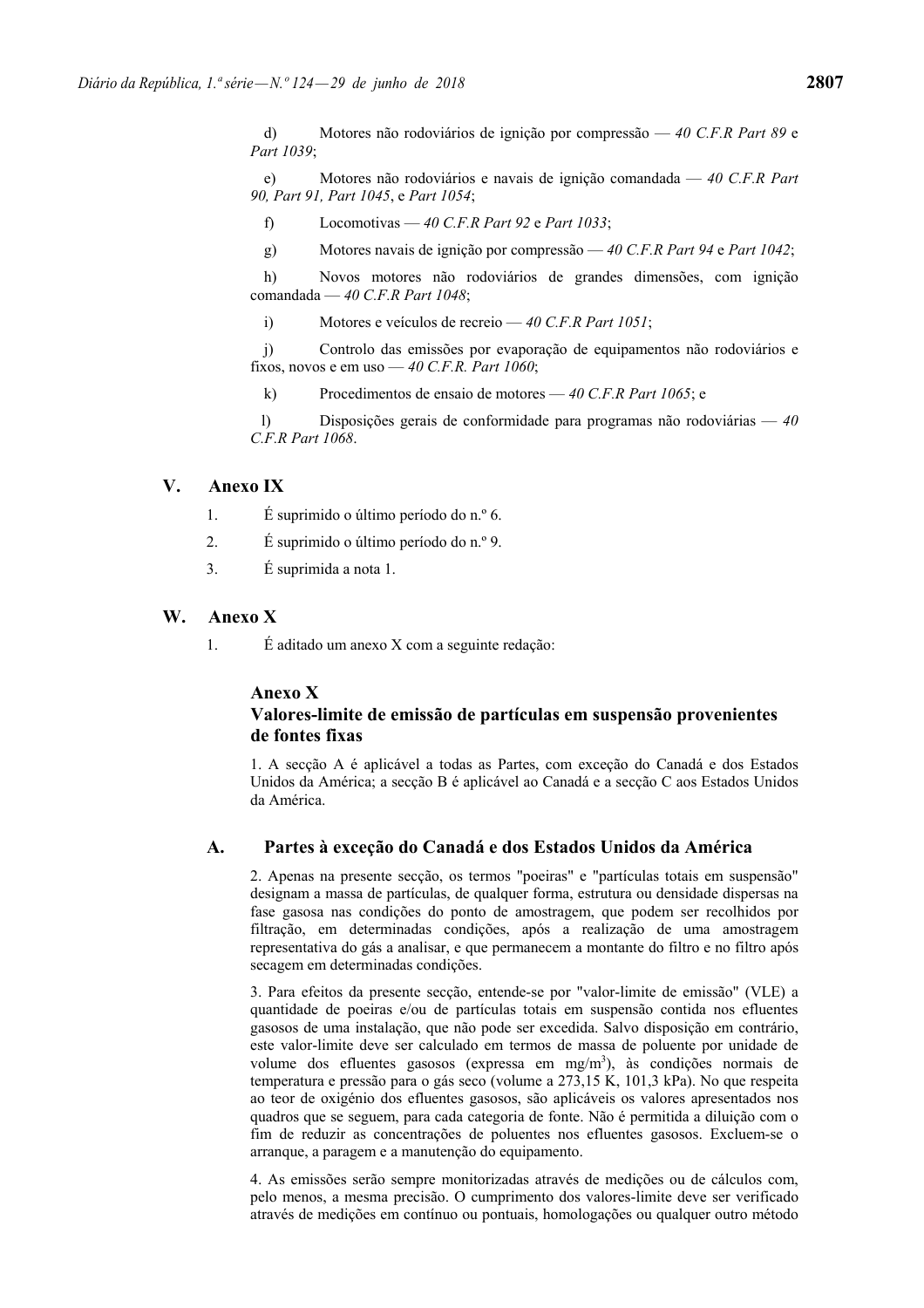tecnicamente pertinente, incluindo métodos de cálculo comprovados. No caso das medições em contínuo, considera-se que os VLE são cumpridos se a média mensal validada das emissões não exceder os valores-limite. No caso das medições pontuais ou de outros processos de determinação ou de cálculo adequados, considera-se que os VLE são cumpridos se o valor médio calculado com base num número adequado de medições em condições representativas não exceder a norma de emissões. A imprecisão dos métodos de medição pode ser tida em conta para efeitos de verificação.

5. A monitorização das substâncias poluentes relevantes e as determinações dos parâmetros dos processos, bem como da garantia de qualidade dos sistemas de medição automáticos e das medições de referência utilizados para calibrar esses sistemas, deve ser realizada de acordo com as normas CEN. Se não existirem normas CEN, aplicar-se- -ão as normas ISO, ou as normas nacionais ou internacionais que garantam dados de qualidade científica equivalente.

6. Disposições especiais para as instalações de combustão referidas no n.º 7:

 a) Uma Parte pode conceder derrogações à obrigação de cumprir os VLE previstos no n.º 7, nos seguintes casos:

 i) Instalações de combustão que utilizem normalmente um combustível gasoso e que tenham de recorrer, a título excecional, a outros combustíveis, devido a uma interrupção súbita no abastecimento de gás e que, por esse motivo, necessitem de ser equipados com um sistema de tratamento de efluentes gasosos;

 ii) Instalações de combustão existentes que não funcionem mais de 17 500 horas entre 1 de janeiro de 2016 e 31 de dezembro de 2023.

 b) Se uma instalação de combustão for ampliada em pelo menos 50 MWth, o VLE especificado no n.º 7 para novas instalações é aplicável à parte ampliada pela alteração. O VLE é calculado como média ponderada em função da potência térmica real, tanto no que respeita à parte existente como à nova parte da instalação;

 c) As Partes devem assegurar o estabelecimento de disposições respeitantes aos procedimentos em caso de mau funcionamento ou avaria do sistema de redução das emissões.

 d) No caso das instalações de combustão multi-fuel que utilizem simultaneamente dois ou mais combustíveis, o VLE deve ser determinado como a média ponderada dos VLE de cada um dos combustíveis, com base na potência térmica fornecida por cada combustível.

7. Instalações de combustão com potência térmica nominal superior a 50 MWth:6

#### Quadro 1

**Valores-limite para as emissões de poeiras provenientes de instalações de combustão***<sup>a</sup>*

| Tipo de<br>combustivel  | Potência térmica<br>(MWth) | <i>VLE para as poeiras (mg/m<sup>3)b</sup></i>                                                       |
|-------------------------|----------------------------|------------------------------------------------------------------------------------------------------|
| Combustíveis<br>sólidos | $50 - 100$                 | Novas instalações:<br>20 (hulha, linhite e outros combustíveis sólidos)<br>20 (biomassa, turfa)      |
|                         |                            | Instalações existentes:<br>30 (hulha, linhite e outros combustíveis sólidos)<br>30 (biomassa, turfa) |
|                         | $100 - 300$                | Novas instalações:<br>20 (hulha, linhite e outros combustíveis sólidos)<br>20 (biomassa, turfa)      |

<sup>6</sup>

A potência térmica nominal da instalação de combustão é calculada como a soma da contribuição de todas as unidades ligadas a uma chaminé comum. As unidades com potência térmica inferior a 15 MWth não devem ser tidas em conta no cálculo da potência térmica nominal total.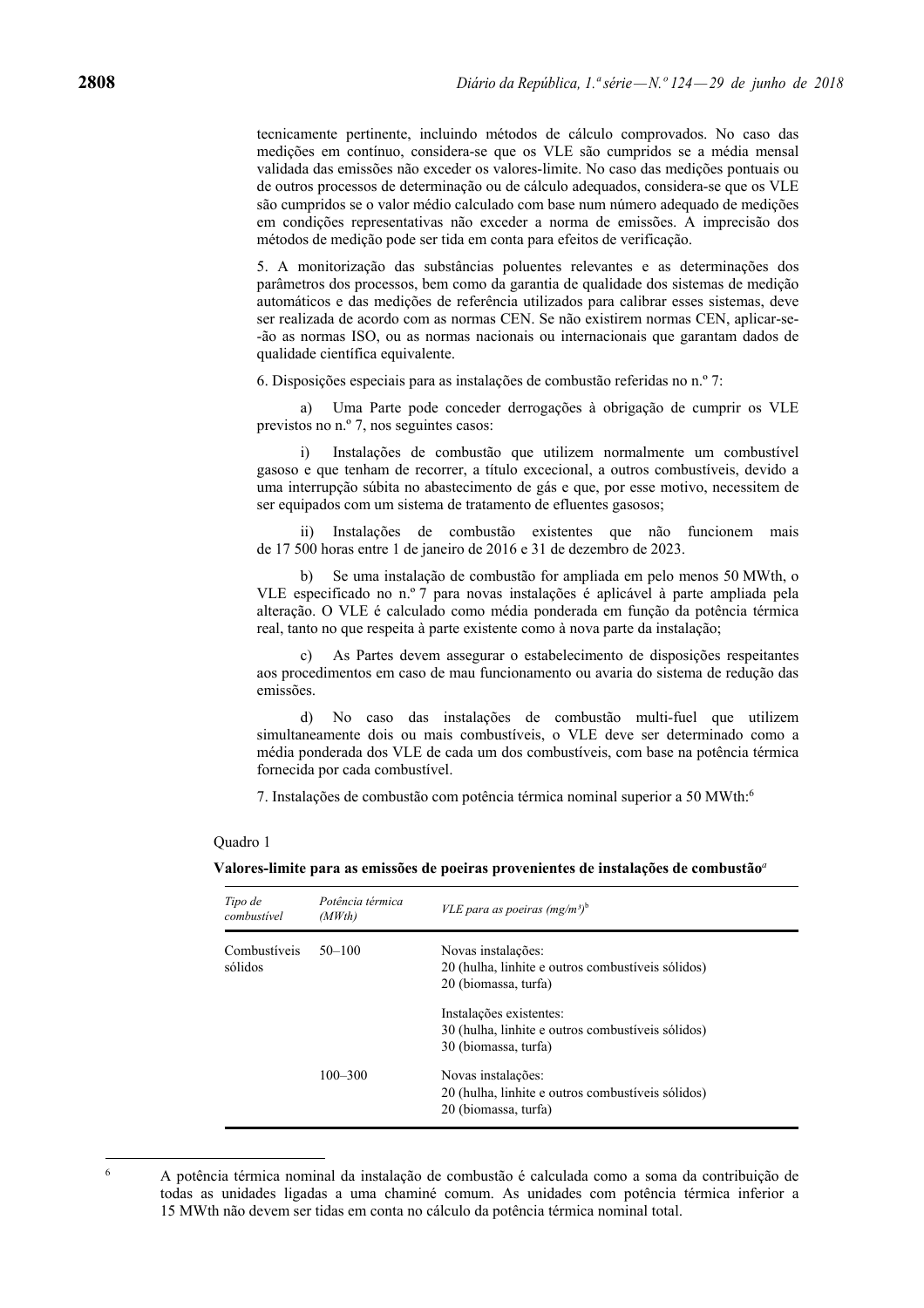| Tipo de<br>combustível   | Potência térmica<br>(MWth) | <i>VLE para as poeiras (mg/m<sup>3)b</sup></i>                                                                                                                                                                                              |
|--------------------------|----------------------------|---------------------------------------------------------------------------------------------------------------------------------------------------------------------------------------------------------------------------------------------|
|                          |                            | Instalações existentes:<br>25 (hulha, linhite e outros combustíveis sólidos)<br>20 (biomassa, turfa)                                                                                                                                        |
|                          | >300                       | Novas instalações:<br>10 (hulha, linhite e outros combustíveis sólidos)<br>20 (biomassa, turfa)                                                                                                                                             |
|                          |                            | Instalações existentes:<br>20 (hulha, linhite e outros combustíveis sólidos)<br>20 (biomassa, turfa)                                                                                                                                        |
| Combustíveis<br>líquidos | 50-100                     | Novas instalações:<br>20                                                                                                                                                                                                                    |
|                          |                            | Instalações existentes:<br>30 (caso geral)<br>50 (caso da queima, em refinarias, de resíduos de destilação e<br>conversão provenientes de processos de refinação de petróleo<br>em bruto, para consumo próprio em instalações de combustão) |
| Combustíveis<br>líquidos | $100 - 300$                | Novas instalações:<br>20                                                                                                                                                                                                                    |
|                          |                            | Instalações existentes:<br>25 (caso geral)<br>50 (caso da queima, em refinarias, de resíduos de destilação e<br>conversão provenientes de processos de refinação de petróleo<br>em bruto, para consumo próprio em instalações de combustão) |
|                          | >300                       | Novas instalações:<br>10                                                                                                                                                                                                                    |
|                          |                            | Instalações existentes:<br>20 (caso geral)<br>50 (caso da queima, em refinarias, de resíduos de destilação e<br>conversão provenientes de processos de refinação de petróleo<br>em bruto, para consumo próprio em instalações de combustão) |
| Gás natural              | > 50                       | 5                                                                                                                                                                                                                                           |
| Outros gases             | > 50                       | 10<br>30 (caso dos gases produzidos pela indústria siderúrgica que<br>possam ser utilizados noutras instalações)                                                                                                                            |

*<sup>a</sup>* Os VLE não são aplicáveis,em particular , a:

- Instalações onde os produtos da combustão sejam utilizados para aquecimento direto, secagem ou qualquer outro tratamento de objetos ou materiais;
- Instalações de pós-combustão que tenham por objetivo o tratamento de efluentes gasosos por combustão e não sejam exploradas como instalações de combustão independentes;
- Equipamentos de regeneração de catalisadores de fracionamento catalítico;
- Equipamentos para a conversão de sulfureto de hidrogénio em enxofre;
- Reatores utilizados na indústria química;
- Fornos acionados a coque;
- Aquecedores de ar de altos-fornos;
- Caldeiras de recuperação existentes em instalações de produção de pasta de papel;
- Incineradores de resíduos; e
- Instalações que funcionem com motores diesel, a gasolina ou a gás, ou com turbinas de combustão, independentemente do combustível utilizado.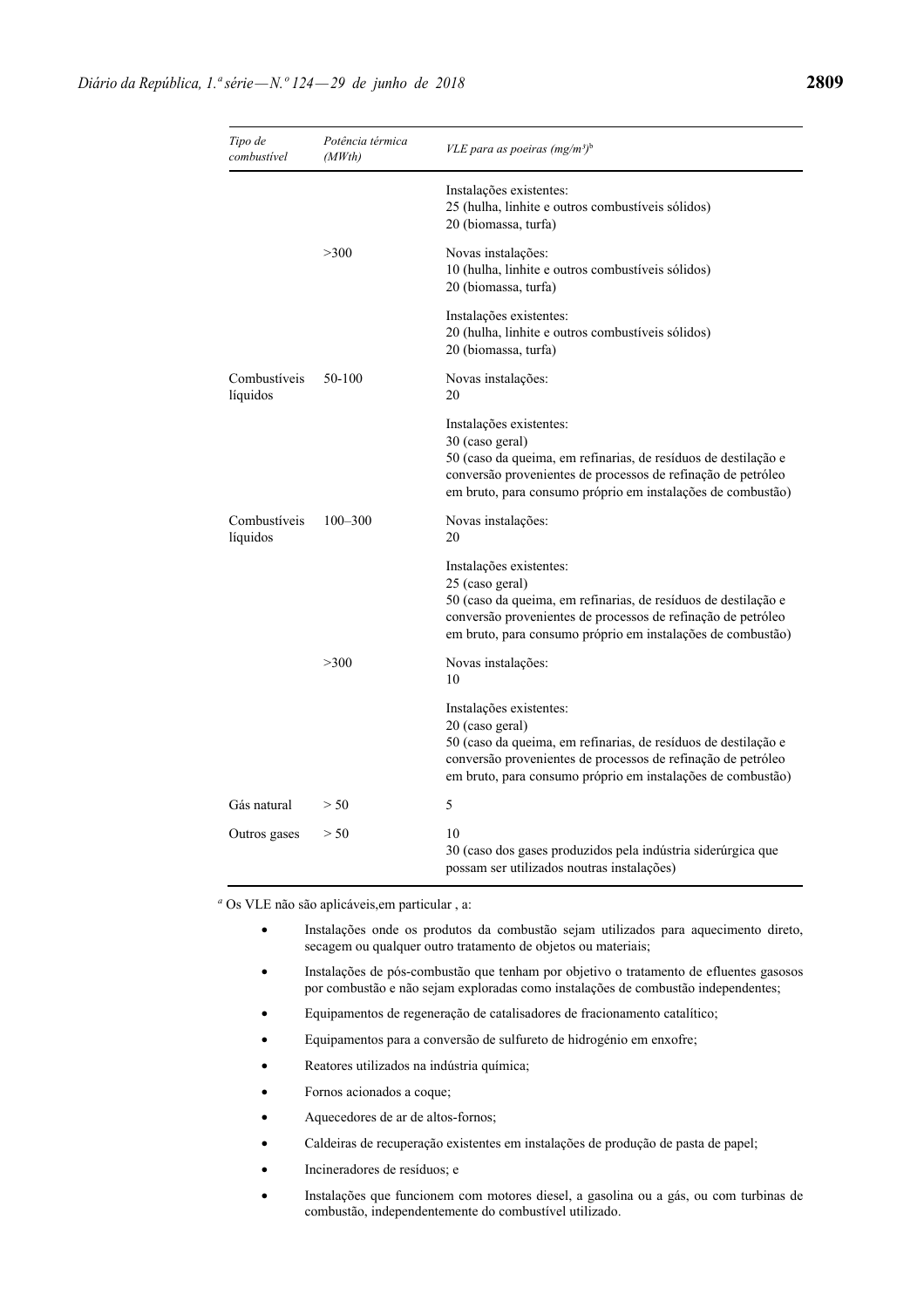*b* O teor de referência de O2 é de 6 % para os combustíveis sólidos e 3 % para os combustíveis líquidos e gasosos.

8. Refinarias de óleos minerais e de gás:

#### Quadro 2

**Valores-limite para as emissões de poeiras provenientes de refinarias de óleos minerais e de gás** 

| <i>Fonte de emissão</i> | <i>VLE para as poeiras (mg/m<sup>3</sup>)</i> |
|-------------------------|-----------------------------------------------|
| Regeneradores FCC       |                                               |

9. Produção de clínquer:

#### Quadro 3

#### **Valores-limite para as emissões de poeiras resultantes da produção de cimento**

|                                                                                     |  | <i>VLE para as poeiras (mg/m<sup>3</sup>)</i> |
|-------------------------------------------------------------------------------------|--|-----------------------------------------------|
| Instalações de produção de cimento, fornos, moinhos e<br>refrigeradores de clínquer |  |                                               |

*<sup>a</sup>* Instalações de produção de clínquer em fornos rotativos com capacidade >500 Mg/dia ou em outros fornos com capacidade >50 Mg/dia. O teor de oxigénio de referência é de 10 %.

10. Produção de cal:

# Quadro 4

# **Valores-limite para as emissões de poeiras resultantes da produção de cal**

|                              | <i>VLE para as poeiras (mg/m<sup>3</sup>)</i> |
|------------------------------|-----------------------------------------------|
| Aquecimento de fornos de cal | 20 <sup>t</sup>                               |

*<sup>a</sup>* Instalações de produção de cal com capacidade não inferior a 50 Mg/dia. Inclui os fornos de cal integrados noutros processos industriais, com exceção da indústria da pasta de papel (ver quadro 9). O teor de oxigénio de referência é de 11 %.

<sup>*b*</sup> Se a resistividade das poeiras for elevada, o VLE pode ser superior (até 30 mg/m<sup>3</sup>).

11. Produção e transformação de metais:

#### Quadro 5

**Valores-limite para as emissões de poeiras resultantes da produção primária de ferro e aço** 

| Atividade e limiar de capacidade                   | <i>VLE para as poeiras (mg/m<sup>3</sup>)</i>                   |
|----------------------------------------------------|-----------------------------------------------------------------|
| Instalações de sinterização                        | 50                                                              |
| Instalações de peletização                         | 20 (trituração, moagem e secagem)<br>15 (todas as outras fases) |
| Altos-fornos: Aquecedores de ar<br>$(>2.5$ t/hora) | 10                                                              |
| Convertidor de oxigénio e vazamento 30             |                                                                 |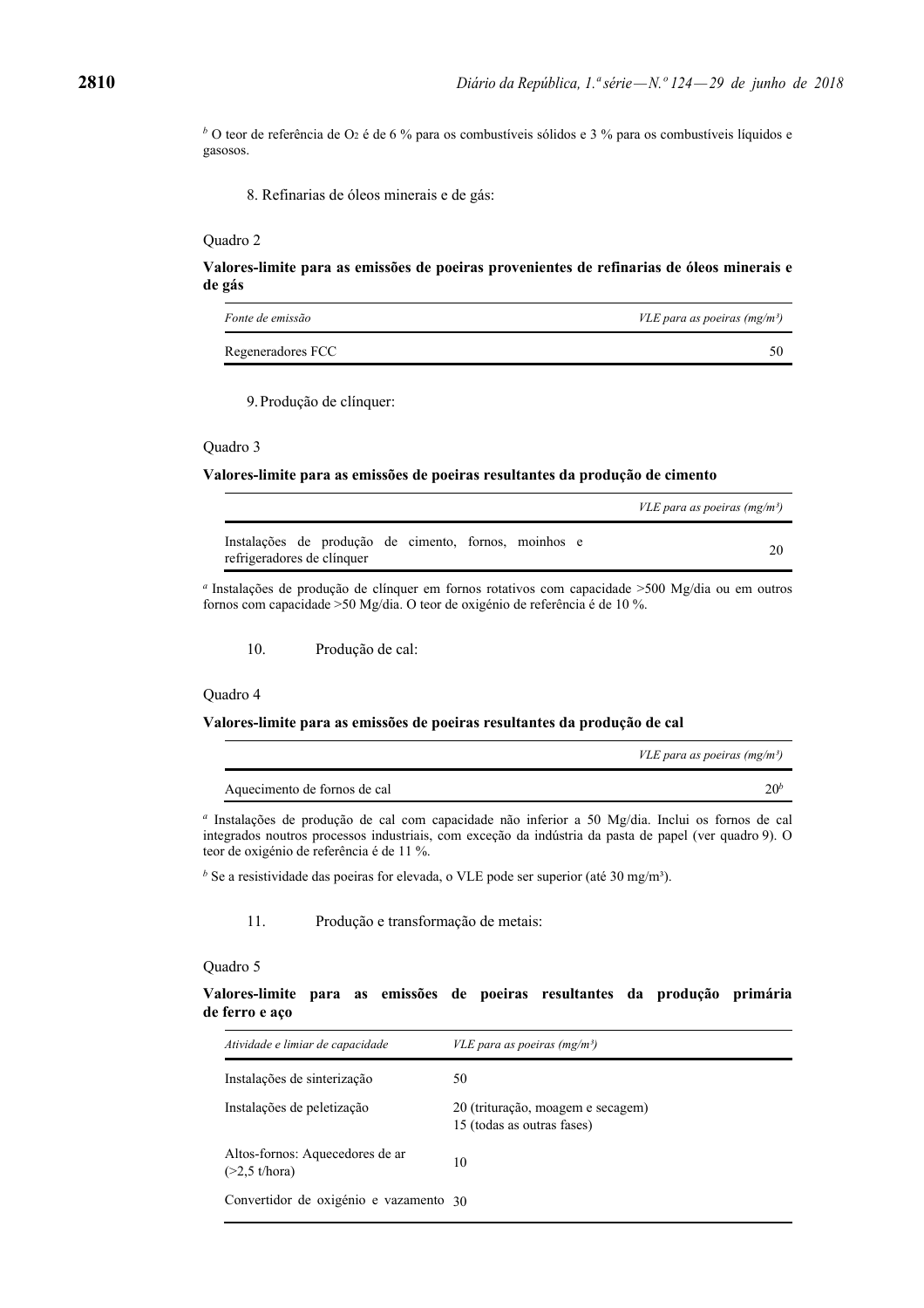| Atividade e limiar de capacidade                                                                                     | <i>VLE para as poeiras (mg/m<sup>3</sup>)</i>        |
|----------------------------------------------------------------------------------------------------------------------|------------------------------------------------------|
| (>2.5 t/hora)                                                                                                        |                                                      |
| Produção e fundição em fornos de arco<br>elétrico<br>$(\sim \cap \mathcal{L}$ $\perp$ / $\perp$ $\sim$ $\sim$ $\sim$ | 15 (instalações existentes)<br>5 (novas instalações) |

(>2,5 t/hora)

#### **Valores-limite para as emissões de poeiras provenientes de fundições de ferro**

| Atividade e limiar de capacidade                                  | <i>VLE para as poeiras (mg/m<sup>3</sup>)</i>                                                 |
|-------------------------------------------------------------------|-----------------------------------------------------------------------------------------------|
| Fundições de ferro $(>20 \text{ t/dia})$ :                        | 20                                                                                            |
| todos os tipos de fornos (forno de cuba, de<br>indução, rotativo) |                                                                                               |
| todos os tipos de fundição (em molde<br>perdido ou permanente)    |                                                                                               |
| Laminagem a quente e a frio                                       | 20<br>50 se não puder ser utilizado um filtro de<br>mangas devido à presença de fumos húmidos |

# Quadro 7

**Valores-limite para as emissões de poeiras resultantes da produção e transformação de metais não-ferrosos** 

|                                      | VLE para as poeiras $(mg/m3)/dia$ |
|--------------------------------------|-----------------------------------|
| Transformação de metais não ferrosos |                                   |
|                                      |                                   |

12. Produção de vidro:

#### Quadro 8

# **Valores-limite para as emissões de poeiras resultantes da produção de vidro**

|                        | <i>VLE para as poeiras (mg/m<sup>3</sup>)</i> |
|------------------------|-----------------------------------------------|
| Novas instalações      |                                               |
| Instalações existentes |                                               |

*<sup>a</sup>* Instalações de produção de vidro ou fibras de vidro com capacidade não inferior a 20 Mg/dia. As concentrações referem-se a efluentes gasosos secos com um teor volúmico de oxigénio de 8 % (fusão contínua) e 13 % (fusão descontínua).

13. Produção da pasta de papel:

## Quadro 9

# **Valores-limite para as emissões de poeiras resultantes da produção de pasta de papel**

|                   | VLE para as poeiras (mg/m <sup>3</sup> ) (médias anuais)                 |
|-------------------|--------------------------------------------------------------------------|
| Caldeira auxiliar | 40 (na queima de combustíveis líquidos com um teor de<br>oxigénio de 3%) |
|                   | 30 (na queima de combustíveis sólidos com um teor de                     |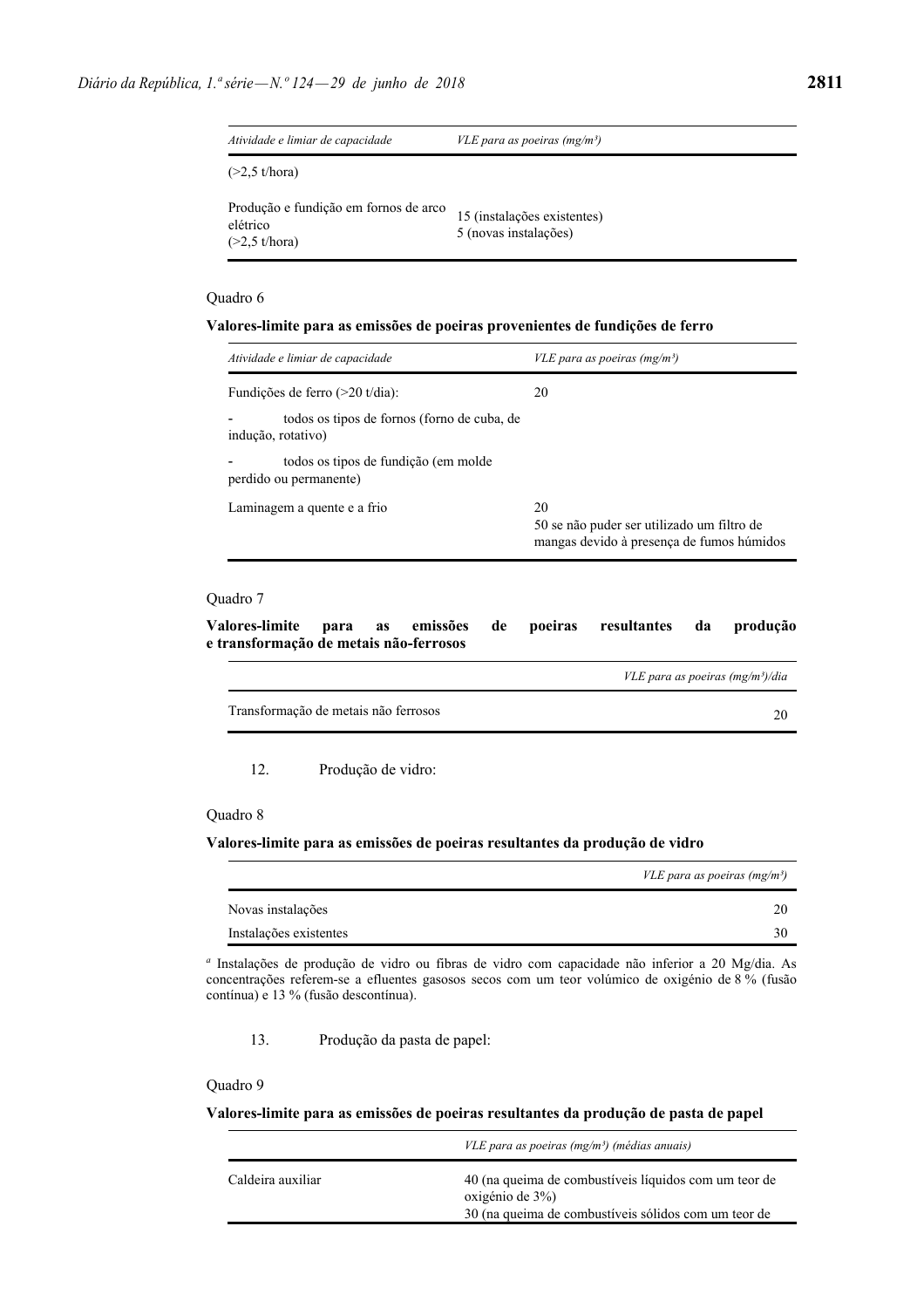|                                        | VLE para as poeiras (mg/m <sup>3</sup> ) (médias anuais) |  |
|----------------------------------------|----------------------------------------------------------|--|
|                                        | oxigénio de $6\%$                                        |  |
| Caldeira de recuperação e forno de cal | 50                                                       |  |

14. Incineração de resíduos:

#### Quadro 10

#### **Valores-limite para as emissões de poeiras resultantes da incineração de resíduos**

|                                                                 | <i>VLE para as poeiras (mg/m<sup>3</sup>)</i> |
|-----------------------------------------------------------------|-----------------------------------------------|
| Instalações de incineração de resíduos urbanos ( $>$ 3 Mg/hora) |                                               |
| Incineração de resíduos perigosos e resíduos hospitalares (>    |                                               |
| $1$ Mg/hora)                                                    |                                               |
|                                                                 |                                               |

*Nota*: Oxigénio de referência: base seca, 11 %.

15. Produção de dióxido de titânio:

#### Quadro 11

#### **Valores-limite para as emissões de poeiras decorrentes da produção de dióxido de titânio**

|                                                  | <i>VLE para as poeiras (mg/m<sup>3</sup>)</i> |
|--------------------------------------------------|-----------------------------------------------|
| Processo pela via dos sulfatos – emissões totais |                                               |
| Processo pela via dos cloretos – emissões totais |                                               |

*Nota*: Pode aplicar-se um VLE de 150 mg/m<sup>3</sup> às pequenas fontes de emissão numa instalação.

16. Instalações de combustão com potência térmica nominal < 50 MWth:

O presente ponto tem caráter de recomendação, descrevendo as medidas que podem ser aplicadas se as Partes as considerarem técnica e economicamente viáveis para o controlo das partículas em suspensão:

 a) Instalações domésticas de combustão com potência térmica nominal < 500 kWth:

 i) As emissões de novos fogões e caldeiras domésticas de combustão com potência térmica nominal < 500 kWth podem ser reduzidas mediante a aplicação de:

 aa) Normas para produtos, em conformidade com as normas CEN (por exemplo, EN 303–5) e normas equivalentes nos Estados Unidos e no Canadá. Os países que apliquem essas normas para produtos podem definir requisitos nacionais suplementares, tendo em conta, nomeadamente, a contribuição das emissões de compostos orgânicos condensáveis para a formação das partículas em suspensão no ar ambiente; ou

 bb) Rótulos ecológicos que estabeleçam critérios de desempenho geralmente mais estritos do que os requisitos mínimos de eficiência constantes das normas EN ou regulamentações nacionais aplicáveis aos produtos.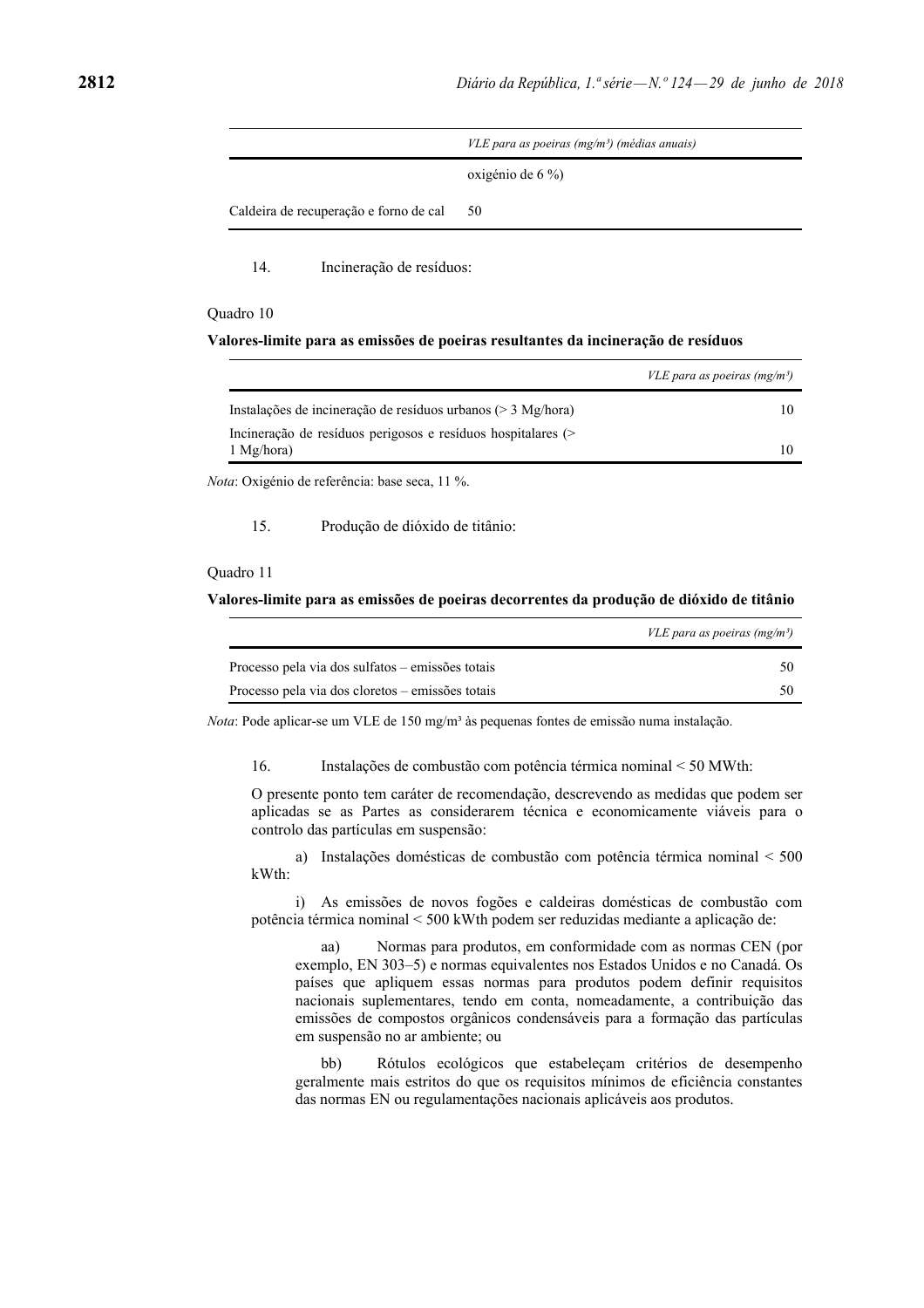**Valores-limite recomendados para as emissões de poeiras provenientes de novas instalações de combustão de combustíveis sólidos com potência térmica nominal < 500 kWth, a utilizar conjuntamente com as normas para produtos** 

|                                                                  | Poeiras (mg/m <sup>3</sup> ) |
|------------------------------------------------------------------|------------------------------|
| Lareiras e fogões abertos/fechados que utilizem madeira          | 75                           |
| Caldeiras a lenha (com tangues de armazenagem de calor)          | 40                           |
| Salamandras e caldeiras                                          | 50                           |
| Fogões e caldeiras que utilizem combustíveis sólidos diversos da |                              |
| madeira                                                          | 50                           |
| Instalações automáticas de combustão                             | 50                           |

*Nota:* O<sub>2</sub> (teor de referência): 13 %;

 ii) As emissões provenientes de fogões e caldeiras domésticas de combustão podem ser reduzidas por recurso às seguintes medidas primárias:

 aa) Estabelecimento de programas de informação e sensibilização do público sobre o seguinte:

- funcionamento adequado de fornos e caldeiras;
- utilização exclusiva de madeira não tratada;
- tratamento adequado da madeira para redução do teor de humidade.

 bb) Estabelecimento de um programa destinado a promover a substituição das caldeiras e fogões mais antigos por equipamentos modernos; ou

 cc) Estabelecimento de uma obrigação de substituir ou remodelar os dispositivos antigos.

 b) Instalações de combustão não-domésticas com potência térmica nominal de 100 kWth–1 MWth:

# Quadro 13

**Valores-limite recomendados para as emissões de poeiras provenientes de caldeiras e geradores de calor industriais com potência térmica nominal de 100 kwth-1 MWth** 

|                                      |                        | Poeiras (mg/m <sup>3</sup> ) |
|--------------------------------------|------------------------|------------------------------|
| Combustíveis sólidos 100–500 kWth    | Novas instalações      | 50                           |
|                                      | Instalações existentes | 150                          |
| Combustíveis sólidos 500 kWth–1 MWth | Novas instalações      | 50                           |
|                                      | Instalações existentes | 150                          |
|                                      |                        |                              |

*Nota:* O2 (teor de referência): madeira, outra biomassa sólida e turfa: 13 %; hulha, linhite e outros combustíveis sólidos: 6 %;

c) Instalações de combustão com potência térmica nominal > 1–50 MWth:

### Quadro 14

**Valores-limite recomendados para as emissões de poeiras provenientes de caldeiras e geradores de calor industriais com potência térmica nominal de 1 MWth–50 MWth** 

|                                   |                        | Poeiras (mg/m <sup>3</sup> ) |
|-----------------------------------|------------------------|------------------------------|
| Combustíveis sólidos $> 1-5$ MWth | Novas instalações      |                              |
|                                   | Instalações existentes |                              |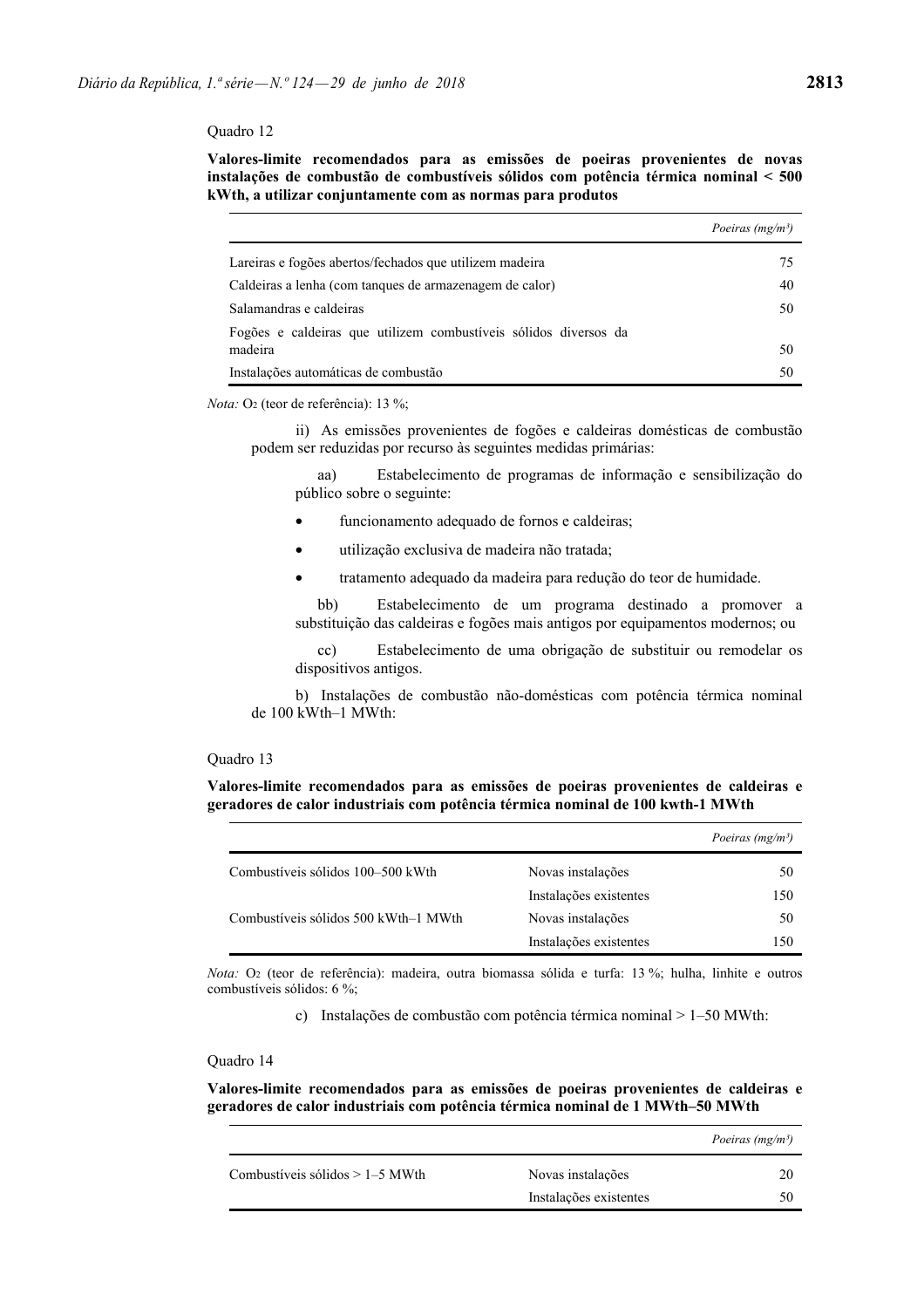|                                     |                        | Poeiras (mg/m <sup>3</sup> ) |
|-------------------------------------|------------------------|------------------------------|
| Combustíveis sólidos $> 5-50$ MWth  | Novas instalações      | 20                           |
|                                     | Instalações existentes | 30                           |
| Combustíveis líquidos $> 1-5$ MWth  | Novas instalações      | 20                           |
|                                     | Instalações existentes | 50                           |
| Combustíveis líquidos $> 5-50$ MWth | Novas instalações      | 20                           |
|                                     | Instalações existentes | 30                           |

*Nota:* O2 (teor de referência): madeira, outra biomassa sólida e turfa: 11 %; hulha, linhite e outros combustíveis sólidos: 6 %; combustíveis líquidos, incluindo biocombustíveis: 3 %;

# **B. Canadá**

17. Os valores-limite para o controlo das emissões de partículas em suspensão (PM) de fontes fixas serão determinados, se necessário, tendo em conta as informações sobre tecnologias de controlo disponíveis, valores-limite aplicados em outras jurisdições, e os documentos apresentados nas alíneas a) a h) infra: Os valores-limite podem ser expressos em PM ou TPM. Neste contexto, TPM designa quaisquer partículas em suspensão com diâmetro aerodinâmico inferior a 100 µm:

 a) Regulamento Relativo às Emissões das Fundições de Chumbo Secundárias, SOR/91-155;

 b) Código de Boas Práticas Ambientais para as Fundições e Refinarias de Metais de Base;

 c) Novas Orientações em Matéria de Emissões Provenientes de Fontes na Produção de Eletricidade de Origem Térmica;

 d) Código de Boas Práticas Ambientais para as Siderurgias Integradas (EPS 1/MM/7);

 e) Código de Boas Práticas Ambientais para as Siderurgias não Integradas (EPS 1/MM/8);

f) Orientações em Matéria de Emissões de Fornos de Cimenteiras. PN 1284;

 g) Ações Iniciais Conjuntas para a Redução das Emissões de Poluentes que Contribuem para a Formação de Partículas em Suspensão e de Ozono Troposférico; e

 h) Ensaio de Desempenho de Dispositivos de Aquecimento que utilizam Combustíveis Sólidos, *Canadian Standards Association*, B415. 1-10

# **C. Estados Unidos da América**

18. Os valores-limite para o controlo das emissões de PM de fontes fixas das seguintes categorias, bem como as fontes às quais se aplicam, são especificados nos seguintes documentos:

 a) Instalações siderúrgicas: Fornos de arco elétrico — *40 C.F.R. Part 60, Subpart AA* e *Subpart AAa*;

 b) Pequenas instalações de combustão de resíduos urbanos — *40 C.F.R. Part 60, Subpart AAAA*;

- c) Produção de pasta de papel *40 C.F.R. Part 60, Subpart BB*;
- d) Produção de vidro *40 C.F.R. Part 60, Subpart CC*;

 e) Centrais elétricas públicas com unidades de geração de vapor – *40 C.F.R. Part 60, Subpart D* e *Subpart Da*;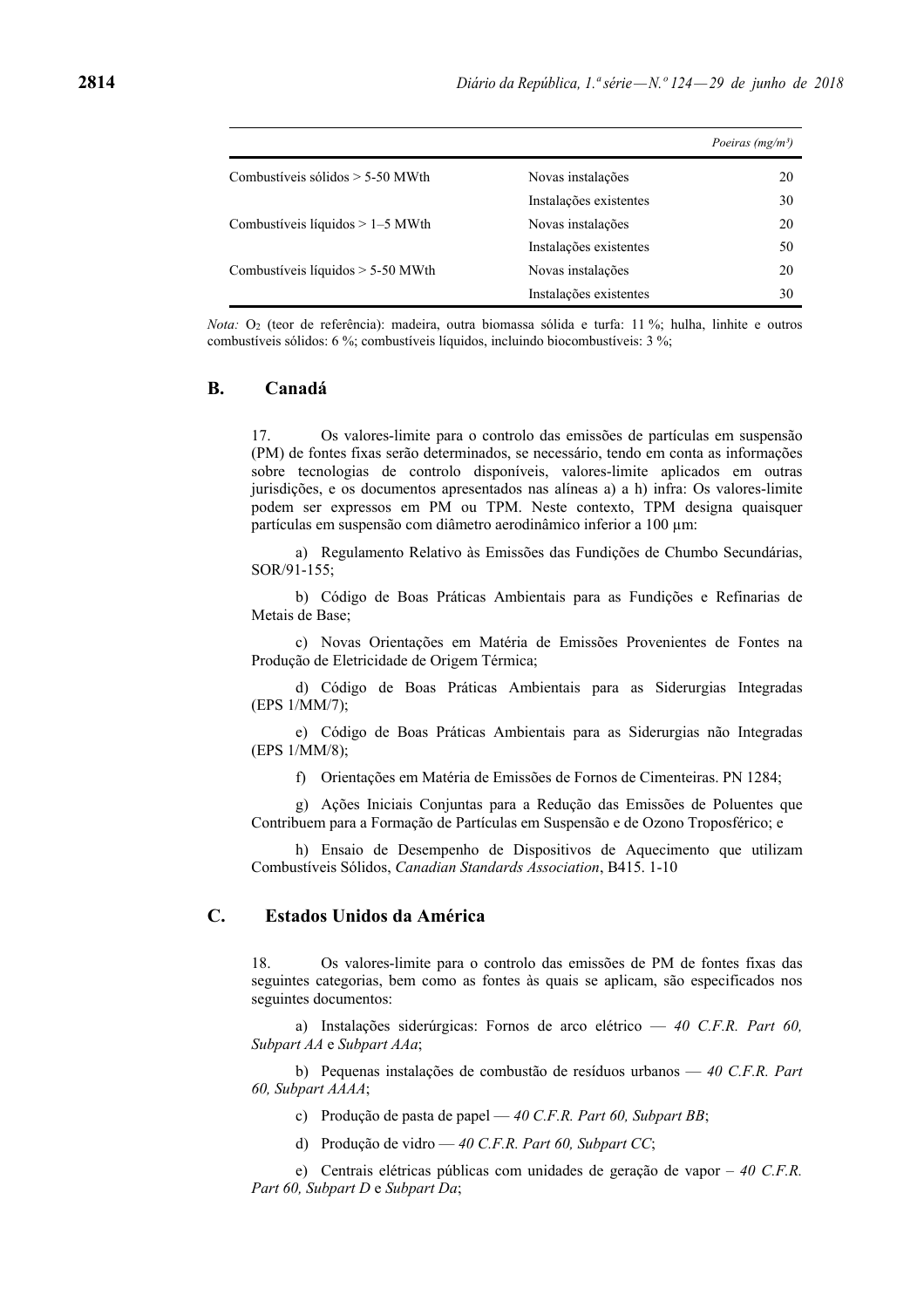f) Centrais industriais, comerciais ou institucionais com unidades de geração de vapor — *40 C.F.R. Part 60, Subpart Db* e *Subpart Dc*;

g) Elevadores de cereais — *40 C.F.R. Part 60, Subpart DD*;

 h) Instalações de combustão de resíduos urbanos — *40 C.F.R. Part 60, Subpart Ea* e *Subpart Eb*;

 i) Incineradoras de resíduos hospitalares, médicos e infecciosos — *40 C.F.R. Part 60, Subpart Ec*;

j) Produção de cimento Portland — *40 C.F.R. Part 60, Subpart F*;

k) Produção de cal — *40 C.F.R. Part 60, Subpart HH*;

l) Fabrico de misturas betuminosas a quente— *40 C.F.R. Part 60, Subpart I*;

 m) Motores de combustão interna fixos: Ignição por compressão — *40 C.F.R. Part 60, Subpart IIII*;

n) Refinarias de petróleo — *40 C.F.R. Part 60, Subpart J* e *Subpart Ja*;

o) Fundições de chumbo secundárias — *40 C.F.R. Part 60, Subpart L*;

p) Transformação de minérios metálicos — *40 C.F.R. Part 60, Subpart LL*;

q) Fundições de cobre e latão secundárias — *40 C.F.R. Part 60, Subpart M*;

r) Fornos industriais básicos a oxigénio — *40 C.F.R. Part 60, Subpart N*;

s) Instalações básicas de produção de aço — *40 C.F.R. Part 60, Subpart Na*;

t) Transformação de rochas fosfatadas — *40 C.F.R. Part 60, Subpart NN*;

 u) Incineração de lamas de estações de tratamento de águas residuais — *40 C.F.R. Part 60, Subpart O*;

 v) Instalações de transformação de minérios não-metálicos — *40 C.F.R. Part 60, Subpart OOO*;

w) Fundições de cobre primárias — *40 C.F.R. Part 60, Subpart P*;

x) Produção de sulfato de amónio — *40 C.F.R. Part 60, Subpart PP*;

y) Isolamento com fibras de lã de vidro — *40 C.F.R. Part 60, Subpart PPP*;

z) Fundições de zinco primárias — *40 C.F.R. Part 60, Subpart Q*;

aa) Fundições de chumbo primárias — *40 C.F.R. Part 60, Subpart R*;

bb) Instalações primárias de redução de alumínio — *40 C.F.R. Part 60, Subpart* 

*S*;

cc) Produção de adubos fosfatados — *40 C.F.R. Part 60, Subparts T, U, V, W, X*;

 dd) Transformação de asfalto e fabrico de coberturas asfaltadas— *40 C.F.R. Part 60, Subpart UU*;

 ee) Processos de calcinação e secagem nas indústrias extrativas — *40 C.F.R. Part 60, Subpart UUU*;

ff) Instalações de processamento de carvão — *40 C.F.R. Part 60, Subpart Y*;

gg) Instalações de produção de ligas de ferro— *40 C.F.R. Part 60, Subpart Z*;

 hh) Dispositivos domésticos de aquecimento a lenha — *40 C.F.R. Part 60, Subpart AAA*;

 ii) Pequenas instalações de combustão de resíduos urbanos (desde 30/11/1999) — *40 C.F.R. Part 60, Subpart AAAA*;

 jj) Pequenas instalações de combustão de resíduos urbanos (antes de 30/11/1999) — *40 C.F.R. Part 60, Subpart BBBB*;

 kk) Outras instalações de incineração de resíduos sólidos (desde 12/9/2004) — *40 C.F.R. Part 60, Subpart EEEE*;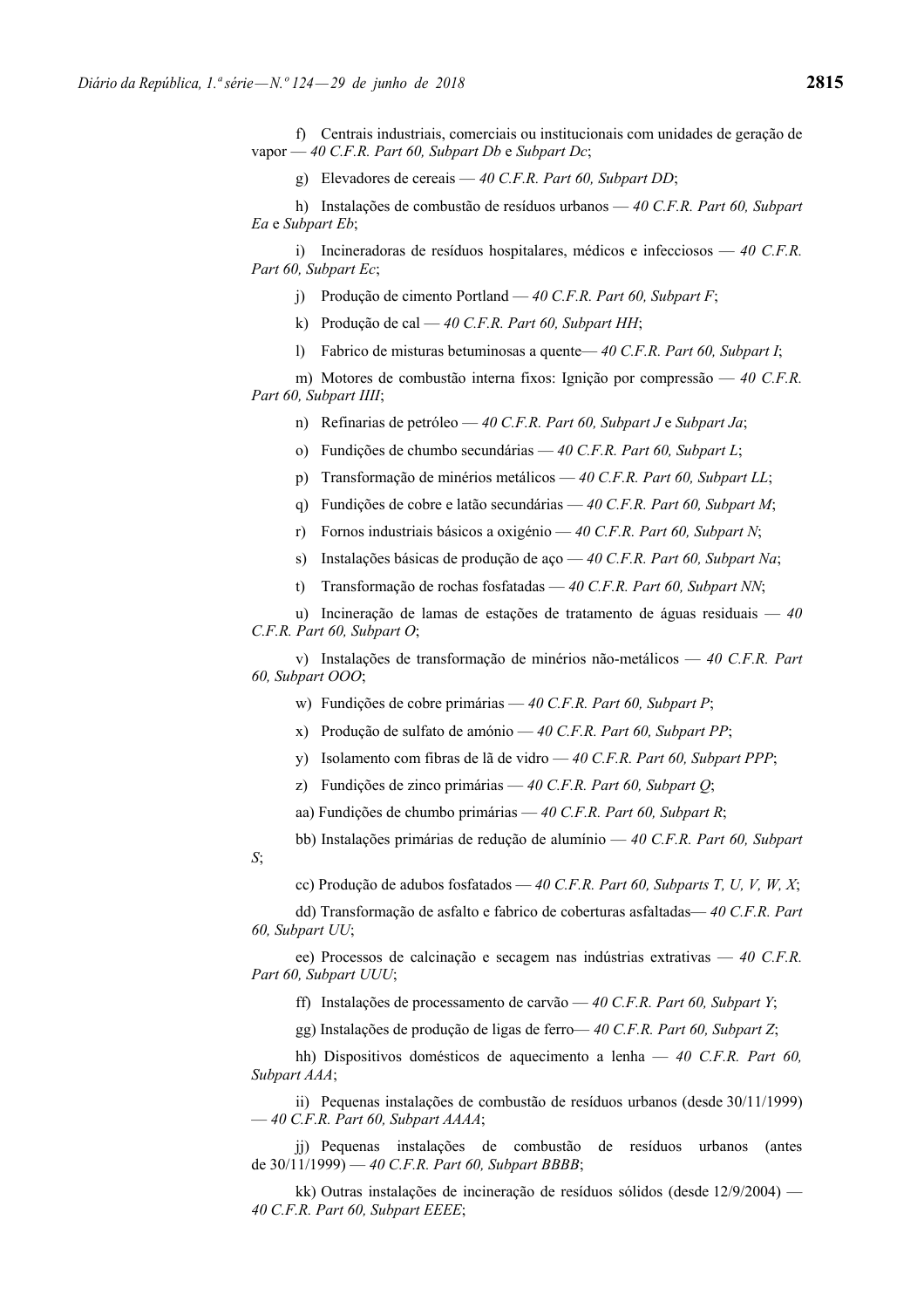ll) Outras instalações de incineração de resíduos sólidos (antes de 12/9/2004) — *40 C.F.R. Part 60, Subpart FFFF*;

 mm) Motores fixos de combustão interna com ignição por compressão — *40 C.F.R. Part 60, Subpart IIII*; e

 nn) Instalações de fabrico de baterias de chumbo/ácido — *40 C.F.R. Part 60, Subpart KK*;

19. Valores-limite para o controlo das emissões de partículas em suspensão objeto de normas nacionais de emissão de poluentes atmosféricos perigosos:

a) Fornos acionados a coque — *40 C.F.R. Part 63, Subpart L*;

 b) Cromagem por eletrodeposição (fontes principais e locais) – *40 C.F.R. Part 63, Subpart N*;

c) Fundições de chumbo secundárias — *40 C.F.R. Part 63, Subpart X*;

 d) Instalações de produção de ácido fosfórico — *40 C.F.R. Part 63, Subpart AA*;

 e) Instalações de produção de adubos fosfatados — *40 C.F.R. Part 63, Subpart BB*;

f) Fabrico de fitas magnéticas — *40 C.F.R. Part 63, Subpart EE*;

g) Fundições de alumínio primárias — *40 C.F.R. Part 63, Subpart LL*;

h) Pasta de papel II (combustão) — *40 C.F.R. Part 63, Subpart MM*;

i) Fabrico de lã mineral — *40 C.F.R. Part 63, Subpart DDD*;

 j) Instalações de combustão de resíduos perigosos — *40 C.F.R. Part 63, Subpart EEE*;

k) Fabrico de cimento Portland — *40 C.F.R. Part 63, Subpart LLL*;

l) Produção de fibras de lã de vidro — *40 C.F.R. Part 63, Subpart NNN*;

m) Fundições de cobre primárias — *40 C.F.R. Part 63, Subpart QQQ*;

n) Produção secundária de alumínio — *40 C.F.R. Part 63, Subpart RRR*;

o) Fundições de chumbo primárias — *40 C.F.R. Part 63, Subpart TTT*;

p) Refinarias de petróleo — *40 C.F.R. Part 63, Subpart UUU*;

q) Produção de ligas de ferro— *40 C.F.R. Part 63, Subpart XXX*;

r) Produção de cal — *40 C.F.R. Part 63, Subpart AAAA*;

 s) Fornos de coque: carregamento, têmpera e baterias de chaminés— *40 C.F.R. Part 63, Subpart CCCCC*;

t) Fundições de ferro e aço — *40 C.F.R. Part 63, Subpart EEEEE*;

u) Produção integrada de ferro e aço — *40 C.F.R. Part 63, Subpart FFFF*;

v) Refinarias de petróleo — *40 C.F.R. Part 63, Subpart GGGGG*;

 w) Produção de diversos revestimentos — *40 C.F.R. Part 63, Subpart HHHHH*;

 x) Transformação de asfalto e fabrico de coberturas — *40 C.F.R. Part 63, Subpart LLLLL*;

 y) Processamento de minério de ferro (taconite) — *40 C.F.R. Part 63, Subpart RRRRR*;

z) Fabrico de produtos refratários — *40 C.F.R. Part 63, Subpart SSSSS*;

aa) Fundições de magnésio primárias — *40 C.F.R. Part 63, Subpart TTTTT*;

 bb) Instalações de produção de aço em fornos de arco elétrico — *40 C.F.R. Part 63, Subpart YYYYY*;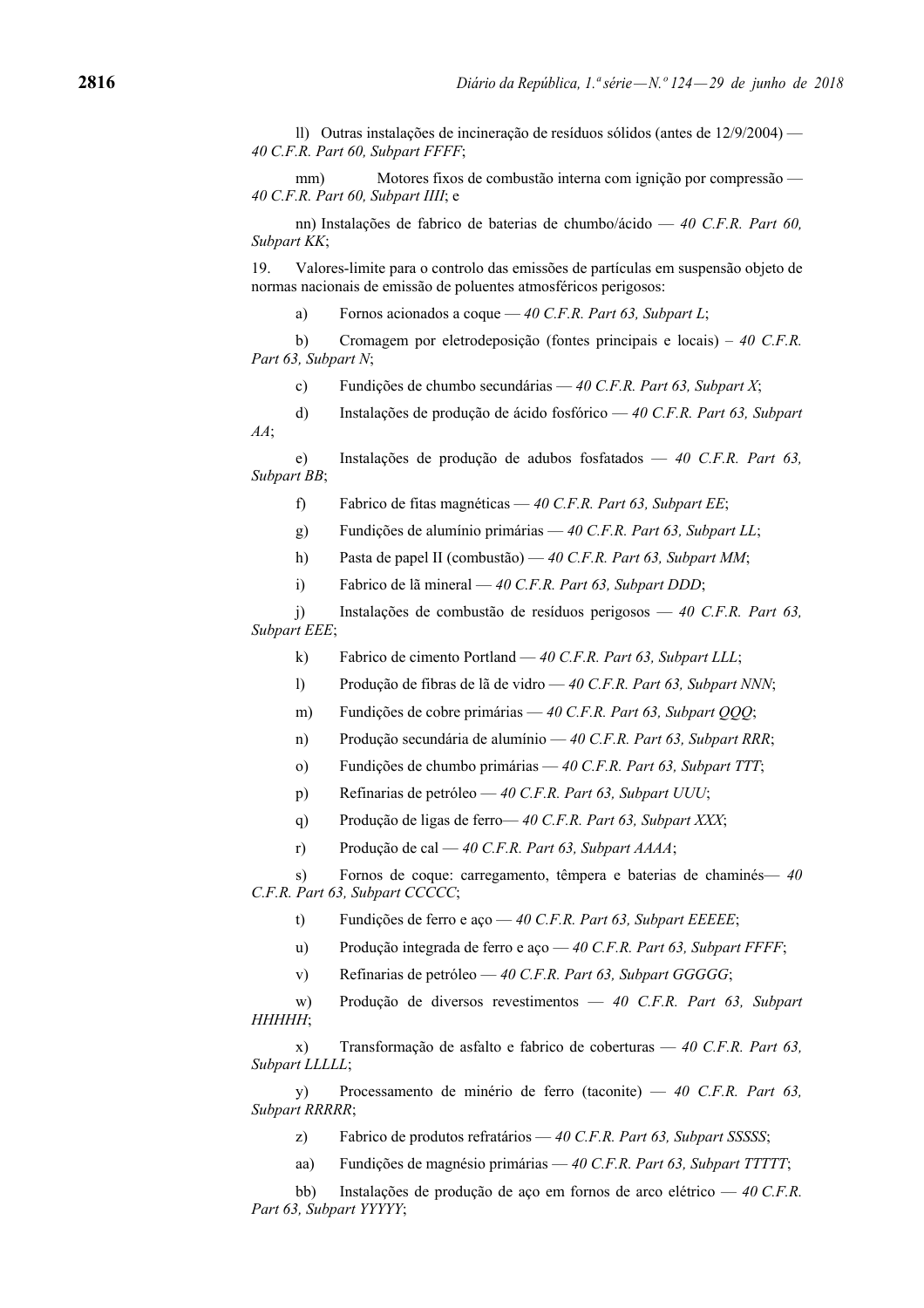cc) Fundições de ferro e aço — *40 C.F.R. Part 63, Subpart ZZZZZ*;

 dd) Fundições de cobre primárias (fontes locais) — *40 C.F.R. Part 63, Subpart EEEEEE*;

 ee) Fundições de cobre secundárias (fontes locais) — *40 C.F.R. Part 63, Subpart FFFFFF*;

 ff) Fundições primárias de metais não-ferrosos (fontes locais): Zinco, cádmio e berílio — *40 C.F.R. Part 63, Subpart GGGGGG*;

 gg) Fabrico de baterias de chumbo/ácido (fontes locais) — *40 C.F.R. Part 63, Subpart PPPPPP;*

hh) Produção de vidro (fontes locais) — *40 C.F.R. Part 63, Subpart SSSSSS*;

 ii) Fundições secundárias de metais não-ferrosos (fontes locais) — *40 C.F.R. Part 63, Subpart TTTTTT*;

 jj) Fabrico de produtos químicos (fontes locais) — *40 C.F.R. Part 63, Subpart VVVVVV*;

 kk) Operações de revestimento e polimento de superfícies metálicas (fontes locais) — *40 C.F.R. Part 63, Subpart WWWWWW;*

 ll) Normas aplicáveis a nove categorias de fontes locais na produção e o acabamento de metais — *40 C.F.R. Part 63, Subpart XXXXXX*;

 mm) Produção de ligas de ferro (fontes locais) — *40 C.F.R. Part 63, Subpart YYYYYY*;

 nn) Fundições de alumínio, cobre e metais não-ferrosos (fontes locais) — *40 C.F.R. Part 63, Subpart ZZZZZZ*;

 oo) Transformação de asfalto e fabrico de coberturas (fontes locais) — *40 C.F.R. Part 63, Subpart AAAAAAA*;

 pp) Fabrico de produtos químicos (fontes locais) — *40 C.F.R. Part 63, Subpart BBBBBBB*;

 qq) Fabrico de tintas e produtos conexos (fontes locais) — *40 C.F.R. Part 63, Subpart CCCCCCC;*

 rr) Fabrico de alimentos compostos para animais (fontes locais) — *40 C.F.R. Part 63, Subpart DDDDDDD;* e

 ss) Extração e processamento de minérios de ouro (fontes locais) — *40 C.F.R. Part 63, Subpart EEEEEEE*;

# **X. Anexo XI**

É aditado um anexo XI com a seguinte redação:

### **Anexo XI**

# **Valores-limite para o teor de compostos orgânicos voláteis de produtos**

1. A secção A é aplicável a todas as Partes, com exceção do Canadá e dos Estados Unidos da América; a secção B é aplicável ao Canadá e a secção C aos Estados Unidos da América.

# **A. Partes à exceção do Canadá e dos Estados Unidos da América**

2. A presente secção diz respeito à limitação das emissões de compostos orgânicos voláteis (COV) decorrentes da utilização de solventes orgânicos em determinadas tintas e vernizes, bem como em produtos de retoque de veículos.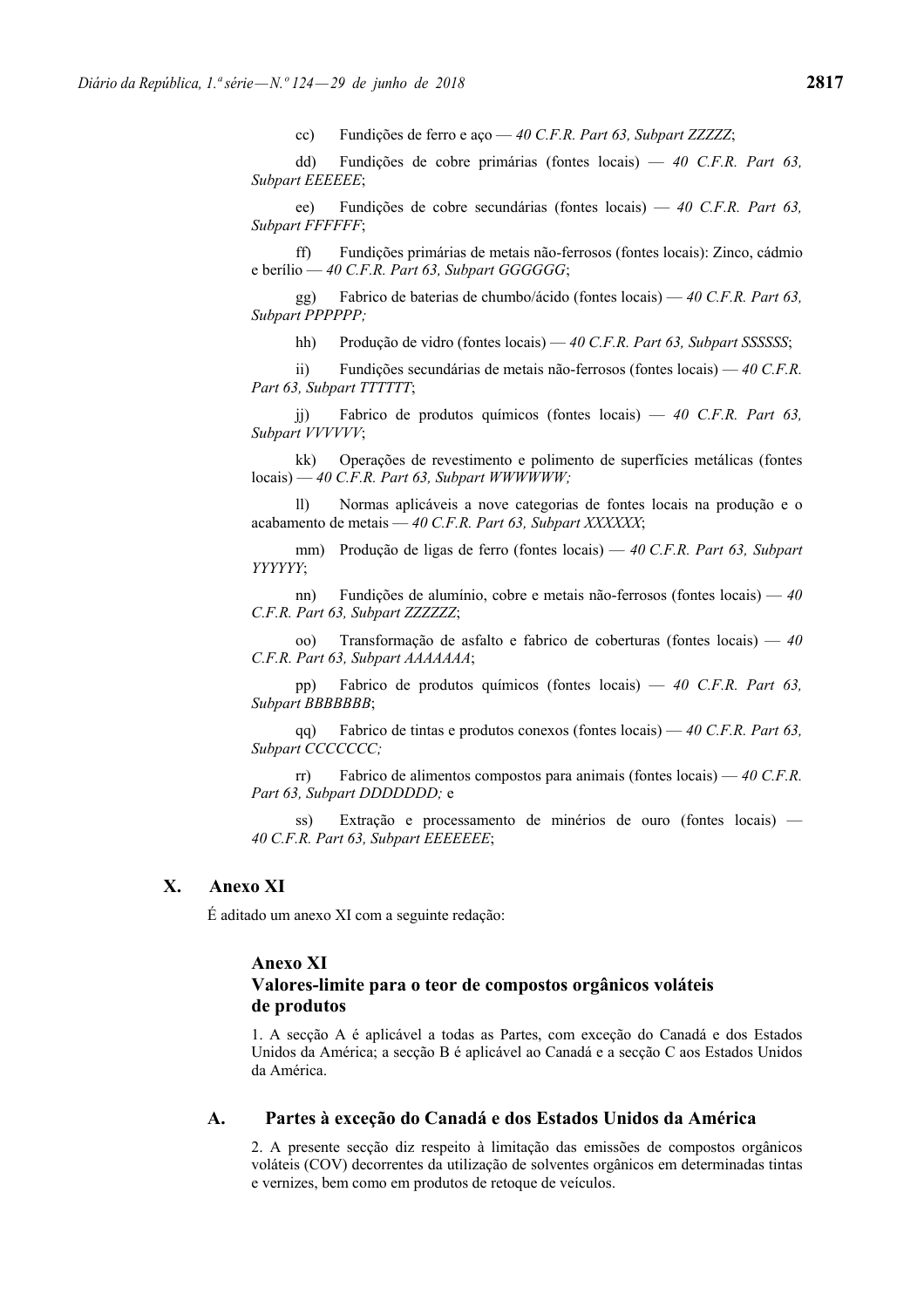3. Para efeitos da secção A do presente anexo, são aplicáveis as seguintes definições gerais:

 a) "Substância": um elemento químico e seus compostos, no estado natural ou produzido industrialmente, na forma sólida, líquida ou gasosa;

b) "Mistura": misturas ou soluções compostas por duas ou mais substâncias;

 c) "Composto orgânico": um composto que contenha, pelo menos, o elemento carbono e um ou mais dos elementos hidrogénio, oxigénio, enxofre, fósforo, silício, azoto ou halogénio, com exceção dos óxidos de carbono e dos carbonatos e bicarbonatos inorgânicos;

 d) "Composto orgânico volátil (COV)": um composto orgânico cujo ponto de ebulição inicial, à pressão normal de 101,3 kPa, seja inferior ou igual a 250 °C;

 e) "Teor de COV": a massa de COV, expressa em gramas por litro (g/l), na formulação do produto pronto a utilizar. A massa de COV num dado produto que reage quimicamente durante a secagem, integrando-se no revestimento, não é considerada teor de COV;

 f) "Solvente orgânico": um COV utilizado, isoladamente ou em combinação com outros agentes, para dissolver ou diluir matérias-primas, produtos ou matérias residuais, como agente de limpeza para dissolver contaminantes, como meio de dispersão, para ajustamento da viscosidade ou da tensão superficial, como plastificante ou como conservante;

 g) "Produto de revestimento": uma mistura, incluindo os solventes orgânicos e as misturas que contenham os solventes orgânicos necessários à sua aplicação adequada, utilizada para aplicar a uma superfície uma película com um efeito decorativo ou protetor ou outro efeito funcional;

 h) "Película": uma camada contínua resultante da aplicação de uma ou mais camadas de revestimento a um substrato;

 i) "Produto de revestimento de base aquosa" (BA): um produto de revestimento cuja viscosidade seja ajustada por meio de água;

 j) "Produto de revestimento à base de solventes" (BS): um produto de revestimento cuja viscosidade seja ajustada por meio de um solvente orgânico;

 k) "Colocação no mercado": a disponibilização a terceiros, a título oneroso ou gratuito. A importação no território aduaneiro das Partes é considerada, na aceção do presente anexo, uma colocação no mercado;

4. "Tintas e vernizes": os produtos enumerados nas subcategorias que se seguem, com exclusão dos aerossóis. Trata-se de produtos de revestimento para aplicação em edifícios, seus remates e guarnições e estruturas associadas, para fins decorativos, funcionais e protetores:

 a) "Tintas mate para paredes interiores e tetos": produtos de revestimento para aplicação em paredes e tetos interiores, com brilho a  $\leq 25$ , num ângulo a 60°;

 b) "Tintas brilhantes para paredes interiores e tetos": produtos de revestimento para aplicação em paredes e tetos interiores, com brilho > 25, num ângulo a 60°;

 c) "Tintas para paredes exteriores de substrato mineral": produtos de revestimento para aplicação em paredes exteriores de alvenaria, tijolo ou estuque;

 d) "Tintas para remates e painéis interiores/exteriores de madeira, metal ou plástico": produtos de revestimento que formam uma película opaca, para aplicação em remates e painéis. Estes produtos destinam-se a substratos de madeira, metal ou plástico. Esta subcategoria inclui subcapas e produtos de revestimento intermédios.

 e) "Vernizes e lasures para remates interiores/exteriores": produtos de revestimento que formam uma película transparente ou semiopaca, para aplicação em remates de madeira, metal ou plástico com fins decorativos e protetores. Nesta subcategoria estão incluídas as lasures opacas: produtos de revestimento que formam uma película opaca, para decoração e proteção da madeira contra as intempéries, conforme definido na norma EN 927-1, na categoria semiestável;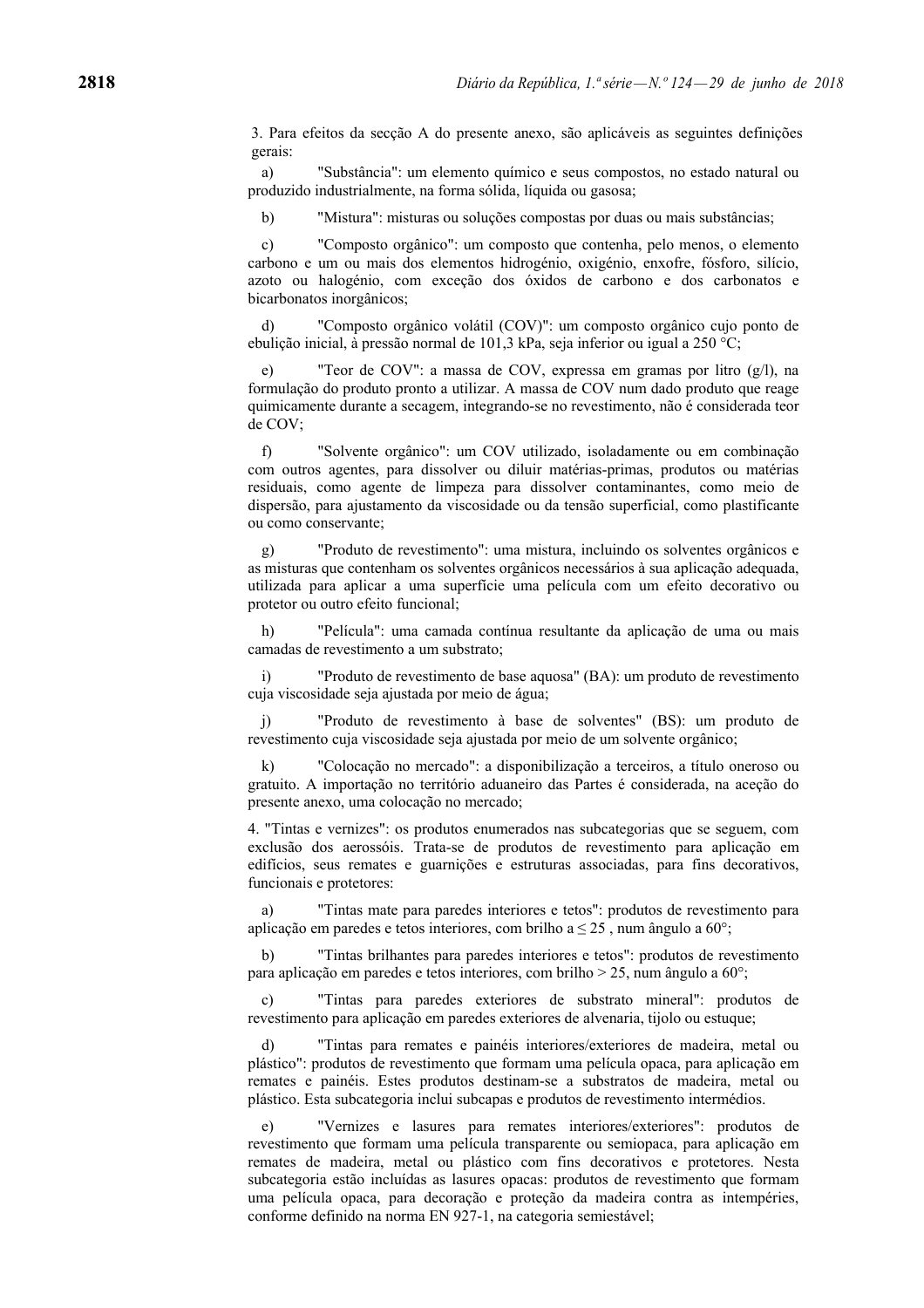f) "Lasures com poder de enchimento mínimo": lasures que, de acordo com a norma EN 927-1:1996, formam uma película de espessura média inferior a 5µm quando ensaiadas pelo método 5A da norma ISO 2808:1997;

 g) "Primários": produtos de revestimento com propriedades selantes e/ou isolantes para utilização em madeira ou paredes e tetos;

 h) "Primários fixadores": produtos de revestimento destinados a estabilizar as partículas livres de substratos, a conferir propriedades hidrofóbicas e/ou a proteger a madeira contra o azulamento;

 i) "Produtos de revestimento de alto desempenho monocomponente": produtos de alto desempenho à base de um material que forma película. Destinam-se a aplicação com funções especiais, nomeadamente de capa primária ou acabamento para plásticos, capa primária para substratos ferrosos ou metais reativos como o zinco e o alumínio, acabamento anticorrosão, revestimento de pisos, incluindo de madeira e cimento, resistência aos *graffiti*, retardamento de chamas e aplicação das normas de higiene vigentes na indústria alimentar e nos serviços de saúde;

 j) "Produtos de revestimento de alto desempenho bicomponentes": produtos para as mesmas utilizações dos anteriores, mas com um segundo componente (p.ex. aminas terciárias), adicionado antes da aplicação;

 k) "Produtos de revestimento multicolor": produtos destinados a conferir efeitos a dois tons ou policromáticos, à primeira aplicação;

 l) "Produtos de revestimento de efeito decorativo": produtos destinados a conferir efeitos estéticos especiais a substratos pré-pintados especialmente preparados ou bases, posteriormente tratados com vários instrumentos durante a fase de secagem.

5. "Produtos de retoque de veículos": os produtos enumerados nas subcategorias que se seguem. São utilizados para o revestimento de veículos rodoviários, ou parte dos mesmos, no contexto da reparação, conservação ou decoração de veículos fora das instalações de produção. Neste contexto, "veículo rodoviário" designa qualquer veículo a motor destinado a circular na via pública, completo ou incompleto, tendo pelo menos quatro rodas e uma velocidade máxima, por construção, superior a 25 km/h, bem como os seus reboques, com exceção dos veículos que se deslocam sobre carris, dos tratores agrícolas e florestais e de todas as máquinas móveis:

 a) "Produtos de preparação e limpeza": produtos destinados a remover revestimentos antigos ou ferrugem, mecânica ou quimicamente, ou a conferir uma base adequada para a aplicação de novos produtos de revestimento:

i) Os produtos de preparação incluem *produtos de limpeza* (produto para a limpeza de pistolas de aplicação e outros equipamentos), decapantes, desengordurantes (nomeadamente do tipo antiestático, para plásticos) e produtos para a remoção de silicone;

ii) "Pré-detergente": um produto de limpeza destinado a eliminar as impurezas superficiais no processo de preparação para a aplicação dos produtos de revestimento.

 b) "Enchedores e betumes": produtos densos para aplicação com pistola ou à espátula, para eliminar imperfeições superficiais profundas antes da aplicação do aparelho;

 c) "Primário": qualquer produto de revestimento para aplicação em metal nu ou em acabamentos existentes, destinado a proporcionar proteção contra a corrosão antes da aplicação de um primário aparelho.

i) "Aparelho": qualquer produto de revestimento para aplicação imediata antes do acabamento, com o fim de promover a resistência à corrosão, assegurar a aderência do acabamento e possibilitar a formação de uma superfície uniforme por eliminação de imperfeições superficiais menores;

ii) "Primários condicionadores": produtos de revestimento para aplicação como primário, nomeadamente promotores de aderência, selantes, betumes, subcapas,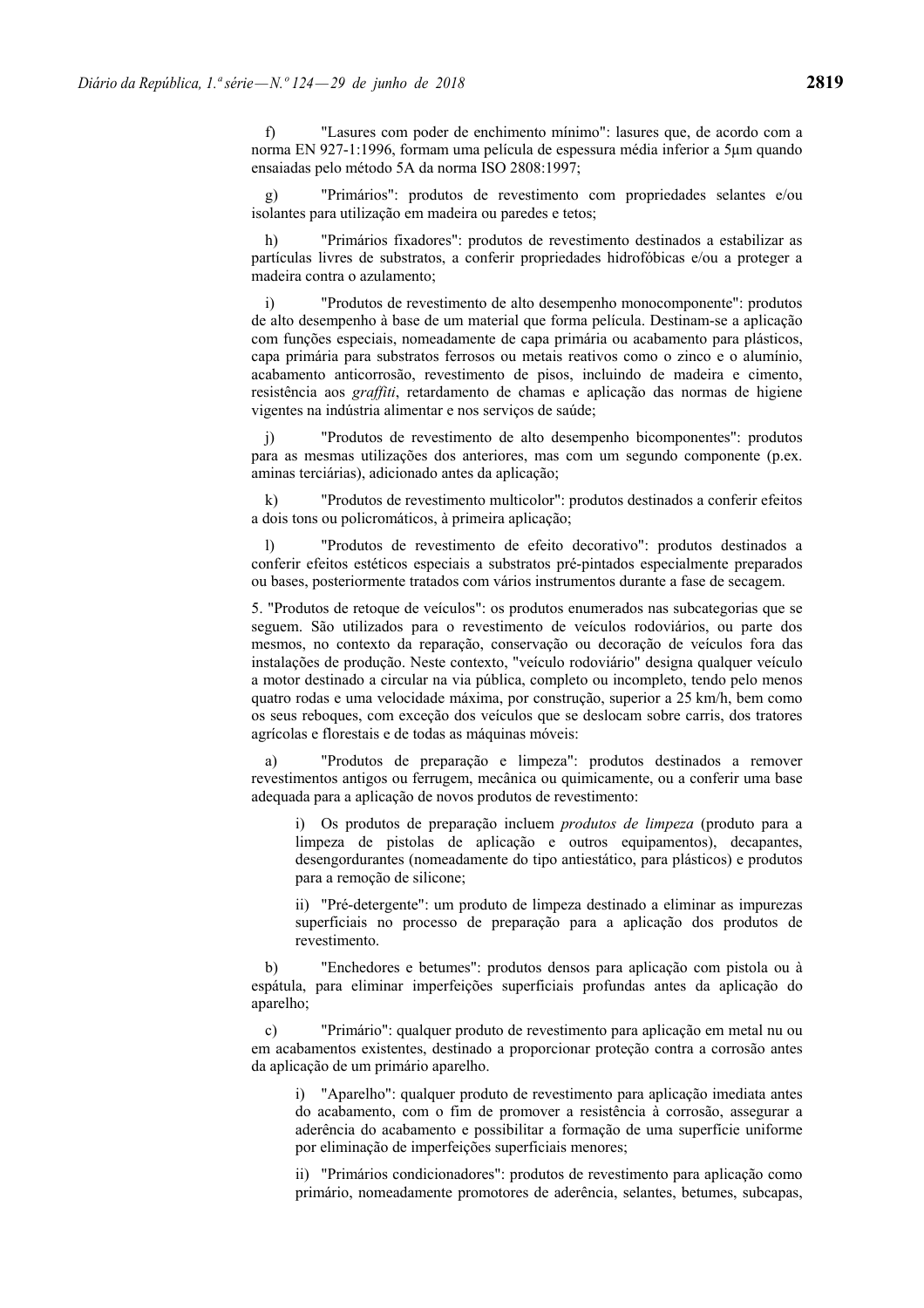primários para plásticos, enchedores de aplicação molhado sobre molhado, sem precisão de lixa e enchedores pulverizáveis;

iii) "Pré-primário": qualquer produto de revestimento que contenha, pelo menos, 0,5 %, em massa, de ácido fosfórico, para aplicação direta em superfícies de metal nu com o fim de promover a resistência à corrosão e a aderência; produtos de revestimento utilizados como primários soldáveis e soluções mordentes para galvanizados e zinco.

 d) "Acabamento": qualquer produto de revestimento pigmentado para aplicação em monocamada ou base policamada, destinado a conferir brilho e durabilidade. Inclui todos os produtos de acabamento, como as bases e os vernizes de acabamento:

i) "Base": um produto de revestimento pigmentado destinado a conferir a cor ou o efeito ótico desejado, mas não o brilho ou a resistência superficial do sistema de revestimento;

ii) "Verniz de acabamento": um produto de revestimento transparente destinado a conferir o brilho final e as propriedades de resistência do sistema de revestimento.

 e) "Acabamentos especiais": produtos de revestimento para aplicação como acabamentos com propriedades especiais, como efeito metalizado ou nacarado à primeira demão, capa de alto desempenho de cor homogénea ou transparente (p.ex. vernizes de acabamento antirriscos e fluorados), base refletora, acabamento texturado (p.ex. martelado), revestimento antiderrapante, selante para a parte inferior das carroçarias, revestimento antigravilha, acabamentos interiores; aerossóis.

6. As Partes devem assegurar que os produtos abrangidos pelo presente anexo colocados no mercado no seu território respeitam os teores máximos de COV especificados nos quadros 1 e 2. Para efeitos de restauro e manutenção de edifícios e veículos de coleção designados pelas autoridades competentes como sendo de especial valor histórico- -cultural, as Partes podem conceder autorizações individuais de compra e venda, em quantidades rigorosamente limitadas, de produtos que não respeitem os valores-limite de COV previstos no presente anexo. As Partes podem igualmente isentar do cumprimento dos requisitos supramencionados os produtos vendidos para utilização exclusiva numa atividade abrangida pelo anexo VI executada numa instalação registada ou autorizada em conformidade com esse anexo.

#### Quadro 1

# **Teor máximo de COV para as tintas e vernizes**

| Subcategoria de produtos                                                          | Tipo      | $(g/l)(*)$ |
|-----------------------------------------------------------------------------------|-----------|------------|
| Tintas mate para paredes e tetos interiores (brilho $\leq 25$ , a 60°)            |           | 30         |
|                                                                                   | <b>BS</b> | 30         |
| Tintas brilhantes para paredes e tetos interiores (brilho $> 25$ , a 60°)         | <b>BA</b> | 100        |
|                                                                                   | <b>BS</b> | 100        |
| Tintas para paredes exteriores de substrato mineral                               | BA        | 40         |
|                                                                                   | <b>BS</b> | 430        |
| Tintas para remates e painéis interiores/exteriores de madeira ou metal           | <b>BA</b> | 130        |
|                                                                                   | <b>BS</b> | 300        |
| Remates interiores/exteriores, incluindo vernizes e lasures, nomeadamente lasures | <b>BA</b> | 130        |
| opacas                                                                            | <b>BS</b> | 400        |
| Lasures com poder de enchimento mínimo para interiores e exteriores               | BA        | 130        |
|                                                                                   | <b>BS</b> | 700        |
| Primários                                                                         | <b>BA</b> | 30         |
|                                                                                   | <b>BS</b> | 350        |
| Primários fixadores                                                               | BA        | 30         |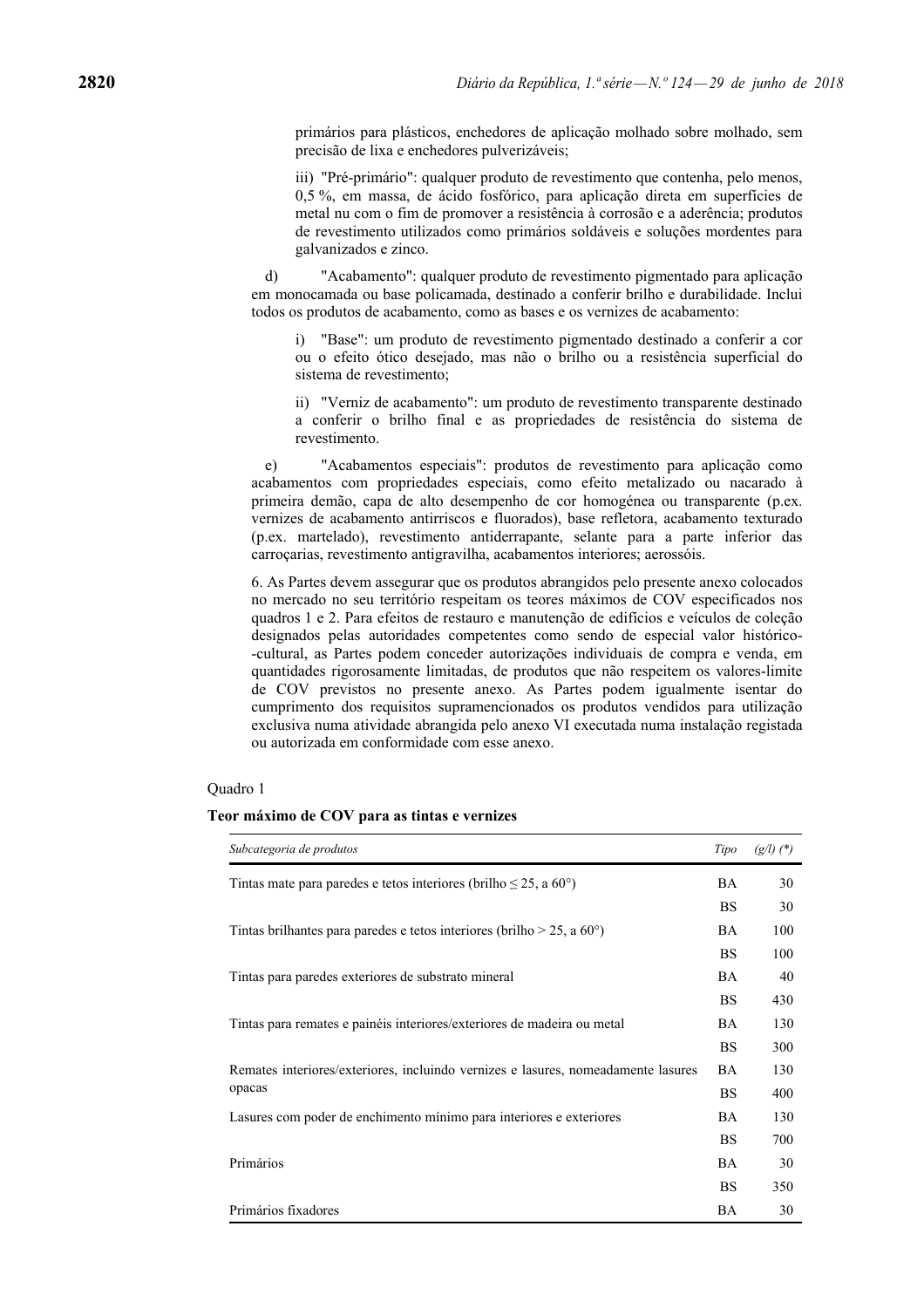| Subcategoria de produtos                                                      | Tipo      | $(g/l)$ $(*)$ |
|-------------------------------------------------------------------------------|-----------|---------------|
|                                                                               | <b>BS</b> | 750           |
| Produtos de revestimento de alto desempenho monocomponentes                   | <b>BA</b> | 140           |
|                                                                               | <b>BS</b> | 500           |
| Produtos de revestimento reativos de alto desempenho bicomponentes, para fins | BA.       | 140           |
| específicos                                                                   | <b>BS</b> | 500           |
| Produtos de revestimento multicolor                                           | <b>BA</b> | 100           |
| Produtos de revestimento de efeito decorativo                                 | <b>BS</b> | 100           |
|                                                                               | <b>BA</b> | 200           |
|                                                                               | BS        | 200           |

\* g/l no produto pronto a utilizar.

#### Quadro 2

#### **Teor máximo de COV para os produtos de retoque de veículos**

| Subcategoria de produtos         | Produtos de revestimento              | $COV (g/l)^*$ |
|----------------------------------|---------------------------------------|---------------|
| Produtos de preparação e limpeza | Atividades preparatórias              | 850           |
|                                  | Pré-detergente                        | 200           |
| Enchedor e betume                | Todos os tipos                        | 250           |
| Primários                        | Aparelhos e primários condicionadores | 540           |
|                                  | Pré-primários                         | 780           |
| Acabamentos                      | Todos os tipos                        | 420           |
| Acabamentos especiais            | Todos os tipos                        | 840           |

\* g/l do produto pronto a usar. Exceto no caso dos "produtos de preparação e limpeza", deve deduzir-se o teor de água do produto pronto a usar.

# **B. Canadá**

7. Os valores-limite para o controlo das emissões de COV de fontes fixas serão determinados, se necessário, tendo em conta as informações sobre tecnologias, técnicas e medidas de controlo disponíveis, os valores-limite aplicados em outras jurisdições, e os seguintes documentos:

 a) Regulamentação sobre limites de concentração de COV no domínio dos revestimentos de obras de arquitetura — SOR/2009-264;

 b) Limites de concentração de COV para produtos de retoque de automóveis — SOR/2009-197;

 c) Regulamentos que alteram os regulamentos relativos à proibição de certas substâncias tóxicas (2-metoxietanol, pentaclorobenzeno e tetraclorobenzenos), de 2005, SOR/2006-279;

d) Regulamentos Federais relativos aos halocarbonetos, SOR/2003-289;

 e) Regulamentos relativos à proibição de determinadas substâncias tóxicas, SOR/2003-99;

 f) Regulamentos relativos ao desengorduramento com solventes, SOR/2003- -283;

 g) Regulamentos relativos ao tetracloroetileno (utilização na limpeza a seco e requisitos de notificação), SOR/2003-79;